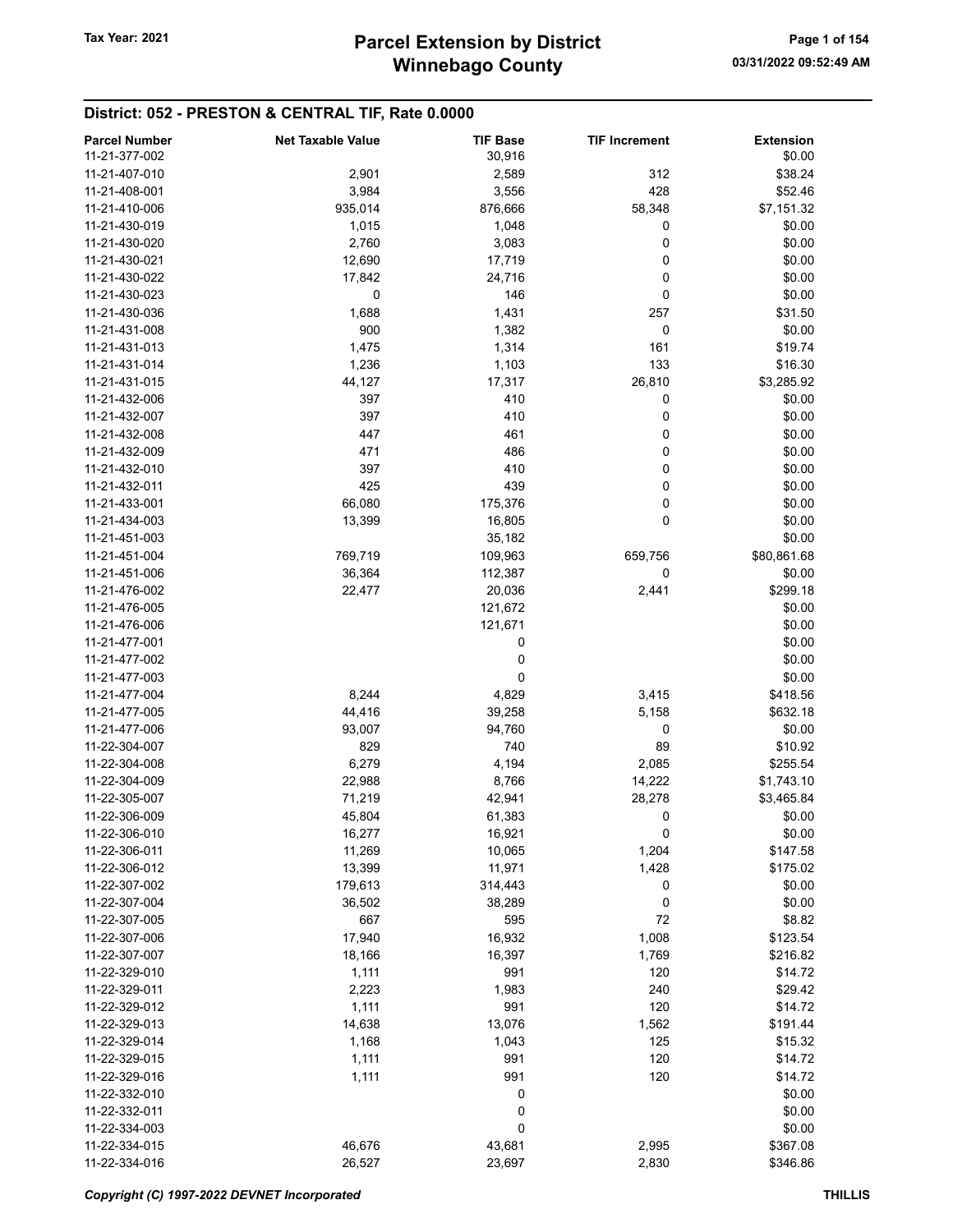#### District: 052 - PRESTON & CENTRAL TIF, Rate 0.0000

| <b>Parcel Number</b> | <b>Net Taxable Value</b> | <b>TIF Base</b> | <b>TIF Increment</b> | <b>Extension</b>  |
|----------------------|--------------------------|-----------------|----------------------|-------------------|
| 11-22-334-026        | 7,501                    | 7,852           | 0                    | \$0.00            |
| 11-22-334-027        | 14,023                   | 18,487          | 0                    | \$0.00            |
| 11-22-334-028        | 8,012                    | 8,714           | 0                    | \$0.00            |
| 11-22-352-002        |                          | 0               |                      | \$0.00            |
| 11-22-352-004        | 879                      | 785             | 94                   | \$11.52           |
| 11-22-352-005        | 449                      | 400             | 49                   | \$6.02            |
| 11-22-352-006        | 2.913                    | 2,599           | 314                  | \$38.48           |
| 11-22-352-007        | 37,174                   | 33,210          | 3,964                | \$485.84          |
| 11-22-376-001        | 7.884                    | 12.308          | 0                    | \$0.00            |
| 11-22-376-002        | 2,350                    | 5,020           | 0                    | \$0.00            |
| 11-22-376-011        | 17.444                   | 15.584          | 1,860                | \$227.98          |
| 11-28-127-001        |                          | 0               |                      | \$0.00            |
| Totals for 052       | 2,717,129                | 2,573,581       | 821,887              | \$100,733.10      |
|                      |                          |                 |                      | <b>71 Parcels</b> |

#### District: 066 - EAST STATE & ALPINE TIF, Rate 0.0000

| <b>Parcel Number</b> | <b>Net Taxable Value</b> | <b>TIF Base</b> | <b>TIF Increment</b> | <b>Extension</b> |
|----------------------|--------------------------|-----------------|----------------------|------------------|
| 12-19-478-038        |                          | 0               |                      | \$0.00           |
| 12-20-352-013        |                          | $\mathbf 0$     |                      | \$0.00           |
| 12-20-379-007        | 26,364                   | 23,910          | 2,454                | \$300.78         |
| 12-20-379-008        | 668,840                  | 22,504          | 646,336              | \$79,216.88      |
| 12-29-101-001        | 414,301                  | 739,371         | 0                    | \$0.00           |
| 12-29-101-009        | 168,066                  | 151,272         | 16,794               | \$2,058.32       |
| 12-29-101-012        | 292,577                  | 292,379         | 198                  | \$24.28          |
| 12-29-101-013        | 48,456                   | 37,337          | 11,119               | \$1,362.78       |
| 12-29-101-014        | 171,072                  | 209,827         | 0                    | \$0.00           |
| 12-29-101-015        | 70,660                   | 77,465          | 0                    | \$0.00           |
| 12-29-101-016        | 439,613                  | 417,624         | 21,989               | \$2,695.04       |
| 12-29-101-017        | 121,356                  | 200,475         | 0                    | \$0.00           |
| 12-29-101-018        | 777,422                  | 780,705         | 0                    | \$0.00           |
| 12-29-102-001        | 133,893                  | 139,388         | 0                    | \$0.00           |
| 12-29-102-002        | 64,918                   | 152,190         | 0                    | \$0.00           |
| 12-29-102-003        |                          | 911,849         |                      | \$0.00           |
| 12-29-102-004        | 342,140                  | 352,858         | 0                    | \$0.00           |
| 12-29-102-006        | 164,855                  | 323,430         | 0                    | \$0.00           |
| 12-29-102-007        |                          | 0               |                      | \$0.00           |
| 12-29-102-008        | 104,601                  | 152,520         | $\pmb{0}$            | \$0.00           |
| 12-29-102-009        | 546,474                  | 464,001         | 82,473               | \$10,108.14      |
| 12-29-102-010        | 79,086                   | 68,977          | 10,109               | \$1,239.00       |
| 12-29-128-003        | 335,204                  | 379,069         | 0                    | \$0.00           |
| 12-29-128-004        | 258,622                  | 273,477         | 0                    | \$0.00           |
| 12-29-128-005        | 884,273                  | 836,990         | 47,283               | \$5,795.16       |
| 12-29-128-006        | 53,266                   | 80,210          | 0                    | \$0.00           |
| 12-29-128-007        | 19,611                   | 18,121          | 1,490                | \$182.62         |
| 12-29-128-008        | 78,823                   | 127,584         | 0                    | \$0.00           |
| 12-29-128-010        | 130,971                  | 136,226         | $\mathbf 0$          | \$0.00           |
| 12-29-128-014        | 123,215                  | 136,864         | 0                    | \$0.00           |
| 12-29-128-017        | 365,762                  | 488,780         | 0                    | \$0.00           |
| 12-29-128-018        | 89,518                   | 130,426         | 0                    | \$0.00           |
| 12-29-128-019        | 188,846                  | 182,691         | 6,155                | \$754.38         |
| 12-29-128-022        | 561,885                  | 589,974         | 0                    | \$0.00           |
| 12-29-129-003        | 145,228                  | 131,855         | 13,373               | \$1,639.04       |
| 12-29-129-006        | 145,005                  | 216,665         | 0                    | \$0.00           |
| 12-29-129-007        | 61,662                   | 67,846          | 0                    | \$0.00           |
| 12-29-129-008        | 202,725                  | 356,598         | 0                    | \$0.00           |
| 12-29-129-011        | 118,031                  | 153,071         | 0                    | \$0.00           |
| 12-29-129-012        | 59,555                   | 123,985         | 0                    | \$0.00           |
| 12-29-129-013        | 297,646                  | 387,645         | 0                    | \$0.00           |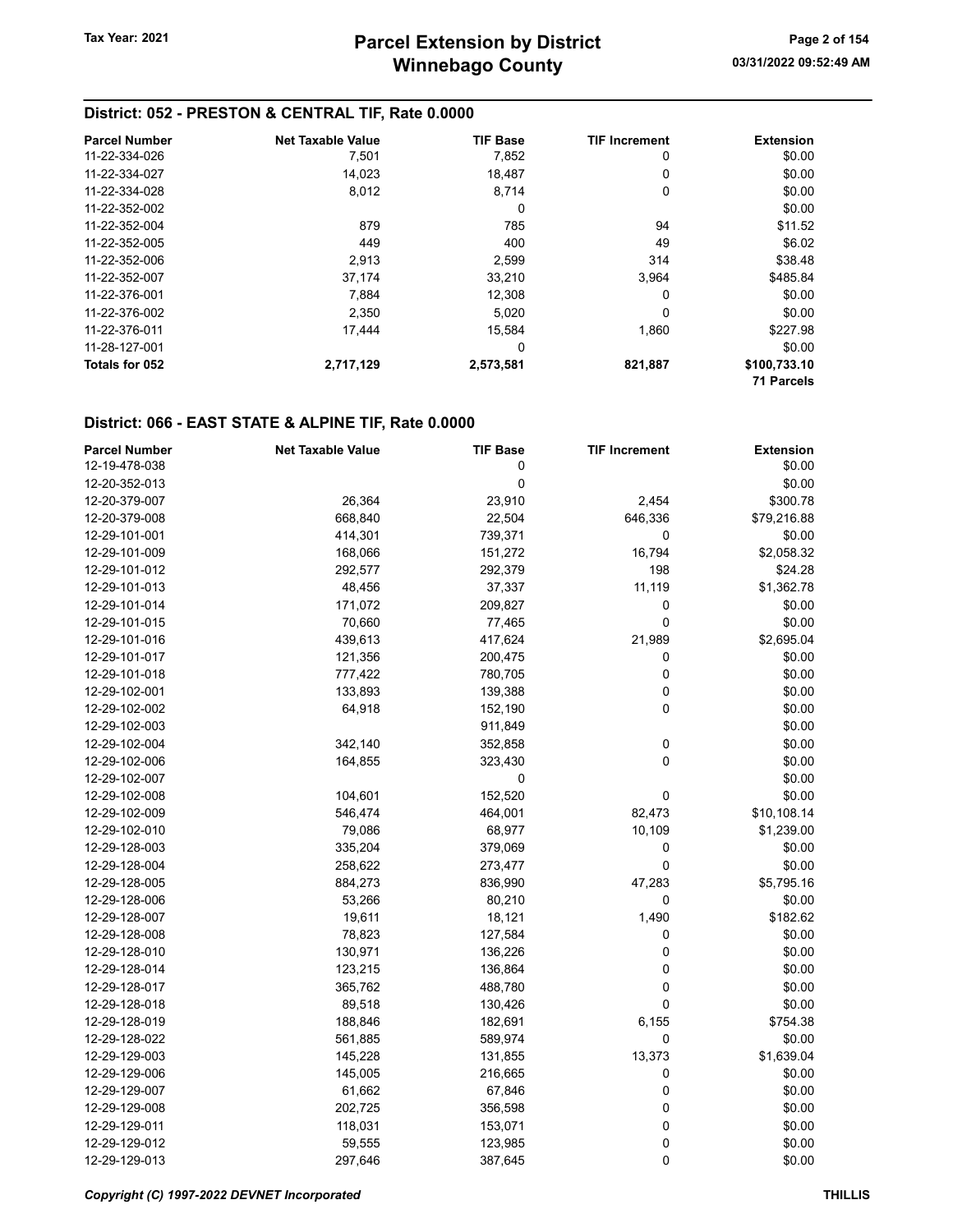#### District: 066 - EAST STATE & ALPINE TIF, Rate 0.0000

| <b>Parcel Number</b>  | <b>Net Taxable Value</b> | <b>TIF Base</b> | <b>TIF Increment</b> | <b>Extension</b>  |
|-----------------------|--------------------------|-----------------|----------------------|-------------------|
| 12-29-129-014         | 34,727                   | 9,586           | 25,141               | \$3,081.36        |
| 12-29-129-015         | 108,674                  | 302,009         | 0                    | \$0.00            |
| 12-29-204-001         | 70,543                   | 105,536         | 0                    | \$0.00            |
| 12-29-204-002         | 83,058                   | 83,473          | 0                    | \$0.00            |
| 12-29-204-004         | 42,308                   | 85,588          | 0                    | \$0.00            |
| 12-29-204-005         |                          | 0               |                      | \$0.00            |
| 12-29-204-014         | 9,436                    | 17,859          | 0                    | \$0.00            |
| 12-29-204-015         | 18,390                   | 13,329          | 5,061                | \$620.30          |
| 12-29-204-016         | 28,422                   | 23,267          | 5,155                | \$631.82          |
| 12-29-204-017         | 53,115                   | 69,822          | 0                    | \$0.00            |
| 12-29-205-010         | 71,320                   | 84,572          | 0                    | \$0.00            |
| 12-29-205-011         | 26,664                   | 44,583          | 0                    | \$0.00            |
| 12-29-205-012         | 9,999                    | 19,472          | 0                    | \$0.00            |
| 12-29-205-023         | 26,664                   | 97,221          | 0                    | \$0.00            |
| 12-29-205-024         | 26,664                   | 96,693          | 0                    | \$0.00            |
| 12-29-206-010         |                          | 0               |                      | \$0.00            |
| 12-29-206-028         | 64,289                   | 63,603          | 686                  | \$84.08           |
| 12-29-251-011         | 364,801                  | 425,597         | $\pmb{0}$            | \$0.00            |
| 12-29-251-015         | 579,979                  | 327,905         | 252,074              | \$30,894.96       |
| 12-30-204-001         | 105,834                  | 102,718         | 3,116                | \$381.92          |
| 12-30-207-001         | 2,404                    | 2,174           | 230                  | \$28.20           |
| 12-30-207-002         | 138,427                  | 138,268         | 159                  | \$19.50           |
| 12-30-207-003         | 65,535                   | 71,312          | 0                    | \$0.00            |
| 12-30-226-006         | 123,054                  | 149,865         | 0                    | \$0.00            |
| 12-30-226-007         | 157,206                  | 143,819         | 13,387               | \$1,640.76        |
| 12-30-226-008         | 108,684                  | 126,009         | 0                    | \$0.00            |
| 12-30-226-009         | 1,170,432                | 1,266,954       | 0                    | \$0.00            |
| 12-30-227-001         | 13,335                   | 9,516           | 3,819                | \$468.08          |
| 12-30-227-002         | 133,795                  | 128,103         | 5,692                | \$697.64          |
| 12-30-227-003         | 61,521                   | 115,894         | 0                    | \$0.00            |
| 12-30-227-004         | 26,072                   | 157,473         | 0                    | \$0.00            |
| 12-30-227-005         | 70,513                   | 157,525         | 0                    | \$0.00            |
| 12-30-227-006         | 34,449                   | 37,736          | 0                    | \$0.00            |
| 12-30-227-007         | 72,125                   | 74,370          | 0                    | \$0.00            |
| 12-30-227-008         | 145,609                  | 165,269         | 0                    | \$0.00            |
| 12-30-227-015         |                          | 0               |                      | \$0.00            |
| <b>Totals for 066</b> | 12,802,590               | 15,053,279      | 1,174,293            | \$143,925.04      |
|                       |                          |                 |                      | <b>77 Parcels</b> |

| <b>Parcel Number</b> | <b>Net Taxable Value</b> | TIF Base | <b>TIF Increment</b> | <b>Extension</b> |
|----------------------|--------------------------|----------|----------------------|------------------|
| 11-15-355-024        |                          | 14,388   |                      | \$0.00           |
| 11-15-357-026        | 401                      | 9,032    | 0                    | \$0.00           |
| 11-15-357-027        | 4,316                    | 14,585   | 0                    | \$0.00           |
| 11-15-357-028        | 13,544                   | 25,729   | $\Omega$             | \$0.00           |
| 11-15-357-029        | 5,508                    | 13,221   | 0                    | \$0.00           |
| 11-15-357-030        | 3,958                    | 13,126   | 0                    | \$0.00           |
| 11-15-357-031        | 11,713                   | 13,639   | 0                    | \$0.00           |
| 11-15-357-032        | 6,408                    | 6,127    | 281                  | \$34.44          |
| 11-21-101-001        |                          | 0        |                      | \$0.00           |
| 11-21-102-001        | 18,241                   | 21,963   | 0                    | \$0.00           |
| 11-21-102-004        | 446                      | 461      | $\Omega$             | \$0.00           |
| 11-21-102-005        |                          | 1,208    |                      | \$0.00           |
| 11-21-102-006        | 7,026                    | 9,200    | 0                    | \$0.00           |
| 11-21-102-007        | 6,586                    | 8,478    | 0                    | \$0.00           |
| 11-21-102-008        | 493                      | 509      | 0                    | \$0.00           |
| 11-21-102-009        | 7,985                    | 18,665   | $\Omega$             | \$0.00           |
| 11-21-102-010        | 4,387                    | 4,401    | 0                    | \$0.00           |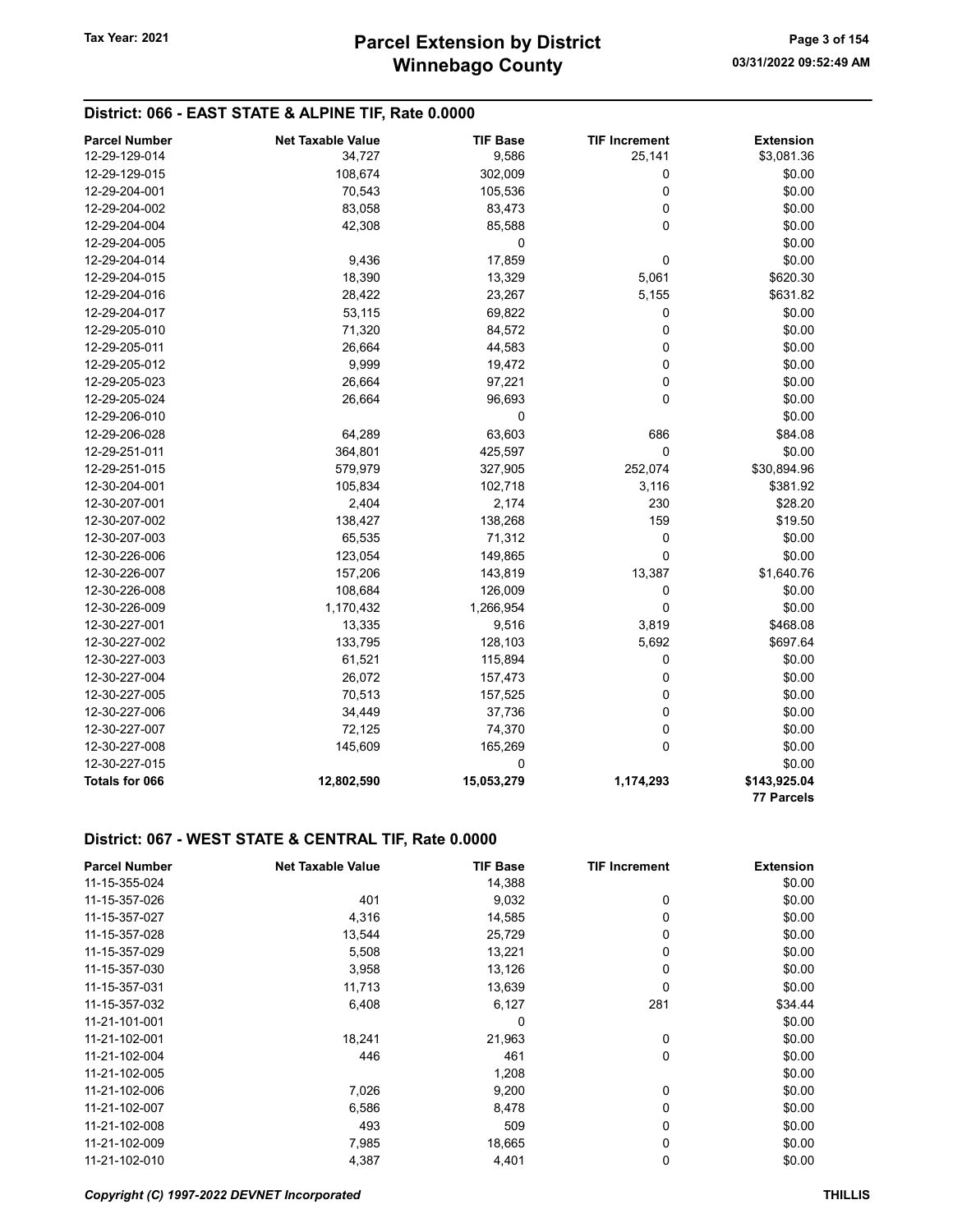| <b>Parcel Number</b> | <b>Net Taxable Value</b> | <b>TIF Base</b> | <b>TIF Increment</b> | <b>Extension</b> |
|----------------------|--------------------------|-----------------|----------------------|------------------|
| 11-21-102-011        | 0                        | 6,533           | 0                    | \$0.00           |
| 11-21-102-012        | 493                      | 509             | 0                    | \$0.00           |
| 11-21-102-013        | 8,035                    | 9,334           | 0                    | \$0.00           |
| 11-21-102-014        | 493                      | 509             | 0                    | \$0.00           |
| 11-21-102-015        |                          | 15,407          | 0                    | \$0.00           |
|                      | 7,322                    |                 |                      |                  |
| 11-21-102-016        | 0                        | 7,334           | 0                    | \$0.00           |
| 11-21-103-001        | 7,976                    | 15,073          | 0                    | \$0.00           |
| 11-21-103-002        | 456                      | 471             | 0                    | \$0.00           |
| 11-21-103-003        | 1,607                    | 10,161          | 0                    | \$0.00           |
| 11-21-103-004        | 456                      | 4,541           | 0                    | \$0.00           |
| 11-21-103-005        | 456                      | 471             | 0                    | \$0.00           |
| 11-21-103-006        | 456                      | 471             | 0                    | \$0.00           |
| 11-21-103-007        | 7,940                    | 8,590           | 0                    | \$0.00           |
| 11-21-103-008        | 629                      | 627             | $\overline{c}$       | \$0.26           |
| 11-21-103-009        | 493                      | 509             | 0                    | \$0.00           |
| 11-21-103-010        | 6,463                    | 8,397           | 0                    | \$0.00           |
| 11-21-103-011        | 562                      | 2,772           | 0                    | \$0.00           |
| 11-21-103-012        | 4,440                    | 3,563           | 877                  | \$107.50         |
| 11-21-103-013        | 6,415                    | 6,075           | 340                  | \$41.68          |
| 11-21-103-014        | 8,777                    | 16,188          | 0                    | \$0.00           |
| 11-21-104-001        | 1,019                    | 1,052           | 0                    | \$0.00           |
| 11-21-104-002        | 17,290                   | 21,872          | 0                    | \$0.00           |
| 11-21-104-005        |                          |                 |                      |                  |
|                      | 9,862                    | 9,396           | 466                  | \$57.12          |
| 11-21-104-006        | 519                      | 536             | 0                    | \$0.00           |
| 11-21-104-007        | 7,803                    | 16,276          | 0                    | \$0.00           |
| 11-21-104-008        | 14,060                   | 14,237          | 0                    | \$0.00           |
| 11-21-104-009        | 4,636                    | 11,122          | 0                    | \$0.00           |
| 11-21-104-010        | 8,030                    | 16,096          | 0                    | \$0.00           |
| 11-21-104-011        | 8,243                    | 10,068          | 0                    | \$0.00           |
| 11-21-104-012        | 9,983                    | 11,960          | 0                    | \$0.00           |
| 11-21-104-013        | 6,945                    | 15,654          | 0                    | \$0.00           |
| 11-21-105-001        | 5,648                    | 12,071          | 0                    | \$0.00           |
| 11-21-105-002        | 3,619                    | 10,123          | 0                    | \$0.00           |
| 11-21-105-003        | 5,323                    | 4,879           | 444                  | \$54.42          |
| 11-21-105-004        | 598                      | 6,846           | 0                    | \$0.00           |
| 11-21-105-005        | 9,505                    | 6,743           | 2,762                | \$338.52         |
| 11-21-105-006        | 11,476                   | 14,039          | 0                    | \$0.00           |
| 11-21-105-007        | 6,136                    | 11,152          | 0                    | \$0.00           |
| 11-21-105-008        | 8,180                    | 12,289          | 0                    | \$0.00           |
| 11-21-105-009        | 183                      | 11,300          | 0                    | \$0.00           |
| 11-21-105-010        | 5,113                    | 10,768          | 0                    | \$0.00           |
| 11-21-105-012        |                          | 6,717           | 0                    | \$0.00           |
|                      | 4,405                    |                 |                      |                  |
| 11-21-105-013        | 8,885                    | 9,331           | 0                    | \$0.00           |
| 11-21-105-014        | 9,615                    | 11,622          | 0                    | \$0.00           |
| 11-21-105-015        | 473                      | 489             | 0                    | \$0.00           |
| 11-21-105-016        | 16,554                   | 20,442          | 0                    | \$0.00           |
| 11-21-105-017        | 473                      | 489             | 0                    | \$0.00           |
| 11-21-105-018        | 3,926                    | 11,725          | 0                    | \$0.00           |
| 11-21-105-023        | 7,201                    | 15,487          | 0                    | \$0.00           |
| 11-21-105-025        | 13,733                   | 16,134          | 0                    | \$0.00           |
| 11-21-105-026        | 10,028                   | 11,431          | 0                    | \$0.00           |
| 11-21-106-001        |                          | 0               |                      | \$0.00           |
| 11-21-106-002        | 8,969                    | 10,532          | 0                    | \$0.00           |
| 11-21-106-003        | 473                      | 10,539          | 0                    | \$0.00           |
| 11-21-106-004        | 473                      | 489             | 0                    | \$0.00           |
| 11-21-106-005        | 473                      | 489             | 0                    | \$0.00           |
| 11-21-106-006        | 8,060                    | 10,822          | 0                    | \$0.00           |
| 11-21-106-007        | 4,978                    | 4,780           | 198                  | \$24.28          |
| 11-21-106-008        | 6,975                    | 16,280          | $\pmb{0}$            | \$0.00           |
|                      |                          |                 |                      |                  |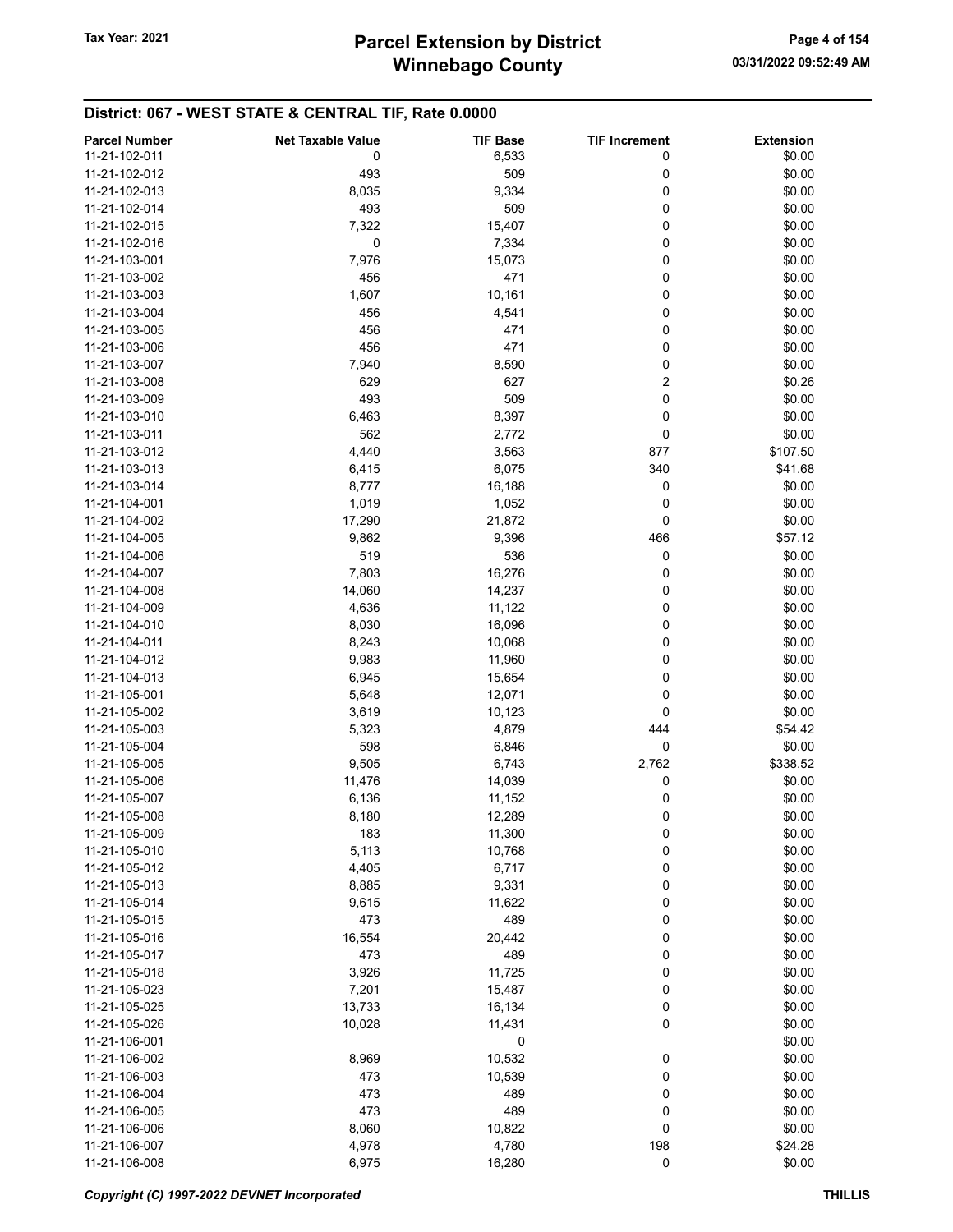| <b>Parcel Number</b> | <b>Net Taxable Value</b> | <b>TIF Base</b> | <b>TIF Increment</b> | <b>Extension</b> |
|----------------------|--------------------------|-----------------|----------------------|------------------|
|                      |                          |                 |                      |                  |
| 11-21-106-009        | 5,880                    | 13,425          | 0                    | \$0.00           |
| 11-21-106-010        | 473                      | 489             | 0                    | \$0.00           |
| 11-21-106-011        | 12,317                   | 14,493          | 0                    | \$0.00           |
| 11-21-106-012        | 0                        | 6,390           | 0                    | \$0.00           |
| 11-21-106-013        | 5,113                    | 13,150          | 0                    | \$0.00           |
| 11-21-106-014        | 8,842                    | 6,477           | 2,365                | \$289.86         |
| 11-21-106-015        | 424                      | 489             | 0                    | \$0.00           |
|                      |                          |                 |                      |                  |
| 11-21-106-016        | 9,271                    | 12,604          | 0                    | \$0.00           |
| 11-21-106-017        | 473                      | 489             | 0                    | \$0.00           |
| 11-21-106-018        | 6,768                    | 7,836           | 0                    | \$0.00           |
| 11-21-106-019        | 5,462                    | 11,588          | 0                    | \$0.00           |
| 11-21-106-022        | 7,473                    | 17,274          | 0                    | \$0.00           |
| 11-21-106-023        | 497                      | 5,381           | 0                    | \$0.00           |
| 11-21-106-024        | 3,363                    | 9,425           | 0                    | \$0.00           |
|                      |                          |                 |                      | \$46.94          |
| 11-21-107-001        | 10,168                   | 9,785           | 383                  |                  |
| 11-21-107-002        | 473                      | 11,035          | 0                    | \$0.00           |
| 11-21-107-003        | 473                      | 489             | 0                    | \$0.00           |
| 11-21-107-004        | 7,859                    | 12,201          | 0                    | \$0.00           |
| 11-21-107-005        | 473                      | 489             | 0                    | \$0.00           |
| 11-21-107-006        | 737                      | 720             | 17                   | \$2.08           |
| 11-21-107-007        | 473                      | 489             | 0                    | \$0.00           |
| 11-21-107-008        | 8,148                    | 10,200          | 0                    | \$0.00           |
|                      |                          |                 |                      |                  |
| 11-21-107-009        | 6,463                    | 9,691           | 0                    | \$0.00           |
| 11-21-107-010        | 6,727                    | 12,783          | 0                    | \$0.00           |
| 11-21-107-011        | 0                        | 14,701          | 0                    | \$0.00           |
| 11-21-107-012        | 394                      | 11,844          | 0                    | \$0.00           |
| 11-21-107-013        | 7,611                    | 9,379           | 0                    | \$0.00           |
| 11-21-107-014        | 473                      | 489             | 0                    | \$0.00           |
| 11-21-107-015        | 7,570                    | 10,005          | 0                    | \$0.00           |
| 11-21-107-016        | 473                      | 489             | 0                    | \$0.00           |
| 11-21-107-017        | 4,259                    | 12,020          | 0                    | \$0.00           |
| 11-21-107-018        | 7,449                    | 9,778           | 0                    | \$0.00           |
|                      |                          |                 |                      |                  |
| 11-21-107-019        | 0                        | 12,078          | 0                    | \$0.00           |
| 11-21-107-020        | 8,158                    | 12,327          | 0                    | \$0.00           |
| 11-21-107-021        | 5,947                    | 13,620          | 0                    | \$0.00           |
| 11-21-107-022        | 4,919                    | 13,819          | 0                    | \$0.00           |
| 11-21-107-023        | 12,398                   | 13,731          | 0                    | \$0.00           |
| 11-21-107-024        | 6,926                    | 15,993          | 0                    | \$0.00           |
| 11-21-108-001        | 519                      | 11,930          | 0                    | \$0.00           |
| 11-21-108-002        | 16,084                   | 17,564          | 0                    | \$0.00           |
| 11-21-108-003        | 6,270                    | 14,548          | 0                    | \$0.00           |
| 11-21-108-004        | 4,401                    | 4,925           | 0                    | \$0.00           |
|                      |                          |                 |                      |                  |
| 11-21-108-005        | 4,979                    | 11,618          | 0                    | \$0.00           |
| 11-21-108-006        | 4,138                    | 13,628          | 0                    | \$0.00           |
| 11-21-108-007        | 6,449                    | 12,506          | 0                    | \$0.00           |
| 11-21-108-008        | 462                      | 9,802           | 0                    | \$0.00           |
| 11-21-108-009        | 2,065                    | 14,746          | 0                    | \$0.00           |
| 11-21-108-010        | 9,232                    | 18,552          | 0                    | \$0.00           |
| 11-21-108-011        | 8,887                    | 12,841          | 0                    | \$0.00           |
| 11-21-108-012        | 8,870                    | 7,069           | 1,801                | \$220.74         |
| 11-21-108-013        | 8,533                    | 536             | 7,997                | \$980.14         |
|                      |                          |                 |                      |                  |
| 11-21-108-014        | 8,533                    | 4,221           | 4,312                | \$528.50         |
| 11-21-108-015        | 6,159                    | 14,664          | 0                    | \$0.00           |
| 11-21-108-016        | 6,194                    | 12,574          | 0                    | \$0.00           |
| 11-21-108-017        | 10,864                   | 12,902          | 0                    | \$0.00           |
| 11-21-108-018        | 2,219                    | 18,771          | 0                    | \$0.00           |
| 11-21-108-019        | 6,358                    | 16,197          | 0                    | \$0.00           |
| 11-21-108-020        | 6,358                    | 14,529          | 0                    | \$0.00           |
| 11-21-108-021        | 7,525                    | 10,888          | 0                    | \$0.00           |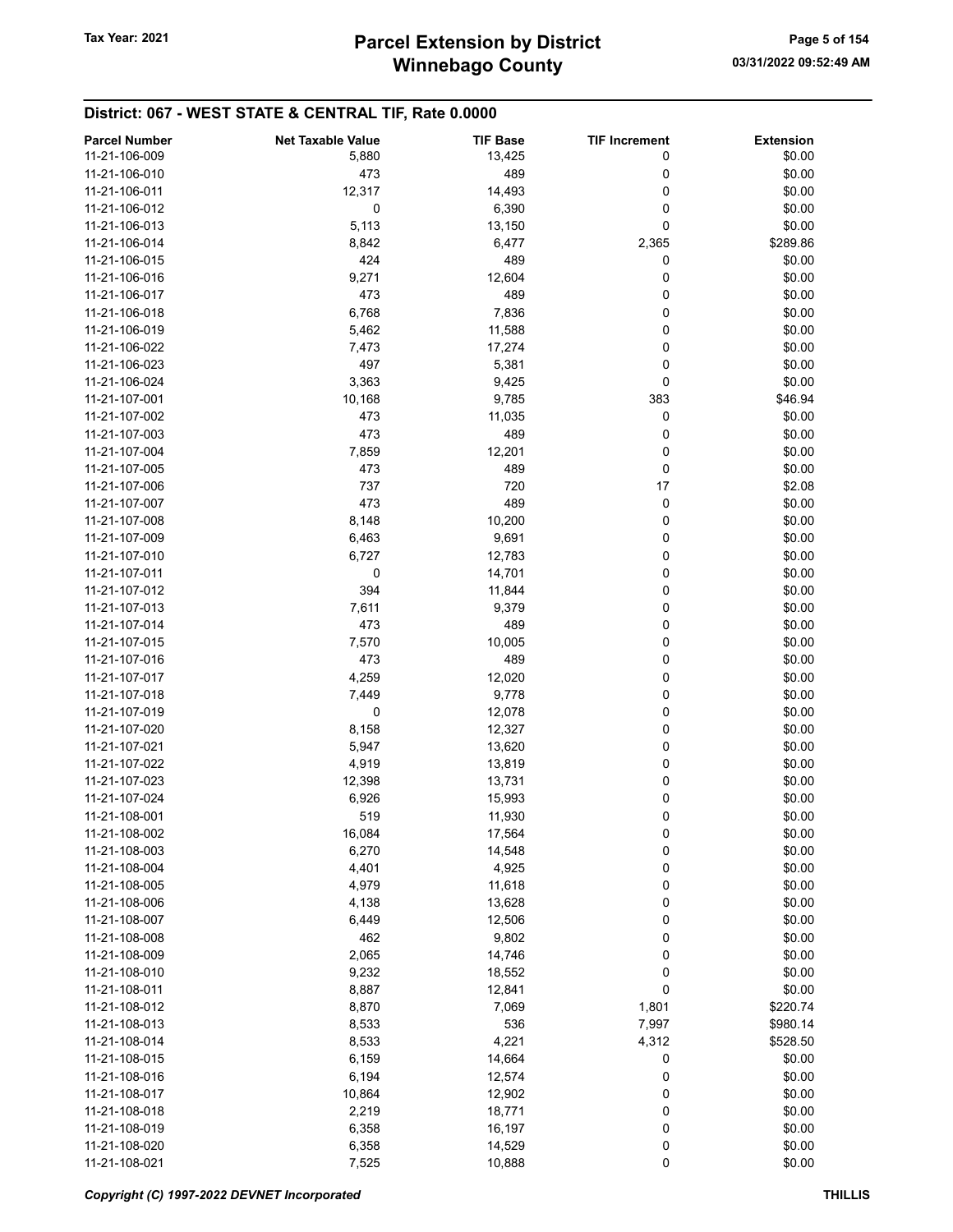| <b>Parcel Number</b> | <b>Net Taxable Value</b> | <b>TIF Base</b> | <b>TIF Increment</b> | <b>Extension</b> |
|----------------------|--------------------------|-----------------|----------------------|------------------|
| 11-21-108-022        | 415                      | 14,567          | 0                    | \$0.00           |
|                      |                          |                 |                      |                  |
| 11-21-109-001        | 562                      | 579             | 0                    | \$0.00           |
| 11-21-109-002        | 5,645                    | 5,017           | 628                  | \$76.98          |
| 11-21-109-003        | 4,785                    | 13,285          | 0                    | \$0.00           |
| 11-21-109-006        | 5,392                    | 11,896          | 0                    | \$0.00           |
| 11-21-109-007        |                          | 0               |                      | \$0.00           |
| 11-21-109-008        |                          | 23,098          |                      | \$0.00           |
| 11-21-109-009        | 3,886                    | 12,085          | 0                    | \$0.00           |
| 11-21-110-001        | 857                      | 12,670          | 0                    | \$0.00           |
| 11-21-110-002        | 562                      | 579             | 0                    | \$0.00           |
| 11-21-110-003        | 5,751                    | 4,655           | 1,096                | \$134.34         |
| 11-21-110-004        | 10,032                   | 17,403          | 0                    | \$0.00           |
| 11-21-110-005        |                          |                 | 100                  |                  |
|                      | 8,487                    | 8,387           |                      | \$12.26          |
| 11-21-110-006        | 10,221                   | 13,822          | 0                    | \$0.00           |
| 11-21-110-007        | 531                      | 5,838           | 0                    | \$0.00           |
| 11-21-110-008        | 28,165                   | 23,251          | 4,914                | \$602.28         |
| 11-21-110-009        | 258                      | 2,420           | 0                    | \$0.00           |
| 11-21-110-010        | 9,758                    | 7,677           | 2,081                | \$255.06         |
| 11-21-111-001        | 4,997                    | 13,586          | 0                    | \$0.00           |
| 11-21-111-002        | 8,602                    | 7,599           | 1,003                | \$122.94         |
| 11-21-111-003        | 257                      | 4,911           | 0                    | \$0.00           |
| 11-21-111-004        | 10,549                   | 15,451          | 0                    | \$0.00           |
| 11-21-111-005        | 10,307                   | 12,846          | 0                    | \$0.00           |
| 11-21-111-006        | 3,112                    | 17,084          | 0                    | \$0.00           |
|                      |                          |                 |                      |                  |
| 11-21-111-007        |                          | 11,855          |                      | \$0.00           |
| 11-21-111-008        | 5,835                    | 4,570           | 1,265                | \$155.04         |
| 11-21-111-009        | 14,132                   | 7,372           | 6,760                | \$828.54         |
| 11-21-112-001        | 9,730                    | 20,086          | 0                    | \$0.00           |
| 11-21-112-002        | 1,745                    | 13,790          | 0                    | \$0.00           |
| 11-21-112-003        | 8,832                    | 14,806          | 0                    | \$0.00           |
| 11-21-112-004        | 9,333                    | 12,200          | 0                    | \$0.00           |
| 11-21-112-005        | 11,435                   | 14,614          | 0                    | \$0.00           |
| 11-21-112-006        | 7,065                    | 14,271          | 0                    | \$0.00           |
| 11-21-112-007        | 14,840                   | 14,092          | 748                  | \$91.68          |
| 11-21-112-008        | 6,747                    | 19,067          | 0                    | \$0.00           |
| 11-21-112-011        | 25,898                   | 21,939          | 3,959                | \$485.24         |
| 11-21-126-001        | 4,948                    | 10,091          | 0                    | \$0.00           |
| 11-21-126-002        | 498                      | 514             | 0                    | \$0.00           |
|                      |                          |                 |                      |                  |
| 11-21-126-003        | 2,883                    | 15,707          | 0                    | \$0.00           |
| 11-21-126-004        | 37,425                   | 34,937          | 2,488                | \$304.94         |
| 11-21-126-005        | 4,836                    | 7,505           | 0                    | \$0.00           |
| 11-21-126-006        | 8,252                    | 11,659          | 0                    | \$0.00           |
| 11-21-126-007        | 519                      | 536             | 0                    | \$0.00           |
| 11-21-126-008        | 11,081                   | 13,707          | 0                    | \$0.00           |
| 11-21-126-010        | 6,997                    | 17,199          | 0                    | \$0.00           |
| 11-21-126-011        | 5,170                    | 16,922          | 0                    | \$0.00           |
| 11-21-126-014        | 8,360                    | 12,622          | 0                    | \$0.00           |
| 11-21-127-001        | 7,568                    | 11,071          | 0                    | \$0.00           |
| 11-21-127-002        | 16,401                   | 17,541          | 0                    | \$0.00           |
| 11-21-127-003        | 9,911                    | 17,436          | 0                    | \$0.00           |
| 11-21-127-004        |                          |                 | 0                    |                  |
|                      | 13,562                   | 22,215          |                      | \$0.00           |
| 11-21-127-005        | 12,672                   | 20,000          | 0                    | \$0.00           |
| 11-21-127-006        | 3,192                    | 19,615          | 0                    | \$0.00           |
| 11-21-127-007        | 9,277                    | 12,085          | 0                    | \$0.00           |
| 11-21-127-008        | 9,531                    | 16,023          | 0                    | \$0.00           |
| 11-21-127-009        | 9,293                    | 17,771          | 0                    | \$0.00           |
| 11-21-127-010        | 6,120                    | 20,176          | 0                    | \$0.00           |
| 11-21-127-011        | 2,646                    | 17,131          | 0                    | \$0.00           |
| 11-21-127-014        | 16,608                   | 22,452          | 0                    | \$0.00           |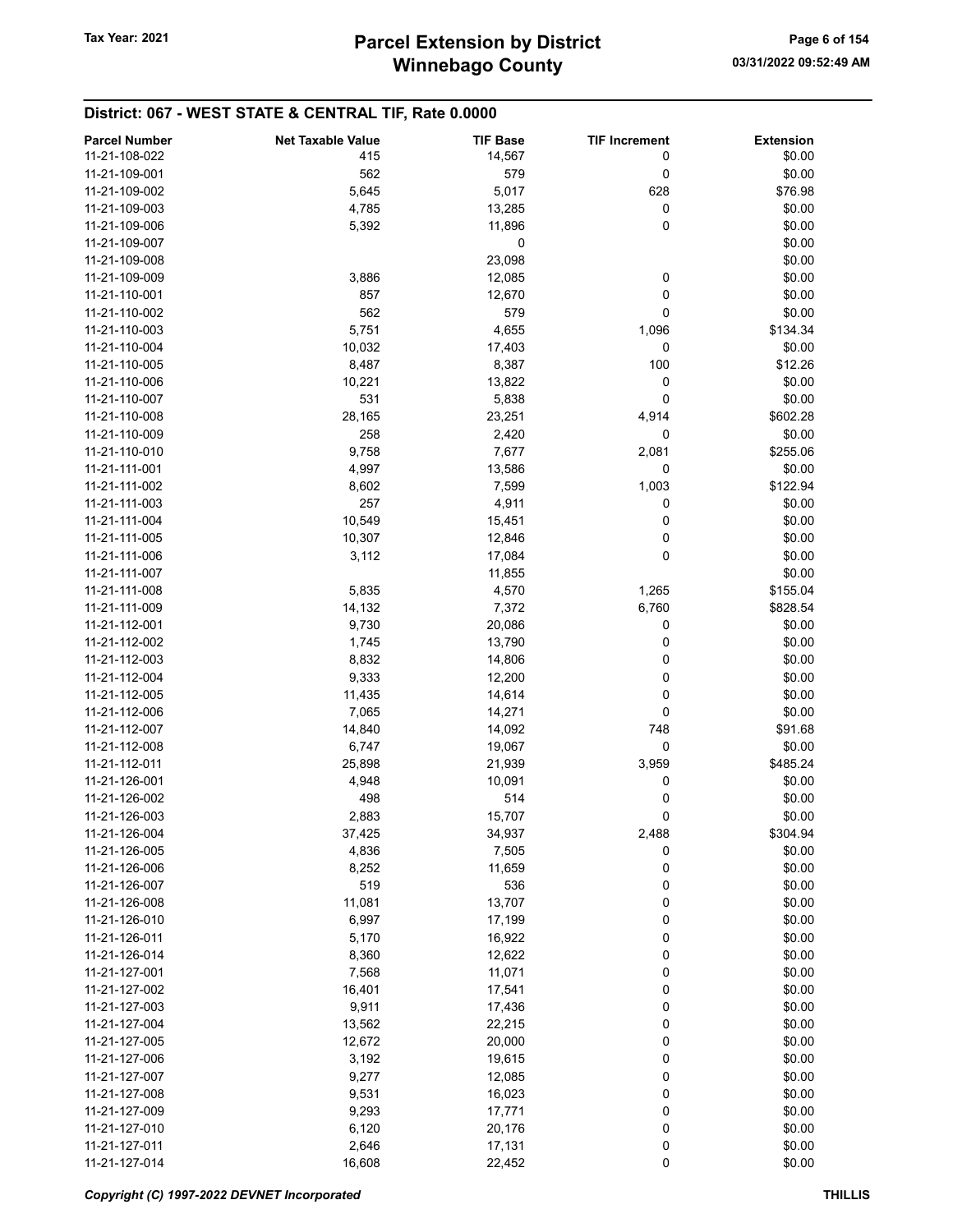## Winnebago County Tax Year: 2021 **Parcel Extension by District** Page 7 of 154

| <b>Parcel Number</b> | <b>Net Taxable Value</b> | <b>TIF Base</b> | <b>TIF Increment</b> | <b>Extension</b> |
|----------------------|--------------------------|-----------------|----------------------|------------------|
| 11-21-128-001        | 6,830                    | 16,817          | 0                    | \$0.00           |
|                      |                          |                 |                      |                  |
| 11-21-128-002        | 14,050                   | 14,038          | 12                   | \$1.48           |
| 11-21-128-003        | 11,108                   | 10,070          | 1,038                | \$127.22         |
| 11-21-128-004        | 7,810                    | 14,902          | 0                    | \$0.00           |
| 11-21-128-005        | 509                      | 15,978          | 0                    | \$0.00           |
| 11-21-128-006        | 11,766                   | 21,332          | 0                    | \$0.00           |
| 11-21-128-007        | 14,885                   | 20,497          | 0                    | \$0.00           |
| 11-21-128-008        | 7,460                    | 9,820           | 0                    | \$0.00           |
| 11-21-128-009        | 12,642                   | 15,156          | 0                    | \$0.00           |
| 11-21-128-010        | 2,017                    | 17,378          | 0                    | \$0.00           |
| 11-21-128-011        | 11,126                   | 10,809          | 317                  | \$38.86          |
| 11-21-128-012        | 509                      | 525             | 0                    | \$0.00           |
| 11-21-128-013        | 6,405                    | 5,000           |                      | \$172.20         |
|                      |                          |                 | 1,405                |                  |
| 11-21-128-014        | 8,134                    | 9,396           | 0                    | \$0.00           |
| 11-21-129-001        | 8,444                    | 11,698          | 0                    | \$0.00           |
| 11-21-129-002        | 8,075                    | 12,543          | 0                    | \$0.00           |
| 11-21-129-003        | 6,059                    | 16,467          | 0                    | \$0.00           |
| 11-21-129-004        | 12,068                   | 15,872          | 0                    | \$0.00           |
| 11-21-129-005        | 12,662                   | 16,683          | 0                    | \$0.00           |
| 11-21-129-006        | 6,101                    | 13,641          | 0                    | \$0.00           |
| 11-21-129-007        | 8,894                    | 9,119           | 0                    | \$0.00           |
| 11-21-129-008        | 16,005                   | 22,639          | 0                    | \$0.00           |
| 11-21-129-009        | 8,146                    | 12,059          | 0                    | \$0.00           |
| 11-21-129-010        | 8,994                    | 14,757          | 0                    | \$0.00           |
|                      |                          |                 |                      |                  |
| 11-21-129-011        | 5,856                    | 12,332          | 0                    | \$0.00           |
| 11-21-129-012        | 12,934                   | 16,623          | 0                    | \$0.00           |
| 11-21-129-013        | 2,746                    | 16,451          | 0                    | \$0.00           |
| 11-21-129-014        | 8,776                    | 19,365          | 0                    | \$0.00           |
| 11-21-129-015        | 10,624                   | 12,331          | 0                    | \$0.00           |
| 11-21-129-016        | 12,034                   | 13,993          | 0                    | \$0.00           |
| 11-21-130-001        | 13,044                   | 15,358          | 0                    | \$0.00           |
| 11-21-130-002        | 5,951                    | 14,164          | 0                    | \$0.00           |
| 11-21-130-003        | 0                        | 15,253          | 0                    | \$0.00           |
| 11-21-130-004        | 6,927                    | 17,710          | 0                    | \$0.00           |
| 11-21-130-005        | 15,871                   | 17,092          | 0                    | \$0.00           |
| 11-21-130-006        | 7,601                    | 13,684          | 0                    | \$0.00           |
| 11-21-130-007        | 7,588                    | 14,909          | 0                    | \$0.00           |
|                      |                          |                 |                      |                  |
| 11-21-130-008        | 7,925                    | 14,403          | 0                    | \$0.00           |
| 11-21-130-009        | 0                        | 16,478          | 0                    | \$0.00           |
| 11-21-130-010        | 6,089                    | 13,087          | 0                    | \$0.00           |
| 11-21-130-011        | 1,715                    | 17,525          | 0                    | \$0.00           |
| 11-21-130-012        |                          | 0               |                      | \$0.00           |
| 11-21-130-013        | 5,509                    | 10,090          | 0                    | \$0.00           |
| 11-21-130-014        | 2,664                    | 14,616          | 0                    | \$0.00           |
| 11-21-130-015        | 171                      | 12,158          | 0                    | \$0.00           |
| 11-21-130-016        | 857                      | 14,102          | 0                    | \$0.00           |
| 11-21-130-017        | 1,426                    | 12,984          | 0                    | \$0.00           |
| 11-21-130-018        | 4,496                    | 12,312          | 0                    | \$0.00           |
| 11-21-130-019        | 519                      | 12,583          | 0                    | \$0.00           |
| 11-21-130-020        | 10,443                   | 4,683           | 5,760                | \$705.96         |
|                      |                          |                 |                      |                  |
| 11-21-130-021        | 1,818                    | 8,552           | 0                    | \$0.00           |
| 11-21-130-022        | 15,565                   | 23,672          | 0                    | \$0.00           |
| 11-21-130-023        | 5,229                    | 8,650           | 0                    | \$0.00           |
| 11-21-130-024        | 519                      | 13,390          | 0                    | \$0.00           |
| 11-21-130-025        | 6,519                    | 9,399           | 0                    | \$0.00           |
| 11-21-131-001        | 7,266                    | 12,300          | 0                    | \$0.00           |
| 11-21-131-002        | 5,555                    | 13,107          | 0                    | \$0.00           |
| 11-21-131-003        | 4,101                    | 11,395          | 0                    | \$0.00           |
| 11-21-131-004        | 509                      | 12,152          | 0                    | \$0.00           |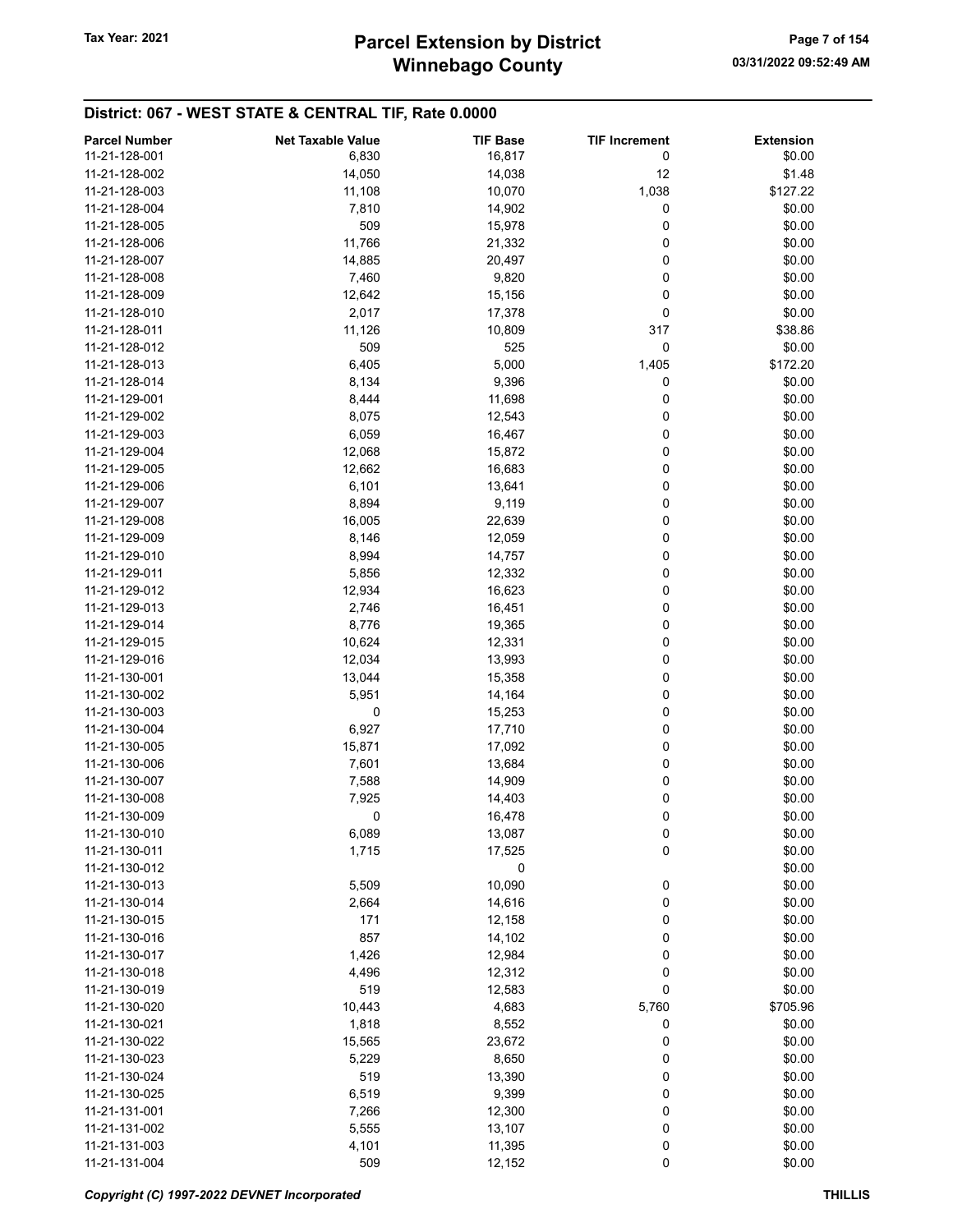## Winnebago County Tax Year: 2021 **Parcel Extension by District** Tax Year: 2021 Page 8 of 154

| <b>Parcel Number</b> | <b>Net Taxable Value</b> | <b>TIF Base</b> | <b>TIF Increment</b> | <b>Extension</b> |
|----------------------|--------------------------|-----------------|----------------------|------------------|
| 11-21-131-005        | 5,940                    | 13,244          | 0                    | \$0.00           |
| 11-21-131-006        | 6,008                    | 14,177          | 0                    | \$0.00           |
| 11-21-131-007        | 4,765                    | 11,915          | 0                    | \$0.00           |
| 11-21-131-008        | 330                      | 341             | 0                    | \$0.00           |
| 11-21-131-009        | 509                      | 17,584          | 0                    | \$0.00           |
| 11-21-131-010        |                          |                 |                      |                  |
|                      | 10,946                   | 12,667          | 0                    | \$0.00           |
| 11-21-131-011        | 8,244                    | 13,269          | 0                    | \$0.00           |
| 11-21-131-012        | 2,632                    | 11,084          | 0                    | \$0.00           |
| 11-21-131-013        | 9,087                    | 15,936          | 0                    | \$0.00           |
| 11-21-131-014        | 8,650                    | 9,625           | 0                    | \$0.00           |
| 11-21-131-015        | 4,254                    | 8,767           | 0                    | \$0.00           |
| 11-21-132-001        | 509                      | 10,486          | 0                    | \$0.00           |
| 11-21-132-002        | 6,389                    | 16,051          | 0                    | \$0.00           |
| 11-21-132-003        | 6,489                    | 16,379          | 0                    | \$0.00           |
| 11-21-132-004        | 509                      | 8,036           | 0                    | \$0.00           |
| 11-21-132-005        | 12,853                   | 14,776          | 0                    | \$0.00           |
| 11-21-132-006        | 10,538                   | 15,210          | 0                    | \$0.00           |
| 11-21-132-007        | 9,507                    | 15,081          | 0                    | \$0.00           |
| 11-21-132-008        | 0                        | 13,494          | 0                    | \$0.00           |
| 11-21-132-009        | 8,176                    | 10,205          | 0                    | \$0.00           |
| 11-21-132-010        | 3,495                    | 17,754          | 0                    | \$0.00           |
| 11-21-132-011        | 8,590                    | 16,805          | 0                    | \$0.00           |
| 11-21-132-012        | 13,911                   | 17,175          | 0                    | \$0.00           |
| 11-21-132-013        | 2,961                    | 14,653          | 0                    | \$0.00           |
| 11-21-132-014        | 12,711                   | 15,960          | 0                    | \$0.00           |
| 11-21-132-015        | 509                      | 4,546           | 0                    | \$0.00           |
| 11-21-133-001        | 10,803                   | 12,272          | 0                    | \$0.00           |
| 11-21-133-002        | 11,368                   | 12,077          | 0                    | \$0.00           |
| 11-21-133-003        |                          |                 | 0                    | \$0.00           |
|                      | 4,395                    | 6,405           |                      |                  |
| 11-21-133-004        | 6,415                    | 8,947           | 0                    | \$0.00           |
| 11-21-133-005        | 1,473                    | 10,414          | 0                    | \$0.00           |
| 11-21-133-006        | 6,322                    | 12,111          | 0                    | \$0.00           |
| 11-21-133-007        | 7,921                    | 11,135          | 0                    | \$0.00           |
| 11-21-133-008        | 6,521                    | 13,398          | 0                    | \$0.00           |
| 11-21-133-009        | 11,094                   | 13,583          | 0                    | \$0.00           |
| 11-21-133-010        | 502                      | 519             | 0                    | \$0.00           |
| 11-21-133-011        | 10,509                   | 8,542           | 1,967                | \$241.08         |
| 11-21-133-012        | 10,120                   | 11,341          | 0                    | \$0.00           |
| 11-21-133-013        | 6,601                    | 7,433           | 0                    | \$0.00           |
| 11-21-133-014        | 5,230                    | 12,169          | 0                    | \$0.00           |
| 11-21-133-015        | 8,417                    | 17,215          | 0                    | \$0.00           |
| 11-21-134-001        | 8,495                    | 13,757          | 0                    | \$0.00           |
| 11-21-134-002        | 1,018                    | 9,389           | 0                    | \$0.00           |
| 11-21-134-003        | 15,103                   | 17,339          | 0                    | \$0.00           |
| 11-21-134-004        | 7,626                    | 17,708          | 0                    | \$0.00           |
| 11-21-134-005        | 5,098                    | 9,510           | 0                    | \$0.00           |
| 11-21-134-006        | 0                        | 13,448          | 0                    | \$0.00           |
| 11-21-134-007        | 6,215                    | 12,267          | 0                    | \$0.00           |
| 11-21-134-008        | 0                        | 11,455          | 0                    | \$0.00           |
| 11-21-135-001        | 7,065                    | 13,090          | 0                    | \$0.00           |
| 11-21-135-002        | 5,129                    | 14,064          | 0                    | \$0.00           |
| 11-21-135-003        | 5,027                    | 8,640           | 0                    | \$0.00           |
| 11-21-135-004        | 12,994                   | 13,836          | 0                    | \$0.00           |
| 11-21-135-005        | 7,344                    | 10,357          | 0                    | \$0.00           |
| 11-21-135-006        | 390                      | 0               | 390                  | \$47.80          |
|                      |                          |                 |                      |                  |
| 11-21-135-007        | 386                      | 18,461          | 0                    | \$0.00           |
| 11-21-135-008        | 12,147                   | 15,172          | 0                    | \$0.00           |
| 11-21-135-009        | 5,834                    | 6,597           | 0                    | \$0.00           |
| 11-21-135-010        | 6,658                    | 14,119          | 0                    | \$0.00           |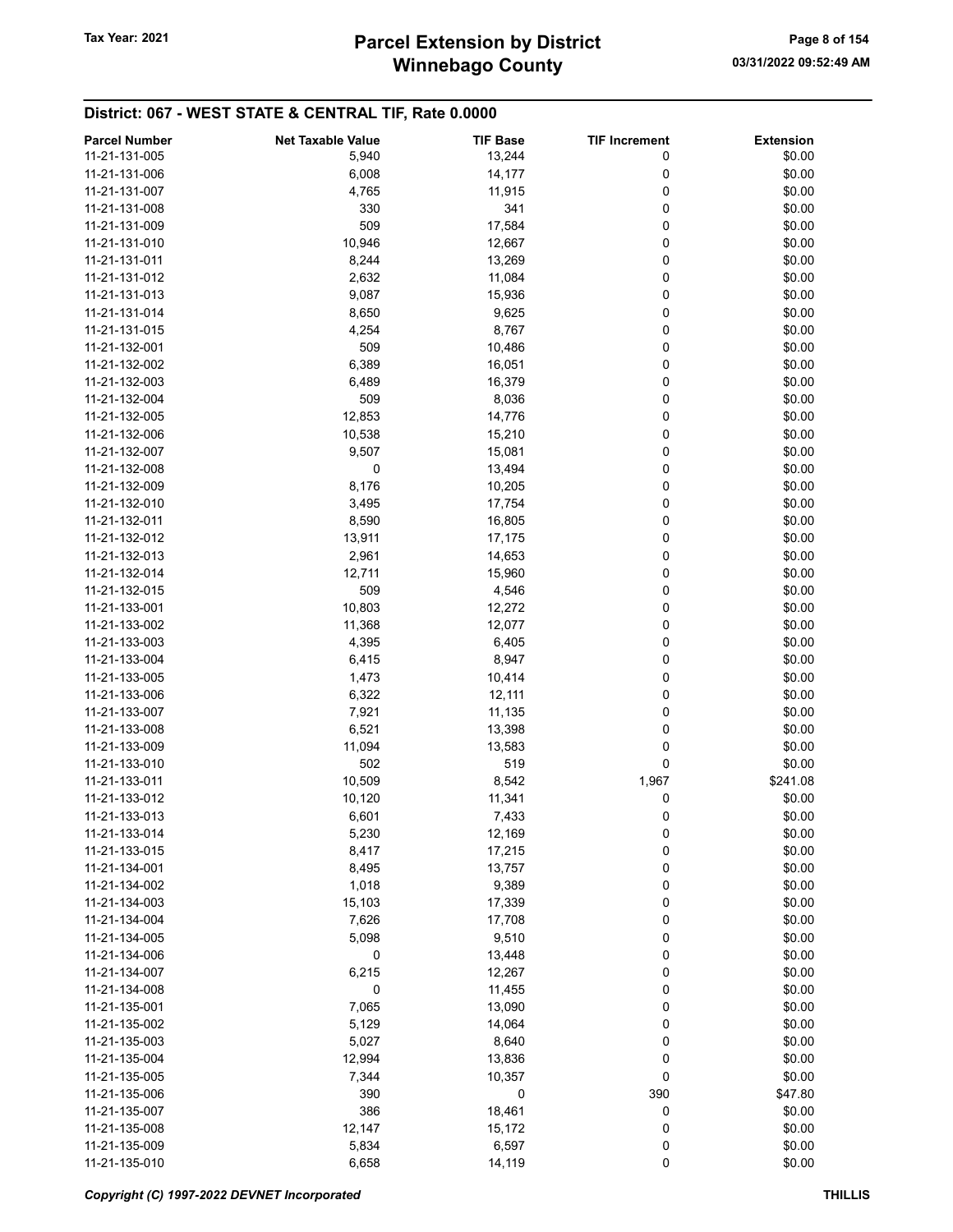| <b>Parcel Number</b> | <b>Net Taxable Value</b> | <b>TIF Base</b> | <b>TIF Increment</b> | <b>Extension</b> |
|----------------------|--------------------------|-----------------|----------------------|------------------|
| 11-21-135-011        | 1,059                    | 14,305          | 0                    | \$0.00           |
| 11-21-136-001        | 77,313                   | 0               | 77,313               | \$9,475.72       |
| 11-21-137-001        |                          | 0               |                      | \$0.00           |
| 11-21-137-002        | 12,628                   | 16,242          | 0                    | \$0.00           |
| 11-21-137-003        | 727                      | 750             | 0                    | \$0.00           |
| 11-21-137-004        | 764                      | 11,064          | 0                    | \$0.00           |
| 11-21-137-006        | 5,897                    | 4,860           | 1,037                | \$127.10         |
| 11-21-137-007        | 1,744                    | 872             | 872                  | \$106.88         |
| 11-21-137-008        | 9,400                    | 7,719           | 1,681                | \$206.04         |
| 11-21-138-001        | 11,395                   | 13,524          | 0                    | \$0.00           |
| 11-21-138-002        | 5,753                    | 12,188          | 0                    | \$0.00           |
| 11-21-138-003        | 4,181                    | 10,149          | 0                    | \$0.00           |
| 11-21-138-004        | 7,182                    | 12,841          | 0                    | \$0.00           |
| 11-21-138-005        | 8,707                    | 11,565          | 0                    | \$0.00           |
| 11-21-138-006        | 7,672                    | 6,556           | 1,116                | \$136.78         |
| 11-21-138-008        |                          | 20,235          |                      | \$0.00           |
| 11-21-138-009        |                          | 0               |                      | \$0.00           |
| 11-21-138-011        |                          | 5,232           |                      | \$0.00           |
| 11-21-138-012        |                          | 6,376           |                      | \$0.00           |
| 11-21-139-001        | 8,852                    | 17,701          | 0                    | \$0.00           |
| 11-21-139-002        | 1,181                    | 7,476           | 0                    | \$0.00           |
| 11-21-139-003        | 390                      | 10,382          | 0                    | \$0.00           |
| 11-21-139-004        | 13,713                   | 11,592          | 2,121                | \$259.96         |
| 11-21-139-005        | 0                        | 117             | 0                    | \$0.00           |
| 11-21-139-006        | 10,249                   | 12,146          | 0                    | \$0.00           |
| 11-21-139-007        | 3,905                    | 8,891           | 0                    | \$0.00           |
| 11-21-139-008        |                          | 13,117          |                      | \$0.00           |
| 11-21-139-009        |                          | 9,145           |                      | \$0.00           |
| 11-21-139-010        |                          | 8,836           |                      | \$0.00           |
| 11-21-139-011        | 374                      | 13,322          | 0                    | \$0.00           |
| 11-21-139-012        |                          | 732             |                      | \$0.00           |
| 11-21-139-013        |                          | 5,422           |                      | \$0.00           |
| 11-21-139-014        |                          | 0               |                      | \$0.00           |
| 11-21-139-016        | 423                      | 10,016          | 0                    | \$0.00           |
| 11-21-139-017        |                          | 9,433           |                      | \$0.00           |
| 11-21-140-001        | 453                      | 10,700          | 0                    | \$0.00           |
| 11-21-140-002        | 4,519                    | 11,814          | 0                    | \$0.00           |
| 11-21-140-003        | 6,193                    | 5,488           | 705                  | \$86.42          |
| 11-21-140-004        | 0                        | 12,207          | 0                    | \$0.00           |
| 11-21-140-005        | 11,909                   | 9,018           | 2,891                | \$354.34         |
| 11-21-140-006        | 7,535                    | 18,104          | 0                    | \$0.00           |
| 11-21-140-007        | 8,484                    | 1,839           | 6,645                | \$814.44         |
| 11-21-140-008        | 743                      | 13,431          | 0                    | \$0.00           |
| 11-21-140-009        | 498                      | 515             | 0                    | \$0.00           |
| 11-21-140-010        |                          | 12,733          |                      | \$0.00           |
| 11-21-140-011        |                          | 0               |                      | \$0.00           |
| 11-21-140-012        | 287                      | 4,537           | 0                    | \$0.00           |
| 11-21-140-013        |                          | 8,936           |                      | \$0.00           |
| 11-21-151-001        | 40,571                   | 36,238          | 4,333                | \$531.08         |
| 11-21-151-002        | 3,447                    | 4,286           | 0                    | \$0.00           |
| 11-21-151-003        | 12,024                   | 11,552          | 472                  | \$57.86          |
| 11-21-151-005        | 12,005                   | 10,725          | 1,280                | \$156.88         |
| 11-21-151-006        | 49,494                   | 44,513          | 4,981                | \$610.50         |
| 11-21-151-007        |                          | 0               |                      | \$0.00           |
| 11-21-151-008        | 5,146                    | 10,307          | 0                    | \$0.00           |
| 11-21-152-001        | 8,006                    | 8,408           | 0                    | \$0.00           |
| 11-21-152-002        | 4,031                    | 5,002           | 0                    | \$0.00           |
| 11-21-152-003        | 9,106                    | 7,269           | 1,837                | \$225.16         |
| 11-21-152-004        | 3,829                    | 3,381           | 448                  | \$54.92          |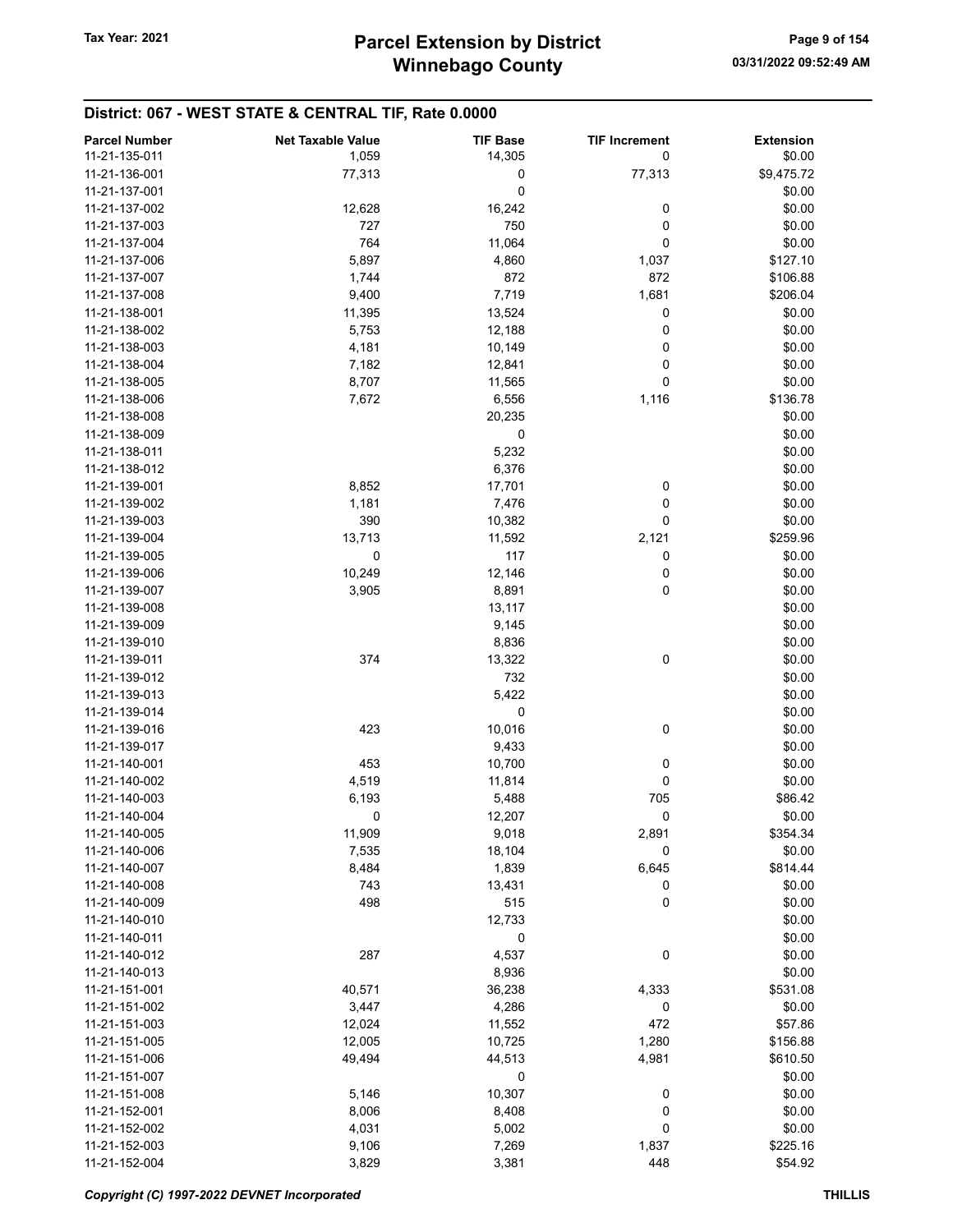| <b>Parcel Number</b> | <b>Net Taxable Value</b> | <b>TIF Base</b> | <b>TIF Increment</b> | <b>Extension</b> |
|----------------------|--------------------------|-----------------|----------------------|------------------|
| 11-21-152-005        | 9,568                    | 8,168           | 1,400                | \$171.60         |
| 11-21-152-006        | 1,095                    | 482             | 613                  | \$75.14          |
| 11-21-152-007        | 1,095                    | 482             | 613                  | \$75.14          |
| 11-21-152-008        | 12,224                   | 10,141          | 2,083                | \$255.30         |
| 11-21-152-009        |                          | 1,057           |                      | \$1,887.10       |
|                      | 16,454                   |                 | 15,397               |                  |
| 11-21-152-010        | 1,151                    | 16,573          | 0                    | \$0.00           |
| 11-21-152-011        | 1,151                    | 1,441           | 0                    | \$0.00           |
| 11-21-152-012        | 1,036                    | 1,325           | 0                    | \$0.00           |
| 11-21-152-013        | 1,036                    | 1,325           | 0                    | \$0.00           |
| 11-21-152-014        | 1,036                    | 1,515           | 0                    | \$0.00           |
| 11-21-153-001        | 71,566                   | 74,044          | 0                    | \$0.00           |
| 11-21-153-002        | 36,098                   | 29,722          | 6,376                | \$781.46         |
| 11-21-153-006        |                          | 0               |                      | \$0.00           |
| 11-21-153-007        | 8,067                    | 9,407           | 0                    | \$0.00           |
| 11-21-153-008        | 6,803                    | 6,066           | 737                  | \$90.34          |
| 11-21-153-009        | 4,174                    | 3,723           | 451                  | \$55.28          |
| 11-21-153-011        | 287                      | 295             | 0                    | \$0.00           |
| 11-21-153-012        | 287                      | 295             | 0                    | \$0.00           |
| 11-21-153-013        | 0                        | 10,158          | 0                    | \$0.00           |
| 11-21-153-014        | 6,538                    | 5,609           | 929                  | \$113.86         |
| 11-21-153-015        |                          | 6,497           |                      | \$0.00           |
| 11-21-154-004        | 1,013                    | 1,048           | 0                    | \$0.00           |
| 11-21-154-005        | 962                      | 7,390           | 0                    | \$0.00           |
| 11-21-154-006        |                          | 0               |                      | \$0.00           |
| 11-21-157-001        | 254                      | 489             | 0                    | \$0.00           |
| 11-21-157-002        | 505                      | 976             | 0                    | \$0.00           |
| 11-21-157-006        | 7,112                    | 11,672          | 0                    | \$0.00           |
| 11-21-176-001        | 6,231                    | 7,393           | 0                    | \$0.00           |
| 11-21-176-002        |                          | 1,196           |                      | \$0.00           |
| 11-21-176-003        |                          | 8,633           |                      | \$0.00           |
| 11-21-176-007        | 0                        | 11,425          | 0                    | \$0.00           |
| 11-21-176-008        | 5,636                    | 9,073           | 0                    | \$0.00           |
| 11-21-176-009        | 5,554                    | 14,993          | 0                    | \$0.00           |
| 11-21-176-010        | 275                      | 284             | 0                    | \$0.00           |
| 11-21-176-011        | 4,858                    | 8,375           | 0                    | \$0.00           |
| 11-21-176-012        | 4,871                    | 4,306           | 565                  | \$69.26          |
| 11-21-176-013        | 5,877                    | 9,629           | 0                    | \$0.00           |
| 11-21-176-014        | 6,252                    | 13,071          | 0                    | \$0.00           |
| 11-21-176-015        | 5,299                    | 10,773          | 0                    | \$0.00           |
| 11-21-176-016        | 0                        | 9,834           | 0                    | \$0.00           |
| 11-21-176-018        | 12,475                   | 11,327          | 1,148                | \$140.70         |
| 11-21-177-002        |                          | 19,758          |                      | \$0.00           |
| 11-21-177-003        |                          | 13,224          |                      | \$0.00           |
| 11-21-177-004        |                          | 11,461          |                      | \$0.00           |
| 11-21-177-005        |                          | 5,250           |                      | \$0.00           |
| 11-21-177-006        |                          | 10,556          |                      | \$0.00           |
| 11-21-177-008        |                          |                 |                      | \$0.00           |
| 11-21-177-009        | 278                      | 10,348          | 0                    |                  |
|                      | 5,551                    | 10,996          | 0                    | \$0.00           |
| 11-21-177-010        | 6,846                    | 18,726          | 0                    | \$0.00           |
| 11-21-177-011        | 5,954                    | 14,184          | 0                    | \$0.00           |
| 11-21-177-012        | 7,961                    | 4,793           | 3,168                | \$388.28         |
| 11-21-177-013        | 212                      | 11,352          | 0                    | \$0.00           |
| 11-21-177-014        | 6,129                    | 15,232          | 0                    | \$0.00           |
| 11-21-177-015        | 661                      | 456             | 205                  | \$25.14          |
| 11-21-177-016        | 12,719                   | 8,665           | 4,054                | \$496.88         |
| 11-21-177-017        | 516                      | 5,581           | 0                    | \$0.00           |
| 11-21-178-004        | 3,835                    | 10,236          | 0                    | \$0.00           |
| 11-21-178-005        | 1,298                    | 12,386          | 0                    | \$0.00           |
| 11-21-178-006        |                          | 1,494           |                      | \$0.00           |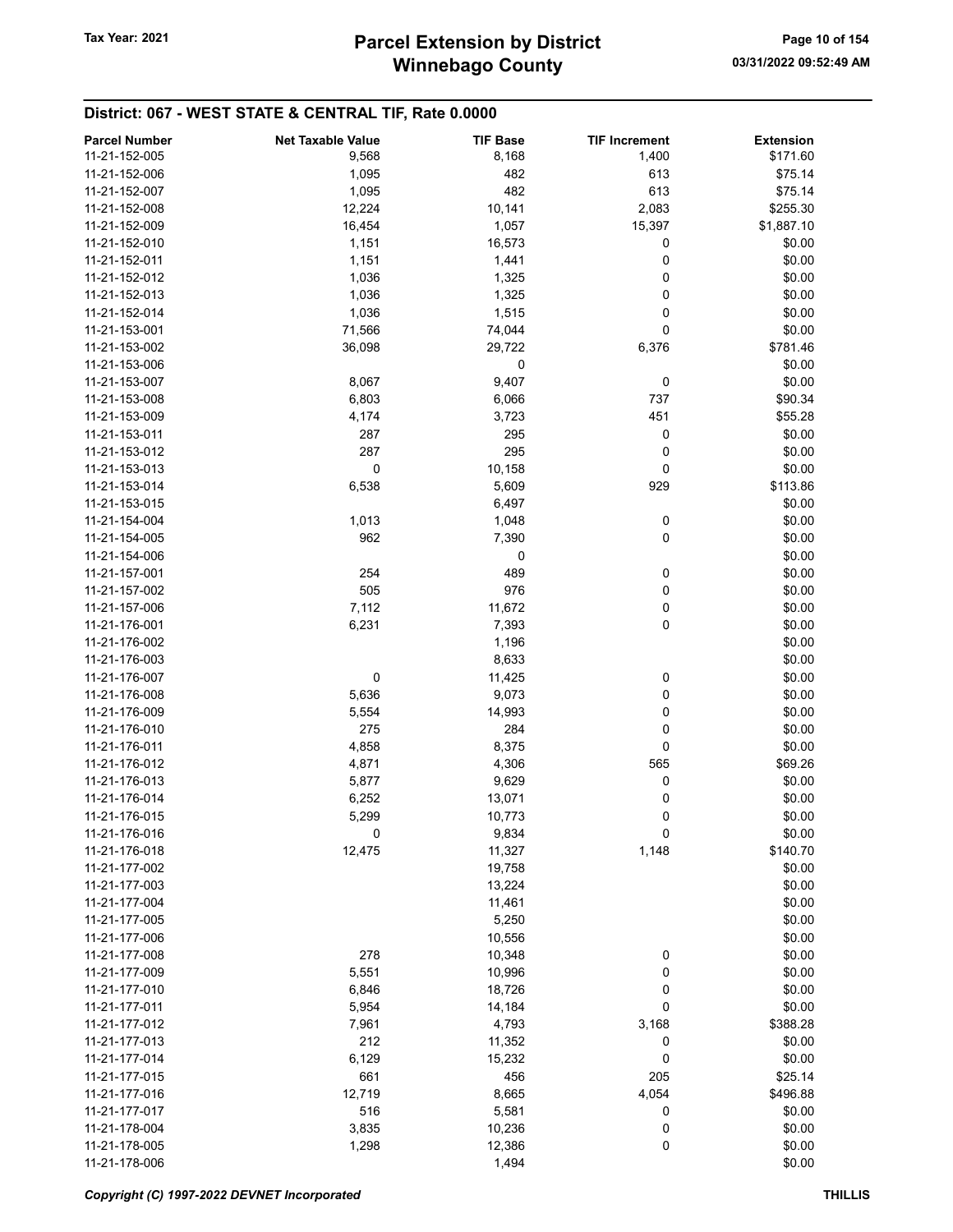| <b>Parcel Number</b><br>11-21-178-009 | <b>Net Taxable Value</b> | <b>TIF Base</b><br>0 | <b>TIF Increment</b> | <b>Extension</b><br>\$0.00 |
|---------------------------------------|--------------------------|----------------------|----------------------|----------------------------|
| 11-21-178-010                         | 14,542                   | 14,448               | 94                   | \$11.52                    |
| 11-21-179-006                         | 5,392                    | 9,070                | 0                    | \$0.00                     |
| 11-21-179-007                         | 6,491                    | 17,304               | 0                    | \$0.00                     |
| 11-21-179-008                         | 405                      | 418                  | 0                    | \$0.00                     |
| 11-21-179-009                         | 7,534                    | 16,053               | 0                    | \$0.00                     |
| 11-21-179-010                         | 405                      | 418                  | 0                    | \$0.00                     |
| 11-21-179-011                         | 405                      | 11,049               | 0                    | \$0.00                     |
| 11-21-179-012                         | 405                      | 418                  | 0                    | \$0.00                     |
| 11-21-180-001                         | 4,277                    | 9,599                | 0                    | \$0.00                     |
| 11-21-180-002                         | 2,205                    | 10,724               | 0                    | \$0.00                     |
| 11-21-180-003                         | 6,887                    | 9,662                | 0                    | \$0.00                     |
| 11-21-180-004                         | 405                      | 418                  | 0                    | \$0.00                     |
| 11-21-180-005                         | 405                      | 418                  | 0                    | \$0.00                     |
| 11-21-180-006                         | 9,405                    | 10,209               | 0                    | \$0.00                     |
| 11-21-180-007                         | 405                      | 418                  | 0                    | \$0.00                     |
| 11-21-180-008                         |                          | 0                    |                      | \$0.00                     |
| 11-21-180-009                         | 9,561                    | 15,056               | 0                    | \$0.00                     |
| 11-21-180-010                         | 3,615                    | 6,591                | 0                    | \$0.00                     |
| 11-21-180-011                         | 11,472                   | 6,099                | 5,373                | \$658.54                   |
| 11-21-180-012                         |                          |                      | 0                    |                            |
|                                       | 3,265                    | 9,319                |                      | \$0.00                     |
| 11-21-180-013                         | 5,435                    | 18,011               | 0                    | \$0.00                     |
| 11-21-181-001                         |                          | 0                    |                      | \$0.00                     |
| 11-21-181-002                         | 3,637                    | 3,384                | 253                  | \$31.02                    |
| 11-21-181-003                         | 2,065                    | 9,636                | 0                    | \$0.00                     |
| 11-21-181-004                         | 8,182                    | 12,383               | 0                    | \$0.00                     |
| 11-21-181-005                         | 408                      | 14,835               | 0                    | \$0.00                     |
| 11-21-181-008                         | 7,524                    | 13,512               | 0                    | \$0.00                     |
| 11-21-181-009                         | 5,021                    | 20,223               | 0                    | \$0.00                     |
| 11-21-181-010                         | 9,929                    | 11,907               | 0                    | \$0.00                     |
| 11-21-181-011                         | 218                      | 225                  | 0                    | \$0.00                     |
| 11-21-181-012                         | 295                      | 304                  | 0                    | \$0.00                     |
| 11-21-181-013                         | 9,458                    | 11,669               | 0                    | \$0.00                     |
| 11-21-181-014                         | 11,073                   | 13,734               | 0                    | \$0.00                     |
| 11-21-182-001                         | 361                      | 4,029                | 0                    | \$0.00                     |
| 11-21-182-002                         | 361                      | 374                  | 0                    | \$0.00                     |
| 11-21-182-003                         | 361                      | 374                  | 0                    | \$0.00                     |
| 11-21-182-004                         | 361                      | 8,233                | 0                    | \$0.00                     |
| 11-21-182-007                         | 4,090                    | 15,614               | 0                    | \$0.00                     |
| 11-21-182-008                         | 4,811                    | 4,271                | 540                  | \$66.18                    |
| 11-21-182-009                         | 3,579                    | 5,627                | 0                    | \$0.00                     |
| 11-21-182-010                         | 361                      | 374                  | 0                    | \$0.00                     |
| 11-21-182-013                         | 0                        | 14,121               | 0                    | \$0.00                     |
| 11-21-182-014                         | 9,071                    | 12,881               | 0                    | \$0.00                     |
| 11-21-183-001                         | 0                        | 12,999               | 0                    | \$0.00                     |
| 11-21-183-002                         | 361                      | 374                  | 0                    | \$0.00                     |
| 11-21-183-003                         | 10,037                   | 25,940               | 0                    | \$0.00                     |
| 11-21-183-004                         | 9,728                    | 25,415               | 0                    | \$0.00                     |
| 11-21-183-005                         | 361                      | 374                  | 0                    | \$0.00                     |
| 11-21-183-007                         | 6,193                    | 8,429                | 0                    | \$0.00                     |
| 11-21-183-008                         | 510                      | 6,584                | 0                    | \$0.00                     |
| 11-21-183-009                         | 7,252                    | 6,848                | 404                  | \$49.52                    |
| 11-21-183-011                         | 0                        | 9,023                | 0                    | \$0.00                     |
| 11-21-183-013                         | 4,834                    | 9,279                | 0                    | \$0.00                     |
| 11-21-183-014                         | 537                      | 555                  | 0                    | \$0.00                     |
| 11-21-183-015                         | 5,506                    | 6,383                | 0                    | \$0.00                     |
| 11-21-184-001                         | 6,647                    | 11,456               | 0                    | \$0.00                     |
| 11-21-184-002                         | 346                      | 6,304                | 0                    | \$0.00                     |
| 11-21-184-003                         | 5,060                    | 8,992                | 0                    | \$0.00                     |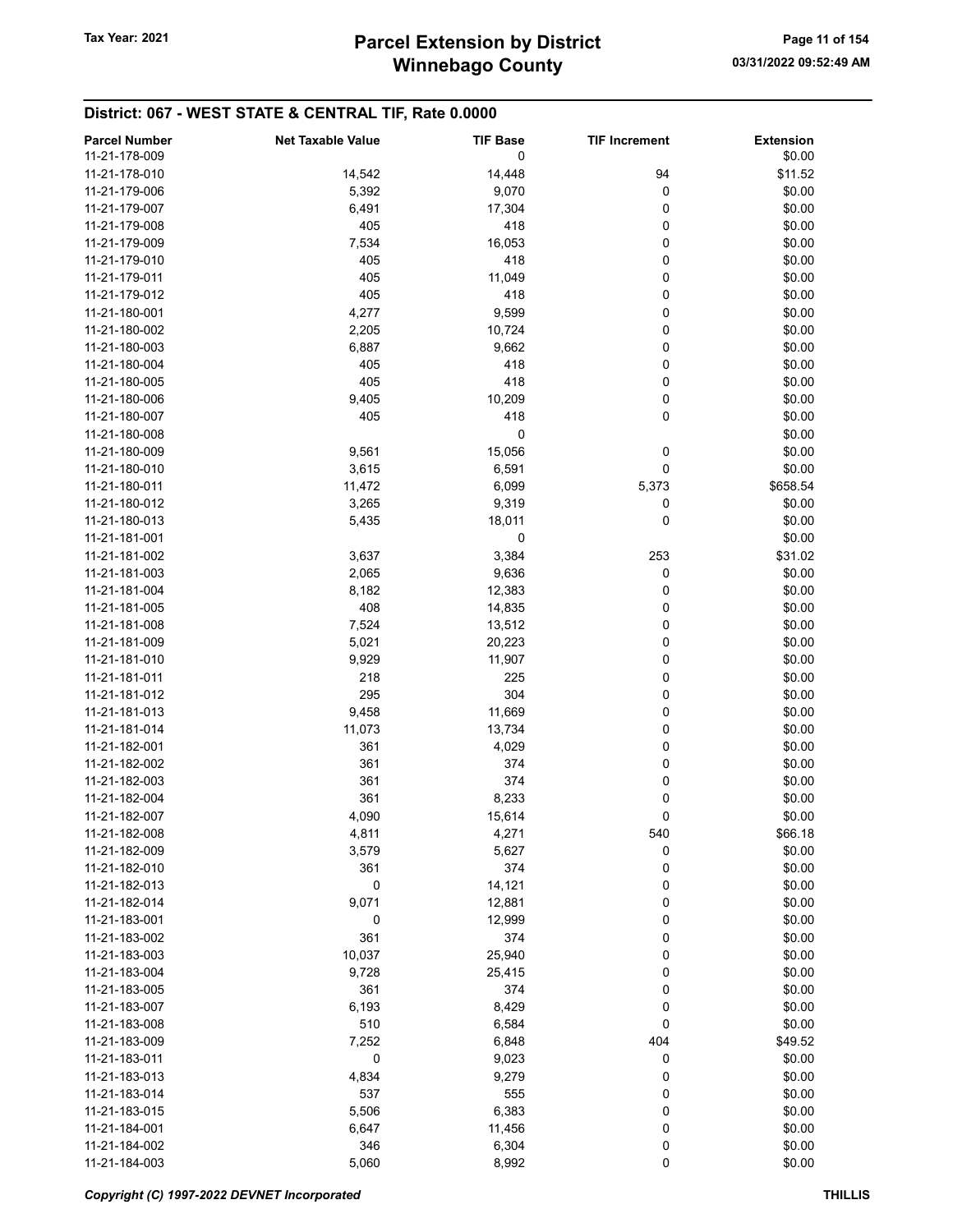| <b>Parcel Number</b> | <b>Net Taxable Value</b> | <b>TIF Base</b> | <b>TIF Increment</b> | <b>Extension</b> |
|----------------------|--------------------------|-----------------|----------------------|------------------|
| 11-21-184-004        | 4,970                    | 15,877          | 0                    | \$0.00           |
|                      |                          |                 |                      |                  |
| 11-21-184-005        | 0                        | 9,366           | 0                    | \$0.00           |
| 11-21-184-006        | 10,777                   | 12,707          | 0                    | \$0.00           |
| 11-21-184-007        | 0                        | 5,657           | 0                    | \$0.00           |
| 11-21-184-008        | 269                      | 278             | 0                    | \$0.00           |
| 11-21-184-009        | 361                      | 15,308          | 0                    | \$0.00           |
| 11-21-184-010        | 4,732                    | 9,783           | 0                    | \$0.00           |
| 11-21-184-011        | 9                        | 15,401          | 0                    | \$0.00           |
| 11-21-184-012        | 5,718                    | 12,086          | 0                    | \$0.00           |
| 11-21-184-013        | 11,085                   | 11,679          | 0                    | \$0.00           |
| 11-21-184-014        | 8,743                    | 9,683           | 0                    | \$0.00           |
| 11-21-201-001        | 9,134                    | 14,571          | 0                    | \$0.00           |
|                      |                          |                 |                      |                  |
| 11-21-201-002        | 2,612                    | 10,703          | 0                    | \$0.00           |
| 11-21-201-003        | 10,868                   | 16,550          | 0                    | \$0.00           |
| 11-21-201-004        | 3,637                    | 16,890          | 0                    | \$0.00           |
| 11-21-201-005        | 488                      | 19,207          | 0                    | \$0.00           |
| 11-21-201-006        | 7,163                    | 18,207          | 0                    | \$0.00           |
| 11-21-201-007        | 9,466                    | 12,576          | 0                    | \$0.00           |
| 11-21-201-008        | 7,172                    | 9,624           | 0                    | \$0.00           |
| 11-21-201-009        | 10,439                   | 14,023          | 0                    | \$0.00           |
| 11-21-201-010        | 4,926                    | 10,595          | 0                    | \$0.00           |
| 11-21-201-011        | 400                      | 12,339          | 0                    | \$0.00           |
| 11-21-201-012        |                          |                 |                      | \$0.00           |
|                      | 2,206                    | 15,761          | 0                    |                  |
| 11-21-201-013        | 9,634                    | 19,165          | 0                    | \$0.00           |
| 11-21-201-014        | 0                        | 54              | 0                    | \$0.00           |
| 11-21-201-015        | 7,049                    | 12,225          | 0                    | \$0.00           |
| 11-21-201-016        | 5,189                    | 11,297          | 0                    | \$0.00           |
| 11-21-201-017        | 9,021                    | 10,713          | 0                    | \$0.00           |
| 11-21-202-001        | 13,091                   | 15,419          | 0                    | \$0.00           |
| 11-21-202-002        | 8,693                    | 17,256          | 0                    | \$0.00           |
| 11-21-202-003        | 8,483                    | 16,976          | 0                    | \$0.00           |
| 11-21-202-004        | 8,104                    | 19,686          | 0                    | \$0.00           |
| 11-21-202-005        | 1,499                    | 13,212          | 0                    | \$0.00           |
| 11-21-202-006        | 400                      | 9,379           | 0                    | \$0.00           |
| 11-21-202-007        | 6,508                    |                 | 0                    | \$0.00           |
|                      |                          | 12,476          |                      |                  |
| 11-21-202-008        | 2,361                    | 11,476          | 0                    | \$0.00           |
| 11-21-202-009        | 6,455                    | 7,424           | 0                    | \$0.00           |
| 11-21-202-010        | 7,461                    | 11,108          | 0                    | \$0.00           |
| 11-21-202-011        | 11,453                   | 11,599          | 0                    | \$0.00           |
| 11-21-202-012        | 7,765                    | 3,764           | 4,001                | \$490.38         |
| 11-21-202-013        | 10,673                   | 14,320          | 0                    | \$0.00           |
| 11-21-202-014        | 11,819                   | 14,053          | 0                    | \$0.00           |
| 11-21-202-015        | 10,259                   | 13,907          | 0                    | \$0.00           |
| 11-21-202-016        | 10,900                   | 13,360          | 0                    | \$0.00           |
| 11-21-202-017        | 7,903                    | 11,795          | 0                    | \$0.00           |
| 11-21-203-003        |                          | 481             |                      | \$0.00           |
| 11-21-203-004        | 7,420                    | 13,311          | 0                    | \$0.00           |
|                      |                          |                 |                      |                  |
| 11-21-203-005        | 552                      | 543             | 9                    | \$1.10           |
| 11-21-203-006        | 9,833                    | 13,142          | 0                    | \$0.00           |
| 11-21-203-007        | 1,833                    | 12,922          | 0                    | \$0.00           |
| 11-21-203-008        | 9,710                    | 11,821          | 0                    | \$0.00           |
| 11-21-203-009        | 9,799                    | 12,825          | 0                    | \$0.00           |
| 11-21-203-010        | 9,713                    | 12,729          | 0                    | \$0.00           |
| 11-21-203-011        | 8,728                    | 10,466          | 0                    | \$0.00           |
| 11-21-203-012        | 8,146                    | 14,200          | 0                    | \$0.00           |
| 11-21-203-013        | 11,285                   | 16,886          | 0                    | \$0.00           |
| 11-21-203-014        | 6,797                    | 15,249          | 0                    | \$0.00           |
| 11-21-203-015        | 3,465                    | 8,862           | 0                    | \$0.00           |
| 11-21-203-016        | 6,746                    | 12,956          | 0                    | \$0.00           |
|                      |                          |                 |                      |                  |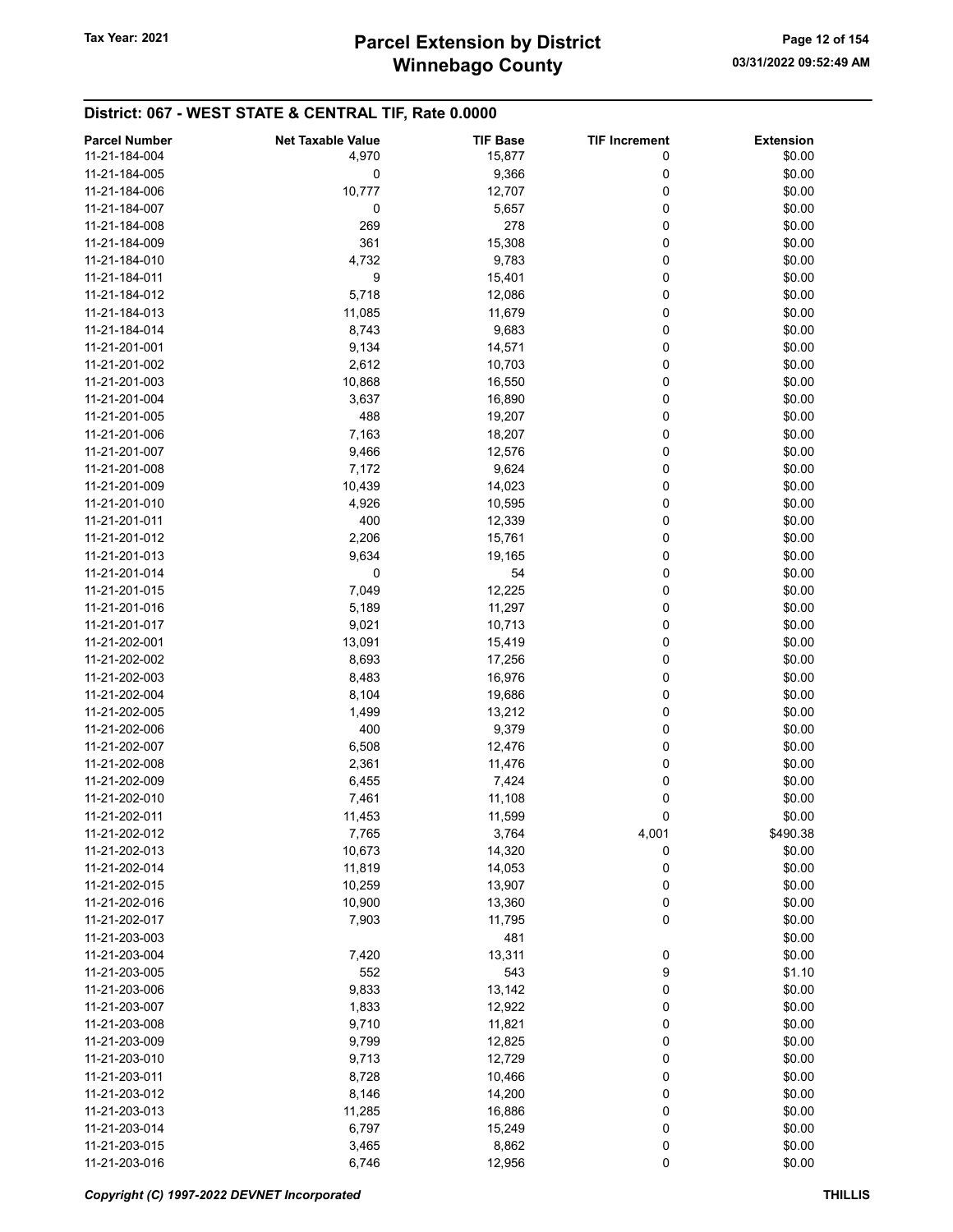| <b>Parcel Number</b> | <b>Net Taxable Value</b> | <b>TIF Base</b> | <b>TIF Increment</b> | <b>Extension</b> |
|----------------------|--------------------------|-----------------|----------------------|------------------|
| 11-21-203-017        | 0                        | 26,660          | 0                    | \$0.00           |
|                      |                          |                 |                      |                  |
| 11-21-204-001        | 7,995                    | 18,481          | 0                    | \$0.00           |
| 11-21-204-002        | 0                        | 16,270          | 0                    | \$0.00           |
| 11-21-204-003        | 466                      | 14,252          | 0                    | \$0.00           |
| 11-21-204-004        | 6,391                    | 9,446           | 0                    | \$0.00           |
| 11-21-204-005        | 7,532                    | 14,286          | 0                    | \$0.00           |
| 11-21-204-006        | 8,716                    | 9,936           | 0                    | \$0.00           |
| 11-21-204-007        | 7,670                    | 9,748           | 0                    | \$0.00           |
| 11-21-204-008        | 498                      | 13,151          | 0                    | \$0.00           |
| 11-21-204-009        | 12,900                   | 17,168          | 0                    | \$0.00           |
| 11-21-204-010        | 11,209                   | 14,918          | 0                    | \$0.00           |
|                      |                          |                 | 0                    |                  |
| 11-21-204-011        | 7,740                    | 15,502          |                      | \$0.00           |
| 11-21-204-012        | 8,134                    | 15,933          | 0                    | \$0.00           |
| 11-21-204-013        | 9,680                    | 15,538          | 0                    | \$0.00           |
| 11-21-204-014        | 498                      | 16,777          | 0                    | \$0.00           |
| 11-21-204-015        | 4,101                    | 8,229           | 0                    | \$0.00           |
| 11-21-204-016        | 7,612                    | 14,563          | 0                    | \$0.00           |
| 11-21-204-017        | 4,721                    | 14,733          | 0                    | \$0.00           |
| 11-21-205-001        | 8,878                    | 11,073          | 0                    | \$0.00           |
| 11-21-205-002        | 151                      | 14,627          | 0                    | \$0.00           |
| 11-21-205-003        | 409                      | 11,740          | 0                    | \$0.00           |
|                      |                          |                 | 0                    | \$0.00           |
| 11-21-205-004        | 7,513                    | 15,876          |                      |                  |
| 11-21-205-005        | 9,203                    | 14,052          | 0                    | \$0.00           |
| 11-21-205-006        |                          | 0               |                      | \$0.00           |
| 11-21-205-007        | 5,834                    | 12,734          | 0                    | \$0.00           |
| 11-21-205-008        | 950                      | 11,076          | 0                    | \$0.00           |
| 11-21-205-009        | 2,801                    | 9,395           | 0                    | \$0.00           |
| 11-21-205-010        | 8,702                    | 15,009          | 0                    | \$0.00           |
| 11-21-205-011        | 0                        | 16,218          | 0                    | \$0.00           |
| 11-21-205-012        | 0                        | 13,225          | 0                    | \$0.00           |
| 11-21-205-013        | 7,511                    | 10,537          | 0                    | \$0.00           |
| 11-21-205-014        | 491                      | 13,805          | 0                    | \$0.00           |
|                      |                          |                 | 0                    | \$0.00           |
| 11-21-205-015        | 4,479                    | 18,395          |                      |                  |
| 11-21-205-016        | 1,292                    | 17,468          | 0                    | \$0.00           |
| 11-21-206-003        | 3,935                    | 9,187           | 0                    | \$0.00           |
| 11-21-206-004        | 4,475                    | 4,830           | 0                    | \$0.00           |
| 11-21-206-005        | 5,369                    | 11,392          | 0                    | \$0.00           |
| 11-21-206-006        | 6,877                    | 6,838           | 39                   | \$4.78           |
| 11-21-206-007        | 462                      | 12,705          | 0                    | \$0.00           |
| 11-21-206-008        | 7,390                    | 9,767           | 0                    | \$0.00           |
| 11-21-206-009        | 9,150                    | 7,640           | 1,510                | \$185.08         |
| 11-21-206-010        | 10,819                   | 9,618           | 1,201                | \$147.20         |
| 11-21-206-011        | 509                      | 6,402           | 0                    | \$0.00           |
| 11-21-206-012        | 6,229                    | 10,552          | 0                    | \$0.00           |
|                      |                          |                 |                      |                  |
| 11-21-206-013        | 6,976                    | 13,383          | 0                    | \$0.00           |
| 11-21-206-014        | 3,390                    | 11,326          | 0                    | \$0.00           |
| 11-21-206-015        | 10,631                   | 12,766          | 0                    | \$0.00           |
| 11-21-206-016        | 8,427                    | 6,980           | 1,447                | \$177.36         |
| 11-21-206-017        |                          | 11,032          |                      | \$0.00           |
| 11-21-207-001        | 7,082                    | 15,631          | 0                    | \$0.00           |
| 11-21-207-002        | 573                      | 592             | 0                    | \$0.00           |
| 11-21-207-003        | 11,925                   | 14,838          | 0                    | \$0.00           |
| 11-21-207-004        | 7,309                    | 14,326          | 0                    | \$0.00           |
| 11-21-207-005        | 10,065                   | 12,253          | 0                    | \$0.00           |
| 11-21-207-006        | 2,977                    | 17,406          | 0                    | \$0.00           |
|                      |                          |                 |                      |                  |
| 11-21-207-007        | 10,276                   | 12,721          | 0                    | \$0.00           |
| 11-21-207-008        | 382                      | 10,281          | 0                    | \$0.00           |
| 11-21-207-009        | 8,376                    | 11,234          | 0                    | \$0.00           |
| 11-21-207-010        | 13,615                   | 17,567          | 0                    | \$0.00           |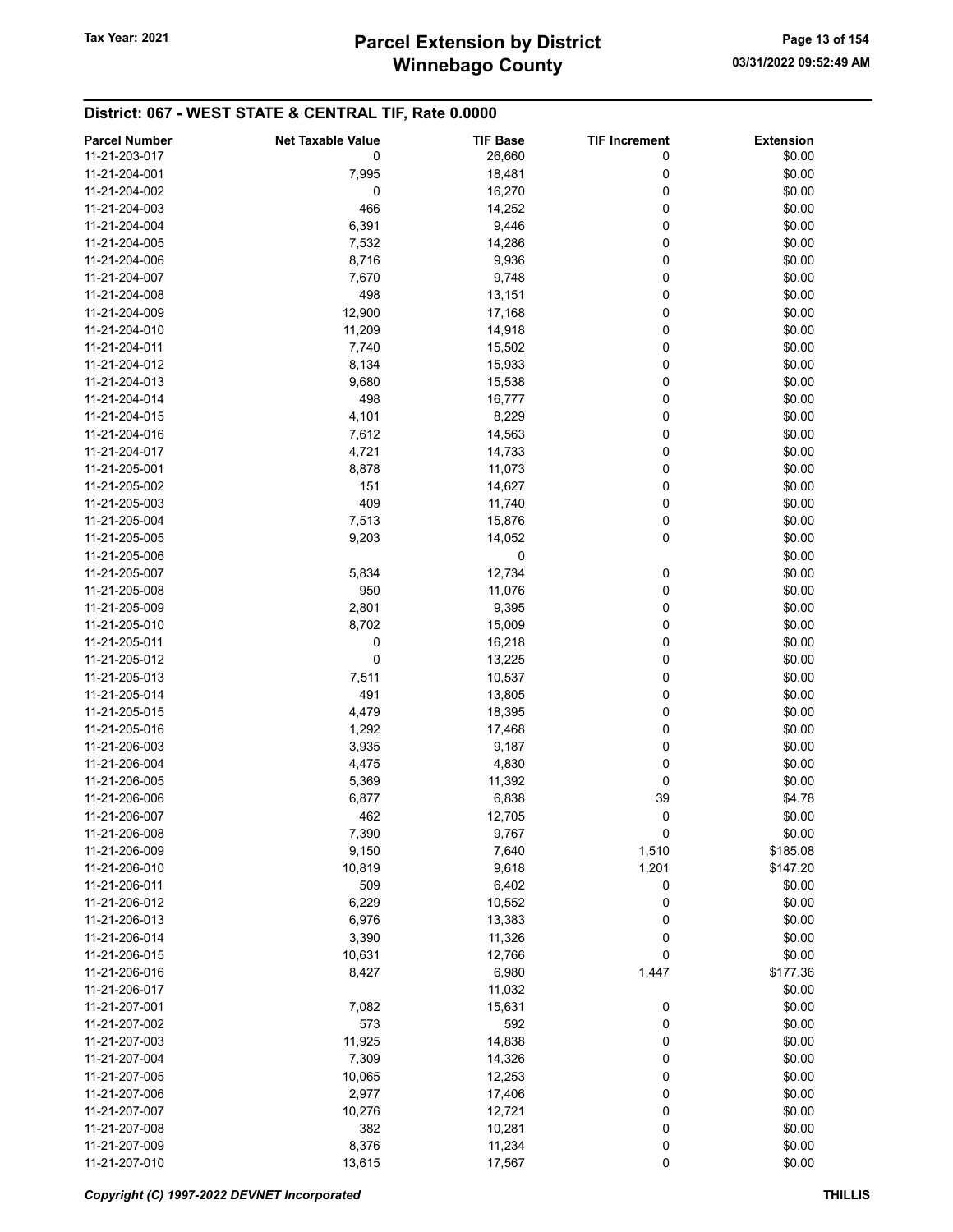| <b>Parcel Number</b> | <b>Net Taxable Value</b> | <b>TIF Base</b> | <b>TIF Increment</b> | <b>Extension</b> |
|----------------------|--------------------------|-----------------|----------------------|------------------|
| 11-21-207-011        | 656                      | 10,831          | 0                    | \$0.00           |
|                      |                          |                 |                      |                  |
| 11-21-207-012        | 6,752                    | 17,204          | 0                    | \$0.00           |
| 11-21-207-013        | 6,519                    | 10,268          | 0                    | \$0.00           |
| 11-21-207-014        | 5,185                    | 11,466          | 0                    | \$0.00           |
| 11-21-207-015        | 498                      | 16,331          | 0                    | \$0.00           |
| 11-21-208-001        |                          | 11,972          |                      | \$0.00           |
| 11-21-208-002        | 7,476                    | 12,895          | 0                    | \$0.00           |
| 11-21-208-003        | 5,344                    | 15,428          | 0                    | \$0.00           |
| 11-21-208-004        | 2,995                    | 16,144          | 0                    | \$0.00           |
| 11-21-208-005        | 11,159                   | 19,278          | 0                    | \$0.00           |
| 11-21-208-006        | 6,633                    | 11,465          | 0                    | \$0.00           |
| 11-21-208-007        | 6,519                    | 14,149          | 0                    | \$0.00           |
|                      |                          |                 |                      |                  |
| 11-21-208-008        | 0                        | 13,783          | 0                    | \$0.00           |
| 11-21-208-009        | 10,837                   | 13,235          | 0                    | \$0.00           |
| 11-21-208-010        | 498                      | 514             | 0                    | \$0.00           |
| 11-21-208-011        | 5,683                    | 15,066          | 0                    | \$0.00           |
| 11-21-208-012        |                          | 0               |                      | \$0.00           |
| 11-21-208-013        | 783                      | 15,396          | 0                    | \$0.00           |
| 11-21-208-014        | 16,947                   | 10,597          | 6,350                | \$778.28         |
| 11-21-209-001        | 5,402                    | 12,875          | 0                    | \$0.00           |
| 11-21-209-002        | 5,209                    | 9,569           | 0                    | \$0.00           |
| 11-21-209-003        | 3,927                    | 12,279          | 0                    | \$0.00           |
| 11-21-209-004        | 458                      | 4,499           | 0                    | \$0.00           |
|                      |                          |                 |                      |                  |
| 11-21-209-005        | 509                      | 0               | 509                  | \$62.38          |
| 11-21-209-006        | 657                      | 14,314          | 0                    | \$0.00           |
| 11-21-209-007        | 6,415                    | 14,443          | 0                    | \$0.00           |
| 11-21-209-008        | 6,508                    | 13,137          | 0                    | \$0.00           |
| 11-21-209-009        | 509                      | 12,588          | 0                    | \$0.00           |
| 11-21-209-010        | 6,519                    | 13,193          | 0                    | \$0.00           |
| 11-21-209-011        | 1,932                    | 6,635           | 0                    | \$0.00           |
| 11-21-209-012        | 1,347                    | 12,100          | 0                    | \$0.00           |
| 11-21-209-013        | 880                      | 11,045          | 0                    | \$0.00           |
| 11-21-209-014        | 8,898                    | 3,494           | 5,404                | \$662.34         |
| 11-21-210-001        | 2,612                    | 12,901          | 0                    | \$0.00           |
|                      |                          |                 |                      |                  |
| 11-21-210-002        | 13,773                   | 16,852          | 0                    | \$0.00           |
| 11-21-210-003        | 10,558                   | 10,265          | 293                  | \$35.92          |
| 11-21-210-004        | 4,179                    | 14,579          | 0                    | \$0.00           |
| 11-21-210-008        | 8,931                    | 10,099          | 0                    | \$0.00           |
| 11-21-210-009        | 509                      | 9,945           | 0                    | \$0.00           |
| 11-21-210-010        | 7,072                    | 12,915          | 0                    | \$0.00           |
| 11-21-210-011        | 5,973                    | 10,264          | 0                    | \$0.00           |
| 11-21-210-012        | 11,772                   | 15,039          | 0                    | \$0.00           |
| 11-21-210-013        | 6,170                    | 11,859          | 0                    | \$0.00           |
| 11-21-210-014        | 7,330                    | 11,742          | 0                    | \$0.00           |
| 11-21-210-015        | 5,612                    | 10,103          | 0                    | \$0.00           |
| 11-21-210-016        | 4,743                    | 10,422          | 0                    | \$0.00           |
|                      |                          |                 |                      |                  |
| 11-21-210-017        | 7,876                    | 6,669           | 1,207                | \$147.94         |
| 11-21-210-018        | 391                      | 8,711           | 0                    | \$0.00           |
| 11-21-210-019        | 909                      | 15,115          | 0                    | \$0.00           |
| 11-21-210-020        | 419                      | 433             | 0                    | \$0.00           |
| 11-21-211-001        | 4,597                    | 12,727          | 0                    | \$0.00           |
| 11-21-211-002        | 6,311                    | 12,341          | 0                    | \$0.00           |
| 11-21-211-003        | 4,647                    | 10,233          | 0                    | \$0.00           |
| 11-21-211-004        | 8,138                    | 16,980          | 0                    | \$0.00           |
| 11-21-211-005        | 8,693                    | 17,181          | 0                    | \$0.00           |
| 11-21-211-006        | 6,948                    | 15,426          | 0                    | \$0.00           |
|                      |                          |                 | 0                    |                  |
| 11-21-211-007        | 539                      | 4,898           |                      | \$0.00           |
| 11-21-211-008        | 8,497                    | 10,841          | 0                    | \$0.00           |
| 11-21-211-009        | 6,708                    | 15,030          | 0                    | \$0.00           |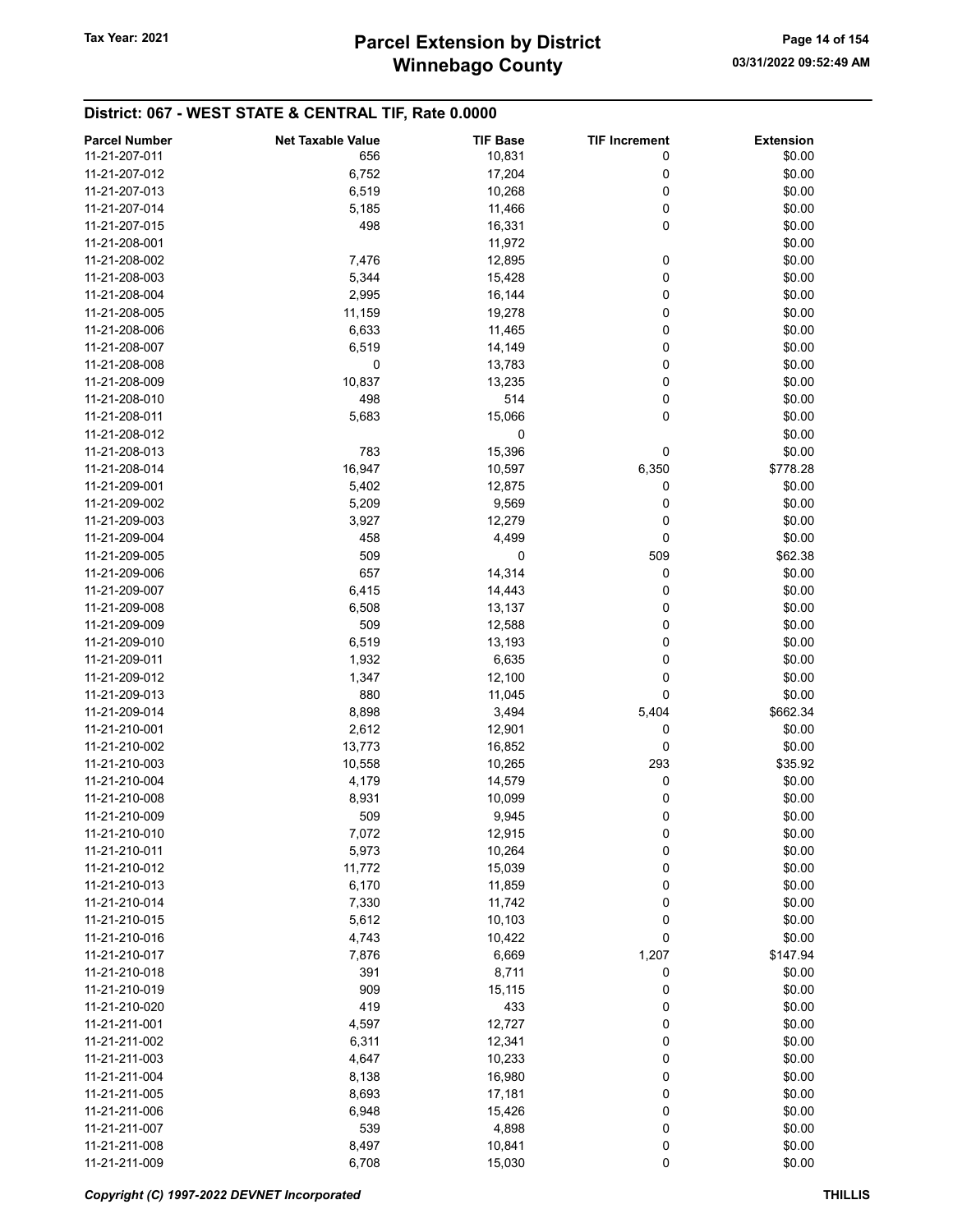| <b>Parcel Number</b> | <b>Net Taxable Value</b> | <b>TIF Base</b> | <b>TIF Increment</b> | <b>Extension</b> |
|----------------------|--------------------------|-----------------|----------------------|------------------|
| 11-21-211-010        | 6,118                    | 10,549          | 0                    | \$0.00           |
| 11-21-211-011        | 5,927                    | 9,470           | 0                    | \$0.00           |
| 11-21-211-012        | 15,161                   | 15,352          | 0                    | \$0.00           |
| 11-21-211-013        | 2,027                    | 6,146           | 0                    | \$0.00           |
| 11-21-211-014        |                          |                 |                      | \$449.32         |
|                      | 9,794                    | 6,128           | 3,666                |                  |
| 11-21-211-015        | 8,146                    | 17,196          | 0                    | \$0.00           |
| 11-21-212-001        | 4,960                    | 16,655          | 0                    | \$0.00           |
| 11-21-212-002        | 6,522                    | 12,005          | 0                    | \$0.00           |
| 11-21-212-003        | 6,938                    | 11,726          | 0                    | \$0.00           |
| 11-21-212-004        | 6,152                    | 13,003          | 0                    | \$0.00           |
| 11-21-212-005        | 7,496                    | 16,413          | 0                    | \$0.00           |
| 11-21-212-006        | 6,449                    | 5,807           | 642                  | \$78.70          |
| 11-21-212-007        | 9,882                    | 12,906          | 0                    | \$0.00           |
| 11-21-212-008        | 5,692                    | 15,621          | 0                    | \$0.00           |
| 11-21-212-009        | 321                      | 7,284           | 0                    | \$0.00           |
| 11-21-212-010        | 6,856                    | 11,331          | 0                    | \$0.00           |
| 11-21-212-011        | 7,065                    | 18,010          | 0                    | \$0.00           |
| 11-21-212-012        | 6,483                    | 11,972          | 0                    | \$0.00           |
| 11-21-212-013        | 6,479                    | 8,289           | 0                    | \$0.00           |
| 11-21-212-014        | 0                        | 11,699          | 0                    | \$0.00           |
| 11-21-212-015        | 10,700                   | 12,791          | 0                    | \$0.00           |
| 11-21-212-016        | 5,439                    | 10,450          | 0                    | \$0.00           |
| 11-21-212-017        | 9,647                    | 8,872           | 775                  | \$95.00          |
| 11-21-226-001        | 6,706                    | 5,569           | 1,137                | \$139.36         |
| 11-21-226-002        | 466                      | 12,566          | 0                    | \$0.00           |
| 11-21-226-003        | 466                      | 13,512          | 0                    | \$0.00           |
| 11-21-226-004        | 6,145                    | 14,492          | 0                    | \$0.00           |
| 11-21-226-005        | 6,985                    | 14,147          | 0                    | \$0.00           |
| 11-21-226-006        | 7,915                    | 12,008          | 0                    | \$0.00           |
| 11-21-226-007        | 1,001                    | 21,876          | 0                    | \$0.00           |
| 11-21-226-008        | 382                      | 15,665          | 0                    | \$0.00           |
| 11-21-226-009        | 11,196                   | 17,327          | 0                    | \$0.00           |
| 11-21-226-010        | 4,102                    | 14,027          | 0                    | \$0.00           |
| 11-21-226-011        |                          | 5,863           |                      | \$0.00           |
| 11-21-226-012        | 498                      | 514             | 0                    | \$0.00           |
| 11-21-226-013        | 10,160                   | 10,329          | 0                    | \$0.00           |
| 11-21-226-014        | 7,205                    | 13,226          | 0                    | \$0.00           |
| 11-21-226-015        | 10,462                   | 14,169          | 0                    | \$0.00           |
| 11-21-227-001        | 6,100                    | 12,039          | 0                    | \$0.00           |
| 11-21-227-002        | 6,805                    | 12,479          | 0                    | \$0.00           |
| 11-21-227-003        | 5,756                    | 12,459          | 0                    | \$0.00           |
| 11-21-227-004        | 8,644                    | 17,861          | 0                    | \$0.00           |
| 11-21-227-005        | 7,169                    | 14,539          | 0                    | \$0.00           |
| 11-21-227-006        | 7,274                    | 16,741          | 0                    | \$0.00           |
| 11-21-227-007        | 5,371                    | 14,855          | 0                    | \$0.00           |
| 11-21-227-008        | 6,588                    | 13,035          | 0                    | \$0.00           |
| 11-21-227-009        | 2,042                    | 13,311          | 0                    | \$0.00           |
| 11-21-227-010        | 7,825                    | 10,249          | 0                    | \$0.00           |
| 11-21-227-011        | 382                      | 395             | 0                    | \$0.00           |
|                      |                          |                 |                      |                  |
| 11-21-227-012        | 4,649                    | 3,869           | 780                  | \$95.60          |
| 11-21-227-013        | 6,182                    | 6,072           | 110                  | \$13.48          |
| 11-21-227-014        | 9,617                    | 5,995           | 3,622                | \$443.92         |
| 11-21-227-015        | 13,125                   | 15,819          | 0                    | \$0.00           |
| 11-21-227-016        | 7,224                    | 15,213          | 0                    | \$0.00           |
| 11-21-227-017        | 9,108                    | 10,109          | 0                    | \$0.00           |
| 11-21-228-001        | 1,693                    | 1,509           | 184                  | \$22.56          |
| 11-21-228-002        | 6,411                    | 5,276           | 1,135                | \$139.12         |
| 11-21-228-003        | 3,415                    | 16,348          | 0                    | \$0.00           |
| 11-21-228-004        | 12,167                   | 16,155          | 0                    | \$0.00           |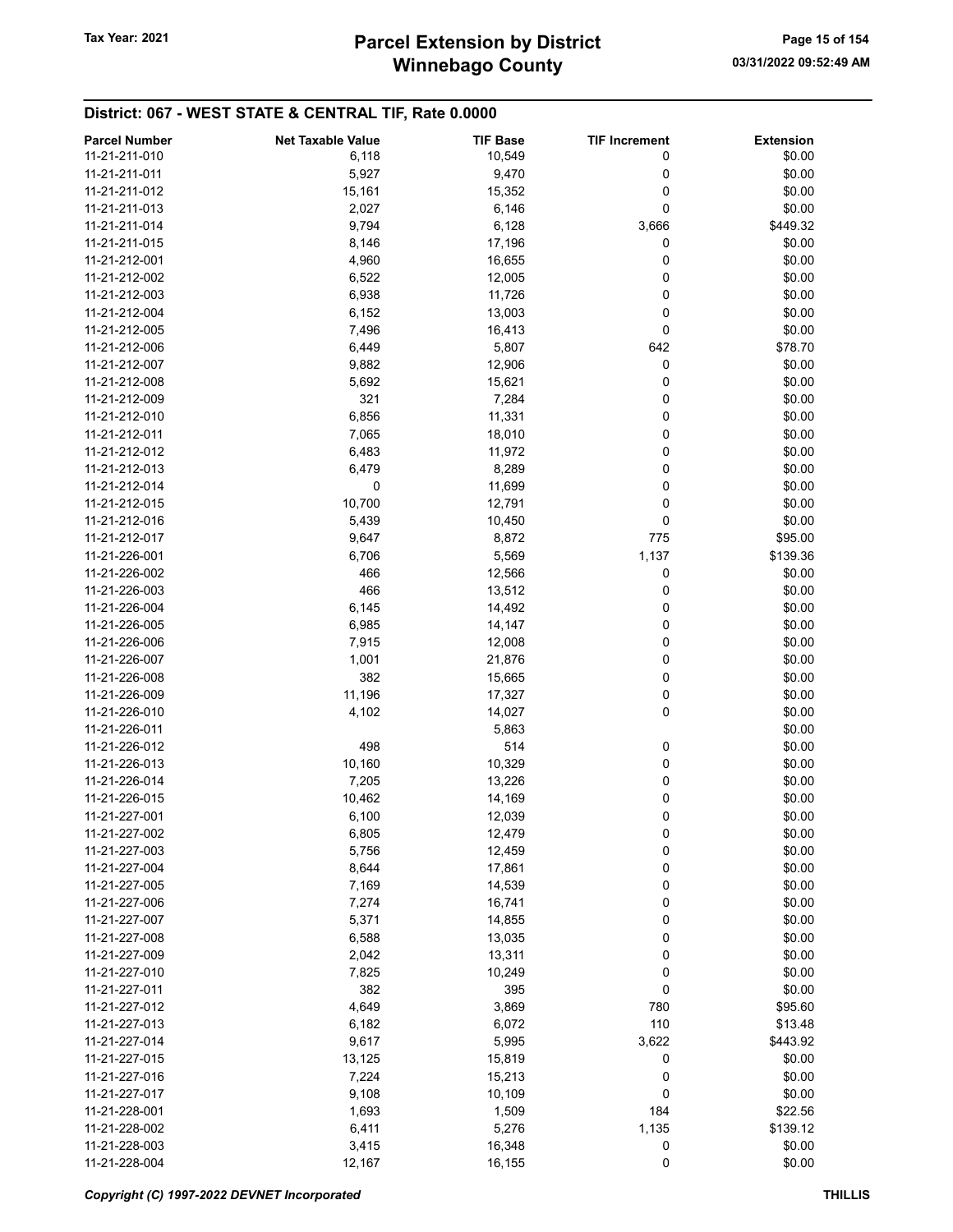| <b>Parcel Number</b> | <b>Net Taxable Value</b> | <b>TIF Base</b> | <b>TIF Increment</b> | <b>Extension</b> |
|----------------------|--------------------------|-----------------|----------------------|------------------|
| 11-21-228-005        | 9,452                    | 9,618           | 0                    | \$0.00           |
| 11-21-228-006        | 6,002                    | 4,950           | 1,052                | \$128.94         |
| 11-21-228-007        | 823                      | 12,776          | 0                    | \$0.00           |
| 11-21-228-008        |                          | 0               |                      | \$0.00           |
| 11-21-228-009        | 488                      | 503             |                      | \$0.00           |
|                      |                          |                 | 0                    |                  |
| 11-21-228-010        | 3,343                    | 17,317          | 0                    | \$0.00           |
| 11-21-228-011        | 7,100                    | 18,541          | 0                    | \$0.00           |
| 11-21-228-012        | 13,046                   | 18,863          | 0                    | \$0.00           |
| 11-21-228-013        | 8,582                    | 18,056          | 0                    | \$0.00           |
| 11-21-228-014        | 13,867                   | 19,711          | 0                    | \$0.00           |
| 11-21-228-015        | 4,927                    | 14,650          | 0                    | \$0.00           |
| 11-21-229-001        | 6,391                    | 13,625          | 0                    | \$0.00           |
| 11-21-229-002        | 7,081                    | 12,284          | 0                    | \$0.00           |
| 11-21-229-003        | 6,198                    | 12,266          | 0                    | \$0.00           |
| 11-21-229-004        | 5,088                    | 9,750           | 0                    | \$0.00           |
| 11-21-229-005        | 9,390                    | 13,180          | 0                    | \$0.00           |
| 11-21-229-006        | 9,400                    | 11,766          | 0                    | \$0.00           |
| 11-21-229-007        | 11,545                   | 16,037          | 0                    | \$0.00           |
| 11-21-229-008        |                          | 5,907           |                      | \$0.00           |
| 11-21-229-009        | 10,020                   | 9,527           | 493                  | \$60.42          |
| 11-21-229-010        | 12,717                   | 15,541          | 0                    | \$0.00           |
| 11-21-229-011        | 488                      | 4,998           | 0                    | \$0.00           |
| 11-21-229-012        | 14,323                   | 17,304          | 0                    | \$0.00           |
| 11-21-229-013        | 2,472                    | 15,536          | 0                    | \$0.00           |
| 11-21-229-014        | 328                      | 14,987          | 0                    | \$0.00           |
| 11-21-229-015        | 6,959                    | 6,830           | 129                  | \$15.82          |
| 11-21-230-001        | 7,475                    | 10,795          | 0                    | \$0.00           |
| 11-21-230-002        | 403                      | 12,473          | 0                    | \$0.00           |
| 11-21-230-003        | 498                      | 9,443           | 0                    | \$0.00           |
| 11-21-230-004        |                          | 17,378          |                      | \$0.00           |
| 11-21-230-005        | 4,649                    | 8,527           | 0                    | \$0.00           |
| 11-21-230-006        | 8,108                    | 6,637           | 1,471                | \$180.30         |
| 11-21-230-007        | 4,896                    | 12,048          | 0                    | \$0.00           |
| 11-21-230-008        | 6,972                    | 12,479          | 0                    | \$0.00           |
| 11-21-230-009        |                          |                 | 0                    | \$0.00           |
|                      | 6,708                    | 15,120          | 0                    |                  |
| 11-21-230-010        | 8,920                    | 9,926           |                      | \$0.00           |
| 11-21-230-011        | 6,822                    | 12,549          | 0                    | \$0.00           |
| 11-21-230-012        | 6,217                    | 14,359          | 0                    | \$0.00           |
| 11-21-230-013        | 7,461                    | 10,530          | 0                    | \$0.00           |
| 11-21-230-014        | 498                      | 11,107          | 0                    | \$0.00           |
| 11-21-230-015        |                          | 14,122          |                      | \$0.00           |
| 11-21-231-001        | 7,480                    | 6,598           | 882                  | \$108.10         |
| 11-21-231-002        | 6,345                    | 3,892           | 2,453                | \$300.66         |
| 11-21-231-003        | 3,528                    | 3,590           | 0                    | \$0.00           |
| 11-21-231-004        | 10,160                   | 12,086          | 0                    | \$0.00           |
| 11-21-231-005        | 5,742                    | 4,685           | 1,057                | \$129.56         |
| 11-21-231-006        | 6,019                    | 10,209          | 0                    | \$0.00           |
| 11-21-231-007        | 11,833                   | 12,005          | 0                    | \$0.00           |
| 11-21-231-008        | 6,473                    | 11,059          | 0                    | \$0.00           |
| 11-21-231-009        | 8,639                    | 10,235          | 0                    | \$0.00           |
| 11-21-231-010        | 9,387                    | 12,510          | 0                    | \$0.00           |
| 11-21-231-011        | 10,437                   | 11,643          | 0                    | \$0.00           |
| 11-21-231-012        | 498                      | 11,376          | 0                    | \$0.00           |
| 11-21-231-013        | 4,101                    | 16,005          | 0                    | \$0.00           |
| 11-21-231-014        | 498                      | 18,999          | 0                    | \$0.00           |
| 11-21-231-015        | 8,361                    | 2,028           | 6,333                | \$776.20         |
| 11-21-231-016        | 2,786                    | 12,427          | 0                    | \$0.00           |
| 11-21-231-017        | 6,814                    | 9,624           | 0                    | \$0.00           |
| 11-21-232-001        | 0                        | 11,944          | 0                    | \$0.00           |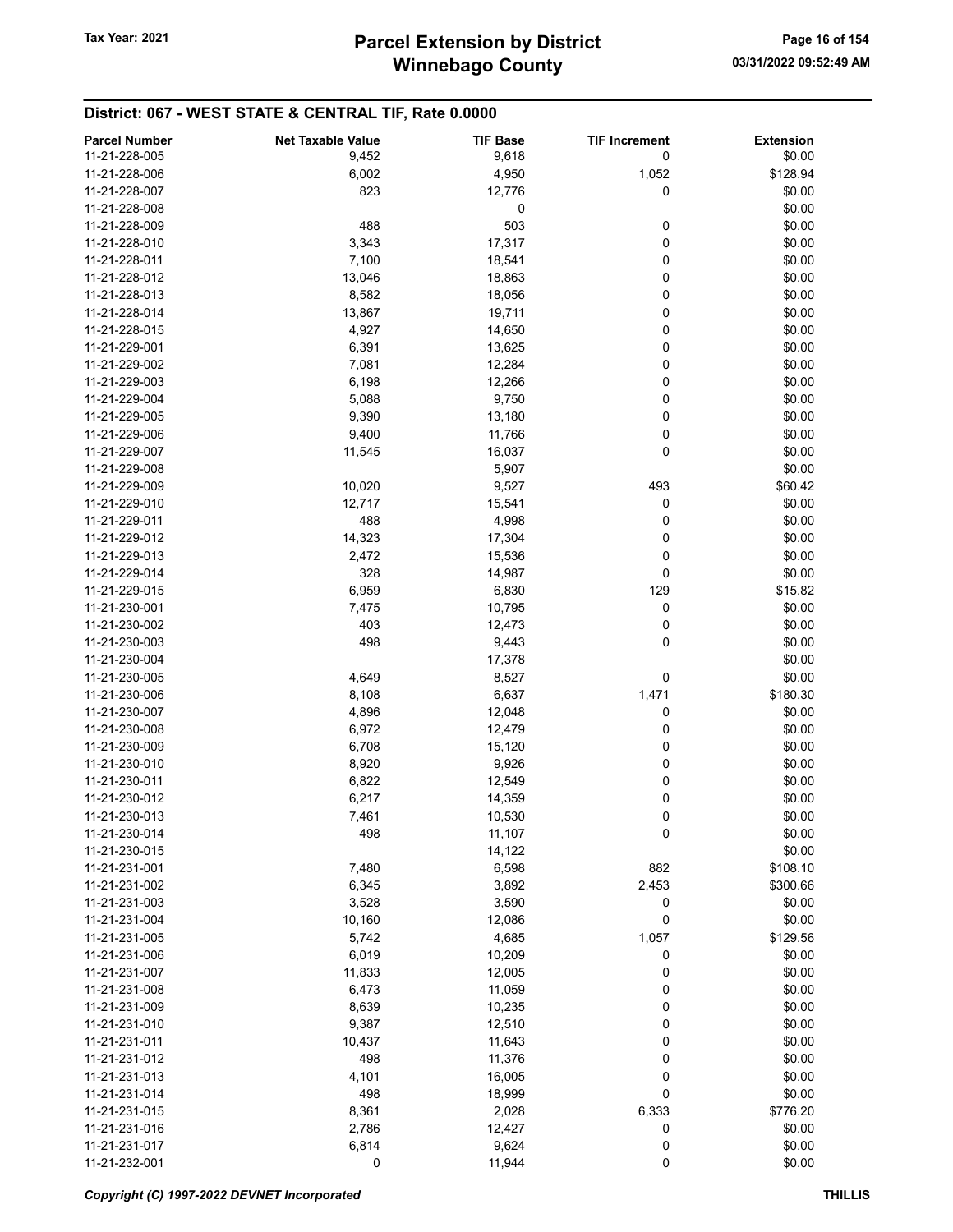| <b>Parcel Number</b> | <b>Net Taxable Value</b> | <b>TIF Base</b> | <b>TIF Increment</b> | <b>Extension</b> |
|----------------------|--------------------------|-----------------|----------------------|------------------|
| 11-21-232-002        | 4,682                    |                 | 0                    | \$0.00           |
|                      |                          | 14,896          |                      |                  |
| 11-21-232-003        | 0                        | 5,352           | 0                    | \$0.00           |
| 11-21-232-004        | 488                      | 12,183          | 0                    | \$0.00           |
| 11-21-232-005        | 903                      | 5,443           | 0                    | \$0.00           |
| 11-21-232-006        | 2,205                    | 3,166           | 0                    | \$0.00           |
| 11-21-232-007        | 8,640                    | 11,532          | 0                    | \$0.00           |
| 11-21-232-008        | 488                      | 503             | 0                    | \$0.00           |
| 11-21-232-009        |                          | 5,182           |                      | \$0.00           |
| 11-21-232-010        | 754                      | 11,383          | 0                    | \$0.00           |
| 11-21-232-011        | 10,269                   | 11,501          | 0                    | \$0.00           |
| 11-21-232-012        | 1,170                    | 7,249           | 0                    | \$0.00           |
| 11-21-232-013        | 8,838                    | 11,338          | 0                    | \$0.00           |
| 11-21-232-014        | 435                      | 14,832          | 0                    | \$0.00           |
| 11-21-232-015        | 26,669                   | 21,964          | 4,705                | \$576.66         |
| 11-21-233-001        |                          | 12,659          |                      | \$0.00           |
|                      |                          |                 |                      |                  |
| 11-21-233-002        |                          | 12,777          |                      | \$0.00           |
| 11-21-233-003        | 8,962                    | 11,904          | 0                    | \$0.00           |
| 11-21-233-004        | 9,887                    | 12,940          | 0                    | \$0.00           |
| 11-21-233-005        | 1,624                    | 11,010          | 0                    | \$0.00           |
| 11-21-233-006        | 8,933                    | 16,291          | 0                    | \$0.00           |
| 11-21-233-007        | 7,553                    | 6,743           | 810                  | \$99.28          |
| 11-21-233-008        | 12,185                   | 15,163          | 0                    | \$0.00           |
| 11-21-233-009        |                          | 10,791          |                      | \$0.00           |
| 11-21-233-010        | 8,670                    | 16,961          | 0                    | \$0.00           |
| 11-21-233-011        | 4,068                    | 8,199           | 0                    | \$0.00           |
| 11-21-233-012        | 14,594                   | 11,738          | 2,856                | \$350.04         |
| 11-21-233-013        | 9,472                    | 16,745          | 0                    | \$0.00           |
| 11-21-233-014        | 5,200                    | 9,805           | 0                    | \$0.00           |
| 11-21-233-015        | 488                      | 14,939          | 0                    | \$0.00           |
| 11-21-233-016        | 4,147                    | 7,243           | 0                    | \$0.00           |
|                      |                          |                 |                      |                  |
| 11-21-234-001        | 10,878                   | 8,355           | 2,523                | \$309.24         |
| 11-21-234-004        | 10,063                   | 5,148           | 4,915                | \$602.40         |
| 11-21-234-005        | 8,219                    | 11,495          | 0                    | \$0.00           |
| 11-21-234-006        | 10,976                   | 6,495           | 4,481                | \$549.20         |
| 11-21-234-007        | 9,944                    | 2,619           | 7,325                | \$897.78         |
| 11-21-234-008        | 8,727                    | 14,766          | 0                    | \$0.00           |
| 11-21-234-009        | 6,972                    | 15,991          | 0                    | \$0.00           |
| 11-21-234-010        | 9,459                    | 11,015          | 0                    | \$0.00           |
| 11-21-234-011        | 498                      | 514             | 0                    | \$0.00           |
| 11-21-234-012        | 11,447                   | 12,897          | 0                    | \$0.00           |
| 11-21-234-013        | 10,203                   | 18,721          | 0                    | \$0.00           |
| 11-21-234-014        | 498                      | 15,467          | 0                    | \$0.00           |
| 11-21-234-015        | 5,287                    | 11,463          | 0                    | \$0.00           |
| 11-21-234-016        | 10,749                   | 8,249           | 2,500                | \$306.42         |
| 11-21-234-017        | 4,786                    | 4,691           | 95                   | \$11.64          |
| 11-21-234-018        | 9,855                    | 21,218          | 0                    | \$0.00           |
| 11-21-235-001        |                          |                 |                      |                  |
|                      |                          | 0               |                      | \$0.00           |
| 11-21-235-002        |                          | 0               |                      | \$0.00           |
| 11-21-235-003        |                          | 0               |                      | \$0.00           |
| 11-21-235-004        |                          | 0               |                      | \$0.00           |
| 11-21-235-005        |                          | 0               |                      | \$0.00           |
| 11-21-235-006        |                          | 0               |                      | \$0.00           |
| 11-21-235-007        |                          | 0               |                      | \$0.00           |
| 11-21-235-008        |                          | 0               |                      | \$0.00           |
| 11-21-236-001        | 7,252                    | 13,692          | 0                    | \$0.00           |
| 11-21-236-002        |                          | 0               |                      | \$0.00           |
| 11-21-236-003        | 9,011                    | 5,323           | 3,688                | \$452.02         |
| 11-21-236-004        | 7,682                    | 7,892           | 0                    | \$0.00           |
| 11-21-236-005        | 6,356                    | 14,728          | 0                    | \$0.00           |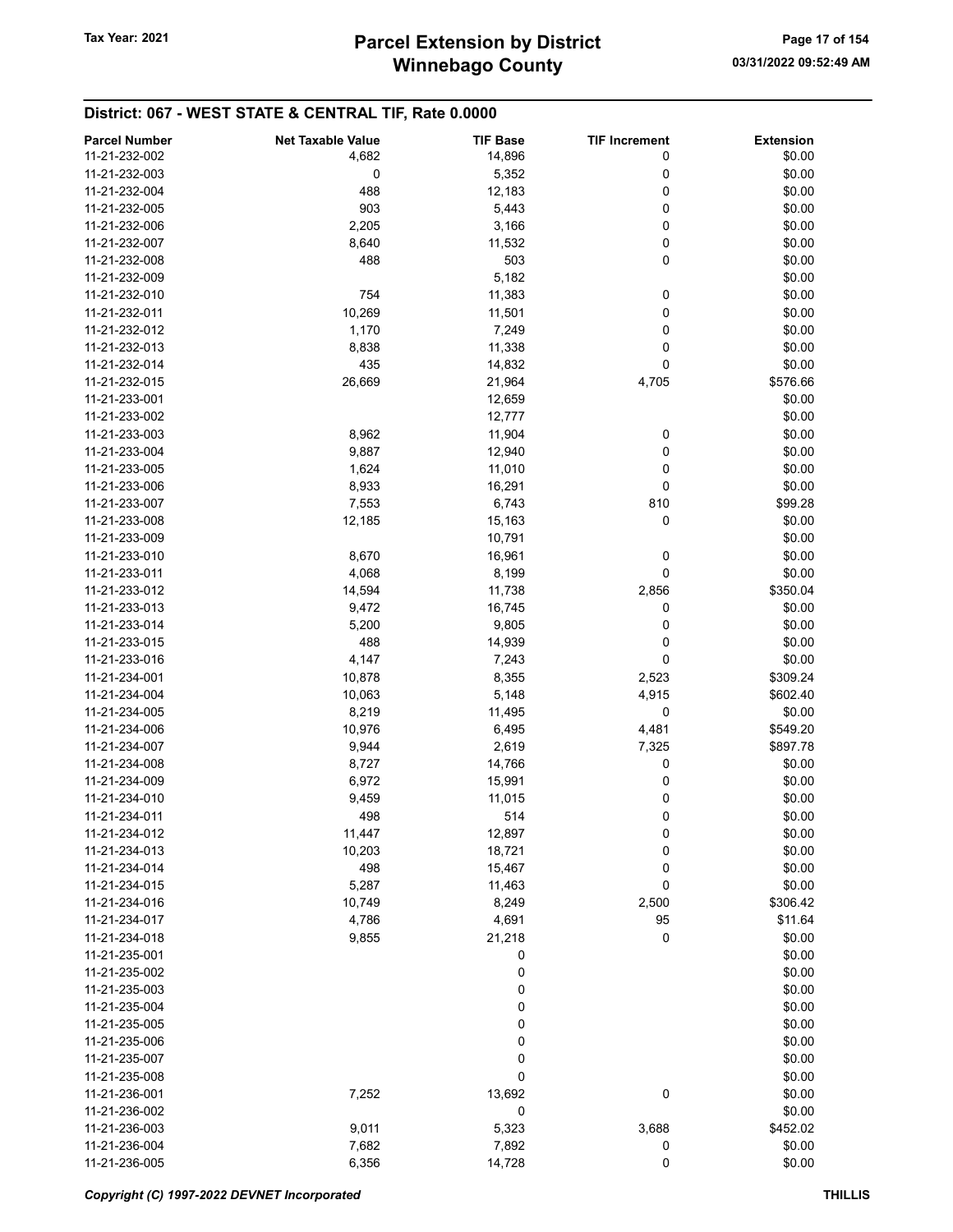| <b>Parcel Number</b> | <b>Net Taxable Value</b> | <b>TIF Base</b> | <b>TIF Increment</b> | <b>Extension</b> |
|----------------------|--------------------------|-----------------|----------------------|------------------|
| 11-21-236-008        |                          | 4,523           |                      | \$0.00           |
| 11-21-236-009        | 449                      | 5,377           | 0                    | \$0.00           |
| 11-21-236-010        | 2,543                    | 13,902          | 0                    | \$0.00           |
| 11-21-236-011        | 11,094                   | 10,609          | 485                  | \$59.44          |
| 11-21-236-016        |                          |                 |                      | \$0.00           |
|                      | 6,043                    | 11,238          | 0                    |                  |
| 11-21-236-017        | 12,768                   | 15,961          | 0                    | \$0.00           |
| 11-21-236-018        | 488                      | 9,845           | 0                    | \$0.00           |
| 11-21-236-019        | 301                      | 9,846           | 0                    | \$0.00           |
| 11-21-236-020        | 438                      | 9,845           | 0                    | \$0.00           |
| 11-21-236-023        | 0                        | 6,196           | 0                    | \$0.00           |
| 11-21-236-024        | 4,678                    | 13,860          | 0                    | \$0.00           |
| 11-21-236-025        | 1,755                    | 2,213           | 0                    | \$0.00           |
| 11-21-236-026        | 2,088                    | 12,143          | 0                    | \$0.00           |
| 11-21-236-027        | 3,112                    | 16,804          | 0                    | \$0.00           |
| 11-21-251-002        | 10,427                   | 2,620           | 7,807                | \$956.86         |
| 11-21-251-003        | 6,906                    | 6,531           | 375                  | \$45.96          |
| 11-21-251-004        |                          | 57,503          |                      | \$0.00           |
| 11-21-251-005        | 10,219                   | 8,993           | 1,226                | \$150.26         |
| 11-21-251-006        | 5,973                    | 13,319          | 0                    | \$0.00           |
|                      |                          |                 | 0                    |                  |
| 11-21-251-007        | 6,472                    | 12,583          |                      | \$0.00           |
| 11-21-251-008        | 5,015                    | 13,485          | 0                    | \$0.00           |
| 11-21-251-009        | 4,922                    | 16,207          | 0                    | \$0.00           |
| 11-21-251-010        | 0                        | 84              | 0                    | \$0.00           |
| 11-21-251-011        | 5,242                    | 13,622          | 0                    | \$0.00           |
| 11-21-251-012        | 0                        | 102             | 0                    | \$0.00           |
| 11-21-251-013        | 2,799                    | 17,585          | 0                    | \$0.00           |
| 11-21-251-014        | 9,342                    | 12,754          | 0                    | \$0.00           |
| 11-21-251-015        | 5,761                    | 4,923           | 838                  | \$102.72         |
| 11-21-251-016        | 8,647                    | 11,147          | 0                    | \$0.00           |
| 11-21-251-017        | 7,156                    | 5,927           | 1,229                | \$150.64         |
| 11-21-251-018        | 6,043                    | 15,154          | 0                    | \$0.00           |
| 11-21-251-019        | 5,935                    | 7,022           | 0                    | \$0.00           |
| 11-21-251-020        | 599                      | 11,757          | 0                    | \$0.00           |
| 11-21-251-021        | 6,786                    | 14,239          | 0                    | \$0.00           |
| 11-21-251-022        | 5,078                    | 5,384           | 0                    | \$0.00           |
| 11-21-251-023        |                          | 916             |                      | \$0.00           |
|                      |                          |                 |                      |                  |
| 11-21-251-025        |                          | 2,389           |                      | \$0.00           |
| 11-21-251-026        |                          | 20,393          |                      | \$0.00           |
| 11-21-251-027        |                          | 1,333           |                      | \$0.00           |
| 11-21-251-028        | 1,140                    | 9,313           | 0                    | \$0.00           |
| 11-21-251-029        |                          | 5,232           |                      | \$0.00           |
| 11-21-251-032        |                          | 0               |                      | \$0.00           |
| 11-21-251-033        |                          | 0               |                      | \$0.00           |
| 11-21-251-034        | 5,902                    | 10,117          | 0                    | \$0.00           |
| 11-21-251-035        |                          | 8,487           |                      | \$0.00           |
| 11-21-251-036        |                          | 9,567           |                      | \$0.00           |
| 11-21-251-037        |                          | 6,242           |                      | \$0.00           |
| 11-21-251-038        | 438                      | 453             | $\pmb{0}$            | \$0.00           |
| 11-21-251-039        |                          | 0               |                      | \$0.00           |
| 11-21-251-040        |                          | 4,884           |                      | \$0.00           |
| 11-21-251-041        |                          | 11,305          |                      | \$0.00           |
| 11-21-251-042        |                          | 5,740           |                      | \$0.00           |
|                      |                          |                 |                      |                  |
| 11-21-251-043        |                          | 0               |                      | \$0.00           |
| 11-21-251-044        |                          | 0               |                      | \$0.00           |
| 11-21-251-045        |                          | 0               |                      | \$0.00           |
| 11-21-251-046        | 8,273                    | 11,675          | 0                    | \$0.00           |
| 11-21-251-047        | $\mathbf 0$              | 11,472          | 0                    | \$0.00           |
| 11-21-252-001        | 6,378                    | 15,616          | 0                    | \$0.00           |
| 11-21-252-002        | 1,221                    | 18,019          | 0                    | \$0.00           |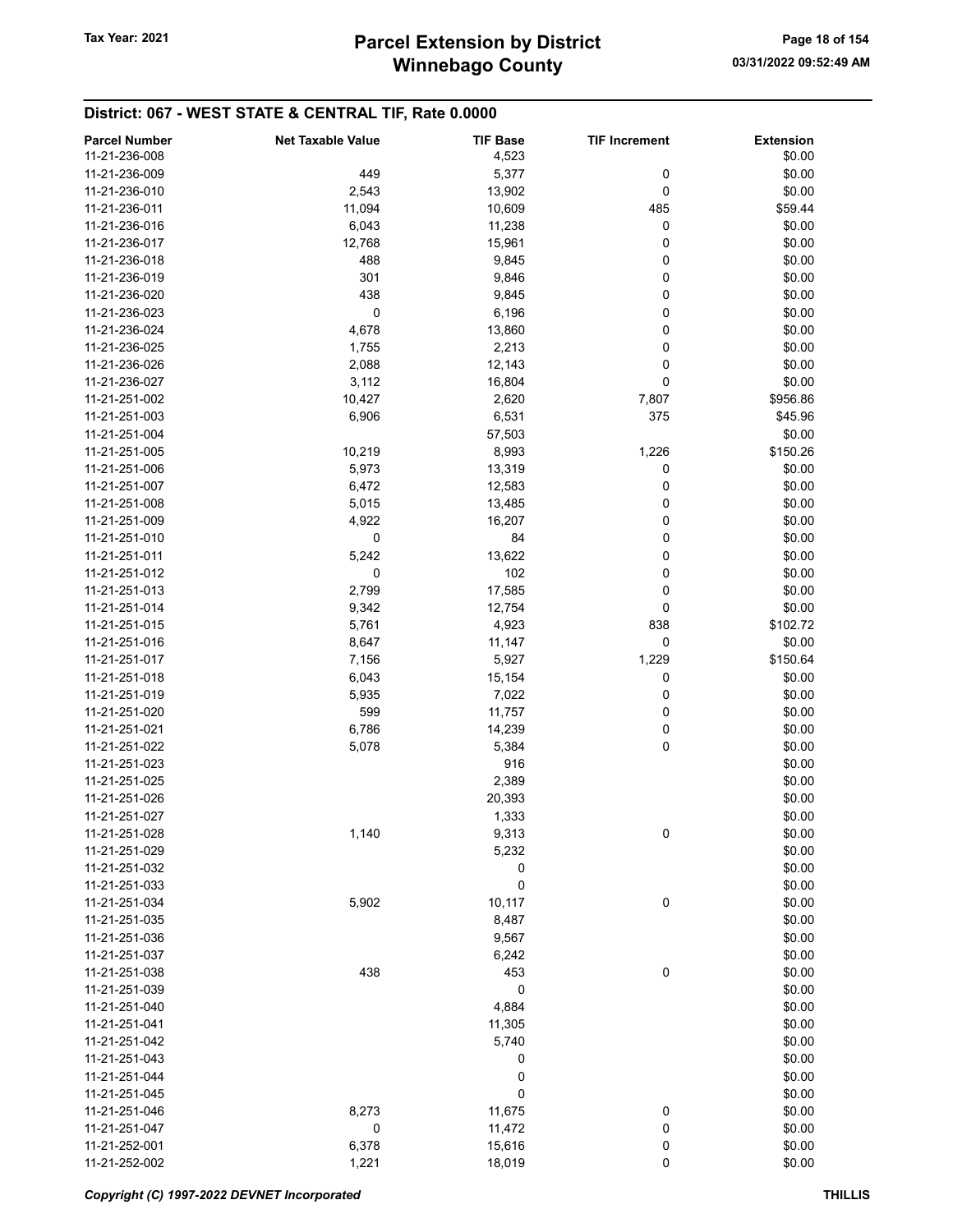| <b>Parcel Number</b> | <b>Net Taxable Value</b> | <b>TIF Base</b> | <b>TIF Increment</b> | <b>Extension</b> |
|----------------------|--------------------------|-----------------|----------------------|------------------|
| 11-21-252-003        | 403                      | 14,241          | 0                    | \$0.00           |
| 11-21-252-004        | 403                      | 416             | 0                    | \$0.00           |
| 11-21-252-005        |                          | 1,001           |                      | \$0.00           |
| 11-21-252-006        |                          | 16,727          |                      | \$0.00           |
| 11-21-252-007        |                          | 15,771          |                      | \$0.00           |
| 11-21-252-008        | 740                      | 11,741          | 0                    | \$0.00           |
| 11-21-252-009        | 9,351                    | 8,324           | 1,027                | \$125.88         |
| 11-21-252-010        | 6,664                    | 7,176           | 0                    | \$0.00           |
| 11-21-252-011        | 9,240                    | 14,489          | 0                    | \$0.00           |
| 11-21-252-012        |                          | 9,362           |                      | \$0.00           |
| 11-21-253-001        | 4,018                    | 8,910           | 0                    | \$0.00           |
| 11-21-253-002        |                          | 1,942           |                      | \$0.00           |
| 11-21-253-003        |                          | 12,344          |                      | \$0.00           |
| 11-21-253-004        |                          | 19,501          |                      | \$0.00           |
| 11-21-253-005        |                          | 4,842           |                      | \$0.00           |
| 11-21-253-007        |                          | 9,190           |                      | \$0.00           |
| 11-21-253-008        | 5,160                    | 4,318           | 842                  | \$103.20         |
| 11-21-253-009        | 5,160                    | 8,652           | 0                    | \$0.00           |
| 11-21-253-010        | 7,676                    | 3,569           | 4,107                | \$503.38         |
| 11-21-253-011        | 3,974                    | 4,527           | 0                    | \$0.00           |
| 11-21-253-012        | 8,133                    | 4,537           | 3,596                | \$440.74         |
| 11-21-253-013        | 1,020                    | 3,867           | 0                    | \$0.00           |
| 11-21-253-014        | 4,170                    | 12,068          | 0                    | \$0.00           |
| 11-21-253-015        | 19,361                   | 13,151          | 6,210                | \$761.12         |
| 11-21-253-016        | 20,796                   | 13,101          | 7,695                | \$943.12         |
| 11-21-254-001        |                          | 9,905           |                      | \$0.00           |
| 11-21-254-002        | 6,052                    | 5,362           | 690                  | \$84.58          |
| 11-21-254-003        |                          | 16,767          |                      | \$0.00           |
| 11-21-254-004        |                          | 331             |                      | \$0.00           |
| 11-21-254-005        | 321                      | 12,263          | 0                    | \$0.00           |
| 11-21-254-006        |                          | 324             |                      | \$0.00           |
| 11-21-254-007        |                          | 10,488          |                      | \$0.00           |
| 11-21-254-008        | 4,015                    | 18,596          | 0                    | \$0.00           |
| 11-21-254-009        | 1,192                    | 1,082           | 110                  | \$13.48          |
| 11-21-254-010        | 293                      | 302             | 0                    | \$0.00           |
| 11-21-254-011        | 5,386                    | 5,039           | 347                  | \$42.54          |
| 11-21-254-012        | 7,158                    | 10,957          | 0                    | \$0.00           |
| 11-21-254-013        | 6,260                    | 13,845          | 0                    | \$0.00           |
| 11-21-254-014        | 2,691                    | 13,694          | 0                    | \$0.00           |
| 11-21-255-001        |                          | $\pmb{0}$       |                      | \$0.00           |
| 11-21-255-002        |                          | 363             |                      | \$0.00           |
| 11-21-255-003        |                          | 10,155          |                      | \$0.00           |
| 11-21-255-004        |                          | 9,159           |                      | \$0.00           |
| 11-21-255-005        |                          | 274             |                      | \$0.00           |
| 11-21-255-006        |                          | 0               |                      | \$0.00           |
| 11-21-255-007        | 3,811                    | 10,248          | 0                    | \$0.00           |
| 11-21-255-008        | 0                        | 13,587          | 0                    | \$0.00           |
| 11-21-255-009        | 5,950                    | 13,172          | 0                    | \$0.00           |
| 11-21-255-010        | 11,634                   | 13,491          | 0                    | \$0.00           |
| 11-21-255-011        | 9,156                    | 12,104          | 0                    | \$0.00           |
| 11-21-255-012        | 7,787                    | 12,873          | 0                    | \$0.00           |
| 11-21-255-013        | 5,903                    | 8,762           | 0                    | \$0.00           |
| 11-21-255-014        | 5,996                    | 8,977           | 0                    | \$0.00           |
| 11-21-255-015        | 3,959                    | 9,110           | 0                    | \$0.00           |
| 11-21-256-001        | 10,239                   | 13,554          | 0                    | \$0.00           |
| 11-21-256-002        | 7,065                    | 10,508          | 0                    | \$0.00           |
| 11-21-256-003        | 361                      | 372             | 0                    | \$0.00           |
| 11-21-256-004        | 8,117                    | 15,226          | 0                    | \$0.00           |
| 11-21-256-005        | 1,579                    | 10,668          | 0                    | \$0.00           |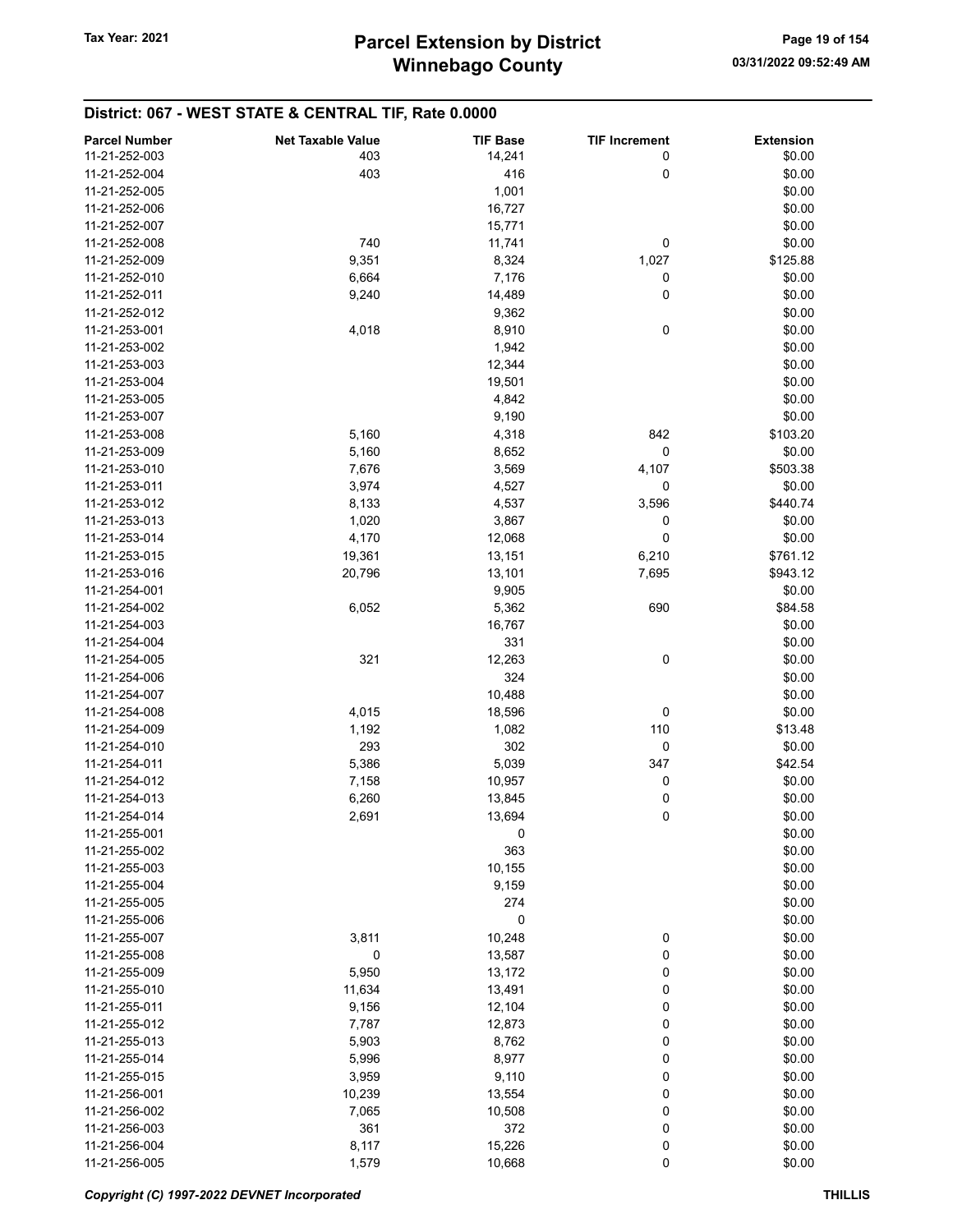| <b>Parcel Number</b> | <b>Net Taxable Value</b> | <b>TIF Base</b> | <b>TIF Increment</b> | <b>Extension</b> |
|----------------------|--------------------------|-----------------|----------------------|------------------|
| 11-21-256-006        | 361                      | 372             | 0                    | \$0.00           |
|                      |                          |                 |                      |                  |
| 11-21-256-007        | 9,263                    | 10,256          | 0                    | \$0.00           |
| 11-21-256-008        | 361                      | 372             | 0                    | \$0.00           |
| 11-21-256-009        | 10,169                   | 11,905          | 0                    | \$0.00           |
| 11-21-256-010        | 15,537                   | 16,112          | 0                    | \$0.00           |
| 11-21-256-011        | 0                        | 6,957           | 0                    | \$0.00           |
| 11-21-256-012        | 9,145                    | 12,293          | 0                    | \$0.00           |
| 11-21-256-013        | 9,789                    | 13,486          | 0                    | \$0.00           |
| 11-21-256-014        | 5,555                    | 6,863           | 0                    | \$0.00           |
| 11-21-256-015        | 2,112                    | 12,382          | 0                    | \$0.00           |
| 11-21-256-016        | 10,252                   | 10,550          | 0                    | \$0.00           |
| 11-21-256-017        | 7,772                    | 8,461           | 0                    | \$0.00           |
| 11-21-256-018        |                          |                 | 0                    | \$0.00           |
|                      | 4,525                    | 6,520           |                      |                  |
| 11-21-256-019        | 9,706                    | 10,165          | 0                    | \$0.00           |
| 11-21-256-020        | 6,257                    | 9,043           | 0                    | \$0.00           |
| 11-21-257-001        | 6,611                    | 10,773          | 0                    | \$0.00           |
| 11-21-257-002        | 166                      | 10,007          | 0                    | \$0.00           |
| 11-21-257-003        | 0                        | 12,014          | 0                    | \$0.00           |
| 11-21-257-004        | 349                      | 10,421          | 0                    | \$0.00           |
| 11-21-257-005        | 0                        | 10,398          | 0                    | \$0.00           |
| 11-21-257-006        | 4,544                    | 9,285           | 0                    | \$0.00           |
| 11-21-257-007        | 8,119                    | 13,317          | 0                    | \$0.00           |
| 11-21-257-008        | 13,703                   | 17,854          | 0                    | \$0.00           |
| 11-21-257-009        | 16,977                   | 16,452          | 525                  | \$64.36          |
|                      |                          |                 |                      |                  |
| 11-21-257-010        | 349                      | 360             | 0                    | \$0.00           |
| 11-21-257-011        | 10,233                   | 13,989          | 0                    | \$0.00           |
| 11-21-257-012        | 9,443                    | 13,648          | 0                    | \$0.00           |
| 11-21-257-013        | 208                      | 215             | 0                    | \$0.00           |
| 11-21-257-014        | 7,446                    | 13,604          | 0                    | \$0.00           |
| 11-21-258-001        | 15,048                   | 14,542          | 506                  | \$62.02          |
| 11-21-258-002        | 7,117                    | 16,191          | 0                    | \$0.00           |
| 11-21-258-003        | 5,550                    | 14,832          | 0                    | \$0.00           |
| 11-21-258-004        | 11,660                   | 14,675          | 0                    | \$0.00           |
| 11-21-258-005        | 1,844                    | 11,020          | 0                    | \$0.00           |
| 11-21-258-006        | 14,493                   | 17,659          | 0                    | \$0.00           |
| 11-21-258-007        | 7,288                    | 8,067           | 0                    | \$0.00           |
| 11-21-258-008        | 241                      |                 | 0                    | \$0.00           |
|                      |                          | 10,601          |                      |                  |
| 11-21-258-009        | 9,538                    | 18,625          | 0                    | \$0.00           |
| 11-21-258-010        | 6,658                    | 11,160          | 0                    | \$0.00           |
| 11-21-258-011        | 8,343                    | 11,473          | 0                    | \$0.00           |
| 11-21-258-012        | 349                      | 360             | 0                    | \$0.00           |
| 11-21-258-013        | 5,508                    | 9,445           | 0                    | \$0.00           |
| 11-21-258-014        | 14,063                   | 12,382          | 1,681                | \$206.04         |
| 11-21-258-015        | 349                      | 360             | 0                    | \$0.00           |
| 11-21-258-016        | 10,931                   | 14,293          | 0                    | \$0.00           |
| 11-21-258-017        | 12,749                   | 13,753          | 0                    | \$0.00           |
| 11-21-258-018        | 9,740                    | 10,425          | 0                    | \$0.00           |
| 11-21-259-001        | 10,155                   | 7,224           | 2,931                | \$359.24         |
| 11-21-259-002        | 927                      | 11,080          | 0                    | \$0.00           |
|                      |                          |                 |                      |                  |
| 11-21-259-003        | 7,587                    | 8,812           | 0                    | \$0.00           |
| 11-21-259-004        | 7,805                    | 8,731           | 0                    | \$0.00           |
| 11-21-259-005        | 777                      | 10,946          | 0                    | \$0.00           |
| 11-21-259-006        | 11,590                   | 14,370          | 0                    | \$0.00           |
| 11-21-259-007        | 1,440                    | 15,170          | 0                    | \$0.00           |
| 11-21-259-008        | 9,213                    | 16,557          | 0                    | \$0.00           |
| 11-21-259-009        | 3,153                    | 12,024          | 0                    | \$0.00           |
| 11-21-259-010        | 10,357                   | 8,878           | 1,479                | \$181.28         |
| 11-21-259-011        | 4,537                    | 4,388           | 149                  | \$18.26          |
| 11-21-259-012        | 5,566                    | 10,183          | 0                    | \$0.00           |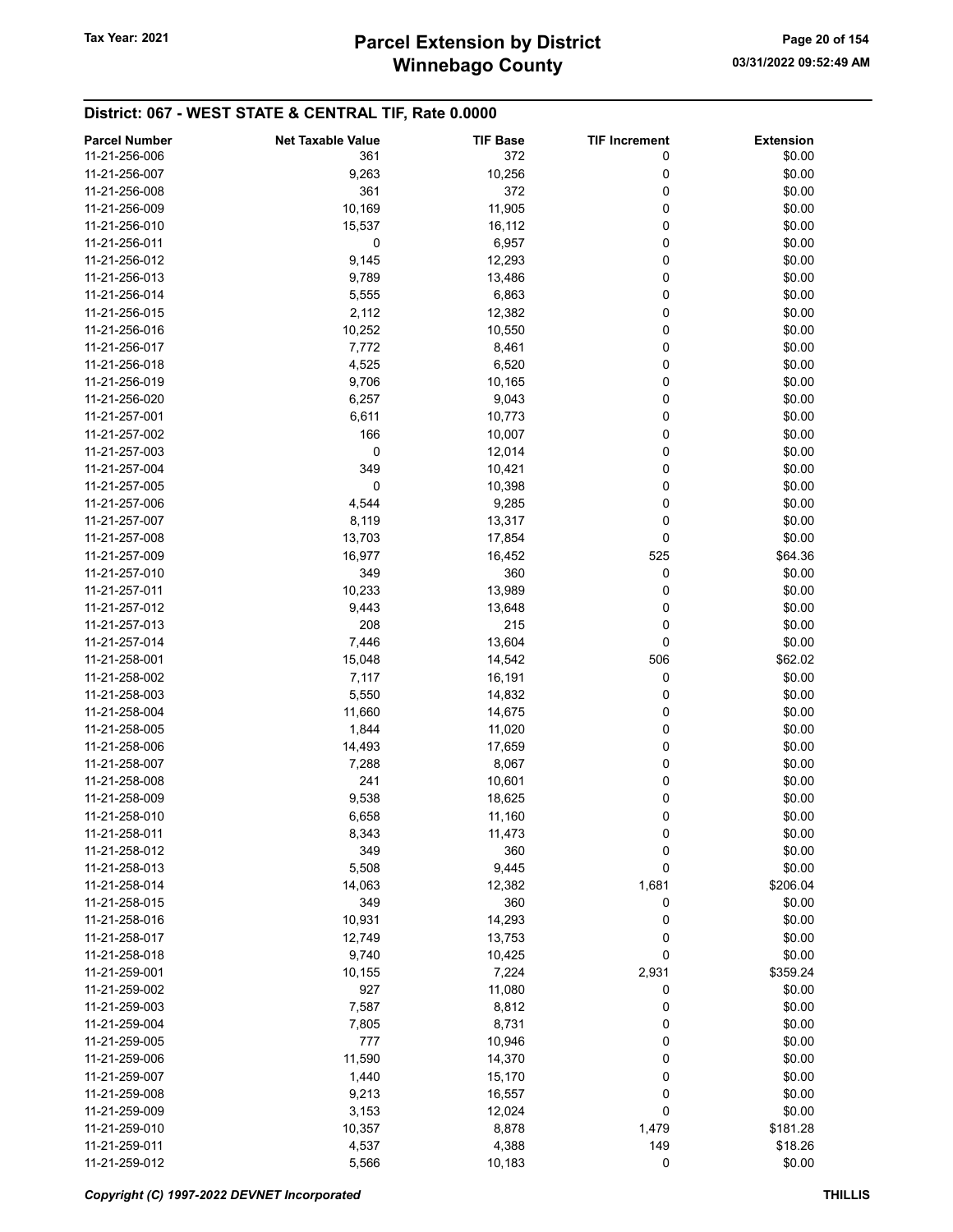| <b>Parcel Number</b> | <b>Net Taxable Value</b> | <b>TIF Base</b> | <b>TIF Increment</b> | <b>Extension</b> |
|----------------------|--------------------------|-----------------|----------------------|------------------|
| 11-21-259-013        | 0                        | 10,845          | 0                    | \$0.00           |
| 11-21-259-014        | 8,394                    | 10,777          | 0                    | \$0.00           |
| 11-21-259-015        | 6,194                    | 6,215           | 0                    | \$0.00           |
| 11-21-259-016        | 7,991                    | 8,813           | 0                    | \$0.00           |
| 11-21-259-017        | 12,558                   | 15,575          | 0                    | \$0.00           |
|                      |                          |                 |                      |                  |
| 11-21-259-018        | 0                        | 10,944          | 0                    | \$0.00           |
| 11-21-259-019        | 288                      | 7,427           | 0                    | \$0.00           |
| 11-21-260-001        | 11,772                   | 14,569          | 0                    | \$0.00           |
| 11-21-260-002        | 8,919                    | 19,500          | 0                    | \$0.00           |
| 11-21-260-003        | 4,259                    | 12,873          | 0                    | \$0.00           |
| 11-21-260-004        | 7,239                    | 10,443          | 0                    | \$0.00           |
| 11-21-260-005        | 8,039                    | 10,765          | 0                    | \$0.00           |
| 11-21-260-006        | 8,028                    | 8,887           | 0                    | \$0.00           |
| 11-21-260-007        | 0                        | 9,336           | 0                    | \$0.00           |
| 11-21-260-008        | 4,154                    | 10,353          | 0                    | \$0.00           |
| 11-21-260-009        | 1,566                    | 12,330          | 0                    | \$0.00           |
| 11-21-260-010        | 4,400                    | 14,769          | 0                    | \$0.00           |
| 11-21-260-011        | 6,694                    | 8,089           | 0                    | \$0.00           |
| 11-21-260-012        | 7,794                    | 10,470          | 0                    | \$0.00           |
| 11-21-260-013        | 2,925                    | 13,206          | 0                    | \$0.00           |
| 11-21-260-014        | 6,934                    | 16,201          | 0                    | \$0.00           |
| 11-21-260-015        | 10,112                   | 11,199          | 0                    | \$0.00           |
| 11-21-261-001        | 400                      | 404             | 0                    | \$0.00           |
| 11-21-261-002        | 349                      | 360             | 0                    | \$0.00           |
| 11-21-261-003        | 8,373                    | 16,467          | 0                    | \$0.00           |
| 11-21-261-006        | 0                        | 9,598           | 0                    | \$0.00           |
| 11-21-261-007        |                          |                 |                      | \$0.00           |
|                      | 8,095                    | 10,900          | 0                    |                  |
| 11-21-261-008        | 10,348                   | 9,825           | 523                  | \$64.10          |
| 11-21-261-009        | 349                      | 360             | 0                    | \$0.00           |
| 11-21-261-010        | 5,555                    | 8,184           | 0                    | \$0.00           |
| 11-21-261-011        | 7,857                    | 7,056           | 801                  | \$98.18          |
| 11-21-261-012        | 572                      | 591             | 0                    | \$0.00           |
| 11-21-261-013        | 304                      | 7,728           | 0                    | \$0.00           |
| 11-21-261-014        | 304                      | 4,946           | 0                    | \$0.00           |
| 11-21-261-015        | 298                      | 309             | 0                    | \$0.00           |
| 11-21-261-016        | 5,858                    | 5,369           | 489                  | \$59.94          |
| 11-21-276-001        | 7,484                    | 11,801          | 0                    | \$0.00           |
| 11-21-276-002        | 9,806                    | 11,562          | 0                    | \$0.00           |
| 11-21-276-005        | 604                      | 15,507          | 0                    | \$0.00           |
| 11-21-276-006        | 1,856                    | 11,669          | 0                    | \$0.00           |
| 11-21-276-007        | 604                      | 13,408          | 0                    | \$0.00           |
| 11-21-276-009        |                          | 22,205          |                      | \$0.00           |
| 11-21-276-010        |                          | 865             |                      | \$0.00           |
| 11-21-276-011        | 21,732                   | 27,585          | 0                    | \$0.00           |
| 11-21-276-012        | 8,554                    | 2,813           | 5,741                | \$703.64         |
| 11-21-276-013        |                          | 1,358           |                      | \$0.00           |
| 11-21-277-001        | 8,674                    | 11,509          | 0                    | \$0.00           |
| 11-21-277-002        | 7,385                    | 16,813          | 0                    | \$0.00           |
| 11-21-277-003        | 12,315                   | 15,325          | 0                    | \$0.00           |
| 11-21-277-004        | 1,682                    | 10,293          | 0                    | \$0.00           |
| 11-21-277-005        |                          |                 | 0                    | \$0.00           |
|                      | 5,683                    | 14,276          |                      |                  |
| 11-21-277-006        | 5,062                    | 1,952           | 3,110                | \$381.18         |
| 11-21-277-007        | 594                      | 0               | 594                  | \$72.80          |
| 11-21-277-008        | 2,701                    | 13,011          | 0                    | \$0.00           |
| 11-21-277-009        | 4,100                    | 13,352          | 0                    | \$0.00           |
| 11-21-277-010        |                          | 8,501           |                      | \$0.00           |
| 11-21-277-011        | 8,566                    | 8,878           | 0                    | \$0.00           |
| 11-21-277-013        |                          | 0               |                      | \$0.00           |
| 11-21-278-001        | 585                      | 605             | 0                    | \$0.00           |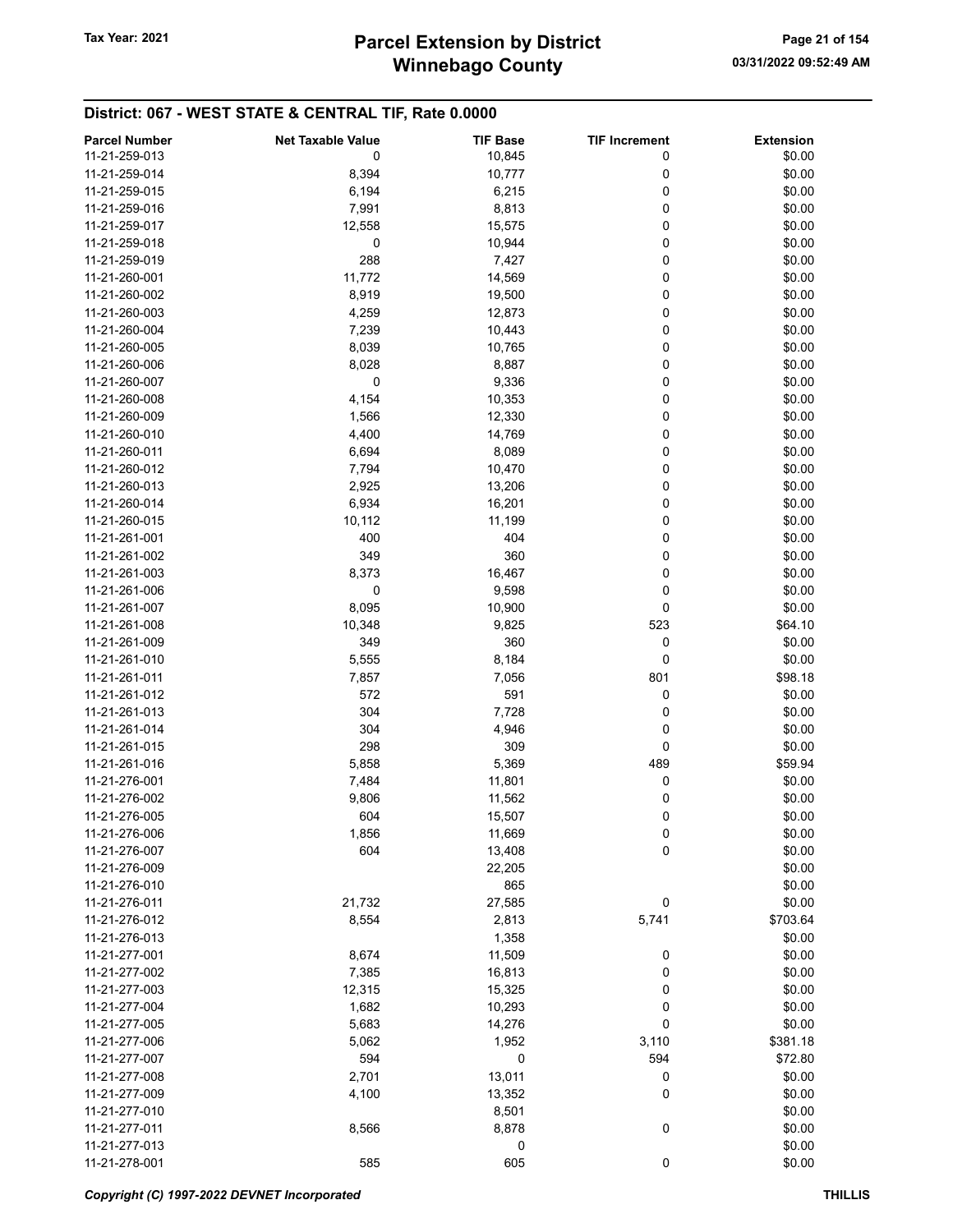| <b>Parcel Number</b> | <b>Net Taxable Value</b> | <b>TIF Base</b> | <b>TIF Increment</b> | <b>Extension</b> |
|----------------------|--------------------------|-----------------|----------------------|------------------|
| 11-21-278-002        | 6,264                    | 11,596          | 0                    | \$0.00           |
| 11-21-278-003        | 585                      | 605             | 0                    | \$0.00           |
| 11-21-278-004        | 5,823                    | 5,801           | 22                   | \$2.70           |
| 11-21-278-005        | 4,204                    | 11,904          | 0                    | \$0.00           |
| 11-21-278-006        | 407                      | 420             | 0                    | \$0.00           |
| 11-21-278-007        | 4,633                    | 15,969          | 0                    | \$0.00           |
| 11-21-278-008        | 585                      | 13,310          | 0                    | \$0.00           |
| 11-21-278-009        | 4,691                    | 4,124           | 567                  | \$69.50          |
| 11-21-278-015        |                          |                 |                      | \$0.00           |
| 11-21-278-016        |                          | 4,983           |                      |                  |
|                      |                          | 391             |                      | \$0.00           |
| 11-21-278-017        |                          | 13,608          |                      | \$0.00           |
| 11-21-278-018        |                          | 5,831           |                      | \$0.00           |
| 11-21-278-019        |                          | 9,060           |                      | \$0.00           |
| 11-21-279-013        | 399,787                  | 72,801          | 326,986              | \$40,076.40      |
| 11-21-279-016        |                          | 0               |                      | \$0.00           |
| 11-21-279-017        |                          | 0               |                      | \$0.00           |
| 11-21-279-018        |                          | 4,832           |                      | \$0.00           |
| 11-21-280-001        | 283                      | 10,607          | 0                    | \$0.00           |
| 11-21-280-002        |                          | 11,433          |                      | \$0.00           |
| 11-21-280-003        |                          | 462             |                      | \$0.00           |
| 11-21-280-004        |                          | 16,985          |                      | \$0.00           |
| 11-21-280-005        |                          | 0               |                      | \$0.00           |
| 11-21-280-007        | 18,243                   | 17,095          | 1,148                | \$140.70         |
| 11-21-280-008        | 0                        | 14,118          | 0                    | \$0.00           |
| 11-21-280-009        | 10,046                   | 10,952          | 0                    | \$0.00           |
| 11-21-280-010        | 12,008                   | 10,114          | 1,894                | \$232.14         |
| 11-21-280-011        | 7,205                    | 16,070          | 0                    | \$0.00           |
| 11-21-281-001        |                          | 11,975          |                      | \$0.00           |
| 11-21-281-002        |                          | 14,982          |                      | \$0.00           |
| 11-21-281-003        |                          | 1,859           |                      | \$0.00           |
| 11-21-281-004        | 349                      | 11,124          | 0                    | \$0.00           |
| 11-21-281-008        |                          | 0               |                      | \$0.00           |
| 11-21-281-009        |                          | 0               |                      | \$0.00           |
| 11-21-281-010        | 3,310                    | 19,176          | 0                    | \$0.00           |
| 11-21-281-011        | 8,053                    | 21,569          | 0                    | \$0.00           |
| 11-21-281-012        | 17,147                   | 10,681          | 6,466                | \$792.50         |
| 11-21-281-013        | 698                      | 13,001          | 0                    | \$0.00           |
| 11-21-281-014        | 1,577                    | 9,342           | 0                    | \$0.00           |
| 11-21-281-015        | 8,478                    | 19,167          | 0                    | \$0.00           |
| 11-21-281-016        | 11,037                   | 23,302          | 0                    | \$0.00           |
| 11-21-281-017        | 193                      | 197             | 0                    | \$0.00           |
| 11-21-281-018        |                          | 0               |                      | \$0.00           |
| 11-21-281-019        |                          |                 |                      |                  |
|                      |                          | 0               |                      | \$0.00           |
| 11-21-281-021        | 6,555                    | 17,735          | 0                    | \$0.00           |
| 11-21-281-022        |                          | 7,593           |                      | \$0.00           |
| 11-21-282-005        | 4,263                    | 13,131          | 0                    | \$0.00           |
| 11-21-282-006        | 8,053                    | 16,278          | 0                    | \$0.00           |
| 11-21-282-007        | 5,125                    | 11,715          | 0                    | \$0.00           |
| 11-21-282-008        | 4,930                    | 4,316           | 614                  | \$75.26          |
| 11-21-282-009        |                          | 24,209          |                      | \$0.00           |
| 11-21-282-017        | 14,043                   | 0               | 14,043               | \$1,721.16       |
| 11-21-282-018        | 13,660                   | 0               | 13,660               | \$1,674.22       |
| 11-21-282-019        | 16,050                   | 13,860          | 2,190                | \$268.42         |
| 11-21-282-020        | 14,144                   | 12,234          | 1,910                | \$234.10         |
| 11-21-282-021        | 7,054                    | 12,231          | 0                    | \$0.00           |
| 11-21-282-022        | 18,760                   | 0               | 18,760               | \$2,299.28       |
| 11-21-282-023        | 11,739                   | 12,231          | 0                    | \$0.00           |
| 11-21-283-001        | 0                        | 9,349           | 0                    | \$0.00           |
| 11-21-283-002        | 184                      | 191             | 0                    | \$0.00           |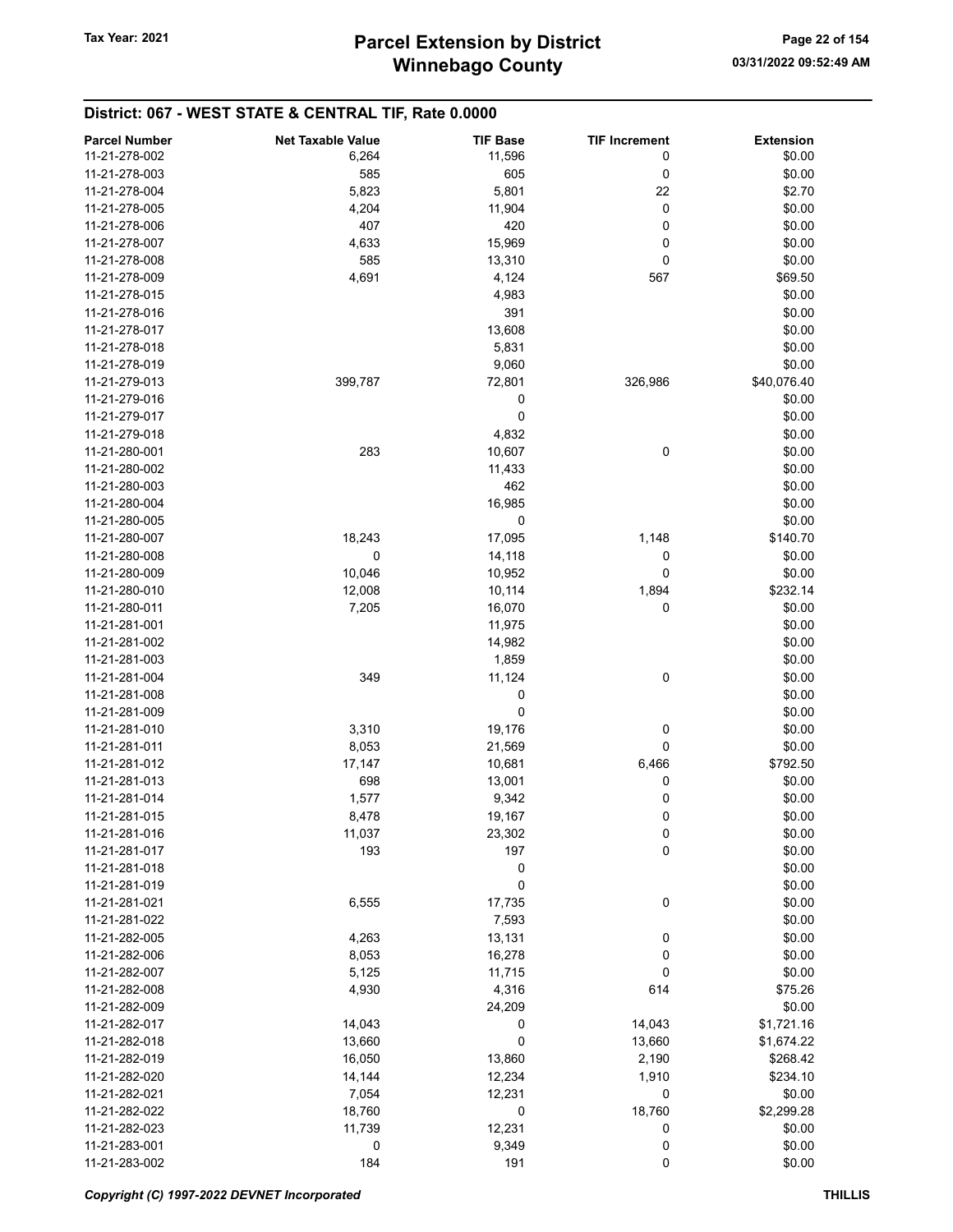| <b>Parcel Number</b> | <b>Net Taxable Value</b> | <b>TIF Base</b> | <b>TIF Increment</b> | <b>Extension</b> |
|----------------------|--------------------------|-----------------|----------------------|------------------|
| 11-21-283-003        | 0                        | 13,021          | 0                    | \$0.00           |
| 11-21-283-004        |                          |                 |                      | \$71.46          |
| 11-21-283-005        | 18,649                   | 18,066          | 583                  |                  |
|                      | 8,038                    | 17,429          | 0                    | \$0.00           |
| 11-21-283-006        | 0                        | 13,142          | 0                    | \$0.00           |
| 11-21-283-007        | 4,927                    | 9,237           | 0                    | \$0.00           |
| 11-21-283-008        | 10,834                   | 12,081          | 0                    | \$0.00           |
| 11-21-283-009        | 8,295                    | 15,339          | 0                    | \$0.00           |
| 11-21-283-010        | 9,577                    | 11,175          | 0                    | \$0.00           |
| 11-21-283-011        | 358                      | 8,667           | 0                    | \$0.00           |
| 11-21-283-012        | 5,369                    | 10,296          | 0                    | \$0.00           |
| 11-21-283-013        | 342                      | 14,774          | 0                    | \$0.00           |
| 11-21-284-001        |                          | 0               |                      | \$0.00           |
| 11-21-284-002        | 7,516                    | 7,979           | 0                    | \$0.00           |
| 11-21-284-003        | 7,987                    | 9,513           | 0                    | \$0.00           |
| 11-21-284-004        | 3,859                    | 3,731           | 128                  | \$15.70          |
| 11-21-284-005        | 4,625                    | 4,240           | 385                  | \$47.20          |
| 11-21-284-006        | 7,523                    | 10,559          | 0                    | \$0.00           |
| 11-21-284-007        | 396                      | 13,248          | 0                    | \$0.00           |
| 11-21-284-008        | 4,722                    | 1,544           | 3,178                | \$389.52         |
| 11-21-284-009        | 5,538                    | 16,843          | 0                    | \$0.00           |
|                      |                          |                 |                      |                  |
| 11-21-284-010        | 11,598                   | 19,947          | 0                    | \$0.00           |
| 11-21-284-011        | 6,845                    | 6,637           | 208                  | \$25.50          |
| 11-21-284-012        | 5,560                    | 10,824          | 0                    | \$0.00           |
| 11-21-284-013        | 5,919                    | 10,786          | 0                    | \$0.00           |
| 11-21-284-014        | 300                      | 310             | 0                    | \$0.00           |
| 11-21-284-017        | 6,497                    | 16,433          | 0                    | \$0.00           |
| 11-21-284-018        | 11,687                   | 13,586          | 0                    | \$0.00           |
| 11-21-284-019        | 8,434                    | 14,330          | 0                    | \$0.00           |
| 11-21-284-020        | 445                      | 21,361          | 0                    | \$0.00           |
| 11-21-284-021        | 6,452                    | 12,509          | 0                    | \$0.00           |
| 11-21-284-025        | 10,944                   | 18,964          | 0                    | \$0.00           |
| 11-21-284-026        | 11,761                   | 0               | 11,761               | \$1,441.46       |
| 11-21-284-027        | 1,020                    | 25,404          | 0                    | \$0.00           |
| 11-21-285-004        |                          | 0               |                      | \$0.00           |
| 11-21-285-005        | 6,453                    | 10,707          | 0                    | \$0.00           |
| 11-21-285-006        | 4,671                    | 10,639          | 0                    | \$0.00           |
| 11-21-285-007        |                          | 7,426           | 0                    | \$0.00           |
|                      | 2,385                    |                 |                      |                  |
| 11-21-285-008        | 4,927                    | 9,359           | 0                    | \$0.00           |
| 11-21-285-009        |                          | 0               |                      | \$0.00           |
| 11-21-285-010        | 496                      | 513             | 0                    | \$0.00           |
| 11-21-285-011        |                          | 12,460          |                      | \$0.00           |
| 11-21-285-015        | 0                        | 12,159          | 0                    | \$0.00           |
| 11-21-285-016        | 612                      | 13,530          | 0                    | \$0.00           |
| 11-21-285-017        | 5,833                    | 5,270           | 563                  | \$69.00          |
| 11-21-285-018        | 283                      | 292             | 0                    | \$0.00           |
| 11-21-285-019        | 10,133                   | 25,971          | 0                    | \$0.00           |
| 11-21-285-020        | 9,950                    | 25,675          | 0                    | \$0.00           |
| 11-21-286-001        | 7,942                    | 16,832          | 0                    | \$0.00           |
| 11-21-286-002        | 0                        | 9,348           | 0                    | \$0.00           |
| 11-21-286-003        | 8,264                    | 4,455           | 3,809                | \$466.84         |
| 11-21-286-004        | 9,475                    | 10,967          | 0                    | \$0.00           |
| 11-21-286-005        | 2,528                    | 12,800          | 0                    | \$0.00           |
| 11-21-286-006        | 342                      | 353             | 0                    | \$0.00           |
|                      |                          |                 |                      |                  |
| 11-21-286-007        | 0                        | 11,104          | 0                    | \$0.00           |
| 11-21-286-008        | 5,485                    | 9,226           | 0                    | \$0.00           |
| 11-21-287-001        | 8,512                    | 9,327           | 0                    | \$0.00           |
| 11-21-287-002        | 55                       | 10,050          | 0                    | \$0.00           |
| 11-21-287-003        | 316                      | 326             | 0                    | \$0.00           |
| 11-21-287-004        | 9,455                    | 6,237           | 3,218                | \$394.42         |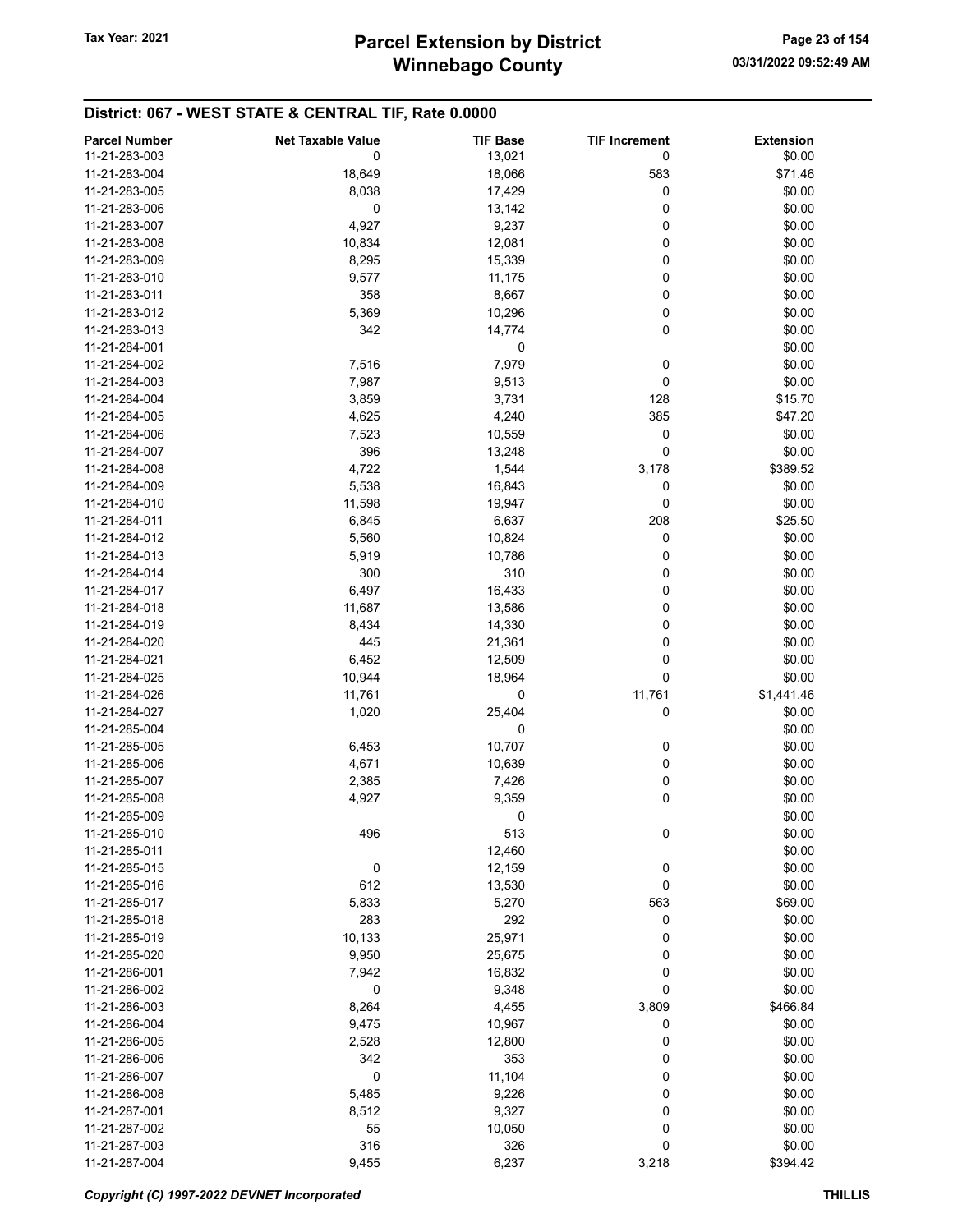| 11-21-287-005<br>12,307<br>10,348<br>1,959<br>\$240.10<br>11-21-287-006<br>5,798<br>14,367<br>\$0.00<br>0<br>0<br>\$0.00<br>11-21-287-007<br>5,161<br>0<br>387<br>400<br>\$0.00<br>11-21-287-011<br>0<br>11-21-287-012<br>16,151<br>\$0.00<br>23,173<br>0<br>0<br>7,513<br>0<br>\$0.00<br>11-21-287-013<br>18,820<br>\$2,306.64<br>11-21-287-014<br>0<br>18,820<br>508<br>20,489<br>19,981<br>\$2,448.94<br>11-21-288-001<br>11-21-288-002<br>492<br>16,959<br>0<br>\$0.00<br>\$0.00<br>11-21-288-003<br>13,883<br>15,862<br>0<br>11-21-288-004<br>4,927<br>7,140<br>0<br>\$0.00<br>11-21-288-005<br>103<br>18,681<br>0<br>\$0.00<br>11-21-288-006<br>6,055<br>18,586<br>0<br>\$0.00<br>525<br>\$0.00<br>509<br>0<br>11-21-327-020<br>0<br>\$0.00<br>11-21-426-001<br>8,150<br>13,674<br>\$0.00<br>11-21-426-002<br>0<br>\$376.88<br>11-21-426-003<br>15,924<br>12,849<br>3,075<br>11-21-426-004<br>10,506<br>12,183<br>0<br>\$0.00<br>9,394<br>\$0.00<br>11-21-426-005<br>4,816<br>0<br>11-21-426-006<br>453<br>15,645<br>0<br>\$0.00<br>\$0.00<br>11-21-427-001<br>2,347<br>10,436<br>0<br>0<br>\$0.00<br>11-21-427-002<br>331<br>341<br>396<br>409<br>\$0.00<br>11-21-427-003<br>0<br>5,084<br>4,888<br>196<br>\$24.02<br>11-21-427-004<br>11-21-427-005<br>0<br>\$0.00<br>0<br>\$0.00<br>11-21-427-006<br>0<br>\$0.00<br>11-21-427-007<br>8,683<br>\$0.00<br>11,994<br>0<br>11-21-427-008<br>0<br>0<br>\$0.00<br>11-21-427-009<br>9,199<br>103<br>\$0.00<br>11-21-427-010<br>5,397<br>0<br>\$0.00<br>11-21-427-011<br>5,055<br>14,347<br>0<br>0<br>\$0.00<br>11-21-428-001<br>7,980<br>9,577<br>0<br>0<br>\$0.00<br>11-21-428-002<br>6,709<br>8,733<br>$\mathbf 0$<br>\$0.00<br>11-21-428-003<br>9,202<br>\$477.38<br>11-21-428-004<br>8,621<br>4,726<br>3,895<br>9,760<br>0<br>\$0.00<br>11-21-428-005<br>5,148<br>11,462<br>\$0.00<br>11-21-428-006<br>6,043<br>0<br>11-21-428-007<br>343<br>8,767<br>0<br>\$0.00<br>8,525<br>11,387<br>0<br>\$0.00<br>11-22-101-001<br>$\pmb{0}$<br>11-22-101-002<br>4,729<br>9,819<br>\$0.00<br>14,107<br>16,872<br>0<br>\$0.00<br>11-22-101-003<br>0<br>\$0.00<br>11-22-101-004<br>12,407<br>13,007<br>0<br>\$0.00<br>11-22-101-005<br>8,801<br>11,484<br>\$0.00<br>11-22-101-006<br>7,652<br>19,021<br>0<br>11-22-101-007<br>3,846<br>9,930<br>0<br>\$0.00<br>\$0.00<br>0<br>9,941<br>0<br>11-22-101-008<br>6,275<br>0<br>11-22-101-009<br>10,717<br>\$0.00<br>\$0.00<br>11-22-101-010<br>11,034<br>13,605<br>0<br>0<br>8,222<br>\$0.00<br>11-22-101-011<br>10,945<br>11-22-101-012<br>6,240<br>14,710<br>0<br>\$0.00<br>\$0.00<br>8,326<br>9,300<br>0<br>11-22-101-013<br>\$162.40<br>11-22-101-014<br>14,062<br>12,737<br>1,325<br>508<br>\$0.00<br>11-22-101-015<br>491<br>0<br>508<br>0<br>11-22-101-016<br>491<br>\$0.00<br>17,554<br>\$0.00<br>11-22-101-017<br>4,597<br>0<br>6,120<br>\$0.00<br>11-22-101-018<br>15,884<br>0<br>0<br>\$0.00<br>11-22-101-019<br>3,970<br>11,333<br>\$0.00<br>11-22-101-020<br>7,309<br>10,843<br>0<br>0<br>11-22-101-023<br>8,536<br>\$0.00<br>5,439 | <b>Parcel Number</b> | <b>Net Taxable Value</b> | <b>TIF Base</b> | <b>TIF Increment</b> | <b>Extension</b> |
|---------------------------------------------------------------------------------------------------------------------------------------------------------------------------------------------------------------------------------------------------------------------------------------------------------------------------------------------------------------------------------------------------------------------------------------------------------------------------------------------------------------------------------------------------------------------------------------------------------------------------------------------------------------------------------------------------------------------------------------------------------------------------------------------------------------------------------------------------------------------------------------------------------------------------------------------------------------------------------------------------------------------------------------------------------------------------------------------------------------------------------------------------------------------------------------------------------------------------------------------------------------------------------------------------------------------------------------------------------------------------------------------------------------------------------------------------------------------------------------------------------------------------------------------------------------------------------------------------------------------------------------------------------------------------------------------------------------------------------------------------------------------------------------------------------------------------------------------------------------------------------------------------------------------------------------------------------------------------------------------------------------------------------------------------------------------------------------------------------------------------------------------------------------------------------------------------------------------------------------------------------------------------------------------------------------------------------------------------------------------------------------------------------------------------------------------------------------------------------------------------------------------------------------------------------------------------------------------------------------------------------------------------------------------------------------------------------------------------------------------------------------------------------------------------------------------------------------------------------------------------------------------------------------------------------------------------------------------------------------------------------------------------------------|----------------------|--------------------------|-----------------|----------------------|------------------|
|                                                                                                                                                                                                                                                                                                                                                                                                                                                                                                                                                                                                                                                                                                                                                                                                                                                                                                                                                                                                                                                                                                                                                                                                                                                                                                                                                                                                                                                                                                                                                                                                                                                                                                                                                                                                                                                                                                                                                                                                                                                                                                                                                                                                                                                                                                                                                                                                                                                                                                                                                                                                                                                                                                                                                                                                                                                                                                                                                                                                                                       |                      |                          |                 |                      |                  |
|                                                                                                                                                                                                                                                                                                                                                                                                                                                                                                                                                                                                                                                                                                                                                                                                                                                                                                                                                                                                                                                                                                                                                                                                                                                                                                                                                                                                                                                                                                                                                                                                                                                                                                                                                                                                                                                                                                                                                                                                                                                                                                                                                                                                                                                                                                                                                                                                                                                                                                                                                                                                                                                                                                                                                                                                                                                                                                                                                                                                                                       |                      |                          |                 |                      |                  |
|                                                                                                                                                                                                                                                                                                                                                                                                                                                                                                                                                                                                                                                                                                                                                                                                                                                                                                                                                                                                                                                                                                                                                                                                                                                                                                                                                                                                                                                                                                                                                                                                                                                                                                                                                                                                                                                                                                                                                                                                                                                                                                                                                                                                                                                                                                                                                                                                                                                                                                                                                                                                                                                                                                                                                                                                                                                                                                                                                                                                                                       |                      |                          |                 |                      |                  |
|                                                                                                                                                                                                                                                                                                                                                                                                                                                                                                                                                                                                                                                                                                                                                                                                                                                                                                                                                                                                                                                                                                                                                                                                                                                                                                                                                                                                                                                                                                                                                                                                                                                                                                                                                                                                                                                                                                                                                                                                                                                                                                                                                                                                                                                                                                                                                                                                                                                                                                                                                                                                                                                                                                                                                                                                                                                                                                                                                                                                                                       |                      |                          |                 |                      |                  |
|                                                                                                                                                                                                                                                                                                                                                                                                                                                                                                                                                                                                                                                                                                                                                                                                                                                                                                                                                                                                                                                                                                                                                                                                                                                                                                                                                                                                                                                                                                                                                                                                                                                                                                                                                                                                                                                                                                                                                                                                                                                                                                                                                                                                                                                                                                                                                                                                                                                                                                                                                                                                                                                                                                                                                                                                                                                                                                                                                                                                                                       |                      |                          |                 |                      |                  |
|                                                                                                                                                                                                                                                                                                                                                                                                                                                                                                                                                                                                                                                                                                                                                                                                                                                                                                                                                                                                                                                                                                                                                                                                                                                                                                                                                                                                                                                                                                                                                                                                                                                                                                                                                                                                                                                                                                                                                                                                                                                                                                                                                                                                                                                                                                                                                                                                                                                                                                                                                                                                                                                                                                                                                                                                                                                                                                                                                                                                                                       |                      |                          |                 |                      |                  |
|                                                                                                                                                                                                                                                                                                                                                                                                                                                                                                                                                                                                                                                                                                                                                                                                                                                                                                                                                                                                                                                                                                                                                                                                                                                                                                                                                                                                                                                                                                                                                                                                                                                                                                                                                                                                                                                                                                                                                                                                                                                                                                                                                                                                                                                                                                                                                                                                                                                                                                                                                                                                                                                                                                                                                                                                                                                                                                                                                                                                                                       |                      |                          |                 |                      |                  |
|                                                                                                                                                                                                                                                                                                                                                                                                                                                                                                                                                                                                                                                                                                                                                                                                                                                                                                                                                                                                                                                                                                                                                                                                                                                                                                                                                                                                                                                                                                                                                                                                                                                                                                                                                                                                                                                                                                                                                                                                                                                                                                                                                                                                                                                                                                                                                                                                                                                                                                                                                                                                                                                                                                                                                                                                                                                                                                                                                                                                                                       |                      |                          |                 |                      |                  |
|                                                                                                                                                                                                                                                                                                                                                                                                                                                                                                                                                                                                                                                                                                                                                                                                                                                                                                                                                                                                                                                                                                                                                                                                                                                                                                                                                                                                                                                                                                                                                                                                                                                                                                                                                                                                                                                                                                                                                                                                                                                                                                                                                                                                                                                                                                                                                                                                                                                                                                                                                                                                                                                                                                                                                                                                                                                                                                                                                                                                                                       |                      |                          |                 |                      |                  |
|                                                                                                                                                                                                                                                                                                                                                                                                                                                                                                                                                                                                                                                                                                                                                                                                                                                                                                                                                                                                                                                                                                                                                                                                                                                                                                                                                                                                                                                                                                                                                                                                                                                                                                                                                                                                                                                                                                                                                                                                                                                                                                                                                                                                                                                                                                                                                                                                                                                                                                                                                                                                                                                                                                                                                                                                                                                                                                                                                                                                                                       |                      |                          |                 |                      |                  |
|                                                                                                                                                                                                                                                                                                                                                                                                                                                                                                                                                                                                                                                                                                                                                                                                                                                                                                                                                                                                                                                                                                                                                                                                                                                                                                                                                                                                                                                                                                                                                                                                                                                                                                                                                                                                                                                                                                                                                                                                                                                                                                                                                                                                                                                                                                                                                                                                                                                                                                                                                                                                                                                                                                                                                                                                                                                                                                                                                                                                                                       |                      |                          |                 |                      |                  |
|                                                                                                                                                                                                                                                                                                                                                                                                                                                                                                                                                                                                                                                                                                                                                                                                                                                                                                                                                                                                                                                                                                                                                                                                                                                                                                                                                                                                                                                                                                                                                                                                                                                                                                                                                                                                                                                                                                                                                                                                                                                                                                                                                                                                                                                                                                                                                                                                                                                                                                                                                                                                                                                                                                                                                                                                                                                                                                                                                                                                                                       |                      |                          |                 |                      |                  |
|                                                                                                                                                                                                                                                                                                                                                                                                                                                                                                                                                                                                                                                                                                                                                                                                                                                                                                                                                                                                                                                                                                                                                                                                                                                                                                                                                                                                                                                                                                                                                                                                                                                                                                                                                                                                                                                                                                                                                                                                                                                                                                                                                                                                                                                                                                                                                                                                                                                                                                                                                                                                                                                                                                                                                                                                                                                                                                                                                                                                                                       |                      |                          |                 |                      |                  |
|                                                                                                                                                                                                                                                                                                                                                                                                                                                                                                                                                                                                                                                                                                                                                                                                                                                                                                                                                                                                                                                                                                                                                                                                                                                                                                                                                                                                                                                                                                                                                                                                                                                                                                                                                                                                                                                                                                                                                                                                                                                                                                                                                                                                                                                                                                                                                                                                                                                                                                                                                                                                                                                                                                                                                                                                                                                                                                                                                                                                                                       |                      |                          |                 |                      |                  |
|                                                                                                                                                                                                                                                                                                                                                                                                                                                                                                                                                                                                                                                                                                                                                                                                                                                                                                                                                                                                                                                                                                                                                                                                                                                                                                                                                                                                                                                                                                                                                                                                                                                                                                                                                                                                                                                                                                                                                                                                                                                                                                                                                                                                                                                                                                                                                                                                                                                                                                                                                                                                                                                                                                                                                                                                                                                                                                                                                                                                                                       |                      |                          |                 |                      |                  |
|                                                                                                                                                                                                                                                                                                                                                                                                                                                                                                                                                                                                                                                                                                                                                                                                                                                                                                                                                                                                                                                                                                                                                                                                                                                                                                                                                                                                                                                                                                                                                                                                                                                                                                                                                                                                                                                                                                                                                                                                                                                                                                                                                                                                                                                                                                                                                                                                                                                                                                                                                                                                                                                                                                                                                                                                                                                                                                                                                                                                                                       |                      |                          |                 |                      |                  |
|                                                                                                                                                                                                                                                                                                                                                                                                                                                                                                                                                                                                                                                                                                                                                                                                                                                                                                                                                                                                                                                                                                                                                                                                                                                                                                                                                                                                                                                                                                                                                                                                                                                                                                                                                                                                                                                                                                                                                                                                                                                                                                                                                                                                                                                                                                                                                                                                                                                                                                                                                                                                                                                                                                                                                                                                                                                                                                                                                                                                                                       |                      |                          |                 |                      |                  |
|                                                                                                                                                                                                                                                                                                                                                                                                                                                                                                                                                                                                                                                                                                                                                                                                                                                                                                                                                                                                                                                                                                                                                                                                                                                                                                                                                                                                                                                                                                                                                                                                                                                                                                                                                                                                                                                                                                                                                                                                                                                                                                                                                                                                                                                                                                                                                                                                                                                                                                                                                                                                                                                                                                                                                                                                                                                                                                                                                                                                                                       |                      |                          |                 |                      |                  |
|                                                                                                                                                                                                                                                                                                                                                                                                                                                                                                                                                                                                                                                                                                                                                                                                                                                                                                                                                                                                                                                                                                                                                                                                                                                                                                                                                                                                                                                                                                                                                                                                                                                                                                                                                                                                                                                                                                                                                                                                                                                                                                                                                                                                                                                                                                                                                                                                                                                                                                                                                                                                                                                                                                                                                                                                                                                                                                                                                                                                                                       |                      |                          |                 |                      |                  |
|                                                                                                                                                                                                                                                                                                                                                                                                                                                                                                                                                                                                                                                                                                                                                                                                                                                                                                                                                                                                                                                                                                                                                                                                                                                                                                                                                                                                                                                                                                                                                                                                                                                                                                                                                                                                                                                                                                                                                                                                                                                                                                                                                                                                                                                                                                                                                                                                                                                                                                                                                                                                                                                                                                                                                                                                                                                                                                                                                                                                                                       |                      |                          |                 |                      |                  |
|                                                                                                                                                                                                                                                                                                                                                                                                                                                                                                                                                                                                                                                                                                                                                                                                                                                                                                                                                                                                                                                                                                                                                                                                                                                                                                                                                                                                                                                                                                                                                                                                                                                                                                                                                                                                                                                                                                                                                                                                                                                                                                                                                                                                                                                                                                                                                                                                                                                                                                                                                                                                                                                                                                                                                                                                                                                                                                                                                                                                                                       |                      |                          |                 |                      |                  |
|                                                                                                                                                                                                                                                                                                                                                                                                                                                                                                                                                                                                                                                                                                                                                                                                                                                                                                                                                                                                                                                                                                                                                                                                                                                                                                                                                                                                                                                                                                                                                                                                                                                                                                                                                                                                                                                                                                                                                                                                                                                                                                                                                                                                                                                                                                                                                                                                                                                                                                                                                                                                                                                                                                                                                                                                                                                                                                                                                                                                                                       |                      |                          |                 |                      |                  |
|                                                                                                                                                                                                                                                                                                                                                                                                                                                                                                                                                                                                                                                                                                                                                                                                                                                                                                                                                                                                                                                                                                                                                                                                                                                                                                                                                                                                                                                                                                                                                                                                                                                                                                                                                                                                                                                                                                                                                                                                                                                                                                                                                                                                                                                                                                                                                                                                                                                                                                                                                                                                                                                                                                                                                                                                                                                                                                                                                                                                                                       |                      |                          |                 |                      |                  |
|                                                                                                                                                                                                                                                                                                                                                                                                                                                                                                                                                                                                                                                                                                                                                                                                                                                                                                                                                                                                                                                                                                                                                                                                                                                                                                                                                                                                                                                                                                                                                                                                                                                                                                                                                                                                                                                                                                                                                                                                                                                                                                                                                                                                                                                                                                                                                                                                                                                                                                                                                                                                                                                                                                                                                                                                                                                                                                                                                                                                                                       |                      |                          |                 |                      |                  |
|                                                                                                                                                                                                                                                                                                                                                                                                                                                                                                                                                                                                                                                                                                                                                                                                                                                                                                                                                                                                                                                                                                                                                                                                                                                                                                                                                                                                                                                                                                                                                                                                                                                                                                                                                                                                                                                                                                                                                                                                                                                                                                                                                                                                                                                                                                                                                                                                                                                                                                                                                                                                                                                                                                                                                                                                                                                                                                                                                                                                                                       |                      |                          |                 |                      |                  |
|                                                                                                                                                                                                                                                                                                                                                                                                                                                                                                                                                                                                                                                                                                                                                                                                                                                                                                                                                                                                                                                                                                                                                                                                                                                                                                                                                                                                                                                                                                                                                                                                                                                                                                                                                                                                                                                                                                                                                                                                                                                                                                                                                                                                                                                                                                                                                                                                                                                                                                                                                                                                                                                                                                                                                                                                                                                                                                                                                                                                                                       |                      |                          |                 |                      |                  |
|                                                                                                                                                                                                                                                                                                                                                                                                                                                                                                                                                                                                                                                                                                                                                                                                                                                                                                                                                                                                                                                                                                                                                                                                                                                                                                                                                                                                                                                                                                                                                                                                                                                                                                                                                                                                                                                                                                                                                                                                                                                                                                                                                                                                                                                                                                                                                                                                                                                                                                                                                                                                                                                                                                                                                                                                                                                                                                                                                                                                                                       |                      |                          |                 |                      |                  |
|                                                                                                                                                                                                                                                                                                                                                                                                                                                                                                                                                                                                                                                                                                                                                                                                                                                                                                                                                                                                                                                                                                                                                                                                                                                                                                                                                                                                                                                                                                                                                                                                                                                                                                                                                                                                                                                                                                                                                                                                                                                                                                                                                                                                                                                                                                                                                                                                                                                                                                                                                                                                                                                                                                                                                                                                                                                                                                                                                                                                                                       |                      |                          |                 |                      |                  |
|                                                                                                                                                                                                                                                                                                                                                                                                                                                                                                                                                                                                                                                                                                                                                                                                                                                                                                                                                                                                                                                                                                                                                                                                                                                                                                                                                                                                                                                                                                                                                                                                                                                                                                                                                                                                                                                                                                                                                                                                                                                                                                                                                                                                                                                                                                                                                                                                                                                                                                                                                                                                                                                                                                                                                                                                                                                                                                                                                                                                                                       |                      |                          |                 |                      |                  |
|                                                                                                                                                                                                                                                                                                                                                                                                                                                                                                                                                                                                                                                                                                                                                                                                                                                                                                                                                                                                                                                                                                                                                                                                                                                                                                                                                                                                                                                                                                                                                                                                                                                                                                                                                                                                                                                                                                                                                                                                                                                                                                                                                                                                                                                                                                                                                                                                                                                                                                                                                                                                                                                                                                                                                                                                                                                                                                                                                                                                                                       |                      |                          |                 |                      |                  |
|                                                                                                                                                                                                                                                                                                                                                                                                                                                                                                                                                                                                                                                                                                                                                                                                                                                                                                                                                                                                                                                                                                                                                                                                                                                                                                                                                                                                                                                                                                                                                                                                                                                                                                                                                                                                                                                                                                                                                                                                                                                                                                                                                                                                                                                                                                                                                                                                                                                                                                                                                                                                                                                                                                                                                                                                                                                                                                                                                                                                                                       |                      |                          |                 |                      |                  |
|                                                                                                                                                                                                                                                                                                                                                                                                                                                                                                                                                                                                                                                                                                                                                                                                                                                                                                                                                                                                                                                                                                                                                                                                                                                                                                                                                                                                                                                                                                                                                                                                                                                                                                                                                                                                                                                                                                                                                                                                                                                                                                                                                                                                                                                                                                                                                                                                                                                                                                                                                                                                                                                                                                                                                                                                                                                                                                                                                                                                                                       |                      |                          |                 |                      |                  |
|                                                                                                                                                                                                                                                                                                                                                                                                                                                                                                                                                                                                                                                                                                                                                                                                                                                                                                                                                                                                                                                                                                                                                                                                                                                                                                                                                                                                                                                                                                                                                                                                                                                                                                                                                                                                                                                                                                                                                                                                                                                                                                                                                                                                                                                                                                                                                                                                                                                                                                                                                                                                                                                                                                                                                                                                                                                                                                                                                                                                                                       |                      |                          |                 |                      |                  |
|                                                                                                                                                                                                                                                                                                                                                                                                                                                                                                                                                                                                                                                                                                                                                                                                                                                                                                                                                                                                                                                                                                                                                                                                                                                                                                                                                                                                                                                                                                                                                                                                                                                                                                                                                                                                                                                                                                                                                                                                                                                                                                                                                                                                                                                                                                                                                                                                                                                                                                                                                                                                                                                                                                                                                                                                                                                                                                                                                                                                                                       |                      |                          |                 |                      |                  |
|                                                                                                                                                                                                                                                                                                                                                                                                                                                                                                                                                                                                                                                                                                                                                                                                                                                                                                                                                                                                                                                                                                                                                                                                                                                                                                                                                                                                                                                                                                                                                                                                                                                                                                                                                                                                                                                                                                                                                                                                                                                                                                                                                                                                                                                                                                                                                                                                                                                                                                                                                                                                                                                                                                                                                                                                                                                                                                                                                                                                                                       |                      |                          |                 |                      |                  |
|                                                                                                                                                                                                                                                                                                                                                                                                                                                                                                                                                                                                                                                                                                                                                                                                                                                                                                                                                                                                                                                                                                                                                                                                                                                                                                                                                                                                                                                                                                                                                                                                                                                                                                                                                                                                                                                                                                                                                                                                                                                                                                                                                                                                                                                                                                                                                                                                                                                                                                                                                                                                                                                                                                                                                                                                                                                                                                                                                                                                                                       |                      |                          |                 |                      |                  |
|                                                                                                                                                                                                                                                                                                                                                                                                                                                                                                                                                                                                                                                                                                                                                                                                                                                                                                                                                                                                                                                                                                                                                                                                                                                                                                                                                                                                                                                                                                                                                                                                                                                                                                                                                                                                                                                                                                                                                                                                                                                                                                                                                                                                                                                                                                                                                                                                                                                                                                                                                                                                                                                                                                                                                                                                                                                                                                                                                                                                                                       |                      |                          |                 |                      |                  |
|                                                                                                                                                                                                                                                                                                                                                                                                                                                                                                                                                                                                                                                                                                                                                                                                                                                                                                                                                                                                                                                                                                                                                                                                                                                                                                                                                                                                                                                                                                                                                                                                                                                                                                                                                                                                                                                                                                                                                                                                                                                                                                                                                                                                                                                                                                                                                                                                                                                                                                                                                                                                                                                                                                                                                                                                                                                                                                                                                                                                                                       |                      |                          |                 |                      |                  |
|                                                                                                                                                                                                                                                                                                                                                                                                                                                                                                                                                                                                                                                                                                                                                                                                                                                                                                                                                                                                                                                                                                                                                                                                                                                                                                                                                                                                                                                                                                                                                                                                                                                                                                                                                                                                                                                                                                                                                                                                                                                                                                                                                                                                                                                                                                                                                                                                                                                                                                                                                                                                                                                                                                                                                                                                                                                                                                                                                                                                                                       |                      |                          |                 |                      |                  |
|                                                                                                                                                                                                                                                                                                                                                                                                                                                                                                                                                                                                                                                                                                                                                                                                                                                                                                                                                                                                                                                                                                                                                                                                                                                                                                                                                                                                                                                                                                                                                                                                                                                                                                                                                                                                                                                                                                                                                                                                                                                                                                                                                                                                                                                                                                                                                                                                                                                                                                                                                                                                                                                                                                                                                                                                                                                                                                                                                                                                                                       |                      |                          |                 |                      |                  |
|                                                                                                                                                                                                                                                                                                                                                                                                                                                                                                                                                                                                                                                                                                                                                                                                                                                                                                                                                                                                                                                                                                                                                                                                                                                                                                                                                                                                                                                                                                                                                                                                                                                                                                                                                                                                                                                                                                                                                                                                                                                                                                                                                                                                                                                                                                                                                                                                                                                                                                                                                                                                                                                                                                                                                                                                                                                                                                                                                                                                                                       |                      |                          |                 |                      |                  |
|                                                                                                                                                                                                                                                                                                                                                                                                                                                                                                                                                                                                                                                                                                                                                                                                                                                                                                                                                                                                                                                                                                                                                                                                                                                                                                                                                                                                                                                                                                                                                                                                                                                                                                                                                                                                                                                                                                                                                                                                                                                                                                                                                                                                                                                                                                                                                                                                                                                                                                                                                                                                                                                                                                                                                                                                                                                                                                                                                                                                                                       |                      |                          |                 |                      |                  |
|                                                                                                                                                                                                                                                                                                                                                                                                                                                                                                                                                                                                                                                                                                                                                                                                                                                                                                                                                                                                                                                                                                                                                                                                                                                                                                                                                                                                                                                                                                                                                                                                                                                                                                                                                                                                                                                                                                                                                                                                                                                                                                                                                                                                                                                                                                                                                                                                                                                                                                                                                                                                                                                                                                                                                                                                                                                                                                                                                                                                                                       |                      |                          |                 |                      |                  |
|                                                                                                                                                                                                                                                                                                                                                                                                                                                                                                                                                                                                                                                                                                                                                                                                                                                                                                                                                                                                                                                                                                                                                                                                                                                                                                                                                                                                                                                                                                                                                                                                                                                                                                                                                                                                                                                                                                                                                                                                                                                                                                                                                                                                                                                                                                                                                                                                                                                                                                                                                                                                                                                                                                                                                                                                                                                                                                                                                                                                                                       |                      |                          |                 |                      |                  |
|                                                                                                                                                                                                                                                                                                                                                                                                                                                                                                                                                                                                                                                                                                                                                                                                                                                                                                                                                                                                                                                                                                                                                                                                                                                                                                                                                                                                                                                                                                                                                                                                                                                                                                                                                                                                                                                                                                                                                                                                                                                                                                                                                                                                                                                                                                                                                                                                                                                                                                                                                                                                                                                                                                                                                                                                                                                                                                                                                                                                                                       |                      |                          |                 |                      |                  |
|                                                                                                                                                                                                                                                                                                                                                                                                                                                                                                                                                                                                                                                                                                                                                                                                                                                                                                                                                                                                                                                                                                                                                                                                                                                                                                                                                                                                                                                                                                                                                                                                                                                                                                                                                                                                                                                                                                                                                                                                                                                                                                                                                                                                                                                                                                                                                                                                                                                                                                                                                                                                                                                                                                                                                                                                                                                                                                                                                                                                                                       |                      |                          |                 |                      |                  |
|                                                                                                                                                                                                                                                                                                                                                                                                                                                                                                                                                                                                                                                                                                                                                                                                                                                                                                                                                                                                                                                                                                                                                                                                                                                                                                                                                                                                                                                                                                                                                                                                                                                                                                                                                                                                                                                                                                                                                                                                                                                                                                                                                                                                                                                                                                                                                                                                                                                                                                                                                                                                                                                                                                                                                                                                                                                                                                                                                                                                                                       |                      |                          |                 |                      |                  |
|                                                                                                                                                                                                                                                                                                                                                                                                                                                                                                                                                                                                                                                                                                                                                                                                                                                                                                                                                                                                                                                                                                                                                                                                                                                                                                                                                                                                                                                                                                                                                                                                                                                                                                                                                                                                                                                                                                                                                                                                                                                                                                                                                                                                                                                                                                                                                                                                                                                                                                                                                                                                                                                                                                                                                                                                                                                                                                                                                                                                                                       |                      |                          |                 |                      |                  |
|                                                                                                                                                                                                                                                                                                                                                                                                                                                                                                                                                                                                                                                                                                                                                                                                                                                                                                                                                                                                                                                                                                                                                                                                                                                                                                                                                                                                                                                                                                                                                                                                                                                                                                                                                                                                                                                                                                                                                                                                                                                                                                                                                                                                                                                                                                                                                                                                                                                                                                                                                                                                                                                                                                                                                                                                                                                                                                                                                                                                                                       |                      |                          |                 |                      |                  |
|                                                                                                                                                                                                                                                                                                                                                                                                                                                                                                                                                                                                                                                                                                                                                                                                                                                                                                                                                                                                                                                                                                                                                                                                                                                                                                                                                                                                                                                                                                                                                                                                                                                                                                                                                                                                                                                                                                                                                                                                                                                                                                                                                                                                                                                                                                                                                                                                                                                                                                                                                                                                                                                                                                                                                                                                                                                                                                                                                                                                                                       |                      |                          |                 |                      |                  |
|                                                                                                                                                                                                                                                                                                                                                                                                                                                                                                                                                                                                                                                                                                                                                                                                                                                                                                                                                                                                                                                                                                                                                                                                                                                                                                                                                                                                                                                                                                                                                                                                                                                                                                                                                                                                                                                                                                                                                                                                                                                                                                                                                                                                                                                                                                                                                                                                                                                                                                                                                                                                                                                                                                                                                                                                                                                                                                                                                                                                                                       |                      |                          |                 |                      |                  |
|                                                                                                                                                                                                                                                                                                                                                                                                                                                                                                                                                                                                                                                                                                                                                                                                                                                                                                                                                                                                                                                                                                                                                                                                                                                                                                                                                                                                                                                                                                                                                                                                                                                                                                                                                                                                                                                                                                                                                                                                                                                                                                                                                                                                                                                                                                                                                                                                                                                                                                                                                                                                                                                                                                                                                                                                                                                                                                                                                                                                                                       |                      |                          |                 |                      |                  |
|                                                                                                                                                                                                                                                                                                                                                                                                                                                                                                                                                                                                                                                                                                                                                                                                                                                                                                                                                                                                                                                                                                                                                                                                                                                                                                                                                                                                                                                                                                                                                                                                                                                                                                                                                                                                                                                                                                                                                                                                                                                                                                                                                                                                                                                                                                                                                                                                                                                                                                                                                                                                                                                                                                                                                                                                                                                                                                                                                                                                                                       |                      |                          |                 |                      |                  |
|                                                                                                                                                                                                                                                                                                                                                                                                                                                                                                                                                                                                                                                                                                                                                                                                                                                                                                                                                                                                                                                                                                                                                                                                                                                                                                                                                                                                                                                                                                                                                                                                                                                                                                                                                                                                                                                                                                                                                                                                                                                                                                                                                                                                                                                                                                                                                                                                                                                                                                                                                                                                                                                                                                                                                                                                                                                                                                                                                                                                                                       |                      |                          |                 |                      |                  |
|                                                                                                                                                                                                                                                                                                                                                                                                                                                                                                                                                                                                                                                                                                                                                                                                                                                                                                                                                                                                                                                                                                                                                                                                                                                                                                                                                                                                                                                                                                                                                                                                                                                                                                                                                                                                                                                                                                                                                                                                                                                                                                                                                                                                                                                                                                                                                                                                                                                                                                                                                                                                                                                                                                                                                                                                                                                                                                                                                                                                                                       |                      |                          |                 |                      |                  |
|                                                                                                                                                                                                                                                                                                                                                                                                                                                                                                                                                                                                                                                                                                                                                                                                                                                                                                                                                                                                                                                                                                                                                                                                                                                                                                                                                                                                                                                                                                                                                                                                                                                                                                                                                                                                                                                                                                                                                                                                                                                                                                                                                                                                                                                                                                                                                                                                                                                                                                                                                                                                                                                                                                                                                                                                                                                                                                                                                                                                                                       |                      |                          |                 |                      |                  |
|                                                                                                                                                                                                                                                                                                                                                                                                                                                                                                                                                                                                                                                                                                                                                                                                                                                                                                                                                                                                                                                                                                                                                                                                                                                                                                                                                                                                                                                                                                                                                                                                                                                                                                                                                                                                                                                                                                                                                                                                                                                                                                                                                                                                                                                                                                                                                                                                                                                                                                                                                                                                                                                                                                                                                                                                                                                                                                                                                                                                                                       |                      |                          |                 |                      |                  |
|                                                                                                                                                                                                                                                                                                                                                                                                                                                                                                                                                                                                                                                                                                                                                                                                                                                                                                                                                                                                                                                                                                                                                                                                                                                                                                                                                                                                                                                                                                                                                                                                                                                                                                                                                                                                                                                                                                                                                                                                                                                                                                                                                                                                                                                                                                                                                                                                                                                                                                                                                                                                                                                                                                                                                                                                                                                                                                                                                                                                                                       |                      |                          |                 |                      |                  |
|                                                                                                                                                                                                                                                                                                                                                                                                                                                                                                                                                                                                                                                                                                                                                                                                                                                                                                                                                                                                                                                                                                                                                                                                                                                                                                                                                                                                                                                                                                                                                                                                                                                                                                                                                                                                                                                                                                                                                                                                                                                                                                                                                                                                                                                                                                                                                                                                                                                                                                                                                                                                                                                                                                                                                                                                                                                                                                                                                                                                                                       |                      |                          |                 |                      |                  |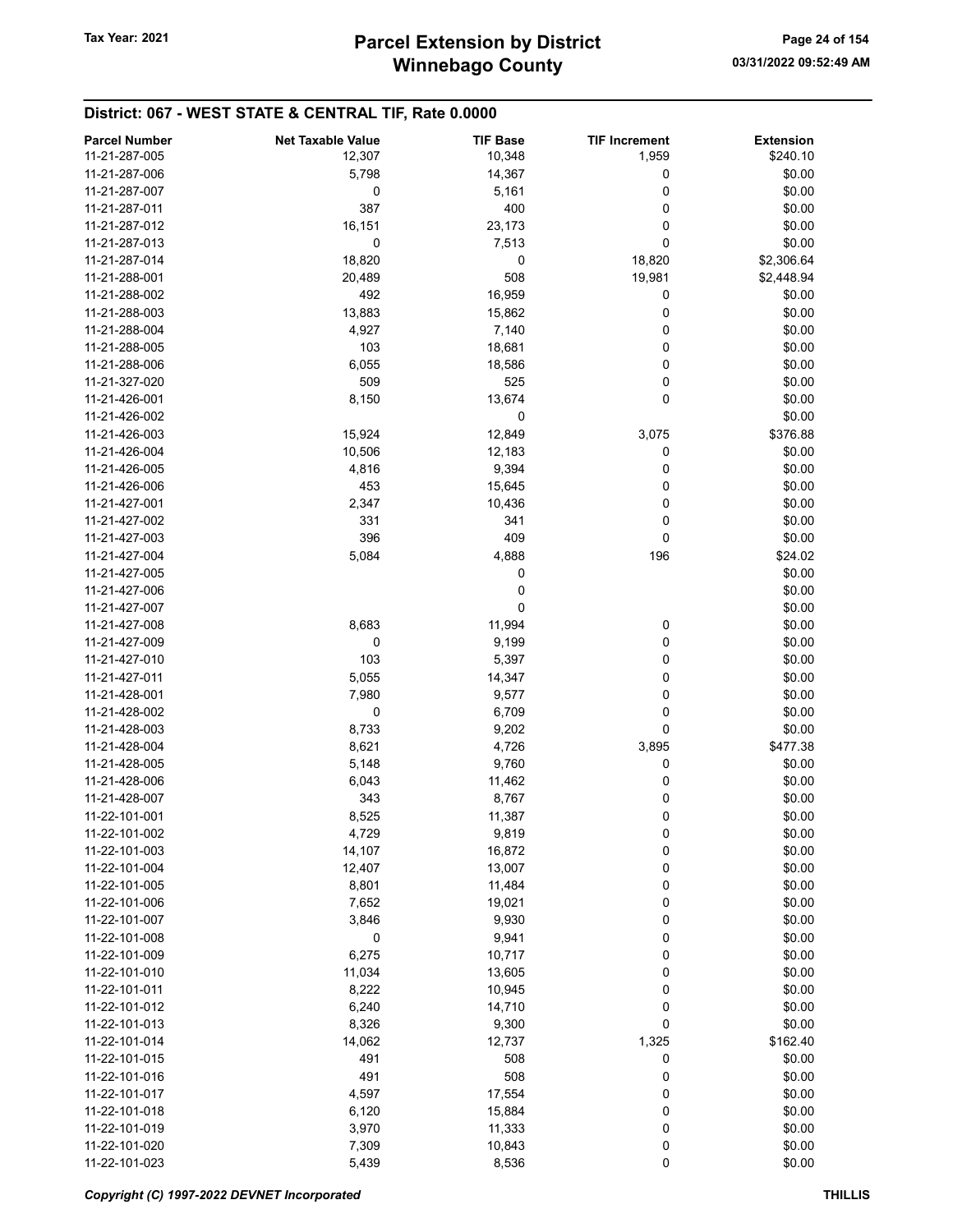| <b>Parcel Number</b> | <b>Net Taxable Value</b> | <b>TIF Base</b> | <b>TIF Increment</b> | <b>Extension</b> |
|----------------------|--------------------------|-----------------|----------------------|------------------|
| 11-22-101-024        | 667                      | 17,585          | 0                    | \$0.00           |
|                      |                          |                 |                      |                  |
| 11-22-101-025        | $\pmb{0}$                | 27,312          | 0                    | \$0.00           |
| 11-22-102-001        | 11,616                   | 13,830          | 0                    | \$0.00           |
| 11-22-102-002        | 336                      | 12,781          | 0                    | \$0.00           |
| 11-22-102-003        | 9,784                    | 10,889          | 0                    | \$0.00           |
| 11-22-102-004        | 8,588                    | 10,811          | 0                    | \$0.00           |
| 11-22-102-005        | 8,968                    | 16,620          | 0                    | \$0.00           |
| 11-22-102-006        |                          | 0               |                      | \$0.00           |
| 11-22-102-007        | 8,832                    | 4,552           | 4,280                | \$524.58         |
| 11-22-102-008        | 4,776                    | 10,451          | 0                    | \$0.00           |
| 11-22-102-009        | 491                      | 6,189           | 0                    | \$0.00           |
| 11-22-102-010        | 491                      | 11,319          | 0                    | \$0.00           |
|                      |                          |                 |                      |                  |
| 11-22-102-011        | 491                      | 14,684          | 0                    | \$0.00           |
| 11-22-102-012        | 2,383                    | 11,416          | 0                    | \$0.00           |
| 11-22-102-013        | 13,243                   | 24,934          | 0                    | \$0.00           |
| 11-22-102-014        | 100                      | 13,090          | 0                    | \$0.00           |
| 11-22-102-015        | 4,799                    | 18,438          | 0                    | \$0.00           |
| 11-22-102-016        | 13,012                   | 14,916          | 0                    | \$0.00           |
| 11-22-102-017        | 5,868                    | 10,546          | 0                    | \$0.00           |
| 11-22-102-018        | 491                      | 508             | 0                    | \$0.00           |
| 11-22-102-019        | 4,340                    | 11,428          | 0                    | \$0.00           |
| 11-22-102-020        | 13,243                   | 15,088          | 0                    | \$0.00           |
| 11-22-102-023        |                          | 378             |                      | \$0.00           |
|                      |                          |                 |                      |                  |
| 11-22-102-024        | 10,134                   | 12,434          | 0                    | \$0.00           |
| 11-22-102-025        | 183                      | 14,455          | 0                    | \$0.00           |
| 11-22-102-026        | 211                      | 4,161           | 0                    | \$0.00           |
| 11-22-102-027        | 12,382                   | 14,790          | 0                    | \$0.00           |
| 11-22-102-029        | 13,243                   | 24,934          | 0                    | \$0.00           |
| 11-22-102-030        | 13,061                   | 24,245          | 0                    | \$0.00           |
| 11-22-103-001        | 7,288                    | 14,553          | 0                    | \$0.00           |
| 11-22-103-002        | 7,133                    | 6,888           | 245                  | \$30.04          |
| 11-22-103-003        | 7,222                    | 10,278          | 0                    | \$0.00           |
| 11-22-103-004        | 17,433                   | 21,675          | 0                    | \$0.00           |
| 11-22-103-005        | 11,559                   | 11,924          | 0                    | \$0.00           |
| 11-22-103-006        |                          |                 |                      | \$0.00           |
|                      |                          | 10,398          |                      |                  |
| 11-22-103-007        | 5,670                    | 14,539          | 0                    | \$0.00           |
| 11-22-103-008        | 4,684                    | 6,718           | 0                    | \$0.00           |
| 11-22-103-009        | 5,160                    | 11,590          | 0                    | \$0.00           |
| 11-22-103-010        | 7,916                    | 11,390          | 0                    | \$0.00           |
| 11-22-103-011        | 8,409                    | 16,374          | 0                    | \$0.00           |
| 11-22-103-012        | 536                      | 8,332           | 0                    | \$0.00           |
| 11-22-103-013        | 9,906                    | 11,998          | 0                    | \$0.00           |
| 11-22-103-014        | 4,440                    | 15,231          | 0                    | \$0.00           |
| 11-22-103-015        | 6,449                    | 14,058          | 0                    | \$0.00           |
| 11-22-103-016        | 7,929                    | 17,401          | 0                    | \$0.00           |
| 11-22-103-017        | 8,732                    | 12,976          | 0                    | \$0.00           |
| 11-22-103-018        |                          |                 | 0                    |                  |
|                      | 5,764                    | 14,052          |                      | \$0.00           |
| 11-22-103-019        |                          | 0               |                      | \$0.00           |
| 11-22-103-020        | 14,208                   | 18,377          | 0                    | \$0.00           |
| 11-22-103-021        | 1,624                    | 14,571          | 0                    | \$0.00           |
| 11-22-103-022        | 6,528                    | 13,887          | 0                    | \$0.00           |
| 11-22-103-023        | 6,275                    | 13,620          | 0                    | \$0.00           |
| 11-22-103-024        | 6,623                    | 5,965           | 658                  | \$80.66          |
| 11-22-103-025        | 352                      | 5,961           | 0                    | \$0.00           |
| 11-22-103-026        | 352                      | 11,774          | 0                    | \$0.00           |
| 11-22-103-027        | 14,655                   | 12,622          | 2,033                | \$249.18         |
| 11-22-103-028        | 9,232                    | 17,795          | 0                    | \$0.00           |
| 11-22-103-029        | 7,814                    | 15,748          | 0                    | \$0.00           |
| 11-22-103-030        | 10,033                   | 10,246          | 0                    | \$0.00           |
|                      |                          |                 |                      |                  |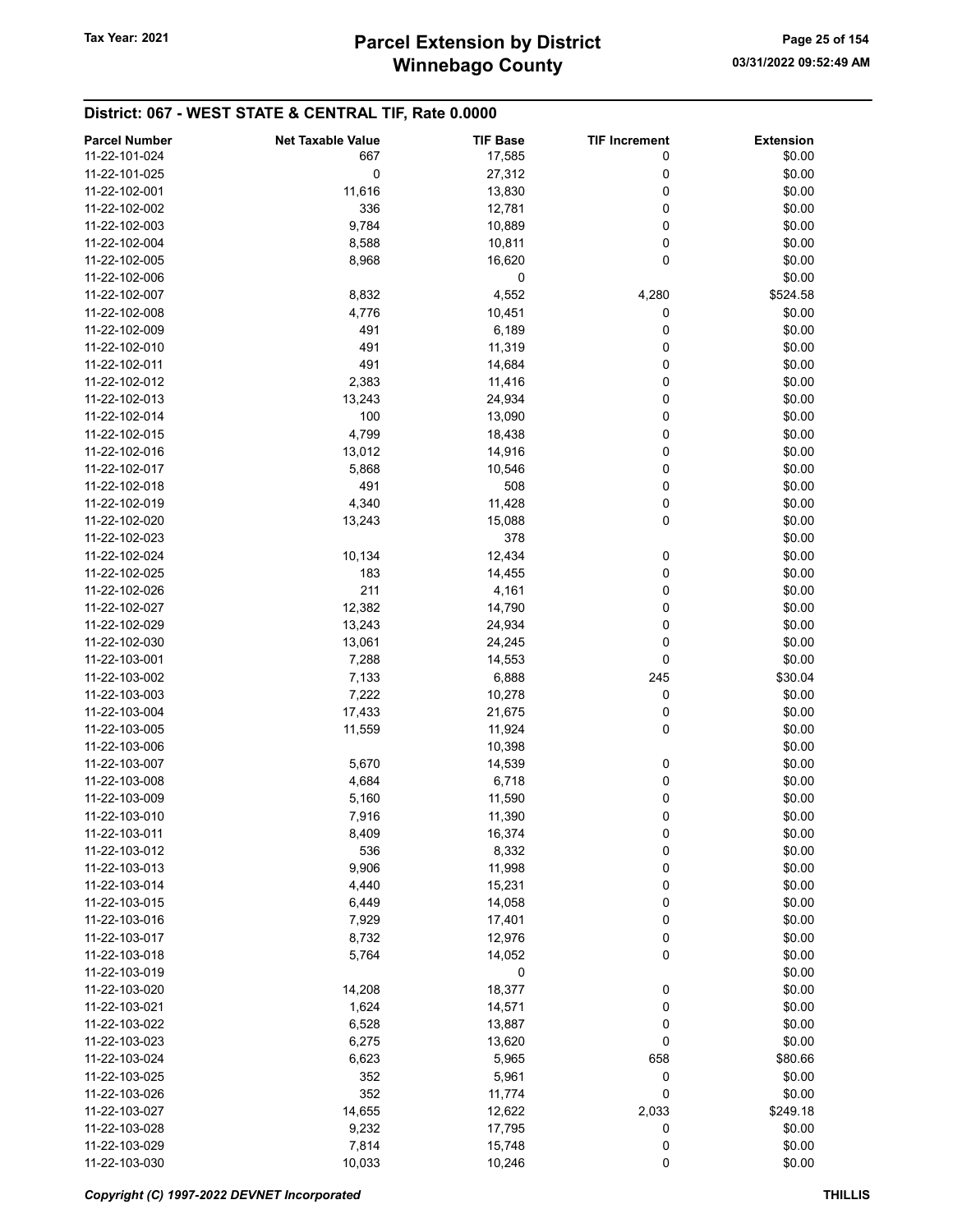| <b>Parcel Number</b> | <b>Net Taxable Value</b> | <b>TIF Base</b> | <b>TIF Increment</b> | <b>Extension</b> |
|----------------------|--------------------------|-----------------|----------------------|------------------|
| 11-22-103-031        | 514                      | 11,124          | 0                    | \$0.00           |
| 11-22-103-032        | 515                      | 12,445          | 0                    | \$0.00           |
| 11-22-103-033        | 9,850                    | 11,045          | 0                    | \$0.00           |
| 11-22-103-034        | 8,218                    | 10,730          | 0                    | \$0.00           |
| 11-22-103-035        |                          |                 | 0                    | \$0.00           |
|                      | 7,793                    | 15,908          |                      |                  |
| 11-22-103-036        | 17,367                   | 24,458          | 0                    | \$0.00           |
| 11-22-103-037        | 13,093                   | 14,518          | 0                    | \$0.00           |
| 11-22-103-038        | 14,240                   | 16,220          | 0                    | \$0.00           |
| 11-22-103-039        | 478                      | 494             | 0                    | \$0.00           |
| 11-22-103-040        | 296                      | 8,849           | 0                    | \$0.00           |
| 11-22-103-041        | 368                      | 11,730          | 0                    | \$0.00           |
| 11-22-103-042        | 478                      | 494             | 0                    | \$0.00           |
| 11-22-103-043        | 478                      | 9,976           | 0                    | \$0.00           |
| 11-22-103-044        | 478                      | 11,821          | 0                    | \$0.00           |
| 11-22-103-045        | 10,336                   | 11,706          | 0                    | \$0.00           |
| 11-22-103-046        | 0                        | 4,339           | 0                    | \$0.00           |
| 11-22-103-047        | 432                      | 5,324           | 0                    | \$0.00           |
| 11-22-104-001        | 188                      | 7,606           | 0                    | \$0.00           |
| 11-22-104-002        | 1,775                    | 13,087          | 0                    | \$0.00           |
| 11-22-104-003        | 6,775                    | 13,788          | 0                    | \$0.00           |
| 11-22-104-004        | 2,135                    | 6,227           | 0                    | \$0.00           |
| 11-22-104-005        | 413                      | 15,666          | 0                    | \$0.00           |
| 11-22-104-006        | 9,879                    | 13,193          | 0                    | \$0.00           |
| 11-22-104-007        | 726                      | 15,467          | 0                    | \$0.00           |
| 11-22-104-008        | 6,275                    | 13,787          | 0                    | \$0.00           |
| 11-22-104-009        |                          |                 | 0                    | \$0.00           |
|                      | 7,843                    | 10,309          |                      |                  |
| 11-22-104-010        | 0                        | 9,854           | 0                    | \$0.00           |
| 11-22-104-011        | 2,165                    | 12,662          | 0                    | \$0.00           |
| 11-22-104-012        | 6,368                    | 13,373          | 0                    | \$0.00           |
| 11-22-104-013        | 6,020                    | 11,547          | 0                    | \$0.00           |
| 11-22-104-014        | 5,810                    | 11,579          | 0                    | \$0.00           |
| 11-22-104-015        | 403                      | 416             | 0                    | \$0.00           |
| 11-22-105-001        | 9,369                    | 11,267          | 0                    | \$0.00           |
| 11-22-105-002        | 8,038                    | 15,857          | 0                    | \$0.00           |
| 11-22-105-003        | 4,821                    | 8,719           | 0                    | \$0.00           |
| 11-22-105-004        | 0                        | 11,657          | 0                    | \$0.00           |
| 11-22-105-005        | 11,968                   | 11,779          | 189                  | \$23.16          |
| 11-22-105-006        | 5,462                    | 7,629           | 0                    | \$0.00           |
| 11-22-105-007        | 9,744                    | 13,791          | 0                    | \$0.00           |
| 11-22-105-008        | 10,477                   | 11,696          | 0                    | \$0.00           |
| 11-22-105-009        | 14,878                   | 16,891          | 0                    | \$0.00           |
| 11-22-105-010        | 2,296                    | 12,255          | 0                    | \$0.00           |
| 11-22-105-011        | 9,279                    | 12,252          | 0                    | \$0.00           |
| 11-22-105-012        | 7,106                    | 15,365          | 0                    | \$0.00           |
| 11-22-105-013        |                          | 12,316          |                      | \$0.00           |
| 11-22-105-014        | 9,455                    | 10,997          | 0                    | \$0.00           |
| 11-22-105-015        | 8,334                    | 10,956          | 0                    | \$0.00           |
| 11-22-105-016        | 8,161                    | 10,540          | 0                    | \$0.00           |
| 11-22-105-017        | 6,020                    | 13,212          | 0                    | \$0.00           |
|                      |                          | 11,667          | 0                    | \$0.00           |
| 11-22-106-003        | 4,020                    |                 |                      |                  |
| 11-22-106-004        | 2,054                    | 9,877           | 0                    | \$0.00           |
| 11-22-106-005        | 1,322                    | 13,030          | 0                    | \$0.00           |
| 11-22-106-006        | 7,354                    | 11,350          | 0                    | \$0.00           |
| 11-22-106-007        | 5,327                    | 4,494           | 833                  | \$102.10         |
| 11-22-106-008        | 6,448                    | 6,101           | 347                  | \$42.54          |
| 11-22-106-009        | 1,240                    | 5,603           | 0                    | \$0.00           |
| 11-22-106-010        | 3,343                    | 16,312          | 0                    | \$0.00           |
| 11-22-106-013        | 6,168                    | 12,043          | 0                    | \$0.00           |
| 11-22-106-014        | 6,496                    | 9,644           | 0                    | \$0.00           |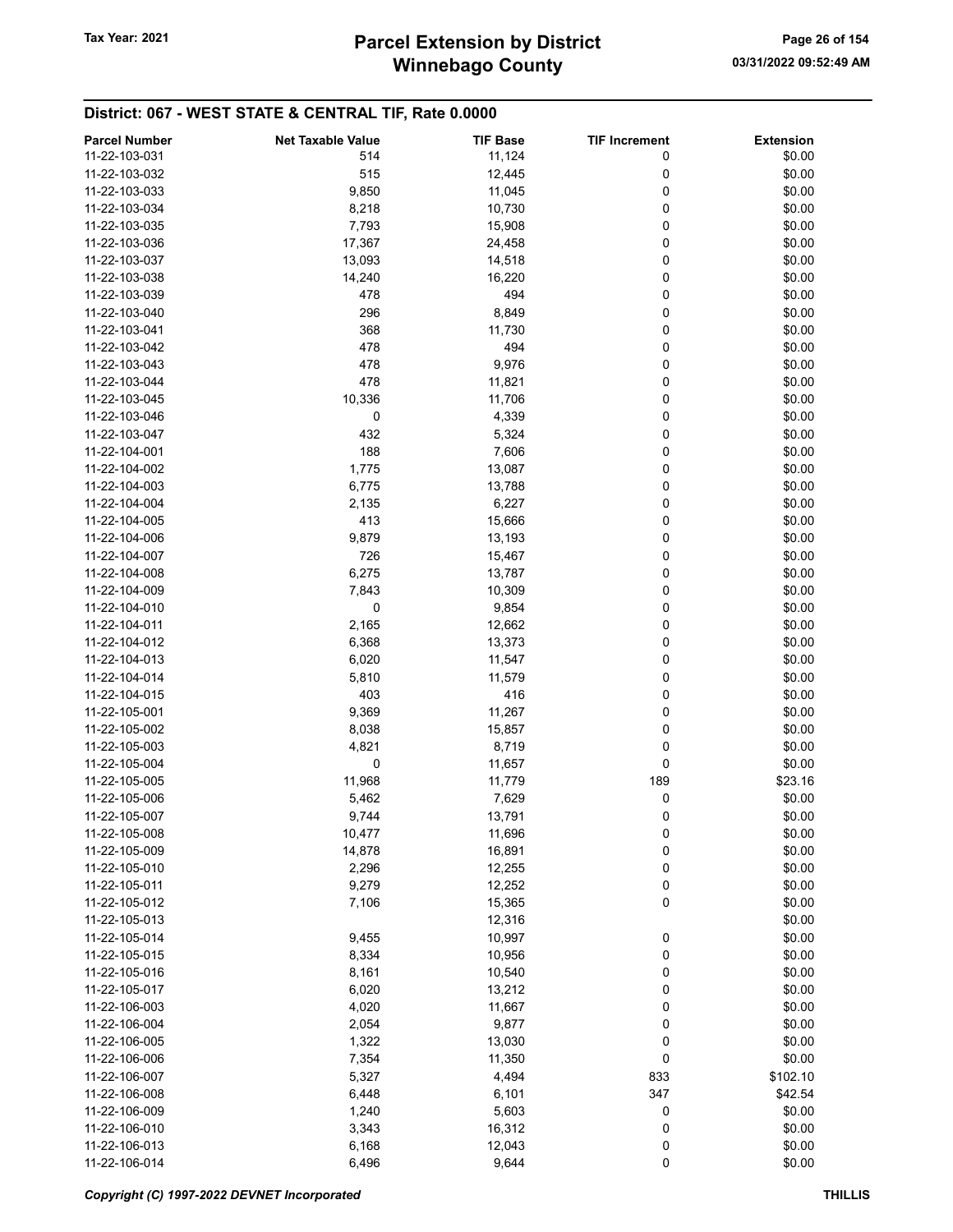| <b>Parcel Number</b> | <b>Net Taxable Value</b> | <b>TIF Base</b> | <b>TIF Increment</b> | <b>Extension</b> |
|----------------------|--------------------------|-----------------|----------------------|------------------|
| 11-22-106-015        | 5,589                    | 12,188          | 0                    | \$0.00           |
| 11-22-106-016        | 0                        | 9,354           | 0                    | \$0.00           |
| 11-22-106-017        | 12,629                   | 15,875          | 0                    | \$0.00           |
| 11-22-106-018        | 498                      | 10,977          | 0                    | \$0.00           |
|                      |                          |                 |                      |                  |
| 11-22-106-019        | 0                        | 12,363          | 0                    | \$0.00           |
| 11-22-106-020        | 2,232                    | 6,928           | 0                    | \$0.00           |
| 11-22-106-021        | 1,043                    | 2,755           | 0                    | \$0.00           |
| 11-22-106-022        | 5,229                    | 6,854           | 0                    | \$0.00           |
| 11-22-106-023        | 5,186                    | 4,552           | 634                  | \$77.70          |
| 11-22-106-024        |                          | 0               |                      | \$0.00           |
| 11-22-106-025        |                          | 0               |                      | \$0.00           |
| 11-22-106-026        | 8,549                    | 9,666           | 0                    | \$0.00           |
| 11-22-106-027        | 6,019                    | 18,984          | 0                    | \$0.00           |
| 11-22-106-028        | 459                      | 12,348          | 0                    | \$0.00           |
| 11-22-106-029        |                          | 4,869           |                      | \$0.00           |
| 11-22-106-030        | 459                      | 475             | 0                    | \$0.00           |
| 11-22-106-031        | 459                      | 12,010          | 0                    | \$0.00           |
| 11-22-106-032        |                          | 0               |                      | \$0.00           |
|                      |                          |                 |                      |                  |
| 11-22-106-034        | 703                      | 642             | 61                   | \$7.48           |
| 11-22-106-035        | 8,113                    | 12,206          | 0                    | \$0.00           |
| 11-22-106-036        | 8,315                    | 15,879          | 0                    | \$0.00           |
| 11-22-107-001        | 269                      | 301             | 0                    | \$0.00           |
| 11-22-107-002        | 2,361                    | 8,740           | 0                    | \$0.00           |
| 11-22-107-003        | 4,950                    | 12,772          | 0                    | \$0.00           |
| 11-22-107-006        | 9,973                    | 11,266          | 0                    | \$0.00           |
| 11-22-107-007        | 441                      | 455             | 0                    | \$0.00           |
| 11-22-107-008        | 5,893                    | 13,867          | 0                    | \$0.00           |
| 11-22-107-009        | 8,947                    | 10,139          | 0                    | \$0.00           |
| 11-22-107-010        | 7,908                    | 9,679           | 0                    | \$0.00           |
| 11-22-107-012        | 11,442                   | 12,678          | 0                    | \$0.00           |
| 11-22-107-013        | 441                      | 455             | 0                    | \$0.00           |
| 11-22-107-014        | 441                      | 455             | 0                    | \$0.00           |
| 11-22-107-015        | 4,877                    | 4,278           | 599                  | \$73.42          |
|                      |                          |                 |                      |                  |
| 11-22-107-016        | 4,520                    | 12,990          | 0                    | \$0.00           |
| 11-22-107-017        | 4,435                    | 12,736          | 0                    | \$0.00           |
| 11-22-107-018        | 9,688                    | 12,680          | 0                    | \$0.00           |
| 11-22-107-020        | 167                      | 173             | 0                    | \$0.00           |
| 11-22-107-023        | 473                      | 488             | 0                    | \$0.00           |
| 11-22-107-024        | 6,631                    | 7,007           | 0                    | \$0.00           |
| 11-22-108-001        | 5,893                    | 12,831          | 0                    | \$0.00           |
| 11-22-108-002        | 11,829                   | 15,395          | 0                    | \$0.00           |
| 11-22-108-003        | 432                      | 446             | 0                    | \$0.00           |
| 11-22-108-004        | 427                      | 9,039           | 0                    | \$0.00           |
| 11-22-108-005        | 11,858                   | 12,315          | 0                    | \$0.00           |
| 11-22-108-006        | 324                      | 334             | 0                    | \$0.00           |
| 11-22-108-007        | 5,003                    | 4,737           | 266                  | \$32.60          |
| 11-22-108-008        | 8,357                    | 4,256           | 4,101                | \$502.64         |
| 11-22-108-009        |                          |                 | 0                    |                  |
|                      | 5,670                    | 13,212          |                      | \$0.00           |
| 11-22-108-010        |                          | 0               |                      | \$0.00           |
| 11-22-108-011        | 346                      | 12,356          | 0                    | \$0.00           |
| 11-22-108-012        | 432                      | 13,965          | 0                    | \$0.00           |
| 11-22-108-013        | 6,100                    | 11,227          | 0                    | \$0.00           |
| 11-22-108-014        | 0                        | 11,965          | 0                    | \$0.00           |
| 11-22-108-015        | 11,630                   | 13,207          | 0                    | \$0.00           |
| 11-22-108-016        | 12,031                   | 13,600          | 0                    | \$0.00           |
| 11-22-108-017        |                          | 11,943          |                      | \$0.00           |
| 11-22-109-001        | 4,729                    | 8,967           | $\boldsymbol{0}$     | \$0.00           |
| 11-22-109-002        | 408                      | 421             | 0                    | \$0.00           |
| 11-22-109-003        | 458                      | 13,009          | $\pmb{0}$            | \$0.00           |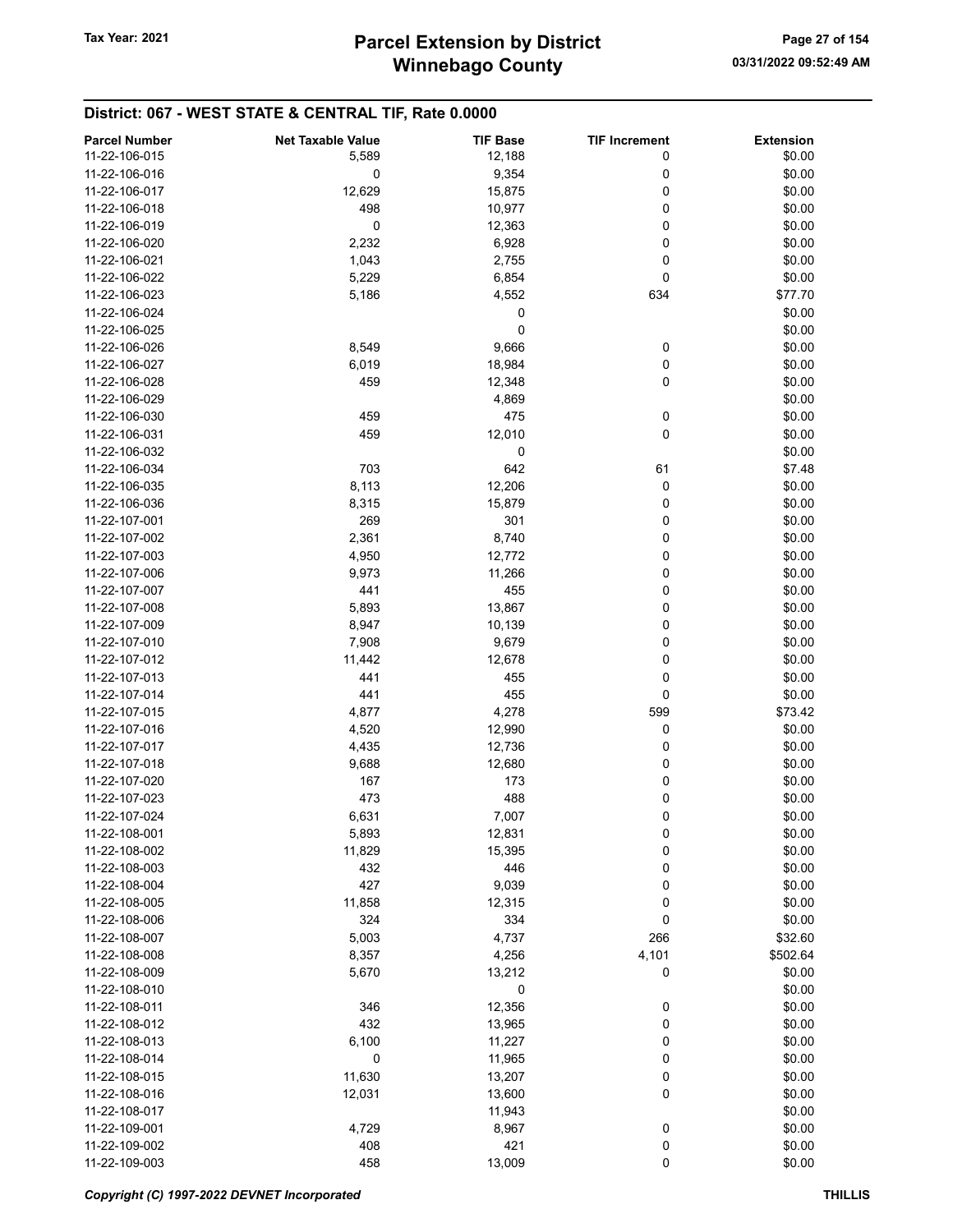| <b>Parcel Number</b> | <b>Net Taxable Value</b> | <b>TIF Base</b> | <b>TIF Increment</b> | <b>Extension</b> |
|----------------------|--------------------------|-----------------|----------------------|------------------|
| 11-22-109-004        | 4,520                    | 11,518          | 0                    | \$0.00           |
|                      |                          |                 |                      |                  |
| 11-22-109-005        | 5,349                    | 10,610          | 0                    | \$0.00           |
| 11-22-109-006        | 7,703                    | 6,344           | 1,359                | \$166.56         |
| 11-22-109-007        | 9,998                    | 13,560          | 0                    | \$0.00           |
| 11-22-109-008        | 658                      | 0               | 658                  | \$80.66          |
| 11-22-109-009        | 362                      | 363             | 0                    | \$0.00           |
| 11-22-109-010        | 241                      | 242             | 0                    | \$0.00           |
| 11-22-109-011        | 458                      | 12,608          | 0                    | \$0.00           |
| 11-22-109-012        |                          | 5,124           |                      | \$0.00           |
| 11-22-109-013        | 10,909                   | 12,647          | 0                    | \$0.00           |
| 11-22-109-014        |                          | 11,105          |                      | \$0.00           |
| 11-22-109-015        | 4,949                    | 13,610          | 0                    | \$0.00           |
| 11-22-109-016        |                          | 0               |                      | \$0.00           |
|                      |                          |                 |                      |                  |
| 11-22-109-017        | 459                      | 3,993           | 0                    | \$0.00           |
| 11-22-109-018        | 5,287                    | 11,376          | 0                    | \$0.00           |
| 11-22-109-019        | 11,516                   | 11,909          | 0                    | \$0.00           |
| 11-22-109-020        | 5,024                    | 10,937          | 0                    | \$0.00           |
| 11-22-109-021        | 266                      | 16,994          | 0                    | \$0.00           |
| 11-22-109-022        | 5,894                    | 5,092           | 802                  | \$98.30          |
| 11-22-109-023        | 5,070                    | 10,956          | 0                    | \$0.00           |
| 11-22-109-024        |                          | 12,704          |                      | \$0.00           |
| 11-22-109-025        | 409                      | 423             | 0                    | \$0.00           |
| 11-22-109-026        |                          | 0               |                      | \$0.00           |
| 11-22-109-027        | 409                      | 11,707          | 0                    | \$0.00           |
|                      |                          |                 |                      |                  |
| 11-22-109-028        | 2,927                    | 7,979           | 0                    | \$0.00           |
| 11-22-109-029        | 5,467                    | 4,712           | 755                  | \$92.54          |
| 11-22-109-030        | 370                      | 383             | 0                    | \$0.00           |
| 11-22-109-031        | 370                      | 5,185           | 0                    | \$0.00           |
| 11-22-109-032        |                          | 0               |                      | \$0.00           |
| 11-22-109-033        | 295                      | 10,297          | 0                    | \$0.00           |
| 11-22-109-034        | 4,068                    | 8,887           | 0                    | \$0.00           |
| 11-22-109-035        | 4,807                    | 14,305          | 0                    | \$0.00           |
| 11-22-126-001        | 809                      | 15,945          | 0                    | \$0.00           |
| 11-22-126-002        | 0                        | 53              | 0                    | \$0.00           |
| 11-22-126-003        | 0                        | 13,126          | 0                    | \$0.00           |
| 11-22-126-004        | 1,047                    | 16,397          | 0                    | \$0.00           |
| 11-22-126-005        | 13,228                   | 10,806          | 2,422                | \$296.86         |
|                      |                          |                 |                      |                  |
| 11-22-126-006        | 185                      | 8,640           | 0                    | \$0.00           |
| 11-22-126-007        | 7,652                    | 9,644           | 0                    | \$0.00           |
| 11-22-126-008        | 11,241                   | 12,755          | 0                    | \$0.00           |
| 11-22-126-009        | 7,230                    | 6,362           | 868                  | \$106.38         |
| 11-22-126-010        | 5,217                    | 5,819           | 0                    | \$0.00           |
| 11-22-126-011        | 2,146                    | 11,199          | 0                    | \$0.00           |
| 11-22-126-012        | 10,651                   | 12,019          | 0                    | \$0.00           |
| 11-22-126-013        | 5,450                    | 6,485           | 0                    | \$0.00           |
| 11-22-126-014        | 6,532                    | 10,284          | 0                    | \$0.00           |
| 11-22-126-015        | 14,807                   | 16,905          | 0                    | \$0.00           |
| 11-22-126-016        | 8,837                    | 15,513          | 0                    | \$0.00           |
| 11-22-126-017        | 11,505                   | 12,873          | 0                    | \$0.00           |
| 11-22-126-018        | 504                      | 13,710          | 0                    | \$0.00           |
|                      |                          |                 |                      |                  |
| 11-22-126-019        | 4,368                    | 13,219          | 0                    | \$0.00           |
| 11-22-126-020        | 1,153                    | 14,602          | 0                    | \$0.00           |
| 11-22-126-021        | 6,577                    | 11,448          | 0                    | \$0.00           |
| 11-22-126-022        | 386                      | 4,011           | 0                    | \$0.00           |
| 11-22-126-023        | 5,544                    | 11,554          | 0                    | \$0.00           |
| 11-22-126-024        | 574                      | 11,460          | 0                    | \$0.00           |
| 11-22-126-025        | 185                      | 12,021          | 0                    | \$0.00           |
| 11-22-126-026        | 6,300                    | 7,124           | 0                    | \$0.00           |
| 11-22-126-027        | 9,818                    | 10,703          | 0                    | \$0.00           |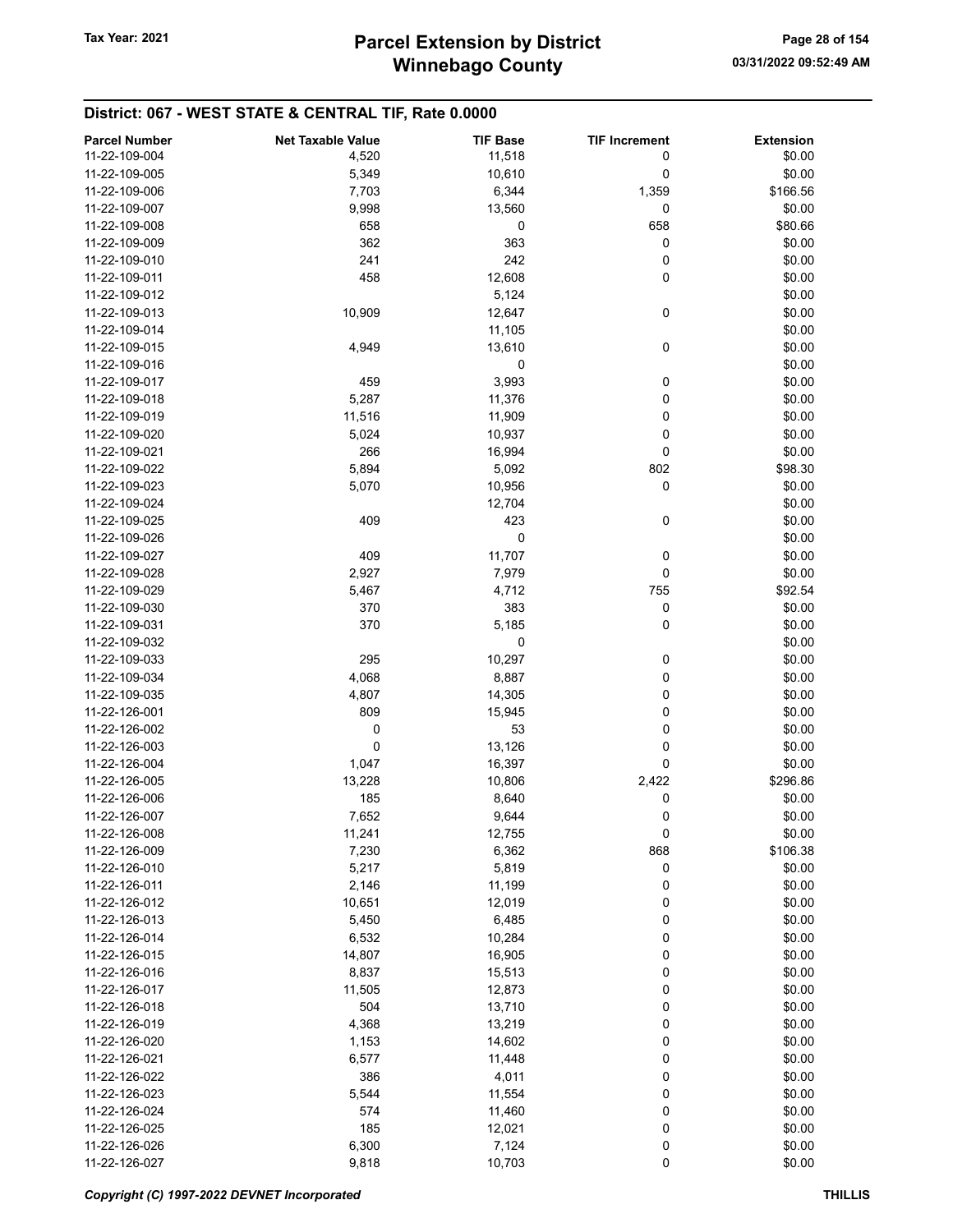| <b>Parcel Number</b> | <b>Net Taxable Value</b> | <b>TIF Base</b> | <b>TIF Increment</b> | <b>Extension</b> |
|----------------------|--------------------------|-----------------|----------------------|------------------|
| 11-22-126-028        | 10,445                   | 11,687          | 0                    | \$0.00           |
| 11-22-126-029        | 12,616                   | 14,901          | 0                    | \$0.00           |
| 11-22-126-034        | 345                      |                 | 0                    | \$0.00           |
|                      |                          | 9,506           |                      |                  |
| 11-22-126-035        | 258                      | 9,682           | 0                    | \$0.00           |
| 11-22-126-036        | 3,853                    | 19,436          | 0                    | \$0.00           |
| 11-22-126-037        | 11,654                   | 22,410          | 0                    | \$0.00           |
| 11-22-126-038        | 5,478                    | 10,493          | 0                    | \$0.00           |
| 11-22-127-001        | 0                        | 10,042          | 0                    | \$0.00           |
| 11-22-127-002        | 12,000                   | 13,037          | 0                    | \$0.00           |
| 11-22-127-003        | 5,439                    | 11,533          | 0                    | \$0.00           |
| 11-22-127-004        | 7,578                    | 14,010          | 0                    | \$0.00           |
| 11-22-127-005        | 5,851                    | 13,170          | 0                    | \$0.00           |
| 11-22-127-006        | 8,830                    | 10,575          | 0                    | \$0.00           |
| 11-22-127-007        |                          | 9,387           | 0                    | \$0.00           |
|                      | 8,103                    |                 |                      |                  |
| 11-22-127-008        | 0                        | 10,852          | 0                    | \$0.00           |
| 11-22-127-009        | 7,866                    | 13,194          | 0                    | \$0.00           |
| 11-22-127-010        | 382                      | 394             | 0                    | \$0.00           |
| 11-22-127-011        | 0                        | 13,864          | 0                    | \$0.00           |
| 11-22-127-012        | 1,690                    | 17,172          | 0                    | \$0.00           |
| 11-22-127-013        | 559                      | 576             | 0                    | \$0.00           |
| 11-22-127-014        | 11,360                   | 12,463          | 0                    | \$0.00           |
| 11-22-127-015        | 4,551                    | 9,380           | 0                    | \$0.00           |
| 11-22-127-016        | 6,667                    | 20,016          | 0                    | \$0.00           |
| 11-22-127-017        | 0                        | 5,267           | 0                    | \$0.00           |
|                      |                          |                 |                      |                  |
| 11-22-127-018        | 670                      | 5,177           | 0                    | \$0.00           |
| 11-22-127-019        | 379                      | 390             | 0                    | \$0.00           |
| 11-22-127-020        | 6,624                    | 10,206          | 0                    | \$0.00           |
| 11-22-127-021        | 5,113                    | 8,910           | 0                    | \$0.00           |
| 11-22-127-022        | 6,733                    | 12,983          | 0                    | \$0.00           |
| 11-22-127-026        | 10,292                   | 20,734          | 0                    | \$0.00           |
| 11-22-127-027        | 5,053                    | 4,239           | 814                  | \$99.78          |
| 11-22-127-028        | 4,179                    | 13,210          | 0                    | \$0.00           |
| 11-22-127-029        | 197                      | 12,686          | 0                    | \$0.00           |
| 11-22-127-030        | 11,989                   | 15,192          | 0                    | \$0.00           |
| 11-22-127-031        | 6,539                    | 9,972           | 0                    | \$0.00           |
| 11-22-127-032        | 8,153                    | 8,400           | 0                    | \$0.00           |
| 11-22-127-035        |                          |                 |                      |                  |
|                      | 4,950                    | 13,522          | 0                    | \$0.00           |
| 11-22-127-036        | 0                        | 15,309          | 0                    | \$0.00           |
| 11-22-127-037        | 3,253                    | 16,104          | 0                    | \$0.00           |
| 11-22-128-001        | 4,044                    | 8,920           | 0                    | \$0.00           |
| 11-22-128-002        | 0                        | 9,521           | 0                    | \$0.00           |
| 11-22-128-003        | 6,749                    | 8,171           | 0                    | \$0.00           |
| 11-22-128-004        | 8,330                    | 9,551           | 0                    | \$0.00           |
| 11-22-128-005        | 10,253                   | 5,565           | 4,688                | \$574.58         |
| 11-22-128-008        | 0                        | 12,854          | 0                    | \$0.00           |
| 11-22-128-009        | 7,307                    | 17,624          | 0                    | \$0.00           |
| 11-22-128-010        | 3,141                    | 18,515          | 0                    | \$0.00           |
| 11-22-128-011        | 5,160                    | 16,280          | 0                    | \$0.00           |
| 11-22-128-012        |                          |                 | 0                    | \$0.00           |
|                      | 3,933                    | 16,810          |                      |                  |
| 11-22-128-014        | 281                      | 0               | 281                  | \$34.44          |
| 11-22-128-016        | 408                      | 422             | 0                    | \$0.00           |
| 11-22-128-017        |                          | 2,843           |                      | \$0.00           |
| 11-22-128-018        | $\pmb{0}$                | 12,824          | 0                    | \$0.00           |
| 11-22-128-019        | 429                      | 1,695           | 0                    | \$0.00           |
| 11-22-128-020        | 5,287                    | 11,706          | 0                    | \$0.00           |
| 11-22-128-021        | 5,636                    | 12,237          | 0                    | \$0.00           |
| 11-22-128-022        | 409                      | 5,843           | 0                    | \$0.00           |
| 11-22-128-023        | 1,323                    | 7,451           | 0                    | \$0.00           |
| 11-22-128-024        | 535                      | 9,455           | 0                    | \$0.00           |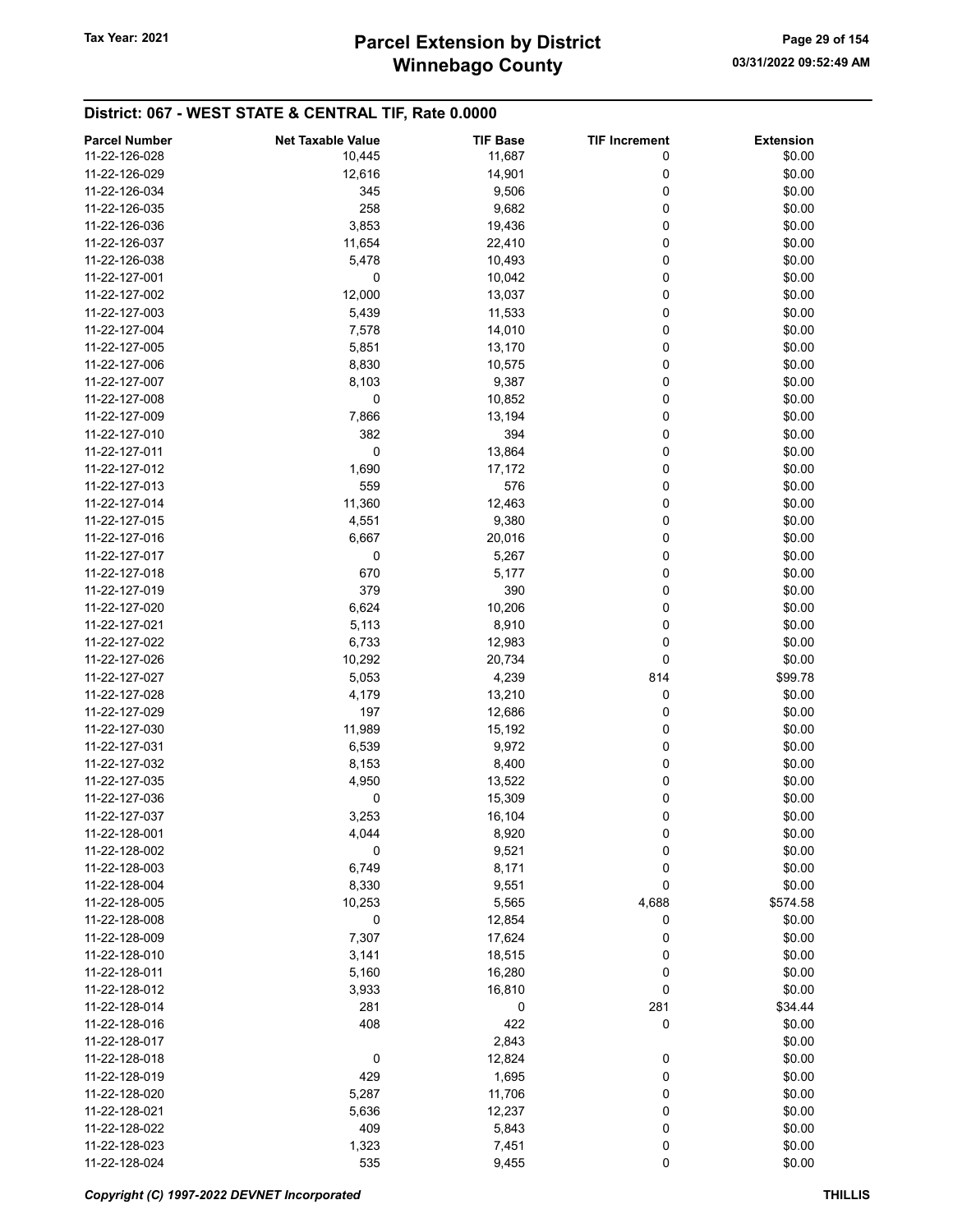| <b>Parcel Number</b> | <b>Net Taxable Value</b> | <b>TIF Base</b> | <b>TIF Increment</b> | <b>Extension</b> |
|----------------------|--------------------------|-----------------|----------------------|------------------|
| 11-22-128-025        |                          | 0               |                      | \$0.00           |
| 11-22-128-026        |                          | 0               |                      | \$0.00           |
| 11-22-128-027        | 167                      | 191             | 0                    | \$0.00           |
| 11-22-128-028        | 8,011                    | 10,150          | 0                    | \$0.00           |
|                      |                          |                 |                      |                  |
| 11-22-128-029        | 899                      | 952             | 0                    | \$0.00           |
| 11-22-128-030        | 9,054                    | 5,805           | 3,249                | \$398.22         |
| 11-22-129-001        | 5,089                    | 12,828          | 0                    | \$0.00           |
| 11-22-129-002        | 5,810                    | 10,386          | 0                    | \$0.00           |
| 11-22-129-003        | 6,272                    | 11,184          | 0                    | \$0.00           |
| 11-22-129-004        | 0                        | 12,774          | 0                    | \$0.00           |
| 11-22-129-007        | 172                      | 4,550           | 0                    | \$0.00           |
| 11-22-129-010        | 459                      | 474             | 0                    | \$0.00           |
| 11-22-129-011        | 8,292                    | 15,727          | 0                    | \$0.00           |
| 11-22-129-012        | 9,504                    | 16,589          | 0                    | \$0.00           |
| 11-22-129-013        | 459                      | 475             | 0                    | \$0.00           |
| 11-22-129-014        | 459                      | 475             | 0                    | \$0.00           |
| 11-22-129-015        | 5,984                    | 9,535           | 0                    | \$0.00           |
| 11-22-129-016        | 459                      | 6,635           | 0                    | \$0.00           |
| 11-22-129-017        |                          |                 | 0                    | \$0.00           |
|                      | 4,846                    | 11,259          |                      |                  |
| 11-22-129-018        | 9,061                    | 7,813           | 1,248                | \$152.96         |
| 11-22-129-019        | 8,772                    | 9,840           | 0                    | \$0.00           |
| 11-22-129-020        | 9,820                    | 10,744          | 0                    | \$0.00           |
| 11-22-129-021        | 9,132                    | 10,122          | 0                    | \$0.00           |
| 11-22-129-022        |                          | 10,220          |                      | \$0.00           |
| 11-22-129-023        | 4,448                    | 7,892           | 0                    | \$0.00           |
| 11-22-129-024        | 4,425                    | 8,101           | 0                    | \$0.00           |
| 11-22-129-025        | 2,124                    | 4,841           | 0                    | \$0.00           |
| 11-22-129-026        | 5,369                    | 6,306           | 0                    | \$0.00           |
| 11-22-129-029        | 2,385                    | 9,353           | 0                    | \$0.00           |
| 11-22-129-030        | 1,985                    | 14,594          | 0                    | \$0.00           |
| 11-22-129-031        | 7,318                    | 9,339           | 0                    | \$0.00           |
| 11-22-129-032        | 6,615                    | 6,257           | 358                  | \$43.88          |
| 11-22-129-033        | 5,689                    | 9,861           | 0                    | \$0.00           |
| 11-22-129-034        | 455                      | 12,104          | 0                    | \$0.00           |
| 11-22-129-035        | 463                      |                 | 0                    | \$0.00           |
|                      |                          | 11,303          | 137                  |                  |
| 11-22-129-036        | 9,089                    | 8,952           |                      | \$16.80          |
| 11-22-129-037        | 5,895                    | 13,564          | 0                    | \$0.00           |
| 11-22-130-001        | 4,068                    | 9,393           | 0                    | \$0.00           |
| 11-22-130-002        | 294                      | 11,872          | 0                    | \$0.00           |
| 11-22-130-003        | 4,649                    | 9,830           | 0                    | \$0.00           |
| 11-22-130-004        | 9,872                    | 9,240           | 632                  | \$77.46          |
| 11-22-130-005        | 0                        | 4,349           | 0                    | \$0.00           |
| 11-22-130-006        | 6,640                    | 5,839           | 801                  | \$98.18          |
| 11-22-130-007        | 0                        | 6,079           | 0                    | \$0.00           |
| 11-22-130-008        | 5,613                    | 11,779          | 0                    | \$0.00           |
| 11-22-130-009        | 4,166                    | 5,591           | 0                    | \$0.00           |
| 11-22-130-010        | 5,089                    | 10,457          | 0                    | \$0.00           |
| 11-22-130-011        | 7,818                    | 9,333           | 0                    | \$0.00           |
| 11-22-130-012        | 5,369                    | 5,608           | 0                    | \$0.00           |
| 11-22-130-013        | 455                      | 470             | 0                    | \$0.00           |
| 11-22-130-014        | 4,068                    | 4,448           | 0                    | \$0.00           |
|                      |                          |                 |                      |                  |
| 11-22-130-015        | 5,411                    | 4,780           | 631                  | \$77.34          |
| 11-22-130-016        | 572                      | 5,111           | 0                    | \$0.00           |
| 11-22-130-017        | 227                      | 8,997           | 0                    | \$0.00           |
| 11-22-130-018        | 11,516                   | 13,402          | 0                    | \$0.00           |
| 11-22-130-019        | 4,974                    | 6,270           | 0                    | \$0.00           |
| 11-22-130-020        | 1,566                    | 7,677           | 0                    | \$0.00           |
| 11-22-130-021        | 1,415                    | 6,309           | 0                    | \$0.00           |
| 11-22-130-022        | 415                      | 15,419          | $\pmb{0}$            | \$0.00           |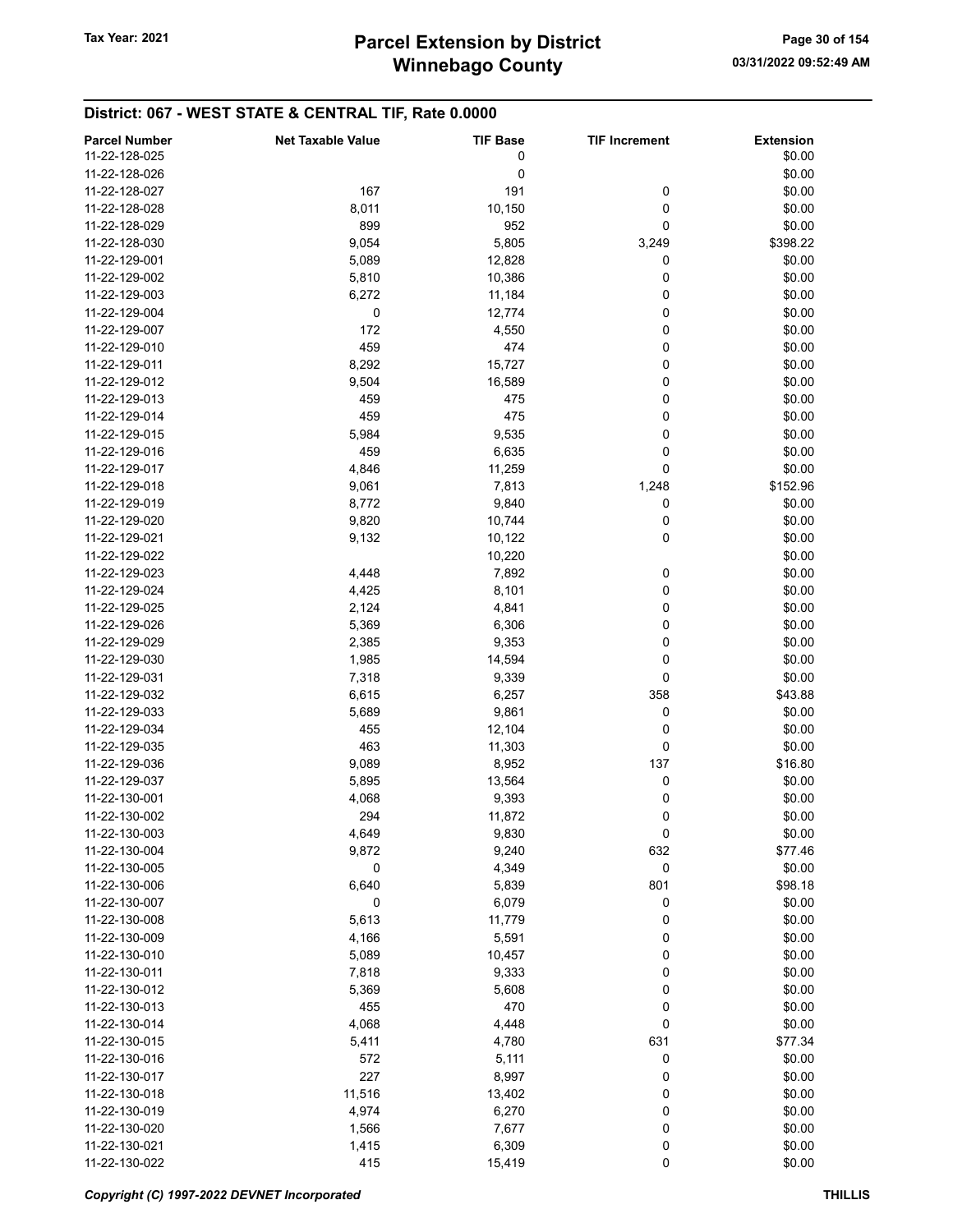| <b>Parcel Number</b> | <b>Net Taxable Value</b> | <b>TIF Base</b> | <b>TIF Increment</b> | <b>Extension</b> |
|----------------------|--------------------------|-----------------|----------------------|------------------|
| 11-22-130-023        | 0                        | 15,275          | 0                    | \$0.00           |
| 11-22-130-024        |                          |                 |                      | \$0.00           |
|                      | 2,200                    | 6,098           | 0                    |                  |
| 11-22-130-025        | 415                      | 5,674           | 0                    | \$0.00           |
| 11-22-130-026        | 0                        | 6,644           | 0                    | \$0.00           |
| 11-22-130-027        | 17,409                   | 18,843          | 0                    | \$0.00           |
| 11-22-130-028        | 7,674                    | 11,889          | 0                    | \$0.00           |
| 11-22-130-029        | 5,853                    | 5,218           | 635                  | \$77.84          |
| 11-22-130-030        | 447                      | 11,579          | 0                    | \$0.00           |
| 11-22-130-031        | 5,863                    | 13,292          | 0                    | \$0.00           |
| 11-22-130-032        | 447                      | 18,067          | 0                    | \$0.00           |
| 11-22-131-002        | 13,575                   | 12,295          | 1,280                | \$156.88         |
| 11-22-131-006        | 7,023                    | 7,577           | 0                    | \$0.00           |
| 11-22-131-007        | 5,846                    | 6,165           | 0                    | \$0.00           |
| 11-22-131-009        | 527                      | 13,263          | 0                    | \$0.00           |
| 11-22-131-010        |                          | 5,969           |                      | \$0.00           |
| 11-22-131-011        | 15,059                   | 16,602          | 0                    | \$0.00           |
| 11-22-131-012        | 556                      | 574             | 0                    | \$0.00           |
| 11-22-131-013        | 0                        | 148             | 0                    | \$0.00           |
| 11-22-131-014        | 5,160                    | 13,387          | 0                    | \$0.00           |
| 11-22-131-015        | 5,113                    | 4,935           | 178                  | \$21.82          |
|                      |                          |                 |                      |                  |
| 11-22-131-016        | 11,695                   | 15,840          | 0                    | \$0.00           |
| 11-22-131-017        | 14,443                   | 18,473          | 0                    | \$0.00           |
| 11-22-131-018        | 408                      | 432             | 0                    | \$0.00           |
| 11-22-131-019        | 160                      | 6,994           | 0                    | \$0.00           |
| 11-22-131-020        | 1,418                    | 19,372          | 0                    | \$0.00           |
| 11-22-131-021        | 10,844                   | 12,456          | 0                    | \$0.00           |
| 11-22-131-022        | 482                      | 4,716           | 0                    | \$0.00           |
| 11-22-131-023        | 0                        | 6,730           | 0                    | \$0.00           |
| 11-22-131-024        |                          | 4,173           |                      | \$0.00           |
| 11-22-131-025        | 612                      | 11,754          | 0                    | \$0.00           |
| 11-22-131-028        | 9,331                    | 11,828          | 0                    | \$0.00           |
| 11-22-131-029        | 4,747                    | 8,275           | 0                    | \$0.00           |
| 11-22-131-030        | 8,463                    | 16,649          | 0                    | \$0.00           |
| 11-22-132-001        | 294                      | 303             | 0                    | \$0.00           |
| 11-22-132-002        | 8,687                    | 9,735           | 0                    | \$0.00           |
| 11-22-132-003        | 3,824                    | 6,210           | 0                    | \$0.00           |
| 11-22-132-004        | 7,925                    | 10,959          | 0                    | \$0.00           |
| 11-22-132-005        | 0                        | 6,457           | 0                    | \$0.00           |
| 11-22-132-006        | 447                      | 462             | 0                    | \$0.00           |
| 11-22-132-007        | 447                      | 462             | 0                    | \$0.00           |
|                      |                          |                 |                      |                  |
| 11-22-132-008        | 0                        | 5,766           | 0                    | \$0.00           |
| 11-22-132-009        | 2,634                    | 12,645          | 0                    | \$0.00           |
| 11-22-132-010        | 8,588                    | 15,560          | 0                    | \$0.00           |
| 11-22-132-011        | 9,181                    | 14,584          | 0                    | \$0.00           |
| 11-22-132-012        | 422                      | 436             | 0                    | \$0.00           |
| 11-22-132-013        | 7,437                    | 12,301          | 0                    | \$0.00           |
| 11-22-132-014        | 10,419                   | 14,101          | 0                    | \$0.00           |
| 11-22-132-015        | 10,629                   | 14,501          | 0                    | \$0.00           |
| 11-22-132-016        | 6,317                    | 6,418           | 0                    | \$0.00           |
| 11-22-132-017        | 5,453                    | 5,212           | 241                  | \$29.54          |
| 11-22-132-020        | 260                      | 269             | 0                    | \$0.00           |
| 11-22-132-021        | 6,116                    | 9,682           | 0                    | \$0.00           |
| 11-22-132-022        | 6,270                    | 10,485          | 0                    | \$0.00           |
| 11-22-132-023        | 171                      | 176             | 0                    | \$0.00           |
| 11-22-132-024        | 341                      | 351             | 0                    | \$0.00           |
| 11-22-132-025        | 0                        | 141             | 0                    | \$0.00           |
| 11-22-132-026        | 304                      | 313             | 0                    | \$0.00           |
| 11-22-132-027        | 5,706                    | 6,002           | 0                    | \$0.00           |
| 11-22-132-028        | 714                      | 758             | $\pmb{0}$            | \$0.00           |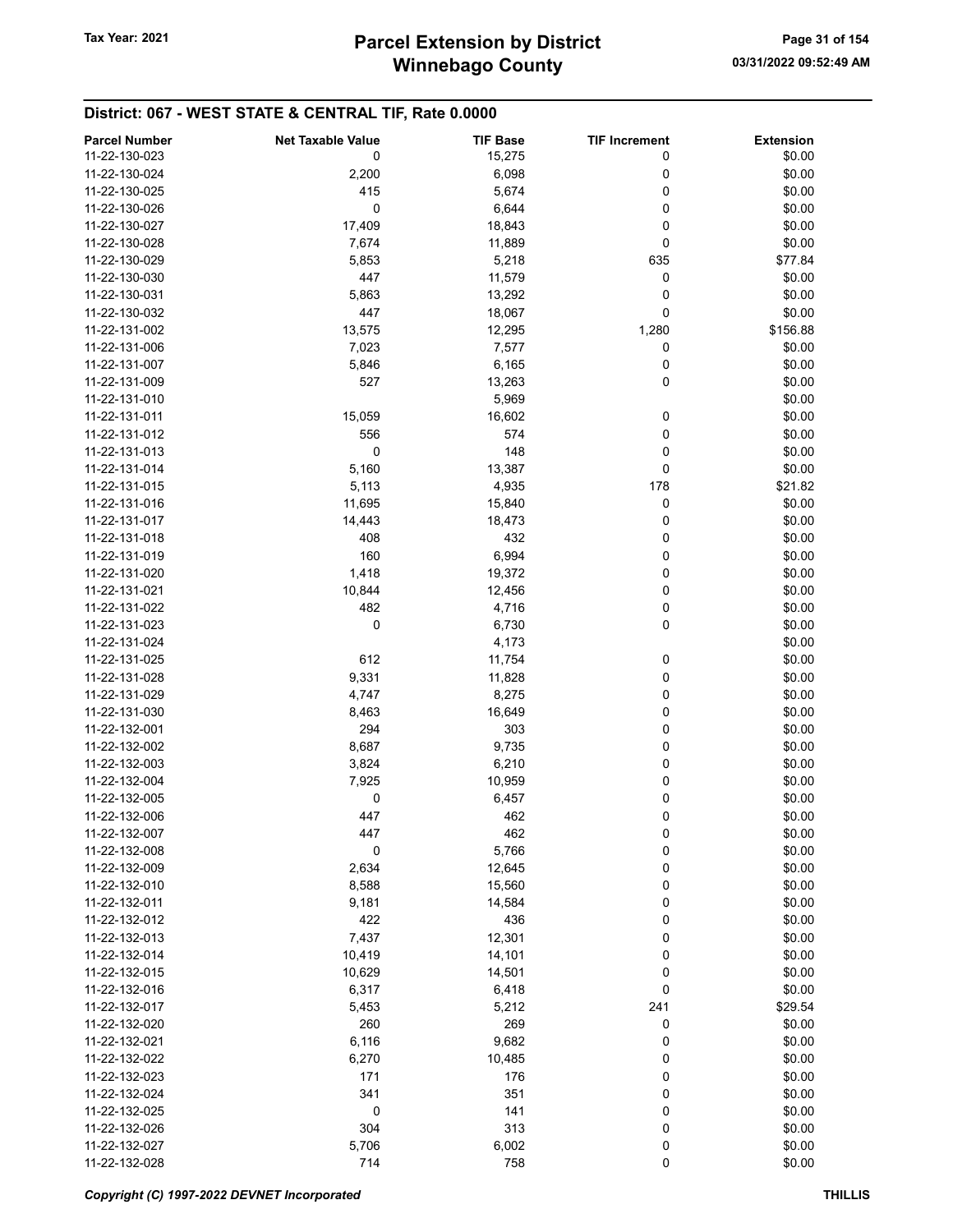| 11-22-132-029<br>14,777<br>\$0.00<br>1,550<br>0<br>11-22-132-030<br>0<br>\$0.00<br>385<br>5,196<br>323<br>333<br>0<br>\$0.00<br>11-22-132-031<br>0<br>103<br>0<br>\$0.00<br>11-22-132-032<br>0<br>\$0.00<br>11-22-132-035<br>7,750<br>9,635<br>11,210<br>19,679<br>\$0.00<br>11-22-132-036<br>0<br>0<br>55<br>\$0.00<br>11-22-151-001<br>11,294<br>0<br>\$0.00<br>11-22-151-002<br>3,551<br>9,438<br>0<br>\$0.00<br>11-22-151-003<br>413<br>11,316<br>337<br>0<br>\$0.00<br>11-22-151-004<br>10,071<br>\$38.00<br>11-22-151-005<br>7,401<br>7,091<br>310<br>0<br>\$0.00<br>11-22-151-006<br>8,502<br>10,059<br>\$0.00<br>11-22-151-007<br>2,719<br>10,734<br>0<br>0<br>\$0.00<br>11-22-151-008<br>488<br>12,429<br>\$0.00<br>11-22-151-009<br>0<br>17,991<br>\$0.00<br>11-22-151-017<br>\$0.00<br>11-22-151-018<br>2,400<br>\$0.00<br>11-22-151-019<br>2,400<br>2,452<br>\$0.00<br>11-22-151-020<br>11,703<br>\$0.00<br>11-22-151-021<br>11-22-151-022<br>0<br>\$0.00<br>7,245<br>980<br>11-22-152-001<br>6,265<br>\$120.12<br>1,137<br>11-22-152-002<br>6,102<br>4,965<br>\$139.36<br>0<br>11-22-152-003<br>8,734<br>10,445<br>\$0.00<br>11-22-152-004<br>817<br>\$0.00<br>424<br>\$0.00<br>11-22-152-005<br>0<br>\$0.00<br>11-22-152-006<br>0<br>\$0.00<br>11-22-152-007<br>9,022<br>9,821<br>\$0.00<br>11-22-152-008<br>0<br>13,137<br>0<br>\$0.00<br>11-22-152-009<br>5,323<br>469<br>0<br>\$0.00<br>11-22-152-010<br>10,043<br>\$0.00<br>18,296<br>11-22-152-015<br>0<br>\$0.00<br>11-22-152-016<br>\$0.00<br>11-22-152-017<br>0<br>\$0.00<br>11-22-152-018<br>0<br>809<br>\$0.00<br>11-22-153-001<br>11-22-153-002<br>12,098<br>\$0.00<br>4,950<br>13,126<br>\$0.00<br>11-22-153-003<br>0<br>839<br>483<br>11-22-153-004<br>356<br>\$43.64<br>\$0.00<br>11-22-153-005<br>14,439<br>\$0.00<br>11-22-153-006<br>7,309<br>12,845<br>0<br>\$0.00<br>11-22-153-007<br>0<br>51<br>0<br>\$0.00<br>11-22-153-008<br>5,157<br>5,289<br>0<br>605<br>0<br>\$0.00<br>11-22-153-009<br>586<br>0<br>\$0.00<br>11-22-153-010<br>6,449<br>10,708<br>11-22-153-011<br>6,209<br>5,373<br>836<br>\$102.46<br>943<br>\$115.58<br>11-22-153-012<br>5,714<br>4,771<br>11-22-153-013<br>361<br>372<br>0<br>\$0.00<br>\$0.00<br>11-22-153-014<br>211<br>4,567<br>0<br>\$0.00<br>6,879<br>10,515<br>0<br>11-22-153-015<br>\$0.00<br>11-22-153-017<br>0<br>0<br>\$0.00<br>11-22-153-018<br>0<br>\$0.00<br>11-22-153-019<br>30,542<br>27,929<br>2,613<br>\$320.26<br>11-22-153-021<br>0<br>\$0.00<br>11-22-153-023<br>0<br>\$0.00<br>11-22-153-024<br>0<br>11-22-154-011<br>\$0.00 | <b>Parcel Number</b> | <b>Net Taxable Value</b> | <b>TIF Base</b> | <b>TIF Increment</b> | <b>Extension</b> |
|---------------------------------------------------------------------------------------------------------------------------------------------------------------------------------------------------------------------------------------------------------------------------------------------------------------------------------------------------------------------------------------------------------------------------------------------------------------------------------------------------------------------------------------------------------------------------------------------------------------------------------------------------------------------------------------------------------------------------------------------------------------------------------------------------------------------------------------------------------------------------------------------------------------------------------------------------------------------------------------------------------------------------------------------------------------------------------------------------------------------------------------------------------------------------------------------------------------------------------------------------------------------------------------------------------------------------------------------------------------------------------------------------------------------------------------------------------------------------------------------------------------------------------------------------------------------------------------------------------------------------------------------------------------------------------------------------------------------------------------------------------------------------------------------------------------------------------------------------------------------------------------------------------------------------------------------------------------------------------------------------------------------------------------------------------------------------------------------------------------------------------------------------------------------------------------------------------------------------------------------------------------------------------------------------------------------------------------------------------------------------------------------------------------------------------------------------------------------------------------------------------------------------------------------------------------|----------------------|--------------------------|-----------------|----------------------|------------------|
|                                                                                                                                                                                                                                                                                                                                                                                                                                                                                                                                                                                                                                                                                                                                                                                                                                                                                                                                                                                                                                                                                                                                                                                                                                                                                                                                                                                                                                                                                                                                                                                                                                                                                                                                                                                                                                                                                                                                                                                                                                                                                                                                                                                                                                                                                                                                                                                                                                                                                                                                                               |                      |                          |                 |                      |                  |
|                                                                                                                                                                                                                                                                                                                                                                                                                                                                                                                                                                                                                                                                                                                                                                                                                                                                                                                                                                                                                                                                                                                                                                                                                                                                                                                                                                                                                                                                                                                                                                                                                                                                                                                                                                                                                                                                                                                                                                                                                                                                                                                                                                                                                                                                                                                                                                                                                                                                                                                                                               |                      |                          |                 |                      |                  |
|                                                                                                                                                                                                                                                                                                                                                                                                                                                                                                                                                                                                                                                                                                                                                                                                                                                                                                                                                                                                                                                                                                                                                                                                                                                                                                                                                                                                                                                                                                                                                                                                                                                                                                                                                                                                                                                                                                                                                                                                                                                                                                                                                                                                                                                                                                                                                                                                                                                                                                                                                               |                      |                          |                 |                      |                  |
|                                                                                                                                                                                                                                                                                                                                                                                                                                                                                                                                                                                                                                                                                                                                                                                                                                                                                                                                                                                                                                                                                                                                                                                                                                                                                                                                                                                                                                                                                                                                                                                                                                                                                                                                                                                                                                                                                                                                                                                                                                                                                                                                                                                                                                                                                                                                                                                                                                                                                                                                                               |                      |                          |                 |                      |                  |
|                                                                                                                                                                                                                                                                                                                                                                                                                                                                                                                                                                                                                                                                                                                                                                                                                                                                                                                                                                                                                                                                                                                                                                                                                                                                                                                                                                                                                                                                                                                                                                                                                                                                                                                                                                                                                                                                                                                                                                                                                                                                                                                                                                                                                                                                                                                                                                                                                                                                                                                                                               |                      |                          |                 |                      |                  |
|                                                                                                                                                                                                                                                                                                                                                                                                                                                                                                                                                                                                                                                                                                                                                                                                                                                                                                                                                                                                                                                                                                                                                                                                                                                                                                                                                                                                                                                                                                                                                                                                                                                                                                                                                                                                                                                                                                                                                                                                                                                                                                                                                                                                                                                                                                                                                                                                                                                                                                                                                               |                      |                          |                 |                      |                  |
|                                                                                                                                                                                                                                                                                                                                                                                                                                                                                                                                                                                                                                                                                                                                                                                                                                                                                                                                                                                                                                                                                                                                                                                                                                                                                                                                                                                                                                                                                                                                                                                                                                                                                                                                                                                                                                                                                                                                                                                                                                                                                                                                                                                                                                                                                                                                                                                                                                                                                                                                                               |                      |                          |                 |                      |                  |
|                                                                                                                                                                                                                                                                                                                                                                                                                                                                                                                                                                                                                                                                                                                                                                                                                                                                                                                                                                                                                                                                                                                                                                                                                                                                                                                                                                                                                                                                                                                                                                                                                                                                                                                                                                                                                                                                                                                                                                                                                                                                                                                                                                                                                                                                                                                                                                                                                                                                                                                                                               |                      |                          |                 |                      |                  |
|                                                                                                                                                                                                                                                                                                                                                                                                                                                                                                                                                                                                                                                                                                                                                                                                                                                                                                                                                                                                                                                                                                                                                                                                                                                                                                                                                                                                                                                                                                                                                                                                                                                                                                                                                                                                                                                                                                                                                                                                                                                                                                                                                                                                                                                                                                                                                                                                                                                                                                                                                               |                      |                          |                 |                      |                  |
|                                                                                                                                                                                                                                                                                                                                                                                                                                                                                                                                                                                                                                                                                                                                                                                                                                                                                                                                                                                                                                                                                                                                                                                                                                                                                                                                                                                                                                                                                                                                                                                                                                                                                                                                                                                                                                                                                                                                                                                                                                                                                                                                                                                                                                                                                                                                                                                                                                                                                                                                                               |                      |                          |                 |                      |                  |
|                                                                                                                                                                                                                                                                                                                                                                                                                                                                                                                                                                                                                                                                                                                                                                                                                                                                                                                                                                                                                                                                                                                                                                                                                                                                                                                                                                                                                                                                                                                                                                                                                                                                                                                                                                                                                                                                                                                                                                                                                                                                                                                                                                                                                                                                                                                                                                                                                                                                                                                                                               |                      |                          |                 |                      |                  |
|                                                                                                                                                                                                                                                                                                                                                                                                                                                                                                                                                                                                                                                                                                                                                                                                                                                                                                                                                                                                                                                                                                                                                                                                                                                                                                                                                                                                                                                                                                                                                                                                                                                                                                                                                                                                                                                                                                                                                                                                                                                                                                                                                                                                                                                                                                                                                                                                                                                                                                                                                               |                      |                          |                 |                      |                  |
|                                                                                                                                                                                                                                                                                                                                                                                                                                                                                                                                                                                                                                                                                                                                                                                                                                                                                                                                                                                                                                                                                                                                                                                                                                                                                                                                                                                                                                                                                                                                                                                                                                                                                                                                                                                                                                                                                                                                                                                                                                                                                                                                                                                                                                                                                                                                                                                                                                                                                                                                                               |                      |                          |                 |                      |                  |
|                                                                                                                                                                                                                                                                                                                                                                                                                                                                                                                                                                                                                                                                                                                                                                                                                                                                                                                                                                                                                                                                                                                                                                                                                                                                                                                                                                                                                                                                                                                                                                                                                                                                                                                                                                                                                                                                                                                                                                                                                                                                                                                                                                                                                                                                                                                                                                                                                                                                                                                                                               |                      |                          |                 |                      |                  |
|                                                                                                                                                                                                                                                                                                                                                                                                                                                                                                                                                                                                                                                                                                                                                                                                                                                                                                                                                                                                                                                                                                                                                                                                                                                                                                                                                                                                                                                                                                                                                                                                                                                                                                                                                                                                                                                                                                                                                                                                                                                                                                                                                                                                                                                                                                                                                                                                                                                                                                                                                               |                      |                          |                 |                      |                  |
|                                                                                                                                                                                                                                                                                                                                                                                                                                                                                                                                                                                                                                                                                                                                                                                                                                                                                                                                                                                                                                                                                                                                                                                                                                                                                                                                                                                                                                                                                                                                                                                                                                                                                                                                                                                                                                                                                                                                                                                                                                                                                                                                                                                                                                                                                                                                                                                                                                                                                                                                                               |                      |                          |                 |                      |                  |
|                                                                                                                                                                                                                                                                                                                                                                                                                                                                                                                                                                                                                                                                                                                                                                                                                                                                                                                                                                                                                                                                                                                                                                                                                                                                                                                                                                                                                                                                                                                                                                                                                                                                                                                                                                                                                                                                                                                                                                                                                                                                                                                                                                                                                                                                                                                                                                                                                                                                                                                                                               |                      |                          |                 |                      |                  |
|                                                                                                                                                                                                                                                                                                                                                                                                                                                                                                                                                                                                                                                                                                                                                                                                                                                                                                                                                                                                                                                                                                                                                                                                                                                                                                                                                                                                                                                                                                                                                                                                                                                                                                                                                                                                                                                                                                                                                                                                                                                                                                                                                                                                                                                                                                                                                                                                                                                                                                                                                               |                      |                          |                 |                      |                  |
|                                                                                                                                                                                                                                                                                                                                                                                                                                                                                                                                                                                                                                                                                                                                                                                                                                                                                                                                                                                                                                                                                                                                                                                                                                                                                                                                                                                                                                                                                                                                                                                                                                                                                                                                                                                                                                                                                                                                                                                                                                                                                                                                                                                                                                                                                                                                                                                                                                                                                                                                                               |                      |                          |                 |                      |                  |
|                                                                                                                                                                                                                                                                                                                                                                                                                                                                                                                                                                                                                                                                                                                                                                                                                                                                                                                                                                                                                                                                                                                                                                                                                                                                                                                                                                                                                                                                                                                                                                                                                                                                                                                                                                                                                                                                                                                                                                                                                                                                                                                                                                                                                                                                                                                                                                                                                                                                                                                                                               |                      |                          |                 |                      |                  |
|                                                                                                                                                                                                                                                                                                                                                                                                                                                                                                                                                                                                                                                                                                                                                                                                                                                                                                                                                                                                                                                                                                                                                                                                                                                                                                                                                                                                                                                                                                                                                                                                                                                                                                                                                                                                                                                                                                                                                                                                                                                                                                                                                                                                                                                                                                                                                                                                                                                                                                                                                               |                      |                          |                 |                      |                  |
|                                                                                                                                                                                                                                                                                                                                                                                                                                                                                                                                                                                                                                                                                                                                                                                                                                                                                                                                                                                                                                                                                                                                                                                                                                                                                                                                                                                                                                                                                                                                                                                                                                                                                                                                                                                                                                                                                                                                                                                                                                                                                                                                                                                                                                                                                                                                                                                                                                                                                                                                                               |                      |                          |                 |                      |                  |
|                                                                                                                                                                                                                                                                                                                                                                                                                                                                                                                                                                                                                                                                                                                                                                                                                                                                                                                                                                                                                                                                                                                                                                                                                                                                                                                                                                                                                                                                                                                                                                                                                                                                                                                                                                                                                                                                                                                                                                                                                                                                                                                                                                                                                                                                                                                                                                                                                                                                                                                                                               |                      |                          |                 |                      |                  |
|                                                                                                                                                                                                                                                                                                                                                                                                                                                                                                                                                                                                                                                                                                                                                                                                                                                                                                                                                                                                                                                                                                                                                                                                                                                                                                                                                                                                                                                                                                                                                                                                                                                                                                                                                                                                                                                                                                                                                                                                                                                                                                                                                                                                                                                                                                                                                                                                                                                                                                                                                               |                      |                          |                 |                      |                  |
|                                                                                                                                                                                                                                                                                                                                                                                                                                                                                                                                                                                                                                                                                                                                                                                                                                                                                                                                                                                                                                                                                                                                                                                                                                                                                                                                                                                                                                                                                                                                                                                                                                                                                                                                                                                                                                                                                                                                                                                                                                                                                                                                                                                                                                                                                                                                                                                                                                                                                                                                                               |                      |                          |                 |                      |                  |
|                                                                                                                                                                                                                                                                                                                                                                                                                                                                                                                                                                                                                                                                                                                                                                                                                                                                                                                                                                                                                                                                                                                                                                                                                                                                                                                                                                                                                                                                                                                                                                                                                                                                                                                                                                                                                                                                                                                                                                                                                                                                                                                                                                                                                                                                                                                                                                                                                                                                                                                                                               |                      |                          |                 |                      |                  |
|                                                                                                                                                                                                                                                                                                                                                                                                                                                                                                                                                                                                                                                                                                                                                                                                                                                                                                                                                                                                                                                                                                                                                                                                                                                                                                                                                                                                                                                                                                                                                                                                                                                                                                                                                                                                                                                                                                                                                                                                                                                                                                                                                                                                                                                                                                                                                                                                                                                                                                                                                               |                      |                          |                 |                      |                  |
|                                                                                                                                                                                                                                                                                                                                                                                                                                                                                                                                                                                                                                                                                                                                                                                                                                                                                                                                                                                                                                                                                                                                                                                                                                                                                                                                                                                                                                                                                                                                                                                                                                                                                                                                                                                                                                                                                                                                                                                                                                                                                                                                                                                                                                                                                                                                                                                                                                                                                                                                                               |                      |                          |                 |                      |                  |
|                                                                                                                                                                                                                                                                                                                                                                                                                                                                                                                                                                                                                                                                                                                                                                                                                                                                                                                                                                                                                                                                                                                                                                                                                                                                                                                                                                                                                                                                                                                                                                                                                                                                                                                                                                                                                                                                                                                                                                                                                                                                                                                                                                                                                                                                                                                                                                                                                                                                                                                                                               |                      |                          |                 |                      |                  |
|                                                                                                                                                                                                                                                                                                                                                                                                                                                                                                                                                                                                                                                                                                                                                                                                                                                                                                                                                                                                                                                                                                                                                                                                                                                                                                                                                                                                                                                                                                                                                                                                                                                                                                                                                                                                                                                                                                                                                                                                                                                                                                                                                                                                                                                                                                                                                                                                                                                                                                                                                               |                      |                          |                 |                      |                  |
|                                                                                                                                                                                                                                                                                                                                                                                                                                                                                                                                                                                                                                                                                                                                                                                                                                                                                                                                                                                                                                                                                                                                                                                                                                                                                                                                                                                                                                                                                                                                                                                                                                                                                                                                                                                                                                                                                                                                                                                                                                                                                                                                                                                                                                                                                                                                                                                                                                                                                                                                                               |                      |                          |                 |                      |                  |
|                                                                                                                                                                                                                                                                                                                                                                                                                                                                                                                                                                                                                                                                                                                                                                                                                                                                                                                                                                                                                                                                                                                                                                                                                                                                                                                                                                                                                                                                                                                                                                                                                                                                                                                                                                                                                                                                                                                                                                                                                                                                                                                                                                                                                                                                                                                                                                                                                                                                                                                                                               |                      |                          |                 |                      |                  |
|                                                                                                                                                                                                                                                                                                                                                                                                                                                                                                                                                                                                                                                                                                                                                                                                                                                                                                                                                                                                                                                                                                                                                                                                                                                                                                                                                                                                                                                                                                                                                                                                                                                                                                                                                                                                                                                                                                                                                                                                                                                                                                                                                                                                                                                                                                                                                                                                                                                                                                                                                               |                      |                          |                 |                      |                  |
|                                                                                                                                                                                                                                                                                                                                                                                                                                                                                                                                                                                                                                                                                                                                                                                                                                                                                                                                                                                                                                                                                                                                                                                                                                                                                                                                                                                                                                                                                                                                                                                                                                                                                                                                                                                                                                                                                                                                                                                                                                                                                                                                                                                                                                                                                                                                                                                                                                                                                                                                                               |                      |                          |                 |                      |                  |
|                                                                                                                                                                                                                                                                                                                                                                                                                                                                                                                                                                                                                                                                                                                                                                                                                                                                                                                                                                                                                                                                                                                                                                                                                                                                                                                                                                                                                                                                                                                                                                                                                                                                                                                                                                                                                                                                                                                                                                                                                                                                                                                                                                                                                                                                                                                                                                                                                                                                                                                                                               |                      |                          |                 |                      |                  |
|                                                                                                                                                                                                                                                                                                                                                                                                                                                                                                                                                                                                                                                                                                                                                                                                                                                                                                                                                                                                                                                                                                                                                                                                                                                                                                                                                                                                                                                                                                                                                                                                                                                                                                                                                                                                                                                                                                                                                                                                                                                                                                                                                                                                                                                                                                                                                                                                                                                                                                                                                               |                      |                          |                 |                      |                  |
|                                                                                                                                                                                                                                                                                                                                                                                                                                                                                                                                                                                                                                                                                                                                                                                                                                                                                                                                                                                                                                                                                                                                                                                                                                                                                                                                                                                                                                                                                                                                                                                                                                                                                                                                                                                                                                                                                                                                                                                                                                                                                                                                                                                                                                                                                                                                                                                                                                                                                                                                                               |                      |                          |                 |                      |                  |
|                                                                                                                                                                                                                                                                                                                                                                                                                                                                                                                                                                                                                                                                                                                                                                                                                                                                                                                                                                                                                                                                                                                                                                                                                                                                                                                                                                                                                                                                                                                                                                                                                                                                                                                                                                                                                                                                                                                                                                                                                                                                                                                                                                                                                                                                                                                                                                                                                                                                                                                                                               |                      |                          |                 |                      |                  |
|                                                                                                                                                                                                                                                                                                                                                                                                                                                                                                                                                                                                                                                                                                                                                                                                                                                                                                                                                                                                                                                                                                                                                                                                                                                                                                                                                                                                                                                                                                                                                                                                                                                                                                                                                                                                                                                                                                                                                                                                                                                                                                                                                                                                                                                                                                                                                                                                                                                                                                                                                               |                      |                          |                 |                      |                  |
|                                                                                                                                                                                                                                                                                                                                                                                                                                                                                                                                                                                                                                                                                                                                                                                                                                                                                                                                                                                                                                                                                                                                                                                                                                                                                                                                                                                                                                                                                                                                                                                                                                                                                                                                                                                                                                                                                                                                                                                                                                                                                                                                                                                                                                                                                                                                                                                                                                                                                                                                                               |                      |                          |                 |                      |                  |
|                                                                                                                                                                                                                                                                                                                                                                                                                                                                                                                                                                                                                                                                                                                                                                                                                                                                                                                                                                                                                                                                                                                                                                                                                                                                                                                                                                                                                                                                                                                                                                                                                                                                                                                                                                                                                                                                                                                                                                                                                                                                                                                                                                                                                                                                                                                                                                                                                                                                                                                                                               |                      |                          |                 |                      |                  |
|                                                                                                                                                                                                                                                                                                                                                                                                                                                                                                                                                                                                                                                                                                                                                                                                                                                                                                                                                                                                                                                                                                                                                                                                                                                                                                                                                                                                                                                                                                                                                                                                                                                                                                                                                                                                                                                                                                                                                                                                                                                                                                                                                                                                                                                                                                                                                                                                                                                                                                                                                               |                      |                          |                 |                      |                  |
|                                                                                                                                                                                                                                                                                                                                                                                                                                                                                                                                                                                                                                                                                                                                                                                                                                                                                                                                                                                                                                                                                                                                                                                                                                                                                                                                                                                                                                                                                                                                                                                                                                                                                                                                                                                                                                                                                                                                                                                                                                                                                                                                                                                                                                                                                                                                                                                                                                                                                                                                                               |                      |                          |                 |                      |                  |
|                                                                                                                                                                                                                                                                                                                                                                                                                                                                                                                                                                                                                                                                                                                                                                                                                                                                                                                                                                                                                                                                                                                                                                                                                                                                                                                                                                                                                                                                                                                                                                                                                                                                                                                                                                                                                                                                                                                                                                                                                                                                                                                                                                                                                                                                                                                                                                                                                                                                                                                                                               |                      |                          |                 |                      |                  |
|                                                                                                                                                                                                                                                                                                                                                                                                                                                                                                                                                                                                                                                                                                                                                                                                                                                                                                                                                                                                                                                                                                                                                                                                                                                                                                                                                                                                                                                                                                                                                                                                                                                                                                                                                                                                                                                                                                                                                                                                                                                                                                                                                                                                                                                                                                                                                                                                                                                                                                                                                               |                      |                          |                 |                      |                  |
|                                                                                                                                                                                                                                                                                                                                                                                                                                                                                                                                                                                                                                                                                                                                                                                                                                                                                                                                                                                                                                                                                                                                                                                                                                                                                                                                                                                                                                                                                                                                                                                                                                                                                                                                                                                                                                                                                                                                                                                                                                                                                                                                                                                                                                                                                                                                                                                                                                                                                                                                                               |                      |                          |                 |                      |                  |
|                                                                                                                                                                                                                                                                                                                                                                                                                                                                                                                                                                                                                                                                                                                                                                                                                                                                                                                                                                                                                                                                                                                                                                                                                                                                                                                                                                                                                                                                                                                                                                                                                                                                                                                                                                                                                                                                                                                                                                                                                                                                                                                                                                                                                                                                                                                                                                                                                                                                                                                                                               |                      |                          |                 |                      |                  |
|                                                                                                                                                                                                                                                                                                                                                                                                                                                                                                                                                                                                                                                                                                                                                                                                                                                                                                                                                                                                                                                                                                                                                                                                                                                                                                                                                                                                                                                                                                                                                                                                                                                                                                                                                                                                                                                                                                                                                                                                                                                                                                                                                                                                                                                                                                                                                                                                                                                                                                                                                               |                      |                          |                 |                      |                  |
|                                                                                                                                                                                                                                                                                                                                                                                                                                                                                                                                                                                                                                                                                                                                                                                                                                                                                                                                                                                                                                                                                                                                                                                                                                                                                                                                                                                                                                                                                                                                                                                                                                                                                                                                                                                                                                                                                                                                                                                                                                                                                                                                                                                                                                                                                                                                                                                                                                                                                                                                                               |                      |                          |                 |                      |                  |
|                                                                                                                                                                                                                                                                                                                                                                                                                                                                                                                                                                                                                                                                                                                                                                                                                                                                                                                                                                                                                                                                                                                                                                                                                                                                                                                                                                                                                                                                                                                                                                                                                                                                                                                                                                                                                                                                                                                                                                                                                                                                                                                                                                                                                                                                                                                                                                                                                                                                                                                                                               |                      |                          |                 |                      |                  |
|                                                                                                                                                                                                                                                                                                                                                                                                                                                                                                                                                                                                                                                                                                                                                                                                                                                                                                                                                                                                                                                                                                                                                                                                                                                                                                                                                                                                                                                                                                                                                                                                                                                                                                                                                                                                                                                                                                                                                                                                                                                                                                                                                                                                                                                                                                                                                                                                                                                                                                                                                               |                      |                          |                 |                      |                  |
|                                                                                                                                                                                                                                                                                                                                                                                                                                                                                                                                                                                                                                                                                                                                                                                                                                                                                                                                                                                                                                                                                                                                                                                                                                                                                                                                                                                                                                                                                                                                                                                                                                                                                                                                                                                                                                                                                                                                                                                                                                                                                                                                                                                                                                                                                                                                                                                                                                                                                                                                                               |                      |                          |                 |                      |                  |
|                                                                                                                                                                                                                                                                                                                                                                                                                                                                                                                                                                                                                                                                                                                                                                                                                                                                                                                                                                                                                                                                                                                                                                                                                                                                                                                                                                                                                                                                                                                                                                                                                                                                                                                                                                                                                                                                                                                                                                                                                                                                                                                                                                                                                                                                                                                                                                                                                                                                                                                                                               |                      |                          |                 |                      |                  |
|                                                                                                                                                                                                                                                                                                                                                                                                                                                                                                                                                                                                                                                                                                                                                                                                                                                                                                                                                                                                                                                                                                                                                                                                                                                                                                                                                                                                                                                                                                                                                                                                                                                                                                                                                                                                                                                                                                                                                                                                                                                                                                                                                                                                                                                                                                                                                                                                                                                                                                                                                               |                      |                          |                 |                      |                  |
|                                                                                                                                                                                                                                                                                                                                                                                                                                                                                                                                                                                                                                                                                                                                                                                                                                                                                                                                                                                                                                                                                                                                                                                                                                                                                                                                                                                                                                                                                                                                                                                                                                                                                                                                                                                                                                                                                                                                                                                                                                                                                                                                                                                                                                                                                                                                                                                                                                                                                                                                                               |                      |                          |                 |                      |                  |
|                                                                                                                                                                                                                                                                                                                                                                                                                                                                                                                                                                                                                                                                                                                                                                                                                                                                                                                                                                                                                                                                                                                                                                                                                                                                                                                                                                                                                                                                                                                                                                                                                                                                                                                                                                                                                                                                                                                                                                                                                                                                                                                                                                                                                                                                                                                                                                                                                                                                                                                                                               |                      |                          |                 |                      |                  |
|                                                                                                                                                                                                                                                                                                                                                                                                                                                                                                                                                                                                                                                                                                                                                                                                                                                                                                                                                                                                                                                                                                                                                                                                                                                                                                                                                                                                                                                                                                                                                                                                                                                                                                                                                                                                                                                                                                                                                                                                                                                                                                                                                                                                                                                                                                                                                                                                                                                                                                                                                               |                      |                          |                 |                      |                  |
|                                                                                                                                                                                                                                                                                                                                                                                                                                                                                                                                                                                                                                                                                                                                                                                                                                                                                                                                                                                                                                                                                                                                                                                                                                                                                                                                                                                                                                                                                                                                                                                                                                                                                                                                                                                                                                                                                                                                                                                                                                                                                                                                                                                                                                                                                                                                                                                                                                                                                                                                                               |                      |                          |                 |                      |                  |
|                                                                                                                                                                                                                                                                                                                                                                                                                                                                                                                                                                                                                                                                                                                                                                                                                                                                                                                                                                                                                                                                                                                                                                                                                                                                                                                                                                                                                                                                                                                                                                                                                                                                                                                                                                                                                                                                                                                                                                                                                                                                                                                                                                                                                                                                                                                                                                                                                                                                                                                                                               |                      |                          |                 |                      |                  |
|                                                                                                                                                                                                                                                                                                                                                                                                                                                                                                                                                                                                                                                                                                                                                                                                                                                                                                                                                                                                                                                                                                                                                                                                                                                                                                                                                                                                                                                                                                                                                                                                                                                                                                                                                                                                                                                                                                                                                                                                                                                                                                                                                                                                                                                                                                                                                                                                                                                                                                                                                               |                      |                          |                 |                      |                  |
|                                                                                                                                                                                                                                                                                                                                                                                                                                                                                                                                                                                                                                                                                                                                                                                                                                                                                                                                                                                                                                                                                                                                                                                                                                                                                                                                                                                                                                                                                                                                                                                                                                                                                                                                                                                                                                                                                                                                                                                                                                                                                                                                                                                                                                                                                                                                                                                                                                                                                                                                                               |                      |                          |                 |                      |                  |
|                                                                                                                                                                                                                                                                                                                                                                                                                                                                                                                                                                                                                                                                                                                                                                                                                                                                                                                                                                                                                                                                                                                                                                                                                                                                                                                                                                                                                                                                                                                                                                                                                                                                                                                                                                                                                                                                                                                                                                                                                                                                                                                                                                                                                                                                                                                                                                                                                                                                                                                                                               |                      |                          |                 |                      |                  |
|                                                                                                                                                                                                                                                                                                                                                                                                                                                                                                                                                                                                                                                                                                                                                                                                                                                                                                                                                                                                                                                                                                                                                                                                                                                                                                                                                                                                                                                                                                                                                                                                                                                                                                                                                                                                                                                                                                                                                                                                                                                                                                                                                                                                                                                                                                                                                                                                                                                                                                                                                               | 11-22-154-012        |                          | 0               |                      | \$0.00           |
| 0<br>11-22-154-013<br>\$0.00                                                                                                                                                                                                                                                                                                                                                                                                                                                                                                                                                                                                                                                                                                                                                                                                                                                                                                                                                                                                                                                                                                                                                                                                                                                                                                                                                                                                                                                                                                                                                                                                                                                                                                                                                                                                                                                                                                                                                                                                                                                                                                                                                                                                                                                                                                                                                                                                                                                                                                                                  |                      |                          |                 |                      |                  |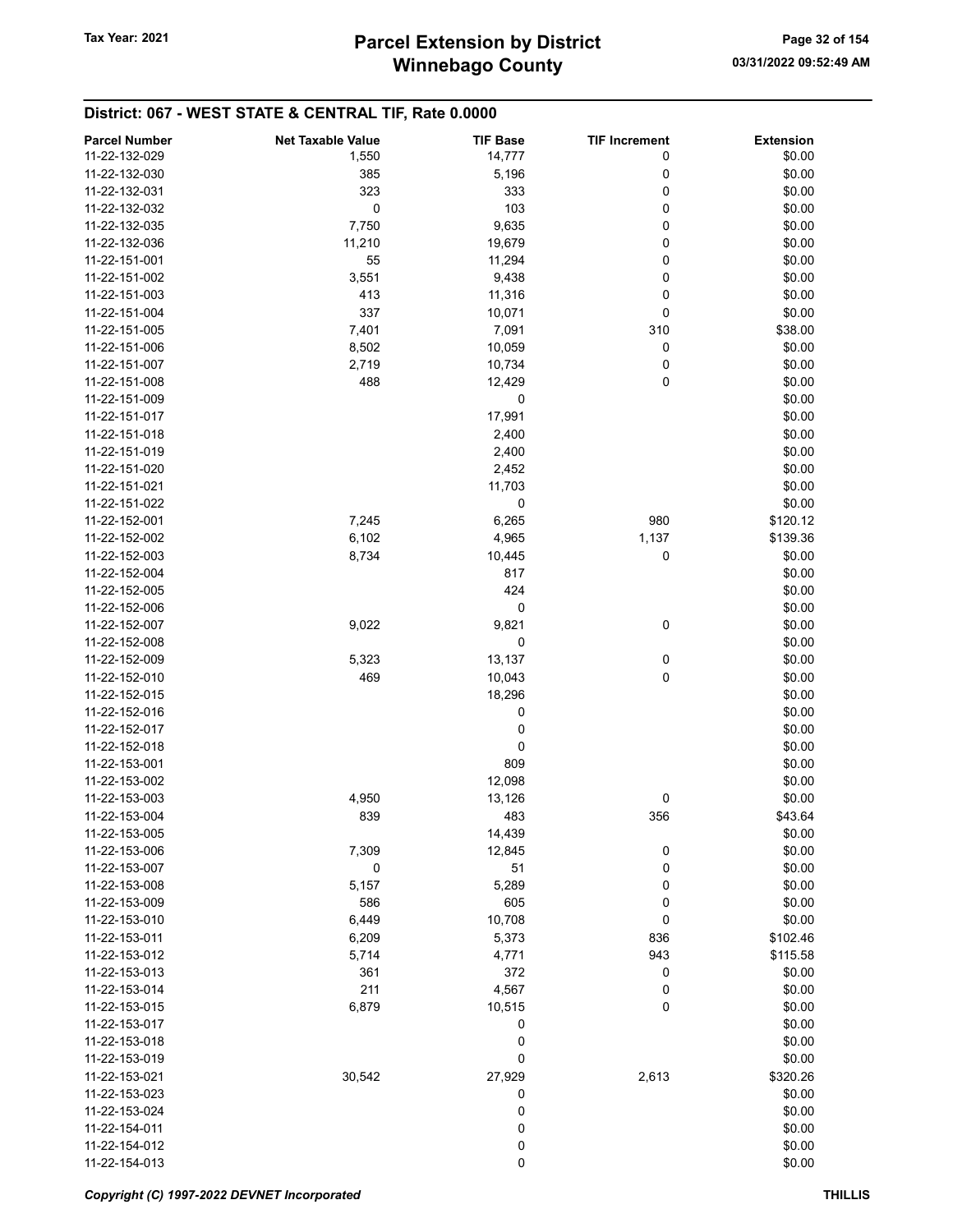| <b>Parcel Number</b> | <b>Net Taxable Value</b> | <b>TIF Base</b> | <b>TIF Increment</b> | <b>Extension</b> |
|----------------------|--------------------------|-----------------|----------------------|------------------|
| 11-22-154-014        |                          | 0               |                      | \$0.00           |
|                      |                          |                 |                      |                  |
| 11-22-154-023        |                          | 0               |                      | \$0.00           |
| 11-22-154-024        |                          | 0               |                      | \$0.00           |
| 11-22-154-025        |                          | 0               |                      | \$0.00           |
| 11-22-154-026        |                          | 0               |                      | \$0.00           |
| 11-22-154-027        |                          | 0               |                      | \$0.00           |
| 11-22-154-028        |                          | 0               |                      | \$0.00           |
| 11-22-154-029        |                          | 0               |                      | \$0.00           |
| 11-22-154-030        |                          | 0               |                      | \$0.00           |
|                      |                          |                 |                      |                  |
| 11-22-154-031        |                          | 0               |                      | \$0.00           |
| 11-22-154-032        |                          | 0               |                      | \$0.00           |
| 11-22-156-009        | 11,411                   | 13,323          | 0                    | \$0.00           |
| 11-22-156-010        | 0                        | 12,788          | 0                    | \$0.00           |
| 11-22-156-011        | 6,692                    | 15,895          | 0                    | \$0.00           |
| 11-22-156-012        | 8,997                    | 15,814          | 0                    | \$0.00           |
| 11-22-156-013        | 7,882                    | 15,646          | 0                    | \$0.00           |
| 11-22-156-014        | 16,825                   | 369             | 16,456               | \$2,016.90       |
| 11-22-156-015        | 10,128                   |                 |                      | \$0.00           |
|                      |                          | 11,547          | 0                    |                  |
| 11-22-156-016        | 11,262                   | 14,828          | 0                    | \$0.00           |
| 11-22-156-017        | 9,542                    | 12,021          | 0                    | \$0.00           |
| 11-22-156-018        | 0                        | 14,418          | 0                    | \$0.00           |
| 11-22-156-021        |                          | 0               |                      | \$0.00           |
| 11-22-156-022        |                          | 11,236          |                      | \$0.00           |
| 11-22-156-023        |                          | 369             |                      | \$0.00           |
| 11-22-156-024        |                          | 5,248           |                      | \$0.00           |
|                      |                          |                 |                      |                  |
| 11-22-156-025        |                          | 0               |                      | \$0.00           |
| 11-22-156-026        |                          | 0               |                      | \$0.00           |
| 11-22-156-027        |                          | 0               |                      | \$0.00           |
| 11-22-156-028        |                          | 0               |                      | \$0.00           |
| 11-22-157-009        |                          | 0               |                      | \$0.00           |
| 11-22-157-010        |                          | 0               |                      | \$0.00           |
| 11-22-158-004        |                          | 0               |                      | \$0.00           |
| 11-22-158-005        |                          | 0               |                      | \$0.00           |
| 11-22-159-001        | 14,781                   | 17,678          | 0                    | \$0.00           |
| 11-22-159-002        |                          |                 |                      |                  |
|                      | 0                        | 13,200          | 0                    | \$0.00           |
| 11-22-159-003        | 6,939                    | 11,371          | 0                    | \$0.00           |
| 11-22-159-004        | 1,937                    | 17,506          | 0                    | \$0.00           |
| 11-22-159-005        | 387                      | 400             | 0                    | \$0.00           |
| 11-22-159-006        | 3,482                    | 15,588          | 0                    | \$0.00           |
| 11-22-159-007        | 396                      | 17,658          | 0                    | \$0.00           |
| 11-22-159-008        | 7,000                    | 16,299          | 0                    | \$0.00           |
| 11-22-159-009        | 7,256                    | 8,237           | 0                    | \$0.00           |
| 11-22-159-010        | 10,356                   | 14,327          | 0                    | \$0.00           |
| 11-22-159-011        | 254                      | 263             |                      |                  |
|                      |                          |                 | 0                    | \$0.00           |
| 11-22-159-012        | 5,369                    | 11,437          | 0                    | \$0.00           |
| 11-22-159-013        | 5,679                    | 11,719          | 0                    | \$0.00           |
| 11-22-159-014        | 5,253                    | 6,829           | 0                    | \$0.00           |
| 11-22-159-015        | 261                      | 4,841           | 0                    | \$0.00           |
| 11-22-159-016        | 5,924                    | 6,379           | 0                    | \$0.00           |
| 11-22-159-017        | 5,244                    | 13,857          | 0                    | \$0.00           |
| 11-22-159-018        | 318                      | 13,347          | 0                    | \$0.00           |
| 11-22-159-019        | 218                      | 224             | 0                    | \$0.00           |
|                      | 4,033                    | 10,031          | 0                    | \$0.00           |
| 11-22-159-020        |                          |                 |                      |                  |
| 11-22-159-021        | 0                        | 12,532          | 0                    | \$0.00           |
| 11-22-159-022        | 5,428                    | 12,408          | 0                    | \$0.00           |
| 11-22-176-001        | 488                      | 502             | 0                    | \$0.00           |
| 11-22-176-002        | 0                        | 475             | 0                    | \$0.00           |
| 11-22-176-003        |                          | 0               |                      | \$0.00           |
| 11-22-176-004        | 7,066                    | 8,608           | $\pmb{0}$            | \$0.00           |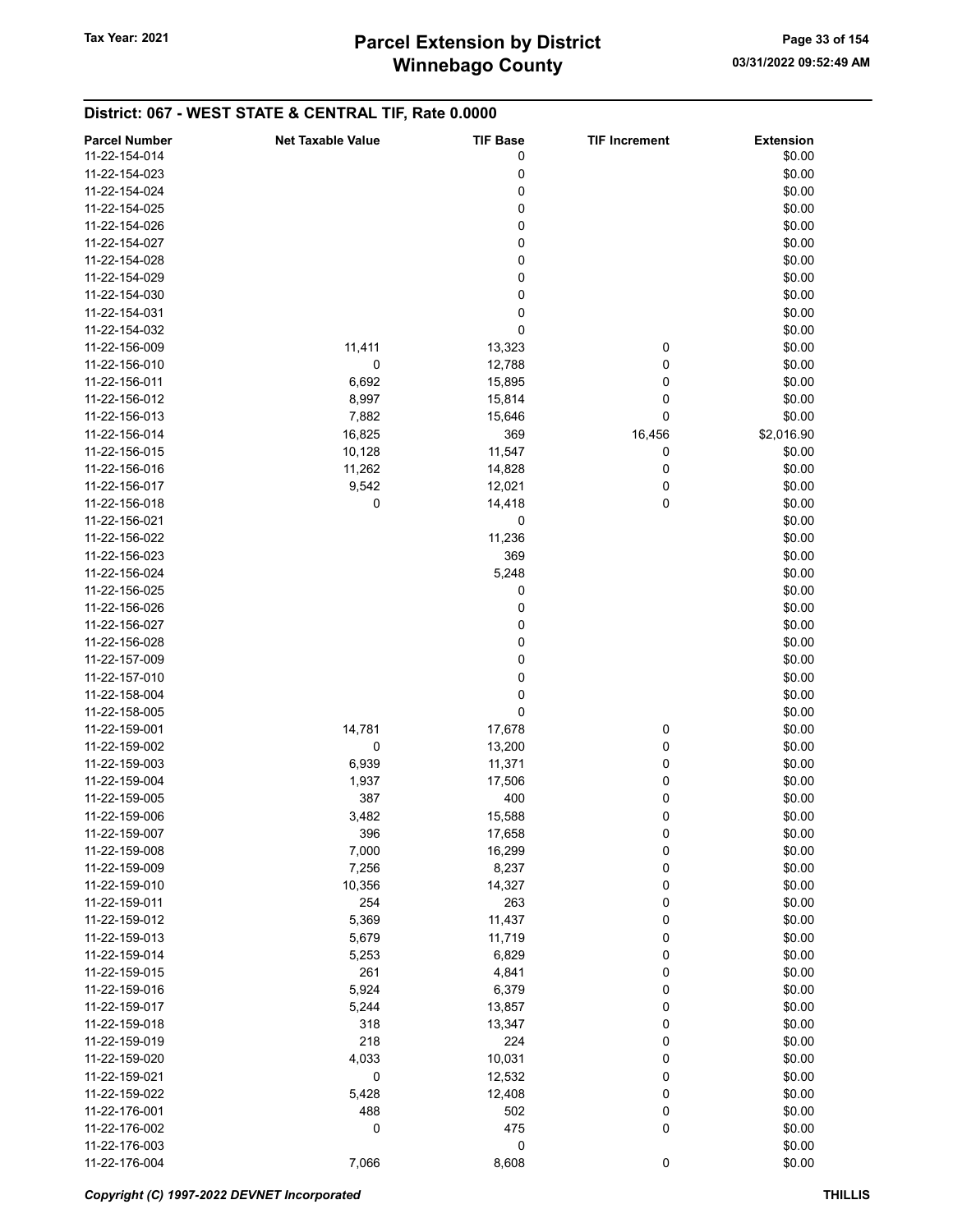| <b>Parcel Number</b>           | <b>Net Taxable Value</b> | <b>TIF Base</b> | <b>TIF Increment</b> | <b>Extension</b> |
|--------------------------------|--------------------------|-----------------|----------------------|------------------|
| 11-22-176-010                  | 0                        | 10,915          | 0                    | \$0.00           |
| 11-22-176-011                  | 5,719                    | 4,933           | 786                  | \$96.34          |
| 11-22-176-012                  | 500                      | 516             | 0                    | \$0.00           |
| 11-22-176-013                  | 4,940                    | 4,308           | 632                  | \$77.46          |
| 11-22-176-014                  |                          | 253             |                      | \$0.00           |
| 11-22-176-018                  |                          | 0               |                      | \$0.00           |
| 11-22-176-019                  |                          | 0               |                      | \$0.00           |
| 11-22-176-020                  |                          | 352             |                      | \$0.00           |
| 11-22-176-021                  |                          | 0               |                      | \$0.00           |
| 11-22-176-022                  |                          | 0               |                      | \$0.00           |
| 11-22-176-023                  |                          | 15,611          |                      | \$0.00           |
| 11-22-177-001                  | 455                      | 470             | 0                    | \$0.00           |
| 11-22-177-002                  |                          | 0               |                      | \$0.00           |
| 11-22-177-003                  | 455                      | 470             | 0                    | \$0.00           |
| 11-22-177-004                  |                          | 0               |                      | \$0.00           |
| 11-22-177-005                  |                          | 0               |                      | \$0.00           |
| 11-22-177-006                  | 7,806                    | 8,481           | 0                    | \$0.00           |
| 11-22-177-007                  | 407                      | 420             | 0                    | \$0.00           |
| 11-22-177-008                  | 447                      | 11,950          | 0                    | \$0.00           |
| 11-22-177-009                  | 407                      | 420             | 0                    | \$0.00           |
| 11-22-177-019                  |                          | 0               |                      | \$0.00           |
|                                |                          |                 |                      |                  |
| 11-22-177-021<br>11-22-177-022 |                          | 0               |                      | \$0.00           |
|                                |                          | 0               |                      | \$0.00           |
| 11-22-177-023                  |                          | 0               |                      | \$0.00           |
| 11-22-177-024                  |                          | 425             |                      | \$0.00           |
| 11-22-177-025                  |                          | 5,645           |                      | \$0.00           |
| 11-22-178-001                  | 7,980                    | 8,661           | 0                    | \$0.00           |
| 11-22-178-002                  | 407                      | 420             | 0                    | \$0.00           |
| 11-22-178-006                  | 227                      | 4,730           | 0                    | \$0.00           |
| 11-22-178-007                  | 5,741                    | 5,412           | 329                  | \$40.32          |
| 11-22-178-008                  | 4,068                    | 8,828           | 0                    | \$0.00           |
| 11-22-178-009                  | 628                      | 648             | 0                    | \$0.00           |
| 11-22-178-016                  |                          | 0               |                      | \$0.00           |
| 11-22-178-019                  |                          | 0               |                      | \$0.00           |
| 11-22-178-022                  |                          | 0               |                      | \$0.00           |
| 11-22-178-023                  |                          | 0               |                      | \$0.00           |
| 11-22-178-024                  |                          | 0               |                      | \$0.00           |
| 11-22-178-025                  |                          | 0               |                      | \$0.00           |
| 11-22-178-026                  |                          | 0               |                      | \$0.00           |
| 11-22-178-027                  | 13,059                   | 20,638          | 0                    | \$0.00           |
| 11-22-179-001                  | 5,694                    | 5,537           | 157                  | \$19.24          |
| 11-22-179-002                  | 2,531                    | 4,189           | 0                    | \$0.00           |
| 11-22-179-003                  | 4,531                    | 11,686          | 0                    | \$0.00           |
| 11-22-179-004                  | 2,218                    | 8,763           | 0                    | \$0.00           |
| 11-22-179-005                  | 227                      | 235             | 0                    | \$0.00           |
| 11-22-179-006                  | 436                      | 451             | 0                    | \$0.00           |
| 11-22-179-007                  | 188                      | 8,989           | 0                    | \$0.00           |
| 11-22-179-008                  |                          | 8,615           |                      | \$0.00           |
| 11-22-179-012                  |                          | 10,373          |                      | \$0.00           |
| 11-22-179-013                  |                          | 3,092           |                      | \$0.00           |
| 11-22-179-014                  |                          | 0               |                      | \$0.00           |
| 11-22-180-008                  |                          | 0               |                      | \$0.00           |
| 11-22-180-009                  | 5,479                    | 9,551           | 0                    | \$0.00           |
| 11-22-180-010                  | 16,146                   | 14,173          | 1,973                | \$241.82         |
| 11-22-180-011                  | 10,071                   | 11,489          | 0                    | \$0.00           |
| 11-22-180-012                  | 358                      | 16,740          | 0                    | \$0.00           |
| 11-22-180-013                  | 9,504                    | 8,991           | 513                  | \$62.88          |
| 11-22-180-014                  | 13,006                   | 14,876          | 0                    | \$0.00           |
| 11-22-180-015                  | 3,362                    | 8,169           | 0                    | \$0.00           |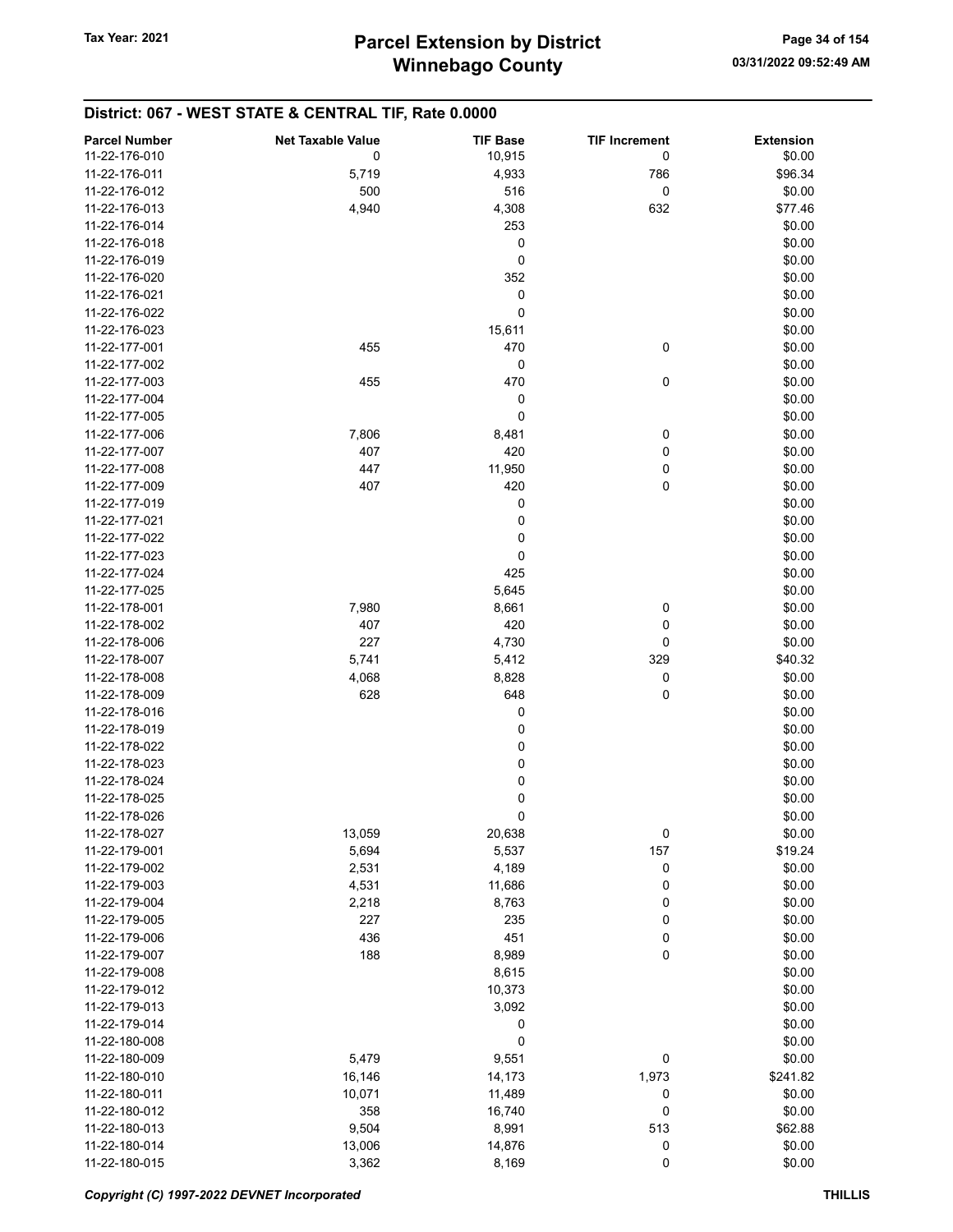#### Parcel Number **Net Taxable Value** TIF Base TIF Increment Extension 11-22-180-016 **11-22-180-016 11-22-180-016 11-22-180-016 11-22-180-016 11-22-180-016** 11-22-180-017 358 9,917 0 \$0.00 11-22-180-021 14,651 \$0.00  $11-22-180-022$  \$0.00  $11-22-180-023$  \$0.00  $11-22-180-024$  \$0.00  $11-22-180-025$  \$0.00 11-22-180-026 10,125 \$0.00  $11-22-180-027$  \$0.00  $11-22-181-014$  \$0.00 11-22-181-017 212 16,803 0 \$0.00 11-22-181-018 233 241 0 \$0.00  $11-22-181-019$  \$0.00 11-22-181-022 34,833 34,833 34,515 318 \$38.98  $11-22-181-023$  \$0.00 11-22-181-024 12,329 0 12,329 \$1,511.08 11-22-182-001 **12,555** 6,616 5,939 \$727.90 11-22-182-002 396 11,139 0 \$0.00 11-22-182-003 9,706 11,264 0 \$0.00 11-22-182-004 23 7,083 0 \$0.00 11-22-182-005 3,865 13,522 0 \$0.00 11-22-182-006 396 409 0 \$0.00  $11-22-182-009$  \$0.00  $11-22-182-010$  \$0.00 11-22-182-011 6,405 5,247 1,158 \$141.94 11-22-182-012 9,639 10,599 \$0.00 11-22-182-013 16,830 20,552 0 \$0.00 11-22-182-014 14,617 15,166 0 \$0.00 11-22-182-017 **18,447** 18,667 0 \$0.00 11-22-182-018 **0** 0 22,216 0 30.00 11-22-183-001 **359** 370 370 0 \$0.00 11-22-183-002 7,940 \$0.00 11-22-183-003 895 1,099 0 \$0.00 11-22-183-004 **523** 523 19,493 0 \$0.00 11-22-183-005 14,484 18,689 0 \$0.00 11-22-183-006 4,915 13,435 0 \$0.00 11-22-183-007 8,591 9,395 0 \$0.00 11-22-183-008 **4,475** 10,807 0 \$0.00 11-22-183-009 **12,929** 0 \$0.00 11-22-183-010 7,269 14,751 0 \$0.00 11-22-183-011 **14,953** 14,412 541 \$66.32 11-22-183-012 **396** 396 4,163 0 \$0.00 11-22-183-013 7,601 8,803 0 \$0.00 11-22-183-014 4,271 4,816 0 \$0.00 11-22-183-015 7,318 7,181 137 \$16.80 11-22-184-001 **363** 363 4,650 0 \$0.00 11-22-184-002 **4,033** 4,033 4,190 0 \$0.00 11-22-184-003 234 242 0 \$0.00 11-22-184-004 **12,443** 0 \$0.00 11-22-184-005 312 322 0 \$0.00 11-22-184-006 523 539 0 \$0.00 11-22-184-007 523 14,087 0 \$0.00 11-22-184-008 523 539 0 \$0.00 11-22-184-009 **10,624** 6,756 3,868 \$474.08 11-22-184-010 **12,291** 12,350 0 \$0.00 11-22-184-011 **5,287** 5,287 4,783 504 561.78 11-22-184-012 5,226 17,214 0 \$0.00 11-22-184-013 12,501 15,316 0 \$0.00

11-22-184-014 **3,708** 2,970 738 \$90.46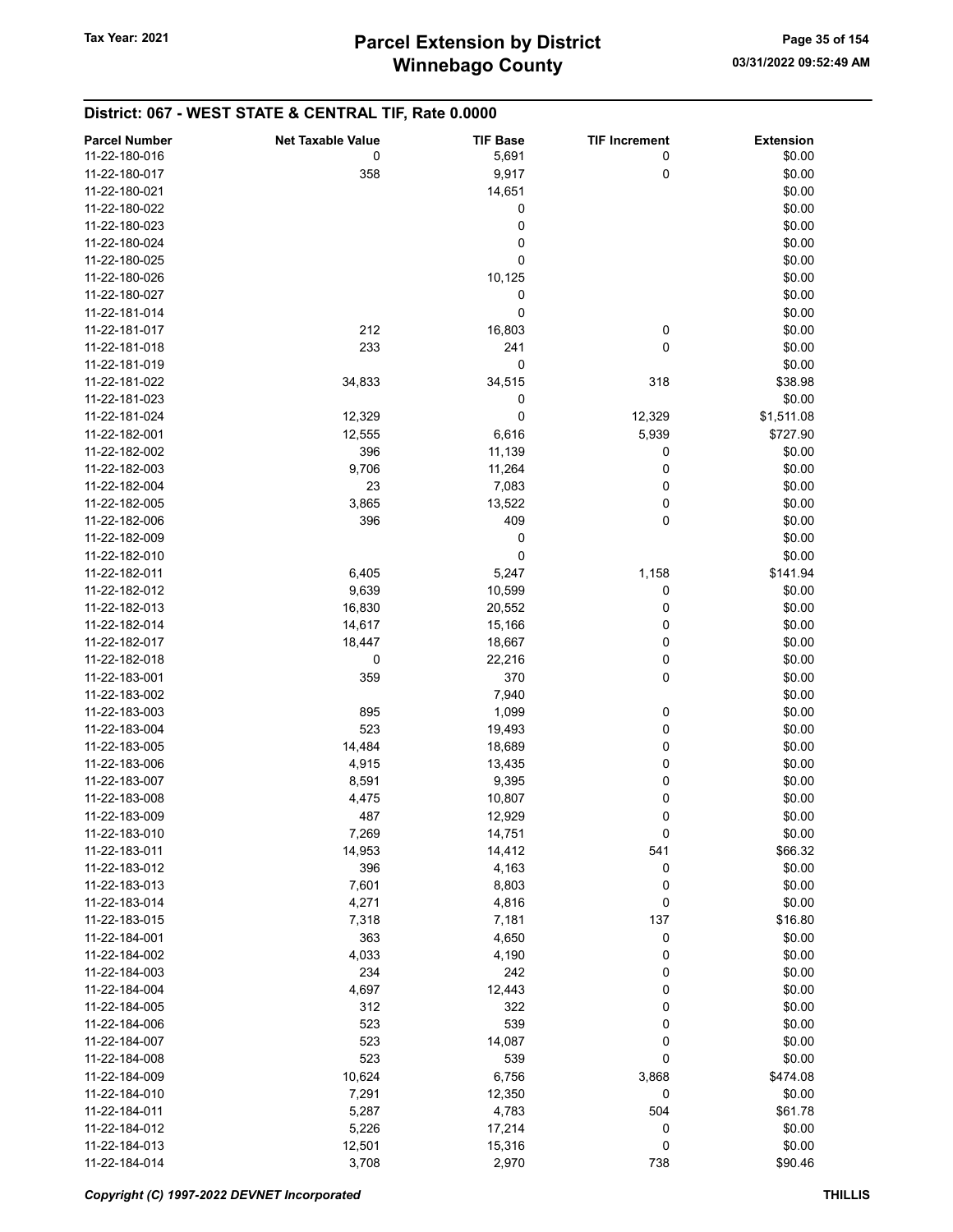| <b>Parcel Number</b> | <b>Net Taxable Value</b> | <b>TIF Base</b> | <b>TIF Increment</b> | <b>Extension</b> |
|----------------------|--------------------------|-----------------|----------------------|------------------|
| 11-22-184-015        | 390                      | 403             | 0                    | \$0.00           |
|                      |                          |                 |                      |                  |
| 11-22-184-016        | 1,264                    | 12,754          | 0                    | \$0.00           |
| 11-22-301-001        | 241                      | 7,557           | 0                    | \$0.00           |
| 11-22-301-002        | 212                      | 12,321          | 0                    | \$0.00           |
| 11-22-301-003        |                          | 11,140          |                      | \$0.00           |
| 11-22-301-004        | 8,388                    | 12,408          | 0                    | \$0.00           |
| 11-22-301-005        | 4,071                    | 5,177           | 0                    | \$0.00           |
| 11-22-301-006        | 7,587                    | 8,450           | 0                    | \$0.00           |
| 11-22-301-007        | 252                      | 10,019          | 0                    | \$0.00           |
| 11-22-301-008        | 387                      | 400             | 0                    | \$0.00           |
| 11-22-301-009        | 3,227                    | 10,138          | 0                    | \$0.00           |
| 11-22-301-010        | 387                      | 400             | 0                    | \$0.00           |
| 11-22-301-011        | 1,984                    | 13,026          | 0                    | \$0.00           |
| 11-22-301-012        | 2,565                    | 11,451          | 0                    | \$0.00           |
| 11-22-301-013        | 2,264                    | 6,936           | 0                    | \$0.00           |
| 11-22-301-014        | 0                        | 14,613          | 0                    | \$0.00           |
| 11-22-301-015        | 19,458                   | 20,185          | 0                    | \$0.00           |
| 11-22-301-016        | 5,380                    | 9,572           | 0                    | \$0.00           |
|                      |                          |                 |                      |                  |
| 11-22-301-017        |                          | 11,104          |                      | \$0.00           |
| 11-22-301-018        | 670                      | 10,691          | 0                    | \$0.00           |
| 11-22-301-019        | 4,985                    | 9,942           | 0                    | \$0.00           |
| 11-22-302-001        | 14,210                   | 16,474          | 0                    | \$0.00           |
| 11-22-302-002        | 11,338                   | 14,187          | 0                    | \$0.00           |
| 11-22-302-003        | 8,295                    | 18,158          | 0                    | \$0.00           |
| 11-22-302-004        | $\mathbf 0$              | 5,531           | 0                    | \$0.00           |
| 11-22-302-005        | 6,111                    | 7,414           | 0                    | \$0.00           |
| 11-22-302-006        | 9,542                    | 11,648          | 0                    | \$0.00           |
| 11-22-302-007        | 5,526                    | 19,344          | 0                    | \$0.00           |
| 11-22-302-008        | 0                        | 8,918           | 0                    | \$0.00           |
| 11-22-302-009        | 3,660                    | 14,661          | 0                    | \$0.00           |
| 11-22-302-010        | 434                      | 2,942           | 0                    | \$0.00           |
| 11-22-302-011        | 8,843                    | 10,154          | 0                    | \$0.00           |
| 11-22-302-012        | 6,020                    | 8,241           | 0                    | \$0.00           |
| 11-22-302-013        | 6,020                    | 6,408           | 0                    | \$0.00           |
| 11-22-302-014        | 5,668                    | 7,928           | 0                    | \$0.00           |
| 11-22-302-015        |                          |                 |                      |                  |
|                      | 396                      | 409             | 0                    | \$0.00           |
| 11-22-302-016        | 1,496                    | 6,098           | 0                    | \$0.00           |
| 11-22-302-017        | 4,729                    | 9,516           | 0                    | \$0.00           |
| 11-22-302-018        | 9,343                    | 9,576           | 0                    | \$0.00           |
| 11-22-302-019        | 7,240                    | 7,564           | 0                    | \$0.00           |
| 11-22-303-001        | 8,623                    | 9,408           | 0                    | \$0.00           |
| 11-22-303-002        | 396                      | 19,166          | 0                    | \$0.00           |
| 11-22-303-003        | 4,324                    | 13,352          | 0                    | \$0.00           |
| 11-22-303-004        | 396                      | 409             | 0                    | \$0.00           |
| 11-22-303-005        | 6,368                    | 13,552          | 0                    | \$0.00           |
| 11-22-303-006        | 396                      | 12,719          | 0                    | \$0.00           |
| 11-22-303-007        | 396                      | 12,411          | 0                    | \$0.00           |
| 11-22-303-008        | 11,321                   | 16,733          | 0                    | \$0.00           |
| 11-22-303-009        | 149                      | 9,316           | 0                    | \$0.00           |
| 11-22-303-010        | 8,101                    | 8,964           | 0                    | \$0.00           |
| 11-22-303-011        | 10,824                   | 4,940           | 5,884                | \$721.16         |
| 11-22-303-012        |                          |                 |                      |                  |
|                      | 11,661                   | 14,304          | 0                    | \$0.00           |
| 11-22-303-013        | 5,736                    | 6,061           | 0                    | \$0.00           |
| 11-22-303-014        | 20,140                   | 14,206          | 5,934                | \$727.30         |
| 11-22-303-015        | 6,879                    | 11,813          | 0                    | \$0.00           |
| 11-22-303-016        | 644                      | 15,198          | 0                    | \$0.00           |
| 11-22-303-017        | 396                      | 7,984           | 0                    | \$0.00           |
| 11-22-326-001        | 10,548                   | 12,018          | 0                    | \$0.00           |
| 11-22-326-002        | 326                      | 5,620           | 0                    | \$0.00           |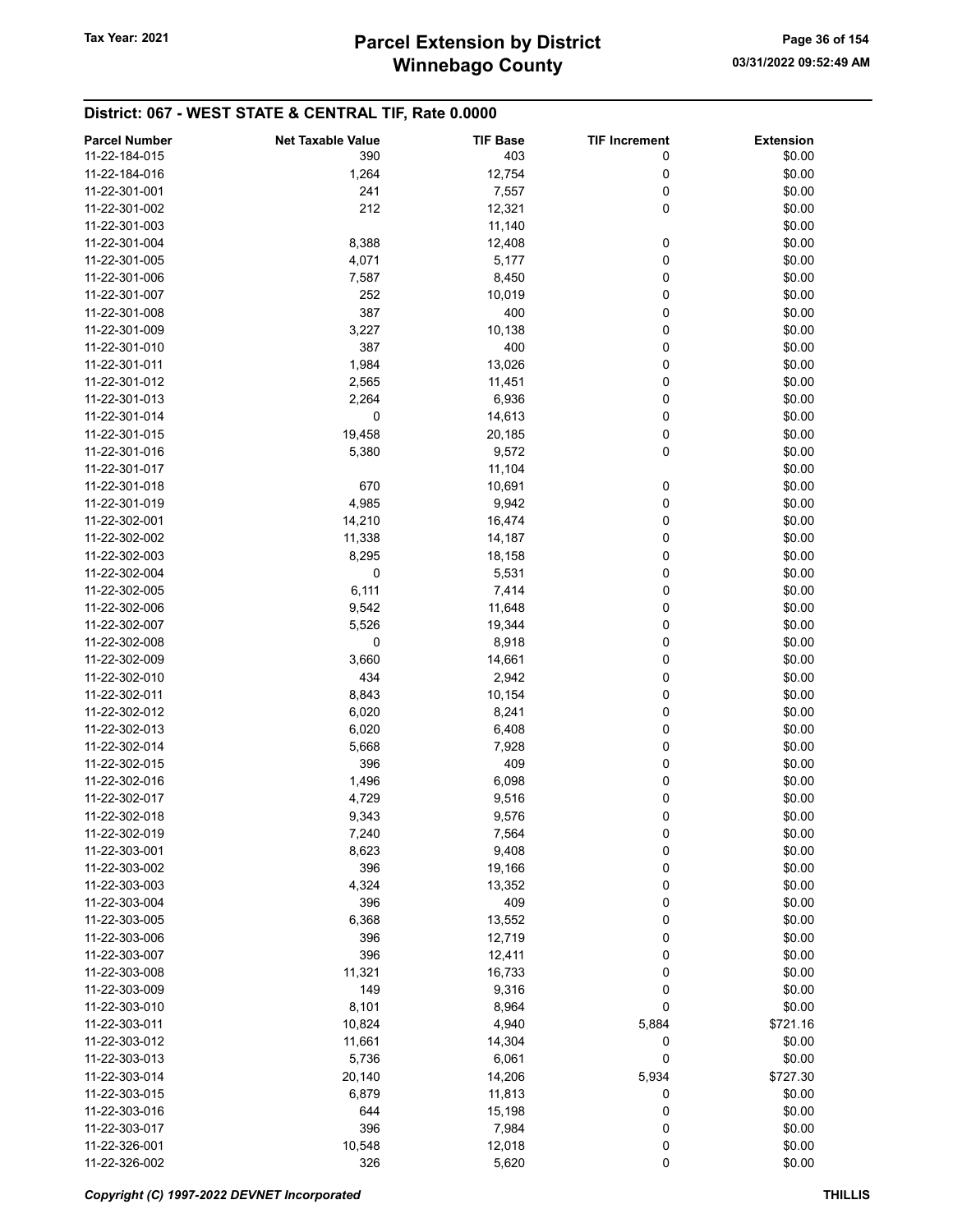#### District: 067 - WEST STATE & CENTRAL TIF, Rate 0.0000 Parcel Number **Net Taxable Value** TIF Base TIF Increment Extension 11-22-326-003 7,473 11,316 0 \$0.00 11-22-326-004 396 6,172 0 \$0.00  $11-22-326-005$  \$0.00  $11-22-326-006$  \$0.00  $11-22-326-007$  \$0.00 11-22-326-008 **396** 396 13,039 0 \$0.00 11-22-326-009 1,968 11,207 0 \$0.00 11-22-326-010 5,229 8,036 0 \$0.00 11-22-326-011 0 9,881 0 \$0.00 11-22-326-012 2,513 9,006 0 \$0.00 11-22-326-013 396 15,552 0 \$0.00 11-22-326-014 7,403 12,820 0 \$0.00 11-22-326-015 6,511 6,511 15,183 0 \$0.00 11-22-326-016 60.00 60.00 60.00 60.00 60.00 60.00 60.00 50.00 11-22-326-017 7,703 8,737 0 \$0.00 11-22-326-018 403 11,463 0 \$0.00 11-22-327-001 **4,463** 24,102 0 \$0.00 11-22-327-002 **523** 523 539 0 \$0.00 11-22-327-003 14,610 10,861 3,749 \$459.50 11-22-327-004 10,501 19,420 0 \$0.00 11-22-327-005 **12-8 12-8 14,052** 18,445 0 \$0.00 11-22-327-006 211 10,230 0 \$0.00 11-22-327-007 5,865 7,867 0 \$0.00 11-22-327-008 523 539 0 \$0.00 11-22-327-009 9,052 8,995 57 \$7.00 11-22-327-010 **574** 574 593 0 \$0.00 11-22-327-011 13,598 \$0.00 11-22-327-012 6,469 5,731 738 \$90.46 11-22-328-001 **387** 387 400 0 \$0.00 11-22-328-002 **506** 522 0 \$0.00 11-22-328-003 0 11,998 0 \$0.00 11-22-328-004 317 328 0 \$0.00 11-22-328-005 11,724 5,374 6,350 \$778.28 11-22-328-006 8,266 14,493 0 \$0.00 11-22-328-007 **523** 10,893 0 \$0.00 11-22-328-008 2,661 2,749 0 \$0.00

### District: 068 - WEST STATE & KILBURN TIF, Rate 0.0000

| <b>Parcel Number</b> | <b>Net Taxable Value</b> | <b>TIF Base</b> | <b>TIF Increment</b> | <b>Extension</b> |
|----------------------|--------------------------|-----------------|----------------------|------------------|
| 11-22-252-001        |                          | 0               |                      | \$0.00           |
| 11-22-252-002        |                          | 0               |                      | \$0.00           |
| 11-22-252-003        |                          | 0               |                      | \$0.00           |
| 11-22-252-005        |                          | 0               |                      | \$0.00           |
| 11-22-252-006        |                          | 4,433           |                      | \$0.00           |
| 11-22-252-007        |                          | 515             |                      | \$0.00           |
| 11-22-252-018        |                          | 0               |                      | \$0.00           |
| 11-22-252-025        |                          | 511             |                      | \$0.00           |
| 11-22-252-034        |                          | 0               |                      | \$0.00           |
| 11-22-252-035        |                          | 7,183           |                      | \$0.00           |
| 11-22-252-036        |                          | 0               |                      | \$0.00           |
| 11-22-252-037        |                          | 0               |                      | \$0.00           |
| 11-22-252-038        |                          | 0               |                      | \$0.00           |
| 11-22-252-039        |                          | 0               |                      | \$0.00           |
| 11-22-252-040        |                          | 0               |                      | \$0.00           |
| 11-22-252-041        |                          | $\Omega$        |                      | \$0.00           |
| 11-22-252-042        |                          | 3,022           |                      | \$0.00           |

Totals for 067 10,333,932 19,592,517 921,105 \$112,894.56

2000 Parcels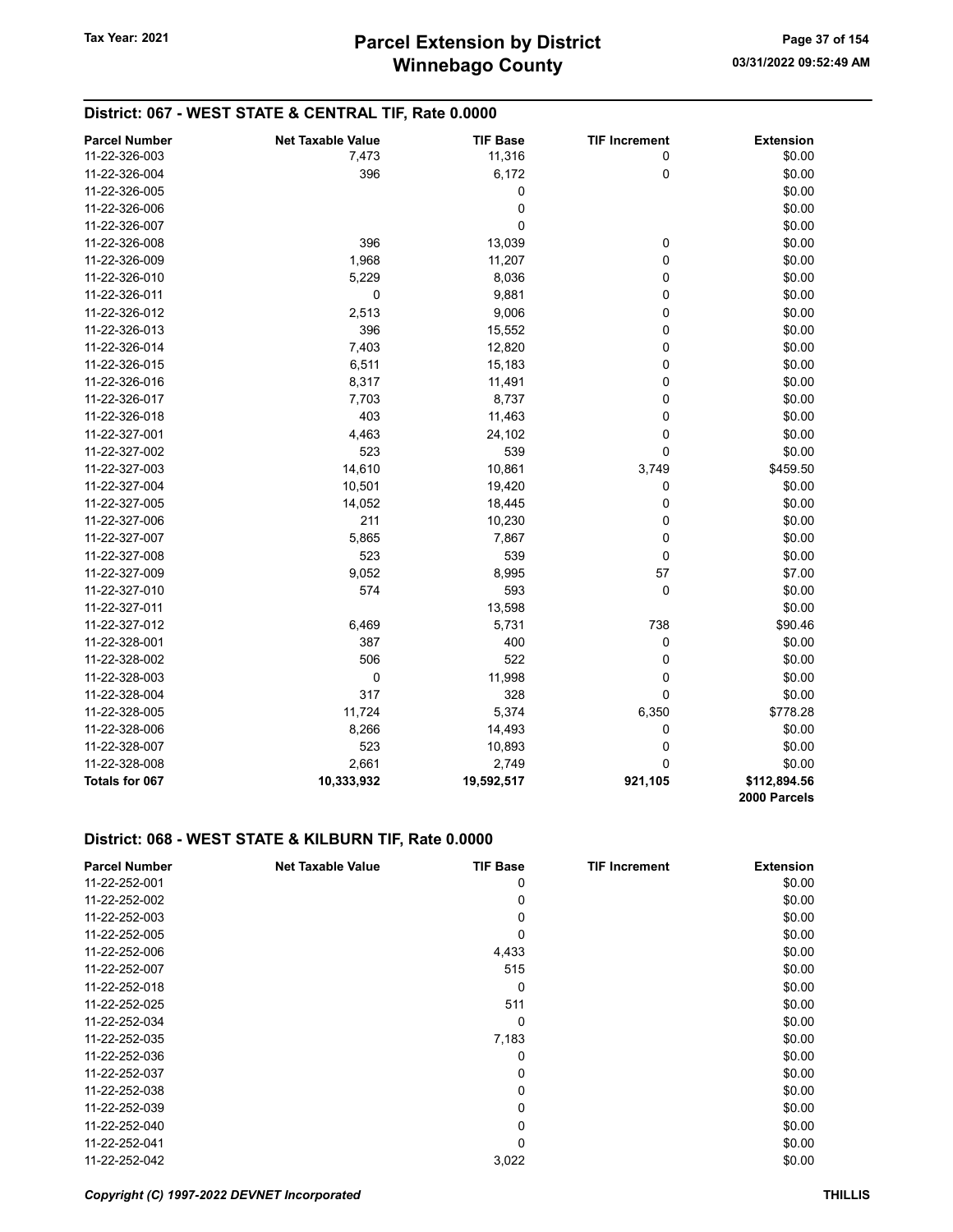# District: 068 - WEST STATE & KILBURN TIF, Rate 0.0000

| <b>Parcel Number</b> | <b>Net Taxable Value</b> | <b>TIF Base</b> | <b>TIF Increment</b> | <b>Extension</b> |
|----------------------|--------------------------|-----------------|----------------------|------------------|
| 11-22-252-043        |                          | 0               |                      | \$0.00           |
| 11-22-252-044        |                          | 3,022           |                      | \$0.00           |
| 11-22-252-045        |                          | 0               |                      | \$0.00           |
| 11-22-252-046        |                          | 3,022           |                      | \$0.00           |
| 11-22-252-047        |                          | 0               |                      | \$0.00           |
| 11-22-252-048        |                          | 0               |                      | \$0.00           |
| 11-22-252-049        |                          | 0               |                      | \$0.00           |
| 11-22-253-005        | 406                      | 935             | 0                    | \$0.00           |
| 11-22-253-006        | 2,079                    | 1,894           | 185                  | \$22.68          |
| 11-22-253-007        | 20,481                   | 11,340          | 9,141                | \$1,120.36       |
| 11-22-253-013        | 10,970                   | 16,631          | 0                    | \$0.00           |
| 11-22-253-014        | 18,810                   | 26,397          | 0                    | \$0.00           |
| 11-22-253-015        | 20,897                   | 11,250          | 9,647                | \$1,182.38       |
| 11-22-253-016        | 3,524                    | 3,140           | 384                  | \$47.06          |
| 11-22-253-020        |                          | 0               |                      | \$0.00           |
| 11-22-253-021        |                          | 0               |                      | \$0.00           |
| 11-22-253-022        |                          | 0               |                      | \$0.00           |
| 11-22-253-023        |                          | 0               |                      | \$0.00           |
| 11-22-254-001        | 966                      | 862             | 104                  | \$12.76          |
| 11-22-254-002        | 7,213                    | 15,499          | 0                    | \$0.00           |
| 11-22-254-012        | 52,550                   | 17,429          | 35,121               | \$4,304.54       |
| 11-22-254-013        | 2,411                    | 18,721          | 0                    | \$0.00           |
| 11-22-255-002        |                          | 0               |                      | \$0.00           |
| 11-22-255-003        |                          | 0               |                      | \$0.00           |
| 11-22-255-004        |                          | 0               |                      | \$0.00           |
| 11-22-256-002        |                          | 0               |                      | \$0.00           |
| 11-22-256-004        | 66,635                   | 558             | 66,077               | \$8,098.60       |
| 11-22-256-005        | 3,852                    | 0               | 3,852                | \$472.12         |
| 11-22-256-008        | 4,842                    | 206             | 4,636                | \$568.20         |
| 11-22-256-009        | 2,238                    | 95              | 2,143                | \$262.66         |
| 11-22-257-001        |                          | 0               |                      | \$0.00           |
| 11-22-257-002        |                          | 0               |                      | \$0.00           |
| 11-22-258-001        | 0                        | 98              | 0                    | \$0.00           |
| 11-22-258-011        |                          | 0               |                      | \$0.00           |
| 11-22-258-012        |                          | 0               |                      | \$0.00           |
| 11-22-258-013        |                          | 0               |                      | \$0.00           |
| 11-22-258-014        | 233                      | 10,209          | 0                    | \$0.00           |
| 11-22-258-015        |                          | 0               |                      | \$0.00           |
| 11-22-258-016        |                          | 0               |                      | \$0.00           |
| 11-22-258-017        |                          | 9,683           |                      | \$0.00           |
| 11-22-258-018        |                          | 0               |                      | \$0.00           |
| 11-22-258-019        |                          | 0               |                      | \$0.00           |
| 11-22-258-020        |                          | 0               |                      | \$0.00           |
| 11-22-258-021        |                          | 0               |                      | \$0.00           |
| 11-22-258-022        |                          | 0               |                      | \$0.00           |
| 11-22-258-023        |                          | 0               |                      | \$0.00           |
| 11-22-258-024        |                          | 0               |                      | \$0.00           |
| 11-22-286-001        |                          | 5,028           |                      | \$0.00           |
| 11-22-286-005        |                          | 9,591           |                      | \$0.00           |
| 11-22-286-006        |                          | 4,659           |                      | \$0.00           |
| 11-22-286-012        |                          | 7,508           |                      | \$0.00           |
| 11-22-286-013        |                          | 7,555           |                      | \$0.00           |
| 11-22-286-015        |                          | 2,625           |                      | \$0.00           |
| 11-22-377-001        | 374                      | 333             | 41                   | \$5.04           |
| 11-22-377-002        | 948                      | 10,674          | 0                    | \$0.00           |
| 11-22-377-003        | 5,089                    | 10,398          | 0                    | \$0.00           |
| 11-22-377-006        | 1,467                    | 1,308           | 159                  | \$19.50          |
| 11-22-377-007        | 1,204                    | 1,074           | 130                  | \$15.94          |
| 11-22-377-008        | 6,271                    | 7,225           | $\pmb{0}$            | \$0.00           |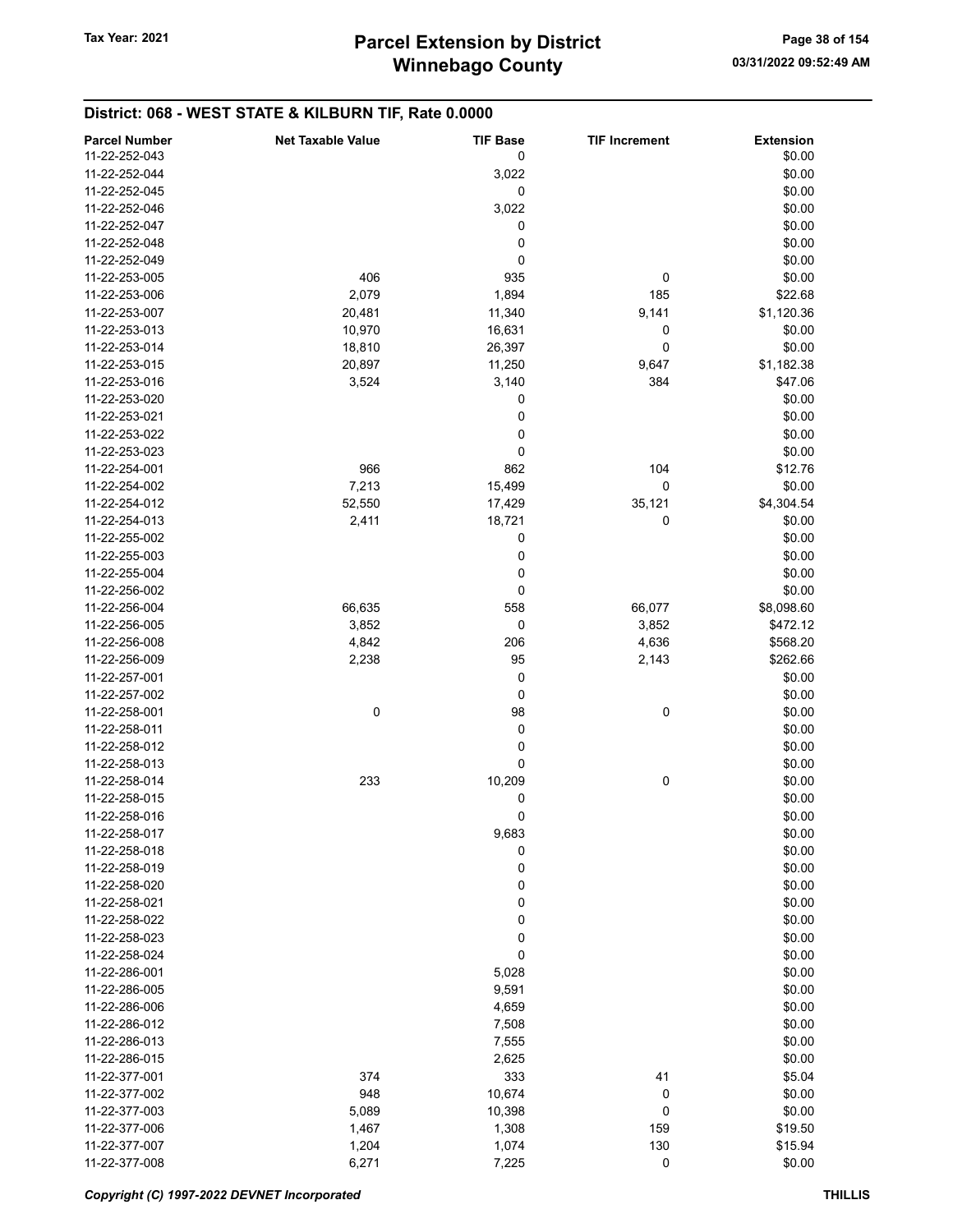# District: 068 - WEST STATE & KILBURN TIF, Rate 0.0000

| <b>Parcel Number</b> | <b>Net Taxable Value</b> | <b>TIF Base</b> | <b>TIF Increment</b> | <b>Extension</b> |
|----------------------|--------------------------|-----------------|----------------------|------------------|
| 11-22-377-009        | 1,467                    | 1,308           | 159                  | \$19.50          |
| 11-22-377-010        | 1,245                    | 1,138           | 107                  | \$13.12          |
| 11-22-377-011        | 827                      | 738             | 89                   | \$10.92          |
| 11-22-377-012        | 0                        | 12,564          | 0                    | \$0.00           |
|                      |                          |                 |                      |                  |
| 11-22-401-001        | 45,524                   | 76,805          | 0                    | \$0.00           |
| 11-22-401-002        | 3,897                    | 3,479           | 418                  | \$51.24          |
| 11-22-402-001        |                          | 0               |                      | \$0.00           |
| 11-22-403-018        |                          | 0               |                      | \$0.00           |
| 11-22-403-037        | 454                      | 142             | 312                  | \$38.24          |
| 11-22-403-038        | 3,420                    | 3,053           | 367                  | \$44.98          |
| 11-22-403-039        | 910                      | 931             | 0                    | \$0.00           |
| 11-22-403-040        | 243                      | 2,638           | 0                    | \$0.00           |
| 11-22-403-041        | 243                      | 4,389           | 0                    | \$0.00           |
| 11-22-403-042        | 2,534                    | 2,261           | 273                  | \$33.46          |
| 11-22-403-043        | 4,458                    | 6,082           | 0                    | \$0.00           |
| 11-22-403-044        | 3,295                    | 2,940           | 355                  | \$43.52          |
| 11-22-403-045        | 564                      | 502             | 62                   | \$7.60           |
| 11-22-403-046        | 1,129                    | 1,007           | 122                  | \$14.96          |
| 11-22-403-047        | 1,411                    | 1,259           | 152                  | \$18.64          |
| 11-22-403-050        | 22,811                   | 0               | 22,811               | \$2,795.78       |
| 11-22-403-051        |                          | 272             |                      |                  |
|                      | 185                      |                 | 0                    | \$0.00           |
| 11-22-403-057        | 244,010                  | 114,078         | 129,932              | \$15,924.86      |
| 11-22-403-058        | 1,126                    | 1,043           | 83                   | \$10.18          |
| 11-22-403-059        | 1,617                    | 363             | 1,254                | \$153.70         |
| 11-22-403-061        |                          | 0               |                      | \$0.00           |
| 11-22-403-062        |                          | 362             |                      | \$0.00           |
| 11-22-403-063        | 1,223                    | 4,276           | 0                    | \$0.00           |
| 11-22-404-001        |                          | 155,887         |                      | \$0.00           |
| 11-22-404-003        |                          | 6,806           |                      | \$0.00           |
| 11-22-405-001        | 8,221                    | 16,916          | 0                    | \$0.00           |
| 11-22-405-005        | 113                      | 5,500           | 0                    | \$0.00           |
| 11-22-405-006        | 338                      | 302             | 36                   | \$4.42           |
| 11-22-405-007        | 261                      | 269             | 0                    | \$0.00           |
| 11-22-405-008        | 8,415                    | 2,213           | 6,202                | \$760.14         |
| 11-22-405-009        | 404                      | 361             | 43                   | \$5.28           |
| 11-22-405-010        | 404                      | 361             | 43                   | \$5.28           |
| 11-22-405-011        |                          | 654             |                      | \$0.00           |
| 11-22-405-012        |                          | 16,428          |                      | \$0.00           |
| 11-22-405-013        |                          | 436             |                      | \$0.00           |
| 11-22-405-014        | 490                      | 1,382           | 0                    | \$0.00           |
| 11-22-405-016        | 861                      | 13,169          | 0                    | \$0.00           |
| 11-22-405-017        |                          |                 |                      |                  |
|                      | 475                      | 7,408           | 0                    | \$0.00           |
| 11-22-405-018        |                          | 0               |                      | \$0.00           |
| 11-22-429-025        |                          | 10,328          |                      | \$0.00           |
| 11-22-429-026        |                          | 10,328          |                      | \$0.00           |
| 11-22-433-015        |                          | 33,091          |                      | \$0.00           |
| 11-22-433-020        |                          | 35,454          |                      | \$0.00           |
| 11-22-451-001        | 32,371                   | 28,917          | 3,454                | \$423.34         |
| 11-22-451-003        | 48,288                   | 58,816          | 0                    | \$0.00           |
| 11-22-452-001        |                          | 0               |                      | \$0.00           |
| 11-22-453-004        | 50,603                   | 45,199          | 5,404                | \$662.34         |
| 11-22-453-005        | 15,465                   | 12,125          | 3,340                | \$409.36         |
| 11-22-453-006        | 8,359                    | 4,944           | 3,415                | \$418.56         |
| 11-22-453-007        | 1,316                    | 1,173           | 143                  | \$17.54          |
| 11-22-453-008        | 658                      | 588             | 70                   | \$8.58           |
| 11-22-453-010        |                          | 0               |                      | \$0.00           |
| 11-22-453-012        | 11,434                   | 10,229          | 1,205                | \$147.70         |
| 11-22-453-016        |                          | 0               |                      | \$0.00           |
|                      |                          |                 |                      |                  |
| 11-22-453-017        | 41,268                   | 37,517          | 3,751                | \$459.74         |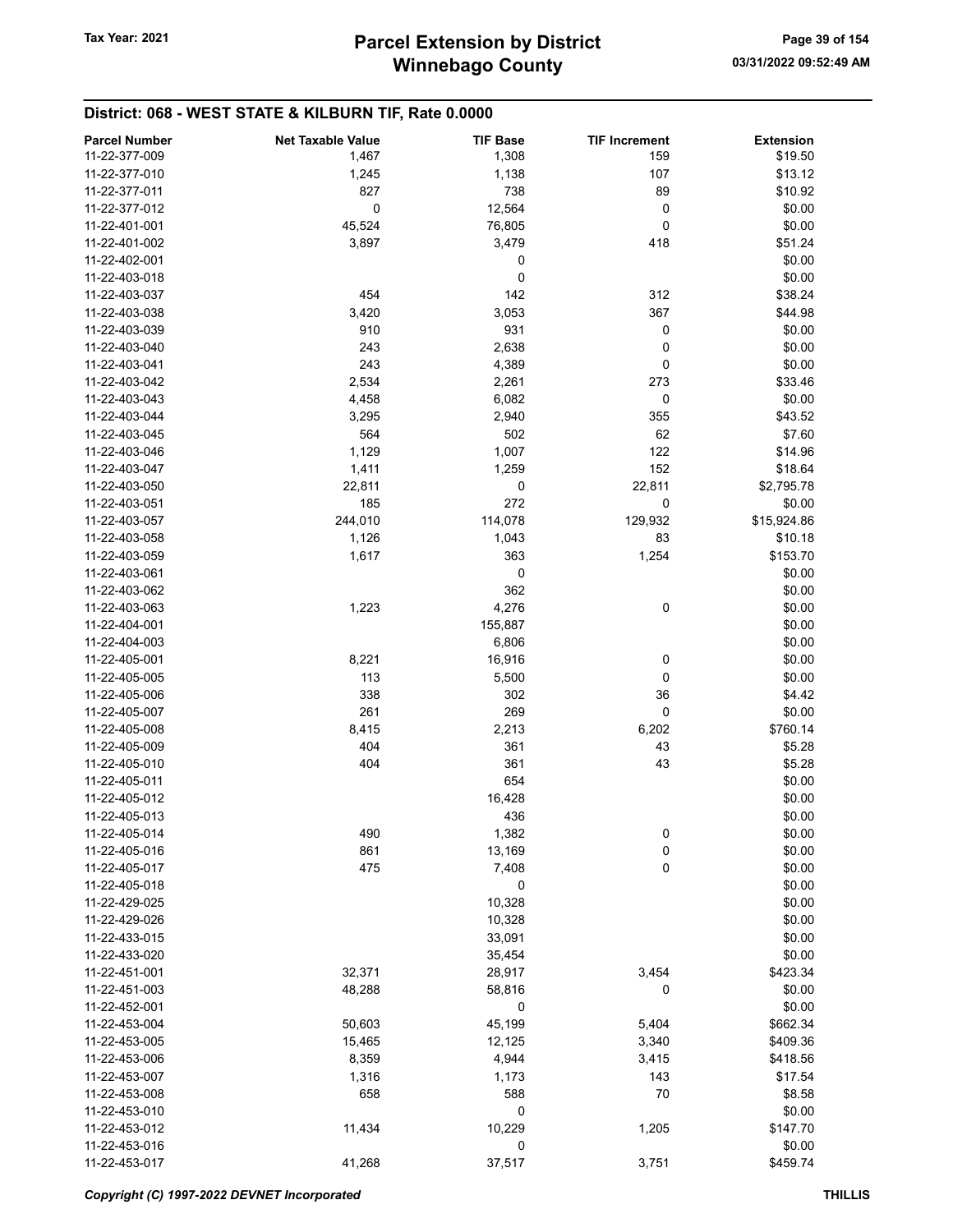## District: 068 - WEST STATE & KILBURN TIF, Rate 0.0000

| <b>Parcel Number</b> | <b>Net Taxable Value</b> | <b>TIF Base</b> | <b>TIF Increment</b> | <b>Extension</b> |
|----------------------|--------------------------|-----------------|----------------------|------------------|
| 11-22-454-001        | 734                      | 654             | 80                   | \$9.82           |
| 11-22-454-002        | 363                      | 375             | 0                    | \$0.00           |
| 11-22-454-003        | 19,605                   | 5,862           | 13,743               | \$1,684.38       |
| 11-22-454-005        | 145,911                  | 158,871         | 0                    | \$0.00           |
| 11-22-454-006        | 38,403                   | 37,387          | 1,016                | \$124.52         |
| 11-22-457-001        | 27,814                   | 43,559          | 0                    | \$0.00           |
| 11-22-457-002        | 28,334                   | 37,554          | 0                    | \$0.00           |
| 11-22-458-001        |                          | 0               |                      | \$0.00           |
| 11-22-476-001        |                          | 2,906           |                      | \$0.00           |
| 11-22-476-002        |                          | 0               |                      | \$0.00           |
| 11-22-476-003        | 1,224                    | 2,393           | 0                    | \$0.00           |
| 11-22-476-005        |                          | 1,308           |                      | \$0.00           |
| 11-22-476-006        |                          | 5,854           |                      | \$0.00           |
| 11-22-476-007        |                          | 654             |                      | \$0.00           |
| 11-22-476-008        | 1,467                    | 1,308           | 159                  | \$19.50          |
| 11-22-476-009        | 1,467                    | 1,308           | 159                  | \$19.50          |
| 11-22-480-001        | 4,062                    | 1,811           | 2,251                | \$275.90         |
| 11-22-480-002        | 1,537                    | 1,371           | 166                  | \$20.36          |
| 11-22-480-009        | 46,344                   | 9,524           | 36,820               | \$4,512.78       |
| 11-22-480-013        | 15,029                   | 17,217          | 0                    | \$0.00           |
| Totals for 068       | 1,138,091                | 1,322,980       | 369,616              | \$45,301.58      |
|                      |                          |                 |                      | 155 Parcels      |

#### District: 088 - NORTH MAIN & AUBURN TIF, Rate 0.0000

| <b>Parcel Number</b> | <b>Net Taxable Value</b> | <b>TIF Base</b> | <b>TIF Increment</b> | <b>Extension</b> |
|----------------------|--------------------------|-----------------|----------------------|------------------|
| 11-14-280-008        | 11,421                   | 24,227          | 0                    | \$0.00           |
| 11-14-280-009        | 11,913                   | 26,483          | 0                    | \$0.00           |
| 11-14-280-010        | 2,578                    | 23,297          | 0                    | \$0.00           |
| 11-14-280-015        | 18,899                   | 25,078          | $\mathbf 0$          | \$0.00           |
| 11-14-280-017        | 35,461                   | 0               | 35,461               | \$4,312.34       |
| 11-14-281-006        | 7,778                    | 18,361          | 0                    | \$0.00           |
| 11-14-281-007        | 19,302                   | 26,444          | 0                    | \$0.00           |
| 11-14-281-008        | 2,671                    | 2,389           | 282                  | \$34.30          |
| 11-14-281-009        | 5,610                    | 6,321           | 0                    | \$0.00           |
| 11-14-281-010        | 2,489                    | 2,580           | 0                    | \$0.00           |
| 11-14-281-014        | 3,037                    | 3,147           | 0                    | \$0.00           |
| 11-14-281-015        | 2,489                    | 2,580           | 0                    | \$0.00           |
| 11-14-281-016        | 4,451                    | 10,548          | 0                    | \$0.00           |
| 11-14-282-001        | 2,339                    | 25,530          | 0                    | \$0.00           |
| 11-14-282-002        | 2,039                    | 20,327          | 0                    | \$0.00           |
| 11-14-282-003        | 3,037                    | 21,861          | 0                    | \$0.00           |
| 11-14-282-004        | 3,037                    | 24,667          | 0                    | \$0.00           |
| 11-14-282-005        | 2,671                    | 6,990           | $\Omega$             | \$0.00           |
| 11-14-282-014        | 3,624                    | 0               | 3,624                | \$440.72         |
| 11-14-282-015        | 11,572                   | 77,611          | 0                    | \$0.00           |
| 11-14-282-016        | 14,951                   | 78,632          | 0                    | \$0.00           |
| 11-14-404-010        | 47,987                   | 122,416         | 0                    | \$0.00           |
| 11-14-404-011        | 8,457                    | 23,796          | 0                    | \$0.00           |
| 11-14-404-012        | 8,646                    | 22,740          | 0                    | \$0.00           |
| 11-14-404-013        | 7,867                    | 20,547          | 0                    | \$0.00           |
| 11-14-404-014        | 3,134                    | 21,737          | 0                    | \$0.00           |
| 11-14-404-015        | 15,204                   | 24,812          | 0                    | \$0.00           |
| 11-14-404-016        | 4,494                    | 22,538          | 0                    | \$0.00           |
| 11-14-404-017        | 8,646                    | 17,350          | 0                    | \$0.00           |
| 11-14-426-001        | 20,092                   | 21,667          | 0                    | \$0.00           |
| 11-14-426-002        | 13,921                   | 19,489          | 0                    | \$0.00           |
| 11-14-426-003        |                          | 0               |                      | \$0.00           |
| 11-14-426-004        | 26,074                   | 26,238          | 0                    | \$0.00           |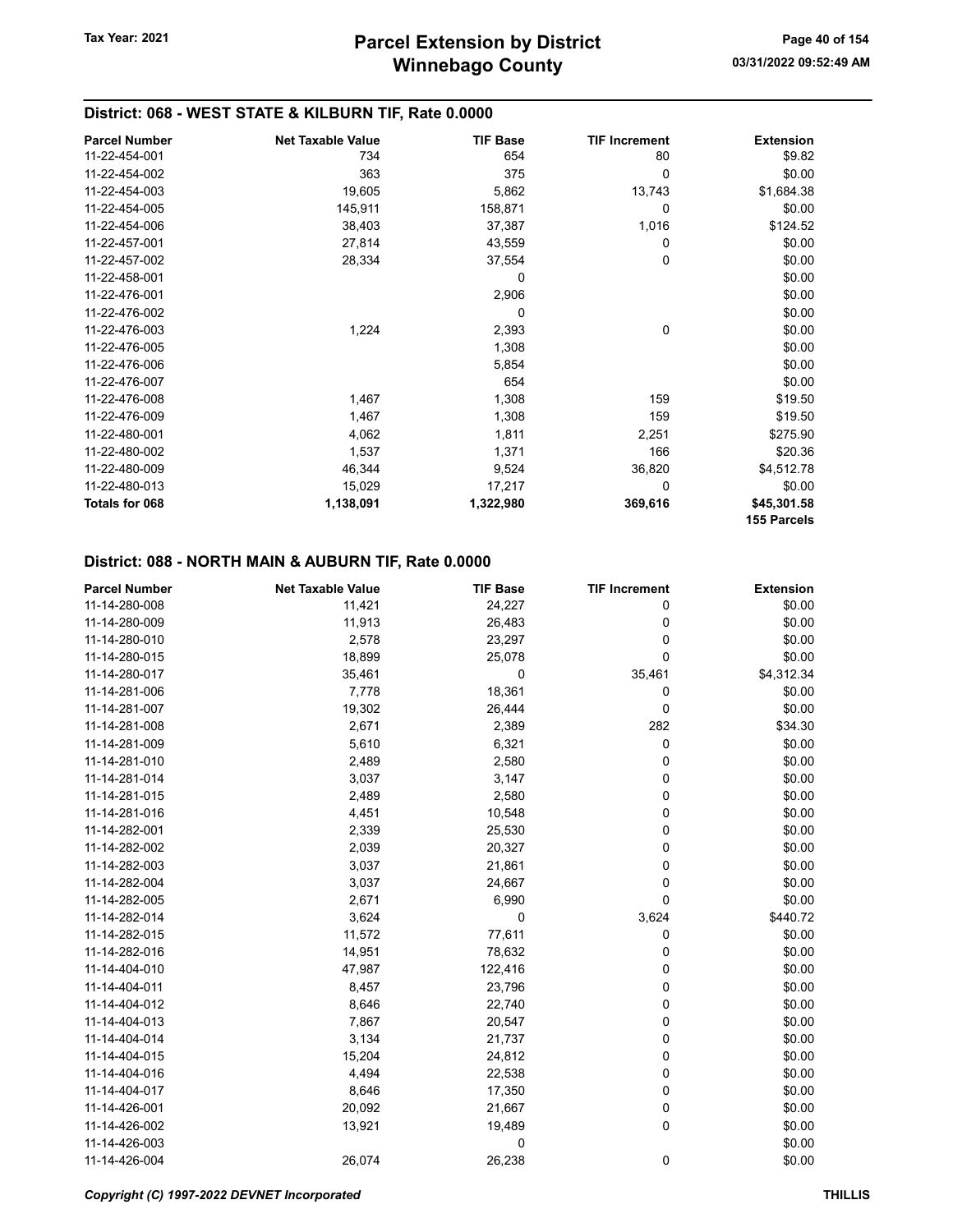### District: 088 - NORTH MAIN & AUBURN TIF, Rate 0.0000

| <b>Parcel Number</b>  | <b>Net Taxable Value</b> | <b>TIF Base</b> | <b>TIF Increment</b> | <b>Extension</b>          |
|-----------------------|--------------------------|-----------------|----------------------|---------------------------|
| 11-14-426-006         | 41,819                   | 38,702          | 3,117                | \$379.06                  |
| 11-14-426-007         | 28,482                   | 26,061          | 2,421                | \$294.42                  |
| 11-14-426-008         | 32,554                   | 29,724          | 2,830                | \$344.16                  |
| 11-14-426-009         | 38,168                   | 32,736          | 5,432                | \$660.58                  |
| 11-14-426-010         | 23,863                   | 22,467          | 1,396                | \$169.76                  |
| 11-14-426-011         | 28,340                   | 32,722          | 0                    | \$0.00                    |
| 11-14-426-012         |                          | 28,256          |                      | \$0.00                    |
| 11-14-426-013         | 23,964                   | 27,793          | 0                    | \$0.00                    |
| 11-14-426-014         | 31,599                   | 29,912          | 1,687                | \$205.16                  |
| 11-14-426-015         | 53,267                   | 64,302          | 0                    | \$0.00                    |
| 11-14-427-012         | 22,202                   | 0               | 22,202               | \$2,699.94                |
| 11-14-427-013         | 138,631                  | 0               | 138,631              | \$16,858.64               |
| 11-14-428-002         | 37,933                   | 52,308          | 0                    | \$0.00                    |
| 11-14-428-003         | 30,094                   | 31,827          | 0                    | \$0.00                    |
| 11-14-428-004         | 25,018                   | 36,496          | 0                    | \$0.00                    |
| 11-14-428-005         | 3,918                    | 6,151           | 0                    | \$0.00                    |
| 11-14-428-006         | 12,353                   | 34,457          | 0                    | \$0.00                    |
| 11-14-428-008         | 44,631                   | 45,032          | $\mathbf 0$          | \$0.00                    |
| 11-14-428-009         | 44,304                   | 24,022          | 20,282               | \$2,466.46                |
| 11-14-428-010         | 44,517                   | 37,554          | 6,963                | \$846.76                  |
| 11-14-428-011         | 17,225                   | 30,951          | 0                    | \$0.00                    |
| 11-14-428-012         | 20,964                   | 24,217          | 0                    | \$0.00                    |
| 11-14-428-013         | 18,882                   | 20,778          | 0                    | \$0.00                    |
| 11-14-428-015         | 21,267                   | 22,709          | 0                    | \$0.00                    |
| 11-14-428-016         | 15,893                   | 23,413          | 0                    | \$0.00                    |
| 11-14-428-017         | 19,139                   | 20,876          | 0                    | \$0.00                    |
| 11-14-428-018         | 7,266                    | 22,179          | 0                    | \$0.00                    |
| 11-14-428-019         | 739                      | 204             | 535                  | \$65.06                   |
| 11-14-428-020         | 24,649                   | 20,292          | 4,357                | \$529.86                  |
| 11-14-428-021         | 28,923                   | 26,737          | 2,186                | \$265.84                  |
| 11-14-428-022         | 30,251                   | 28,310          | 1,941                | \$236.04                  |
| 11-14-428-024         | 9,415                    | 22,632          | 0                    | \$0.00                    |
| 11-14-428-026         | 55,152                   | 38,482          | 16,670               | \$2,027.22                |
| 11-14-430-003         |                          | 14,405          |                      | \$0.00                    |
| 11-14-430-004         | 47,968                   | 45,645          | 2,323                | \$282.50                  |
| 11-14-430-005         | 21,458                   | 25,431          | 0                    | \$0.00                    |
| 11-14-430-033         |                          | 66,791          |                      | \$0.00                    |
| 11-14-430-034         | 83,449                   | 88,641          | 0                    | \$0.00                    |
| 11-14-430-035         | 78,848                   | 88,882          | 0                    | \$0.00                    |
| <b>Totals for 088</b> | 1,543,036                | 2,002,500       | 272,340              | \$33,118.82<br>72 Parcels |

| <b>Parcel Number</b> | <b>Net Taxable Value</b> | <b>TIF Base</b> | <b>TIF Increment</b> | <b>Extension</b> |
|----------------------|--------------------------|-----------------|----------------------|------------------|
| 11-23-429-004        | 25,574                   | 31,896          | 0                    | \$0.00           |
| 11-23-429-006        | 2,200                    | 34.403          | 0                    | \$0.00           |
| 11-23-429-020        | 155                      | 159             | 0                    | \$0.00           |
| 11-23-429-021        | 12,126                   | 21,212          | 0                    | \$0.00           |
| 11-23-429-022        | 8,517                    | 22.781          | 0                    | \$0.00           |
| 11-23-429-023        | 2,029                    | 21,627          | 0                    | \$0.00           |
| 11-23-429-024        | 595                      | 22,767          | 0                    | \$0.00           |
| 11-23-429-025        | 6,892                    | 23,546          | 0                    | \$0.00           |
| 11-23-429-026        | 6,996                    | 15,020          | 0                    | \$0.00           |
| 11-23-429-029        | 13,289                   | 32,317          | 0                    | \$0.00           |
| 11-23-429-030        | 14,717                   | 20,877          | 0                    | \$0.00           |
| 11-23-429-031        | 9,763                    | 16.607          | 0                    | \$0.00           |
| 11-23-429-032        | 11,098                   | 30,143          | 0                    | \$0.00           |
| 11-23-429-033        | 16.568                   | 25,682          | 0                    | \$0.00           |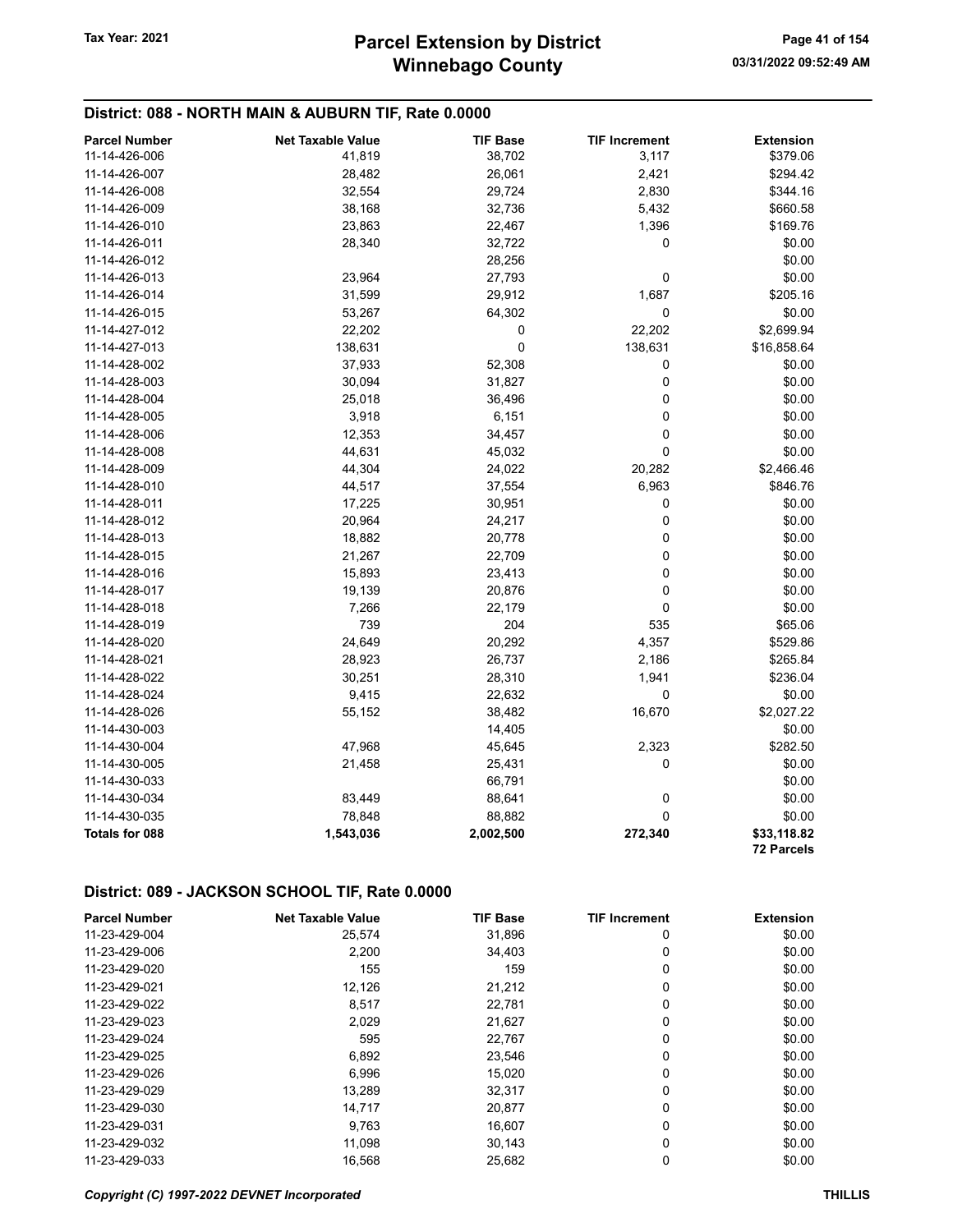# Winnebago County Tax Year: 2021 **Parcel Extension by District** Page 42 of 154

| <b>Parcel Number</b> | <b>Net Taxable Value</b> | <b>TIF Base</b> | <b>TIF Increment</b> | <b>Extension</b> |
|----------------------|--------------------------|-----------------|----------------------|------------------|
| 11-23-429-034        | 16,568                   | 25,682          | 0                    | \$0.00           |
| 11-23-429-035        | 9,616                    | 11,732          | 0                    | \$0.00           |
| 11-23-430-001        | 6,309                    | 27,776          | 0                    | \$0.00           |
| 11-23-430-002        | 6,588                    | 20,194          | 0                    | \$0.00           |
| 11-23-430-003        | 5,332                    | 19,245          | 0                    | \$0.00           |
| 11-23-430-004        | 23,686                   | 31,662          | 0                    | \$0.00           |
| 11-23-430-005        | 23,687                   | 30,887          | 0                    | \$0.00           |
| 11-23-430-006        | 23,687                   | 31,097          | 0                    | \$0.00           |
| 11-23-430-007        | 8,896                    | 22,989          | 0                    | \$0.00           |
| 11-23-430-008        | 9,559                    | 34,507          | 0                    | \$0.00           |
| 11-23-430-009        |                          |                 | 0                    | \$0.00           |
|                      | 16,376                   | 26,471          |                      |                  |
| 11-23-430-010        | 3,254                    | 21,817          | 0                    | \$0.00           |
| 11-23-430-011        | 9,677                    | 23,641          | 0                    | \$0.00           |
| 11-23-430-012        | 8,451                    | 22,227          | 0                    | \$0.00           |
| 11-23-430-015        | 6,915                    | 30,857          | 0                    | \$0.00           |
| 11-23-430-016        | 13,770                   | 28,221          | 0                    | \$0.00           |
| 11-23-430-017        | 9,665                    | 21,219          | 0                    | \$0.00           |
| 11-23-430-018        | 13,704                   | 19,840          | 0                    | \$0.00           |
| 11-23-430-019        | 15,099                   | 27,242          | 0                    | \$0.00           |
| 11-23-430-020        | 11,291                   | 11,561          | 0                    | \$0.00           |
| 11-23-430-021        | 6,318                    | 16,861          | 0                    | \$0.00           |
| 11-23-430-022        | 8,331                    | 18,395          | 0                    | \$0.00           |
| 11-23-430-023        | 13,025                   | 16,097          | 0                    | \$0.00           |
| 11-23-430-026        | 14,811                   | 13,038          | 1,773                | \$217.30         |
| 11-23-430-027        | 4,080                    | 10,244          | 0                    | \$0.00           |
| 11-23-430-028        | 11,683                   | 13,407          | 0                    | \$0.00           |
| 11-23-430-029        | 9,558                    | 15,072          | 0                    | \$0.00           |
| 11-23-430-030        | 11,444                   | 22,831          | 0                    | \$0.00           |
| 11-23-430-031        | 14,019                   | 13,526          | 493                  | \$60.42          |
| 11-23-480-001        | 19,672                   | 25,324          | 0                    | \$0.00           |
| 11-23-480-002        | 14,427                   | 18,493          | 0                    | \$0.00           |
| 11-23-480-003        | 22,090                   | 18,317          | 3,773                | \$462.44         |
| 11-23-480-004        | 28,289                   | 36,337          | 0                    | \$0.00           |
| 11-23-480-005        | 4,605                    | 5,759           | 0                    | \$0.00           |
| 11-23-480-006        | 30,515                   | 35,026          | 0                    | \$0.00           |
| 11-23-480-007        | 26,753                   | 35,462          | 0                    | \$0.00           |
| 11-23-480-008        |                          |                 | 0                    |                  |
|                      | 14,248                   | 14,897          |                      | \$0.00           |
| 11-23-480-009        | 20,802                   | 28,636          | 0                    | \$0.00           |
| 11-23-480-010        | 9,192                    | 20,188          | 0                    | \$0.00           |
| 11-23-480-011        | 1,024                    | 24,572          | 0                    | \$0.00           |
| 11-23-480-012        |                          | 0               |                      | \$0.00           |
| 11-23-480-013        | 8,364                    | 12,529          | 0                    | \$0.00           |
| 11-23-480-014        | 7,964                    | 21,954          | $\mathbf 0$          | \$0.00           |
| 11-23-480-015        | 6,128                    | 19,768          | 0                    | \$0.00           |
| 11-23-480-016        | 8,754                    | 16,603          | 0                    | \$0.00           |
| 11-23-480-017        | 12,733                   | 11,905          | 828                  | \$101.48         |
| 11-23-480-018        | 31,765                   | 39,001          | 0                    | \$0.00           |
| 11-23-480-019        | 12,685                   | 17,105          | 0                    | \$0.00           |
| 11-23-480-020        | 11,311                   | 17,363          | 0                    | \$0.00           |
| 11-23-480-021        | 16,529                   | 26,810          | 0                    | \$0.00           |
| 11-23-480-022        | 25,081                   | 36,439          | 0                    | \$0.00           |
| 11-23-480-023        | 7,661                    | 16,347          | 0                    | \$0.00           |
| 11-23-480-024        | 3,206                    | 18,003          | 0                    | \$0.00           |
| 11-23-480-025        | 7,024                    | 20,313          | 0                    | \$0.00           |
| 11-23-480-026        | 12,387                   | 18,947          | 0                    | \$0.00           |
| 11-23-480-027        | 6,784                    | 19,602          | 0                    | \$0.00           |
| 11-23-480-028        | 20,967                   | 25,162          | 0                    | \$0.00           |
| 11-23-481-001        | 67,597                   | 40,863          | 26,734               | \$3,276.60       |
| 11-23-481-002        | 4,014                    | 1,649           | 2,365                | \$289.86         |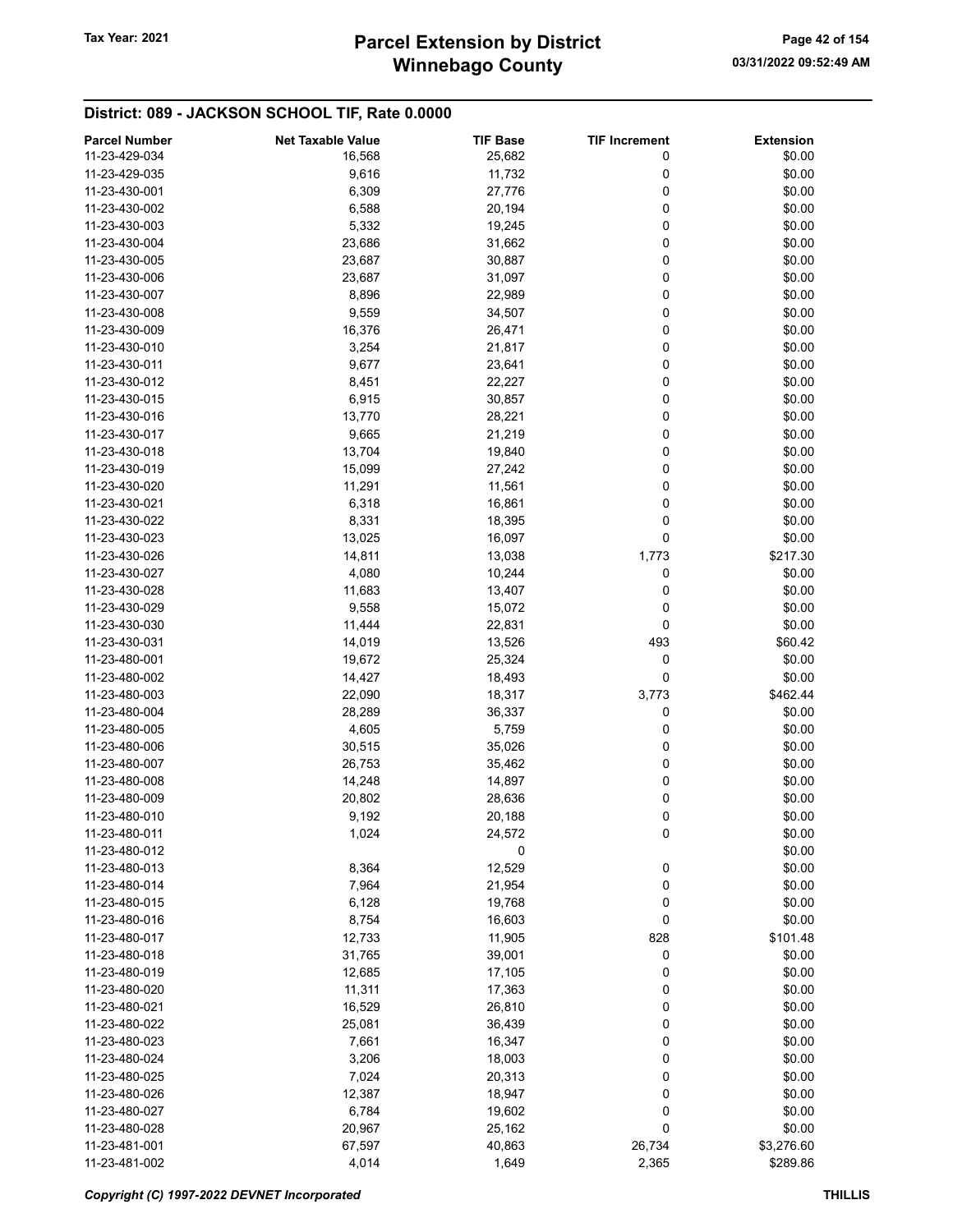| <b>Parcel Number</b> | <b>Net Taxable Value</b> | <b>TIF Base</b> | <b>TIF Increment</b> | <b>Extension</b> |
|----------------------|--------------------------|-----------------|----------------------|------------------|
| 11-23-481-003        | 7,467                    | 17,871          | 0                    | \$0.00           |
| 11-23-481-004        | 4,414                    | 1,767           | 2,647                | \$324.42         |
| 11-23-481-005        | 0                        | 87              | 0                    | \$0.00           |
| 11-23-481-006        | 387                      | 399             | 0                    | \$0.00           |
| 11-23-481-007        | 3,998                    |                 | 0                    | \$0.00           |
|                      |                          | 11,399          |                      |                  |
| 11-23-481-008        | 12,734                   | 19,876          | 0                    | \$0.00           |
| 11-23-481-009        | 4,997                    | 10,572          | 0                    | \$0.00           |
| 11-23-481-010        | 1,275                    | 14,605          | 0                    | \$0.00           |
| 11-23-481-011        | 3,231                    | 14,988          | 0                    | \$0.00           |
| 11-23-481-012        | 10,200                   | 14,754          | 0                    | \$0.00           |
| 11-23-481-013        | 15,462                   | 21,646          | 0                    | \$0.00           |
| 11-23-481-014        | 8,030                    | 20,489          | 0                    | \$0.00           |
| 11-23-481-015        | 11,153                   | 20,025          | 0                    | \$0.00           |
| 11-23-481-016        | 13,499                   | 12,917          | 582                  | \$71.34          |
| 11-23-481-017        | 18,107                   | 27,332          | 0                    | \$0.00           |
| 11-23-481-018        | 12,701                   | 20,619          | 0                    | \$0.00           |
| 11-23-481-019        | 1,484                    | 19,765          | 0                    | \$0.00           |
| 11-23-481-020        | 17,390                   | 22,400          | 0                    | \$0.00           |
| 11-23-481-021        | 12,849                   | 19,951          | 0                    | \$0.00           |
| 11-23-481-022        | 0                        | 12,486          | 0                    | \$0.00           |
| 11-23-481-023        | 0                        | 16,237          | 0                    | \$0.00           |
| 11-23-481-024        | 2,306                    | 20,340          | 0                    | \$0.00           |
| 11-23-481-025        | 8,269                    | 20,885          | 0                    | \$0.00           |
| 11-23-481-026        | 29,260                   | 49,125          | 0                    | \$0.00           |
| 11-23-481-027        | 16,206                   | 16,672          | 0                    | \$0.00           |
| 11-23-481-028        | 6,229                    | 16,152          | 0                    | \$0.00           |
| 11-23-481-029        |                          | 23,865          | 0                    | \$0.00           |
| 11-23-481-030        | 15,003                   |                 | 0                    |                  |
|                      | 14,439                   | 22,506          | 0                    | \$0.00           |
| 11-23-481-031        | 12,711                   | 17,026          |                      | \$0.00           |
| 11-23-481-032        | 7,007                    | 17,472          | $\pmb{0}$            | \$0.00           |
| 11-23-482-001        | 3,334                    | 3,605           | 0                    | \$0.00           |
| 11-23-482-002        | 17,706                   | 23,393          | 0                    | \$0.00           |
| 11-23-482-003        | 11,508                   | 21,768          | 0                    | \$0.00           |
| 11-23-482-004        | 6,508                    | 20,292          | 0                    | \$0.00           |
| 11-23-482-005        | 11,300                   | 25,578          | 0                    | \$0.00           |
| 11-23-482-006        | 9,846                    | 20,282          | 0                    | \$0.00           |
| 11-23-482-007        | 191,567                  | 188,117         | 3,450                | \$422.84         |
| 11-23-482-008        | 6,856                    | 22,652          | 0                    | \$0.00           |
| 11-23-482-009        | 0                        | 2,565           | 0                    | \$0.00           |
| 11-23-482-010        | 962                      | 407             | 555                  | \$68.02          |
| 11-23-482-011        | 3,048                    | 2,978           | 70                   | \$8.58           |
| 11-23-482-012        | 26,756                   | 50,619          | 0                    | \$0.00           |
| 11-23-482-013        | 52,969                   | 51,870          | 1,099                | \$134.70         |
| 11-23-482-014        | 322,589                  | 391,298         | 0                    | \$0.00           |
| 11-23-482-015        | 7,748                    | 6,783           | 965                  | \$118.28         |
| 11-23-482-016        | 173,364                  | 170,838         | 2,526                | \$309.60         |
| 11-23-483-003        | 17,066                   | 26,354          | 0                    | \$0.00           |
| 11-23-484-001        | 26,443                   | 35,430          | 0                    | \$0.00           |
| 11-23-485-001        | 11,182                   | 16,626          | 0                    | \$0.00           |
| 11-23-485-002        | 11,794                   | 21,974          | 0                    | \$0.00           |
| 11-23-485-003        | 13,062                   | 21,115          | 0                    | \$0.00           |
| 11-23-485-004        | 6,136                    | 13,154          | 0                    | \$0.00           |
| 11-23-485-005        | 2,251                    | 2,313           | 0                    | \$0.00           |
| 11-23-485-006        | 30,706                   | 96,177          | 0                    | \$0.00           |
| 11-24-305-009        |                          |                 | 0                    | \$0.00           |
|                      | 10,565                   | 19,461          |                      |                  |
| 11-24-305-010        | 12,949                   | 25,947          | 0                    | \$0.00           |
| 11-24-305-011        | 16,255                   | 24,679          | 0                    | \$0.00           |
| 11-24-305-012        | 7,583                    | 22,476          | 0                    | \$0.00           |
| 11-24-305-013        | 24,100                   | 32,575          | $\pmb{0}$            | \$0.00           |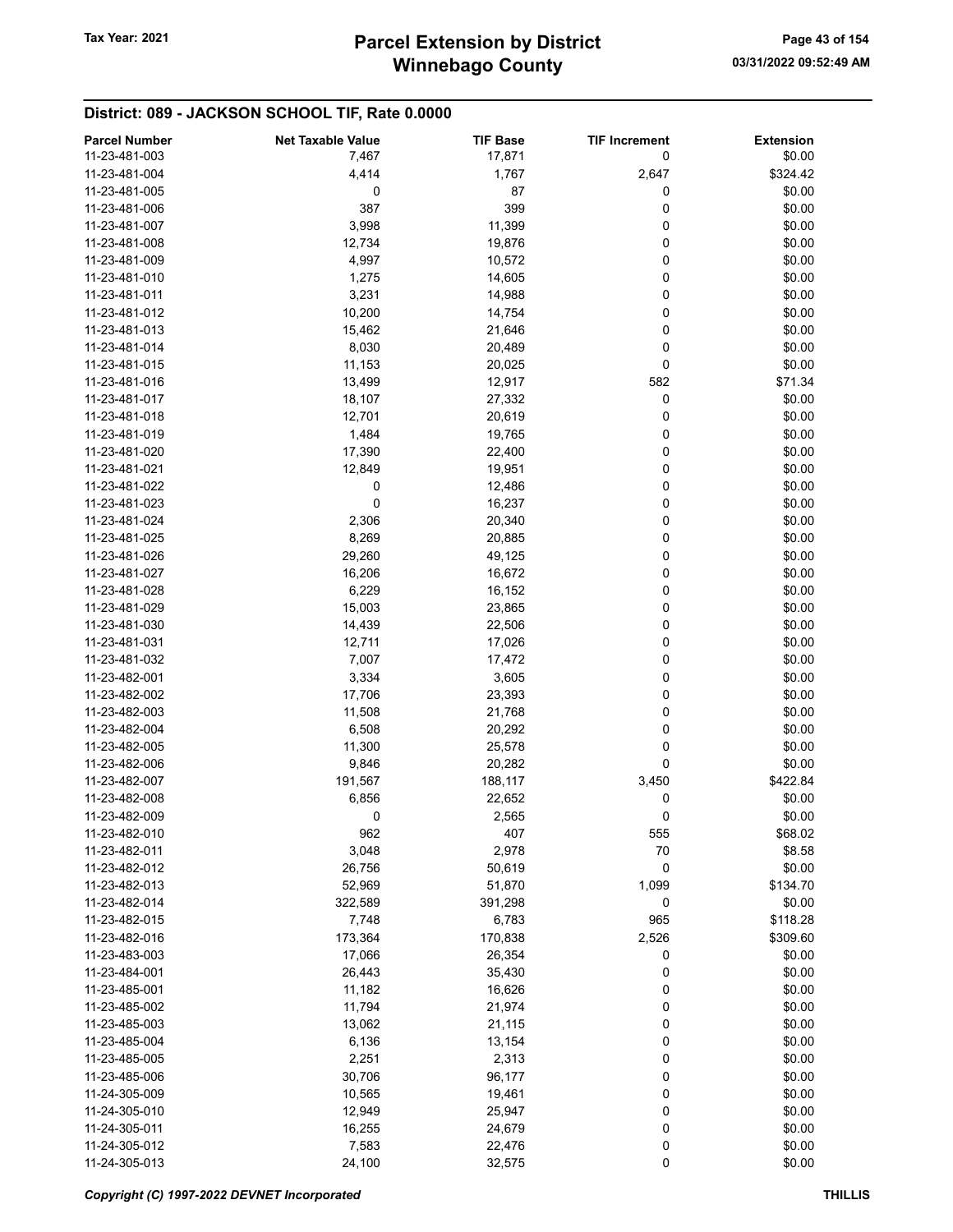# Winnebago County Tax Year: 2021 **Parcel Extension by District** Page 44 of 154

| <b>Parcel Number</b> | <b>Net Taxable Value</b> | <b>TIF Base</b> | <b>TIF Increment</b> | <b>Extension</b> |
|----------------------|--------------------------|-----------------|----------------------|------------------|
| 11-24-305-014        | 4,416                    | 26,054          | 0                    | \$0.00           |
| 11-24-305-015        | 17,053                   | 27,388          | 0                    | \$0.00           |
| 11-24-306-003        | 802                      | 24,964          | 0                    | \$0.00           |
| 11-24-306-004        | 7,729                    | 23,592          | 0                    | \$0.00           |
| 11-24-306-016        | 12,870                   |                 | 0                    | \$0.00           |
|                      |                          | 23,728          |                      |                  |
| 11-24-306-017        | 10,473                   | 24,285          | 0                    | \$0.00           |
| 11-24-306-018        | 12,662                   | 16,897          | 0                    | \$0.00           |
| 11-24-306-019        | 10,528                   | 24,614          | 0                    | \$0.00           |
| 11-24-306-020        | 14,077                   | 21,789          | 0                    | \$0.00           |
| 11-24-306-021        | 14,369                   | 17,559          | 0                    | \$0.00           |
| 11-24-306-022        | 12,225                   | 23,962          | 0                    | \$0.00           |
| 11-24-306-023        | 10,694                   | 17,420          | 0                    | \$0.00           |
| 11-24-306-024        | 11,836                   | 21,227          | 0                    | \$0.00           |
| 11-24-306-025        | 10,155                   | 19,948          | 0                    | \$0.00           |
| 11-24-306-026        | 12,631                   | 30,670          | 0                    | \$0.00           |
| 11-24-307-005        | 5,791                    | 22,727          | 0                    | \$0.00           |
| 11-24-307-006        | 2,345                    | 13,604          | 0                    | \$0.00           |
| 11-24-307-014        | 18,995                   | 26,952          | 0                    | \$0.00           |
| 11-24-307-015        | 8,087                    | 22,061          | 0                    | \$0.00           |
|                      |                          |                 |                      |                  |
| 11-24-307-016        | 17,761                   | 22,442          | 0                    | \$0.00           |
| 11-24-307-017        | 16,705                   | 19,916          | 0                    | \$0.00           |
| 11-24-307-018        | 9,878                    | 26,214          | 0                    | \$0.00           |
| 11-24-307-019        | 11,205                   | 24,732          | 0                    | \$0.00           |
| 11-24-307-020        | 7,241                    | 24,145          | 0                    | \$0.00           |
| 11-24-307-021        | 26,119                   | 31,177          | 0                    | \$0.00           |
| 11-24-307-024        | 2,605                    | 18,166          | 0                    | \$0.00           |
| 11-24-307-025        | 12,096                   | 17,667          | 0                    | \$0.00           |
| 11-24-308-001        | 26,396                   | 28,541          | 0                    | \$0.00           |
| 11-24-308-002        | 26,396                   | 28,541          | 0                    | \$0.00           |
| 11-24-308-003        | 13,167                   | 24,656          | 0                    | \$0.00           |
| 11-24-308-004        | 13,883                   | 28,295          | 0                    | \$0.00           |
| 11-24-308-005        | 10,038                   | 24,220          | 0                    | \$0.00           |
| 11-24-308-006        | 15,842                   | 22,823          | 0                    | \$0.00           |
| 11-24-308-007        | 1,815                    | 1,865           | 0                    | \$0.00           |
| 11-24-308-008        | 10,803                   | 20,507          | 0                    | \$0.00           |
|                      |                          |                 | 0                    | \$0.00           |
| 11-24-308-009        | 12,799                   | 22,994          |                      |                  |
| 11-24-308-010        | 8,849                    | 24,422          | 0                    | \$0.00           |
| 11-24-308-011        | 8,836                    | 19,803          | 0                    | \$0.00           |
| 11-24-308-012        | 8,572                    | 22,923          | 0                    | \$0.00           |
| 11-24-308-013        | 1,899                    | 22,837          | 0                    | \$0.00           |
| 11-24-309-001        | 16,621                   | 25,505          | 0                    | \$0.00           |
| 11-24-309-002        | 15,366                   | 22,425          | 0                    | \$0.00           |
| 11-24-309-003        | 1,637                    | 21,139          | 0                    | \$0.00           |
| 11-24-309-004        | 15,025                   | 17,068          | 0                    | \$0.00           |
| 11-24-309-005        | 7,514                    | 18,209          | 0                    | \$0.00           |
| 11-24-309-006        | 6,929                    | 20,617          | 0                    | \$0.00           |
| 11-24-309-007        | 6,147                    | 17,427          | 0                    | \$0.00           |
| 11-24-309-008        | 8,948                    | 21,140          | 0                    | \$0.00           |
| 11-24-309-009        | 1,685                    | 23,921          | 0                    | \$0.00           |
| 11-24-309-012        | 8,554                    | 25,341          | 0                    | \$0.00           |
| 11-24-309-013        | 4,570                    | 26,350          | 0                    | \$0.00           |
| 11-24-309-014        | 30,743                   | 34,225          | 0                    | \$0.00           |
| 11-24-309-015        | 6,215                    | 18,276          | 0                    | \$0.00           |
|                      |                          |                 |                      |                  |
| 11-24-309-016        | 9,402                    | 16,335          | 0                    | \$0.00           |
| 11-24-309-017        | 6,298                    | 23,259          | 0                    | \$0.00           |
| 11-24-309-018        | 3,693                    | 19,309          | 0                    | \$0.00           |
| 11-24-309-019        | 6,457                    | 20,173          | 0                    | \$0.00           |
| 11-24-309-020        | 9,901                    | 16,971          | 0                    | \$0.00           |
| 11-24-309-021        | 14,887                   | 13,340          | 1,547                | \$189.60         |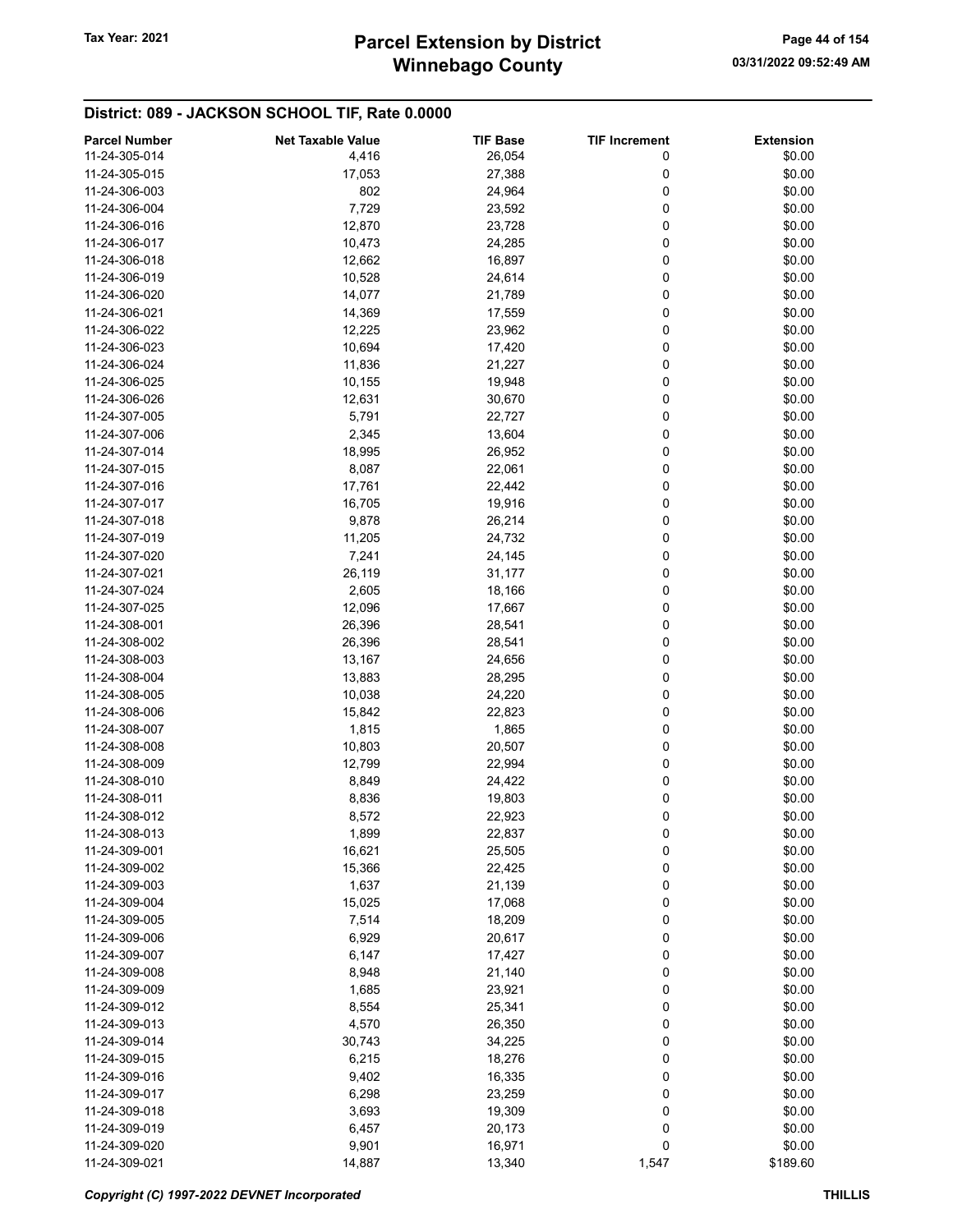# Winnebago County Tax Year: 2021 **Parcel Extension by District** Page 45 of 154

| <b>Parcel Number</b> | <b>Net Taxable Value</b> | <b>TIF Base</b> | <b>TIF Increment</b> | <b>Extension</b> |
|----------------------|--------------------------|-----------------|----------------------|------------------|
| 11-24-309-022        | 15,183                   | 19,402          | 0                    | \$0.00           |
| 11-24-309-023        | 14,042                   | 20,003          | 0                    | \$0.00           |
| 11-24-309-024        | 14,293                   | 25,821          | 0                    | \$0.00           |
| 11-24-309-025        | 7,496                    | 22,000          | 0                    | \$0.00           |
| 11-24-309-026        |                          |                 | 0                    | \$0.00           |
|                      | 5,868                    | 16,710          |                      |                  |
| 11-24-309-027        | 5,430                    | 18,348          | 0                    | \$0.00           |
| 11-24-309-028        | 11,806                   | 27,838          | 0                    | \$0.00           |
| 11-24-310-001        | 14,056                   | 23,666          | 0                    | \$0.00           |
| 11-24-310-004        | 13,843                   | 27,385          | 0                    | \$0.00           |
| 11-24-310-005        | 22,045                   | 34,053          | 0                    | \$0.00           |
| 11-24-310-006        | 16,973                   | 27,855          | 0                    | \$0.00           |
| 11-24-310-007        | 25,799                   | 35,250          | 0                    | \$0.00           |
| 11-24-310-008        | 19,861                   | 24,051          | 0                    | \$0.00           |
| 11-24-310-009        | 12,143                   | 22,104          | 0                    | \$0.00           |
| 11-24-310-010        | 11,319                   | 21,293          | 0                    | \$0.00           |
| 11-24-310-011        | 10,019                   | 27,434          | 0                    | \$0.00           |
| 11-24-310-012        | 25,367                   | 34,274          | 0                    | \$0.00           |
| 11-24-310-013        | 10,412                   | 19,416          | 0                    | \$0.00           |
| 11-24-310-014        | 11,793                   | 21,444          | 0                    | \$0.00           |
|                      |                          |                 | 0                    |                  |
| 11-24-310-015        | 8,270                    | 19,002          |                      | \$0.00           |
| 11-24-310-016        | 8,356                    | 19,583          | 0                    | \$0.00           |
| 11-24-310-017        | 17,817                   | 30,420          | 0                    | \$0.00           |
| 11-24-310-018        | 17,514                   | 21,615          | 0                    | \$0.00           |
| 11-24-310-019        | 9,212                    | 16,694          | 0                    | \$0.00           |
| 11-24-310-020        | 11,484                   | 22,162          | 0                    | \$0.00           |
| 11-24-310-021        | 8,132                    | 16,161          | 0                    | \$0.00           |
| 11-24-310-022        | 12,562                   | 16,668          | 0                    | \$0.00           |
| 11-24-310-024        | 18,857                   | 6,434           | 12,423               | \$1,522.60       |
| 11-24-310-025        | 8,751                    | 19,501          | 0                    | \$0.00           |
| 11-24-310-026        | 11,273                   | 21,214          | 0                    | \$0.00           |
| 11-24-310-027        | 12,502                   | 21,688          | 0                    | \$0.00           |
| 11-24-351-001        | 8,776                    | 16,717          | 0                    | \$0.00           |
| 11-24-351-002        | 11,834                   | 20,358          | 0                    | \$0.00           |
| 11-24-351-003        | 17,488                   | 16,349          | 1,139                | \$139.60         |
| 11-24-351-004        | 14,544                   | 17,770          | 0                    | \$0.00           |
|                      |                          |                 |                      |                  |
| 11-24-351-005        | 13,970                   | 21,891          | 0                    | \$0.00           |
| 11-24-351-006        | 17,685                   | 26,034          | 0                    | \$0.00           |
| 11-24-351-007        | 17,823                   | 29,569          | 0                    | \$0.00           |
| 11-24-351-008        | 16,563                   | 25,654          | 0                    | \$0.00           |
| 11-24-351-009        | 1,892                    | 14,112          | 0                    | \$0.00           |
| 11-24-351-010        | 12,001                   | 21,077          | 0                    | \$0.00           |
| 11-24-351-011        | 8,674                    | 22,117          | 0                    | \$0.00           |
| 11-24-351-012        | 13,461                   | 20,281          | 0                    | \$0.00           |
| 11-24-351-013        | 6,929                    | 20,714          | 0                    | \$0.00           |
| 11-24-352-003        | 6,892                    | 16,389          | 0                    | \$0.00           |
| 11-24-352-004        | 15,771                   | 20,033          | 0                    | \$0.00           |
| 11-24-352-005        | 12,873                   | 19,679          | 0                    | \$0.00           |
| 11-24-352-006        | 17,718                   | 26,635          | 0                    | \$0.00           |
| 11-24-352-007        | 6,245                    | 13,247          | 0                    | \$0.00           |
| 11-24-352-008        | 11,961                   | 20,215          | 0                    | \$0.00           |
| 11-24-352-009        | 874                      |                 |                      | \$0.00           |
|                      |                          | 19,350          | 0                    |                  |
| 11-24-352-010        | 6,856                    | 19,671          | 0                    | \$0.00           |
| 11-24-352-011        | 1,360                    | 1,673           | 0                    | \$0.00           |
| 11-24-352-012        | 9,764                    | 11,244          | 0                    | \$0.00           |
| 11-24-352-013        | 8,925                    | 24,333          | 0                    | \$0.00           |
| 11-24-352-014        | 10,549                   | 26,305          | 0                    | \$0.00           |
| 11-24-352-015        | 11,602                   | 18,171          | 0                    | \$0.00           |
| 11-24-352-016        | 14,970                   | 27,284          | 0                    | \$0.00           |
| 11-24-352-017        | 17,036                   | 21,768          | 0                    | \$0.00           |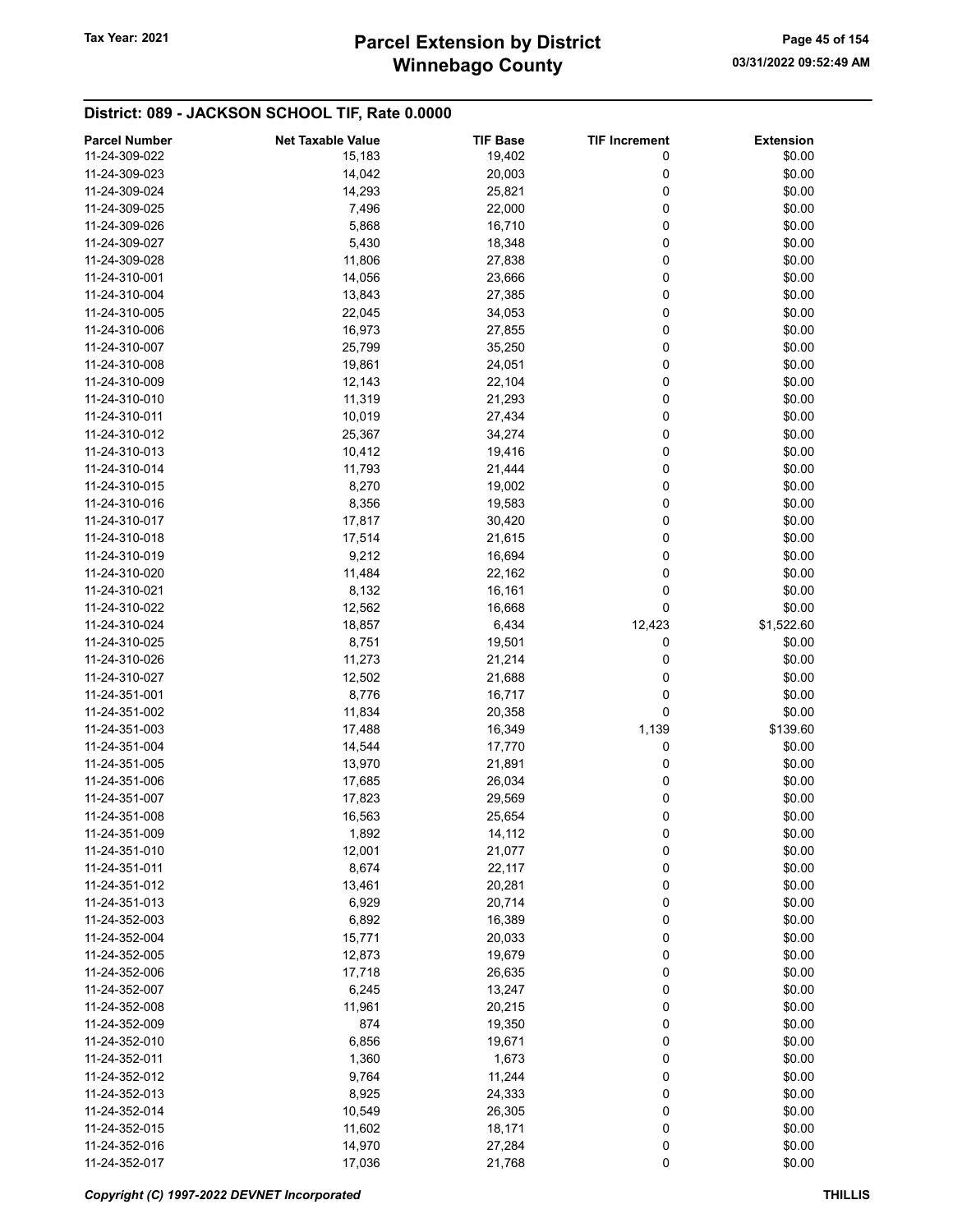# Winnebago County Tax Year: 2021 **Parcel Extension by District** Page 46 of 154

| <b>Parcel Number</b> | <b>Net Taxable Value</b> | <b>TIF Base</b> | <b>TIF Increment</b> | <b>Extension</b> |
|----------------------|--------------------------|-----------------|----------------------|------------------|
| 11-24-352-018        | 20,535                   | 30,673          | 0                    | \$0.00           |
| 11-24-352-019        | 9,817                    | 16,814          | 0                    | \$0.00           |
| 11-24-352-020        | 7,785                    | 16,895          | 0                    | \$0.00           |
| 11-24-352-021        |                          |                 | 0                    | \$0.00           |
|                      | 12,446                   | 22,193          |                      |                  |
| 11-24-352-022        | 10,558                   | 25,163          | 0                    | \$0.00           |
| 11-24-352-023        | 8,567                    | 23,909          | 0                    | \$0.00           |
| 11-24-352-024        | 17,577                   | 26,448          | 0                    | \$0.00           |
| 11-24-352-025        | 0                        | 22,077          | 0                    | \$0.00           |
| 11-24-352-026        | 12,213                   | 17,957          | 0                    | \$0.00           |
| 11-24-352-027        | 5,637                    | 15,817          | 0                    | \$0.00           |
| 11-24-352-028        | 23,571                   | 25,674          | 0                    | \$0.00           |
| 11-24-353-001        |                          | 0               |                      | \$0.00           |
| 11-24-353-002        | 24,559                   | 31,050          | 0                    | \$0.00           |
| 11-24-353-003        | 13,189                   | 12,302          | 887                  | \$108.72         |
| 11-24-353-006        | 22,288                   | 30,133          | 0                    | \$0.00           |
| 11-24-353-007        | 7,670                    | 22,088          | 0                    | \$0.00           |
| 11-24-353-008        | 24,047                   | 32,734          | 0                    | \$0.00           |
| 11-24-353-009        | 23,699                   | 25,583          | 0                    | \$0.00           |
| 11-24-353-010        | 18,222                   | 24,377          | 0                    | \$0.00           |
| 11-24-353-011        | 12,697                   | 27,984          | 0                    | \$0.00           |
|                      |                          |                 |                      |                  |
| 11-24-353-012        | 21,707                   | 29,697          | 0                    | \$0.00           |
| 11-24-354-001        | 10,302                   | 26,453          | 0                    | \$0.00           |
| 11-24-354-002        | 9,310                    | 22,690          | 0                    | \$0.00           |
| 11-24-354-003        | 16,758                   | 25,966          | 0                    | \$0.00           |
| 11-24-354-004        | 27,541                   | 38,374          | 0                    | \$0.00           |
| 11-24-354-005        | 12,363                   | 25,393          | 0                    | \$0.00           |
| 11-24-354-006        | 6,741                    | 16,721          | 0                    | \$0.00           |
| 11-24-354-007        | 7,773                    | 18,777          | 0                    | \$0.00           |
| 11-24-354-008        | 6,362                    | 17,230          | 0                    | \$0.00           |
| 11-24-354-009        | 7,515                    | 22,051          | 0                    | \$0.00           |
| 11-24-354-010        | 853                      | 25,596          | 0                    | \$0.00           |
| 11-24-354-011        | 15,024                   | 12,662          | 2,362                | \$289.50         |
| 11-24-354-012        | 7,665                    | 17,673          | 0                    | \$0.00           |
| 11-24-354-013        | 8,496                    | 19,095          | 0                    | \$0.00           |
| 11-24-354-014        | 17,507                   | 19,521          | 0                    | \$0.00           |
| 11-24-354-015        | 0                        | 13,726          | 0                    | \$0.00           |
| 11-24-354-016        | 4,649                    | 16,343          | 0                    | \$0.00           |
| 11-24-354-017        |                          |                 |                      | \$0.00           |
|                      | 8,100                    | 15,232          | 0                    |                  |
| 11-24-355-001        | 4,997                    | 22,092          | 0                    | \$0.00           |
| 11-24-355-002        | 10,859                   | 18,102          | 0                    | \$0.00           |
| 11-24-355-003        | 9,072                    | 20,535          | 0                    | \$0.00           |
| 11-24-355-004        | 5,496                    | 13,979          | 0                    | \$0.00           |
| 11-24-355-005        | 2,995                    | 15,579          | 0                    | \$0.00           |
| 11-24-355-006        | 6,657                    | 21,509          | 0                    | \$0.00           |
| 11-24-355-007        | 9,274                    | 25,874          | 0                    | \$0.00           |
| 11-24-355-008        | 3,998                    | 11,073          | 0                    | \$0.00           |
| 11-24-355-009        | 8,308                    | 23,619          | 0                    | \$0.00           |
| 11-24-355-010        | 6,511                    | 18,518          | 0                    | \$0.00           |
| 11-24-355-011        | 17,817                   | 29,647          | 0                    | \$0.00           |
| 11-24-355-012        | 5,253                    | 16,908          | 0                    | \$0.00           |
| 11-24-355-013        | 7,135                    | 11,833          | 0                    | \$0.00           |
| 11-24-355-014        | 4,997                    | 14,559          | 0                    | \$0.00           |
| 11-24-355-015        | 6,078                    | 11,926          | 0                    | \$0.00           |
| 11-24-355-016        | 6,496                    | 15,540          | 0                    | \$0.00           |
| 11-24-355-017        | 14,698                   | 13,509          | 1,189                | \$145.74         |
|                      |                          |                 |                      |                  |
| 11-24-355-018        | 12,635                   | 14,196          | 0                    | \$0.00           |
| 11-24-355-021        | 10,303                   | 10,931          | 0                    | \$0.00           |
| 11-24-355-022        | 18,179                   | 20,819          | 0                    | \$0.00           |
| 11-24-355-023        | 12,738                   | 18,930          | 0                    | \$0.00           |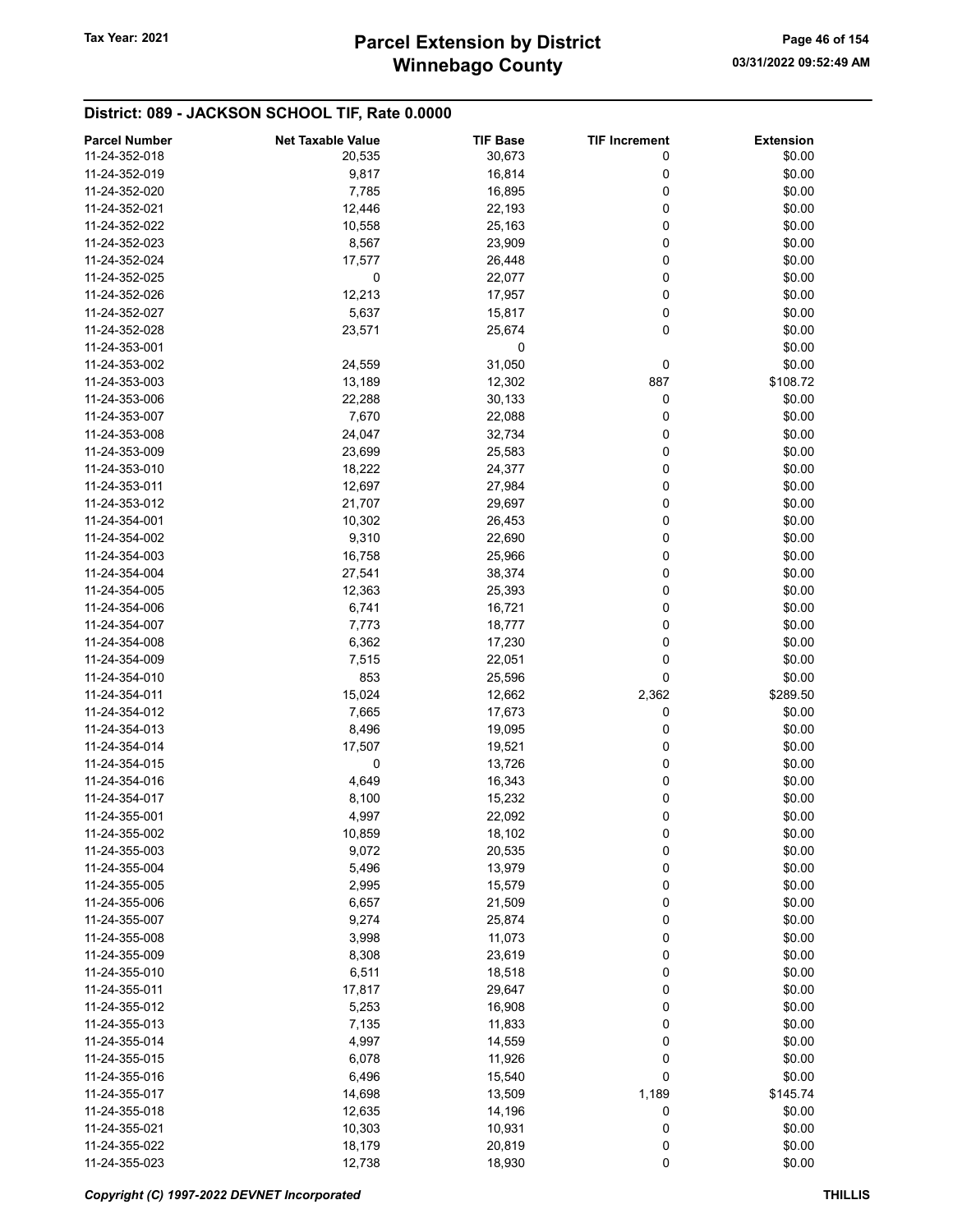# Winnebago County Tax Year: 2021 **Parcel Extension by District** Page 47 of 154

| <b>Parcel Number</b> | <b>Net Taxable Value</b> | <b>TIF Base</b> | <b>TIF Increment</b> | <b>Extension</b> |
|----------------------|--------------------------|-----------------|----------------------|------------------|
| 11-24-355-024        | 13,125                   | 21,625          | 0                    | \$0.00           |
| 11-24-355-026        | 18,258                   | 23,766          | 0                    | \$0.00           |
| 11-24-355-027        | 12,235                   | 18,471          | 0                    | \$0.00           |
| 11-24-355-028        | 12,499                   | 17,071          | 0                    | \$0.00           |
| 11-24-355-029        | 1,390                    | 1,427           | 0                    | \$0.00           |
| 11-24-355-030        |                          |                 | 0                    | \$0.00           |
| 11-24-355-031        | 12,451                   | 20,539          | 0                    | \$0.00           |
|                      | 11,657                   | 26,943          |                      |                  |
| 11-24-355-032        | 13,838                   | 19,095          | 0                    | \$0.00           |
| 11-24-355-033        | 11,959                   | 26,889          | 0                    | \$0.00           |
| 11-24-355-036        | 22,514                   | 33,980          | 0                    | \$0.00           |
| 11-24-356-001        | 1,348                    | 1,704           | 0                    | \$0.00           |
| 11-24-356-002        | 13,462                   | 21,986          | 0                    | \$0.00           |
| 11-24-356-003        | 8,100                    | 12,861          | 0                    | \$0.00           |
| 11-24-356-004        | 5,946                    | 12,201          | 0                    | \$0.00           |
| 11-24-356-005        | 12,004                   | 14,703          | 0                    | \$0.00           |
| 11-24-356-006        | 6,496                    | 17,363          | 0                    | \$0.00           |
| 11-24-356-007        | 11,279                   | 18,773          | 0                    | \$0.00           |
| 11-24-356-008        | 5,549                    | 11,678          | 0                    | \$0.00           |
| 11-24-356-009        | 20,149                   | 35,059          | 0                    | \$0.00           |
| 11-24-356-010        | 8,611                    | 24,714          | 0                    | \$0.00           |
| 11-24-356-011        | 5,753                    | 17,966          | 0                    | \$0.00           |
| 11-24-356-012        | 11,702                   | 34,800          | 0                    | \$0.00           |
| 11-24-356-013        | 96,452                   | 107,557         | 0                    | \$0.00           |
| 11-24-356-014        | 30,765                   | 133,854         | 0                    | \$0.00           |
| 11-24-356-015        | 4,671                    | 2,519           | 2,152                | \$263.76         |
| 11-24-356-018        | 16,822                   | 20,366          | 0                    | \$0.00           |
| 11-24-356-019        | 0                        | 83              | 0                    | \$0.00           |
| 11-24-356-020        | 8,739                    | 17,507          | 0                    | \$0.00           |
| 11-24-356-021        | 0                        | 83              | 0                    | \$0.00           |
| 11-24-356-022        | 68,334                   |                 |                      | \$2,040.44       |
|                      |                          | 51,686          | 16,648               |                  |
| 11-24-356-024        | 2,748                    | 22,787          | 0                    | \$0.00           |
| 11-24-356-025        | 30,363                   | 26,980          | 3,383                | \$414.64         |
| 11-24-356-026        | 9,349                    | 22,828          | 0                    | \$0.00           |
| 11-24-356-030        | 45,459                   | 39,195          | 6,264                | \$767.74         |
| 11-24-356-033        | 58,240                   | 74,288          | 0                    | \$0.00           |
| 11-24-356-034        | 11,453                   | 21,552          | 0                    | \$0.00           |
| 11-24-356-035        | 73,071                   | 69,313          | 3,758                | \$460.60         |
| 11-24-356-036        | 205,322                  | 213,419         | 0                    | \$0.00           |
| 11-24-356-037        | 264,332                  | 41,925          | 222,407              | \$27,258.88      |
| 11-24-356-038        | 33,846                   | 32,519          | 1,327                | \$162.64         |
| 11-24-357-001        | 0                        | 14,423          | 0                    | \$0.00           |
| 11-24-357-002        | 4,082                    | 14,086          | 0                    | \$0.00           |
| 11-24-357-003        | 9,854                    | 13,746          | 0                    | \$0.00           |
| 11-24-357-004        | 4,274                    | 14,371          | 0                    | \$0.00           |
| 11-24-357-005        | 673                      | 12,003          | 0                    | \$0.00           |
| 11-24-357-006        | 2,812                    | 12,171          | 0                    | \$0.00           |
| 11-24-357-007        | 3,876                    | 13,770          | 0                    | \$0.00           |
| 11-24-357-008        | 9,876                    | 13,770          | 0                    | \$0.00           |
| 11-24-357-009        | 3,961                    | 13,895          | 0                    | \$0.00           |
| 11-24-357-010        | 8,746                    | 12,095          | 0                    | \$0.00           |
| 11-24-357-011        | 4,639                    | 14,489          | 0                    | \$0.00           |
| 11-24-357-012        | 4,440                    | 14,204          | 0                    | \$0.00           |
| 11-24-357-013        | 4,206                    | 13,864          | 0                    | \$0.00           |
| 11-24-357-014        | 10,639                   | 14,489          | 0                    | \$0.00           |
| 11-24-357-015        | 8,988                    | 12,121          | 0                    | \$0.00           |
| 11-24-357-016        | 0                        | 12,399          | 0                    | \$0.00           |
| 11-24-357-017        |                          |                 | 0                    | \$0.00           |
|                      | 4,154                    | 13,805          |                      |                  |
| 11-24-357-018        | 4,154                    | 13,805          | 0                    | \$0.00           |
| 11-24-357-019        | 4,216                    | 13,895          | 0                    | \$0.00           |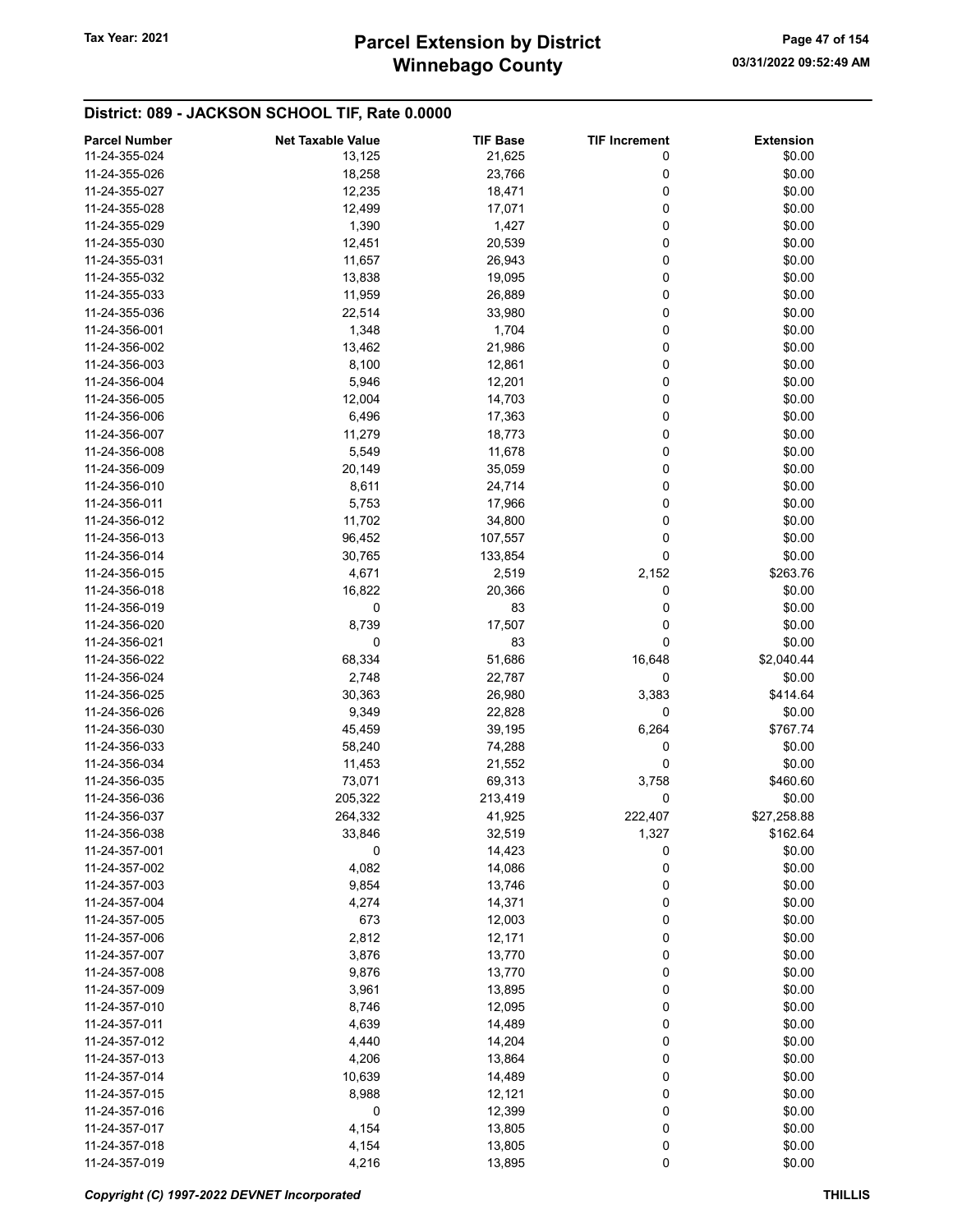| <b>Parcel Number</b> | <b>Net Taxable Value</b> | <b>TIF Base</b> | <b>TIF Increment</b> | <b>Extension</b> |
|----------------------|--------------------------|-----------------|----------------------|------------------|
| 11-24-357-020        | 8,964                    | 12,085          | 0                    | \$0.00           |
| 11-24-358-001        | 18,597                   | 25,785          | 0                    | \$0.00           |
| 11-24-358-002        | 15,806                   | 21,042          | 0                    | \$0.00           |
|                      |                          |                 |                      |                  |
| 11-24-358-003        | 15,312                   | 25,971          | 0                    | \$0.00           |
| 11-24-358-004        | 18,228                   | 27,225          | 0                    | \$0.00           |
| 11-24-358-005        | 15,096                   | 13,586          | 1,510                | \$185.08         |
| 11-24-358-006        | 12,921                   | 25,156          | 0                    | \$0.00           |
| 11-24-358-011        | 4,344                    | 23,628          | 0                    | \$0.00           |
| 11-24-358-012        | 12,051                   | 22,220          | 0                    | \$0.00           |
| 11-24-358-013        | 7,419                    | 20,188          | 0                    | \$0.00           |
| 11-24-358-014        | 16,349                   | 20,069          | 0                    | \$0.00           |
| 11-24-358-015        | 20,012                   | 25,078          | 0                    | \$0.00           |
| 11-24-358-016        | 16,531                   | 28,769          | 0                    | \$0.00           |
| 11-24-358-017        |                          |                 | 0                    | \$0.00           |
|                      | 15,054                   | 26,107          |                      |                  |
| 11-24-358-018        | 16,559                   | 30,536          | 0                    | \$0.00           |
| 11-24-358-019        | 2,521                    | 2,236           | 285                  | \$34.94          |
| 11-24-358-020        | 13,604                   | 28,598          | 0                    | \$0.00           |
| 11-24-358-021        | 10,450                   | 24,108          | 0                    | \$0.00           |
| 11-24-358-022        | 21,944                   | 29,461          | 0                    | \$0.00           |
| 11-24-358-023        | 22,923                   | 41,594          | 0                    | \$0.00           |
| 11-24-358-024        | 14,676                   | 18,310          | 0                    | \$0.00           |
| 11-24-358-025        | 9,062                    | 21,406          | 0                    | \$0.00           |
| 11-24-358-026        | 15,522                   | 25,816          | 0                    | \$0.00           |
| 11-24-358-027        | 9,238                    | 24,028          | 0                    | \$0.00           |
|                      |                          |                 |                      |                  |
| 11-24-358-028        | 27,132                   | 35,761          | 0                    | \$0.00           |
| 11-24-358-029        | 8,727                    | 27,307          | 0                    | \$0.00           |
| 11-24-358-030        | 24,249                   | 42,234          | 0                    | \$0.00           |
| 11-24-358-031        | 2,299                    | 3,921           | 0                    | \$0.00           |
| 11-24-358-032        | 25,553                   | 35,256          | 0                    | \$0.00           |
| 11-24-358-033        | 22,171                   | 31,180          | 0                    | \$0.00           |
| 11-24-358-034        | 108,588                  | 135,349         | 0                    | \$0.00           |
| 11-24-358-035        | 74,753                   | 96,353          | 0                    | \$0.00           |
| 11-24-358-036        | 170,409                  | 131,340         | 39,069               | \$4,788.42       |
| 11-24-358-037        | 1,505                    | 34,933          | 0                    | \$0.00           |
| 11-24-358-038        | 12,342                   | 22,284          | 0                    | \$0.00           |
| 11-24-358-039        | 3,384                    | 37,940          | 0                    | \$0.00           |
| 11-24-378-001        |                          |                 |                      |                  |
|                      | 21,348                   | 37,605          | 0                    | \$0.00           |
| 11-24-378-002        | 12,924                   | 23,309          | 0                    | \$0.00           |
| 11-24-378-003        | 18,261                   | 34,541          | 0                    | \$0.00           |
| 11-24-378-004        | 26,292                   | 32,612          | 0                    | \$0.00           |
| 11-24-378-005        | 11,384                   | 28,586          | 0                    | \$0.00           |
| 11-24-378-006        | 15,267                   | 20,900          | 0                    | \$0.00           |
| 11-24-378-007        | 15,356                   | 21,258          | 0                    | \$0.00           |
| 11-24-378-008        | 9,117                    | 6,678           | 2,439                | \$298.94         |
| 11-24-378-009        | 21,234                   | 28,608          | 0                    | \$0.00           |
| 11-24-378-010        | 14,309                   | 26,038          | 0                    | \$0.00           |
| 11-24-378-011        | 12,946                   | 25,360          | 0                    | \$0.00           |
| 11-24-378-012        | 14,579                   | 24,924          | 0                    | \$0.00           |
|                      |                          |                 | 0                    |                  |
| 11-24-378-013        | 24,724                   | 37,581          |                      | \$0.00           |
| 11-24-378-014        | 15,399                   | 24,256          | 0                    | \$0.00           |
| 11-24-378-015        | 3,837                    | 20,426          | 0                    | \$0.00           |
| 11-24-378-016        | 12,367                   | 22,533          | 0                    | \$0.00           |
| 11-24-378-017        | 12,132                   | 21,527          | 0                    | \$0.00           |
| 11-24-378-018        | 19,467                   | 26,659          | 0                    | \$0.00           |
| 11-24-378-019        | 10,838                   | 22,257          | 0                    | \$0.00           |
| 11-24-378-020        | 14,402                   | 27,654          | 0                    | \$0.00           |
| 11-24-378-021        | 16,018                   | 26,966          | 0                    | \$0.00           |
| 11-24-378-022        | 19,197                   | 26,070          | 0                    | \$0.00           |
| 11-24-378-023        | 3,037                    | 18,444          | 0                    | \$0.00           |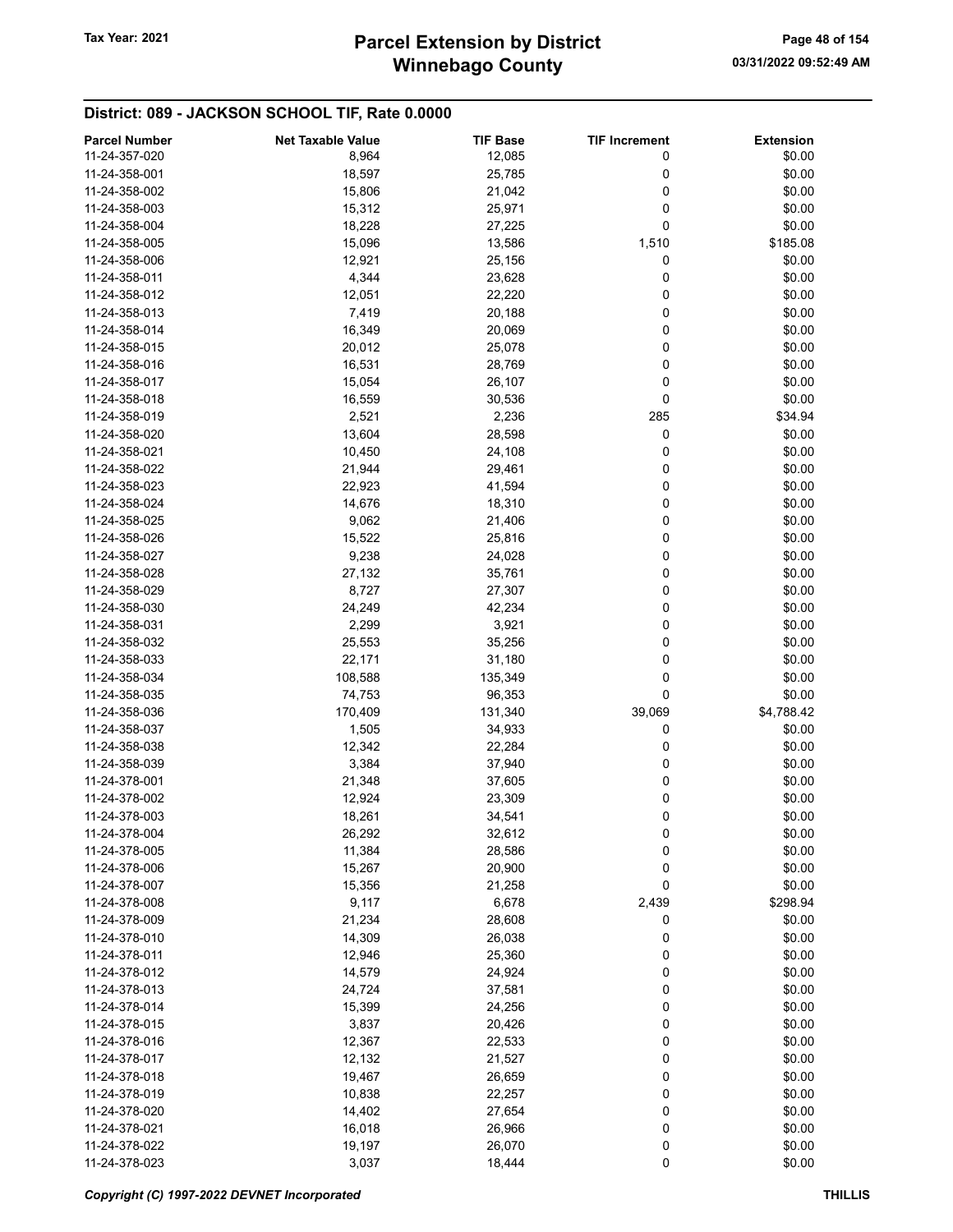# Winnebago County Tax Year: 2021 **Parcel Extension by District** Page 49 of 154

## District: 089 - JACKSON SCHOOL TIF, Rate 0.0000

| <b>Parcel Number</b>  | <b>Net Taxable Value</b> | <b>TIF Base</b> | <b>TIF Increment</b> | <b>Extension</b>           |
|-----------------------|--------------------------|-----------------|----------------------|----------------------------|
| 11-24-378-024         | 17,551                   | 24,608          | 0                    | \$0.00                     |
| 11-24-378-025         | 9,826                    | 18,950          | 0                    | \$0.00                     |
| 11-24-378-026         | 2,025                    | 12,780          | 0                    | \$0.00                     |
| 11-24-378-027         | 11,714                   | 15,100          | 0                    | \$0.00                     |
| 11-24-378-028         | 16,846                   | 21,910          | 0                    | \$0.00                     |
| 11-24-379-001         | 73,317                   | 83,859          | 0                    | \$0.00                     |
| 11-24-379-002         | 16,249                   | 21,955          | 0                    | \$0.00                     |
| 11-24-379-003         | 20,443                   | 28,412          | 0                    | \$0.00                     |
| 11-24-379-004         | 19,144                   | 26,196          | 0                    | \$0.00                     |
| 11-24-379-005         | 11,706                   | 22,332          | 0                    | \$0.00                     |
| 11-24-380-001         | 0                        | 35,339          | 0                    | \$0.00                     |
| 11-24-380-002         | 12,078                   | 22,724          | 0                    | \$0.00                     |
| 11-24-380-003         | 21,119                   | 37,809          | 0                    | \$0.00                     |
| 11-24-380-004         | 13,200                   | 23,079          | 0                    | \$0.00                     |
| 11-24-380-005         |                          | 0               |                      | \$0.00                     |
| 11-24-380-006         | 31,664                   | 43,897          | 0                    | \$0.00                     |
| 11-24-380-007         | 16,956                   | 23,831          | 0                    | \$0.00                     |
| 11-24-380-008         | 20,820                   | 25,731          | 0                    | \$0.00                     |
| 11-24-380-009         | 17,302                   | 22,536          | 0                    | \$0.00                     |
| 11-24-380-010         | 13,150                   | 24,735          | 0                    | \$0.00                     |
| 11-24-380-011         | 16,281                   | 28,283          | 0                    | \$0.00                     |
| 11-24-380-012         | 14,408                   | 26,924          | 0                    | \$0.00                     |
| 11-24-380-013         | 5,967                    | 23,935          | 0                    | \$0.00                     |
| 11-24-380-014         | 9,460                    | 23,053          | 0                    | \$0.00                     |
| 11-24-380-015         | 25,306                   | 35,334          | 0                    | \$0.00                     |
| 11-24-380-016         | 36,588                   | 38,969          | 0                    | \$0.00                     |
| 11-24-380-017         | 7,279                    | 26,304          | 0                    | \$0.00                     |
| 11-24-380-018         | 26,724                   | 37,338          | 0                    | \$0.00                     |
| 11-24-380-019         | 30,330                   | 30,696          | 0                    | \$0.00                     |
| 11-24-380-020         | 14,169                   | 34,269          | 0                    | \$0.00                     |
| 11-24-380-021         | 17,813                   | 23,241          | $\mathbf 0$          | \$0.00                     |
| 11-24-380-022         |                          | 0               |                      | \$0.00                     |
| 11-24-380-023         |                          | 0               |                      | \$0.00                     |
| 11-24-380-024         | 5,498                    | 4,795           | 703                  | \$86.16                    |
| 11-24-380-025         | 5,498                    | 4,795           | 703                  | \$86.16                    |
| 11-24-380-026         | 5,498                    | 4,795           | 703                  | \$86.16                    |
| 11-24-380-027         | 5,498                    | 4,795           | 703                  | \$86.16                    |
| 11-24-380-028         | 10,935                   | 21,434          | 0                    | \$0.00                     |
| 11-24-380-029         | 14,291                   | 27,415          | 0                    | \$0.00                     |
| 11-24-380-030         | 19,748                   | 24,162          | 0                    | \$0.00                     |
| 11-24-382-001         | 12,495                   | 25,680          | 0                    | \$0.00                     |
| 11-24-382-002         | 3,872                    | 19,870          | 0                    | \$0.00                     |
| 11-24-382-003         | 20,359                   | 28,056          | 0                    | \$0.00                     |
| 11-24-382-004         | 18,462                   | 25,312          | 0                    | \$0.00                     |
| 11-24-382-005         | 717                      | 25,291          | 0                    | \$0.00                     |
| 11-24-382-006         | 20,810                   | 28,221          | 0                    | \$0.00                     |
| 11-24-382-016         | 94,028                   | 94,469          | 0                    | \$0.00                     |
| <b>Totals for 089</b> | 7,492,193                | 11,818,885      | 369,461              | \$45,282.36<br>474 Parcels |

#### District: 093 - NORTH MAIN TIF, Rate 0.0000

| <b>Parcel Number</b> | <b>Net Taxable Value</b> | <b>TIF Base</b> | <b>TIF Increment</b> | <b>Extension</b> |
|----------------------|--------------------------|-----------------|----------------------|------------------|
| 11-11-427-002        | 38.458                   | 54.941          |                      | \$0.00           |
| 11-11-427-010        | 154.186                  | 121.117         | 33.069               | \$4,053.04       |
| 11-11-427-011        | 156,236                  | 117.646         | 38.590               | \$4,729.72       |
| 11-11-479-011        | 40.053                   | 28.125          | 11.928               | \$1,461.94       |
| 11-11-479-016        | 63.665                   | 57.496          | 6.169                | \$756.10         |
| 11-11-479-017        | 17.166                   | 23.405          |                      | \$0.00           |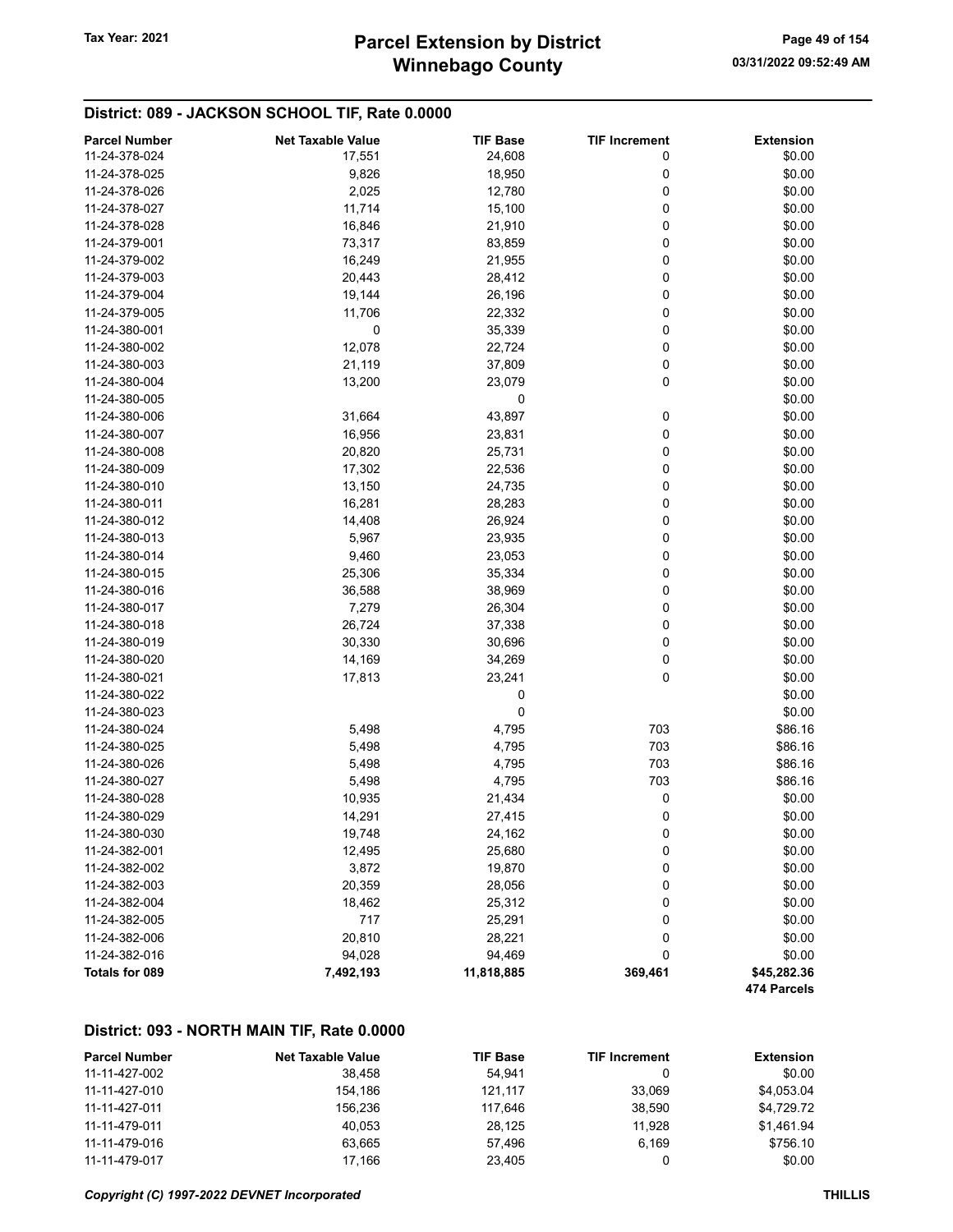## District: 093 - NORTH MAIN TIF, Rate 0.0000

| <b>Parcel Number</b> | <b>Net Taxable Value</b> | <b>TIF Base</b> | <b>TIF Increment</b> | <b>Extension</b> |
|----------------------|--------------------------|-----------------|----------------------|------------------|
| 11-12-301-031        | 517                      | 8,000           | 0                    | \$0.00           |
| 11-12-301-036        | 49,576                   | 46              | 49,530               | \$6,070.56       |
| 11-12-301-037        | 164,045                  | 164,036         | 9                    | \$1.10           |
| 11-12-301-042        | 125,717                  | 151,291         | 0                    | \$0.00           |
| 11-12-303-005        | 262,060                  | 66,666          | 195,394              | \$23,948.08      |
| 11-12-303-006        | 24,259                   | 133,333         | 0                    | \$0.00           |
| 11-12-303-007        | 13,339                   | 66,667          | 0                    | \$0.00           |
| 11-12-304-001        | 20,626                   | 14,666          | 5,960                | \$730.48         |
| 11-12-304-002        | 10,696                   | 14,666          | 0                    | \$0.00           |
| 11-12-304-003        | 20,626                   | 14,666          | 5,960                | \$730.48         |
| 11-12-304-004        | 20,626                   | 14,666          | 5,960                | \$730.48         |
| 11-12-304-005        | 25,583                   | 14,666          | 10,917               | \$1,338.02       |
| 11-12-304-006        | 19,583                   | 14,666          | 4,917                | \$602.64         |
| 11-12-304-007        | 21,770                   | 28,374          | 0                    | \$0.00           |
| 11-12-304-008        | 21,770                   | 2,240           | 19,530               | \$2,393.66       |
| 11-12-304-009        | 15,249                   | 1,075           | 14,174               | \$1,737.22       |
| 11-12-304-010        | 15,174                   | 1,075           | 14,099               | \$1,728.02       |
| 11-12-304-011        | 15,249                   | 868             | 14,381               | \$1,762.58       |
| 11-12-304-012        | 15,174                   | 868             | 14,306               | \$1,753.40       |
| 11-12-304-013        | 15,174                   | 808             | 14,366               | \$1,760.74       |
| 11-12-304-014        | 15,249                   | 809             | 14,440               | \$1,769.82       |
| 11-12-304-015        | 15,459                   | 530             | 14,929               | \$1,829.74       |
| 11-12-304-016        | 15,174                   | 641             | 14,533               | \$1,781.22       |
| 11-12-351-011        |                          | 18,148          |                      | \$0.00           |
| 11-12-351-019        | 2,559                    | 7,148           | 0                    | \$0.00           |
| 11-12-351-020        | 2,638                    | 7,148           | 0                    | \$0.00           |
| 11-12-351-021        | 1,776                    | 5,130           | 0                    | \$0.00           |
| 11-12-351-022        | 498                      | 1,710           | $\Omega$             | \$0.00           |
| 11-12-351-023        | 1,544                    | 2,736           | 0                    | \$0.00           |
| 11-12-351-024        | 2,479                    | 7,572           | 0                    | \$0.00           |
| 11-12-351-025        | 13,909                   | 45,570          | 0                    | \$0.00           |
| Totals for 093       | 1,417,862                | 1,213,215       | 503,161              | \$61,669.04      |
|                      |                          |                 |                      | 37 Parcels       |

| <b>Parcel Number</b> | <b>Net Taxable Value</b> | <b>TIF Base</b> | <b>TIF Increment</b> | <b>Extension</b> |
|----------------------|--------------------------|-----------------|----------------------|------------------|
| 15-11-277-001        | 19,398                   | 15,388          | 4,010                | \$491.48         |
| 15-11-277-002        | 285,130                  | 386,911         | 0                    | \$0.00           |
| 15-11-277-003        | 29,686                   | 27,748          | 1,938                | \$237.54         |
| 15-11-277-004        | 439,153                  | 440,441         | 0                    | \$0.00           |
| 15-11-278-004        | 366,630                  | 600,000         | 0                    | \$0.00           |
| 15-11-301-009        |                          | 0               |                      | \$0.00           |
| 15-11-376-001        | 62,697                   | 41,793          | 20,904               | \$2,562.06       |
| 15-11-376-002        | 146,652                  | 393,641         | 0                    | \$0.00           |
| 15-11-376-003        | 66,775                   | 89,374          | 0                    | \$0.00           |
| 15-11-376-004        | 48,630                   | 84,995          | 0                    | \$0.00           |
| 15-11-376-005        | 69,479                   | 180,680         | 0                    | \$0.00           |
| 15-11-426-006        | 2,171,378                | 1,856,650       | 314,728              | \$38,574.02      |
| 15-11-426-007        | 29,574                   | 22,510          | 7,064                | \$865.80         |
| 15-11-426-008        | 29,722                   | 22,650          | 7,072                | \$866.78         |
| 15-11-426-009        | 572,942                  | 547,019         | 25,923               | \$3,177.20       |
| 15-11-426-010        | 25,952                   | 17,668          | 8,284                | \$1,015.32       |
| 15-11-426-011        | 17,843                   | 10,012          | 7,831                | \$959.80         |
| 15-11-427-003        | 1,863,995                | 68,497          | 1,795,498            | \$220,061.62     |
| 15-11-427-004        | 14,561                   | 19,071          | 0                    | \$0.00           |
| 15-11-428-006        | 2,133,429                | 518,101         | 1,615,328            | \$197,979.46     |
| 15-11-451-005        | 140,933                  | 140,000         | 933                  | \$114.36         |
| 15-11-451-007        | 139,279                  | 171,599         | 0                    | \$0.00           |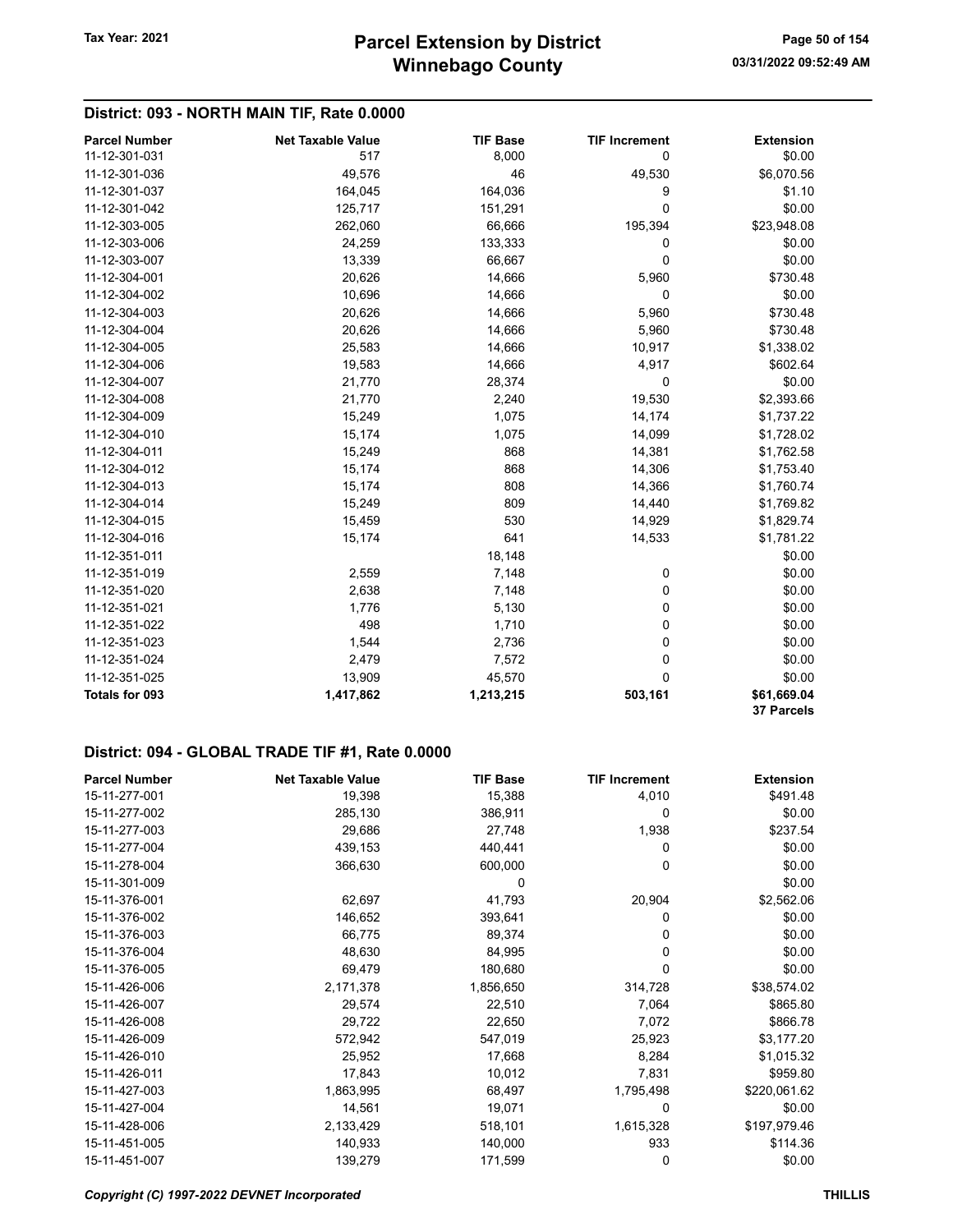| <b>Parcel Number</b> | <b>Net Taxable Value</b> | <b>TIF Base</b> | <b>TIF Increment</b> | <b>Extension</b> |
|----------------------|--------------------------|-----------------|----------------------|------------------|
| 15-11-451-008        |                          | 0               |                      | \$0.00           |
| 15-11-451-010        |                          | 0               |                      | \$0.00           |
| 15-11-451-011        | 14,865                   | 0               | 14,865               | \$1,821.90       |
| 15-11-451-012        | 18,191                   | 0               | 18,191               | \$2,229.54       |
|                      |                          |                 |                      |                  |
| 15-11-451-013        | 21,289                   | 0               | 21,289               | \$2,609.24       |
| 15-11-452-001        |                          | 0               |                      | \$0.00           |
| 15-11-476-002        | 87,531                   | 164,781         | 0                    | \$0.00           |
| 15-11-476-005        | 117,405                  | 73,094          | 44,311               | \$5,430.90       |
| 15-11-476-006        | 17,605                   | 11,096          | 6,509                | \$797.76         |
| 15-11-490-001        |                          | 347             |                      | \$0.00           |
| 15-12-151-002        | 462,112                  | 498,306         | 0                    | \$0.00           |
| 15-12-303-001        | 287,304                  | 280,000         | 7,304                | \$895.20         |
| 15-12-303-006        | 31,406                   | 25,867          | 5,539                | \$678.88         |
| 15-12-303-007        | 29,546                   | 0               | 29,546               | \$3,621.26       |
|                      |                          | 0               |                      |                  |
| 15-12-303-008        |                          |                 |                      | \$0.00           |
| 15-12-352-005        | 64,725                   | 61,841          | 2,884                | \$353.48         |
| 15-12-352-006        | 154,302                  | 189,332         | 0                    | \$0.00           |
| 15-12-352-007        | 262,796                  | 253,341         | 9,455                | \$1,158.84       |
| 15-12-352-008        | 12,104                   | 22,050          | 0                    | \$0.00           |
| 15-12-352-009        | 214,035                  | 169,382         | 44,653               | \$5,472.82       |
| 15-12-352-014        | 47,228                   | 12,111          | 35,117               | \$4,304.04       |
| 15-12-352-015        | 70,834                   | 73,419          | 0                    | \$0.00           |
| 15-12-352-016        | 124,145                  | 188,821         | 0                    | \$0.00           |
| 15-12-352-017        | 151,277                  | 155,266         | 0                    | \$0.00           |
|                      | 222,021                  |                 |                      |                  |
| 15-12-352-018        |                          | 200,000         | 22,021               | \$2,698.96       |
| 15-12-352-019        | 684,325                  | 794,142         | 0                    | \$0.00           |
| 15-12-352-020        |                          | 273,331         |                      | \$0.00           |
| 15-13-101-001        | 12,596                   | 7,946           | 4,650                | \$569.92         |
| 15-13-101-002        | 22,610                   | 25,337          | 0                    | \$0.00           |
| 15-13-101-003        | 271,920                  | 346,373         | 0                    | \$0.00           |
| 15-13-101-004        | 11,653                   | 5,562           | 6,091                | \$746.54         |
| 15-13-101-005        | 853,566                  | 608,373         | 245,193              | \$30,051.60      |
| 15-13-151-002        | 148,911                  | 196,075         | 0                    | \$0.00           |
| 15-13-151-004        | 932,439                  | 300,000         | 632,439              | \$77,513.62      |
| 15-13-151-005        | 1,175,219                | 600,866         | 574,353              | \$70,394.44      |
|                      |                          | 600,866         |                      |                  |
| 15-13-151-006        | 621,742                  |                 | 20,876               | \$2,558.64       |
| 15-13-301-001        | 50,060                   | 33,076          | 16,984               | \$2,081.62       |
| 15-13-301-004        | 138,514                  | 100,536         | 37,978               | \$4,654.70       |
| 15-13-301-005        |                          | 0               |                      | \$0.00           |
| 15-13-302-002        | 44,406                   | 25,206          | 19,200               | \$2,353.22       |
| 15-13-302-003        | 394,873                  | 506,298         | 0                    | \$0.00           |
| 15-13-302-004        | 14,860                   | 10,358          | 4,502                | \$551.78         |
| 15-13-302-005        | 27,540                   | 47,304          | 0                    | \$0.00           |
| 15-13-302-006        | 80,832                   | 92,330          | 0                    | \$0.00           |
| 15-13-302-007        | 39,514                   | 26,642          | 12,872               | \$1,577.64       |
| 15-13-302-008        | 140,342                  | 94,456          | 45,886               | \$5,623.94       |
| 15-13-302-009        |                          |                 |                      |                  |
|                      |                          | 0               |                      | \$0.00           |
| 15-13-351-004        | 51,968                   | 23,838          | 28,130               | \$3,447.70       |
| 15-13-351-006        | 915,177                  | 908,828         | 6,349                | \$778.16         |
| 15-13-351-007        |                          | 498             |                      | \$0.00           |
| 15-14-151-001        |                          | 0               |                      | \$0.00           |
| 15-14-151-002        | 77,320                   | 62,461          | 14,859               | \$1,821.16       |
| 15-14-151-003        |                          | 2,246           |                      | \$0.00           |
| 15-14-151-004        | 87,783                   | 65,758          | 22,025               | \$2,699.46       |
| 15-14-151-005        | 46,096                   | 37,091          | 9,005                | \$1,103.68       |
| 15-14-151-006        | 9,248                    | 68,683          | 0                    | \$0.00           |
| 15-14-152-001        | 167                      | 44,035          | 0                    | \$0.00           |
|                      |                          |                 |                      |                  |
| 15-14-152-002        | 39,589                   | 33,400          | 6,189                | \$758.54         |
| 15-14-152-003        |                          | 38,668          |                      | \$0.00           |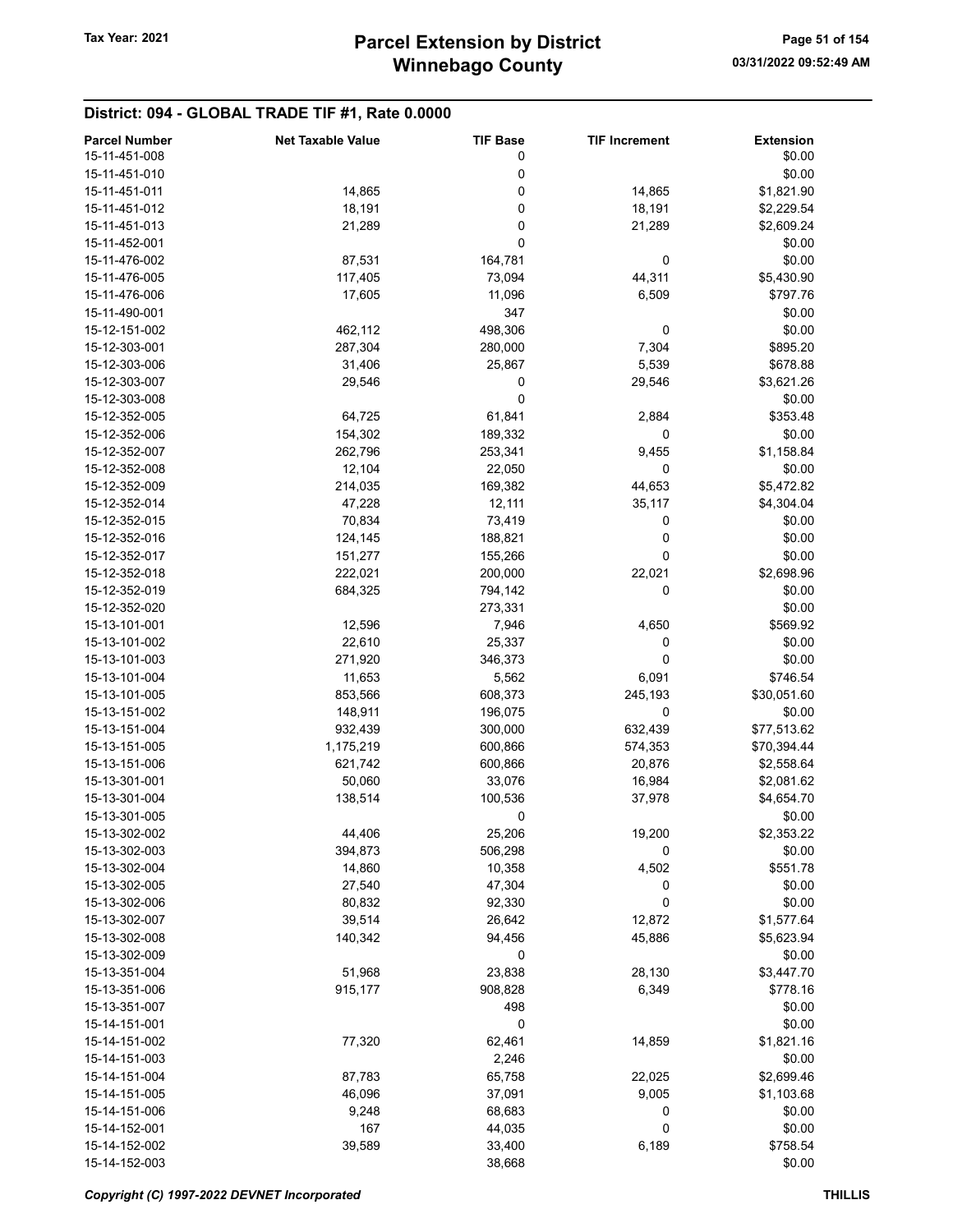| <b>Parcel Number</b> | <b>Net Taxable Value</b> | <b>TIF Base</b> | <b>TIF Increment</b> | <b>Extension</b> |
|----------------------|--------------------------|-----------------|----------------------|------------------|
| 15-14-152-004        | 294,300                  | 314,764         | 0                    | \$0.00           |
| 15-14-152-006        | 244,322                  | 288,933         | 0                    | \$0.00           |
| 15-14-152-008        | 1,143                    | 3,434           | 0                    | \$0.00           |
| 15-14-152-009        | 0                        | 3,434           | 0                    | \$0.00           |
| 15-14-152-010        | 1,143                    | 3,434           | 0                    | \$0.00           |
| 15-14-152-014        | 32,328                   | 34,568          | 0                    | \$0.00           |
| 15-14-152-015        | 0                        | 26,966          | 0                    | \$0.00           |
|                      |                          |                 |                      |                  |
| 15-14-176-001        |                          | 0               |                      | \$0.00           |
| 15-14-201-002        | 94,726                   | 186,698         | 0                    | \$0.00           |
| 15-14-201-003        | 0                        | 6,001           | 0                    | \$0.00           |
| 15-14-201-005        | 333,498                  | 138,066         | 195,432              | \$23,952.74      |
| 15-14-201-006        |                          | 15,633          |                      | \$0.00           |
| 15-14-201-007        | 21,608                   | 18,602          | 3,006                | \$368.42         |
| 15-14-201-008        | 51,588                   | 47,501          | 4,087                | \$500.92         |
| 15-14-201-009        | 37,254                   | 42,831          | 0                    | \$0.00           |
| 15-14-201-010        | 32,633                   | 36,634          | 0                    | \$0.00           |
| 15-14-201-012        | 31,276                   | 88,568          | 0                    | \$0.00           |
| 15-14-201-014        | 0                        | 4,350           | 0                    | \$0.00           |
| 15-14-201-015        |                          | 4,350           |                      | \$0.00           |
| 15-14-202-002        |                          | 13,118          |                      | \$0.00           |
| 15-14-202-004        | 311,271                  | 293,484         | 17,787               | \$2,180.04       |
| 15-14-202-005        | 53,472                   | 59,615          | 0                    | \$0.00           |
| 15-14-202-006        |                          | 0               |                      | \$0.00           |
| 15-14-226-001        |                          | 16,846          |                      | \$0.00           |
| 15-14-226-006        | 1,054,359                | 1,219,908       | 0                    | \$0.00           |
| 15-14-226-007        |                          | 64,206          |                      | \$0.00           |
| 15-14-276-005        | 610,876                  | 49,028          | 561,848              | \$68,861.78      |
| 15-14-276-006        |                          | 6,686           |                      | \$0.00           |
| 15-14-301-001        |                          | 0               |                      | \$0.00           |
| 15-14-351-001        |                          | 10,735          |                      | \$0.00           |
|                      |                          |                 |                      |                  |
| 15-14-401-001        |                          | 0<br>0          |                      | \$0.00           |
| 15-14-401-002        |                          |                 |                      | \$0.00           |
| 15-14-401-003        |                          | 1,851           |                      | \$0.00           |
| 15-14-402-002        | 48,281                   | 87,957          | 0                    | \$0.00           |
| 15-14-402-003        |                          | 120,259         |                      | \$0.00           |
| 15-14-402-004        | 317,441                  | 344,465         | 0                    | \$0.00           |
| 15-14-402-005        | 310,567                  | 327,771         | 0                    | \$0.00           |
| 15-14-402-006        | 754,005                  | 1,048,353       | 0                    | \$0.00           |
| 15-14-402-007        | 1,079,284                | 1,313,430       | 0                    | \$0.00           |
| 15-14-402-008        | 26,905                   | 14,885          | 12,020               | \$1,473.22       |
| 15-14-402-010        |                          | 0               |                      | \$0.00           |
| 15-14-426-001        | 701,381                  | 1,592,889       | 0                    | \$0.00           |
| 15-14-426-002        | 45,743                   | 41,191          | 4,552                | \$557.92         |
| 15-14-426-003        | 35,746                   | 32,440          | 3,306                | \$405.20         |
| 15-14-426-004        | 70,876                   | 53,005          | 17,871               | \$2,190.32       |
| 15-14-426-005        | 41,888                   | 27,725          | 14,163               | \$1,735.86       |
| 15-14-426-007        |                          | 0               |                      | \$0.00           |
| 15-14-426-008        | 1,380                    | 1,661           | 0                    | \$0.00           |
| 15-14-426-009        |                          | 4,982           |                      | \$0.00           |
| 15-14-427-001        | 31,443                   | 85,848          | 0                    | \$0.00           |
| 15-14-427-002        | 145,459                  | 112,437         | 33,022               | \$4,047.28       |
| 15-14-428-002        | 33,222                   | 56,658          | 0                    | \$0.00           |
| 15-14-428-003        | 8,685                    | 7,347           | 1,338                | \$164.00         |
|                      |                          |                 |                      |                  |
| 15-14-428-007        | 48,815                   | 98,265          | 0                    | \$0.00           |
| 15-14-428-008        | 19,560                   | 7,680           | 11,880               | \$1,456.06       |
| 15-14-428-009        | 28,553                   | 41,003          | 0                    | \$0.00           |
| 15-14-476-006        | 10,149                   | 15              | 10,134               | \$1,242.06       |
| 15-14-477-003        |                          | 0               |                      | \$0.00           |
| 15-14-477-004        | 578,702                  | 0               | 578,702              | \$70,927.46      |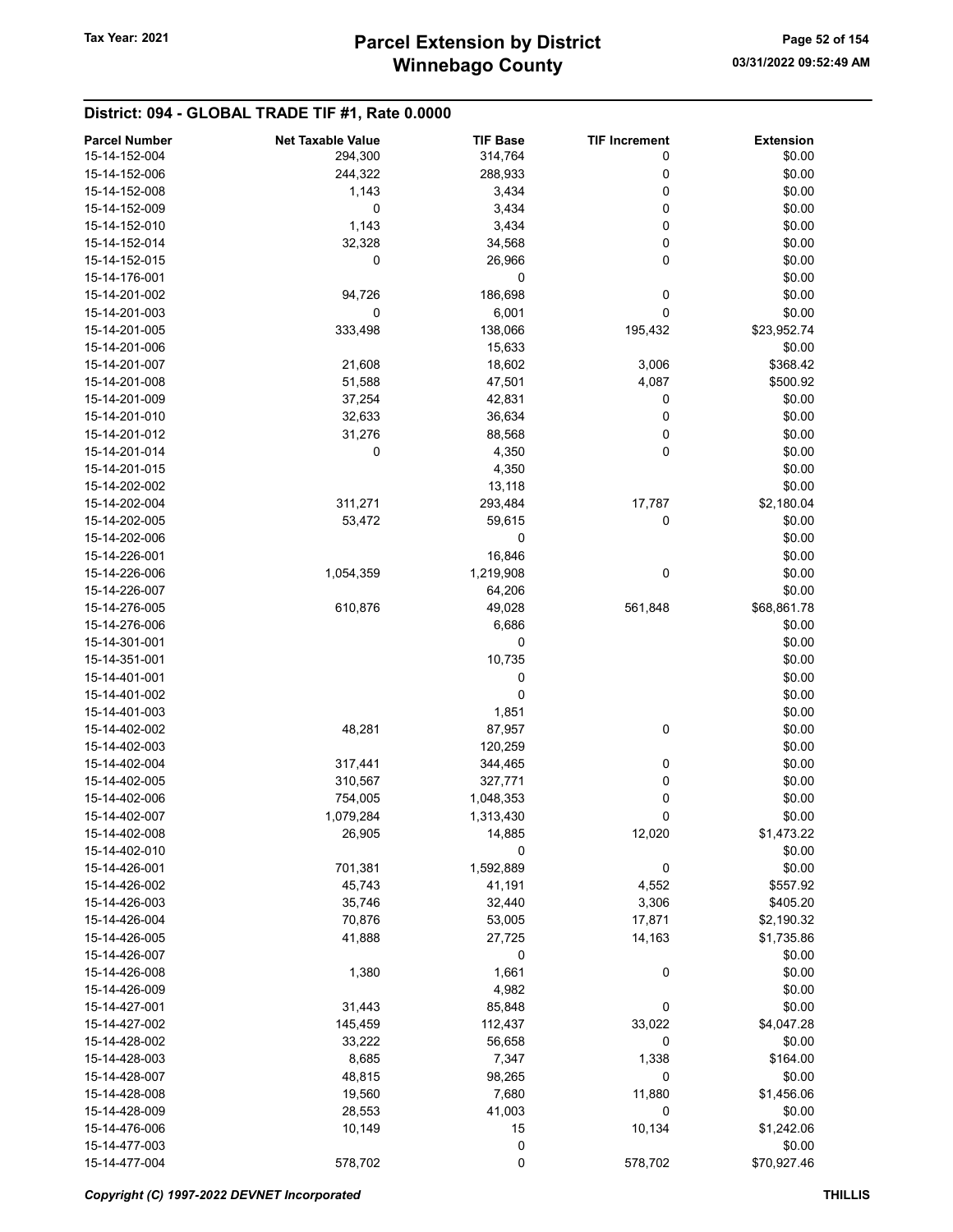| <b>Parcel Number</b> | <b>Net Taxable Value</b> | <b>TIF Base</b> | <b>TIF Increment</b> | <b>Extension</b> |
|----------------------|--------------------------|-----------------|----------------------|------------------|
| 15-14-477-006        | 436,407                  | 0               | 436,407              | \$53,487.36      |
| 15-14-477-007        | 929,844                  | 0               | 929,844              | \$113,964.48     |
| 15-15-176-003        | 13,482                   | 10,234          | 3,248                | \$398.08         |
| 15-15-176-004        | $\mathbf 0$              | 7,798           | 0                    | \$0.00           |
| 15-15-176-007        | 2,162                    | 853             | 1,309                | \$160.44         |
| 15-15-177-001        |                          | 0               |                      | \$0.00           |
| 15-15-178-001        |                          | 0               |                      | \$0.00           |
| 15-15-179-001        |                          | 0               |                      | \$0.00           |
| 15-15-277-001        |                          | 0               |                      | \$0.00           |
| 15-15-278-001        |                          | 0               |                      | \$0.00           |
| 15-15-301-003        | 825                      | 796             | 29                   | \$3.56           |
| 15-15-301-004        |                          | 3,510           |                      | \$0.00           |
| 15-15-301-005        | 623,274                  | 12,600          | 610,674              | \$74,846.04      |
| 15-15-351-003        | 1,959,379                | 1,006           | 1,958,373            | \$240,024.08     |
| 15-15-376-007        |                          | 0               |                      | \$0.00           |
| 15-15-401-001        |                          | 0               |                      | \$0.00           |
| 15-15-401-002        | 4,250,298                | 5,075,100       | 0                    | \$0.00           |
| 15-15-426-007        |                          | 0               |                      | \$0.00           |
| 15-16-400-006        | 3,474                    | 2,012           | 1,462                | \$179.20         |
| 15-16-400-008        |                          | 222             |                      | \$0.00           |
| 15-16-400-009        |                          | 223             |                      | \$0.00           |
| 15-21-100-004        | 2,155                    | 1,061           | 1,094                | \$134.08         |
| 15-21-204-001        |                          | 0               |                      | \$0.00           |
| 15-21-204-002        |                          | 0               |                      | \$0.00           |
| 15-21-204-003        |                          | 0               |                      | \$0.00           |
| 15-21-226-004        |                          | 0               |                      | \$0.00           |
| 15-21-226-007        |                          | 0               |                      | \$0.00           |
| 15-21-226-008        |                          | 0               |                      | \$0.00           |
| 15-21-227-001        |                          | 0               |                      | \$0.00           |
| 15-21-251-010        |                          | 0               |                      | \$0.00           |
| 15-21-251-013        |                          | 0               |                      | \$0.00           |
| 15-21-276-004        |                          | 0               |                      | \$0.00           |
| 15-21-276-005        |                          | 93,751          |                      | \$0.00           |
| 15-21-400-004        | 183,197                  | 93,750          | 89,447               | \$10,962.90      |
| 15-22-100-010        |                          | 0               |                      | \$0.00           |
| 15-22-100-020        | 1,592                    | 424             | 1,168                | \$143.16         |
| 15-22-100-021        |                          | 0               |                      | \$0.00           |
| 15-22-100-023        | 10,874                   | 15,892          | 0                    | \$0.00           |
| 15-22-100-024        |                          | 0               |                      | \$0.00           |
| 15-22-100-025        | 4,792                    | 612             | 4,180                | \$512.32         |
| 15-22-100-026        |                          | 0               |                      | \$0.00           |
| 15-22-203-001        |                          | 2,609           |                      | \$0.00           |
| 15-22-203-002        |                          | 0               |                      | \$0.00           |
| 15-22-203-003        |                          | 0               |                      | \$0.00           |
| 15-22-226-004        |                          | 2,946           |                      | \$0.00           |
| 15-22-226-005        |                          | 0               |                      | \$0.00           |
| 15-22-251-004        |                          | 0               |                      | \$0.00           |
| 15-22-251-005        |                          | 0               |                      | \$0.00           |
| 15-22-251-006        |                          | 0               |                      | \$0.00           |
| 15-22-300-004        |                          | 0               |                      | \$0.00           |
| 15-22-300-005        | 10,894                   | 5,597           | 5,297                | \$649.22         |
| 15-22-300-006        | 19,027                   | 13,813          | 5,214                | \$639.04         |
| 15-22-401-003        | 31,609                   | 7,106           | 24,503               | \$3,003.16       |
| 15-22-402-001        |                          | 7,106           |                      | \$0.00           |
| 15-22-426-003        | 5,398                    | 363             | 5,035                | \$617.10         |
| 15-23-101-003        |                          | 7,666           |                      | \$0.00           |
| 15-23-101-004        | 420,326                  | 75,698          | 344,628              | \$42,238.64      |
| 15-23-101-005        | 54,385                   | 121,735         | 0                    | \$0.00           |
| 15-23-101-006        |                          | 176,533         |                      | \$0.00           |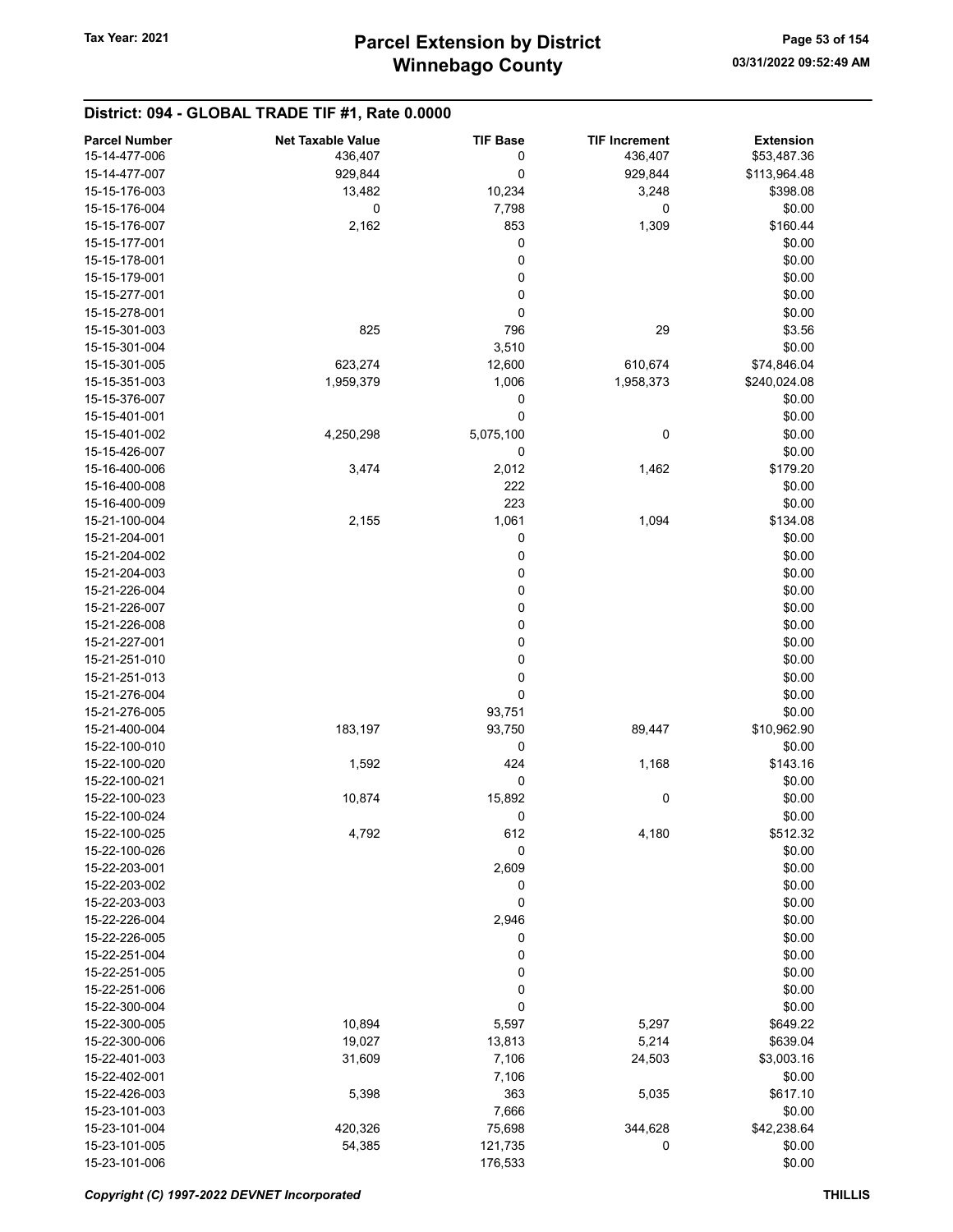| <b>Parcel Number</b>  | <b>Net Taxable Value</b> | <b>TIF Base</b> | <b>TIF Increment</b> | <b>Extension</b> |
|-----------------------|--------------------------|-----------------|----------------------|------------------|
| 15-23-101-007         |                          | 0               |                      | \$0.00           |
| 15-23-101-008         | 594,977                  | 223,565         | 371,412              | \$45,521.38      |
| 15-23-176-001         | 32,664                   | 0               | 32,664               | \$4,003.40       |
| 15-23-176-003         | 192,938                  | 304,993         | 0                    | \$0.00           |
| 15-23-176-004         | 292,607                  | 452,085         | 0                    | \$0.00           |
| 15-23-301-001         |                          | 0               |                      | \$0.00           |
| 15-23-326-001         | 84,118                   | 90,879          | 0                    | \$0.00           |
| 15-23-351-001         | 1,773                    | 885             | 888                  | \$108.84         |
| 15-23-351-002         | 501                      | 164             | 337                  | \$41.30          |
| 15-23-376-002         |                          | 39,878          |                      | \$0.00           |
| 15-23-376-004         |                          | 0               |                      | \$0.00           |
| 15-26-101-001         | 639                      | 381             | 258                  | \$31.62          |
| 15-26-101-002         | $\Omega$                 | 9               | 0                    | \$0.00           |
| 15-27-100-004         | 9,508                    | 4,293           | 5,215                | \$639.18         |
| 15-27-201-002         | 8,517                    | 1,916           | 6,601                | \$809.04         |
| 15-27-226-001         | 3,830                    | 247             | 3,583                | \$439.14         |
| <b>Totals for 094</b> | 35,707,177               | 29,295,206      | 12,090,796           | \$1,481,884.66   |
|                       |                          |                 |                      | 215 Parcels      |

#### District: 098 - MACHESNEY PARK TIF, Rate 0.0000

| <b>Parcel Number</b> | <b>Net Taxable Value</b> | <b>TIF Base</b> | <b>TIF Increment</b> | <b>Extension</b>  |
|----------------------|--------------------------|-----------------|----------------------|-------------------|
| 08-20-101-001        | 4,253                    | 2,619           | 1,634                | \$156.06          |
| 08-20-101-002        | 2,925                    | 6,160           | 0                    | \$0.00            |
| 08-20-101-003        | 74,987                   | 49,922          | 25,065               | \$2,393.96        |
| 08-20-101-005        | 3,227                    | 1,989           | 1,238                | \$118.24          |
| 08-20-101-011        | 59,771                   | 14,977          | 44,794               | \$4,278.28        |
| 08-20-101-012        | 12,895                   | 4,004           | 8,891                | \$849.18          |
| 08-20-101-014        | 94,623                   | 62,793          | 31,830               | \$3,040.08        |
| 08-20-101-015        | 2,769                    | 10,099          | 0                    | \$0.00            |
| 08-20-101-016        | 525,119                  | 10,960          | 514,159              | \$49,107.34       |
| 08-20-101-017        | 8,817                    | 8,722           | 95                   | \$9.08            |
| 08-20-101-018        | 76,615                   | 61,322          | 15,293               | \$1,460.64        |
| 08-20-104-001        | 0                        | 117             | 0                    | \$0.00            |
| 08-20-126-004        | 1,585,001                | 52,443          | 1,532,558            | \$149,027.48      |
| 08-20-132-035        | 221,804                  | 438             | 221,366              | \$21,525.86       |
| 08-20-132-036        | 162,903                  | 9,212           | 153,691              | \$14,945.08       |
| 08-20-132-037        | 282,952                  | 15,352          | 267,600              | \$26,021.70       |
| 08-20-132-041        | 163,011                  | 8,331           | 154,680              | \$15,041.24       |
| 08-20-132-042        | 1,933                    | 438             | 1,495                | \$145.38          |
| 08-20-133-043        | 667,138                  | 55,794          | 611,344              | \$59,447.70       |
| 08-20-176-023        | 471,192                  | 4,640           | 466,552              | \$45,367.98       |
| 08-20-176-027        | 152,675                  | 12,938          | 139,737              | \$13,588.18       |
| 08-20-176-028        | 122,597                  | 3,299           | 119,298              | \$11,600.66       |
| 08-20-176-029        | 120,018                  | 3,299           | 116,719              | \$11,349.88       |
| 08-20-176-030        | 480,039                  | 12,809          | 467,230              | \$45,433.92       |
| 08-20-180-023        | 185,960                  | 10,538          | 175,422              | \$17,058.22       |
| 08-20-180-024        | 156,783                  | 4,768           | 152,015              | \$14,782.10       |
| 08-20-180-029        | 523,096                  | 6,754           | 516,342              | \$50,209.62       |
| 08-20-180-030        | 772,381                  | 13,231          | 759,150              | \$73,820.52       |
| 08-20-181-026        | 111,795                  | 26,420          | 85,375               | \$8,301.96        |
| 08-20-181-027        | 2,593,764                | 126,294         | 2,467,470            | \$239,939.26      |
| Totals for 098       | 9,641,043                | 600,682         | 9,051,043            | \$879,019.60      |
|                      |                          |                 |                      | <b>30 Parcels</b> |

#### District: 104 - SOUTH ROCKFORD TIF, Rate 0.0000

| <b>Parcel Number</b>            | <b>Net Taxable Value</b> | <b>TIF Base</b> | <b>TIF Increment</b> | Extension |
|---------------------------------|--------------------------|-----------------|----------------------|-----------|
| 11-26-151-001                   | 10.874                   | 10.549          | 325                  | \$39.84   |
| 11-26-152-001                   |                          | 19.358          |                      | \$0.00    |
| ____<br>. <b>.</b> <del>.</del> |                          |                 |                      | _____     |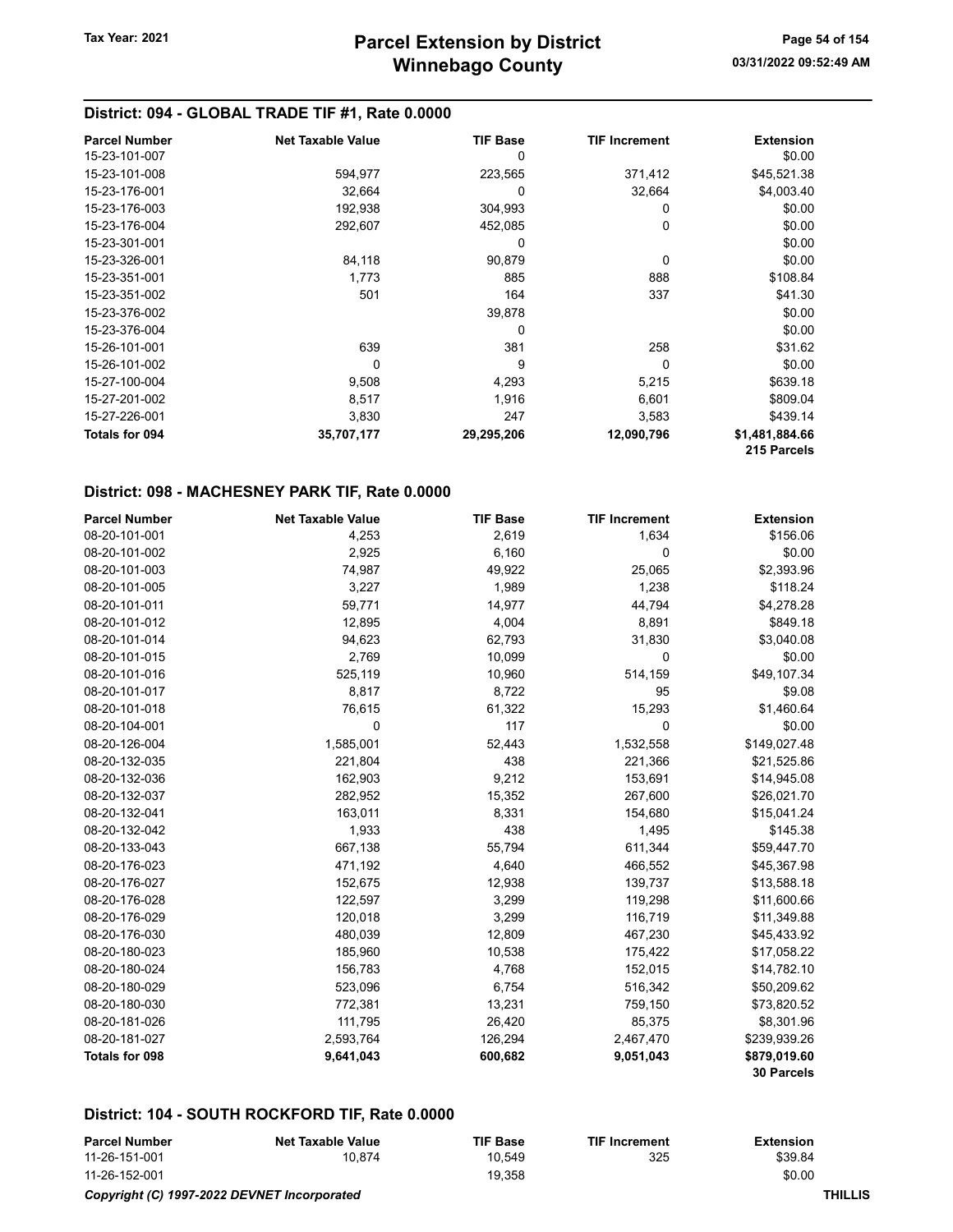## District: 104 - SOUTH ROCKFORD TIF, Rate 0.0000

| <b>Parcel Number</b> | <b>Net Taxable Value</b> | <b>TIF Base</b> | <b>TIF Increment</b> | <b>Extension</b> |
|----------------------|--------------------------|-----------------|----------------------|------------------|
| 11-26-153-001        |                          | 4,073           |                      | \$0.00           |
| 11-26-153-002        | 594                      | 1,164           | 0                    | \$0.00           |
| 11-26-153-004        | 39,987                   | 31,647          | 8,340                | \$1,022.18       |
| 11-26-154-001        |                          | 67,972          |                      | \$0.00           |
| 11-26-155-003        | 1,583                    | 1,377           | 206                  | \$25.26          |
|                      |                          |                 |                      |                  |
| 11-26-155-004        | 34,021                   | 31,504          | 2,517                | \$308.50         |
| 11-26-156-001        | 15,175                   | 21,597          | 0                    | \$0.00           |
| 11-26-156-002        | 27,167                   | 11,229          | 15,938               | \$1,953.42       |
| 11-26-156-003        |                          | 11,688          |                      | \$0.00           |
| 11-26-156-004        | 58,263                   | 45,155          | 13,108               | \$1,606.56       |
| 11-26-156-005        | 203                      | 713             | 0                    | \$0.00           |
| 11-26-156-006        | 4,764                    | 5,606           | 0                    | \$0.00           |
| 11-26-156-007        | 0                        | 0               | 0                    | \$0.00           |
| 11-26-301-001        | 41,015                   | 35,300          | 5,715                | \$700.46         |
| 11-27-206-003        | 577                      | 2,789           | 0                    | \$0.00           |
| 11-27-211-002        |                          | 0               |                      | \$0.00           |
| 11-27-211-003        |                          | 0               |                      | \$0.00           |
| 11-27-211-004        |                          | 0               |                      | \$0.00           |
| 11-27-211-006        |                          | 0               |                      | \$0.00           |
| 11-27-211-008        |                          | 6,742           |                      | \$0.00           |
|                      |                          |                 |                      |                  |
| 11-27-211-009        | 15,360                   | 6,606           | 8,754                | \$1,072.92       |
| 11-27-211-010        | 706                      | 613             | 93                   | \$11.40          |
| 11-27-211-012        |                          | 0               |                      | \$0.00           |
| 11-27-211-013        |                          | 0               |                      | \$0.00           |
| 11-27-211-014        |                          | 0               |                      | \$0.00           |
| 11-27-211-015        |                          | 0               |                      | \$0.00           |
| 11-27-211-016        |                          | 0               |                      | \$0.00           |
| 11-27-211-017        | 21,459                   | 28,006          | 0                    | \$0.00           |
| 11-27-211-019        |                          | 1,395           |                      | \$0.00           |
| 11-27-211-020        |                          | 71,525          |                      | \$0.00           |
| 11-27-211-021        |                          | 0               |                      | \$0.00           |
| 11-27-211-022        |                          | 0               |                      | \$0.00           |
| 11-27-211-023        | 1,738                    | 49,434          | 0                    | \$0.00           |
| 11-27-211-024        |                          | 0               |                      | \$0.00           |
| 11-27-226-011        | 15,995                   | 3,555           | 12,440               | \$1,524.68       |
| 11-27-226-012        | 6,219                    | 3,556           | 2,663                | \$326.40         |
| 11-27-229-001        | 179                      | 395             | 0                    |                  |
|                      |                          |                 |                      | \$0.00           |
| 11-27-230-010        | 60,569                   | 45,252          | 15,317               | \$1,877.30       |
| 11-27-230-016        | 466                      | 911             | 0                    | \$0.00           |
| 11-27-230-017        |                          | 4,247           |                      | \$0.00           |
| 11-27-232-002        | 11,554                   | 7,342           | 4,212                | \$516.24         |
| 11-27-232-003        | 870                      | 13,512          | 0                    | \$0.00           |
| 11-27-232-004        | 20,973                   | 20,412          | 561                  | \$68.76          |
| 11-27-232-005        | 33,851                   | 30,533          | 3,318                | \$406.66         |
| 11-27-232-006        | 0                        | 344             | 0                    | \$0.00           |
| 11-27-232-007        | 23,779                   | 22,191          | 1,588                | \$194.64         |
| 11-27-232-008        | 110,051                  | 72,205          | 37,846               | \$4,638.52       |
| 11-27-232-009        | 6,050                    | 7,065           | 0                    | \$0.00           |
| 11-27-232-010        | 4,671                    | 3,971           | 700                  | \$85.80          |
| 11-27-232-011        | 1,032                    | 17,192          | 0                    | \$0.00           |
| 11-27-233-003        |                          | 441             |                      | \$0.00           |
| 11-27-257-001        | 9,901                    | 11,599          | 0                    | \$0.00           |
| 11-27-257-002        | 10,569                   | 7,367           | 3,202                | \$392.46         |
|                      |                          |                 |                      |                  |
| 11-27-257-003        | 6,542                    | 10,834          | 0                    | \$0.00           |
| 11-27-257-004        | 2,397                    | 2,080           | 317                  | \$38.86          |
| 11-27-257-005        | 724                      | 6,765           | 0                    | \$0.00           |
| 11-27-257-007        | 4,937                    | 3,297           | 1,640                | \$201.00         |
| 11-27-257-008        | 4,227                    | 7,266           | 0                    | \$0.00           |
| 11-27-257-009        | 12,312                   | 12,942          | 0                    | \$0.00           |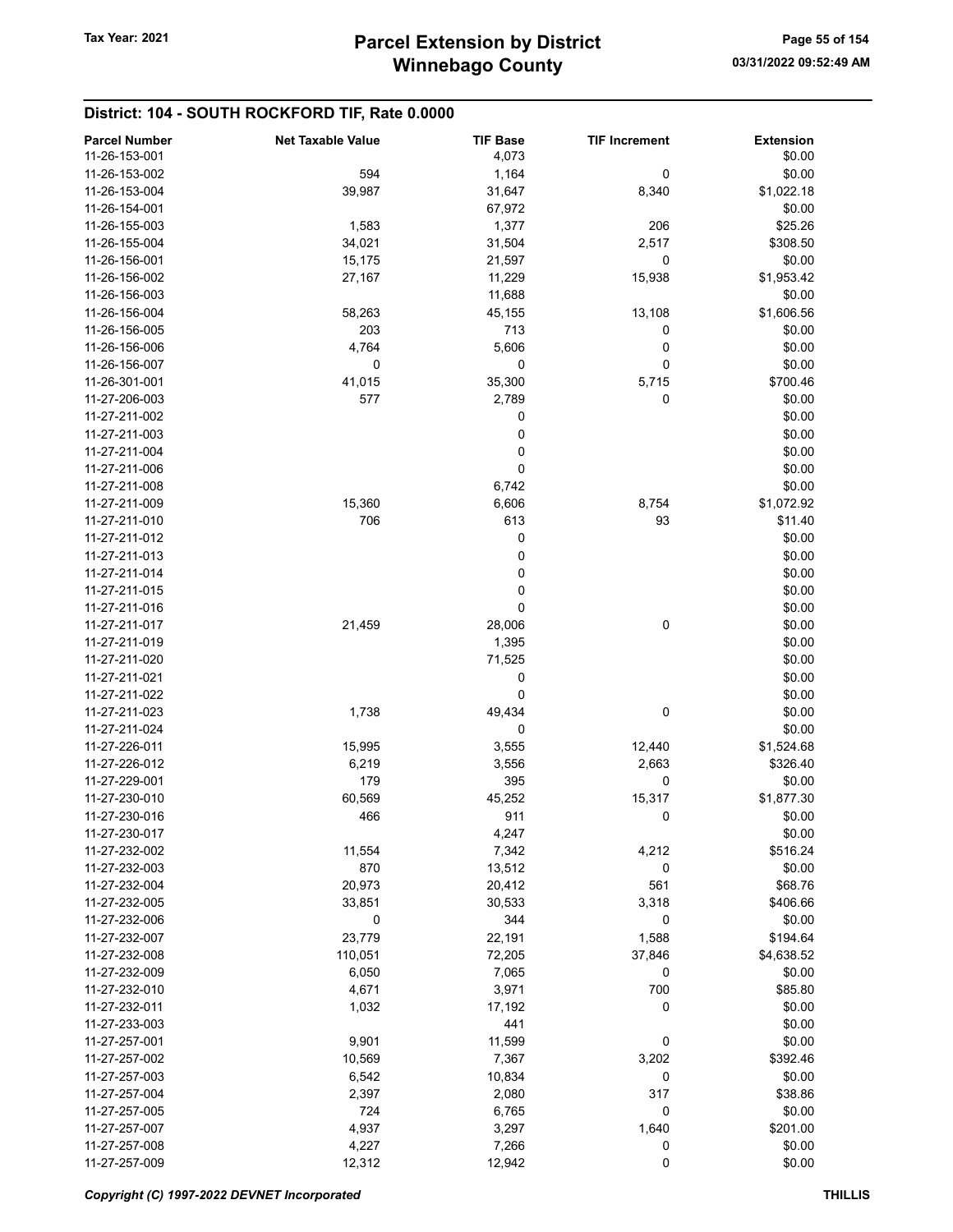## District: 104 - SOUTH ROCKFORD TIF, Rate 0.0000

| <b>Parcel Number</b> | <b>Net Taxable Value</b> | <b>TIF Base</b> | <b>TIF Increment</b> | <b>Extension</b> |
|----------------------|--------------------------|-----------------|----------------------|------------------|
| 11-27-257-010        | 16,940                   | 11,582          | 5,358                | \$656.70         |
| 11-27-257-011        | 5,696                    | 7,221           | 0                    | \$0.00           |
| 11-27-257-012        | 14,056                   | 100             | 13,956               | \$1,710.50       |
| 11-27-257-013        | 13,095                   | 3,035           | 10,060               | \$1,232.98       |
| 11-27-276-001        |                          | 9,807           |                      | \$897.78         |
|                      | 17,132                   |                 | 7,325                |                  |
| 11-27-276-002        | 37,012                   | 21,076          | 15,936               | \$1,953.16       |
| 11-27-276-006        | 9,813                    | 5,001           | 4,812                | \$589.78         |
| 11-27-276-007        | 1,032                    | 100             | 932                  | \$114.24         |
| 11-27-276-008        | 8,655                    | 6,636           | 2,019                | \$247.46         |
| 11-27-277-005        | 20,336                   | 814             | 19,522               | \$2,392.68       |
| 11-27-277-006        | 20,358                   | 814             | 19,544               | \$2,395.38       |
| 11-27-277-007        | 363                      | 8,650           | 0                    | \$0.00           |
| 11-27-277-011        |                          | 0               |                      | \$0.00           |
| 11-27-277-012        |                          | 0               |                      | \$0.00           |
| 11-27-277-014        | 20,809                   | 5,537           | 15,272               | \$1,871.78       |
| 11-27-277-015        |                          | 2,690           |                      | \$0.00           |
| 11-27-277-016        | 9,414                    | 12,757          | 0                    | \$0.00           |
| 11-27-278-001        |                          | 3,925           | 316                  | \$38.74          |
|                      | 4,241                    |                 |                      |                  |
| 11-27-278-002        | 881                      | 421             | 460                  | \$56.38          |
| 11-27-278-003        | 4,904                    | 4,904           | 0                    | \$0.00           |
| 11-27-278-004        | 938                      | 6,685           | 0                    | \$0.00           |
| 11-27-278-005        | 3,466                    | 9,191           | 0                    | \$0.00           |
| 11-27-278-006        | 6,998                    | 12,474          | 0                    | \$0.00           |
| 11-27-278-007        | 551                      | 8,151           | 0                    | \$0.00           |
| 11-27-278-012        | 8,802                    | 4,932           | 3,870                | \$474.32         |
| 11-27-278-017        | 9,358                    | 5,283           | 4,075                | \$499.44         |
| 11-27-278-018        | 6,457                    | 6,689           | 0                    | \$0.00           |
| 11-27-278-021        | 77,334                   | 1,628           | 75,706               | \$9,278.76       |
| 11-27-278-022        | 10,223                   | 2,358           | 7,865                | \$963.96         |
| 11-27-278-023        | 21,018                   | 39,245          | 0                    | \$0.00           |
|                      |                          |                 |                      |                  |
| 11-27-279-011        | 1,653                    | 1,218           | 435                  | \$53.32          |
| 11-27-279-012        | 21,053                   | 22,602          | 0                    | \$0.00           |
| 11-27-279-013        | 22,431                   | 15,726          | 6,705                | \$821.78         |
| 11-27-280-007        |                          | 0               |                      | \$0.00           |
| 11-27-280-008        |                          | 609             |                      | \$0.00           |
| 11-27-280-009        |                          | 7,233           |                      | \$0.00           |
| 11-27-280-010        |                          | 3,517           |                      | \$0.00           |
| 11-27-280-011        |                          | 5,795           |                      | \$0.00           |
| 11-27-280-012        | 16,497                   | 14,902          | 1,595                | \$195.50         |
| 11-27-280-013        | 1,464                    | 386             | 1,078                | \$132.12         |
| 11-27-280-014        | 1,652                    | 664             | 988                  | \$121.10         |
| 11-27-280-015        | 3,118                    | 1,862           | 1,256                | \$153.94         |
| 11-27-280-016        | 18,459                   | 20,711          | 0                    | \$0.00           |
| 11-27-280-017        | 9,843                    | 2,273           | 7,570                | \$927.80         |
| 11-27-282-002        |                          | 0               |                      | \$0.00           |
| 11-27-282-003        |                          | 0               |                      |                  |
|                      |                          |                 |                      | \$0.00           |
| 11-27-282-005        |                          | 7,463           |                      | \$0.00           |
| 11-27-282-006        |                          | 14,491          |                      | \$0.00           |
| 11-27-282-007        | 2,303                    | 1,988           | 315                  | \$38.62          |
| 11-27-283-001        |                          | 2,929           |                      | \$0.00           |
| 11-27-283-002        |                          | 7,333           |                      | \$0.00           |
| 11-27-284-001        |                          | 8,125           |                      | \$0.00           |
| 11-27-284-002        | 12,788                   | 11,211          | 1,577                | \$193.28         |
| 11-27-284-003        | 11,590                   | 8,096           | 3,494                | \$428.24         |
| 11-27-284-004        | 1,467                    | 814             | 653                  | \$80.04          |
| 11-27-284-005        | 12,559                   | 24,553          | 0                    | \$0.00           |
| 11-27-284-006        | 734                      | 1,429           | 0                    | \$0.00           |
| 11-27-284-007        | 734                      | 626             | 108                  | \$13.24          |
| 11-27-284-010        | 5,418                    | 24,505          | $\pmb{0}$            | \$0.00           |
|                      |                          |                 |                      |                  |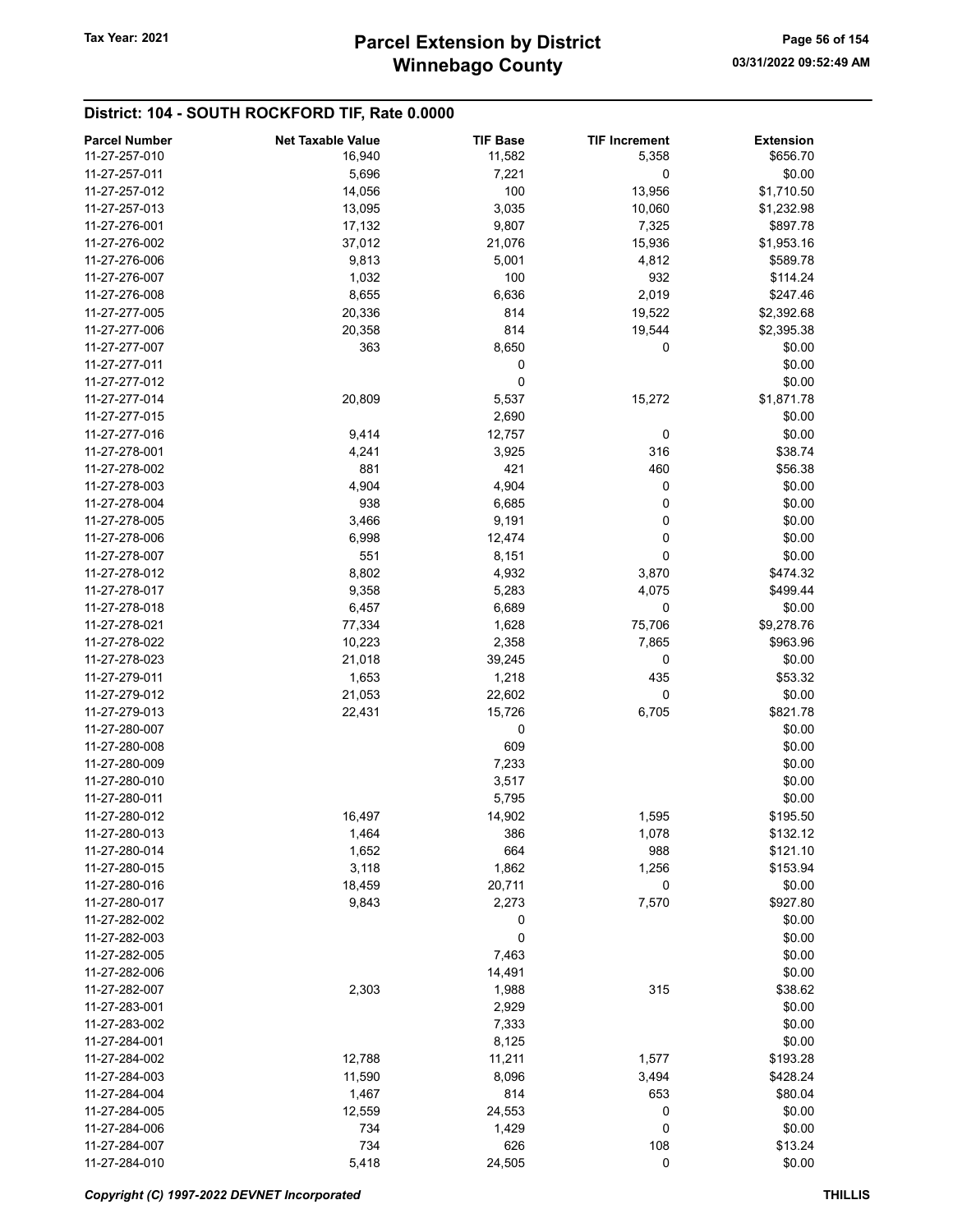## District: 104 - SOUTH ROCKFORD TIF, Rate 0.0000

| <b>Parcel Number</b> | <b>Net Taxable Value</b> | <b>TIF Base</b> | <b>TIF Increment</b> | <b>Extension</b>            |
|----------------------|--------------------------|-----------------|----------------------|-----------------------------|
| 11-27-285-002        |                          | 3,521           |                      | \$0.00                      |
| 11-27-285-003        |                          | 0               |                      | \$0.00                      |
| 11-27-286-002        | 1,311                    | 2,378           | $\mathbf 0$          | \$0.00                      |
| 11-27-286-003        |                          | 1,980           |                      | \$0.00                      |
| 11-27-287-001        |                          | 294             |                      | \$0.00                      |
| 11-27-403-001        | 494                      | 326             | 168                  | \$20.60                     |
| 11-27-403-002        | $\mathbf 0$              | 2,789           | $\mathbf 0$          | \$0.00                      |
| 11-27-403-003        | 10,394                   | 5,204           | 5,190                | \$636.10                    |
| 11-27-403-004        | 12,498                   | 5,481           | 7,017                | \$860.02                    |
| 11-27-403-005        | 4,820                    | 3,045           | 1,775                | \$217.56                    |
| 11-27-403-006        | 14,429                   | 11,011          | 3,418                | \$418.92                    |
| 11-27-403-007        | 4,309                    | 1,252           | 3,057                | \$374.68                    |
| 11-27-403-008        | 2,483                    | 794             | 1,689                | \$207.02                    |
| 11-27-403-009        | 2,483                    | 794             | 1,689                | \$207.02                    |
| 11-27-403-012        | 9,052                    | 3,432           | 5,620                | \$688.80                    |
| 11-27-403-014        | 11,383                   | 4,698           | 6,685                | \$819.34                    |
| 11-27-403-015        | 18,046                   | 14,986          | 3,060                | \$375.04                    |
| 11-27-403-016        | 40,750                   | 28,218          | 12,532               | \$1,535.96                  |
| 11-27-428-021        | 355,310                  | 16,205          | 339,105              | \$41,561.74                 |
| 11-27-428-024        | 63,687                   | 280             | 63,407               | \$7,771.36                  |
| 11-27-428-025        | 228,083                  | 5,713           | 222,370              | \$27,254.34                 |
| 11-27-428-026        | 117,127                  | 22,197          | 94,930               | \$11,634.92                 |
| 11-27-429-005        | 8,323                    | 2,491           | 5,832                | \$714.80                    |
| 11-27-429-006        |                          | 3,825           |                      | \$0.00                      |
| 11-27-429-007        |                          | 5,496           |                      | \$0.00                      |
| 11-27-429-008        |                          | 9,534           |                      | \$0.00                      |
| 11-27-429-009        | 1,274                    | 842             | 432                  | \$52.96                     |
| 11-27-429-013        | 9,670                    | 2,487           | 7,183                | \$880.38                    |
| 11-27-429-016        |                          | 0               |                      | \$0.00                      |
| 11-27-429-017        |                          | $\mathbf 0$     |                      | \$0.00                      |
| 11-27-430-002        |                          | 32,996          |                      | \$0.00                      |
| 11-27-430-003        | 2,411                    | 2,047           | 364                  | \$44.62                     |
| Totals for 104       | 2,033,336                | 1,388,399       | 1,157,125            | \$141,821.06<br>152 Parcels |

### District: 105 - LINCOLNWOOD TIF, Rate 0.0000

| <b>Parcel Number</b> | <b>Net Taxable Value</b> | <b>TIF Base</b> | <b>TIF Increment</b> | <b>Extension</b> |
|----------------------|--------------------------|-----------------|----------------------|------------------|
| 11-21-301-002        | 28,091                   | 148             | 27,943               | \$3,424.78       |
| 11-21-301-003        | 22,092                   | 148             | 21,944               | \$2,689.52       |
| 11-21-301-004        | 13,677                   | 148             | 13,529               | \$1,658.16       |
| 11-21-301-005        | 20,641                   | 148             | 20,493               | \$2,511.68       |
| 11-21-301-006        | 20,586                   | 148             | 20,438               | \$2,504.94       |
| 11-21-301-007        | 21,928                   | 148             | 21,780               | \$2,669.42       |
| 11-21-301-008        | 15,208                   | 148             | 15,060               | \$1,845.80       |
| 11-21-301-009        | 22,309                   | 148             | 22,161               | \$2,716.12       |
| 11-21-301-010        | 25,131                   | 148             | 24,983               | \$3,062.00       |
| 11-21-301-011        | 20,754                   | 148             | 20,606               | \$2,525.54       |
| 11-21-302-023        | 21,489                   | 148             | 21,341               | \$2,615.62       |
| 11-21-302-024        | 20,700                   | 148             | 20,552               | \$2,518.92       |
| 11-21-302-025        | 17,017                   | 148             | 16,869               | \$2,067.52       |
| 11-21-302-026        | 10,485                   | 149             | 10,336               | \$1,266.82       |
| 11-21-302-027        | 21,465                   | 149             | 21,316               | \$2,612.56       |
| 11-21-302-028        | 20,757                   | 149             | 20,608               | \$2,525.78       |
| 11-21-302-029        | 12,605                   | 149             | 12,456               | \$1,526.64       |
| 11-21-303-022        | 19,141                   | 149             | 18,992               | \$2,327.72       |
| 11-21-303-023        | 17,490                   | 149             | 17,341               | \$2,125.36       |
| 11-21-303-024        | 20,107                   | 149             | 19,958               | \$2,446.12       |
| 11-21-303-025        | 16,753                   | 149             | 16,604               | \$2,035.04       |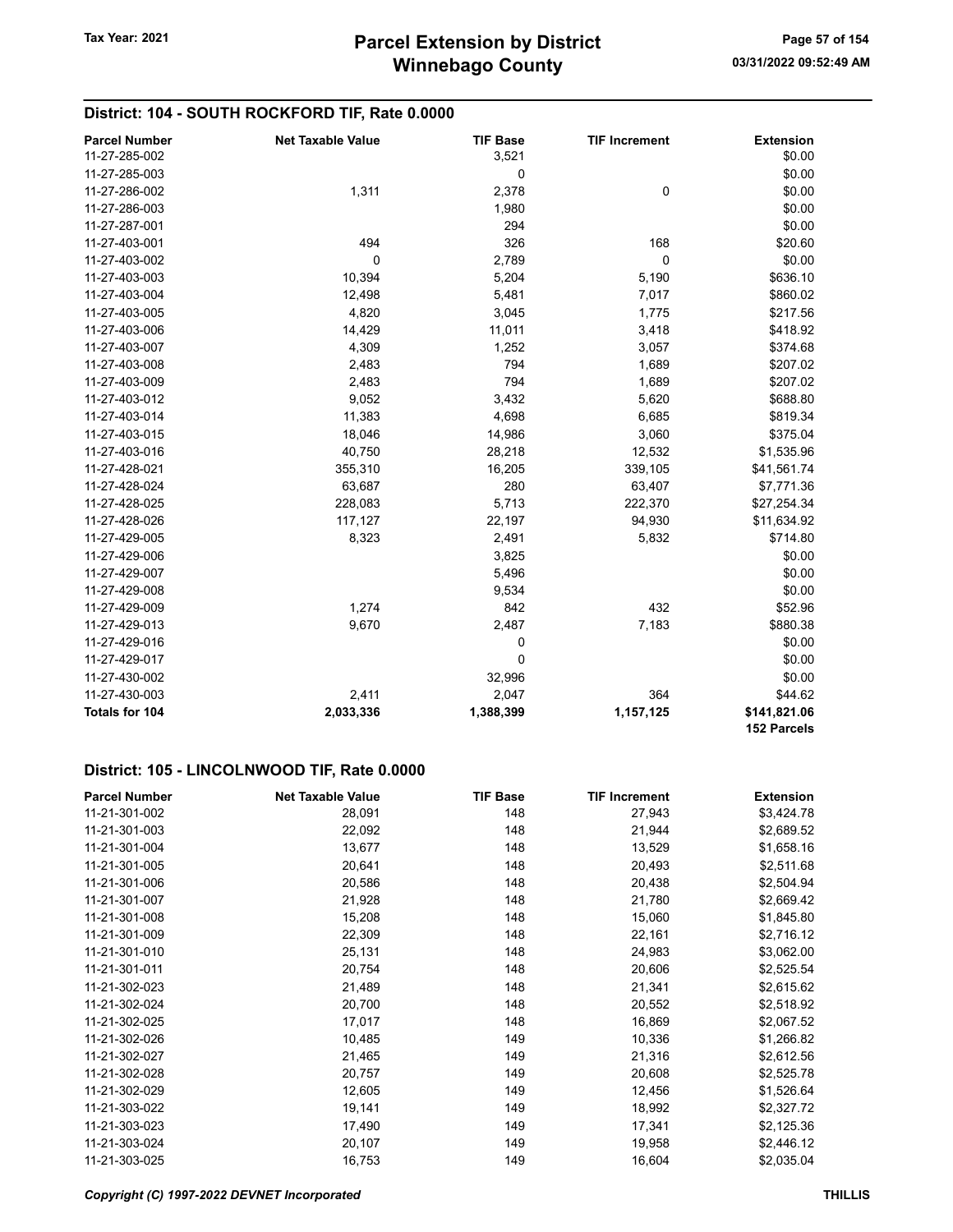## District: 105 - LINCOLNWOOD TIF, Rate 0.0000

| <b>Parcel Number</b> | <b>Net Taxable Value</b> | <b>TIF Base</b> | <b>TIF Increment</b> | <b>Extension</b> |
|----------------------|--------------------------|-----------------|----------------------|------------------|
| 11-21-303-026        | 20.193                   | 149             | 20.044               | \$2,456.66       |
| 11-21-303-027        | 10.313                   | 149             | 10.164               | \$1.245.74       |
| 11-21-303-028        | 18.126                   | 149             | 17.977               | \$2,203.32       |
| 11-21-303-029        | 16.813                   | 149             | 16.664               | \$2.042.40       |
| 11-21-303-030        | 18.885                   | 149             | 18.736               | \$2,296.34       |
| Totals for 105       | 492.756                  | 3,861           | 488.895              | \$59,920.52      |
|                      |                          |                 |                      | 26 Parcels       |

## District: 106 - DURAND VILLAGE TIF, Rate 0.0000

| <b>Parcel Number</b> | <b>Net Taxable Value</b> | <b>TIF Base</b> | <b>TIF Increment</b> | <b>Extension</b> |
|----------------------|--------------------------|-----------------|----------------------|------------------|
| 05-10-332-009        | 6,446                    | 4,834           | 1,612                | \$155.56         |
| 05-10-332-012        | 57,616                   | 43,477          | 14,139               | \$1,364.32       |
| 05-10-378-002        | 11,380                   | 8,534           | 2,846                | \$274.62         |
| 05-10-378-003        | 39,277                   | 41,053          | 0                    | \$0.00           |
| 05-10-378-005        |                          | 0               |                      | \$0.00           |
| 05-10-378-006        |                          | 0               |                      | \$0.00           |
| 05-10-378-007        | 3,640                    | 24,266          | 0                    | \$0.00           |
| 05-10-378-008        | 11,295                   | 8,469           | 2,826                | \$272.70         |
| 05-10-378-009        | 13,995                   | 10,496          | 3,499                | \$337.64         |
| 05-10-378-010        | 13,251                   | 9,936           | 3,315                | \$319.88         |
| 05-10-378-011        | 25,326                   | 18,990          | 6,336                | \$611.38         |
| 05-10-378-012        | 25,882                   | 27,654          | 0                    | \$0.00           |
| 05-10-378-013        | 2,644                    | 25,113          | 0                    | \$0.00           |
| 05-10-378-014        | 2,644                    | 18,632          | 0                    | \$0.00           |
| 05-10-378-015        | 47,018                   | 21,666          | 25,352               | \$2,446.30       |
| 05-10-382-001        | 43,379                   | 27,845          | 15,534               | \$1,498.92       |
| 05-10-382-002        | 13,488                   | 20,805          | 0                    | \$0.00           |
| 05-10-382-003        | 7,552                    | 15,189          | 0                    | \$0.00           |
| 05-10-382-004        | 14,163                   | 15,119          | 0                    | \$0.00           |
| 05-10-382-008        | 4,777                    | 3,583           | 1,194                | \$115.22         |
| 05-10-382-010        | 527                      | 394             | 133                  | \$12.84          |
| 05-10-382-011        | 830                      | 622             | 208                  | \$20.08          |
| 05-10-382-012        | 1,657                    | 1,244           | 413                  | \$39.86          |
| 05-10-382-013        | 1,839                    | 1,379           | 460                  | \$44.40          |
| 05-10-382-014        | 1,837                    | 14,248          | 0                    | \$0.00           |
| 05-10-382-017        | 28,709                   | 4,508           | 24,201               | \$2,335.24       |
| 05-10-382-019        | 38,559                   | 57,162          | 0                    | \$0.00           |
| 05-10-382-020        | 158,986                  | 54,177          | 104,809              | \$10,113.34      |
| 05-10-384-001        | 8,435                    | 6,324           | 2,111                | \$203.70         |
| 05-10-384-002        | 3,506                    | 2,628           | 878                  | \$84.72          |
| 05-10-384-004        | 3,047                    | 10,260          | 0                    | \$0.00           |
| 05-10-384-006        | 51,508                   | 20,847          | 30,661               | \$2,958.58       |
| 05-10-385-002        | 32,234                   | 21,318          | 10,916               | \$1,053.32       |
| 05-10-385-003        | 11,660                   | 8,742           | 2,918                | \$281.58         |
| 05-10-385-004        | 54,688                   | 41,007          | 13,681               | \$1,320.12       |
| 05-10-385-005        | 2,085                    | 1,564           | 521                  | \$50.28          |
| 05-10-385-006        | 35,575                   | 26,595          | 8,980                | \$866.52         |
| 05-10-405-005        |                          | 0               |                      | \$0.00           |
| 05-10-405-006        |                          | 16,466          |                      | \$0.00           |
| 05-10-451-001        | 31,029                   | 23,265          | 7,764                | \$749.18         |
| 05-10-451-002        | 6,347                    | 10,439          | 0                    | \$0.00           |
| 05-10-451-003        | 33,856                   | 25,386          | 8,470                | \$817.30         |
| 05-10-451-004        | 7,727                    | 1,001           | 6,726                | \$649.02         |
| 05-10-451-005        | 8,206                    | 9,792           | 0                    | \$0.00           |
| 05-10-451-008        | 13,405                   | 13,744          | $\pmb{0}$            | \$0.00           |
| 05-10-451-009        | 14,597                   | 10,945          | 3,652                | \$352.40         |
| 05-10-451-010        | 17,571                   | 13,175          | 4,396                | \$424.18         |
| 05-10-451-011        | 18,890                   | 12,352          | 6,538                | \$630.88         |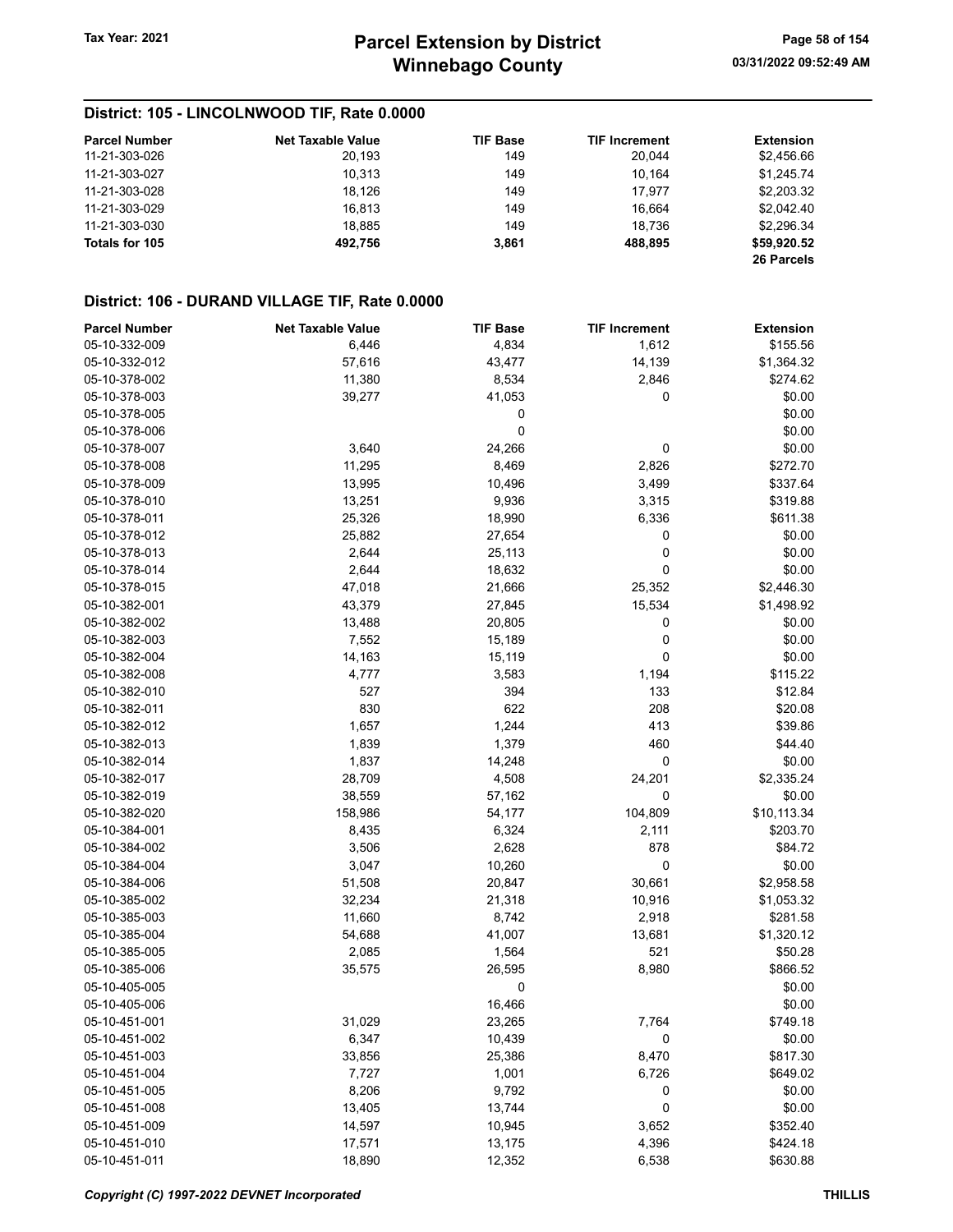## District: 106 - DURAND VILLAGE TIF, Rate 0.0000

| <b>Parcel Number</b> | <b>Net Taxable Value</b> | <b>TIF Base</b> | <b>TIF Increment</b> | <b>Extension</b>          |
|----------------------|--------------------------|-----------------|----------------------|---------------------------|
| 05-10-451-012        | 31,683                   | 30,378          | 1,305                | \$125.92                  |
| 05-10-451-013        | 29,680                   | 22,254          | 7,426                | \$716.56                  |
| 05-10-451-014        |                          | 5,533           |                      | \$0.00                    |
| 05-10-451-015        | 18,061                   | 16,104          | 1,957                | \$188.84                  |
| 05-10-451-016        | 1,580                    | 1,185           | 395                  | \$38.12                   |
| 05-10-451-017        |                          | 508             |                      | \$0.00                    |
| 05-10-451-018        |                          | 880             |                      | \$0.00                    |
| 05-10-451-019        |                          | 2,932           |                      | \$0.00                    |
| 05-10-451-020        |                          | 8,710           |                      | \$0.00                    |
| 05-10-451-021        | 20,617                   | 14,821          | 5,796                | \$559.28                  |
| 05-10-454-004        | 14,852                   | 11,137          | 3,715                | \$358.48                  |
| 05-10-454-005        | 22,517                   | 14,849          | 7,668                | \$739.92                  |
| 05-10-454-006        | 4,343                    | 3,257           | 1,086                | \$104.80                  |
| 05-10-454-008        | 21,963                   | 20,967          | 996                  | \$96.12                   |
| 05-10-454-009        | 17,366                   | 19,021          | 0                    | \$0.00                    |
| 05-10-454-011        | 3,911                    | 2,932           | 979                  | \$94.48                   |
| 05-10-454-014        | 149,561                  | 171,243         | 0                    | \$0.00                    |
| 05-10-455-001        |                          | 0               |                      | \$0.00                    |
| 05-10-455-002        | 2,173                    | 1,629           | 544                  | \$52.50                   |
| 05-10-455-004        | 1,089                    | 818             | 271                  | \$26.16                   |
| 05-10-455-008        | 1,515                    | 1,137           | 378                  | \$36.48                   |
| 05-10-455-013        | 20,033                   | 11,770          | 8,263                | \$797.32                  |
| 05-10-455-017        | 40,876                   | 21,893          | 18,983               | \$1,831.74                |
| 05-10-455-019        | 2,000                    | 0               | 2,000                | \$193.00                  |
| 05-10-455-020        | 5,179                    | 3,882           | 1,297                | \$125.16                  |
| 05-10-455-021        | 4,372                    | 3,280           | 1,092                | \$105.38                  |
| 05-10-455-022        | 3,257                    | 2,443           | 814                  | \$78.56                   |
| 05-10-456-002        | 4,731                    | 3,547           | 1,184                | \$114.26                  |
| 05-10-456-003        | 1,672                    | 1,254           | 418                  | \$40.34                   |
| 05-10-456-004        | 1,648                    | 1,236           | 412                  | \$39.76                   |
| 05-10-456-005        | 2,568                    | 2,567           | 1                    | \$0.10                    |
| 05-10-456-006        | 7,541                    | 5,655           | 1,886                | \$182.00                  |
| 05-10-457-001        |                          |                 |                      |                           |
| 05-10-457-002        | 28,729                   | 21,543          | 7,186                | \$693.40                  |
|                      | 40,480                   | 32,457          | 8,023                | \$774.16                  |
| 05-10-457-003        | 28,502                   | 21,373          | 7,129                | \$687.90                  |
| 05-10-457-004        | 20,061                   | 15,043          | 5,018                | \$484.20                  |
| 05-10-457-005        |                          | 0               |                      | \$0.00                    |
| 05-10-459-004        | 1,913                    | 1,434           | 479                  | \$46.22                   |
| 05-10-459-005        | 18,069                   | 9,770           | 8,299                | \$800.80                  |
| 05-10-461-002        | 21,602                   | 16,199          | 5,403                | \$521.36                  |
| 05-10-461-012        | 40,058                   | 35,831          | 4,227                | \$407.88                  |
| 05-10-461-015        | 17,848                   | 16,922          | 926                  | \$89.36                   |
| 05-10-461-016        | 42,691                   | 72,319          | 0                    | \$0.00                    |
| 05-15-201-004        | 2,005                    | 1,504           | 501                  | \$48.34                   |
| 05-15-201-007        | 59,326                   | 38,360          | 20,966               | \$2,023.08                |
| 05-15-201-008        | 48,580                   | 38,361          | 10,219               | \$986.06                  |
| 05-15-204-001        |                          | 0               |                      | \$0.00                    |
| Totals for 106       | 1,735,735                | 1,484,183       | 462,331              | \$44,612.12<br>95 Parcels |

#### District: 107 - SPRINGFIELD CORNERS TIF, Rate 0.0000

| <b>Parcel Number</b> | <b>Net Taxable Value</b> | <b>TIF Base</b> | <b>TIF Increment</b> | <b>Extension</b> |
|----------------------|--------------------------|-----------------|----------------------|------------------|
| 11-17-402-001        | 23.418                   | 193             | 23.225               | \$2,846.54       |
| 11-17-402-002        | 15.143                   | 193             | 14.950               | \$1,832.32       |
| 11-17-402-003        | 382                      | ა               | 377                  | \$46.22          |
| 11-17-402-004        | 382                      | 5               | 377                  | \$46.22          |
| 11-17-402-005        | 22.910                   | ა               | 22.905               | \$2,807.32       |
| 11-17-402-006        | 382                      | 5               | 377                  | \$46.22          |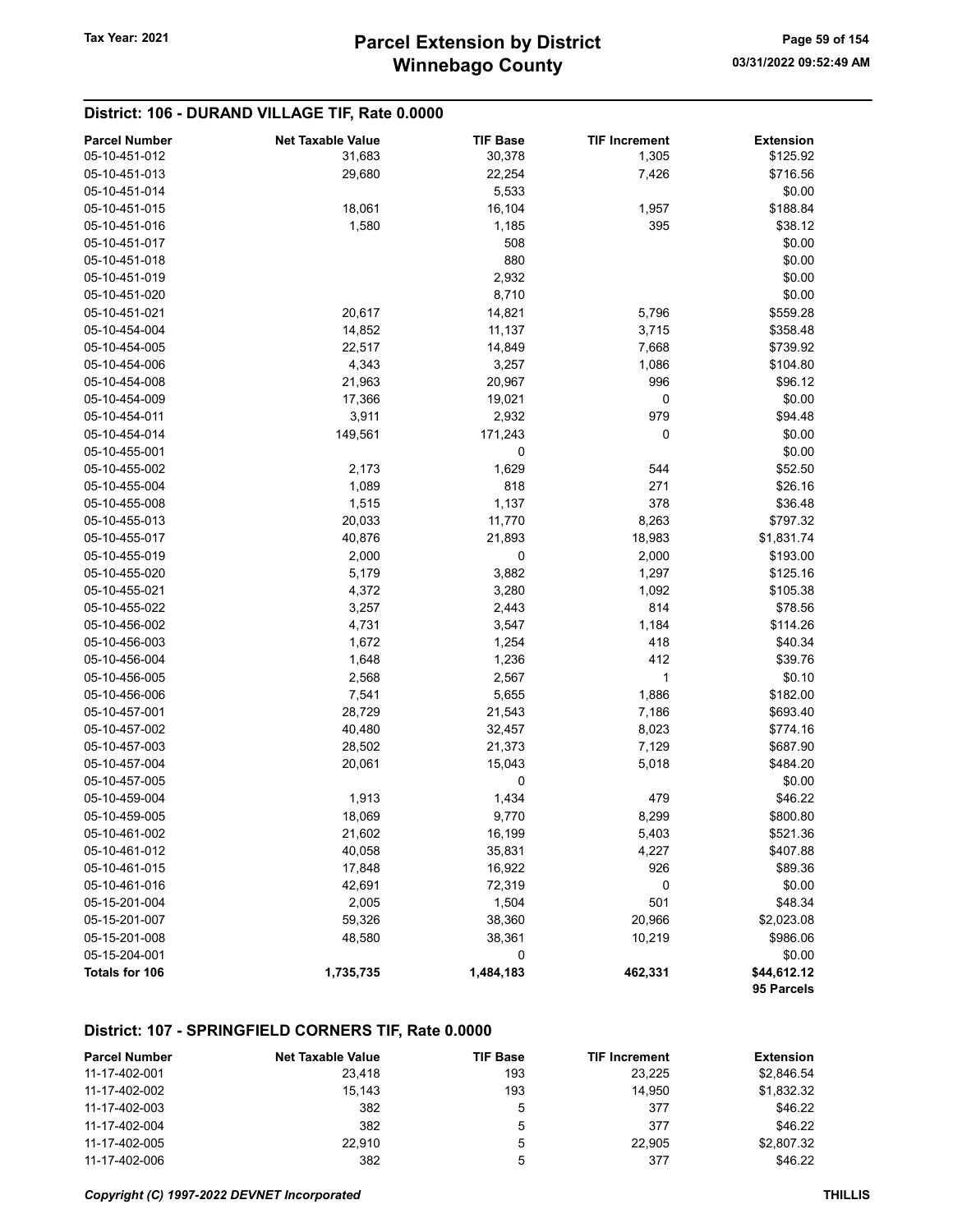## District: 107 - SPRINGFIELD CORNERS TIF, Rate 0.0000

| <b>Parcel Number</b> | <b>Net Taxable Value</b> | <b>TIF Base</b> | <b>TIF Increment</b> | <b>Extension</b> |
|----------------------|--------------------------|-----------------|----------------------|------------------|
| 11-17-402-007        | 382                      | 5               | 377                  | \$46.22          |
| 11-17-402-008        | 382                      | 5               | 377                  | \$46.22          |
| 11-17-402-009        | 382                      | 5               | 377                  | \$46.22          |
| 11-17-402-010        | 382                      | 5               | 377                  | \$46.22          |
| 11-17-403-001        | 382                      | 5               | 377                  | \$46.22          |
| 11-17-403-002        | 382                      | 5               | 377                  | \$46.22          |
| 11-17-403-003        | 382                      | 5               | 377                  | \$46.22          |
|                      |                          |                 |                      | \$46.22          |
| 11-17-403-004        | 382                      | 5               | 377                  |                  |
| 11-17-403-005        | 382                      | 5               | 377                  | \$46.22          |
| 11-17-403-006        | 382                      | 5               | 377                  | \$46.22          |
| 11-17-403-007        | 382                      | 5               | 377                  | \$46.22          |
| 11-17-403-008        | 382                      | 5               | 377                  | \$46.22          |
| 11-17-404-001        | 23,898                   | 5               | 23,893               | \$2,928.40       |
| 11-17-404-002        | 382                      | 5               | 377                  | \$46.22          |
| 11-17-404-003        | 382                      | 5               | 377                  | \$46.22          |
| 11-17-404-004        | 23,397                   | 5               | 23,392               | \$2,867.00       |
| 11-17-404-005        | 382                      | 5               | 377                  | \$46.22          |
| 11-17-404-006        | 12,796                   | 5               | 12,791               | \$1,567.70       |
| 11-17-404-007        | 10,796                   | 5               | 10,791               | \$1,322.58       |
| 11-17-404-008        | 382                      | 5               | 377                  | \$46.22          |
|                      |                          |                 |                      |                  |
| 11-17-404-009        | 21,442                   | 5               | 21,437               | \$2,627.38       |
| 11-17-404-010        | 382                      | 5               | 377                  | \$46.22          |
| 11-17-404-011        | 382                      | 5               | 377                  | \$46.22          |
| 11-17-404-012        | 382                      | 5               | 377                  | \$46.22          |
| 11-17-404-013        | 27,852                   | 5               | 27,847               | \$3,413.02       |
| 11-17-404-014        | 25,966                   | 5               | 25,961               | \$3,181.86       |
| 11-17-404-015        | 382                      | 5               | 377                  | \$46.22          |
| 11-17-404-016        | 382                      | 5               | 377                  | \$46.22          |
| 11-17-404-017        | 382                      | 5               | 377                  | \$46.22          |
| 11-17-451-014        | 4,619                    | 193             | 4,426                | \$542.46         |
| 11-17-451-015        | 24,322                   | 193             | 24,129               | \$2,957.32       |
| 11-17-453-012        | 21,291                   | 193             | 21,098               | \$2,585.84       |
| 11-17-453-013        | 22,965                   | 193             | 22,772               | \$2,791.00       |
| 11-17-453-014        |                          | 193             |                      |                  |
|                      | 24,632                   |                 | 24,439               | \$2,995.32       |
| 11-17-454-001        | 26,997                   | 193             | 26,804               | \$3,285.18       |
| 11-17-454-002        | 23,495                   | 5               | 23,490               | \$2,879.00       |
| 11-17-454-003        | 23,150                   | 5               | 23,145               | \$2,836.72       |
| 11-17-455-001        | 22,994                   | 193             | 22,801               | \$2,794.56       |
| 11-17-455-002        | 23,358                   | 193             | 23,165               | \$2,839.18       |
| 11-17-455-003        | 25,093                   | 193             | 24,900               | \$3,051.82       |
| 11-17-455-004        | 24,065                   | 193             | 23,872               | \$2,925.82       |
| 11-17-455-005        | 25,624                   | 193             | 25,431               | \$3,116.90       |
| 11-17-455-006        | 382                      | 5               | 377                  | \$46.22          |
| 11-17-455-007        | 382                      | 5               | 377                  | \$46.22          |
| 11-17-455-008        | 382                      | 5               | 377                  | \$46.22          |
| 11-17-455-009        | 382                      | 5               | 377                  | \$46.22          |
| 11-17-455-010        | 382                      | 5               | 377                  | \$46.22          |
| 11-17-455-011        | 23,697                   | 5               | 23,692               | \$2,903.76       |
| 11-17-456-001        |                          | 193             |                      |                  |
|                      | 18,769                   |                 | 18,576               | \$2,276.74       |
| 11-17-456-002        | 17,805                   | 193             | 17,612               | \$2,158.58       |
| 11-17-456-003        | 22,892                   | 193             | 22,699               | \$2,782.06       |
| 11-17-456-004        | 24,045                   | 194             | 23,851               | \$2,923.26       |
| 11-17-456-005        | 25,624                   | 194             | 25,430               | \$3,116.78       |
| 11-17-456-006        | 19,346                   | 194             | 19,152               | \$2,347.34       |
| 11-17-456-007        | 23,122                   | 194             | 22,928               | \$2,810.12       |
| 11-17-456-008        | 23,683                   | 194             | 23,489               | \$2,878.88       |
| 11-17-456-009        | 18,483                   | 194             | 18,289               | \$2,241.56       |
| 11-17-456-010        | 30,455                   | 194             | 30,261               | \$3,708.88       |
| 11-17-456-011        | 21,004                   | 194             | 20,810               | \$2,550.54       |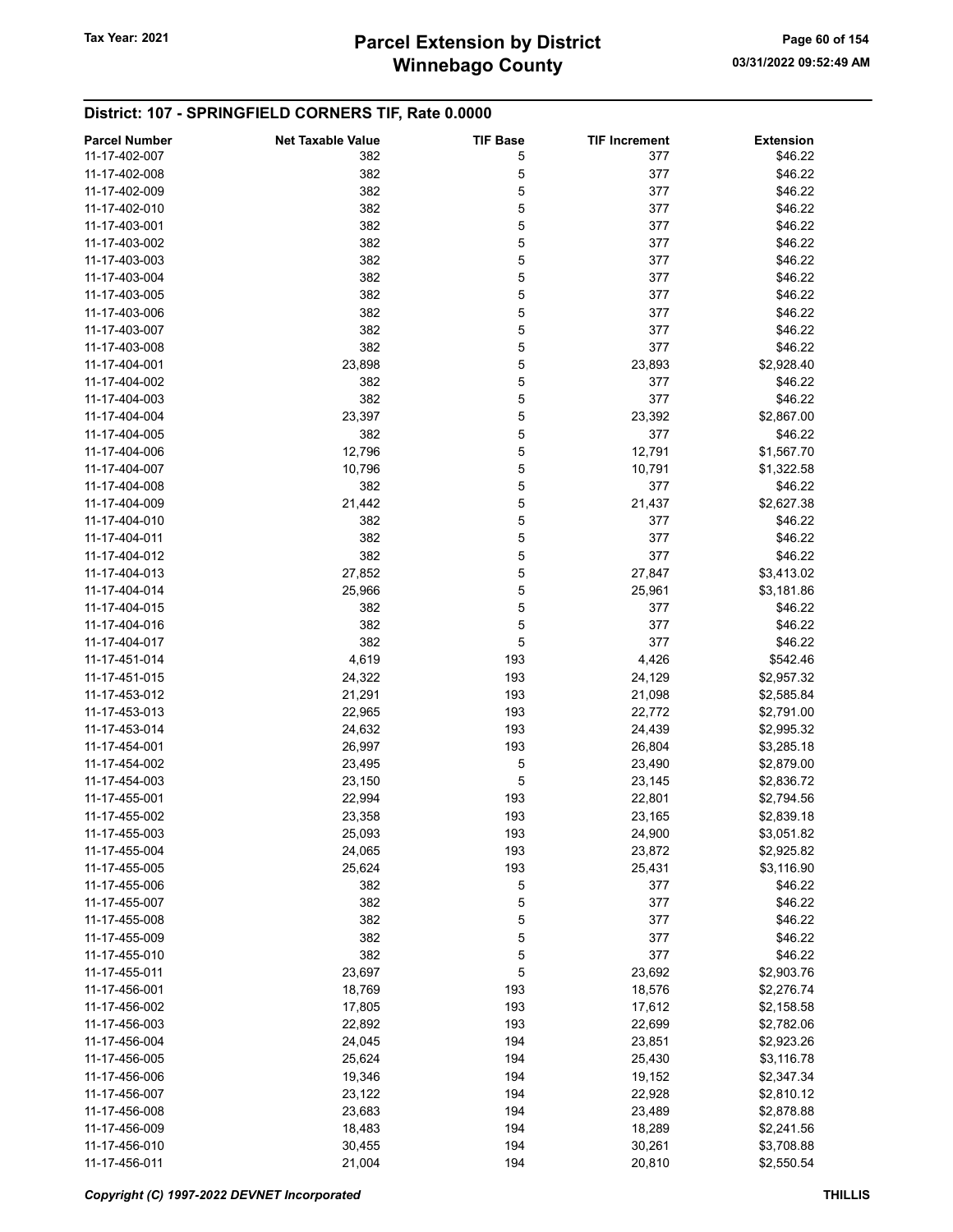# Winnebago County Tax Year: 2021 **Parcel Extension by District** Page 61 of 154

#### District: 107 - SPRINGFIELD CORNERS TIF, Rate 0.0000

| <b>Parcel Number</b> | <b>Net Taxable Value</b> | <b>TIF Base</b> | <b>TIF Increment</b> | <b>Extension</b> |
|----------------------|--------------------------|-----------------|----------------------|------------------|
| 11-17-456-012        | 19,491                   | 194             | 19,297               | \$2,365.10       |
| 11-17-456-013        | 15,468                   | 194             | 15,274               | \$1,872.04       |
| 11-17-456-014        | 22,922                   | 194             | 22,728               | \$2,785.62       |
| 11-17-456-015        | 27,134                   | 194             | 26,940               | \$3,301.86       |
| 11-17-456-017        | 6,615                    | 65              | 6,550                | \$802.80         |
| 11-17-456-018        | 2,320                    | 65              | 2,255                | \$276.38         |
| 11-17-456-019        | 235,584                  | 65              | 235,519              | \$28,865.92      |
| 11-17-457-001        | 273,499                  | 194             | 273,305              | \$33,497.08      |
| 11-20-131-002        | 5,443                    | 10,803          | 0                    | \$0.00           |
| 11-20-131-011        | 0                        | 8,211           | $\pmb{0}$            | \$0.00           |
| 11-20-131-013        | 11,742                   | 10,476          | 1,266                | \$155.16         |
| 11-20-132-001        | 6,359                    | 5,538           | 821                  | \$100.62         |
| 11-20-132-002        | 242,522                  | 8,819           | 233,703              | \$28,643.34      |
| 11-20-132-003        | 8,452                    | 285             | 8,167                | \$1,000.98       |
| 11-20-132-004        | 10,004                   | 379             | 9,625                | \$1,179.68       |
| 11-20-201-008        |                          | 3,369           |                      | \$0.00           |
| 11-20-202-001        |                          | 819             |                      | \$0.00           |
| 11-20-202-002        |                          | 819             |                      | \$0.00           |
| 11-20-203-001        |                          | 98,759          |                      | \$0.00           |
| 11-20-204-001        |                          | 596             |                      | \$0.00           |
| 11-20-226-003        |                          | 4,170           |                      | \$0.00           |
| 11-20-226-004        |                          | 2,612           |                      | \$0.00           |
| 11-20-226-005        |                          | 0               |                      | \$0.00           |
| 11-20-226-006        | 1,958                    | 604             | 1,354                | \$165.96         |
| 11-20-226-008        |                          | 798             |                      | \$0.00           |
| 11-20-226-009        |                          | 423             |                      | \$0.00           |
| 11-20-226-010        |                          | 29,725          |                      | \$0.00           |
| 11-20-226-011        |                          | 1,588           |                      | \$0.00           |
| 11-20-226-012        | 12,947                   | 7,254           | 5,693                | \$697.76         |
| 11-20-226-013        |                          | 373             |                      | \$0.00           |
| 11-20-226-014        | 222,020                  | 373             | 221,647              | \$27,165.72      |
| 11-20-226-015        |                          | 74              |                      | \$0.00           |
| 11-20-226-016        |                          | 42              |                      | \$0.00           |
| 11-20-227-001        |                          | 283,340         |                      | \$0.00           |
| 11-20-227-002        |                          | 1,389           |                      | \$0.00           |
| 11-20-277-001        | 3,859                    | 1,196           | 2,663                | \$326.40         |
| 11-20-277-002        |                          | 485             |                      | \$0.00           |
| 11-20-277-003        |                          | 15,372          |                      | \$0.00           |
| 11-20-277-004        |                          | 509             |                      | \$0.00           |
| 11-20-277-005        |                          | 3,587           |                      | \$0.00           |
| 11-20-277-006        | 5,280                    | 6,906           | 0                    | \$0.00           |
| 11-20-278-001        |                          | 6,274           |                      | \$0.00           |
| 11-20-278-002        |                          | 6,495           |                      | \$0.00           |
| 11-20-278-003        |                          | 728             |                      | \$0.00           |
| 11-20-278-006        | 8,877                    | 7,007           | 1,870                | \$229.20         |
| 11-20-278-007        | 10,016                   | 6,756           | 3,260                | \$399.56         |
| Totals for 107       | 1,933,120                | 542,963         | 1,867,700            | \$228,911.52     |
|                      |                          |                 |                      | 111 Parcels      |

## District: 125 - WAGON WHEEL TIF, Rate 0.0000

| <b>Parcel Number</b> | <b>Net Taxable Value</b> | <b>TIF Base</b> | <b>TIF Increment</b> | <b>Extension</b> |
|----------------------|--------------------------|-----------------|----------------------|------------------|
| 03-23-476-008        | 24.908                   | 61.633          |                      | \$0.00           |
| 03-23-476-013        | 25.186                   | 13.798          | 11.388               | \$1.069.54       |
| 03-23-477-001        | 39.589                   | 27.662          | 11.927               | \$1.120.16       |
| 03-23-477-002        | 8.351                    | 5.895           | 2.456                | \$230.66         |
| 03-23-477-003        | 8.339                    | 5.895           | 2,444                | \$229.54         |
| 03-23-477-004        | 8.316                    | 5.895           | 2.421                | \$227.38         |
| 03-24-302-013        | 67.866                   | 50.370          | 17.496               | \$1.643.18       |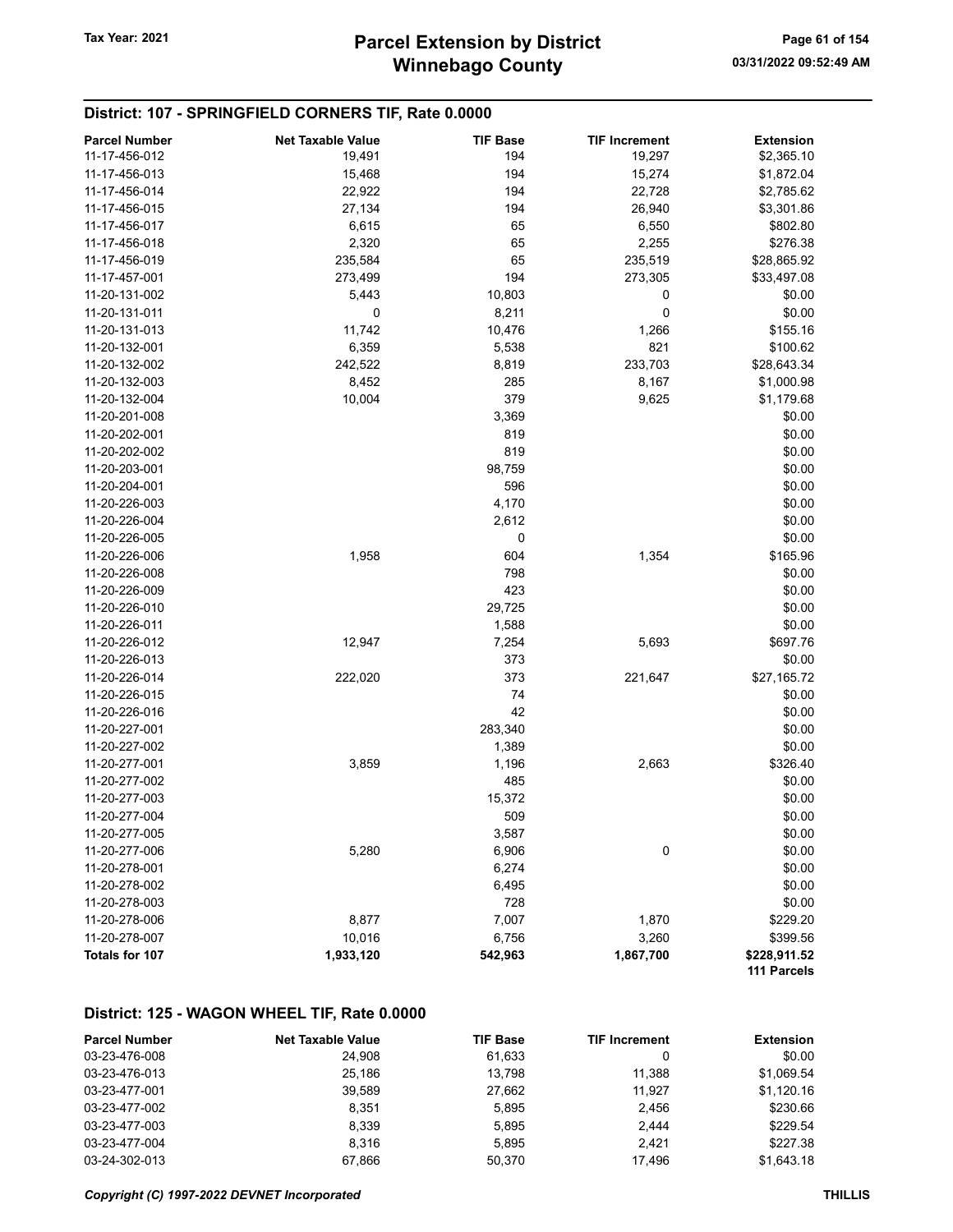## District: 125 - WAGON WHEEL TIF, Rate 0.0000

| <b>Parcel Number</b>  | <b>Net Taxable Value</b> | <b>TIF Base</b> | <b>TIF Increment</b> | <b>Extension</b> |
|-----------------------|--------------------------|-----------------|----------------------|------------------|
| 03-24-302-014         | 92,077                   | 73,189          | 18,888               | \$1,773.90       |
| 03-24-302-015         | 57,194                   | 45,460          | 11,734               | \$1,102.02       |
| 03-24-302-016         | 52,686                   | 41,879          | 10,807               | \$1,014.96       |
| 03-24-302-017         | 33,157                   | 26,357          | 6,800                | \$638.64         |
| 03-24-302-018         | 1,981                    | 1,575           | 406                  | \$38.14          |
| 03-24-302-019         | 32,384                   | 25,740          | 6,644                | \$623.98         |
| 03-24-302-020         | 823                      | 654             | 169                  | \$15.88          |
| 03-24-303-021         |                          | 0               |                      | \$0.00           |
| 03-24-305-006         | 202,232                  | 438             | 201,794              | \$18,951.90      |
| 03-24-305-007         | 12,595                   | 175             | 12,420               | \$1,166.46       |
| 03-24-305-008         | 18,301                   | 263             | 18,038               | \$1,694.08       |
| 03-24-351-004         | 83,039                   | 68,931          | 14,108               | \$1,324.98       |
| 03-24-351-008         | 145,635                  | 29,072          | 116,563              | \$10,947.26      |
| 03-24-351-010         | 769,908                  | 86,707          | 683.201              | \$64,164.20      |
| 03-24-351-011         | 40,634                   | 192             | 40,442               | \$3,798.20       |
| 03-24-351-012         |                          | 17              |                      | \$0.00           |
| <b>Totals for 125</b> | 1,725,201                | 571,797         | 1,190,146            | \$111,775.06     |
|                       |                          |                 |                      | 23 Parcels       |

#### District: 126 - RIVER OAKS TIF, Rate 0.0000

| <b>Parcel Number</b> | <b>Net Taxable Value</b> | <b>TIF Base</b> | <b>TIF Increment</b> | <b>Extension</b> |
|----------------------|--------------------------|-----------------|----------------------|------------------|
| 11-34-179-003        | 1,795                    | 2,897           | 0                    | \$0.00           |
| 11-34-204-001        |                          | 0               |                      | \$0.00           |
| 11-34-204-006        | 428                      | 724             | 0                    | \$0.00           |
| 11-34-205-002        | 1,237                    | 2,173           | 0                    | \$0.00           |
| 11-34-206-001        | 23,999                   | 5,069           | 18,930               | \$2,320.12       |
| 11-34-206-002        | 21,639                   | 5,794           | 15,845               | \$1,942.02       |
| 11-34-206-003        | 15,639                   | 5,794           | 9,845                | \$1,206.64       |
| 11-34-206-004        | 15,639                   | 5,794           | 9,845                | \$1,206.64       |
| 11-34-206-005        | 13,669                   | 5,069           | 8,600                | \$1,054.04       |
| 11-34-206-006        | 19,574                   | 3,621           | 15,953               | \$1,955.26       |
| 11-34-206-007        | 13,669                   | 4,345           | 9,324                | \$1,142.78       |
| 11-34-206-008        | 15,639                   | 4,345           | 11,294               | \$1,384.24       |
| 11-34-206-009        | 18,921                   | 4,345           | 14,576               | \$1,786.48       |
| 11-34-206-010        | 23,921                   | 3,621           | 20,300               | \$2,488.04       |
| 11-34-206-011        | 15,959                   | 4,345           | 11,614               | \$1,423.46       |
| 11-34-206-012        | 29,921                   | 2,897           | 27,024               | \$3,312.14       |
| 11-34-206-013        | 15,639                   | 2,897           | 12,742               | \$1,561.70       |
| 11-34-206-014        | 15,639                   | 2,897           | 12,742               | \$1,561.70       |
| 11-34-206-015        | 15,639                   | 2,897           | 12,742               | \$1,561.70       |
| 11-34-206-016        | 23,921                   | 2,897           | 21,024               | \$2,576.76       |
| Totals for 126       | 302,487                  | 72,421          | 232,400              | \$28,483.72      |
|                      |                          |                 |                      | 20 Parcels       |

#### District: 127 - GARRISON SCHOOL TIF, Rate 0.0000

| <b>Parcel Number</b> | <b>Net Taxable Value</b> | <b>TIF Base</b> | <b>TIF Increment</b> | <b>Extension</b> |
|----------------------|--------------------------|-----------------|----------------------|------------------|
| 11-14-380-010        | 6.278                    | 19.462          | 0                    | \$0.00           |
| 11-14-380-011        | 20,852                   | 33,990          | 0                    | \$0.00           |
| 11-14-380-012        | 14.175                   | 17.062          | 0                    | \$0.00           |
| 11-14-380-013        | 16,862                   | 22,636          | 0                    | \$0.00           |
| 11-14-380-014        | 12.076                   | 10.526          | 1.550                | \$189.98         |
| 11-14-380-015        | 11.451                   | 19.978          | 0                    | \$0.00           |
| 11-14-452-014        | 14.682                   | 17.253          | 0                    | \$0.00           |
| 11-14-452-015        | 18.339                   | 22.387          | 0                    | \$0.00           |
| 11-14-452-016        | 14.638                   | 27,776          | 0                    | \$0.00           |
| 11-14-452-017        | 22.728                   | 31.258          | 0                    | \$0.00           |
| 11-14-452-018        | 13,892                   | 25,295          | 0                    | \$0.00           |
| 11-14-452-019        | 13.916                   | 21.851          | 0                    | \$0.00           |
|                      |                          |                 |                      |                  |

#### Copyright (C) 1997-2022 DEVNET Incorporated THILLIS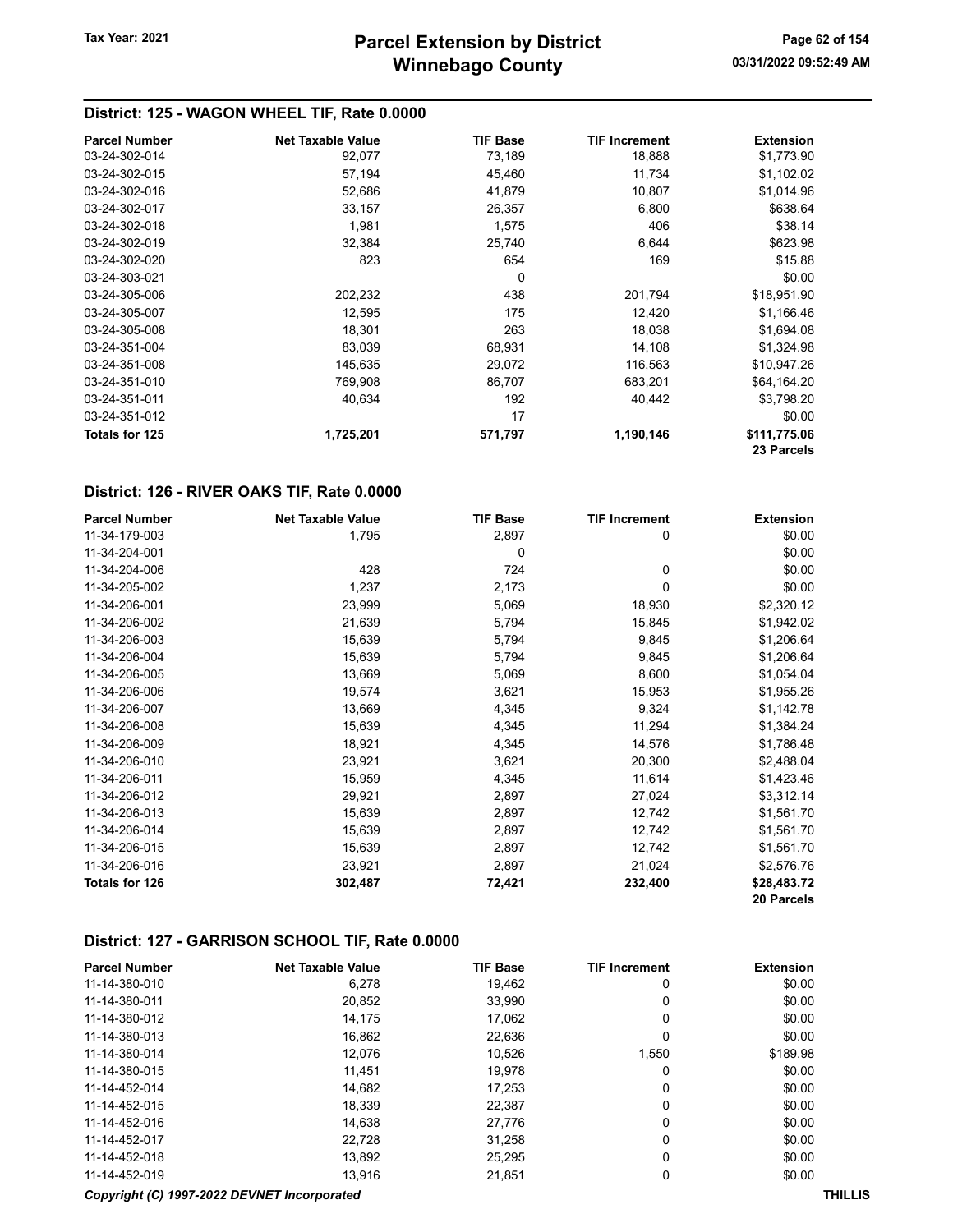#### District: 127 - GARRISON SCHOOL TIF, Rate 0.0000

| <b>Parcel Number</b> | <b>Net Taxable Value</b> | <b>TIF Base</b> | <b>TIF Increment</b> | <b>Extension</b> |
|----------------------|--------------------------|-----------------|----------------------|------------------|
| 11-14-452-020        | 13,330                   | 15,844          | 0                    | \$0.00           |
|                      |                          |                 |                      |                  |
| 11-14-452-021        | 5,977                    | 13,465          | 0                    | \$0.00           |
| 11-14-452-022        | 14,131                   | 22,221          | 0                    | \$0.00           |
| 11-14-452-023        | 10,782                   | 4,567           | 6,215                | \$761.74         |
| 11-14-452-024        | 16,719                   | 18,617          | 0                    | \$0.00           |
| 11-14-452-025        | 9,665                    | 22,071          | 0                    | \$0.00           |
| 11-14-452-026        | 8,437                    | 11,772          | 0                    | \$0.00           |
| 11-14-452-027        | 10,057                   | 13,813          | 0                    | \$0.00           |
| 11-14-452-028        | 6,543                    | 21,800          | 0                    | \$0.00           |
| 11-14-452-031        | 8,541                    | 12,483          | 0                    | \$0.00           |
| 11-14-452-032        | 7,824                    | 16,339          | 0                    | \$0.00           |
| 11-14-452-033        | 15,116                   | 16,741          | 0                    | \$0.00           |
|                      |                          |                 |                      |                  |
| 11-14-452-034        | 6,775                    | 13,712          | 0                    | \$0.00           |
| 11-14-452-035        | 12,928                   | 17,741          | 0                    | \$0.00           |
| 11-14-452-036        | 13,711                   | 16,400          | 0                    | \$0.00           |
| 11-14-454-010        | 25,650                   | 34,135          | 0                    | \$0.00           |
| 11-14-454-011        |                          | 25,720          |                      | \$0.00           |
| 11-14-454-041        |                          | 0               |                      | \$0.00           |
| 11-14-454-042        | 29,664                   | 24,210          | 5,454                | \$668.46         |
| 11-14-454-044        | 15,151                   | 20,587          | 0                    | \$0.00           |
| 11-14-454-045        | 17,614                   | 18,366          | 0                    | \$0.00           |
| 11-14-454-046        | 21,326                   | 27,713          | 0                    | \$0.00           |
| 11-14-455-005        |                          |                 | 0                    | \$0.00           |
|                      | 20,458                   | 26,634          |                      |                  |
| 11-14-455-017        | 21,861                   | 28,265          | 0                    | \$0.00           |
| 11-14-455-021        | 34,555                   | 1,319           | 33,236               | \$4,073.50       |
| 11-14-455-022        | 46,773                   | 1,319           | 45,454               | \$5,570.98       |
| 11-14-455-025        | 40,244                   | 660             | 39,584               | \$4,851.54       |
| 11-14-455-026        | 48,797                   | 1,979           | 46,818               | \$5,738.16       |
| 11-14-455-027        | 48,757                   | 1,979           | 46,778               | \$5,733.26       |
| 11-14-455-028        | 39,270                   | 1,319           | 37,951               | \$4,651.40       |
| 11-14-455-029        | 46,684                   | 659             | 46,025               | \$5,640.96       |
| 11-14-455-030        | 40,684                   | 659             | 40,025               | \$4,905.58       |
| 11-14-455-031        | 42,248                   | 1,979           | 40,269               | \$4,935.50       |
| 11-14-455-032        | 0                        | 5,276           | 0                    | \$0.00           |
|                      |                          |                 |                      |                  |
| 11-14-455-034        | 30,103                   | 1,702           | 28,401               | \$3,480.92       |
| 11-14-455-035        | 0                        | 1               | 0                    | \$0.00           |
| 11-14-455-036        | 14,837                   | 17,866          | 0                    | \$0.00           |
| 11-14-455-037        | 10,860                   | 21,083          | 0                    | \$0.00           |
| 11-14-455-038        | 2,016                    | 12,116          | 0                    | \$0.00           |
| 11-14-455-039        | 18,811                   | 17,532          | 1,279                | \$156.76         |
| 11-14-455-040        | 21,455                   | 16,633          | 4,822                | \$591.00         |
| 11-14-456-001        | 470                      | 461             | 9                    | \$1.10           |
| 11-14-456-002        | 19,045                   | 19,411          | 0                    | \$0.00           |
| 11-14-456-003        | 13,354                   | 19,898          | 0                    | \$0.00           |
| 11-14-456-004        | 14,260                   | 13,218          | 1,042                | \$127.72         |
| 11-14-456-005        | 14,138                   | 20,640          | 0                    | \$0.00           |
| 11-14-456-006        | 12,543                   | 14,968          | 0                    | \$0.00           |
|                      |                          |                 |                      |                  |
| 11-14-456-007        | 13,376                   | 18,863          | 0                    | \$0.00           |
| 11-14-456-008        | 10,705                   | 16,412          | 0                    | \$0.00           |
| 11-14-456-009        | 17,228                   | 34,100          | 0                    | \$0.00           |
| 11-14-456-010        | 1,213                    | 22,204          | 0                    | \$0.00           |
| 11-14-456-011        | 18,392                   | 17,273          | 1,119                | \$137.16         |
| 11-14-456-013        | 17,300                   | 14,993          | 2,307                | \$282.76         |
| 11-14-456-014        | 3,579                    | 10,564          | 0                    | \$0.00           |
| 11-14-456-026        | 29,040                   | 25,492          | 3,548                | \$434.86         |
| 11-14-456-032        | 4,406                    | 11,689          | 0                    | \$0.00           |
| 11-14-456-034        | 12,602                   | 12,503          | 99                   | \$12.14          |
| 11-14-456-035        | 12,171                   | 12,106          | 65                   | \$7.98           |
| 11-14-456-037        | 19,717                   | 0               | 19,717               | \$2,416.58       |
|                      |                          |                 |                      |                  |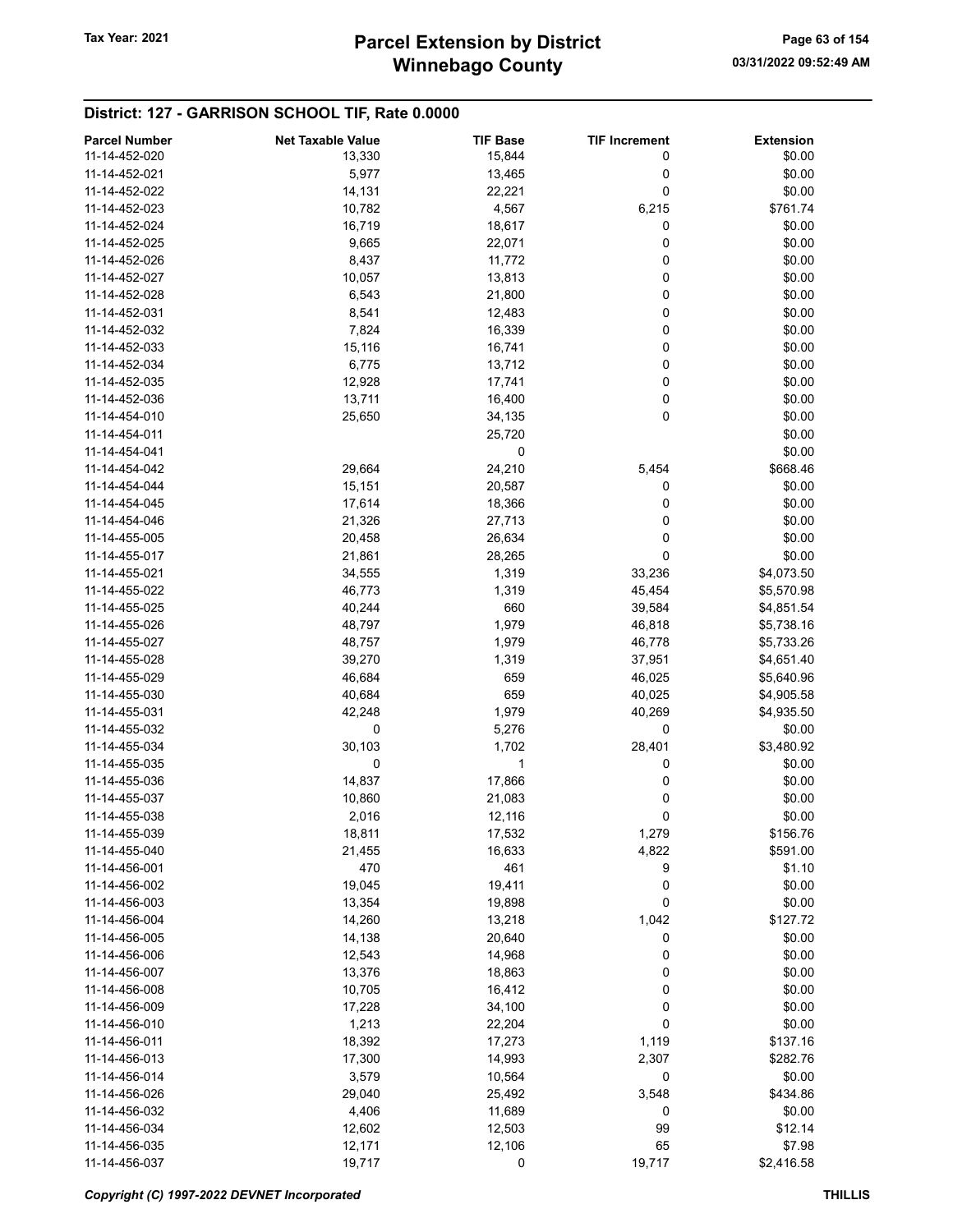#### District: 127 - GARRISON SCHOOL TIF, Rate 0.0000

| <b>Parcel Number</b> | <b>Net Taxable Value</b> | <b>TIF Base</b> | <b>TIF Increment</b> | <b>Extension</b> |
|----------------------|--------------------------|-----------------|----------------------|------------------|
| 11-14-458-001        | 15,218                   | 18,328          | 0                    | \$0.00           |
| 11-14-458-002        | 8,055                    | 12,151          | 0                    | \$0.00           |
| 11-14-459-001        | 19,534                   | 20,229          | 0                    | \$0.00           |
| 11-14-459-002        | 17,886                   | 23,221          | 0                    | \$0.00           |
| 11-14-459-003        | 18,933                   | 14,064          | 4,869                | \$596.76         |
| 11-14-459-004        | 13,354                   | 21,770          | 0                    | \$0.00           |
| 11-14-459-005        | 7,112                    | 24,598          | 0                    | \$0.00           |
| 11-14-459-006        | 14,428                   | 15,404          | 0                    | \$0.00           |
| 11-14-459-007        | 6,449                    | 12,590          | 0                    | \$0.00           |
| 11-14-459-008        |                          |                 | 0                    | \$0.00           |
|                      | 8,870                    | 17,079          |                      |                  |
| 11-14-459-009        | 14,561                   | 12,847          | 1,714                | \$210.08         |
| 11-14-459-010        | 12,155                   | 18,343          | 0                    | \$0.00           |
| 11-14-459-011        | 8,203                    | 19,496          | 0                    | \$0.00           |
| 11-14-459-012        | 11,201                   | 17,778          | 0                    | \$0.00           |
| 11-14-459-013        | 601                      | 1,009           | 0                    | \$0.00           |
| 11-14-459-014        | 28,329                   | 50,231          | 0                    | \$0.00           |
| 11-14-459-015        | 601                      | 589             | 12                   | \$1.48           |
| 11-14-459-016        | 17,042                   | 20,550          | 0                    | \$0.00           |
| 11-14-460-002        | 4,738                    | 22,140          | 0                    | \$0.00           |
| 11-14-460-005        | 18,803                   | 12,637          | 6,166                | \$755.72         |
| 11-14-460-006        | 10,324                   | 18,184          | 0                    | \$0.00           |
| 11-14-460-007        | 29,882                   | 29,777          | 105                  | \$12.88          |
| 11-14-460-008        | 11,410                   | 18,032          | 0                    | \$0.00           |
| 11-14-460-009        | 10,779                   | 19,830          | 0                    | \$0.00           |
| 11-14-460-010        | 14,717                   | 19,490          | 0                    | \$0.00           |
| 11-14-460-016        | 17,797                   | 17,776          | 21                   | \$2.58           |
| 11-14-460-017        | 9,756                    | 19,296          | 0                    | \$0.00           |
| 11-14-460-018        | 19,326                   | 36,994          | 0                    | \$0.00           |
| 11-14-464-001        | 36,970                   | 2,986           | 33,984               | \$4,165.18       |
| 11-14-464-002        | 45,573                   | 2,834           | 42,739               | \$5,238.22       |
| 11-14-464-003        | 47,259                   | 2,944           | 44,315               | \$5,431.38       |
| 11-14-464-004        | 41,674                   | 2,960           | 38,714               | \$4,744.90       |
| 11-14-464-005        | 41,585                   | 2,966           | 38,619               | \$4,733.26       |
| 11-14-464-006        | 48,738                   | 3,035           | 45,703               | \$5,601.50       |
| 11-14-464-007        | 45,964                   | 3,236           | 42,728               | \$5,236.88       |
| 11-14-464-008        | 50,729                   | 3,532           | 47,197               | \$5,784.62       |
| 11-14-464-009        | 41,755                   | 2,600           | 39,155               | \$4,798.96       |
| 11-14-464-010        | 0                        | 2,600           | 0                    | \$0.00           |
| 11-14-464-011        | 44,062                   |                 |                      | \$5,064.44       |
| 11-14-464-012        |                          | 2,741           | 41,321               |                  |
|                      | 38,566                   | 2,774           | 35,792               | \$4,386.78       |
| 11-14-464-013        | 44,062                   | 2,741           | 41,321               | \$5,064.44       |
| 11-14-464-014        | 0                        | 3,353           | 0                    | \$0.00           |
| 11-14-464-015        | 47,687                   | 2,967           | 44,720               | \$5,481.02       |
| 11-14-464-016        | 1,681                    | 127             | 1,554                | \$190.46         |
| 11-14-464-017        | 1,681                    | 127             | 1,554                | \$190.46         |
| 11-14-464-018        | 1,681                    | 127             | 1,554                | \$190.46         |
| 11-14-464-019        | 1,681                    | 127             | 1,554                | \$190.46         |
| 11-14-464-020        | 1,962                    | 146             | 1,816                | \$222.58         |
| 11-14-464-021        | 1,962                    | 146             | 1,816                | \$222.58         |
| 11-14-464-022        | 1,962                    | 146             | 1,816                | \$222.58         |
| 11-14-464-023        | 1,962                    | 135             | 1,827                | \$223.92         |
| 11-14-464-024        | 1,681                    | 130             | 1,551                | \$190.10         |
| 11-14-464-025        | 1,681                    | 123             | 1,558                | \$190.96         |
| 11-14-464-026        | 1,681                    | 123             | 1,558                | \$190.96         |
| 11-14-464-027        | 1,681                    | 142             | 1,539                | \$188.62         |
| 11-14-464-028        | 1,740                    | 120             | 1,620                | \$198.56         |
| 11-14-464-029        | 1,473                    | 116             | 1,357                | \$166.32         |
| 11-14-464-030        | 1,473                    | 108             | 1,365                | \$167.30         |
| 11-14-464-031        | 1,606                    | 110             | 1,496                | \$183.36         |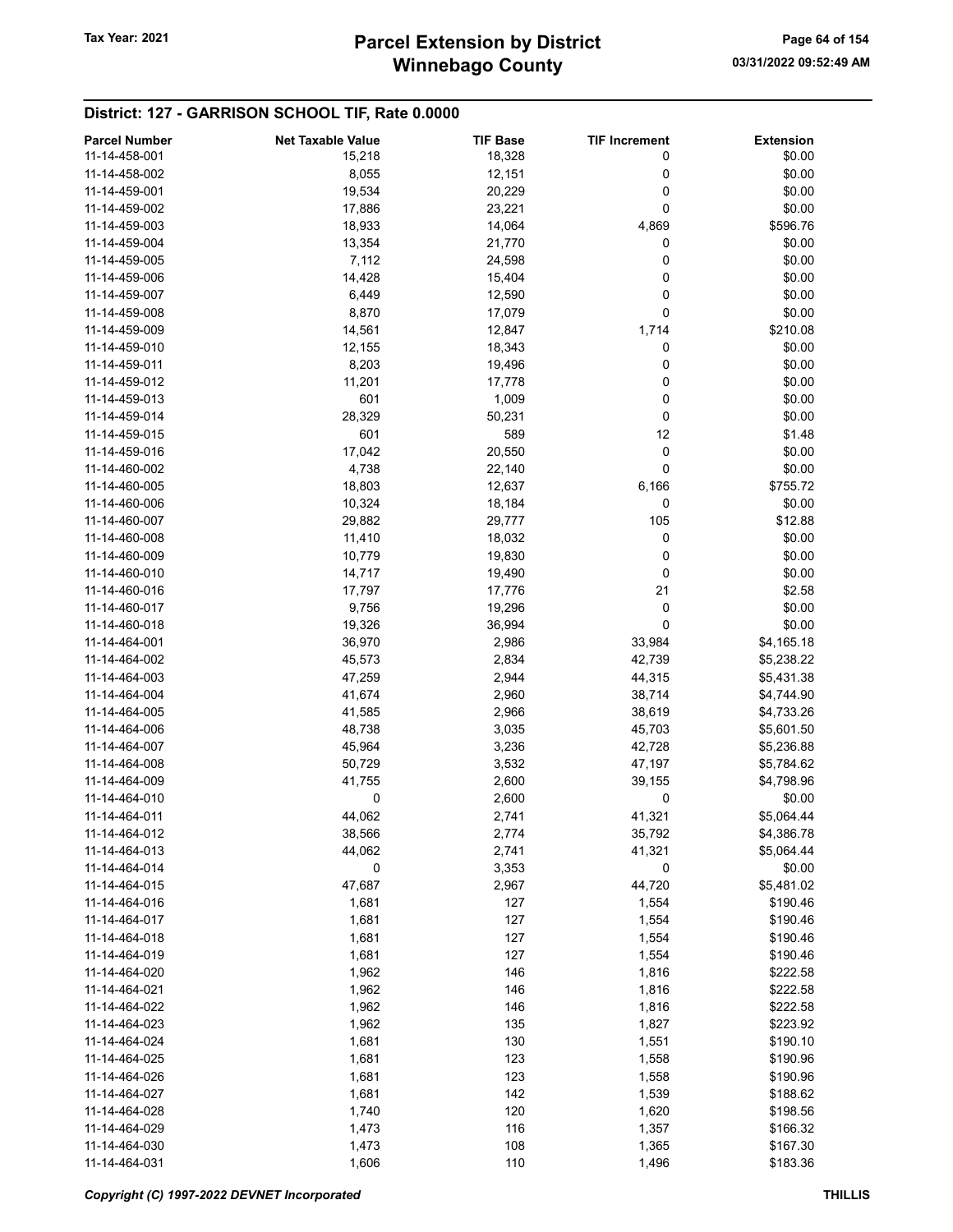#### District: 127 - GARRISON SCHOOL TIF, Rate 0.0000

| <b>Parcel Number</b>  | <b>Net Taxable Value</b> | <b>TIF Base</b> | <b>TIF Increment</b> | <b>Extension</b> |
|-----------------------|--------------------------|-----------------|----------------------|------------------|
| 11-14-464-032         | 1.606                    | 125             | 1.481                | \$181.52         |
| 11-14-464-033         | 1.966                    | 132             | 1.834                | \$224.78         |
| 11-14-464-034         | 1.663                    | 126             | 1.537                | \$188.38         |
| 11-14-464-035         | 1.663                    | 126             | 1,537                | \$188.38         |
| 11-14-464-036         | 1.740                    | 129             | 1.611                | \$197.46         |
| 11-14-464-037         | 1.740                    | 144             | 1.596                | \$195.62         |
| <b>Totals for 127</b> | 2.194.436                | 1,683,103       | 1,036,093            | \$126,986.94     |
|                       |                          |                 |                      | 136 Parcels      |

## District: 128 - KISHWAUKEE & HARRISON TIF, Rate 0.0000

| <b>Parcel Number</b>  | <b>Net Taxable Value</b> | <b>TIF Base</b> | <b>TIF Increment</b> | <b>Extension</b> |
|-----------------------|--------------------------|-----------------|----------------------|------------------|
| 11-35-376-001         | 6,951                    | 5,875           | 1,076                | \$131.88         |
| 11-35-376-004         | 21,854                   | 22,488          | 0                    | \$0.00           |
| 11-35-376-005         | 21,836                   | 18,479          | 3,357                | \$411.44         |
| 11-35-377-004         | 80,465                   | 129,644         | 0                    | \$0.00           |
| 11-35-377-005         | 2,500                    | 3,862           | 0                    | \$0.00           |
| 11-35-377-006         | 19,162                   | 26,955          | 0                    | \$0.00           |
| 11-35-451-002         | 31,190                   | 26,301          | 4,889                | \$599.22         |
| 11-35-451-003         | 1,240                    | 1,048           | 192                  | \$23.54          |
| 11-35-451-004         | 273,252                  | 231,254         | 41,998               | \$5,147.40       |
| 11-35-451-008         | 386,737                  | 328,370         | 58,367               | \$7,153.64       |
| 11-35-451-010         | 2,280                    | 7,867           | 0                    | \$0.00           |
| 11-35-451-011         | 30,532                   | 34,780          | 0                    | \$0.00           |
| 11-35-451-012         | 494,274                  | 132,981         | 361,293              | \$44,281.16      |
| 11-35-453-011         | 5,052                    | 3,827           | 1,225                | \$150.14         |
| 11-35-476-001         | 97,119                   | 136,795         | 0                    | \$0.00           |
| 11-35-476-002         | 9,993                    | 10,626          | 0                    | \$0.00           |
| 11-35-476-003         | 300,962                  | 333,747         | 0                    | \$0.00           |
| 11-35-476-004         | 73,017                   | 72,614          | 403                  | \$49.40          |
| 11-35-476-005         | 69,609                   | 67,031          | 2,578                | \$315.98         |
| 11-35-476-006         | 2,636                    | 0               | 2,636                | \$323.08         |
| 11-35-477-001         | 4,006                    | 3,358           | 648                  | \$79.42          |
| 11-35-477-006         | 86,949                   | 216,668         | 0                    | \$0.00           |
| 11-35-477-007         | 3,476                    | 2,938           | 538                  | \$65.94          |
| 11-35-477-008         | 30,018                   | 24,256          | 5,762                | \$706.22         |
| 11-35-477-009         | 16,395                   | 22,367          | 0                    | \$0.00           |
| <b>Totals for 128</b> | 2,071,505                | 1,864,131       | 484,962              | \$59,438.46      |
|                       |                          |                 |                      | 25 Parcels       |

#### District: 129 - LINCOLNWOOD TIF #2, Rate 0.0000

| <b>Parcel Number</b> | <b>Net Taxable Value</b> | <b>TIF Base</b> | <b>TIF Increment</b> | <b>Extension</b> |
|----------------------|--------------------------|-----------------|----------------------|------------------|
| 11-21-154-020        | 20,071                   | 586             | 19,485               | \$2,388.14       |
| 11-21-154-021        | 19,325                   | 586             | 18,739               | \$2,296.72       |
| 11-21-154-022        | 19,481                   | 586             | 18,895               | \$2,315.84       |
| 11-21-154-023        | 29,082                   | 586             | 28,496               | \$3,492.56       |
| 11-21-154-024        | 25,216                   | 586             | 24,630               | \$3,018.74       |
| 11-21-154-025        | 23,027                   | 586             | 22,441               | \$2,750.44       |
| 11-21-154-026        | 19,216                   | 586             | 18,630               | \$2,283.36       |
| 11-21-154-027        | 6,826                    | 586             | 6,240                | \$764.80         |
| 11-21-154-028        | 21,235                   | 586             | 20,649               | \$2,530.80       |
| 11-21-158-003        | 19,188                   | 586             | 18,602               | \$2,279.92       |
| 11-21-158-004        | 23,191                   | 586             | 22,605               | \$2,770.54       |
| 11-21-158-005        | 19,216                   | 586             | 18,630               | \$2,283.36       |
| 11-21-158-006        | 23,532                   | 586             | 22,946               | \$2,812.34       |
| 11-21-158-007        | 19,345                   | 586             | 18,759               | \$2,299.16       |
| 11-21-158-008        | 21,540                   | 586             | 20,954               | \$2,568.20       |
| 11-21-158-009        | 23,173                   | 586             | 22,587               | \$2,768.34       |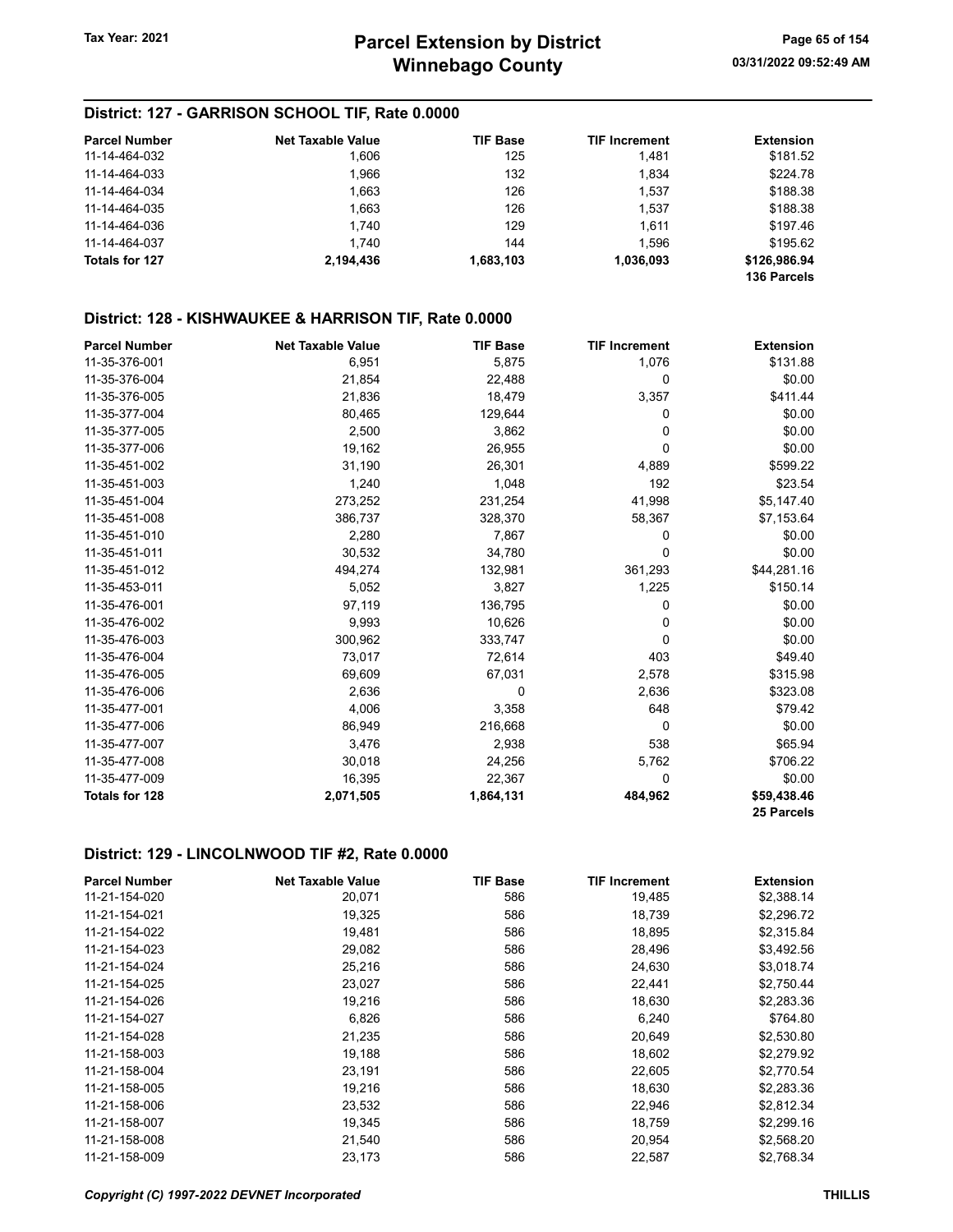## District: 129 - LINCOLNWOOD TIF #2, Rate 0.0000

| <b>Parcel Number</b> | <b>Net Taxable Value</b> | <b>TIF Base</b> | <b>TIF Increment</b> | <b>Extension</b> |
|----------------------|--------------------------|-----------------|----------------------|------------------|
| 11-21-158-010        | 22.695                   | 1.172           | 21.523               | \$2.637.92       |
| Totals for 129       | 355,359                  | 10.548          | 344.811              | \$42,261.18      |
|                      |                          |                 |                      | 17 Parcels       |

| <b>Parcel Number</b> | <b>Net Taxable Value</b> | <b>TIF Base</b> | <b>TIF Increment</b> | <b>Extension</b> |
|----------------------|--------------------------|-----------------|----------------------|------------------|
| 11-20-255-001        | 8,553                    | 7,736           | 817                  | \$100.14         |
| 11-20-255-002        | 0                        | 8,043           | 0                    | \$0.00           |
| 11-20-255-003        | 298                      | 13,631          | 0                    | \$0.00           |
| 11-20-255-004        | 298                      | 293             | 5                    | \$0.62           |
| 11-20-255-007        | 272                      | 266             | 6                    | \$0.74           |
| 11-20-255-008        | 272                      | 266             | 6                    | \$0.74           |
| 11-20-255-009        | 204                      | 266             | 0                    | \$0.00           |
| 11-20-255-010        | 204                      | 266             | 0                    | \$0.00           |
| 11-20-255-011        | 7,629                    | 439             | 7,190                | \$881.24         |
|                      |                          |                 |                      | \$0.00           |
| 11-20-402-002        | 4,139                    | 7,758           | 0                    |                  |
| 11-20-402-008        | 9,451                    | 4,497           | 4,954                | \$607.18         |
| 11-20-402-009        | 3,660                    | 5,543           | 0                    | \$0.00           |
| 11-20-402-010        | 6,695                    | 3,569           | 3,126                | \$383.14         |
| 11-20-402-013        | 263                      | 222             | 41                   | \$5.04           |
| 11-20-402-014        |                          | 6,534           |                      | \$0.00           |
| 11-20-402-015        | 204                      | 266             | 0                    | \$0.00           |
| 11-20-402-016        | 204                      | 266             | 0                    | \$0.00           |
| 11-20-402-017        | 204                      | 266             | 0                    | \$0.00           |
| 11-20-402-018        | 204                      | 266             | 0                    | \$0.00           |
| 11-20-402-019        | 204                      | 266             | 0                    | \$0.00           |
| 11-20-402-020        | 204                      | 266             | 0                    | \$0.00           |
| 11-20-402-021        | 0                        | 5,278           | 0                    | \$0.00           |
| 11-20-402-022        | 7,894                    | 8,021           | 0                    | \$0.00           |
| 11-20-402-023        | 189                      | 186             | 3                    | \$0.38           |
| 11-20-402-024        | 0                        | 6,125           | 0                    | \$0.00           |
| 11-20-402-025        | 0                        | 3,317           | 0                    | \$0.00           |
| 11-20-402-026        | 449                      | 5,342           | 0                    | \$0.00           |
| 11-20-402-027        | 9,418                    | 4,438           | 4,980                | \$610.36         |
| 11-20-403-004        |                          | 0               |                      | \$0.00           |
| 11-20-404-011        | 7,287                    | 569             | 6,718                | \$823.38         |
| 11-20-404-017        | 368                      | 810             | 0                    | \$0.00           |
| 11-20-404-018        | 368                      | 361             | 7                    | \$0.86           |
| 11-20-404-019        | 368                      | 361             | 7                    | \$0.86           |
|                      |                          |                 |                      |                  |
| 11-20-404-020        | 3,730                    | 6,329           | 0                    | \$0.00           |
| 11-20-404-021        | 245                      | 6,334           | 0                    | \$0.00           |
| 11-20-404-022        | 1,661                    | 6,204           | 0                    | \$0.00           |
| 11-20-404-025        | 5,072                    | 546             | 4,526                | \$554.72         |
| 11-20-404-026        | 697                      | 6,001           | 0                    | \$0.00           |
| 11-20-405-001        | 201                      | 198             | 3                    | \$0.38           |
| 11-20-405-002        | 7,631                    | 3,471           | 4,160                | \$509.86         |
| 11-20-405-003        | 10,745                   | 6,915           | 3,830                | \$469.42         |
| 11-20-405-004        | $\pmb{0}$                | 4,656           | 0                    | \$0.00           |
| 11-20-405-005        | 198                      | 193             | 5                    | \$0.62           |
| 11-20-405-006        | 198                      | 193             | 5                    | \$0.62           |
| 11-20-405-007        | 198                      | 193             | 5                    | \$0.62           |
| 11-20-405-008        | 198                      | 193             | 5                    | \$0.62           |
| 11-20-405-009        | 3,475                    | 3,190           | 285                  | \$34.94          |
| 11-20-405-010        | 198                      | 8,919           | 0                    | \$0.00           |
| 11-20-405-011        | 198                      | 193             | 5                    | \$0.62           |
| 11-20-405-012        | 3,126                    | 9,833           | 0                    | \$0.00           |
| 11-20-405-015        | 201                      | 198             | 3                    | \$0.38           |
| 11-20-405-016        | 201                      | 198             | 3                    | \$0.38           |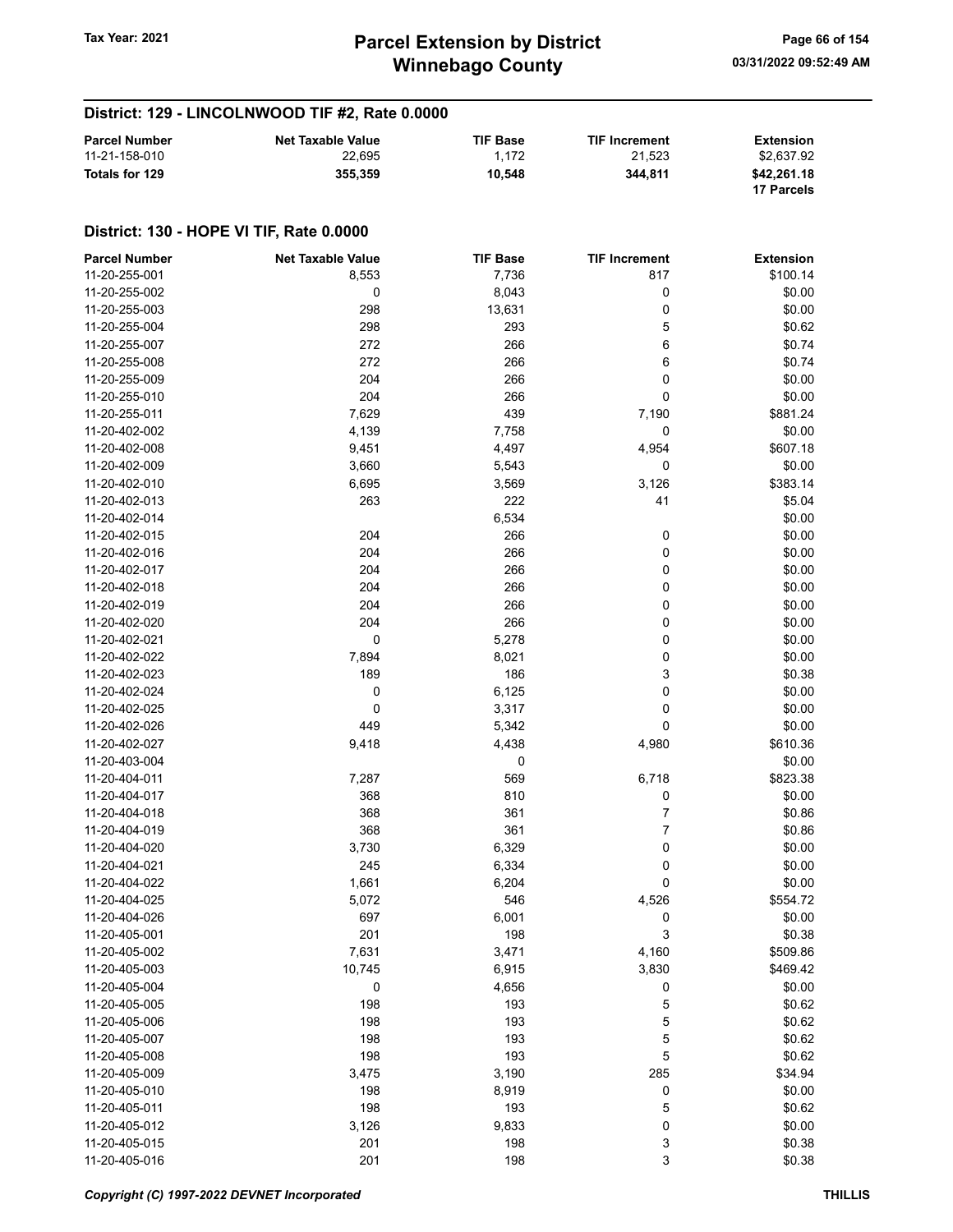| <b>Parcel Number</b> | <b>Net Taxable Value</b> | <b>TIF Base</b> | <b>TIF Increment</b> | <b>Extension</b> |
|----------------------|--------------------------|-----------------|----------------------|------------------|
| 11-20-405-017        | 201                      | 3,982           | 0                    | \$0.00           |
| 11-20-405-018        | 201                      | 198             | 3                    | \$0.38           |
| 11-20-405-021        | 404                      | 395             | 9                    | \$1.10           |
| 11-20-405-022        | 5,072                    | 387             | 4,685                | \$574.22         |
| 11-20-406-002        | 201                      | 198             | 3                    | \$0.38           |
| 11-20-406-003        | 7,432                    | 7,745           | 0                    | \$0.00           |
| 11-20-406-007        | 198                      | 193             | 5                    | \$0.62           |
| 11-20-406-008        | 198                      | 193             | 5                    | \$0.62           |
| 11-20-406-014        | 201                      | 3,205           | 0                    | \$0.00           |
| 11-20-406-015        | 0                        | 10,212          | 0                    | \$0.00           |
| 11-20-406-016        | 201                      | 5,354           | 0                    | \$0.00           |
| 11-20-406-017        | 1,964                    | 4,515           | 0                    | \$0.00           |
| 11-20-406-018        | 12,922                   | 11,723          | 1,199                | \$146.96         |
| 11-20-406-019        | 0                        | 9,243           | 0                    | \$0.00           |
| 11-20-406-020        | 0                        | 8,242           | 0                    | \$0.00           |
| 11-20-406-021        | 7,632                    | 290             | 7,342                | \$899.86         |
| 11-20-406-022        | 5,073                    | 290             | 4,783                | \$586.22         |
| 11-20-428-001        | 197                      | 192             | 5                    | \$0.62           |
| 11-20-428-002        | 201                      | 198             | 3                    | \$0.38           |
| 11-20-428-003        | 9,391                    | 9,090           | 301                  | \$36.90          |
| 11-20-428-004        | 5,740                    | 3,024           | 2,716                | \$332.88         |
| 11-20-428-005        | 197                      | 192             | 5                    | \$0.62           |
| 11-20-428-006        | 8,353                    | 10,646          | 0                    | \$0.00           |
| 11-20-428-010        | 266                      | 7,852           | 0                    | \$0.00           |
| 11-20-428-011        | 223                      | 219             | 4                    | \$0.50           |
| 11-20-428-012        | 223                      | 219             |                      |                  |
|                      |                          |                 | 4                    | \$0.50           |
| 11-20-428-013        | 223                      | 219             | 4                    | \$0.50           |
| 11-20-428-014        | 223                      | 219             | 4                    | \$0.50           |
| 11-20-428-015        | 223                      | 1,353           | 0                    | \$0.00           |
| 11-20-428-016        | 212                      | 5,351           | 0                    | \$0.00           |
| 11-20-428-017        | 6,631                    | 6,660           | 0                    | \$0.00           |
| 11-20-428-018        | 983                      | 843             | 140                  | \$17.16          |
| 11-20-428-019        | 212                      | 5,415           | 0                    | \$0.00           |
| 11-20-428-020        | 4,682                    | 5,117           | 0                    | \$0.00           |
| 11-20-428-021        | 15,927                   | 14,589          | 1,338                | \$164.00         |
| 11-20-428-022        | 212                      | 207             | 5                    | \$0.62           |
| 11-20-428-023        | 351                      | 344             | 7                    | \$0.86           |
| 11-20-428-024        | 7,632                    | 299             | 7,333                | \$898.76         |
| 11-20-429-005        | 212                      | 0               | 212                  | \$25.98          |
| 11-20-429-006        | 212                      | 0               | 212                  | \$25.98          |
| 11-20-429-007        | 212                      | 0               | 212                  | \$25.98          |
| 11-20-429-012        |                          | 4,317           |                      | \$0.00           |
| 11-20-429-015        | 9,824                    | 319             | 9,505                | \$1,164.96       |
| 11-20-429-018        | 7,244                    | 3,726           | 3,518                | \$431.18         |
| 11-20-429-019        | 7,032                    | 4,170           | 2,862                | \$350.78         |
| 11-20-429-020        | 8,226                    | 10,566          | 0                    | \$0.00           |
| 11-20-429-021        | 317                      | 1,994           | 0                    | \$0.00           |
| 11-20-429-022        | 3,335                    | 5,539           | 0                    | \$0.00           |
| 11-20-429-023        | 212                      | 5,972           | 0                    | \$0.00           |
| 11-20-429-025        | 7,631                    | 414             | 7,217                | \$884.54         |
| 11-20-429-026        | 7,631                    | 319             | 7,312                | \$896.18         |
| 11-20-429-027        | 7,631                    | 319             | 7,312                | \$896.18         |
| 11-20-429-028        | 7,632                    | 426             | 7,206                | \$883.20         |
| 11-20-429-029        | 7,631                    | 319             | 7,312                | \$896.18         |
| 11-20-429-030        | 428                      | 1,308           | 0                    | \$0.00           |
| 11-20-429-031        |                          | 1,308           |                      | \$0.00           |
| 11-20-430-001        | 7,525                    | 3,967           | 3,558                | \$436.08         |
| 11-20-430-002        | 3,928                    | 4,650           | 0                    | \$0.00           |
| 11-20-430-003        | 4,917                    | 5,162           | 0                    | \$0.00           |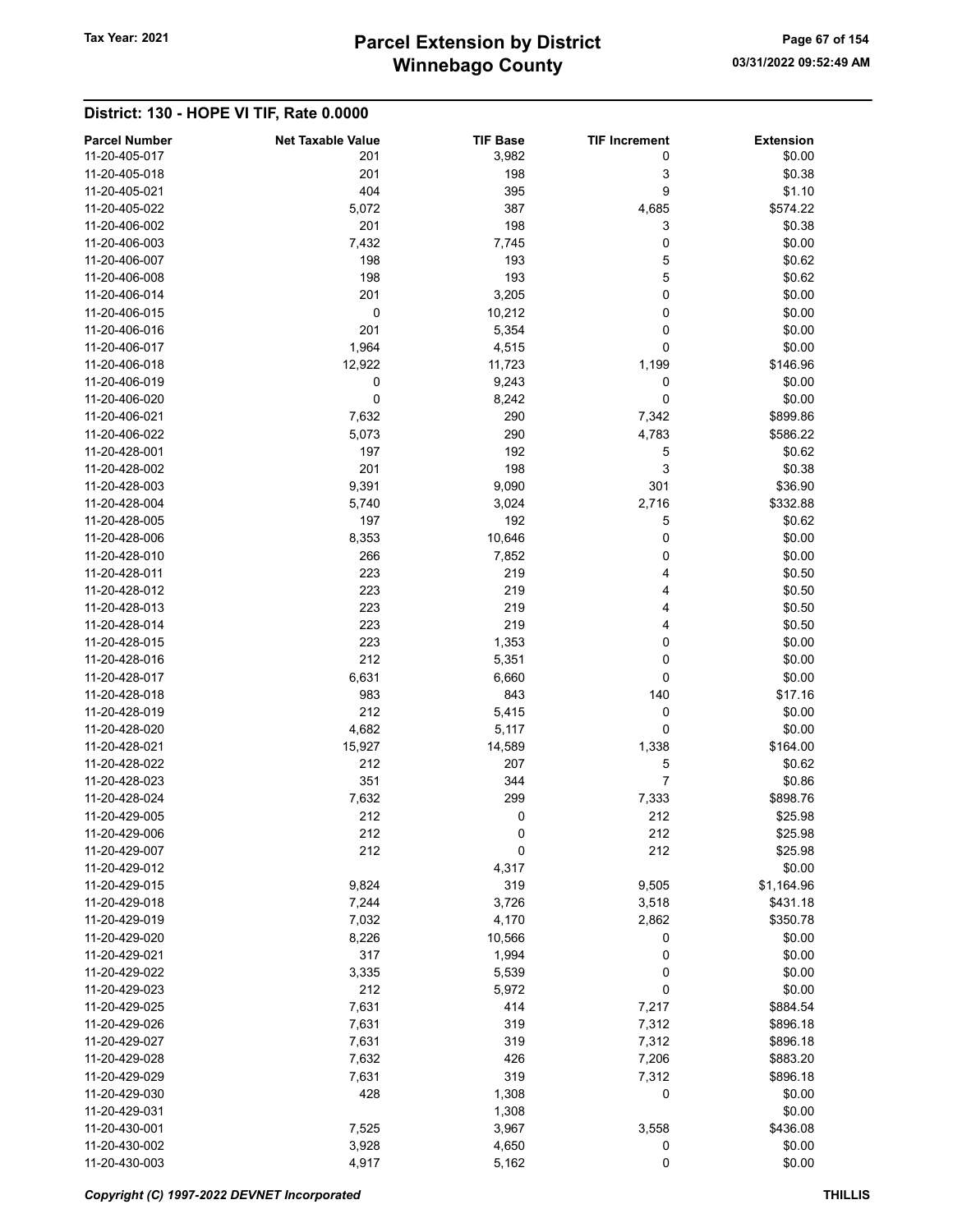# Winnebago County Tax Year: 2021 **Parcel Extension by District** Page 68 of 154

| <b>Parcel Number</b><br>11-20-430-004 | <b>Net Taxable Value</b><br>161 | <b>TIF Base</b><br>158 | <b>TIF Increment</b><br>3 | <b>Extension</b><br>\$0.38 |
|---------------------------------------|---------------------------------|------------------------|---------------------------|----------------------------|
| 11-20-430-007                         | 7,632                           | 453                    | 7,179                     | \$879.88                   |
| 11-20-430-008                         | 7,632                           | 1,106                  | 6,526                     | \$799.86                   |
| 11-20-430-009                         | 231                             | 226                    | 5                         | \$0.62                     |
| 11-20-430-012                         | 0                               | 4,187                  | 0                         | \$0.00                     |
| 11-20-430-015                         | 231                             | 226                    | 5                         | \$0.62                     |
| 11-20-430-016                         | 231                             | 226                    | 5                         | \$0.62                     |
| 11-20-430-017                         | 0                               | 111                    | 0                         | \$0.00                     |
| 11-20-430-018                         | 4,924                           | 4,265                  | 659                       | \$80.78                    |
| 11-20-430-019                         | 3,312                           | 3,195                  | 117                       | \$14.34                    |
| 11-20-430-021                         | 7,632                           | 453                    | 7,179                     | \$879.88                   |
| 11-20-430-022                         | 463                             | 478                    | 0                         | \$0.00                     |
| 11-20-430-023                         | 0                               | 453                    | 0                         | \$0.00                     |
| 11-20-431-001                         | 2,116                           | 3,700                  | 0                         | \$0.00                     |
| 11-20-431-004                         | 6,153                           | 6,686                  | 0                         | \$0.00                     |
| 11-20-431-005                         | 254                             | 248                    | 6                         | \$0.74                     |
| 11-20-431-006                         | 3,115                           | 3,524                  | 0                         | \$0.00                     |
| 11-20-431-007                         | 2,160                           | 11,441                 | 0                         | \$0.00                     |
| 11-20-431-008                         | 428                             | 1,337                  | 0                         | \$0.00                     |
| 11-20-431-009                         | 9,625                           | 9,357                  | 268                       | \$32.86                    |
| 11-20-431-010                         | 338                             | 332                    | 6                         | \$0.74                     |
| 11-20-431-011                         | 7,365                           | 11,954                 | 0                         | \$0.00                     |
| 11-20-431-012                         | 225                             | 221                    | 4                         | \$0.50                     |
| 11-20-431-015                         | 7,631                           | 650                    | 6,981                     | \$855.62                   |
| 11-20-431-016                         |                                 | 584                    |                           | \$0.00                     |
| 11-20-431-017                         | 10,810                          | 11,426                 | 0                         | \$0.00                     |
| 11-20-431-018                         | 1,039                           | 6,600                  | 0                         | \$0.00                     |
| 11-20-452-001                         | 10,340                          | 428                    | 9,912                     | \$1,214.84                 |
| 11-20-452-002                         | 2,421                           | 4,514                  | 0                         | \$0.00                     |
| 11-20-452-003                         | 5,074                           | 361                    | 4,713                     | \$577.64                   |
| 11-20-452-004                         | 225                             | 221                    | 4                         | \$0.50                     |
| 11-20-452-016                         | 7,032                           | 4,660                  | 2,372                     | \$290.72                   |
| 11-20-452-017                         | 7,032                           | 4,660                  | 2,372                     | \$290.72                   |
| 11-20-452-028                         | 7,632                           | 294                    | 7,338                     | \$899.38                   |
| 11-20-452-029                         | 5,075                           | 294                    | 4,781                     | \$585.98                   |
| 11-20-452-031                         | 7,632                           | 293                    | 7,339                     | \$899.50                   |
| 11-20-452-032                         | 5,075                           | 293                    | 4,782                     | \$586.10                   |
| 11-20-452-033                         | 7,632                           | 293                    | 7,339                     | \$899.50                   |
| 11-20-452-034                         | 5,075                           | 293                    | 4,782                     | \$586.10                   |
| 11-20-452-035                         | 10,341                          | 391                    | 9,950                     | \$1,219.50                 |
| 11-20-452-036                         | 7,632                           | 391                    | 7,241                     | \$887.48                   |
| 11-20-452-037                         | 399                             | 412                    | 0                         | \$0.00                     |
| 11-20-453-001                         | 209                             | 206                    | 3                         | \$0.38                     |
| 11-20-453-002                         | 0                               | 4,004                  | 0                         | \$0.00                     |
| 11-20-453-003                         | 4,027                           | 3,064                  | 963                       | \$118.04                   |
| 11-20-453-009                         | 198                             | 7,639                  | 0                         | \$0.00                     |
| 11-20-453-010                         | 1,456                           | 2,364                  | 0                         | \$0.00                     |
| 11-20-453-013                         | 198                             | 193                    | 5                         | \$0.62                     |
| 11-20-453-014                         | 198                             | 193                    | 5                         | \$0.62                     |
| 11-20-453-015                         | 3,126                           | 10,215                 | 0                         | \$0.00                     |
| 11-20-453-016                         | 198                             | 193                    | 5                         | \$0.62                     |
| 11-20-453-017                         | 198                             | 193                    | 5                         | \$0.62                     |
| 11-20-453-018                         | 3,185                           | 5,441                  | 0                         | \$0.00                     |
| 11-20-453-021                         | 396                             | 5,452                  | 0                         | \$0.00                     |
| 11-20-453-022                         | 0                               | 3,690                  | 0                         | \$0.00                     |
| 11-20-453-025                         | 198                             | 193                    | 5                         | \$0.62                     |
| 11-20-453-026                         | 198                             | 193                    | 5                         | \$0.62                     |
| 11-20-453-027                         | 241                             | 237                    | 4                         | \$0.50                     |
| 11-20-453-029                         | 7,629                           | 387                    | 7,242                     | \$887.60                   |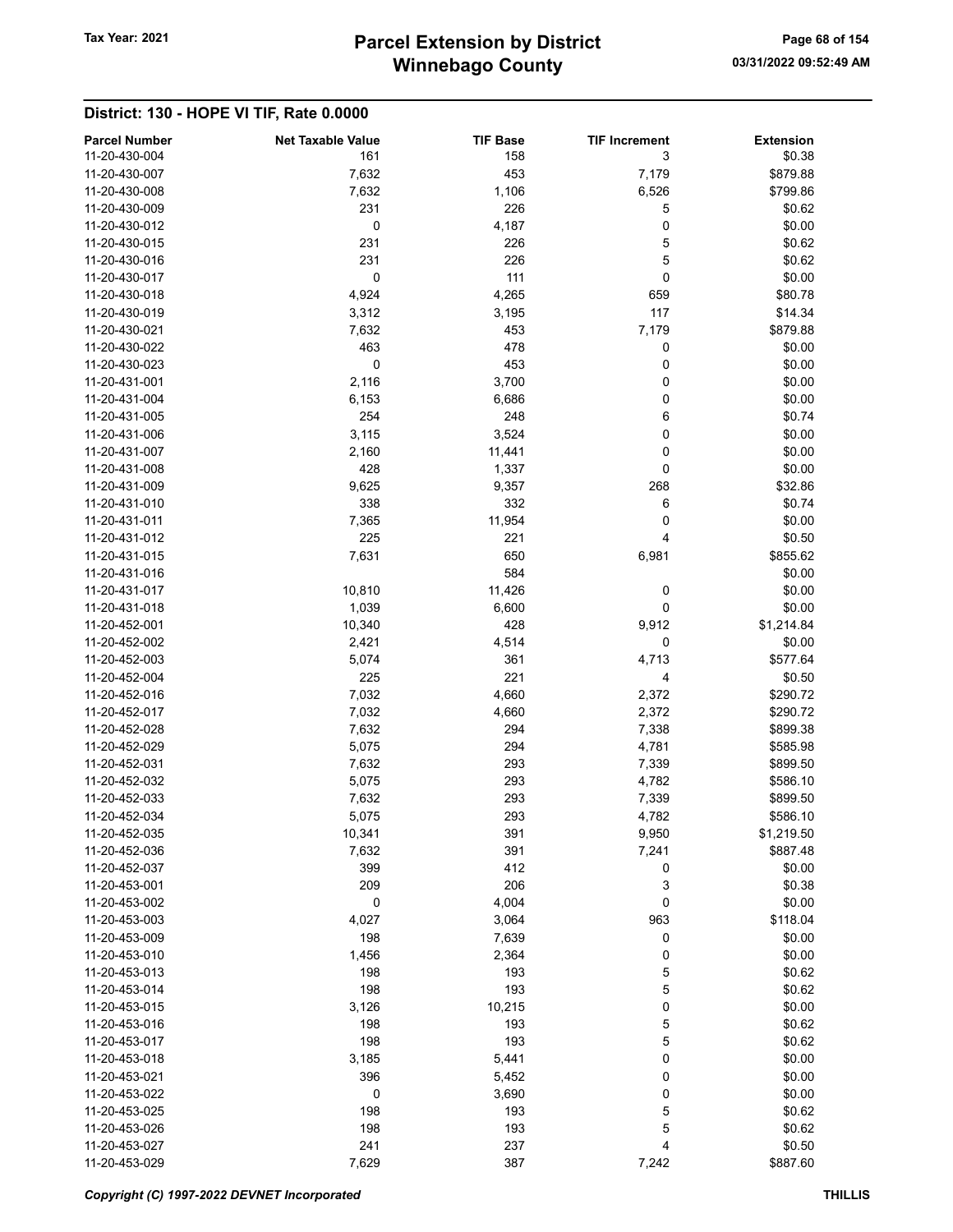# Winnebago County Tax Year: 2021 **Parcel Extension by District** Page 69 of 154

| <b>Parcel Number</b><br>11-20-453-030 | <b>Net Taxable Value</b><br>7,630 | <b>TIF Base</b><br>377 | <b>TIF Increment</b><br>7,253 | <b>Extension</b><br>\$888.96 |
|---------------------------------------|-----------------------------------|------------------------|-------------------------------|------------------------------|
| 11-20-453-031                         | 7,630                             | 309                    | 7,321                         | \$897.28                     |
| 11-20-453-032                         | 5,073                             | 309                    | 4,764                         | \$583.90                     |
| 11-20-453-033                         | 10,338                            | 387                    | 9,951                         | \$1,219.62                   |
| 11-20-453-034                         | 7,629                             | 1,173                  | 6,456                         | \$791.28                     |
| 11-20-454-003                         | 4,033                             | 4,096                  | 0                             | \$0.00                       |
| 11-20-454-004                         | 7,062                             | 13,362                 | 0                             | \$0.00                       |
| 11-20-454-005                         | 4,869                             | 5,154                  | 0                             | \$0.00                       |
| 11-20-454-006                         |                                   | 7,056                  |                               | \$0.00                       |
| 11-20-454-011                         | 198                               | 193                    | 5                             | \$0.62                       |
| 11-20-454-014                         | 198                               | 193                    | 5                             | \$0.62                       |
| 11-20-454-015                         | 2,604                             | 3,813                  | 0                             | \$0.00                       |
| 11-20-454-016                         | 198                               | 193                    | 5                             | \$0.62                       |
| 11-20-454-017                         | 198                               | 193                    | 5                             | \$0.62                       |
| 11-20-454-018                         | 198                               | 193                    | 5                             | \$0.62                       |
| 11-20-454-019                         | 198                               | 193                    | 5                             | \$0.62                       |
| 11-20-454-020                         | 198                               | 193                    | 5                             | \$0.62                       |
| 11-20-454-021                         | 198                               | 1,763                  | 0                             | \$0.00                       |
| 11-20-454-022                         | 198                               | 193                    | 5                             | \$0.62                       |
| 11-20-454-023                         | 198                               | 193                    | 5                             | \$0.62                       |
| 11-20-454-024                         | 198                               | 193                    | 5                             | \$0.62                       |
| 11-20-454-025                         | 198                               | 1,531                  | 0                             | \$0.00                       |
| 11-20-454-026                         | 198                               | 3,990                  | 0                             | \$0.00                       |
| 11-20-454-027                         | 9,449                             | 5,811                  | 3,638                         | \$445.88                     |
| 11-20-454-028                         | 7,629                             | 387                    | 7,242                         | \$887.60                     |
| 11-20-454-029                         | 5,073                             | 309                    | 4,764                         | \$583.90                     |
| 11-20-454-030                         | 7,630                             | 8,463                  | 0                             | \$0.00                       |
| 11-20-454-031                         | 10,338                            | 387                    | 9,951                         | \$1,219.62                   |
| 11-20-455-003                         | 244                               | 287                    | 0                             | \$0.00                       |
| 11-20-455-004                         | 8,750                             | 13,477                 | 0                             | \$0.00                       |
| 11-20-455-005                         | 11,331                            | 13,506                 | 0                             | \$0.00                       |
| 11-20-455-006                         | 9,610                             | 10,336                 | 0                             | \$0.00                       |
| 11-20-455-010                         | 9,483                             | 9,126                  | 357                           | \$43.76                      |
| 11-20-455-011                         | 2,829                             | 13,030                 | 0                             | \$0.00                       |
| 11-20-455-017                         | 5,192                             | 343                    | 4,849                         | \$594.32                     |
| 11-20-455-018                         |                                   | 343                    |                               | \$0.00                       |
| 11-20-455-019                         | 16,814                            | 343                    | 16,471                        | \$2,018.74                   |
| 11-20-455-020                         |                                   | 0                      |                               | \$0.00                       |
| 11-20-455-021                         |                                   | 0                      |                               | \$0.00                       |
| 11-20-455-022                         | 15,484                            | 362                    | 15,122                        | \$1,853.40                   |
| 11-20-456-001                         | 198                               | 193                    | 5                             | \$0.62                       |
| 11-20-456-002                         | 198                               | 193                    | 5                             | \$0.62                       |
| 11-20-456-003                         | 198                               | 193                    | 5                             | \$0.62                       |
| 11-20-456-004                         | 198                               | 3,474                  | 0                             | \$0.00                       |
| 11-20-456-009                         | 198                               | 3,615                  | 0                             | \$0.00                       |
| 11-20-456-010                         | 198                               | 193                    | 5                             | \$0.62                       |
| 11-20-456-011                         | 0                                 | 5,616                  | 0                             | \$0.00                       |
| 11-20-456-020                         | 0                                 | 101                    | 0                             | \$0.00                       |
| 11-20-456-025                         | 198                               | 193                    | 5                             | \$0.62                       |
| 11-20-456-026                         | 3,821                             | 3,710                  | 111                           | \$13.60                      |
| 11-20-456-027                         | 2,370                             | 3,500                  | 0                             | \$0.00                       |
| 11-20-456-028                         | 5,293                             | 4,438                  | 855                           | \$104.80                     |
| 11-20-456-029                         | 198                               | 1,541                  | 0                             | \$0.00                       |
| 11-20-456-033                         | 198                               | 193                    | 5                             | \$0.62                       |
| 11-20-456-037                         | 16,441                            | 290                    | 16,151                        | \$1,979.52                   |
| 11-20-456-038                         | 0                                 | 97                     | 0                             | \$0.00                       |
| 11-20-456-039                         | 17,493                            | 464                    | 17,029                        | \$2,087.14                   |
| 11-20-456-040                         | 5,815                             | 10,296                 | 0                             | \$0.00                       |
| 11-20-456-042                         | 396                               | 387                    | 9                             | \$1.10                       |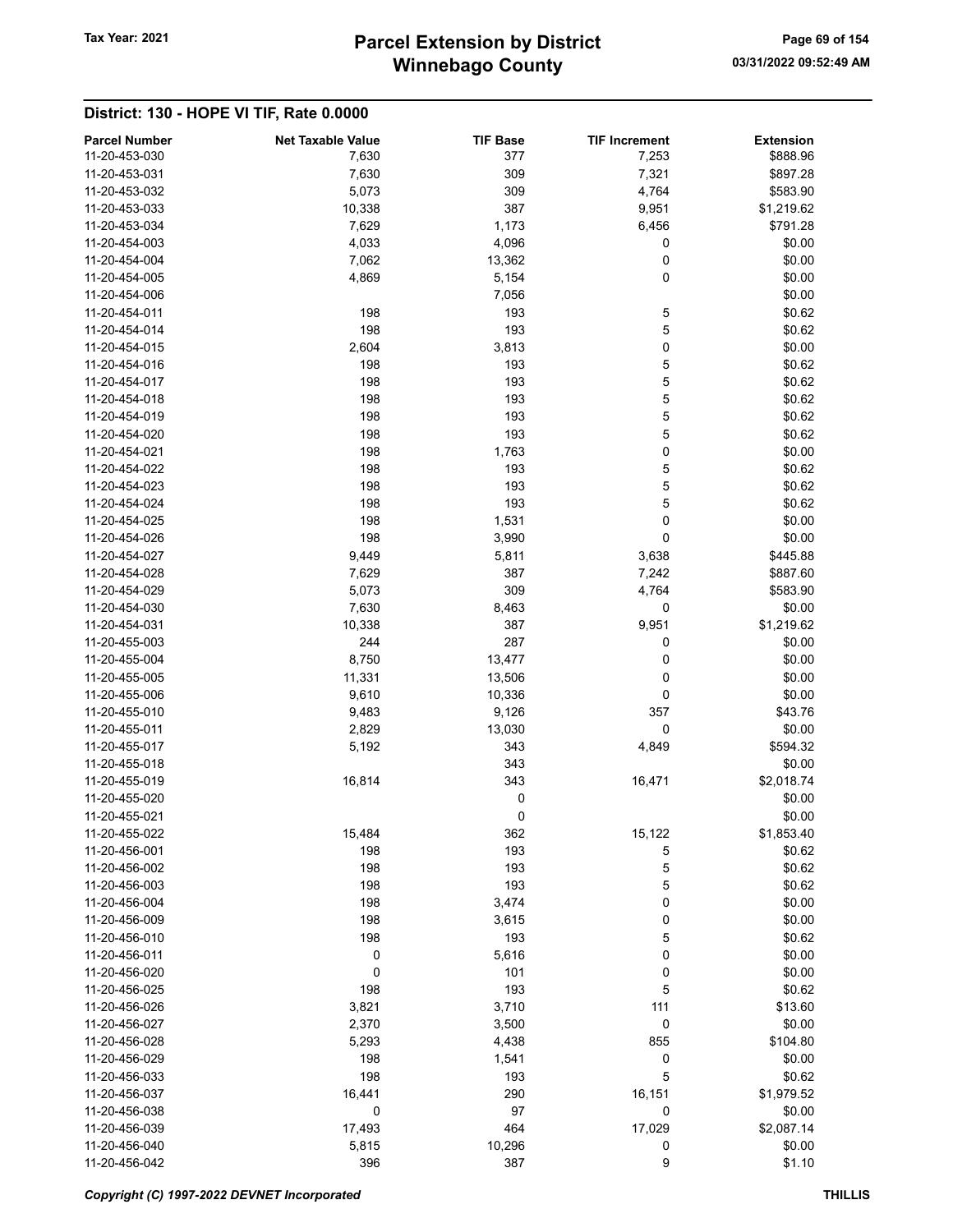# Winnebago County Tax Year: 2021 **Parcel Extension by District** Page 70 of 154

| <b>Parcel Number</b> | <b>Net Taxable Value</b> | <b>TIF Base</b> | <b>TIF Increment</b> | <b>Extension</b> |
|----------------------|--------------------------|-----------------|----------------------|------------------|
| 11-20-456-043        | 16,001                   | 290             | 15,711               | \$1,925.60       |
| 11-20-456-045        | 16,104                   | 290             | 15,814               | \$1,938.22       |
| 11-20-456-046        | 16,104                   | 290             | 15,814               | \$1,938.22       |
| 11-20-456-047        | 22,101                   | 387             | 21,714               | \$2,661.34       |
| 11-20-456-048        | 16,441                   | 290             | 16,151               | \$1,979.52       |
| 11-20-456-049        | 16,104                   | 290             | 15,814               | \$1,938.22       |
| 11-20-456-050        | 592                      | 580             | 12                   | \$1.48           |
| 11-20-456-052        | 16,418                   | 3,354           | 13,064               | \$1,601.16       |
| 11-20-456-053        | 16,759                   | 290             | 16,469               | \$2,018.50       |
| 11-20-456-054        | 158                      | 145             | 13                   | \$1.60           |
| 11-20-456-055        | 8,277                    | 4,586           | 3,691                | \$452.38         |
| 11-20-457-004        | 198                      | 193             | 5                    | \$0.62           |
| 11-20-457-010        | 198                      | 193             | 5                    | \$0.62           |
| 11-20-457-011        | 198                      | 4,676           | 0                    | \$0.00           |
| 11-20-457-018        | 198                      | 1,249           | 0                    | \$0.00           |
| 11-20-457-028        | 198                      | 193             | 5                    | \$0.62           |
| 11-20-457-029        | 7,143                    | 10,558          | 0                    | \$0.00           |
| 11-20-457-030        | 198                      | 193             | 5                    | \$0.62           |
| 11-20-457-034        | 198                      | 1,308           | 0                    | \$0.00           |
| 11-20-457-042        | 0                        | 11,138          | 0                    | \$0.00           |
| 11-20-457-043        | 16,001                   | 290             | 15,711               | \$1,925.60       |
| 11-20-457-044        | 7,684                    | 290             | 7,394                | \$906.24         |
| 11-20-457-045        | 16,001                   | 290             | 15,711               | \$1,925.60       |
| 11-20-457-046        |                          | 290             |                      | \$0.00           |
| 11-20-457-047        | 16,001                   | 290             | 15,711               | \$1,925.60       |
| 11-20-457-048        |                          | 338             |                      | \$0.00           |
| 11-20-457-049        | 18,298                   | 193             | 18,105               | \$2,219.00       |
| 11-20-457-050        | 16,418                   | 306             | 16,112               | \$1,974.74       |
| 11-20-457-051        | 16,418                   | 306             | 16,112               | \$1,974.74       |
| 11-20-457-052        | 16,518                   | 386             | 16,132               | \$1,977.20       |
| 11-20-457-053        | 22,859                   | 386             | 22,473               | \$2,754.36       |
| 11-20-457-054        | 16,518                   | 386             | 16,132               | \$1,977.20       |
| 11-20-457-055        | 16,859                   | 386             | 16,473               | \$2,018.98       |
| 11-20-457-056        | 16,452                   | 386             | 16,066               | \$1,969.10       |
| 11-20-457-057        | 16,518                   | 386             | 16,132               | \$1,977.20       |
| 11-20-457-058        | 0                        | 7,318           | 0                    | \$0.00           |
| 11-20-476-002        | 7,631                    | 361             | 7,270                | \$891.04         |
| 11-20-476-003        | 368                      | 5,828           | 0                    | \$0.00           |
| 11-20-476-004        | 4,277                    | 6,894           | $\Omega$             | \$0.00           |
| 11-20-476-005        | 214                      | 210             | 4                    | \$0.50           |
| 11-20-476-006        | 242                      | 227             | 15                   | \$1.84           |
| 11-20-476-007        | 218                      | 212             | 6                    | \$0.74           |
| 11-20-476-008        | 218                      | 212             | 6                    | \$0.74           |
| 11-20-476-009        | 218                      | 212             | 6                    | \$0.74           |
| 11-20-476-013        |                          | 0               |                      | \$0.00           |
| 11-20-476-014        |                          | 0               |                      | \$0.00           |
| 11-20-476-015        | 614                      | 3,970           | 0                    | \$0.00           |
| 11-20-476-016        | 218                      | 212             | 6                    | \$0.74           |
| 11-20-476-017        | 218                      | 1,242           | 0                    | \$0.00           |
| 11-20-476-020        | 7,040                    | 6,191           | 849                  | \$104.06         |
| 11-20-476-021        | 428                      | 6,932           | 0                    | \$0.00           |
| 11-20-476-022        | 9,485                    | 10,125          | 0                    | \$0.00           |
| 11-20-476-023        | 5,071                    | 319             | 4,752                | \$582.42         |
| 11-20-476-024        | 7,631                    | 319             | 7,312                | \$896.18         |
| 11-20-476-025        | 10,340                   | 425             | 9,915                | \$1,215.22       |
| 11-20-477-001        | 5,807                    | 5,664           | 143                  | \$17.54          |
| 11-20-477-007        | 0                        | 5,108           | 0                    | \$0.00           |
| 11-20-477-010        | 2,812                    | 6,849           | 0                    | \$0.00           |
| 11-20-477-013        |                          | 3,603           |                      | \$0.00           |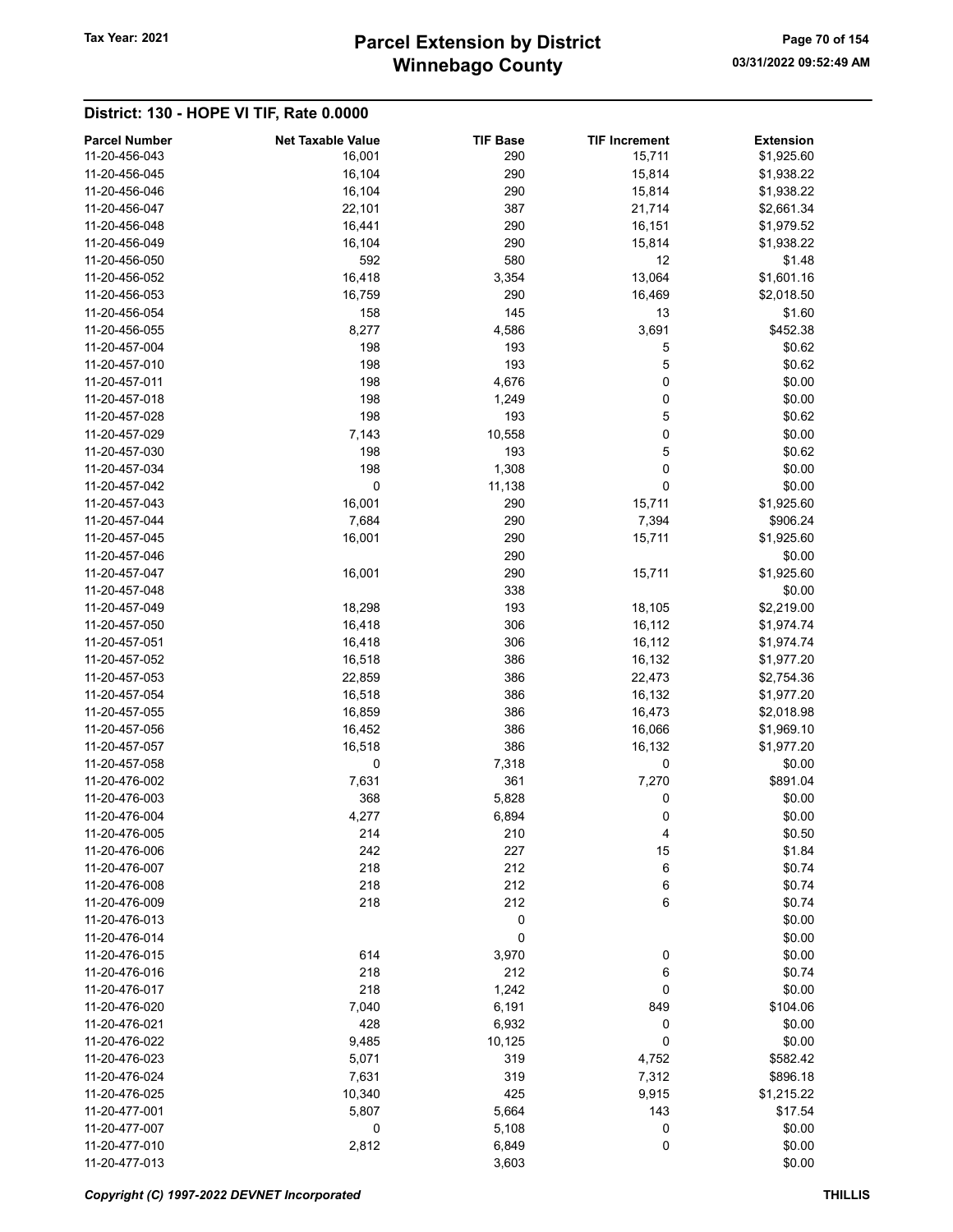| <b>Parcel Number</b><br>11-20-477-016 | <b>Net Taxable Value</b> | <b>TIF Base</b> | <b>TIF Increment</b> | <b>Extension</b>       |
|---------------------------------------|--------------------------|-----------------|----------------------|------------------------|
|                                       | 2,812                    | 4,678           | 0                    | \$0.00                 |
| 11-20-477-019<br>11-20-477-020        | 5,071<br>0               | 319<br>106      | 4,752<br>0           | \$582.42<br>\$0.00     |
| 11-20-477-021                         | 218                      | 212             | 6                    | \$0.74                 |
| 11-20-477-022                         | 8,558                    | 10,863          | 0                    | \$0.00                 |
| 11-20-477-023                         | 397                      |                 | 0                    | \$0.00                 |
| 11-20-477-024                         | 12,299                   | 9,700<br>426    | 11,873               | \$1,455.20             |
| 11-20-477-025                         | 12,299                   | 426             |                      |                        |
| 11-20-477-026                         | 10,340                   | 426             | 11,873<br>9,914      | \$1,455.20             |
| 11-20-477-027                         | 7,631                    | 388             |                      | \$1,215.10<br>\$887.72 |
| 11-20-477-028                         |                          | 722             | 7,243                | \$0.00                 |
| 11-20-478-001                         | 292                      | 286             | 6                    | \$0.74                 |
| 11-20-478-002                         | 5,390                    | 5,343           | 47                   | \$5.76                 |
| 11-20-478-011                         |                          |                 | 307                  | \$37.64                |
| 11-20-478-012                         | 5,908<br>168             | 5,601<br>166    | 2                    | \$0.26                 |
| 11-20-478-013                         | 9,925                    | 8,107           | 1,818                | \$222.82               |
| 11-20-478-014                         | 168                      | 166             | 2                    | \$0.26                 |
| 11-20-478-015                         | 10,738                   | 10,626          | 112                  | \$13.74                |
| 11-20-478-016                         | 10,500                   | 12,719          | 0                    | \$0.00                 |
| 11-20-478-017                         | 14,807                   | 9,928           | 4,879                | \$597.98               |
| 11-20-478-018                         | 338                      | 332             | 6                    | \$0.74                 |
| 11-20-478-019                         | 5,299                    | 6,587           | 0                    | \$0.00                 |
| 11-20-478-020                         | 3,487                    | 5,183           | 0                    | \$0.00                 |
| 11-20-478-021                         | 1,015                    | 873             | 142                  | \$17.40                |
| 11-20-478-022                         | 225                      | 221             | 4                    | \$0.50                 |
| 11-20-478-023                         | 225                      | 221             | 4                    | \$0.50                 |
| 11-20-478-024                         | 5,080                    | 4,191           | 889                  | \$108.96               |
| 11-20-478-025                         | 2,638                    | 4,185           | 0                    | \$0.00                 |
| 11-20-478-026                         | 14,268                   | 18,358          | 0                    | \$0.00                 |
| 11-20-478-028                         | 5,065                    | 370             | 4,695                | \$575.44               |
| 11-20-478-030                         | 7,631                    | 382             | 7,249                | \$888.46               |
| 11-20-478-031                         | 7,631                    | 312             | 7,319                | \$897.04               |
| 11-20-479-001                         | 287                      | 6,180           | 0                    | \$0.00                 |
| 11-20-479-002                         | 280                      | 276             | 4                    | \$0.50                 |
| 11-20-479-003                         | 12,250                   | 14,519          | 0                    | \$0.00                 |
| 11-20-479-008                         | 452                      | 6,295           | 0                    | \$0.00                 |
| 11-20-479-009                         | 220                      | 215             | 5                    | \$0.62                 |
| 11-20-479-010                         | 9,520                    | 10,756          | 0                    | \$0.00                 |
| 11-20-479-011                         | 396                      | 387             | 9                    | \$1.10                 |
| 11-20-479-012                         | 225                      | 221             | 4                    | \$0.50                 |
| 11-20-479-013                         | 2,487                    | 3,512           | 0                    | \$0.00                 |
| 11-20-479-014                         | 7,709                    | 9,399           | 0                    | \$0.00                 |
| 11-20-479-015                         | 0                        | 11,612          | 0                    | \$0.00                 |
| 11-20-479-016                         | 6,561                    | 7,896           | 0                    | \$0.00                 |
| 11-20-479-017                         | 7,588                    | 7,772           | 0                    | \$0.00                 |
| 11-20-479-020                         | 2,501                    | 7,797           | 0                    | \$0.00                 |
| 11-20-479-021                         | 27                       | 11,399          | 0                    | \$0.00                 |
| 11-20-479-022                         | 220                      | 215             | 5                    | \$0.62                 |
| 11-20-479-023                         | 678                      | 664             | 14                   | \$1.72                 |
| 11-20-479-025                         | 2,940                    | 10,874          | 0                    | \$0.00                 |
| 11-20-479-026                         | 7,629                    | 442             | 7,187                | \$880.86               |
| 11-20-479-028                         | 5,073                    | 332             | 4,741                | \$581.08               |
| 11-20-479-029                         | 7,629                    | 332             | 7,297                | \$894.34               |
| 11-20-480-001                         |                          | 0               |                      | \$0.00                 |
| 11-20-480-002                         |                          | 0               |                      | \$0.00                 |
| 11-20-480-003                         | 19,323                   | 13,175          | 6,148                | \$753.52               |
| 11-20-480-004                         | 218                      | 212             | 6                    | \$0.74                 |
| 11-20-480-005                         | 218                      | 212             | 6                    | \$0.74                 |
| 11-20-480-006                         | 218                      | 212             | 6                    | \$0.74                 |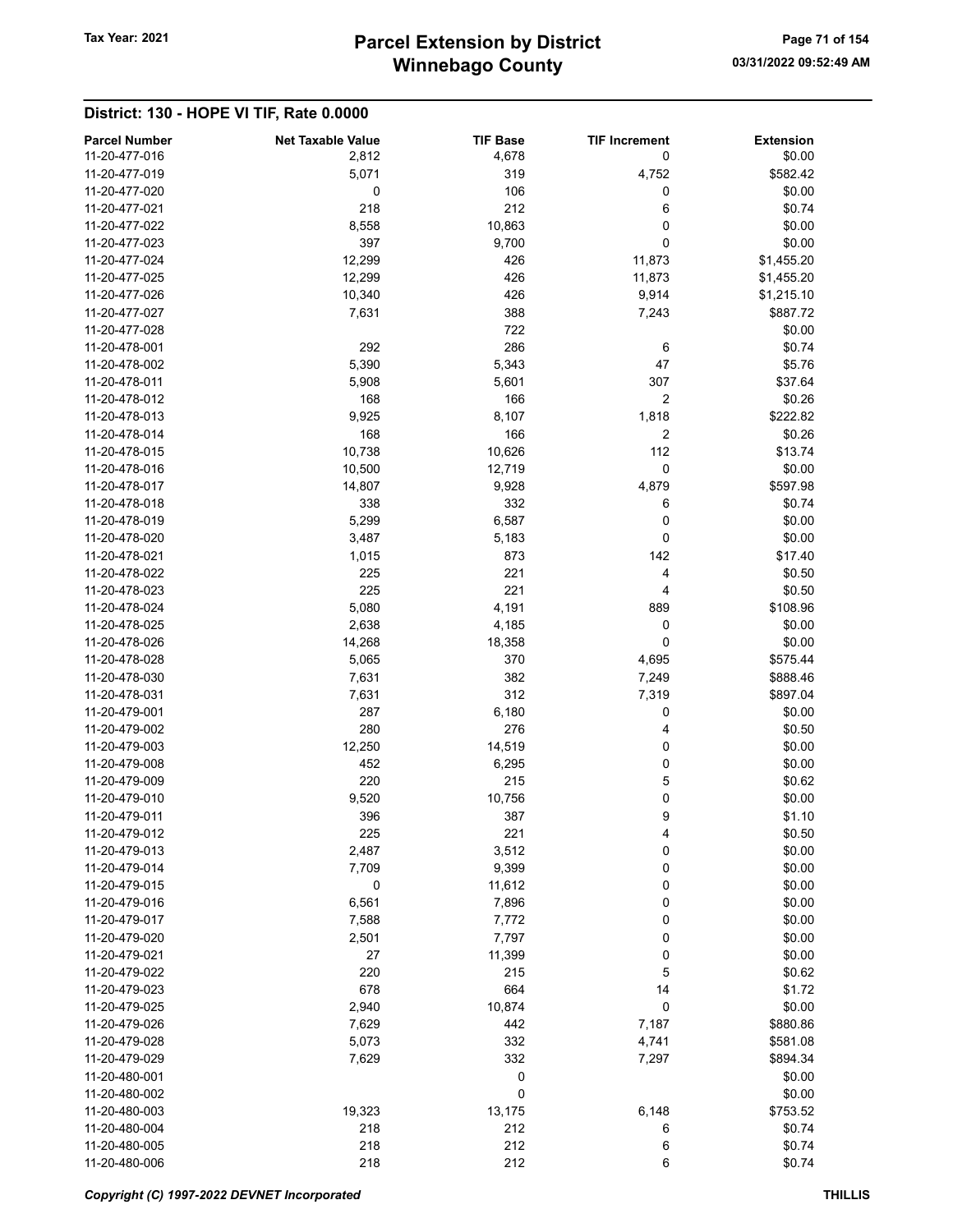# Winnebago County Tax Year: 2021 **Parcel Extension by District** Page 72 of 154

| <b>Parcel Number</b> | <b>Net Taxable Value</b> | <b>TIF Base</b> | <b>TIF Increment</b> | <b>Extension</b> |
|----------------------|--------------------------|-----------------|----------------------|------------------|
| 11-20-480-007        | 218                      | 212             | 6                    | \$0.74           |
| 11-20-480-008        | 3,917                    | 3,139           | 778                  | \$95.36          |
| 11-20-480-009        | 7,702                    | 4,655           | 3,047                | \$373.46         |
| 11-20-480-010        | 218                      | 212             | 6                    | \$0.74           |
| 11-20-480-011        | 218                      | 212             | 6                    | \$0.74           |
| 11-20-480-012        | 218                      | 212             | 6                    | \$0.74           |
| 11-20-480-013        | 434                      | 426             | 8                    | \$0.98           |
| 11-20-480-017        | 16,486                   | 356             | 16,130               | \$1,976.94       |
| 11-20-480-018        | 5,959                    | 5,271           | 688                  | \$84.32          |
| 11-20-480-019        | 290                      | 284             | 6                    | \$0.74           |
| 11-20-480-020        | 158                      | 154             | 4                    | \$0.50           |
| 11-20-480-021        | 16,381                   | 319             | 16,062               | \$1,968.62       |
| 11-20-480-027        | 218                      | 212             | 6                    | \$0.74           |
| 11-20-480-028        | 4,920                    | 3,828           | 1,092                | \$133.84         |
| 11-20-480-038        |                          | 319             |                      | \$0.00           |
| 11-20-480-039        |                          | 319             |                      | \$0.00           |
| 11-20-480-040        | 16,030                   | 319             | 15,711               | \$1,925.60       |
| 11-20-480-041        | 6,904                    | 319             | 6,585                | \$807.08         |
| 11-20-480-042        | 6,568                    | 319             | 6,249                | \$765.90         |
| 11-20-480-043        | 17,460                   | 436             | 17,024               | \$2,086.52       |
| 11-20-480-044        | 16,556                   | 426             | 16,130               | \$1,976.94       |
| 11-20-480-045        | 18,268                   | 5,826           | 12,442               | \$1,524.94       |
| 11-20-480-048        | 24,103                   | 638             | 23,465               | \$2,875.94       |
| 11-20-481-001        | 475                      | 4,831           | 0                    | \$0.00           |
| 11-20-481-002        | 374                      | 367             | 7                    | \$0.86           |
| 11-20-481-003        | 325                      | 319             | 6                    | \$0.74           |
| 11-20-481-019        |                          | $\pmb{0}$       |                      | \$0.00           |
| 11-20-481-020        | 325                      | 319             | 6                    | \$0.74           |
| 11-20-481-023        | 218                      | 212             | 6                    | \$0.74           |
| 11-20-481-036        |                          | 0               |                      | \$0.00           |
| 11-20-481-038        |                          | 0               |                      | \$0.00           |
| 11-20-481-039        | 543                      | 532             | 11                   | \$1.36           |
| 11-20-481-040        | 17,994                   | 531             | 17,463               | \$2,140.32       |
| 11-20-481-041        | 4,143                    | 424             | 3,719                | \$455.82         |
| 11-20-481-042        | 11,897                   | 424             | 11,473               | \$1,406.18       |
| 11-20-481-043        | 13,432                   | 424             | 13,008               | \$1,594.30       |
| 11-20-482-003        | 5,929                    | 5,629           | 300                  | \$36.78          |
| 11-20-482-004        | 13,621                   | 11,230          | 2,391                | \$293.06         |
| 11-20-482-005        | 225                      | 3,737           | 0                    | \$0.00           |
| 11-20-482-009        | 225                      | 221             | 4                    | \$0.50           |
| 11-20-482-010        | 12,028                   | 11,504          | 524                  | \$64.22          |
| 11-20-482-019        | 243                      | 238             | 5                    | \$0.62           |
| 11-20-482-020        | 3,696                    | 4,568           | 0                    | \$0.00           |
| 11-20-482-021        | 5,599                    | 8,640           | 0                    | \$0.00           |
| 11-20-482-022        | 225                      | 221             | 4                    | \$0.50           |
| 11-20-482-023        | 452                      | 443             | 9                    | \$1.10           |
| 11-20-482-024        | 5,831                    | 9,412           | 0                    | \$0.00           |
| 11-20-482-025        | 225                      | 3,597           | 0                    | \$0.00           |
| 11-20-482-026        | 225                      | 221             | 4                    | \$0.50           |
| 11-20-482-027        | 8,994                    | 7,840           | 1,154                | \$141.44         |
| 11-20-482-028        | 0                        | 111             | 0                    | \$0.00           |
| 11-20-482-029        | 1,261                    | 8,605           | 0                    | \$0.00           |
| 11-20-482-030        | 225                      | 221             | 4                    | \$0.50           |
| 11-20-482-037        | 21,003                   | 332             | 20,671               | \$2,533.50       |
| 11-20-482-038        | 13,157                   | 332             | 12,825               | \$1,571.88       |
| 11-20-482-042        | 22,932                   | 238             | 22,694               | \$2,781.44       |
| 11-20-482-043        | 338                      | 608             | 0                    | \$0.00           |
| 11-20-482-045        |                          | 5,599           |                      | \$0.00           |
| 11-20-483-001        | 243                      | 238             | 5                    | \$0.62           |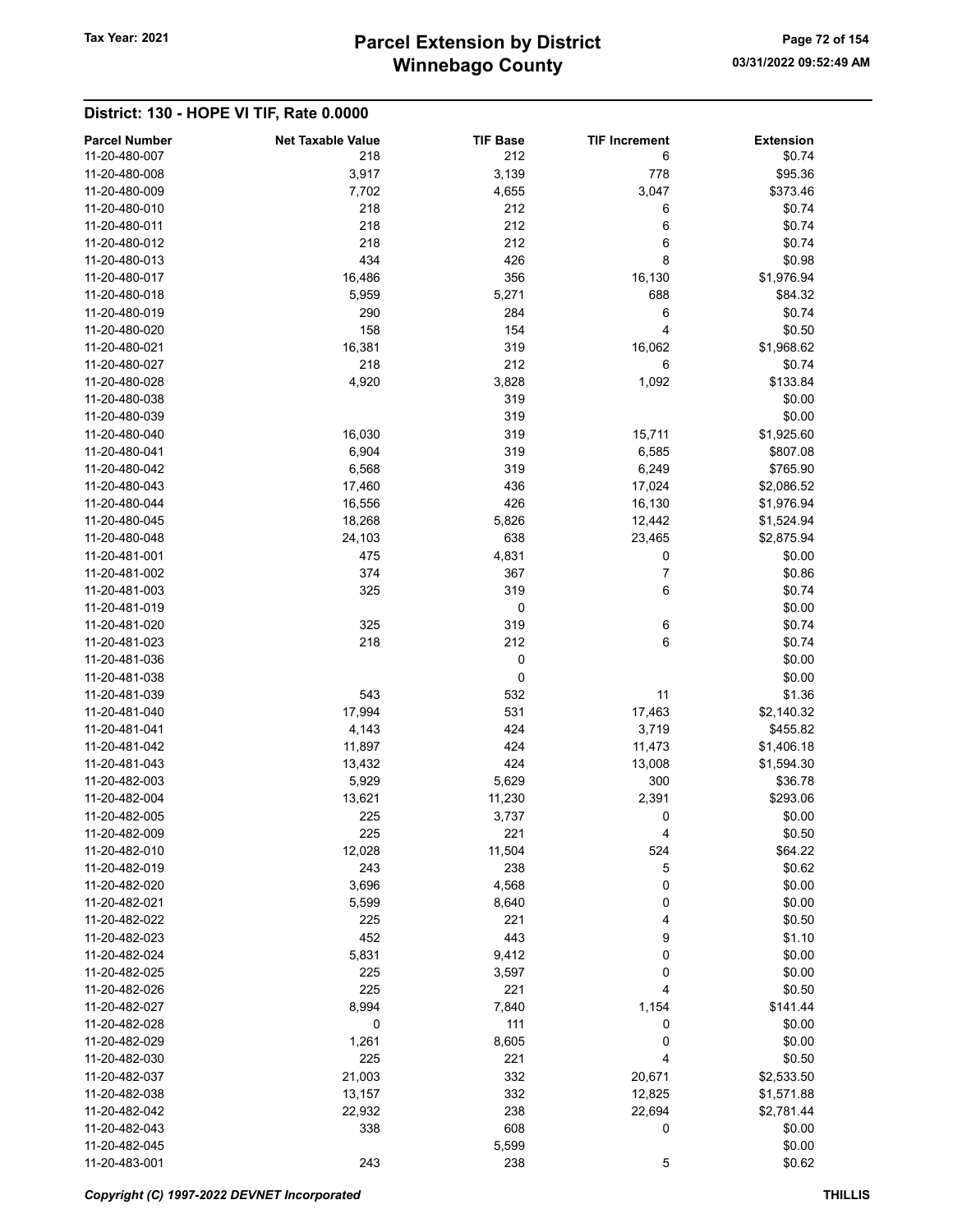# District: 130 - HOPE VI TIF, Rate 0.0000

| <b>Parcel Number</b> | <b>Net Taxable Value</b> | <b>TIF Base</b> | <b>TIF Increment</b> | <b>Extension</b> |
|----------------------|--------------------------|-----------------|----------------------|------------------|
| 11-20-483-002        | 4,957                    | 4,131           | 826                  | \$101.24         |
| 11-20-483-003        | 2,649                    | 3,860           | 0                    | \$0.00           |
| 11-20-483-004        | 225                      | 221             | 4                    | \$0.50           |
| 11-20-483-005        | 10,307                   | 8,512           | 1,795                | \$220.00         |
| 11-20-483-006        | 250                      | 242             | 8                    | \$0.98           |
| 11-20-483-007        | 225                      | 221             | 4                    | \$0.50           |
| 11-20-483-008        | $\mathbf{0}$             | 111             | 0                    | \$0.00           |
| 11-20-483-009        | 4,008                    | 9,590           | 0                    | \$0.00           |
| 11-20-483-012        | 316                      | 309             | 7                    | \$0.86           |
| 11-20-483-019        | 6,747                    | 5,738           | 1,009                | \$123.68         |
| 11-20-483-024        | 15,068                   | 1,433           | 13,635               | \$1,671.16       |
| 11-20-483-025        | 2,937                    | 8,663           | 0                    | \$0.00           |
| 11-20-483-026        | 338                      | 332             | 6                    | \$0.74           |
| 11-20-483-027        | 0                        | 111             | 0                    | \$0.00           |
| 11-20-483-028        | $\Omega$                 | 111             | 0                    | \$0.00           |
| 11-20-483-036        | 16,157                   | 443             | 15,714               | \$1,925.96       |
| 11-20-483-037        | 452                      | 443             | 9                    | \$1.10           |
| 11-20-483-040        | 20,875                   | 221             | 20,654               | \$2,531.42       |
| 11-20-483-041        | 17,846                   | 586             | 17,260               | \$2,115.44       |
| Totals for 130       | 1,857,588                | 1,189,820       | 1,153,604            | \$141,390.64     |
|                      |                          |                 |                      | 425 Parcels      |

| <b>Parcel Number</b> | <b>Net Taxable Value</b> | <b>TIF Base</b> | <b>TIF Increment</b> | <b>Extension</b> |
|----------------------|--------------------------|-----------------|----------------------|------------------|
| 11-01-230-009        |                          | 0               |                      | \$0.00           |
| 11-01-230-025        |                          | 0               |                      | \$0.00           |
| 11-01-277-027        | 41,632                   | 76,681          | 0                    | \$0.00           |
| 11-01-277-028        | 33,469                   | 31,070          | 2,399                | \$241.86         |
| 11-01-277-030        | 20,171                   | 18,496          | 1,675                | \$168.88         |
| 11-01-277-031        | 6,079                    | 8,747           | 0                    | \$0.00           |
| 11-01-277-032        | 286,467                  | 166,196         | 120,271              | \$12,125.60      |
| 11-01-280-033        | 56,058                   | 46,703          | 9,355                | \$943.16         |
| 11-01-429-001        | 37,733                   | 37,991          | 0                    | \$0.00           |
| 11-01-429-003        | 96,868                   | 91,178          | 5,690                | \$573.66         |
| 11-01-429-004        | 60,641                   | 75,572          | 0                    | \$0.00           |
| 11-01-429-011        |                          | 0               |                      | \$0.00           |
| 11-01-429-012        | 109,564                  | 129,446         | 0                    | \$0.00           |
| 11-01-429-013        | 12,035                   | 10,238          | 1,797                | \$181.18         |
| 11-01-431-012        | 218,439                  | 218,385         | 54                   | \$5.44           |
| 11-01-431-014        | 15,473                   | 14,291          | 1,182                | \$119.18         |
| 11-01-431-028        | 24,875                   | 23,037          | 1,838                | \$185.32         |
| 11-01-452-046        |                          | 0               |                      | \$0.00           |
| 11-01-476-011        |                          | 0               |                      | \$0.00           |
| 11-01-476-012        |                          | $\mathbf 0$     |                      | \$0.00           |
| 11-01-476-013        | 8,899                    | 12,173          | 0                    | \$0.00           |
| 11-01-476-014        | 21,262                   | 27,982          | 0                    | \$0.00           |
| 11-01-476-015        | 2,494                    | 2,695           | 0                    | \$0.00           |
| 11-01-476-016        | 3,493                    | 3,604           | 0                    | \$0.00           |
| 11-01-476-017        | 18,868                   | 11,458          | 7,410                | \$747.08         |
| 11-01-476-018        | 189,859                  | 99,852          | 90,007               | \$9,074.42       |
| 11-01-476-019        | 49,468                   | 46,074          | 3,394                | \$342.18         |
| 11-01-476-021        | 40,279                   | 37,474          | 2,805                | \$282.80         |
| 11-01-477-001        |                          | 0               |                      | \$0.00           |
| 11-01-477-002        | 19,326                   | 13,751          | 5,575                | \$562.08         |
| 11-01-477-003        | 12,982                   | 13,859          | 0                    | \$0.00           |
| 11-01-477-004        | 10,921                   | 12,384          | 0                    | \$0.00           |
| 11-01-477-005        | 11,435                   | 3,700           | 7,735                | \$779.84         |
| 11-01-477-006        | 12,596                   | 5,769           | 6,827                | \$688.30         |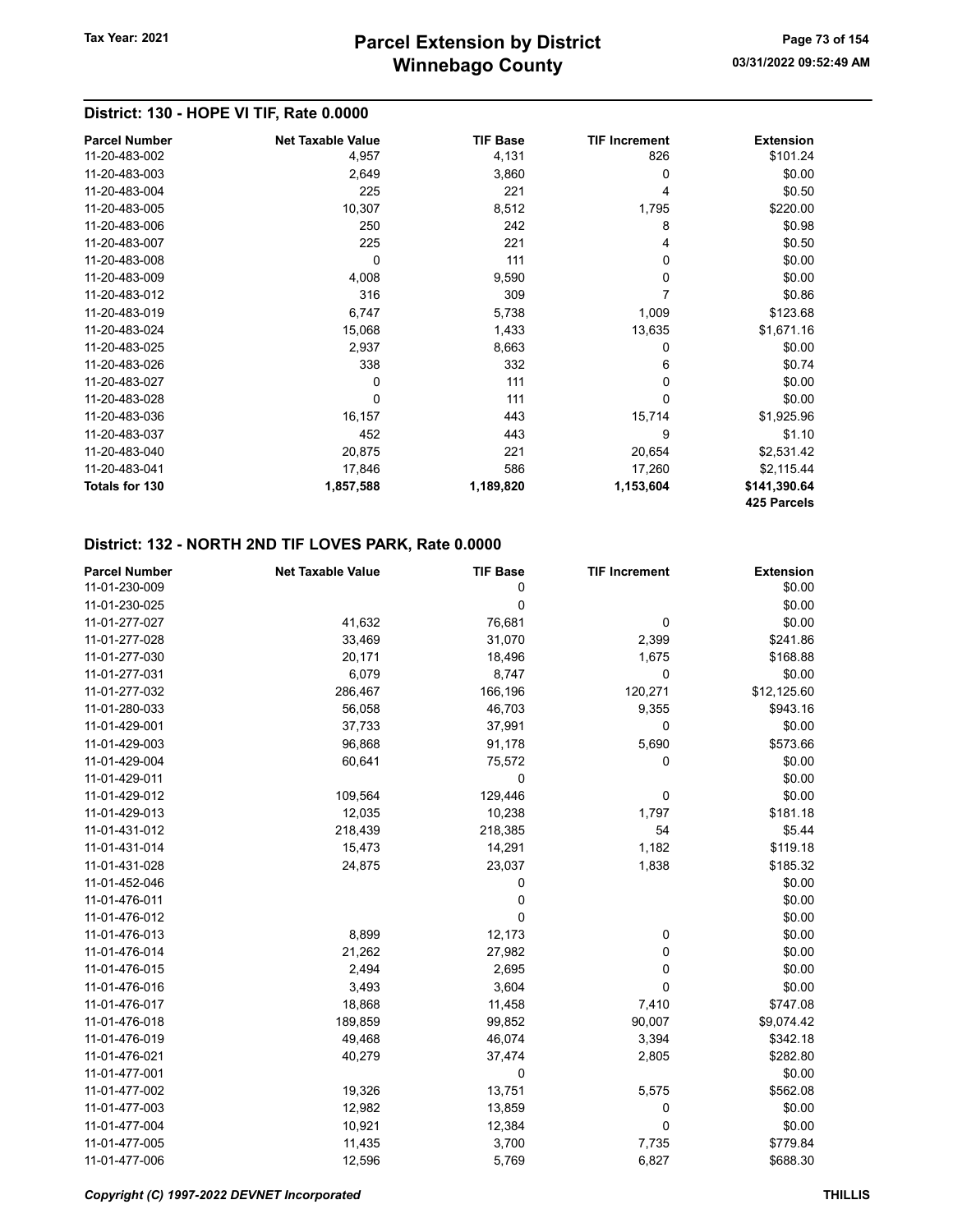| <b>Parcel Number</b> | <b>Net Taxable Value</b> | <b>TIF Base</b> | <b>TIF Increment</b> | <b>Extension</b> |
|----------------------|--------------------------|-----------------|----------------------|------------------|
| 11-01-477-007        | 12,886                   |                 | 841                  | \$84.80          |
|                      |                          | 12,045          |                      |                  |
| 11-01-477-008        | 4,066                    | 3,982           | 84                   | \$8.48           |
| 11-01-477-009        | 42,213                   | 25,957          | 16,256               | \$1,638.92       |
| 11-01-477-010        | 24,143                   | 21,796          | 2,347                | \$236.62         |
| 11-01-477-011        |                          | 0               |                      | \$0.00           |
| 11-01-477-012        |                          | 0               |                      | \$0.00           |
| 11-01-477-013        |                          | 0               |                      | \$0.00           |
| 11-01-477-014        | 5,101                    | 6,107           | 0                    | \$0.00           |
| 11-01-477-015        | 17,788                   | 20,272          | 0                    | \$0.00           |
| 11-01-477-021        | 57,882                   | 87,642          | 0                    | \$0.00           |
| 11-01-478-007        |                          | 0               |                      | \$0.00           |
| 11-01-478-016        | 6,347                    | 5,821           | 526                  | \$53.04          |
| 11-01-478-017        |                          |                 | 3,798                |                  |
|                      | 55,428                   | 51,630          |                      | \$382.92         |
| 11-01-479-014        | 112,418                  | 130,774         | 0                    | \$0.00           |
| 11-01-479-025        | 30,223                   | 22,579          | 7,644                | \$770.66         |
| 11-01-479-026        | 23,615                   | 23,616          | 0                    | \$0.00           |
| 11-01-479-027        |                          | 60,444          |                      | \$0.00           |
| 11-12-226-017        |                          | 0               |                      | \$0.00           |
| 11-12-226-019        | 12,077                   | 11,235          | 842                  | \$84.90          |
| 11-12-226-021        | 33,998                   | 31,770          | 2,228                | \$224.62         |
| 11-12-226-022        |                          | 0               |                      | \$0.00           |
| 11-12-226-023        |                          | 0               |                      | \$0.00           |
| 11-12-226-024        | 53,919                   | 41,467          | 12,452               | \$1,255.40       |
| 11-12-226-054        | 51,546                   | 40,295          | 11,251               | \$1,134.32       |
|                      |                          |                 |                      |                  |
| 11-12-226-064        | 18,250                   | 16,991          | 1,259                | \$126.94         |
| 11-12-226-065        | 21,199                   | 19,774          | 1,425                | \$143.68         |
| 11-12-226-066        | 21,232                   | 18,908          | 2,324                | \$234.30         |
| 11-12-226-067        | 4,548                    | 4,285           | 263                  | \$26.52          |
| 11-12-226-068        | 4,089                    | 3,760           | 329                  | \$33.18          |
| 11-12-226-069        | 5,569                    | 5,119           | 450                  | \$45.38          |
| 11-12-226-070        | 54,309                   | 93,711          | 0                    | \$0.00           |
| 11-12-226-072        | 74,219                   | 24,530          | 49,689               | \$5,009.60       |
| 11-12-226-083        | 113,053                  | 114,705         | 0                    | \$0.00           |
| 11-12-226-084        | 5,322                    | 8,121           | 0                    | \$0.00           |
| 11-12-226-085        | 7,248                    | 9,673           | 0                    | \$0.00           |
| 11-12-226-086        |                          | 0               |                      | \$0.00           |
| 11-12-226-089        |                          | 0               |                      | \$0.00           |
| 11-12-226-091        | 294,991                  | 289,190         | 5,801                | \$584.86         |
| 11-12-226-099        | 3,658                    | 2,350           | 1,308                | \$131.88         |
|                      |                          |                 |                      |                  |
| 11-12-226-100        | 36,896                   | 44,648          | 0                    | \$0.00           |
| 11-12-278-014        | 35,256                   | 43,793          | 0                    | \$0.00           |
| 11-12-278-015        | 80,654                   | 88,164          | 0                    | \$0.00           |
| 11-12-278-016        | 36,367                   | 45,572          | 0                    | \$0.00           |
| 11-12-278-017        | 37,376                   | 73,114          | 0                    | \$0.00           |
| 11-12-278-018        | 28,224                   | 26,223          | 2,001                | \$201.74         |
| 11-12-278-019        | 40,413                   | 42,603          | 0                    | \$0.00           |
| 11-12-278-020        | 11,755                   | 11,113          | 642                  | \$64.74          |
| 11-12-278-021        | 11,755                   | 11,113          | 642                  | \$64.74          |
| 11-12-278-022        | 11,755                   | 15,617          | 0                    | \$0.00           |
| 11-12-281-013        | 77,654                   | 112,085         | 0                    | \$0.00           |
| 11-12-281-014        | 39,879                   | 38,801          | 1,078                | \$108.68         |
| 11-12-281-015        | 10,195                   | 10,587          | 0                    | \$0.00           |
| 11-12-281-016        | 36,730                   | 34,183          | 2,547                | \$256.80         |
| 11-12-281-017        |                          |                 |                      |                  |
|                      | 28,004                   | 42,309          | 0                    | \$0.00           |
| 11-12-281-018        | 34,948                   | 35,670          | 0                    | \$0.00           |
| 11-12-281-019        | 41,844                   | 38,970          | 2,874                | \$289.76         |
| 11-12-281-020        | 9,166                    | 10,666          | 0                    | \$0.00           |
| 11-12-281-021        | 32,087                   | 26,463          | 5,624                | \$567.02         |
| 11-12-281-022        | 9,106                    | 11,606          | 0                    | \$0.00           |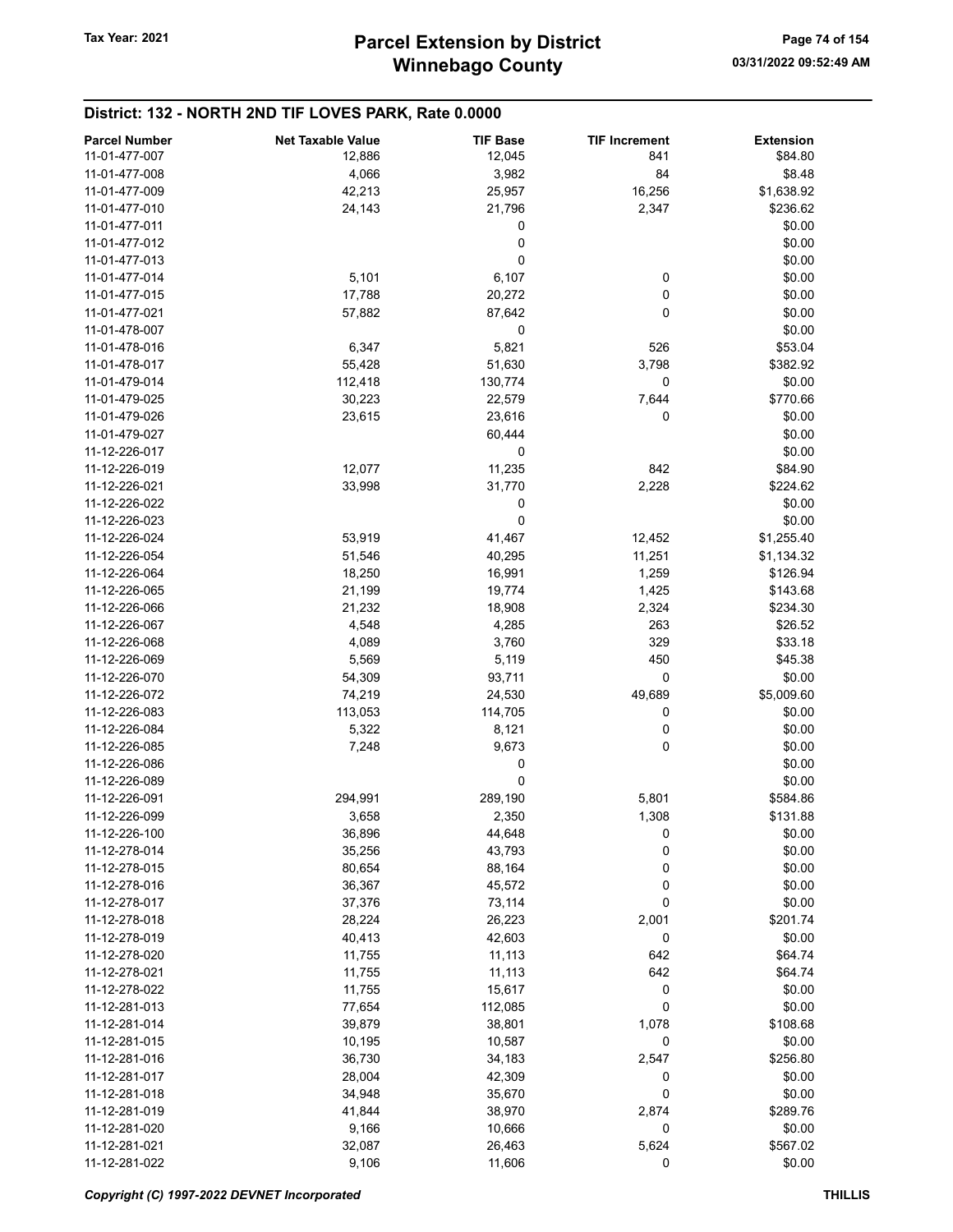# Winnebago County Tax Year: 2021 **Parcel Extension by District** Page 75 of 154

| <b>Parcel Number</b> | <b>Net Taxable Value</b> | <b>TIF Base</b> | <b>TIF Increment</b> | <b>Extension</b>     |
|----------------------|--------------------------|-----------------|----------------------|----------------------|
| 11-12-428-013        | 25,988                   | 24,132          | 1,856                | \$187.12             |
| 11-12-428-018        | 20,995                   | 19,439          | 1,556                | \$156.88             |
| 11-12-428-019        | 10,074                   | 9,239           | 835                  | \$84.18              |
|                      |                          |                 |                      |                      |
| 11-12-428-020        | 23,103                   | 21,432          | 1,671                | \$168.48             |
| 11-12-428-021        | 37,434                   | 34,651          | 2,783                | \$280.58             |
| 11-12-428-022        | 58,374                   | 54,442          | 3,932                | \$396.42             |
| 11-12-428-023        | 38,464                   | 35,807          | 2,657                | \$267.88             |
| 11-12-428-024        | 25,651                   | 27,059          | 0                    | \$0.00               |
| 11-12-428-025        | 62,279                   | 93,809          | 0                    | \$0.00               |
| 11-12-431-015        | 37,585                   | 38,705          | 0                    | \$0.00               |
| 11-12-431-016        | 26,615                   | 27,820          | 0                    | \$0.00               |
| 11-12-431-017        | 95,005                   | 93,502          | 1,503                | \$151.54             |
| 11-12-431-018        | 146,305                  | 159,202         | 0                    | \$0.00               |
| 11-12-431-019        | 10,074                   | 9,239           | 835                  | \$84.18              |
| 11-12-480-011        |                          |                 | 0                    | \$0.00               |
|                      | 61,110                   | 67,201          |                      |                      |
| 11-12-480-012        | 15,858                   | 14,653          | 1,205                | \$121.50             |
| 11-12-480-013        | 24,812                   | 25,611          | 0                    | \$0.00               |
| 11-12-480-014        | 51,272                   | 76,845          | 0                    | \$0.00               |
| 11-12-480-015        | 45,749                   | 42,469          | 3,280                | \$330.70             |
| 11-12-480-016        | 92,081                   | 86,279          | 5,802                | \$584.96             |
| 11-12-484-009        | 1,084                    | 6,071           | 0                    | \$0.00               |
| 11-12-484-010        | 24,397                   | 28,960          | 0                    | \$0.00               |
| 11-12-484-012        | 141,819                  | 182,978         | 0                    | \$0.00               |
| 12-06-101-019        | 128,213                  | 179,352         | 0                    | \$0.00               |
| 12-06-101-020        | 1,508,576                | 1,826,805       | 0                    | \$0.00               |
| 12-06-104-001        | 67,092                   | 0               | 67,092               | \$6,764.16           |
|                      |                          |                 |                      |                      |
| 12-06-151-001        | 0                        | 2,762           | 0                    | \$0.00               |
| 12-06-151-002        | 138,232                  | 125,000         | 13,232               | \$1,334.04           |
| 12-06-151-003        | 197,402                  | 196,004         | 1,398                | \$140.94             |
| 12-06-151-004        | 34,813                   | 32,781          | 2,032                | \$204.86             |
| 12-06-152-001        | 75,327                   | 47,381          | 27,946               | \$2,817.50           |
| 12-06-152-002        | 8,570                    | 10,786          | 0                    | \$0.00               |
| 12-06-152-003        | 116,699                  | 150,413         | 0                    | \$0.00               |
| 12-06-153-001        | 112,798                  | 146,722         | 0                    | \$0.00               |
| 12-06-153-002        | 77,097                   | 78,878          | 0                    | \$0.00               |
| 12-06-153-034        |                          | 142,763         |                      | \$0.00               |
| 12-06-154-001        | 215,236                  | 25,688          | 189,548              | \$19,110.04          |
| 12-06-301-001        | 200,473                  | 188,190         | 12,283               | \$1,238.36           |
| 12-06-301-002        |                          |                 |                      |                      |
| 12-06-301-003        | 14,796                   | 13,569          | 1,227                | \$123.70<br>\$239.86 |
|                      | 11,870                   | 9,491           | 2,379                |                      |
| 12-06-302-001        | 35,734                   | 33,166          | 2,568                | \$258.90             |
| 12-06-302-009        | 141,897                  | 170,032         | 0                    | \$0.00               |
| 12-06-304-001        | 242,273                  | 216,388         | 25,885               | \$2,609.70           |
| 12-06-304-002        | 98,088                   | 85,937          | 12,151               | \$1,225.06           |
| 12-06-304-003        | 18,895                   | 17,598          | 1,297                | \$130.76             |
| 12-06-304-004        | 33,420                   | 31,175          | 2,245                | \$226.34             |
| 12-06-304-005        | 22,005                   | 24,540          | 0                    | \$0.00               |
| 12-06-304-006        | 23,061                   | 35,177          | 0                    | \$0.00               |
| 12-06-304-007        | 7,224                    | 6,671           | 553                  | \$55.76              |
| 12-06-304-008        | 5,611                    | 6,671           | 0                    | \$0.00               |
| 12-06-304-009        | 5,611                    | 6,740           | 0                    | \$0.00               |
| 12-06-304-010        | 5,611                    | 6,671           | 0                    | \$0.00               |
| 12-06-304-011        |                          |                 | 0                    | \$0.00               |
|                      | 5,611                    | 5,900           |                      |                      |
| 12-06-304-012        | 120,990                  | 108,029         | 12,961               | \$1,306.72           |
| 12-06-304-017        | 147,565                  | 138,396         | 9,169                | \$924.42             |
| 12-06-304-019        | 27,677                   | 13,340          | 14,337               | \$1,445.44           |
| 12-06-304-020        | 52,652                   | 49,059          | 3,593                | \$362.24             |
| 12-06-305-003        | 46,321                   | 43,734          | 2,587                | \$260.82             |
| 12-06-305-004        | 10,259                   | 11,041          | 0                    | \$0.00               |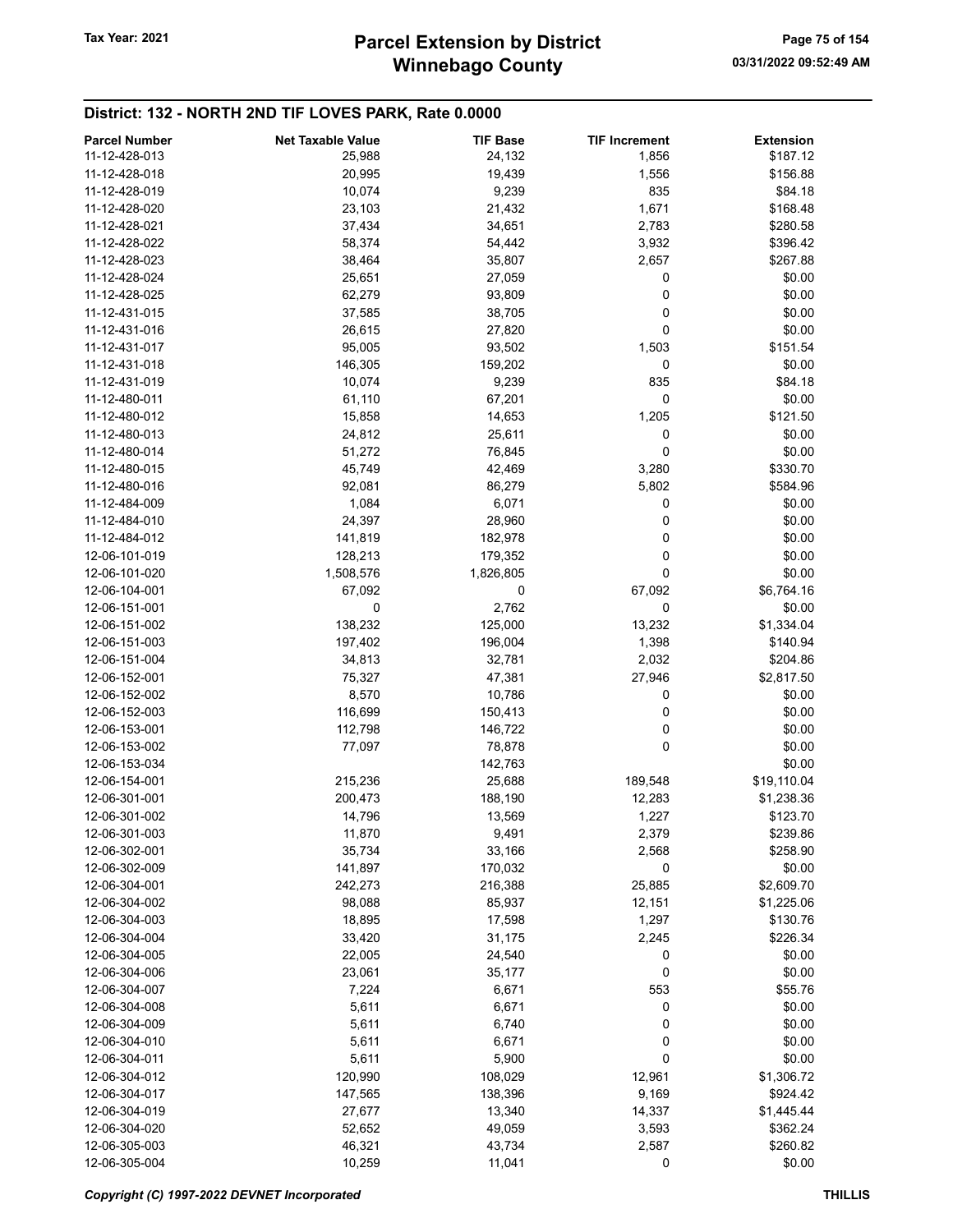| <b>Parcel Number</b> | <b>Net Taxable Value</b> | <b>TIF Base</b> | <b>TIF Increment</b> | <b>Extension</b> |
|----------------------|--------------------------|-----------------|----------------------|------------------|
| 12-06-305-012        | 173,425                  | 166,501         | 6,924                | \$698.08         |
| 12-06-351-001        | 6,777                    | 8,061           | $\pmb{0}$            | \$0.00           |
| 12-06-351-002        | 39,290                   | 22,805          | 16,485               | \$1,662.00       |
| 12-06-351-008        | 13,737                   | 15,448          | 0                    | \$0.00           |
| 12-06-351-010        | 59,010                   | 59,979          | 0                    | \$0.00           |
| 12-06-351-017        | 48,267                   | 31,686          | 16,581               | \$1,671.68       |
| 12-06-351-018        | 29,420                   | 22,894          | 6,526                | \$657.94         |
| 12-06-351-019        |                          |                 | 0                    |                  |
|                      | 95,437                   | 128,992         |                      | \$0.00           |
| 12-06-351-020        |                          | 0               |                      | \$0.00           |
| 12-06-351-022        | 59,276                   | 55,002          | 4,274                | \$430.90         |
| 12-06-351-023        | 22,373                   | 25,539          | 0                    | \$0.00           |
| 12-06-352-001        | 53,318                   | 61,328          | 0                    | \$0.00           |
| 12-06-352-002        | 17,865                   | 16,652          | 1,213                | \$122.30         |
| 12-06-352-003        | 4,532                    | 4,164           | 368                  | \$37.10          |
| 12-06-352-004        | 54,289                   | 53,902          | 387                  | \$39.02          |
| 12-06-352-005        | 24,614                   | 24,263          | 351                  | \$35.40          |
| 12-06-352-006        | 64,719                   | 62,039          | 2,680                | \$270.20         |
| 12-06-352-012        | 37,679                   | 38,703          | 0                    | \$0.00           |
| 12-06-352-013        | 22,047                   | 20,824          | 1,223                | \$123.30         |
| 12-06-352-014        | 20,372                   | 26,764          | 0                    | \$0.00           |
| 12-06-352-015        | 18,526                   | 8,464           | 10,062               | \$1,014.44       |
| 12-06-352-016        | 22,660                   | 7,057           | 15,603               | \$1,573.08       |
| 12-06-352-018        |                          | 0               |                      | \$0.00           |
| 12-06-352-025        | 0                        | 23,161          | 0                    | \$0.00           |
| 12-06-353-001        | 45,447                   | 42,265          | 3,182                | \$320.82         |
| 12-06-353-002        | 36,822                   | 34,303          | 2,519                | \$253.96         |
| 12-06-353-003        | 17,809                   | 14,909          | 2,900                | \$292.38         |
| 12-06-353-004        | 16,670                   | 15,576          | 1,094                | \$110.30         |
| 12-06-353-005        | 45,432                   | 42,176          | 3,256                | \$328.28         |
| 12-06-353-006        | 21,821                   | 23,773          | 0                    | \$0.00           |
| 12-06-353-030        |                          | 0               |                      | \$0.00           |
| 12-06-353-031        | 13,644                   | 2,518           | 11,126               | \$1,121.72       |
| 12-06-353-032        |                          |                 | 7,031                | \$708.86         |
|                      | 62,170                   | 55,139          |                      |                  |
| 12-06-354-001        | 36,216                   | 30,721          | 5,495                | \$554.00         |
| 12-06-354-004        | 17,744                   | 16,267          | 1,477                | \$148.92         |
| 12-06-354-005        | 39,737                   | 42,607          | 0                    | \$0.00           |
| 12-06-354-006        |                          | 0               |                      | \$0.00           |
| 12-06-354-019        | 4,319                    | 4,634           | 0                    | \$0.00           |
| 12-06-354-020        | 5,797                    | 6,240           | 0                    | \$0.00           |
| 12-06-354-021        | 5,797                    | 6,240           | 0                    | \$0.00           |
| 12-06-354-031        | 20,973                   | 26,286          | 0                    | \$0.00           |
| 12-07-101-001        |                          | 18,161          |                      | \$0.00           |
| 12-07-101-002        |                          | 22,073          |                      | \$0.00           |
| 12-07-101-003        |                          | 0               |                      | \$0.00           |
| 12-07-101-004        |                          | 0               |                      | \$0.00           |
| 12-07-101-006        | 72,489                   | 68,487          | 4,002                | \$403.48         |
| 12-07-101-007        |                          | 439             |                      | \$0.00           |
| 12-07-101-008        | 865                      | 173             | 692                  | \$69.78          |
| 12-07-102-003        | 43,551                   | 40,065          | 3,486                | \$351.46         |
| 12-07-102-004        | 21,085                   | 22,276          | 0                    | \$0.00           |
| 12-07-102-006        |                          | 0               |                      | \$0.00           |
| 12-07-102-007        |                          | 0               |                      | \$0.00           |
| 12-07-102-008        | 30,589                   | 28,268          | 2,321                | \$234.00         |
| 12-07-102-009        | 4,412                    | 3,774           | 638                  | \$64.32          |
| 12-07-102-013        | 17,138                   | 24,680          | 0                    | \$0.00           |
| 12-07-102-039        | 30,276                   | 28,067          | 2,209                | \$222.72         |
| 12-07-102-040        | 19,706                   | 22,356          | 0                    | \$0.00           |
| 12-07-102-041        | 30,929                   | 28,133          | 2,796                | \$281.90         |
| 12-07-104-047        |                          |                 |                      | \$534.44         |
|                      | 27,050                   | 21,749          | 5,301                |                  |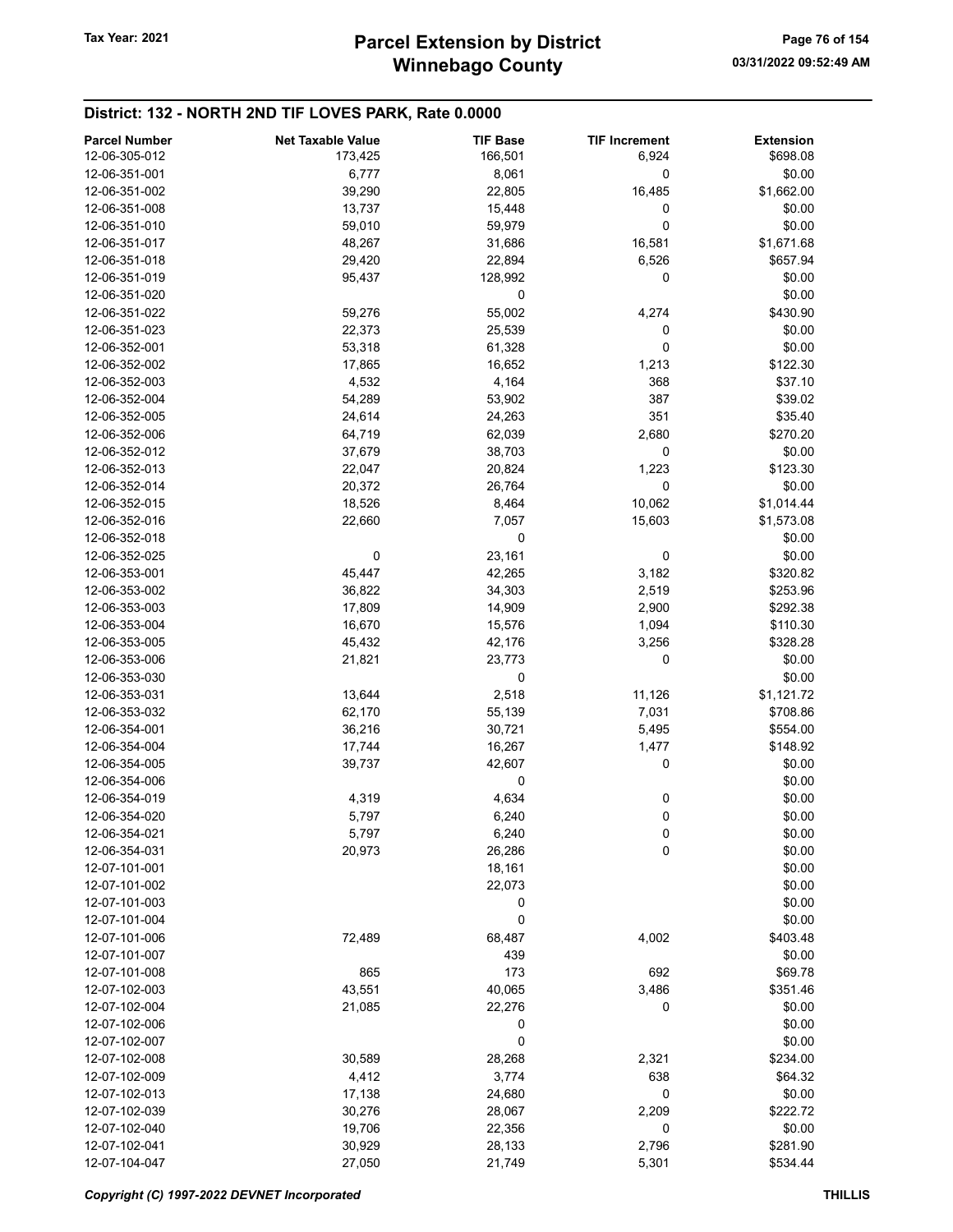# Winnebago County Tax Year: 2021 **Parcel Extension by District** Page 77 of 154

| <b>Parcel Number</b>           | <b>Net Taxable Value</b> | <b>TIF Base</b> | <b>TIF Increment</b> | <b>Extension</b>            |
|--------------------------------|--------------------------|-----------------|----------------------|-----------------------------|
| 12-07-104-049                  | 337,951                  | 167,011         | 170,940              | \$17,234.00                 |
| 12-07-105-001                  | 121,603                  | 120,654         | 949                  | \$95.68                     |
| 12-07-105-002                  | 83,340                   | 102,582         | 0                    | \$0.00                      |
| 12-07-154-001                  | 1,673,025                | 966,666         | 706,359              | \$71,214.42                 |
| 12-07-177-003                  | 40,690                   | 41,692          | 0                    | \$0.00                      |
| 12-07-301-001                  | 17,634                   | 17,144          | 490                  | \$49.40                     |
| 12-07-301-002                  | 32,671                   | 31,652          | 1,019                | \$102.74                    |
| 12-07-302-001                  | 142,789                  | 196,689         | 0                    | \$0.00                      |
| 12-07-303-001                  | 37,068                   | 53,808          | 0                    | \$0.00                      |
| 12-07-303-002                  | 20,772                   | 19,046          | 1,726                | \$174.02                    |
| 12-07-303-003                  | 24,547                   | 21,216          | 3,331                | \$335.84                    |
| 12-07-303-004                  | 6,421                    | 6,165           | 256                  | \$25.82                     |
| 12-07-303-005                  | 4,430                    | 6,165           | 0                    | \$0.00                      |
| 12-07-303-006                  | 6,421                    | 6,165           | 256                  | \$25.82                     |
| 12-07-303-007                  | 18,548                   | 17,961          | 587                  | \$59.18                     |
| 12-07-303-008                  | 42,464                   | 64,312          | 0                    | \$0.00                      |
| 12-07-303-009                  | 8,462                    | 13,628          | 0                    | \$0.00                      |
| 12-07-303-010                  | 12,416                   | 12,915          | 0                    | \$0.00                      |
| 12-07-303-011                  | 25,078                   | 26,590          | 0                    | \$0.00                      |
| 12-07-303-012                  | 4,430                    | 5,436           | 0                    | \$0.00                      |
| 12-07-303-013                  | 4,430                    | 5,436           | 0                    | \$0.00                      |
| 12-07-303-014                  | 4,430                    | 5,436           | 0                    | \$0.00                      |
| 12-07-303-015                  | 61,383                   | 56,968          | 4,415                | \$445.12                    |
| 12-07-304-001                  | 5,198                    | 4,766           | 432                  | \$43.56                     |
| 12-07-304-002                  | 39,050                   | 38,378          | 672                  | \$67.76                     |
| 12-07-304-010                  | 25,115                   | 23,780          | 1,335                | \$134.60                    |
| 12-07-304-011                  | 52,981                   | 55,854          | 0                    | \$0.00                      |
| 12-07-305-001                  | 21,546                   | 20,000          | 1,546                | \$155.88                    |
| 12-07-305-002                  | 18,902                   | 6,309           | 12,593               | \$1,269.62                  |
| 12-07-305-006                  | 9,739                    | 8,951           | 788                  | \$79.46                     |
| 12-07-305-007                  | 25,749                   | 23,934          | 1,815                | \$183.00                    |
| 12-07-307-001                  | 28,096                   | 53,437          | 0                    | \$0.00                      |
| 12-07-307-006                  | 8,517                    | 7,828           | 689                  | \$69.46                     |
| 12-07-307-007                  | 5,109                    | 4,453           | 656                  | \$66.14                     |
| 12-07-307-008                  | 4,051                    | 3,461           | 590                  | \$59.48                     |
| 12-07-308-001                  | 6,709                    | 6,489           | 220                  | \$22.18                     |
| 12-07-308-002                  | 5,473                    | 6,047           | 0                    | \$0.00                      |
| 12-07-308-003                  | 123,800                  | 116,586         | 7,214                | \$727.32                    |
| 12-07-308-004                  | 96,464                   | 99,418          | 0                    | \$0.00                      |
| 12-07-308-005                  | 3,870                    | 3,858           | 12                   | \$1.22                      |
| 12-07-308-006                  | 106,153                  | 100,389         | 5,764                | \$581.12                    |
| 12-07-326-001                  | 15,673                   | 15,461          | 212                  | \$21.38                     |
| 12-07-326-002                  | 8,259                    | 8,229           | 30                   | \$3.02                      |
| 12-07-326-003                  | 8,746                    | 8,713           | 33                   | \$3.34                      |
| 12-07-326-004                  | 26,515                   | 23,395          | 3,120                | \$314.56                    |
| 12-07-326-005                  | 7,541                    | 6,395           | 1,146                | \$115.54                    |
| 12-07-326-006                  | 7,221                    | 28,474          | 0                    | \$0.00                      |
| 12-07-326-007                  | 63,978                   | 52,203          | 11,775               | \$1,187.14                  |
| 12-07-326-010                  | 14,154                   | 13,497          | 657                  | \$66.24                     |
| 12-07-326-011                  | 14,064                   | 13,392          | 672                  | \$67.76                     |
| 12-07-326-012                  | 13,299                   | 33,914          | 0                    | \$0.00                      |
| 12-07-326-013                  |                          |                 | 631                  |                             |
|                                | 13,231                   | 12,600          |                      | \$63.62                     |
| 12-07-326-014<br>12-07-351-005 | 65,134                   | 75,000          | 0                    | \$0.00<br>\$0.00            |
|                                | 11,064                   | 18,944          | 0                    |                             |
| 12-07-351-006                  | 5,141                    | 4,713           | 428                  | \$43.16                     |
| 12-07-351-007                  | 159,139                  | 162,576         | 0                    | \$0.00                      |
| Totals for 132                 | 13,603,419               | 13,180,414      | 1,922,497            | \$193,824.90<br>267 Parcels |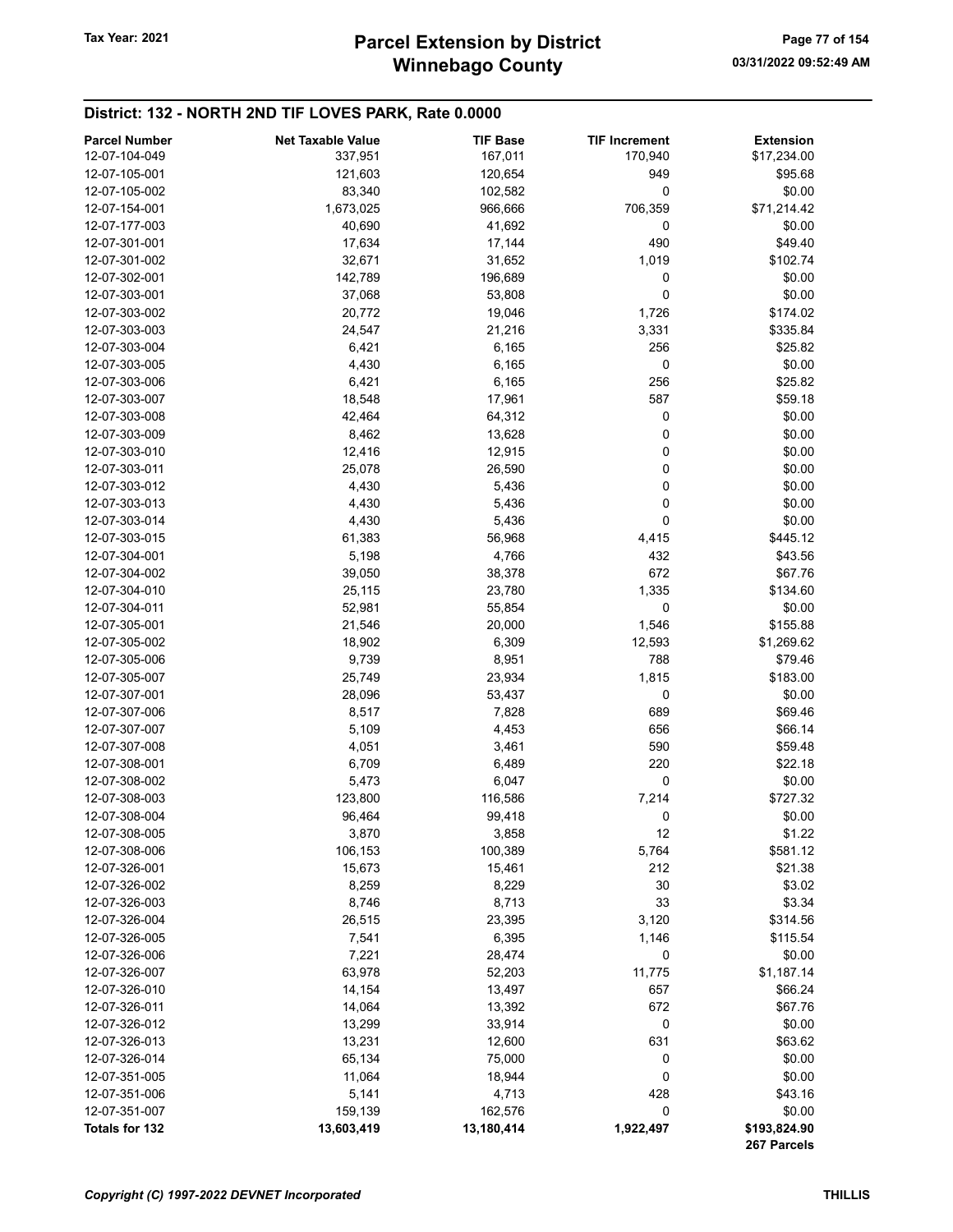# District: 133 - GLOBAL TRADE TIF #2, Rate 0.0000

| <b>Parcel Number</b> | <b>Net Taxable Value</b> | <b>TIF Base</b> | <b>TIF Increment</b> | <b>Extension</b> |
|----------------------|--------------------------|-----------------|----------------------|------------------|
| 15-03-351-011        | 642,421                  | 831,325         | 0                    | \$0.00           |
| 15-03-351-012        | 1,056,037                | 1,356,782       | 0                    | \$0.00           |
| 15-03-351-013        | 122,387                  | 169,690         | 0                    | \$0.00           |
| 15-03-351-014        | 212,440                  | 143,390         | 69,050               | \$8,462.98       |
| 15-03-352-030        | 304,677                  | 312,820         | 0                    | \$0.00           |
| 15-03-352-032        | 179,798                  | 240,881         | 0                    | \$0.00           |
| 15-03-352-033        | 134,689                  | 165,692         | 0                    | \$0.00           |
| 15-03-352-041        |                          | 0               |                      | \$0.00           |
| 15-03-352-042        | 306,683                  | 651,981         | 0                    | \$0.00           |
| 15-03-353-009        | 14,869                   | 17,275          | 0                    | \$0.00           |
| 15-03-353-017        | 2,007                    | 2,175           | 0                    | \$0.00           |
| 15-03-353-018        | 41,426                   | 19,306          | 22,120               | \$2,711.10       |
| 15-03-353-019        | 1,338                    | 1,450           | 0                    | \$0.00           |
| 15-03-353-020        | 10,314                   | 13,712          | 0                    | \$0.00           |
| 15-03-353-021        | 223,453                  | 276,732         | 0                    | \$0.00           |
| 15-03-354-001        | 14,154                   | 23,681          | 0                    | \$0.00           |
| 15-03-354-002        | 16,545                   | 29,712          | 0                    | \$0.00           |
| 15-03-377-002        | 109,050                  | 102,202         | 6,848                | \$839.32         |
| 15-03-451-010        | 90,783                   | 190,460         | 0                    | \$0.00           |
| 15-04-428-008        | 824,673                  | 492,511         | 332,162              | \$40,710.78      |
| 15-04-428-009        | 2,886                    | 0               | 2,886                | \$353.72         |
| 15-04-453-005        | 4,917                    | 5,317           | 0                    | \$0.00           |
| 15-04-453-006        | 76,786                   | 73,862          | 2,924                | \$358.38         |
| 15-04-453-007        | 1,897,797                | 2,128,626       | 0                    | \$0.00           |
| 15-04-476-002        | 929,793                  | 916,667         | 13,126               | \$1,608.76       |
| 15-04-477-008        | 202,353                  | 169,955         | 32,398               | \$3,970.80       |
| 15-04-477-009        | 30,055                   | 28,265          | 1,790                | \$219.40         |
| 15-04-477-010        | 825,182                  | 440,752         | 384,430              | \$47,116.90      |
| 15-04-477-011        | 292,714                  | 341,711         | 0                    | \$0.00           |
| 15-09-226-004        | 1,288,942                | 73,537          | 1,215,405            | \$148,963.68     |
| 15-09-226-006        | 1,928                    | 148             | 1,780                | \$218.16         |
| 15-09-226-007        | 1,997                    | 66              | 1,931                | \$236.68         |
| 15-09-426-001        | 507                      | 32,921          | 0                    | \$0.00           |
| 15-10-101-004        | 5,840                    | 6,315           | 0                    | \$0.00           |
| 15-10-101-013        | 60,297                   | 1,690,349       | 0                    | \$0.00           |
| 15-10-101-015        | 20,986                   | 31,009          | 0                    | \$0.00           |
| 15-10-101-016        | 9,766                    | 5,208           | 4,558                | \$558.64         |
| 15-10-101-019        | 548,469                  | 17,146          | 531,323              | \$65,120.54      |
| 15-10-175-001        | 709,152                  | 11,944          | 697,208              | \$85,451.90      |
| 15-10-251-003        | 4,446                    | 69              | 4,377                | \$536.46         |
| 15-10-301-003        | 4,664                    | 1,406           | 3,258                | \$399.32         |
| 15-10-301-005        | 18,833                   | 5,920           | 12,913               | \$1,582.66       |
| 15-10-326-001        | 6,210                    | 31,263          | 0                    | \$0.00           |
| 15-10-326-002        | 2,438                    | 19,525          | 0                    | \$0.00           |
| 15-10-326-003        | 6,545                    | 7,094           | 0                    | \$0.00           |
| 15-10-326-011        |                          | 0               |                      | \$0.00           |
| 15-10-327-001        | 3,044                    | 121             | 2,923                | \$358.26         |
| 15-10-401-011        | 30,859                   | 4,182           | 26,677               | \$3,269.62       |
| 15-10-476-002        | 18,195                   | 6,076           | 12,119               | \$1,485.34       |
| 15-15-226-001        | 2,683                    | 187             | 2,496                | \$305.92         |
| Totals for 133       | 11,316,028               | 11,091,418      | 3,384,702            | \$414,839.32     |
|                      |                          |                 |                      | 50 Parcels       |

#### District: 134 - ASSISTED LIVING/ RIVER HOUSING TIF, Rate 0.0000

| <b>Parcel Number</b> | Net Taxable Value | TIF Base | <b>TIF Increment</b> | Extension |
|----------------------|-------------------|----------|----------------------|-----------|
| 15-03-126-017        | 7.883             | 7.383    | 500                  | \$61.28   |
| 15-03-126-021        | 31.571            | 40.802   |                      | \$0.00    |
| 15-03-126-022        | 32,971            | 36,096   |                      | \$0.00    |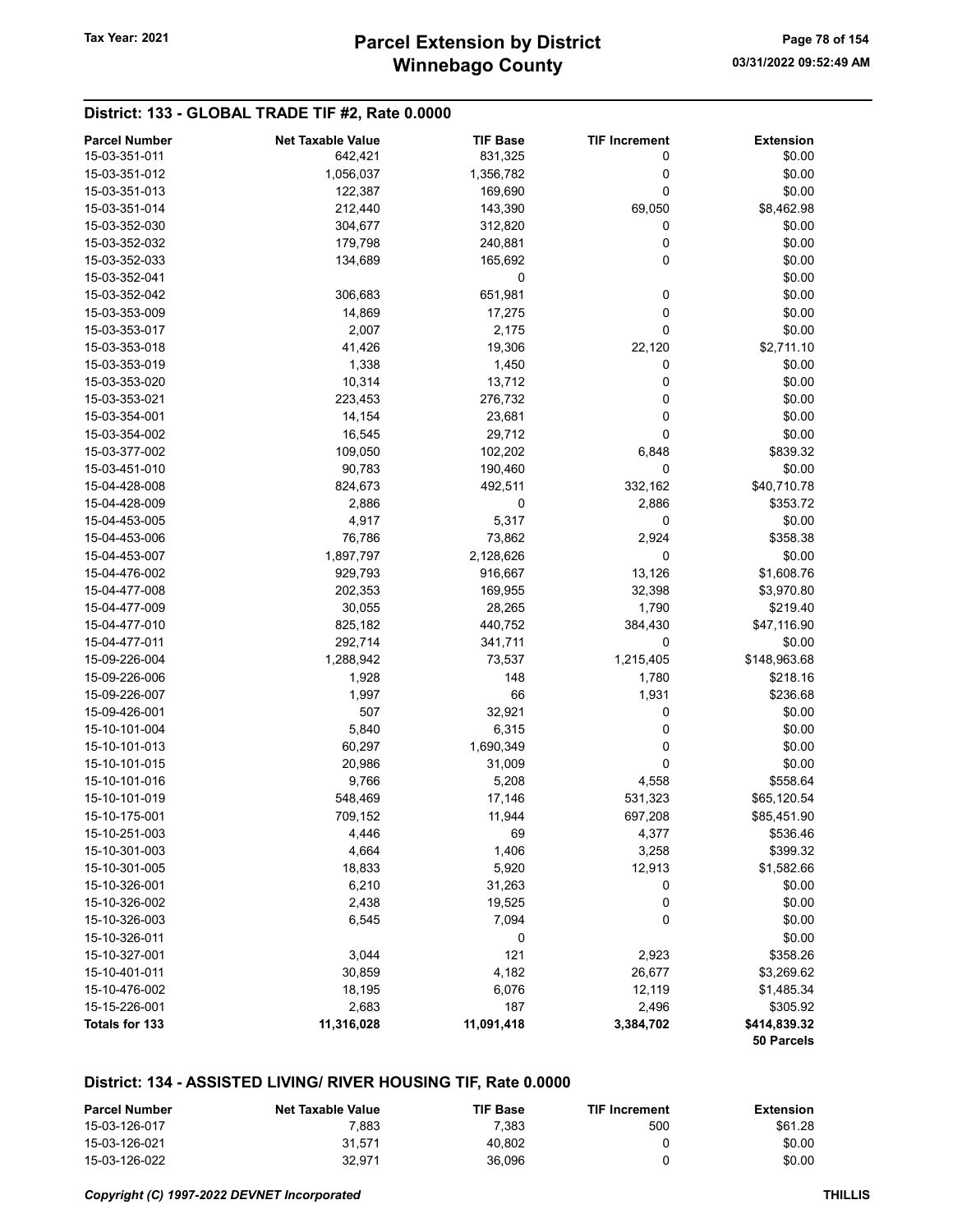# District: 134 - ASSISTED LIVING/ RIVER HOUSING TIF, Rate 0.0000

| <b>Parcel Number</b> | <b>Net Taxable Value</b> | <b>TIF Base</b> | <b>TIF Increment</b> | <b>Extension</b> |
|----------------------|--------------------------|-----------------|----------------------|------------------|
| 15-03-126-026        | 7.520                    | 8,133           |                      | \$0.00           |
| 15-03-126-027        | 6.868                    | 7.116           |                      | \$0.00           |
| 15-03-127-001        | 8.010                    | 14.034          |                      | \$0.00           |
| 15-03-127-002        | 7.662                    | 13.522          |                      | \$0.00           |
| Totals for 134       | 102.485                  | 127.086         | 500                  | \$61.28          |
|                      |                          |                 |                      | <b>7 Parcels</b> |

#### District: 135 - NORTH 2ND TIF MACHESNEY PARK, Rate 0.0000

| <b>Parcel Number</b> | <b>Net Taxable Value</b> | <b>TIF Base</b> | <b>TIF Increment</b> | <b>Extension</b> |
|----------------------|--------------------------|-----------------|----------------------|------------------|
| 08-19-228-017        | 37,398                   | 35,898          | 1,500                | \$143.28         |
| 08-19-228-018        | 27,239                   | 20,670          | 6,569                | \$627.42         |
| 08-19-228-019        | 14,074                   | 20,802          | 0                    | \$0.00           |
| 08-19-228-020        | 33,255                   | 36,707          | 0                    | \$0.00           |
| 08-19-228-022        | 150,108                  | 5,801           | 144,307              | \$13,782.76      |
| 08-19-228-023        | 111,667                  | 110,697         | 970                  | \$92.64          |
| 08-19-277-012        | 59,675                   | 56,238          | 3,437                | \$328.28         |
| 08-19-277-013        | 5,699                    | 14,066          | 0                    | \$0.00           |
| 08-19-277-014        | 21,268                   | 20,044          | 1,224                | \$116.90         |
| 08-19-277-015        | 67,290                   | 33,868          | 33,422               | \$3,192.14       |
| 08-19-277-016        | 84,013                   | 78,706          | 5,307                | \$506.88         |
| 08-19-277-018        | 9,948                    | 12,103          | 0                    | \$0.00           |
| 08-19-326-004        | 27,280                   | 33,226          | 0                    | \$0.00           |
| 08-19-426-001        | 1,389                    | 1,308           | 81                   | \$7.88           |
| 08-19-426-002        | 1,389                    | 1,308           | 81                   | \$7.88           |
| 08-19-426-003        | 4,216                    | 3,972           | 244                  | \$23.74          |
| 08-19-426-004        | 13,959                   | 18,803          | 0                    | \$0.00           |
| 08-19-426-005        | 26,271                   | 19,757          | 6,514                | \$633.44         |
| 08-19-426-006        | 4,216                    | 3,972           | 244                  | \$23.74          |
| 08-19-426-007        | 25,671                   | 24,192          | 1,479                | \$143.82         |
| 08-19-426-010        | 20,165                   | 20,631          | 0                    | \$0.00           |
| 08-19-426-011        | 13,483                   | 16,628          | 0                    | \$0.00           |
| 08-19-426-013        | 19,216                   | 19,839          | 0                    | \$0.00           |
| 08-19-426-014        |                          |                 | 0                    | \$0.00           |
|                      | 16,513                   | 30,104          |                      |                  |
| 08-19-426-016        | 22,559                   | 17,564          | 4,995                | \$485.72         |
| 08-19-426-019        | 1,424                    | 3,972           | 0                    | \$0.00           |
| 08-19-427-001        | 910                      | 857             | 53                   | \$5.06           |
| 08-19-428-007        | 32,542                   | 30,668          | 1,874                | \$182.24         |
| 08-19-428-008        | 80,540                   | 75,900          | 4,640                | \$451.20         |
| 08-19-428-009        | 26,779                   | 17,260          | 9,519                | \$925.64         |
| 08-19-428-010        | 12,671                   | 21,531          | 0                    | \$0.00           |
| 08-19-452-015        | 28,749                   | 27,749          | 1,000                | \$97.24          |
| 08-19-453-013        | 8,596                    | 17,345          | 0                    | \$0.00           |
| 08-19-453-014        | 72,156                   | 67,998          | 4,158                | \$404.34         |
| 08-19-454-001        | 4,216                    | 3,972           | 244                  | \$23.74          |
| 08-19-454-002        | 32,421                   | 10,971          | 21,450               | \$2,085.82       |
| 08-19-454-003        | 26,154                   | 27,009          | 0                    | \$0.00           |
| 08-19-454-004        | 49,504                   | 38,004          | 11,500               | \$1,118.28       |
| 08-19-454-005        | 3,496                    | 5,543           | 0                    | \$0.00           |
| 08-19-454-006        | 8,136                    | 18,450          | 0                    | \$0.00           |
| 08-19-454-007        | 20,592                   | 14,243          | 6,349                | \$617.38         |
| 08-19-454-008        | 34,919                   | 39,123          | 0                    | \$0.00           |
| 08-19-454-009        | 78,259                   | 73,754          | 4,505                | \$438.08         |
| 08-19-454-010        | 28,142                   | 26,522          | 1,620                | \$157.54         |
| 08-19-454-011        | 4,840                    | 2,494           | 2,346                | \$228.14         |
| 08-19-454-015        | 146,548                  | 77,880          | 68,668               | \$6,677.34       |
| 08-19-478-001        | 9,491                    | 8,943           | 548                  | \$52.34          |
| 08-20-102-007        | 61,279                   | 60,710          | 569                  | \$55.34          |
| 08-20-102-008        | 8,653                    | 8,150           | 503                  | \$48.04          |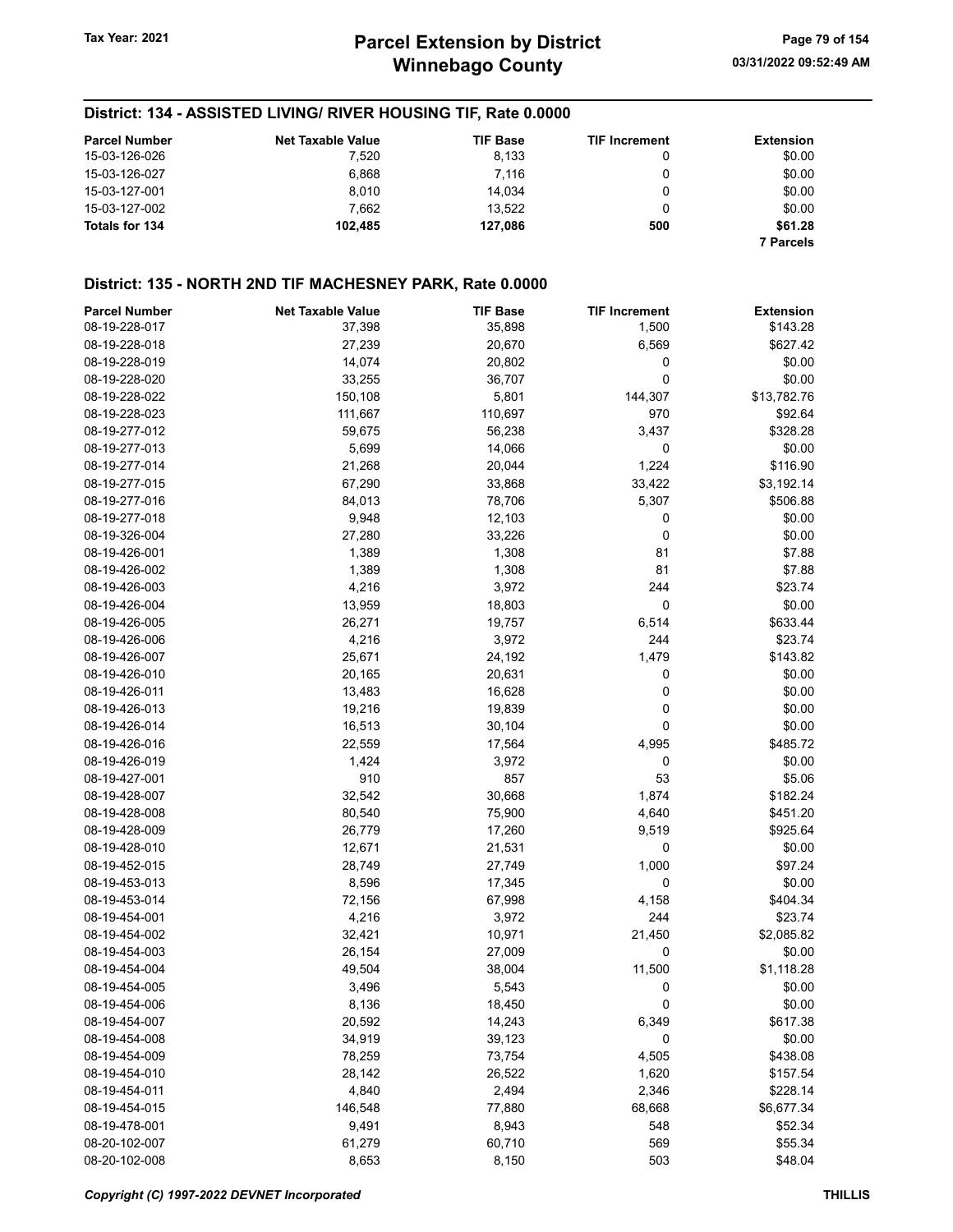#### District: 135 - NORTH 2ND TIF MACHESNEY PARK, Rate 0.0000 Parcel Number **Net Taxable Value** TIF Base TIF Increment Extension 08-20-102-009 **17,093** 17,093 11,126 5,967 \$569.92 08-20-103-003 0 \$0.00 08-20-103-004 0 \$0.00  $08 - 20 - 103 - 005$  \$0.00  $08-20-103-006$  \$0.00 08-20-151-001 **23,652** 11,851 11,801 \$1,147.54 08-20-151-002 168,468 158,762 9,706 \$943.82 08-20-151-003 148,774 140,204 8,570 \$833.36 08-20-151-004 \$4.20 08-20-151-005 69,675 36,333 33,342 \$3,184.50 08-20-151-006 36,328 34,237 2,091 \$199.72 08-30-129-019 99,086 32,828 66,258 \$6,250.72 08-30-130-006 **8000 128,529** 78,529 28,818 49,711 \$4,689.70 08-30-131-001 **5,850** 42,896 5,850 37,046 \$3,494.88 08-30-131-002 129,088 184,192 0 \$0.00 08-30-152-005 110,542 80,534 30,008 \$2,830.92 08-30-152-006 **472,410** 601,172 0 \$0.00 08-30-152-011 2,043,833 98,190 1,945,643 \$183,550.02 08-30-152-021 69,480 470,446 0 \$0.00 08-30-152-022 10,295 0 10,295 \$971.22 08-30-152-025 \$0.00 08-30-152-026 **47,980** 47,980 0 47,980 47,980 47,980 \$4,526.40 08-30-152-027 377,502 0 377,502 \$35,613.16 08-30-152-029 944,913 209,301 735,612 \$69,396.90 08-30-152-030 53,383 0 53,383 \$5,036.10  $0.30 - 152 - 031$  \$0.00 08-30-157-001 2,921,761 470,446 2,451,315 \$231,254.62 08-30-176-002 139,581 135,843 3,738 \$352.64 08-30-176-005 **1,314** 32,775 0 \$0.00 08-30-176-006 141,930 112,891 29,039 \$2,739.52 08-30-176-007 **47,472** 47,472 **18,208** 29,264 \$2,760.74 08-30-176-008 45,857 18,208 27,649 \$2,608.38 08-30-176-009 44,791 18,208 26,583 \$2,507.82 08-30-177-001 **954** 954 25,492 0 98-30-177-001 08-30-177-002 **47,801** 47,801 **18,208** 29,593 \$2,791.78 08-30-177-003 47,640 18,208 29,432 \$2,776.60 08-30-177-004 49,919 21,850 28,069 \$2,648.00 08-30-177-005 **109,438** 109,438 80,116 29,322 \$2,766.22 08-30-201-005 39,906 38,262 1,644 \$155.10 08-30-201-006 73,914 10,741 63,173 \$5,959.68 08-30-202-013 76,866 42,946 33,920 \$3,199.98 08-30-206-003 313,537 295,478 18,059 \$1,703.68  $0.30 - 251 - 001$  \$0.00 08-30-251-002 0 \$0.00 08-30-251-003 0 \$0.00  $08-30-251-004$  \$0.00  $0.30 - 251 - 0.05$  \$0.00 08-30-326-001 23,075 14,717 8,358 \$788.50 08-30-326-002 20,813 21,877 0 \$0.00 08-30-326-003 2,762 2,762 2,134 628 559.24 08-30-326-004 2,762 2,134 628 \$59.24 08-30-326-005 2,762 7,241 0 \$0.00 08-30-326-006 15,862 18,671 0 \$0.00 08-30-326-007 **15,394** 15,394 17,894 0 \$0.00 08-30-326-008 2,937 2,937 2,325 612 \$57.74 08-30-326-009 **14,052** 14,052 11,848 2,204 \$207.92 08-30-326-010 26,098 16,967 9,131 \$861.42 08-30-326-011 18,739 15,964 2,775 \$261.80 08-30-326-012 8,726 6,747 1,979 \$186.70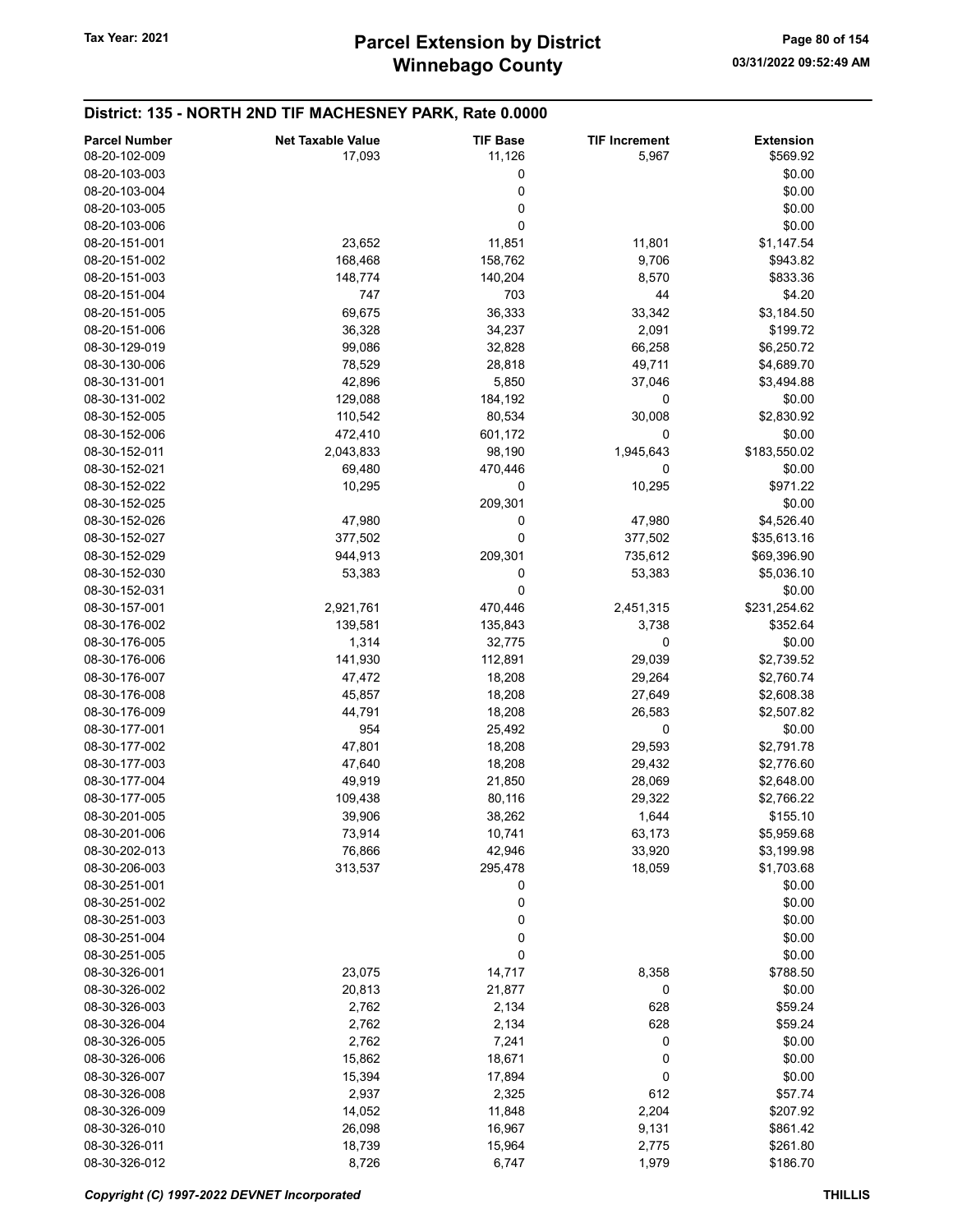# District: 135 - NORTH 2ND TIF MACHESNEY PARK, Rate 0.0000

| 08-30-326-013<br>51,307<br>3,172<br>48,135<br>\$4,541.02<br>8,131<br>5,249<br>2,882<br>08-30-326-014<br>\$271.88<br>08-30-326-015<br>76,717<br>72,299<br>4,418<br>\$416.80<br>08-30-327-001<br>20,752<br>14,143<br>6,609<br>\$623.50<br>0<br>08-30-327-002<br>15,370<br>18,243<br>\$0.00<br>6,988<br>08-30-327-003<br>9,084<br>2,096<br>\$197.74<br>08-30-327-004<br>12,596<br>10,840<br>1,756<br>\$165.66<br>08-30-327-005<br>17,189<br>10,707<br>6,482<br>\$611.52<br>08-30-327-006<br>11,748<br>14,517<br>0<br>\$0.00<br>\$592.74<br>08-30-327-007<br>16,497<br>10,214<br>6,283<br>4,938<br>08-30-327-008<br>8,658<br>0<br>\$0.00<br>0<br>08-30-327-009<br>18,284<br>20,764<br>\$0.00<br>0<br>\$0.00<br>08-30-327-010<br>16,608<br>19,317<br>\$0.00<br>08-30-327-011<br>2,762<br>9,407<br>0<br>5,999<br>\$0.00<br>08-30-327-014<br>10,267<br>0<br>21,517<br>18,297<br>3,220<br>\$303.78<br>08-30-327-015<br>08-30-327-018<br>29,525<br>15,274<br>14,251<br>\$1,344.44<br>7,363<br>08-30-327-019<br>16,826<br>0<br>\$0.00<br>8,374<br>0<br>\$0.00<br>08-30-327-020<br>13,658<br>08-30-327-021<br>15,136<br>12,565<br>\$242.56<br>2,571<br>08-30-327-022<br>21,939<br>18,932<br>3,007<br>\$283.68<br>26,793<br>08-30-327-023<br>17,938<br>8,855<br>\$835.38<br>08-30-327-024<br>14,149<br>20,112<br>0<br>\$0.00<br>08-30-327-025<br>21,738<br>20,635<br>\$104.06<br>1,103<br>08-30-327-026<br>28,741<br>24,819<br>3,922<br>\$370.00<br>08-30-327-027<br>5,490<br>12,017<br>0<br>\$0.00<br>0<br>20,985<br>27,669<br>\$0.00<br>08-30-327-028<br>5,942<br>4,594<br>1,348<br>\$127.18<br>08-30-327-031<br>08-30-327-032<br>18,197<br>19,070<br>0<br>\$0.00<br>08-30-327-033<br>\$0.00<br>0<br>\$0.00<br>08-30-327-034<br>11,033<br>14,552<br>0<br>\$489.54<br>08-30-327-035<br>30,577<br>5,189<br>25,388<br>3,593<br>08-30-327-036<br>27,027<br>0<br>\$0.00<br>0<br>\$0.00<br>08-30-328-001<br>13,422<br>16,761<br>\$254.82<br>08-30-328-002<br>27,355<br>24,654<br>2,701<br>08-30-328-003<br>20,297<br>27,526<br>0<br>\$0.00<br>08-30-328-004<br>2,762<br>2,134<br>628<br>\$59.24<br>628<br>08-30-328-005<br>2,762<br>2,134<br>\$59.24<br>23,392<br>08-30-328-006<br>20,188<br>3,204<br>\$302.26<br>08-30-328-007<br>2,762<br>2,134<br>628<br>\$59.24<br>0<br>08-30-328-008<br>17,927<br>23,336<br>\$0.00<br>0<br>\$0.00<br>08-30-328-009<br>22,639<br>24,534<br>08-30-328-010<br>21,279<br>20,157<br>\$105.86<br>1,122<br>08-30-328-011<br>26,500<br>23,003<br>3,497<br>\$329.90<br>30,700<br>08-30-328-013<br>34,511<br>0<br>\$0.00<br>08-30-328-014<br>6,341<br>4,409<br>1,932<br>\$182.26<br>08-30-328-015<br>11,591<br>14,091<br>0<br>\$0.00<br>08-30-328-016<br>16,609<br>14,121<br>2,488<br>\$234.72<br>08-30-328-017<br>18,787<br>3,340<br>\$1,457.26<br>15,447<br>13,359<br>18,423<br>0<br>\$0.00<br>08-30-328-018<br>0<br>08-30-328-019<br>15,131<br>17,365<br>\$0.00<br>08-30-328-022<br>11,229<br>\$615.56<br>17,754<br>6,525<br>13,195<br>2,230<br>\$210.38<br>08-30-328-023<br>15,425<br>08-30-328-025<br>29,340<br>18,489<br>10,851<br>\$1,023.68<br>08-30-328-026<br>6,972<br>5,468<br>1,504<br>\$141.90<br>08-30-328-027<br>16,555<br>15,604<br>951<br>\$89.72<br>6,004<br>24,754<br>0<br>08-30-328-028<br>\$0.00<br>08-30-328-029<br>22,619<br>19,065<br>3,554<br>\$335.28 | <b>Parcel Number</b> | <b>Net Taxable Value</b> | <b>TIF Base</b> | <b>TIF Increment</b> | <b>Extension</b> |
|--------------------------------------------------------------------------------------------------------------------------------------------------------------------------------------------------------------------------------------------------------------------------------------------------------------------------------------------------------------------------------------------------------------------------------------------------------------------------------------------------------------------------------------------------------------------------------------------------------------------------------------------------------------------------------------------------------------------------------------------------------------------------------------------------------------------------------------------------------------------------------------------------------------------------------------------------------------------------------------------------------------------------------------------------------------------------------------------------------------------------------------------------------------------------------------------------------------------------------------------------------------------------------------------------------------------------------------------------------------------------------------------------------------------------------------------------------------------------------------------------------------------------------------------------------------------------------------------------------------------------------------------------------------------------------------------------------------------------------------------------------------------------------------------------------------------------------------------------------------------------------------------------------------------------------------------------------------------------------------------------------------------------------------------------------------------------------------------------------------------------------------------------------------------------------------------------------------------------------------------------------------------------------------------------------------------------------------------------------------------------------------------------------------------------------------------------------------------------------------------------------------------------------------------------------------------------------------------------------------------------------------------------------------------------------------------------------------------------------------------------------------------------------------------------------------------------------------------------------------------------------------------------------------------------------------------------------------------------------------------------------------------------------------------------------------------------------------------------------------------------------------------------------------------------------------------------------------------------------------------------------------------------------------------|----------------------|--------------------------|-----------------|----------------------|------------------|
|                                                                                                                                                                                                                                                                                                                                                                                                                                                                                                                                                                                                                                                                                                                                                                                                                                                                                                                                                                                                                                                                                                                                                                                                                                                                                                                                                                                                                                                                                                                                                                                                                                                                                                                                                                                                                                                                                                                                                                                                                                                                                                                                                                                                                                                                                                                                                                                                                                                                                                                                                                                                                                                                                                                                                                                                                                                                                                                                                                                                                                                                                                                                                                                                                                                                                            |                      |                          |                 |                      |                  |
|                                                                                                                                                                                                                                                                                                                                                                                                                                                                                                                                                                                                                                                                                                                                                                                                                                                                                                                                                                                                                                                                                                                                                                                                                                                                                                                                                                                                                                                                                                                                                                                                                                                                                                                                                                                                                                                                                                                                                                                                                                                                                                                                                                                                                                                                                                                                                                                                                                                                                                                                                                                                                                                                                                                                                                                                                                                                                                                                                                                                                                                                                                                                                                                                                                                                                            |                      |                          |                 |                      |                  |
|                                                                                                                                                                                                                                                                                                                                                                                                                                                                                                                                                                                                                                                                                                                                                                                                                                                                                                                                                                                                                                                                                                                                                                                                                                                                                                                                                                                                                                                                                                                                                                                                                                                                                                                                                                                                                                                                                                                                                                                                                                                                                                                                                                                                                                                                                                                                                                                                                                                                                                                                                                                                                                                                                                                                                                                                                                                                                                                                                                                                                                                                                                                                                                                                                                                                                            |                      |                          |                 |                      |                  |
|                                                                                                                                                                                                                                                                                                                                                                                                                                                                                                                                                                                                                                                                                                                                                                                                                                                                                                                                                                                                                                                                                                                                                                                                                                                                                                                                                                                                                                                                                                                                                                                                                                                                                                                                                                                                                                                                                                                                                                                                                                                                                                                                                                                                                                                                                                                                                                                                                                                                                                                                                                                                                                                                                                                                                                                                                                                                                                                                                                                                                                                                                                                                                                                                                                                                                            |                      |                          |                 |                      |                  |
|                                                                                                                                                                                                                                                                                                                                                                                                                                                                                                                                                                                                                                                                                                                                                                                                                                                                                                                                                                                                                                                                                                                                                                                                                                                                                                                                                                                                                                                                                                                                                                                                                                                                                                                                                                                                                                                                                                                                                                                                                                                                                                                                                                                                                                                                                                                                                                                                                                                                                                                                                                                                                                                                                                                                                                                                                                                                                                                                                                                                                                                                                                                                                                                                                                                                                            |                      |                          |                 |                      |                  |
|                                                                                                                                                                                                                                                                                                                                                                                                                                                                                                                                                                                                                                                                                                                                                                                                                                                                                                                                                                                                                                                                                                                                                                                                                                                                                                                                                                                                                                                                                                                                                                                                                                                                                                                                                                                                                                                                                                                                                                                                                                                                                                                                                                                                                                                                                                                                                                                                                                                                                                                                                                                                                                                                                                                                                                                                                                                                                                                                                                                                                                                                                                                                                                                                                                                                                            |                      |                          |                 |                      |                  |
|                                                                                                                                                                                                                                                                                                                                                                                                                                                                                                                                                                                                                                                                                                                                                                                                                                                                                                                                                                                                                                                                                                                                                                                                                                                                                                                                                                                                                                                                                                                                                                                                                                                                                                                                                                                                                                                                                                                                                                                                                                                                                                                                                                                                                                                                                                                                                                                                                                                                                                                                                                                                                                                                                                                                                                                                                                                                                                                                                                                                                                                                                                                                                                                                                                                                                            |                      |                          |                 |                      |                  |
|                                                                                                                                                                                                                                                                                                                                                                                                                                                                                                                                                                                                                                                                                                                                                                                                                                                                                                                                                                                                                                                                                                                                                                                                                                                                                                                                                                                                                                                                                                                                                                                                                                                                                                                                                                                                                                                                                                                                                                                                                                                                                                                                                                                                                                                                                                                                                                                                                                                                                                                                                                                                                                                                                                                                                                                                                                                                                                                                                                                                                                                                                                                                                                                                                                                                                            |                      |                          |                 |                      |                  |
|                                                                                                                                                                                                                                                                                                                                                                                                                                                                                                                                                                                                                                                                                                                                                                                                                                                                                                                                                                                                                                                                                                                                                                                                                                                                                                                                                                                                                                                                                                                                                                                                                                                                                                                                                                                                                                                                                                                                                                                                                                                                                                                                                                                                                                                                                                                                                                                                                                                                                                                                                                                                                                                                                                                                                                                                                                                                                                                                                                                                                                                                                                                                                                                                                                                                                            |                      |                          |                 |                      |                  |
|                                                                                                                                                                                                                                                                                                                                                                                                                                                                                                                                                                                                                                                                                                                                                                                                                                                                                                                                                                                                                                                                                                                                                                                                                                                                                                                                                                                                                                                                                                                                                                                                                                                                                                                                                                                                                                                                                                                                                                                                                                                                                                                                                                                                                                                                                                                                                                                                                                                                                                                                                                                                                                                                                                                                                                                                                                                                                                                                                                                                                                                                                                                                                                                                                                                                                            |                      |                          |                 |                      |                  |
|                                                                                                                                                                                                                                                                                                                                                                                                                                                                                                                                                                                                                                                                                                                                                                                                                                                                                                                                                                                                                                                                                                                                                                                                                                                                                                                                                                                                                                                                                                                                                                                                                                                                                                                                                                                                                                                                                                                                                                                                                                                                                                                                                                                                                                                                                                                                                                                                                                                                                                                                                                                                                                                                                                                                                                                                                                                                                                                                                                                                                                                                                                                                                                                                                                                                                            |                      |                          |                 |                      |                  |
|                                                                                                                                                                                                                                                                                                                                                                                                                                                                                                                                                                                                                                                                                                                                                                                                                                                                                                                                                                                                                                                                                                                                                                                                                                                                                                                                                                                                                                                                                                                                                                                                                                                                                                                                                                                                                                                                                                                                                                                                                                                                                                                                                                                                                                                                                                                                                                                                                                                                                                                                                                                                                                                                                                                                                                                                                                                                                                                                                                                                                                                                                                                                                                                                                                                                                            |                      |                          |                 |                      |                  |
|                                                                                                                                                                                                                                                                                                                                                                                                                                                                                                                                                                                                                                                                                                                                                                                                                                                                                                                                                                                                                                                                                                                                                                                                                                                                                                                                                                                                                                                                                                                                                                                                                                                                                                                                                                                                                                                                                                                                                                                                                                                                                                                                                                                                                                                                                                                                                                                                                                                                                                                                                                                                                                                                                                                                                                                                                                                                                                                                                                                                                                                                                                                                                                                                                                                                                            |                      |                          |                 |                      |                  |
|                                                                                                                                                                                                                                                                                                                                                                                                                                                                                                                                                                                                                                                                                                                                                                                                                                                                                                                                                                                                                                                                                                                                                                                                                                                                                                                                                                                                                                                                                                                                                                                                                                                                                                                                                                                                                                                                                                                                                                                                                                                                                                                                                                                                                                                                                                                                                                                                                                                                                                                                                                                                                                                                                                                                                                                                                                                                                                                                                                                                                                                                                                                                                                                                                                                                                            |                      |                          |                 |                      |                  |
|                                                                                                                                                                                                                                                                                                                                                                                                                                                                                                                                                                                                                                                                                                                                                                                                                                                                                                                                                                                                                                                                                                                                                                                                                                                                                                                                                                                                                                                                                                                                                                                                                                                                                                                                                                                                                                                                                                                                                                                                                                                                                                                                                                                                                                                                                                                                                                                                                                                                                                                                                                                                                                                                                                                                                                                                                                                                                                                                                                                                                                                                                                                                                                                                                                                                                            |                      |                          |                 |                      |                  |
|                                                                                                                                                                                                                                                                                                                                                                                                                                                                                                                                                                                                                                                                                                                                                                                                                                                                                                                                                                                                                                                                                                                                                                                                                                                                                                                                                                                                                                                                                                                                                                                                                                                                                                                                                                                                                                                                                                                                                                                                                                                                                                                                                                                                                                                                                                                                                                                                                                                                                                                                                                                                                                                                                                                                                                                                                                                                                                                                                                                                                                                                                                                                                                                                                                                                                            |                      |                          |                 |                      |                  |
|                                                                                                                                                                                                                                                                                                                                                                                                                                                                                                                                                                                                                                                                                                                                                                                                                                                                                                                                                                                                                                                                                                                                                                                                                                                                                                                                                                                                                                                                                                                                                                                                                                                                                                                                                                                                                                                                                                                                                                                                                                                                                                                                                                                                                                                                                                                                                                                                                                                                                                                                                                                                                                                                                                                                                                                                                                                                                                                                                                                                                                                                                                                                                                                                                                                                                            |                      |                          |                 |                      |                  |
|                                                                                                                                                                                                                                                                                                                                                                                                                                                                                                                                                                                                                                                                                                                                                                                                                                                                                                                                                                                                                                                                                                                                                                                                                                                                                                                                                                                                                                                                                                                                                                                                                                                                                                                                                                                                                                                                                                                                                                                                                                                                                                                                                                                                                                                                                                                                                                                                                                                                                                                                                                                                                                                                                                                                                                                                                                                                                                                                                                                                                                                                                                                                                                                                                                                                                            |                      |                          |                 |                      |                  |
|                                                                                                                                                                                                                                                                                                                                                                                                                                                                                                                                                                                                                                                                                                                                                                                                                                                                                                                                                                                                                                                                                                                                                                                                                                                                                                                                                                                                                                                                                                                                                                                                                                                                                                                                                                                                                                                                                                                                                                                                                                                                                                                                                                                                                                                                                                                                                                                                                                                                                                                                                                                                                                                                                                                                                                                                                                                                                                                                                                                                                                                                                                                                                                                                                                                                                            |                      |                          |                 |                      |                  |
|                                                                                                                                                                                                                                                                                                                                                                                                                                                                                                                                                                                                                                                                                                                                                                                                                                                                                                                                                                                                                                                                                                                                                                                                                                                                                                                                                                                                                                                                                                                                                                                                                                                                                                                                                                                                                                                                                                                                                                                                                                                                                                                                                                                                                                                                                                                                                                                                                                                                                                                                                                                                                                                                                                                                                                                                                                                                                                                                                                                                                                                                                                                                                                                                                                                                                            |                      |                          |                 |                      |                  |
|                                                                                                                                                                                                                                                                                                                                                                                                                                                                                                                                                                                                                                                                                                                                                                                                                                                                                                                                                                                                                                                                                                                                                                                                                                                                                                                                                                                                                                                                                                                                                                                                                                                                                                                                                                                                                                                                                                                                                                                                                                                                                                                                                                                                                                                                                                                                                                                                                                                                                                                                                                                                                                                                                                                                                                                                                                                                                                                                                                                                                                                                                                                                                                                                                                                                                            |                      |                          |                 |                      |                  |
|                                                                                                                                                                                                                                                                                                                                                                                                                                                                                                                                                                                                                                                                                                                                                                                                                                                                                                                                                                                                                                                                                                                                                                                                                                                                                                                                                                                                                                                                                                                                                                                                                                                                                                                                                                                                                                                                                                                                                                                                                                                                                                                                                                                                                                                                                                                                                                                                                                                                                                                                                                                                                                                                                                                                                                                                                                                                                                                                                                                                                                                                                                                                                                                                                                                                                            |                      |                          |                 |                      |                  |
|                                                                                                                                                                                                                                                                                                                                                                                                                                                                                                                                                                                                                                                                                                                                                                                                                                                                                                                                                                                                                                                                                                                                                                                                                                                                                                                                                                                                                                                                                                                                                                                                                                                                                                                                                                                                                                                                                                                                                                                                                                                                                                                                                                                                                                                                                                                                                                                                                                                                                                                                                                                                                                                                                                                                                                                                                                                                                                                                                                                                                                                                                                                                                                                                                                                                                            |                      |                          |                 |                      |                  |
|                                                                                                                                                                                                                                                                                                                                                                                                                                                                                                                                                                                                                                                                                                                                                                                                                                                                                                                                                                                                                                                                                                                                                                                                                                                                                                                                                                                                                                                                                                                                                                                                                                                                                                                                                                                                                                                                                                                                                                                                                                                                                                                                                                                                                                                                                                                                                                                                                                                                                                                                                                                                                                                                                                                                                                                                                                                                                                                                                                                                                                                                                                                                                                                                                                                                                            |                      |                          |                 |                      |                  |
|                                                                                                                                                                                                                                                                                                                                                                                                                                                                                                                                                                                                                                                                                                                                                                                                                                                                                                                                                                                                                                                                                                                                                                                                                                                                                                                                                                                                                                                                                                                                                                                                                                                                                                                                                                                                                                                                                                                                                                                                                                                                                                                                                                                                                                                                                                                                                                                                                                                                                                                                                                                                                                                                                                                                                                                                                                                                                                                                                                                                                                                                                                                                                                                                                                                                                            |                      |                          |                 |                      |                  |
|                                                                                                                                                                                                                                                                                                                                                                                                                                                                                                                                                                                                                                                                                                                                                                                                                                                                                                                                                                                                                                                                                                                                                                                                                                                                                                                                                                                                                                                                                                                                                                                                                                                                                                                                                                                                                                                                                                                                                                                                                                                                                                                                                                                                                                                                                                                                                                                                                                                                                                                                                                                                                                                                                                                                                                                                                                                                                                                                                                                                                                                                                                                                                                                                                                                                                            |                      |                          |                 |                      |                  |
|                                                                                                                                                                                                                                                                                                                                                                                                                                                                                                                                                                                                                                                                                                                                                                                                                                                                                                                                                                                                                                                                                                                                                                                                                                                                                                                                                                                                                                                                                                                                                                                                                                                                                                                                                                                                                                                                                                                                                                                                                                                                                                                                                                                                                                                                                                                                                                                                                                                                                                                                                                                                                                                                                                                                                                                                                                                                                                                                                                                                                                                                                                                                                                                                                                                                                            |                      |                          |                 |                      |                  |
|                                                                                                                                                                                                                                                                                                                                                                                                                                                                                                                                                                                                                                                                                                                                                                                                                                                                                                                                                                                                                                                                                                                                                                                                                                                                                                                                                                                                                                                                                                                                                                                                                                                                                                                                                                                                                                                                                                                                                                                                                                                                                                                                                                                                                                                                                                                                                                                                                                                                                                                                                                                                                                                                                                                                                                                                                                                                                                                                                                                                                                                                                                                                                                                                                                                                                            |                      |                          |                 |                      |                  |
|                                                                                                                                                                                                                                                                                                                                                                                                                                                                                                                                                                                                                                                                                                                                                                                                                                                                                                                                                                                                                                                                                                                                                                                                                                                                                                                                                                                                                                                                                                                                                                                                                                                                                                                                                                                                                                                                                                                                                                                                                                                                                                                                                                                                                                                                                                                                                                                                                                                                                                                                                                                                                                                                                                                                                                                                                                                                                                                                                                                                                                                                                                                                                                                                                                                                                            |                      |                          |                 |                      |                  |
|                                                                                                                                                                                                                                                                                                                                                                                                                                                                                                                                                                                                                                                                                                                                                                                                                                                                                                                                                                                                                                                                                                                                                                                                                                                                                                                                                                                                                                                                                                                                                                                                                                                                                                                                                                                                                                                                                                                                                                                                                                                                                                                                                                                                                                                                                                                                                                                                                                                                                                                                                                                                                                                                                                                                                                                                                                                                                                                                                                                                                                                                                                                                                                                                                                                                                            |                      |                          |                 |                      |                  |
|                                                                                                                                                                                                                                                                                                                                                                                                                                                                                                                                                                                                                                                                                                                                                                                                                                                                                                                                                                                                                                                                                                                                                                                                                                                                                                                                                                                                                                                                                                                                                                                                                                                                                                                                                                                                                                                                                                                                                                                                                                                                                                                                                                                                                                                                                                                                                                                                                                                                                                                                                                                                                                                                                                                                                                                                                                                                                                                                                                                                                                                                                                                                                                                                                                                                                            |                      |                          |                 |                      |                  |
|                                                                                                                                                                                                                                                                                                                                                                                                                                                                                                                                                                                                                                                                                                                                                                                                                                                                                                                                                                                                                                                                                                                                                                                                                                                                                                                                                                                                                                                                                                                                                                                                                                                                                                                                                                                                                                                                                                                                                                                                                                                                                                                                                                                                                                                                                                                                                                                                                                                                                                                                                                                                                                                                                                                                                                                                                                                                                                                                                                                                                                                                                                                                                                                                                                                                                            |                      |                          |                 |                      |                  |
|                                                                                                                                                                                                                                                                                                                                                                                                                                                                                                                                                                                                                                                                                                                                                                                                                                                                                                                                                                                                                                                                                                                                                                                                                                                                                                                                                                                                                                                                                                                                                                                                                                                                                                                                                                                                                                                                                                                                                                                                                                                                                                                                                                                                                                                                                                                                                                                                                                                                                                                                                                                                                                                                                                                                                                                                                                                                                                                                                                                                                                                                                                                                                                                                                                                                                            |                      |                          |                 |                      |                  |
|                                                                                                                                                                                                                                                                                                                                                                                                                                                                                                                                                                                                                                                                                                                                                                                                                                                                                                                                                                                                                                                                                                                                                                                                                                                                                                                                                                                                                                                                                                                                                                                                                                                                                                                                                                                                                                                                                                                                                                                                                                                                                                                                                                                                                                                                                                                                                                                                                                                                                                                                                                                                                                                                                                                                                                                                                                                                                                                                                                                                                                                                                                                                                                                                                                                                                            |                      |                          |                 |                      |                  |
|                                                                                                                                                                                                                                                                                                                                                                                                                                                                                                                                                                                                                                                                                                                                                                                                                                                                                                                                                                                                                                                                                                                                                                                                                                                                                                                                                                                                                                                                                                                                                                                                                                                                                                                                                                                                                                                                                                                                                                                                                                                                                                                                                                                                                                                                                                                                                                                                                                                                                                                                                                                                                                                                                                                                                                                                                                                                                                                                                                                                                                                                                                                                                                                                                                                                                            |                      |                          |                 |                      |                  |
|                                                                                                                                                                                                                                                                                                                                                                                                                                                                                                                                                                                                                                                                                                                                                                                                                                                                                                                                                                                                                                                                                                                                                                                                                                                                                                                                                                                                                                                                                                                                                                                                                                                                                                                                                                                                                                                                                                                                                                                                                                                                                                                                                                                                                                                                                                                                                                                                                                                                                                                                                                                                                                                                                                                                                                                                                                                                                                                                                                                                                                                                                                                                                                                                                                                                                            |                      |                          |                 |                      |                  |
|                                                                                                                                                                                                                                                                                                                                                                                                                                                                                                                                                                                                                                                                                                                                                                                                                                                                                                                                                                                                                                                                                                                                                                                                                                                                                                                                                                                                                                                                                                                                                                                                                                                                                                                                                                                                                                                                                                                                                                                                                                                                                                                                                                                                                                                                                                                                                                                                                                                                                                                                                                                                                                                                                                                                                                                                                                                                                                                                                                                                                                                                                                                                                                                                                                                                                            |                      |                          |                 |                      |                  |
|                                                                                                                                                                                                                                                                                                                                                                                                                                                                                                                                                                                                                                                                                                                                                                                                                                                                                                                                                                                                                                                                                                                                                                                                                                                                                                                                                                                                                                                                                                                                                                                                                                                                                                                                                                                                                                                                                                                                                                                                                                                                                                                                                                                                                                                                                                                                                                                                                                                                                                                                                                                                                                                                                                                                                                                                                                                                                                                                                                                                                                                                                                                                                                                                                                                                                            |                      |                          |                 |                      |                  |
|                                                                                                                                                                                                                                                                                                                                                                                                                                                                                                                                                                                                                                                                                                                                                                                                                                                                                                                                                                                                                                                                                                                                                                                                                                                                                                                                                                                                                                                                                                                                                                                                                                                                                                                                                                                                                                                                                                                                                                                                                                                                                                                                                                                                                                                                                                                                                                                                                                                                                                                                                                                                                                                                                                                                                                                                                                                                                                                                                                                                                                                                                                                                                                                                                                                                                            |                      |                          |                 |                      |                  |
|                                                                                                                                                                                                                                                                                                                                                                                                                                                                                                                                                                                                                                                                                                                                                                                                                                                                                                                                                                                                                                                                                                                                                                                                                                                                                                                                                                                                                                                                                                                                                                                                                                                                                                                                                                                                                                                                                                                                                                                                                                                                                                                                                                                                                                                                                                                                                                                                                                                                                                                                                                                                                                                                                                                                                                                                                                                                                                                                                                                                                                                                                                                                                                                                                                                                                            |                      |                          |                 |                      |                  |
|                                                                                                                                                                                                                                                                                                                                                                                                                                                                                                                                                                                                                                                                                                                                                                                                                                                                                                                                                                                                                                                                                                                                                                                                                                                                                                                                                                                                                                                                                                                                                                                                                                                                                                                                                                                                                                                                                                                                                                                                                                                                                                                                                                                                                                                                                                                                                                                                                                                                                                                                                                                                                                                                                                                                                                                                                                                                                                                                                                                                                                                                                                                                                                                                                                                                                            |                      |                          |                 |                      |                  |
|                                                                                                                                                                                                                                                                                                                                                                                                                                                                                                                                                                                                                                                                                                                                                                                                                                                                                                                                                                                                                                                                                                                                                                                                                                                                                                                                                                                                                                                                                                                                                                                                                                                                                                                                                                                                                                                                                                                                                                                                                                                                                                                                                                                                                                                                                                                                                                                                                                                                                                                                                                                                                                                                                                                                                                                                                                                                                                                                                                                                                                                                                                                                                                                                                                                                                            |                      |                          |                 |                      |                  |
|                                                                                                                                                                                                                                                                                                                                                                                                                                                                                                                                                                                                                                                                                                                                                                                                                                                                                                                                                                                                                                                                                                                                                                                                                                                                                                                                                                                                                                                                                                                                                                                                                                                                                                                                                                                                                                                                                                                                                                                                                                                                                                                                                                                                                                                                                                                                                                                                                                                                                                                                                                                                                                                                                                                                                                                                                                                                                                                                                                                                                                                                                                                                                                                                                                                                                            |                      |                          |                 |                      |                  |
|                                                                                                                                                                                                                                                                                                                                                                                                                                                                                                                                                                                                                                                                                                                                                                                                                                                                                                                                                                                                                                                                                                                                                                                                                                                                                                                                                                                                                                                                                                                                                                                                                                                                                                                                                                                                                                                                                                                                                                                                                                                                                                                                                                                                                                                                                                                                                                                                                                                                                                                                                                                                                                                                                                                                                                                                                                                                                                                                                                                                                                                                                                                                                                                                                                                                                            |                      |                          |                 |                      |                  |
|                                                                                                                                                                                                                                                                                                                                                                                                                                                                                                                                                                                                                                                                                                                                                                                                                                                                                                                                                                                                                                                                                                                                                                                                                                                                                                                                                                                                                                                                                                                                                                                                                                                                                                                                                                                                                                                                                                                                                                                                                                                                                                                                                                                                                                                                                                                                                                                                                                                                                                                                                                                                                                                                                                                                                                                                                                                                                                                                                                                                                                                                                                                                                                                                                                                                                            |                      |                          |                 |                      |                  |
|                                                                                                                                                                                                                                                                                                                                                                                                                                                                                                                                                                                                                                                                                                                                                                                                                                                                                                                                                                                                                                                                                                                                                                                                                                                                                                                                                                                                                                                                                                                                                                                                                                                                                                                                                                                                                                                                                                                                                                                                                                                                                                                                                                                                                                                                                                                                                                                                                                                                                                                                                                                                                                                                                                                                                                                                                                                                                                                                                                                                                                                                                                                                                                                                                                                                                            |                      |                          |                 |                      |                  |
|                                                                                                                                                                                                                                                                                                                                                                                                                                                                                                                                                                                                                                                                                                                                                                                                                                                                                                                                                                                                                                                                                                                                                                                                                                                                                                                                                                                                                                                                                                                                                                                                                                                                                                                                                                                                                                                                                                                                                                                                                                                                                                                                                                                                                                                                                                                                                                                                                                                                                                                                                                                                                                                                                                                                                                                                                                                                                                                                                                                                                                                                                                                                                                                                                                                                                            |                      |                          |                 |                      |                  |
|                                                                                                                                                                                                                                                                                                                                                                                                                                                                                                                                                                                                                                                                                                                                                                                                                                                                                                                                                                                                                                                                                                                                                                                                                                                                                                                                                                                                                                                                                                                                                                                                                                                                                                                                                                                                                                                                                                                                                                                                                                                                                                                                                                                                                                                                                                                                                                                                                                                                                                                                                                                                                                                                                                                                                                                                                                                                                                                                                                                                                                                                                                                                                                                                                                                                                            |                      |                          |                 |                      |                  |
|                                                                                                                                                                                                                                                                                                                                                                                                                                                                                                                                                                                                                                                                                                                                                                                                                                                                                                                                                                                                                                                                                                                                                                                                                                                                                                                                                                                                                                                                                                                                                                                                                                                                                                                                                                                                                                                                                                                                                                                                                                                                                                                                                                                                                                                                                                                                                                                                                                                                                                                                                                                                                                                                                                                                                                                                                                                                                                                                                                                                                                                                                                                                                                                                                                                                                            |                      |                          |                 |                      |                  |
|                                                                                                                                                                                                                                                                                                                                                                                                                                                                                                                                                                                                                                                                                                                                                                                                                                                                                                                                                                                                                                                                                                                                                                                                                                                                                                                                                                                                                                                                                                                                                                                                                                                                                                                                                                                                                                                                                                                                                                                                                                                                                                                                                                                                                                                                                                                                                                                                                                                                                                                                                                                                                                                                                                                                                                                                                                                                                                                                                                                                                                                                                                                                                                                                                                                                                            |                      |                          |                 |                      |                  |
|                                                                                                                                                                                                                                                                                                                                                                                                                                                                                                                                                                                                                                                                                                                                                                                                                                                                                                                                                                                                                                                                                                                                                                                                                                                                                                                                                                                                                                                                                                                                                                                                                                                                                                                                                                                                                                                                                                                                                                                                                                                                                                                                                                                                                                                                                                                                                                                                                                                                                                                                                                                                                                                                                                                                                                                                                                                                                                                                                                                                                                                                                                                                                                                                                                                                                            |                      |                          |                 |                      |                  |
|                                                                                                                                                                                                                                                                                                                                                                                                                                                                                                                                                                                                                                                                                                                                                                                                                                                                                                                                                                                                                                                                                                                                                                                                                                                                                                                                                                                                                                                                                                                                                                                                                                                                                                                                                                                                                                                                                                                                                                                                                                                                                                                                                                                                                                                                                                                                                                                                                                                                                                                                                                                                                                                                                                                                                                                                                                                                                                                                                                                                                                                                                                                                                                                                                                                                                            |                      |                          |                 |                      |                  |
|                                                                                                                                                                                                                                                                                                                                                                                                                                                                                                                                                                                                                                                                                                                                                                                                                                                                                                                                                                                                                                                                                                                                                                                                                                                                                                                                                                                                                                                                                                                                                                                                                                                                                                                                                                                                                                                                                                                                                                                                                                                                                                                                                                                                                                                                                                                                                                                                                                                                                                                                                                                                                                                                                                                                                                                                                                                                                                                                                                                                                                                                                                                                                                                                                                                                                            |                      |                          |                 |                      |                  |
|                                                                                                                                                                                                                                                                                                                                                                                                                                                                                                                                                                                                                                                                                                                                                                                                                                                                                                                                                                                                                                                                                                                                                                                                                                                                                                                                                                                                                                                                                                                                                                                                                                                                                                                                                                                                                                                                                                                                                                                                                                                                                                                                                                                                                                                                                                                                                                                                                                                                                                                                                                                                                                                                                                                                                                                                                                                                                                                                                                                                                                                                                                                                                                                                                                                                                            |                      |                          |                 |                      |                  |
|                                                                                                                                                                                                                                                                                                                                                                                                                                                                                                                                                                                                                                                                                                                                                                                                                                                                                                                                                                                                                                                                                                                                                                                                                                                                                                                                                                                                                                                                                                                                                                                                                                                                                                                                                                                                                                                                                                                                                                                                                                                                                                                                                                                                                                                                                                                                                                                                                                                                                                                                                                                                                                                                                                                                                                                                                                                                                                                                                                                                                                                                                                                                                                                                                                                                                            |                      |                          |                 |                      |                  |
|                                                                                                                                                                                                                                                                                                                                                                                                                                                                                                                                                                                                                                                                                                                                                                                                                                                                                                                                                                                                                                                                                                                                                                                                                                                                                                                                                                                                                                                                                                                                                                                                                                                                                                                                                                                                                                                                                                                                                                                                                                                                                                                                                                                                                                                                                                                                                                                                                                                                                                                                                                                                                                                                                                                                                                                                                                                                                                                                                                                                                                                                                                                                                                                                                                                                                            |                      |                          |                 |                      |                  |
|                                                                                                                                                                                                                                                                                                                                                                                                                                                                                                                                                                                                                                                                                                                                                                                                                                                                                                                                                                                                                                                                                                                                                                                                                                                                                                                                                                                                                                                                                                                                                                                                                                                                                                                                                                                                                                                                                                                                                                                                                                                                                                                                                                                                                                                                                                                                                                                                                                                                                                                                                                                                                                                                                                                                                                                                                                                                                                                                                                                                                                                                                                                                                                                                                                                                                            |                      |                          |                 |                      |                  |
|                                                                                                                                                                                                                                                                                                                                                                                                                                                                                                                                                                                                                                                                                                                                                                                                                                                                                                                                                                                                                                                                                                                                                                                                                                                                                                                                                                                                                                                                                                                                                                                                                                                                                                                                                                                                                                                                                                                                                                                                                                                                                                                                                                                                                                                                                                                                                                                                                                                                                                                                                                                                                                                                                                                                                                                                                                                                                                                                                                                                                                                                                                                                                                                                                                                                                            |                      |                          |                 |                      |                  |
|                                                                                                                                                                                                                                                                                                                                                                                                                                                                                                                                                                                                                                                                                                                                                                                                                                                                                                                                                                                                                                                                                                                                                                                                                                                                                                                                                                                                                                                                                                                                                                                                                                                                                                                                                                                                                                                                                                                                                                                                                                                                                                                                                                                                                                                                                                                                                                                                                                                                                                                                                                                                                                                                                                                                                                                                                                                                                                                                                                                                                                                                                                                                                                                                                                                                                            | 08-30-328-030        | 33,597                   | 26,666          | 6,931                | \$653.86         |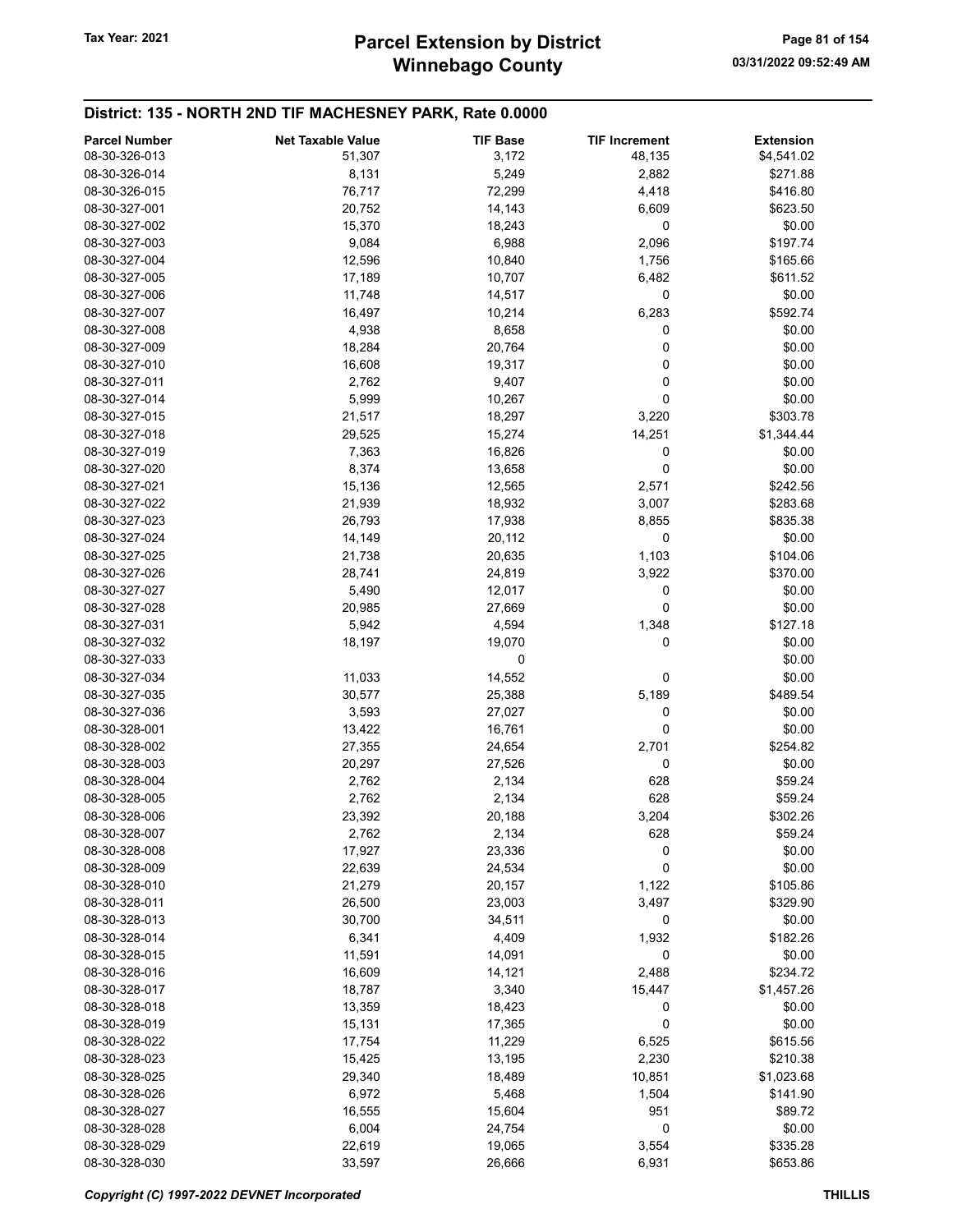# District: 135 - NORTH 2ND TIF MACHESNEY PARK, Rate 0.0000

| <b>Parcel Number</b>           | <b>Net Taxable Value</b> | <b>TIF Base</b> | <b>TIF Increment</b> | <b>Extension</b> |
|--------------------------------|--------------------------|-----------------|----------------------|------------------|
| 08-30-328-031                  | 31,464                   | 36,291          | 0                    | \$0.00           |
| 08-30-328-032                  | 18,644                   | 21,277          | 0                    | \$0.00           |
| 08-30-328-033                  | 27,712                   | 23,323          | 4,389                | \$414.06         |
| 08-30-329-001                  | 25,850                   | 22,122          | 3,728                | \$351.70         |
| 08-30-329-002                  | 26,663                   | 17,825          | 8,838                | \$833.78         |
| 08-30-329-003                  | 21,827                   | 12,541          | 9,286                | \$876.04         |
| 08-30-329-004                  | 23,474                   | 14,758          | 8,716                | \$822.26         |
| 08-30-329-005                  | 26,136                   | 14,779          | 11,357               | \$1,071.42       |
| 08-30-329-006                  | 25,164                   | 16,148          | 9,016                | \$850.56         |
| 08-30-329-007                  | 23,725                   | 20,284          | 3,441                | \$324.62         |
| 08-30-329-008                  | 25,255                   | 21,798          | 3,457                | \$326.14         |
| 08-30-329-009                  | 31,256                   | 2,134           | 29,122               | \$2,747.34       |
| 08-30-329-010                  | 27,575                   | 28,810          | 0                    | \$0.00           |
| 08-30-329-012                  | 24,607                   | 22,056          | 2,551                | \$240.66         |
| 08-30-329-013                  | 2,762                    | 2,134           | 628                  | \$59.24          |
| 08-30-329-016                  | 17,674                   | 15,238          | 2,436                | \$229.82         |
| 08-30-329-017                  | 22,762                   | 14,449          | 8,313                | \$784.24         |
| 08-30-329-019                  | 31,933                   | 27,524          | 4,409                | \$415.94         |
| 08-30-329-022                  | 64,201                   | 64,843          | 0                    | \$0.00           |
| 08-30-329-028                  | 18,088                   | 22,570          | 0                    | \$0.00           |
| 08-30-329-029                  | 46,927                   | 44,225          | 2,702                | \$254.90         |
| 08-30-329-030                  | 24,892                   |                 | 16,264               | \$1,534.34       |
| 08-30-329-034                  |                          | 8,628           | 312                  | \$29.44          |
|                                | 1,379                    | 1,067           | 129                  |                  |
| 08-30-329-036<br>08-30-329-037 | 22,789                   | 22,660          |                      | \$12.18          |
|                                | 105,949                  | 98,014          | 7,935                | \$748.58         |
| 08-30-357-001                  | 31,434                   | 30,706          | 728                  | \$68.68          |
| 08-30-357-002                  | 14,603                   | 12,589          | 2,014                | \$190.00         |
| 08-30-357-003                  | 2,707                    | 2,069           | 638                  | \$60.20          |
| 08-30-357-004                  | 41,862                   | 15,579          | 26,283               | \$2,479.52       |
| 08-30-357-007                  | 41,428                   | 31,839          | 9,589                | \$904.62         |
| 08-30-357-008                  | 12,186                   | 19,372          | 0                    | \$0.00           |
| 08-30-357-009                  | 2,675                    | 2,069           | 606                  | \$57.18          |
| 08-30-357-010                  | 13,714                   | 15,516          | $\pmb{0}$            | \$0.00           |
| 08-30-357-013                  | 2,675                    | 2,069           | 606                  | \$57.18          |
| 08-30-357-014                  | 24,528                   | 20,712          | 3,816                | \$360.00         |
| 08-30-357-015                  | 32,622                   | 28,188          | 4,434                | \$418.30         |
| 08-30-357-016                  | 24,138                   | 13,597          | 10,541               | \$994.44         |
| 08-30-357-017                  | 28,397                   | 24,036          | 4,361                | \$411.42         |
| 08-30-358-001                  | 26,114                   | 17,361          | 8,753                | \$825.76         |
| 08-30-358-002                  | 21,840                   | 13,102          | 8,738                | \$824.34         |
| 08-30-358-003                  | 2,675                    | 2,069           | 606                  | \$57.18          |
| 08-30-358-004                  | 16,784                   | 14,480          | 2,304                | \$217.36         |
| 08-30-358-005                  | 16,906                   | 15,746          | 1,160                | \$109.44         |
| 08-30-358-006                  | 24,057                   | 20,775          | 3,282                | \$309.62         |
| 08-30-358-007                  | 14,469                   | 17,474          | 0                    | \$0.00           |
| 08-30-358-008                  | 9,378                    | 14,745          | 0                    | \$0.00           |
| 08-30-358-011                  | 15,341                   | 15,974          | 0                    | \$0.00           |
| 08-30-358-012                  | 19,490                   | 8,297           | 11,193               | \$1,055.94       |
| 08-30-358-013                  | 17,259                   | 14,259          | 3,000                | \$283.02         |
| 08-30-358-014                  | 19,404                   | 16,552          | 2,852                | \$269.06         |
| 08-30-358-015                  | 27,374                   | 27,932          | 0                    | \$0.00           |
| 08-30-358-016                  | 20,620                   | 17,120          | 3,500                | \$330.20         |
| 08-30-358-017                  | 14,315                   | 13,677          | 638                  | \$60.20          |
| 08-30-358-018                  | 21,183                   | 18,966          | 2,217                | \$209.16         |
| 08-30-358-019                  | 29,814                   | 4,971           | 24,843               | \$2,343.66       |
| 08-30-358-020                  | 22,721                   | 18,348          | 4,373                | \$412.54         |
| 08-30-359-001                  | 22,635                   | 19,348          | 3,287                | \$310.10         |
| 08-30-359-002                  | 20,502                   | 11,897          | 8,605                | \$811.80         |
| 08-30-359-003                  | 21,302                   | 19,267          | 2,035                | \$191.98         |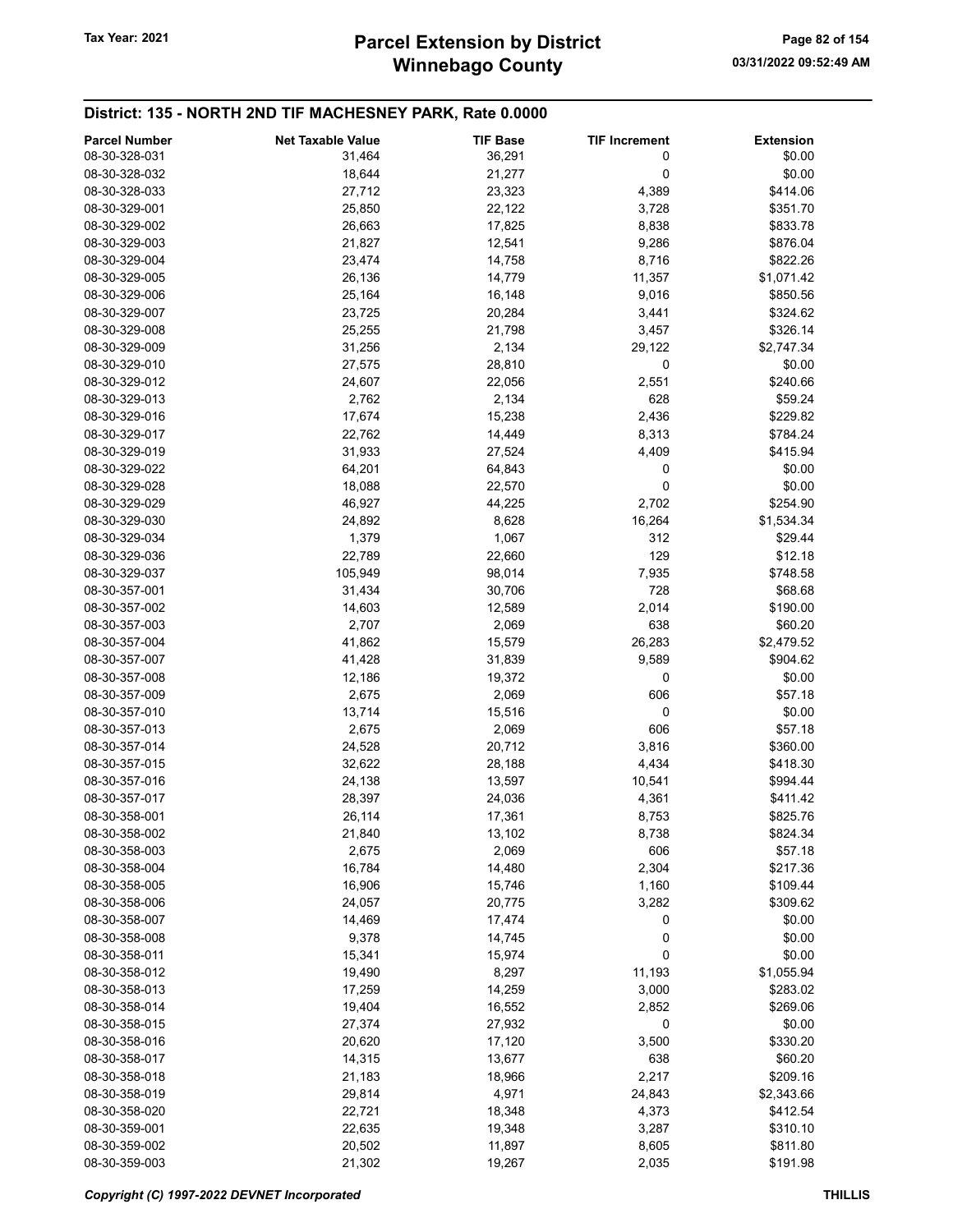### District: 135 - NORTH 2ND TIF MACHESNEY PARK, Rate 0.0000

| <b>Parcel Number</b>           | <b>Net Taxable Value</b> | <b>TIF Base</b> | <b>TIF Increment</b> | <b>Extension</b>            |
|--------------------------------|--------------------------|-----------------|----------------------|-----------------------------|
| 08-30-359-004                  | 17,331                   | 19,950          | 0                    | \$0.00                      |
| 08-30-359-005                  | 14,702                   | 12,676          | 2,026                | \$191.14                    |
| 08-30-359-006                  | 19,104                   | 16,487          | 2,617                | \$246.90                    |
| 08-30-359-007                  | 2,675                    | 2,069           | 606                  | \$57.18                     |
| 08-30-359-008                  | 30,951                   | 15,953          | 14,998               | \$1,414.90                  |
| 08-30-359-009                  | 22,205                   | 18,299          | 3,906                | \$368.50                    |
| 08-30-359-010                  | 26,860                   | 23,006          | 3,854                | \$363.58                    |
| 08-30-359-011                  | 21,302                   | 17,902          | 3,400                | \$320.76                    |
| 08-30-359-012                  | 18,759                   | 20,830          | 0                    | \$0.00                      |
| 08-30-359-013                  | 13,987                   | 12,172          | 1,815                | \$171.24                    |
| 08-30-359-014                  | 15,313                   | 13,105          | 2,208                | \$208.30                    |
| 08-30-359-015                  | 13,380                   | 16,533          | 0                    | \$0.00                      |
| 08-30-359-016                  | 22,388                   | 24,329          | 0                    | \$0.00                      |
| 08-30-360-001                  | 28,568                   | 15,889          | 12,679               | \$1,196.12                  |
| 08-30-360-002                  | 28,865                   | 19,743          | 9,122                | \$860.56                    |
| 08-30-360-003                  | 18,438                   | 18,336          | 102                  | \$9.62                      |
| 08-30-360-004                  | 12,603                   | 14,096          | 0                    | \$0.00                      |
| 08-30-360-005                  | 21,225                   | 17,241          | 3,984                | \$375.86                    |
| 08-30-360-006                  | 15,397                   | 13,279          | 2,118                | \$199.82                    |
| 08-30-360-007                  | 18,456                   | 15,453          | 3,003                | \$283.30                    |
| 08-30-360-008                  | 17,114                   | 14,761          | 2,353                | \$221.98                    |
| 08-30-376-001                  | 28,381                   | 27,821          | 560                  | \$52.84                     |
| 08-30-376-002                  | 22,522                   | 19,153          | 3,369                | \$317.84                    |
| 08-30-376-003                  | 19,928                   | 17,174          | 2,754                | \$259.82                    |
| 08-30-376-004                  | 21,749                   | 23,753          | 0                    | \$0.00                      |
| 08-30-376-005                  | 24,121                   | 18,510          | 5,611                | \$529.34                    |
| 08-30-376-006                  | 24,866                   | 20,757          | 4,109                | \$387.64                    |
| 08-30-376-007                  | 29,396                   | 29,845          | 0                    | \$0.00                      |
| 08-30-376-008                  | 29,751                   | 25,583          | 4,168                | \$393.20                    |
| 08-30-376-009                  | 21,720                   | 18,725          | 2,995                | \$282.56                    |
| 08-30-376-010                  | 34,293                   | 27,861          | 6,432                | \$606.80                    |
| 08-30-376-011                  | 16,764                   | 21,158          | 0                    | \$0.00                      |
| 08-30-376-012                  | 27,930                   | 18,091          | 9,839                | \$928.20                    |
| 08-30-376-013                  | 29,191                   | 19,423          | 9,768                | \$921.50                    |
| 08-30-376-014                  | 12,252                   | 18,497          | 0                    | \$0.00                      |
| 08-30-376-015                  | 32,091                   | 21,529          | 10,562               | \$996.42                    |
| 08-30-376-016                  | 9,407                    | 6,874           | 2,533                | \$238.96                    |
| 08-30-376-017                  | 64,341                   |                 | 3,705                | \$349.54                    |
|                                |                          | 60,636          |                      |                             |
| 08-30-376-018                  | 32,143<br>15,190         | 30,290          | 1,853                | \$174.82                    |
| 08-30-376-019                  |                          | 13,230          | 1,960                | \$184.90                    |
| 08-30-376-020<br>08-30-377-001 | 185,489                  | 162,112         | 23,377<br>45         | \$2,205.36                  |
| 08-30-377-002                  | 5,122                    | 5,077           |                      | \$4.26                      |
|                                | 5,256                    | 5,077           | 179                  | \$16.90                     |
| 08-30-377-003                  | 5,278                    | 5,077           | 201                  | \$18.96                     |
| 08-30-377-014                  | 25,816                   | 25,285          | 531                  | \$50.10                     |
| 08-30-377-016                  | 240,075                  | 235,823         | 4,252                | \$401.14                    |
| 08-30-378-006                  | 51,816                   | 36,634          | 15,182               | \$1,432.26                  |
| 08-30-378-009                  | 43,636                   | 41,124          | 2,512                | \$236.98                    |
| 08-30-378-012                  | 255,253                  | 195,538         | 59,715               | \$5,633.46                  |
| 08-30-378-013                  | 211,046                  | 143,396         | 67,650               | \$6,382.04                  |
| 08-30-378-014                  | 311,231                  | 175,261         | 135,970              | \$12,827.28                 |
| Totals for 135                 | 15,452,807               | 9,065,270       | 7,529,596            | \$711,144.38<br>277 Parcels |

# District: 137 - MAIN & WHITMAN TIF, Rate 0.0000

| <b>Parcel Number</b> | Net Taxable Value | TIF Base | <b>TIF Increment</b> | <b>Extension</b> |
|----------------------|-------------------|----------|----------------------|------------------|
| 11-23-179-001        | 15.568            | 88.351   |                      | \$0.00           |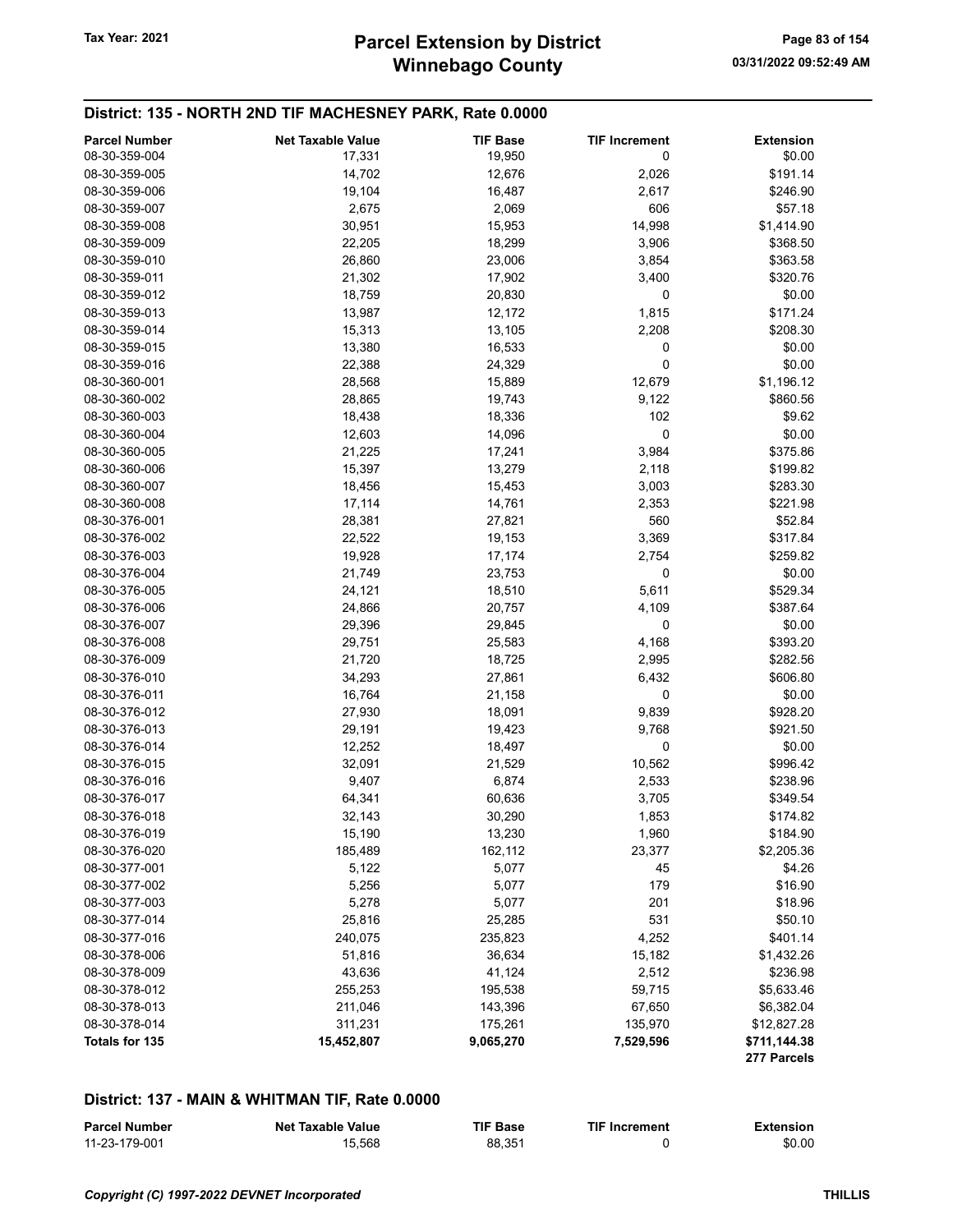# District: 137 - MAIN & WHITMAN TIF, Rate 0.0000

| <b>Parcel Number</b> | <b>Net Taxable Value</b> | <b>TIF Base</b> | <b>TIF Increment</b> | Extension                 |
|----------------------|--------------------------|-----------------|----------------------|---------------------------|
| 11-23-206-011        | 2.030.173                | 845.661         | 1.184.512            | \$145.177.34              |
| Totals for 137       | 2.045.741                | 934.012         | 1.184.512            | \$145,177,34<br>2 Parcels |

| <b>Parcel Number</b> | <b>Net Taxable Value</b> | <b>TIF Base</b> | <b>TIF Increment</b> | <b>Extension</b> |
|----------------------|--------------------------|-----------------|----------------------|------------------|
| 11-25-155-001        | 5,687                    | 11,285          | 0                    | \$0.00           |
| 11-25-155-002        | 2,398                    | 20,604          | 0                    | \$0.00           |
| 11-25-155-003        | 4,544                    | 1,639           | 2,905                | \$356.06         |
| 11-25-155-004        | 11,894                   | 16,559          | 0                    | \$0.00           |
| 11-25-155-005        | 0                        | 11,102          | 0                    | \$0.00           |
| 11-25-155-006        | 6,845                    | 15,312          | 0                    | \$0.00           |
| 11-25-155-007        | 8,259                    | 14,333          | 0                    | \$0.00           |
| 11-25-155-008        | 508                      | 12,801          | 0                    | \$0.00           |
| 11-25-155-009        | 9,604                    | 17,607          | 0                    | \$0.00           |
| 11-25-155-010        | 7,670                    | 10,188          | 0                    | \$0.00           |
| 11-25-155-011        | 1,785                    | 1,927           | 0                    | \$0.00           |
| 11-25-155-014        | 14,705                   | 11,535          | 3,170                | \$388.52         |
| 11-25-155-015        | 6,694                    | 16,158          | 0                    | \$0.00           |
| 11-25-155-016        | 8,158                    | 15,356          | 0                    | \$0.00           |
| 11-25-155-017        | 10,916                   | 21,147          | 0                    | \$0.00           |
| 11-25-155-018        | 11,987                   | 20,523          | 0                    | \$0.00           |
| 11-25-155-019        | 11,852                   | 13,041          | 0                    | \$0.00           |
| 11-25-155-020        | 11,066                   | 14,875          | 0                    | \$0.00           |
| 11-25-155-021        | 44,514                   | 71,980          | 0                    | \$0.00           |
| 11-25-155-022        |                          |                 | 0                    | \$0.00           |
|                      | 10,631                   | 18,333          |                      |                  |
| 11-25-155-023        | 14,860                   | 19,557          | 0                    | \$0.00           |
| 11-25-155-024        | 7,437                    | 18,368          | 0                    | \$0.00           |
| 11-25-155-025        | 1,416                    | 1,654           | 0                    | \$0.00           |
| 11-25-155-026        | 0                        | 11,703          | 0                    | \$0.00           |
| 11-25-155-027        | 12,137                   | 21,597          | 0                    | \$0.00           |
| 11-25-155-028        | 6,699                    | 23,184          | 0                    | \$0.00           |
| 11-25-155-029        | 1,664                    | 12,227          | 0                    | \$0.00           |
| 11-25-155-030        | 12,555                   | 17,876          | 0                    | \$0.00           |
| 11-25-155-031        | 15,884                   | 26,500          | 0                    | \$0.00           |
| 11-25-155-032        | 12,232                   | 12,347          | 0                    | \$0.00           |
| 11-25-155-033        | 10,154                   | 15,130          | 0                    | \$0.00           |
| 11-25-155-034        | 9,761                    | 27,013          | 0                    | \$0.00           |
| 11-25-156-001        | 15,345                   | 13,890          | 1,455                | \$178.34         |
| 11-25-156-002        | 9,751                    | 19,360          | 0                    | \$0.00           |
| 11-25-156-003        | 13,078                   | 19,158          | 0                    | \$0.00           |
| 11-25-156-004        | 37,992                   | 34,310          | 3,682                | \$451.28         |
| 11-25-156-005        | 10,607                   | 18,821          | 0                    | \$0.00           |
| 11-25-156-006        | 12,279                   | 21,037          | 0                    | \$0.00           |
| 11-25-156-007        | 7,295                    | 4,790           | 2,505                | \$307.02         |
| 11-25-156-008        | 5,253                    | 8,333           | 0                    | \$0.00           |
| 11-25-156-009        | 22,570                   | 26,228          | 0                    | \$0.00           |
| 11-25-156-010        | 12,624                   | 18,875          | 0                    | \$0.00           |
| 11-25-156-011        | 8,916                    | 15,221          | 0                    | \$0.00           |
| 11-25-156-012        | 8,946                    | 25,543          | 0                    | \$0.00           |
| 11-25-156-013        | 12,473                   | 22,094          | 0                    | \$0.00           |
| 11-25-156-014        | 9,643                    | 15,088          | 0                    | \$0.00           |
| 11-25-156-015        | 12,875                   | 23,048          | 0                    | \$0.00           |
| 11-25-156-016        |                          | 17,814          |                      | \$0.00           |
| 11-25-156-017        | 7,844                    | 12,863          | $\boldsymbol{0}$     | \$0.00           |
| 11-25-156-018        | 5,183                    | 9,686           | 0                    | \$0.00           |
| 11-25-156-019        | 4,614                    | 9,104           | 0                    | \$0.00           |
| 11-25-156-020        | 9,594                    | 24,102          | 0                    | \$0.00           |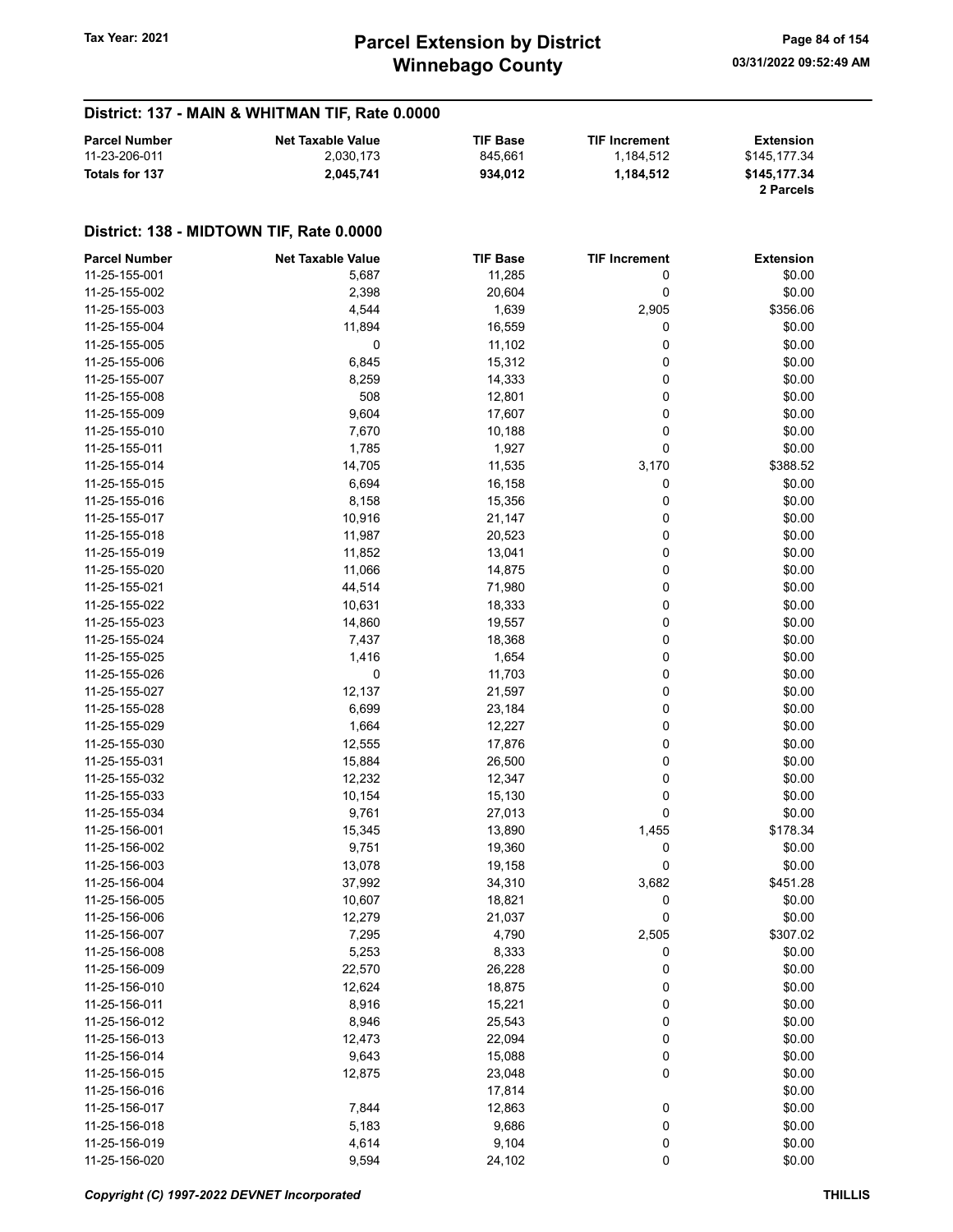# Winnebago County Tax Year: 2021 **Parcel Extension by District** Page 85 of 154

| <b>Parcel Number</b> | <b>Net Taxable Value</b> | <b>TIF Base</b> | <b>TIF Increment</b> | <b>Extension</b> |
|----------------------|--------------------------|-----------------|----------------------|------------------|
| 11-25-156-021        | 11,059                   | 10,407          | 652                  | \$79.92          |
| 11-25-156-022        | 1,903                    | 3,225           | 0                    | \$0.00           |
| 11-25-156-023        |                          | 34,147          |                      | \$0.00           |
| 11-25-157-001        |                          | 11,801          |                      | \$0.00           |
| 11-25-157-002        |                          | 8,175           |                      | \$0.00           |
| 11-25-157-003        |                          | 18,353          |                      | \$0.00           |
| 11-25-157-004        |                          | 19,525          |                      | \$0.00           |
| 11-25-157-005        |                          | 16,865          |                      | \$0.00           |
| 11-25-157-006        |                          | 13,756          |                      | \$0.00           |
| 11-25-157-007        |                          | 12,382          |                      | \$0.00           |
| 11-25-157-008        |                          | 4,081           |                      | \$0.00           |
| 11-25-157-009        |                          | 20,822          |                      | \$0.00           |
| 11-25-157-010        |                          | 11,272          |                      | \$0.00           |
| 11-25-157-011        |                          | 13,683          |                      | \$0.00           |
| 11-25-157-012        |                          | 16,307          |                      | \$0.00           |
| 11-25-157-013        |                          | 11,946          |                      | \$0.00           |
| 11-25-158-001        |                          | 13,303          |                      | \$0.00           |
| 11-25-158-002        |                          | 13,119          |                      | \$0.00           |
| 11-25-158-003        |                          | 19,246          |                      | \$0.00           |
| 11-25-158-004        |                          | 19,992          |                      | \$0.00           |
| 11-25-158-005        | 3,313                    | 3,648           | 0                    | \$0.00           |
| 11-25-158-006        |                          | 16,250          |                      | \$0.00           |
| 11-25-158-007        |                          | 17,834          |                      | \$0.00           |
| 11-25-158-008        |                          | 12,442          |                      | \$0.00           |
| 11-25-158-009        |                          | 7,350           |                      | \$0.00           |
| 11-25-158-010        |                          | 11,282          |                      | \$0.00           |
| 11-25-158-011        |                          | 10,760          |                      | \$0.00           |
| 11-25-158-012        |                          | 2,370           |                      | \$0.00           |
| 11-25-159-001        |                          | 1,720           |                      | \$0.00           |
| 11-25-159-002        |                          | 15,447          |                      | \$0.00           |
| 11-25-159-003        |                          | 6,060           |                      | \$0.00           |
| 11-25-159-004        |                          | 27,610          |                      | \$0.00           |
| 11-25-159-005        |                          | 27,962          |                      | \$0.00           |
| 11-25-159-006        |                          | 15,017          |                      | \$0.00           |
| 11-25-159-007        |                          | 17,386          |                      | \$0.00           |
| 11-25-159-008        |                          | 4,753           |                      | \$0.00           |
| 11-25-159-009        |                          | 14,486          |                      | \$0.00           |
| 11-25-159-010        |                          | 16,003          |                      | \$0.00           |
| 11-25-159-011        |                          | 15,417          |                      | \$0.00           |
| 11-25-159-012        |                          | 18,535          |                      | \$0.00           |
| 11-25-159-013        |                          | 21,715          |                      | \$0.00           |
| 11-25-159-014        |                          | 16,213          |                      | \$0.00           |
| 11-25-160-001        | 16,134                   | 30,144          | 0                    | \$0.00           |
| 11-25-160-002        |                          | 14,907          |                      | \$0.00           |
| 11-25-160-003        |                          | 13,559          |                      | \$0.00           |
| 11-25-160-004        |                          | 16,851          |                      | \$0.00           |
| 11-25-160-005        | 8,948                    | 15,009          | 0                    | \$0.00           |
| 11-25-160-006        |                          | 7,007           |                      | \$0.00           |
| 11-25-160-007        | 2,737                    | 19,426          | 0                    | \$0.00           |
| 11-25-160-008        |                          | 17,598          |                      | \$0.00           |
| 11-25-160-009        |                          | 0               |                      | \$0.00           |
| 11-25-160-010        |                          | 40,835          |                      | \$0.00           |
| 11-25-301-001        | 10,591                   | 1,632           | 8,959                | \$1,098.04       |
| 11-25-301-002        | 9,253                    | 12,766          | 0                    | \$0.00           |
| 11-25-301-003        | 9,054                    | 16,593          | $\bf{0}$             | \$0.00           |
| 11-25-301-004        | 0                        | 16,888          | 0                    | \$0.00           |
| 11-25-301-005        | 7,786                    | 12,966          | 0                    | \$0.00           |
| 11-25-301-006        | 12,993                   | 11,907          | 1,086                | \$133.10         |
| 11-25-301-007        | 10,132                   | 18,705          | 0                    | \$0.00           |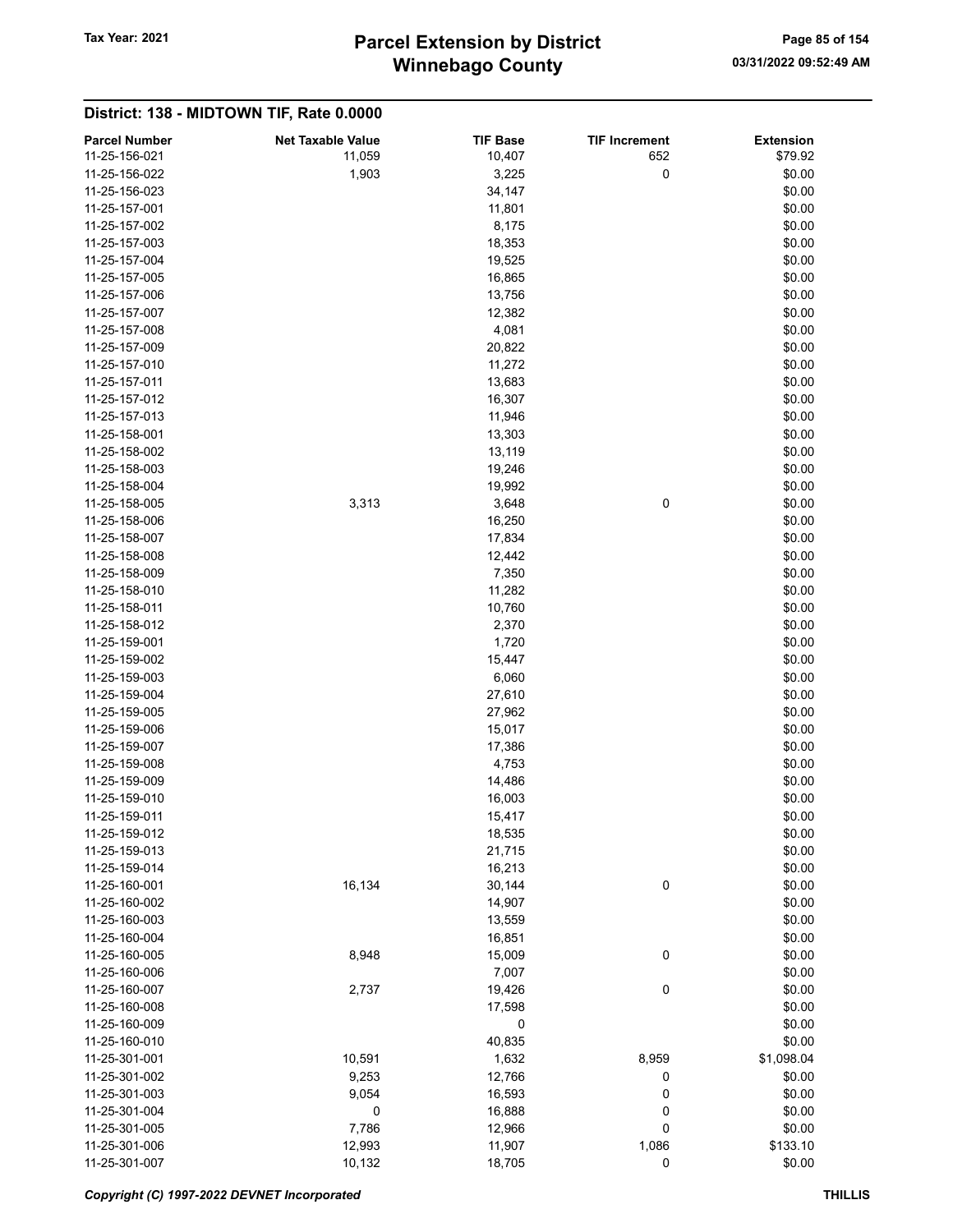# Winnebago County Tax Year: 2021 **Parcel Extension by District** Page 86 of 154

| <b>Parcel Number</b> | <b>Net Taxable Value</b> | <b>TIF Base</b> | <b>TIF Increment</b> | <b>Extension</b> |
|----------------------|--------------------------|-----------------|----------------------|------------------|
| 11-25-301-008        | 4,015                    | 19,532          | 0                    | \$0.00           |
| 11-25-301-009        | 10,731                   | 16,911          | 0                    | \$0.00           |
| 11-25-301-010        | 16,546                   | 21,243          | 0                    | \$0.00           |
| 11-25-301-011        | 5,834                    | 14,884          | 0                    | \$0.00           |
| 11-25-301-012        | 7,923                    | 22,831          | 0                    | \$0.00           |
| 11-25-301-013        | 16,757                   | 21,731          | 0                    | \$0.00           |
| 11-25-301-014        | 1,354                    | 1,582           | 0                    | \$0.00           |
| 11-25-301-015        | 22,887                   | 23,041          | 0                    | \$0.00           |
| 11-25-301-020        | 17,600                   | 23,049          | 0                    | \$0.00           |
| 11-25-301-021        | 8,237                    | 15,173          | 0                    | \$0.00           |
| 11-25-301-022        | 11,511                   | 20,839          | 0                    | \$0.00           |
| 11-25-301-023        | 11,166                   | 14,305          | 0                    | \$0.00           |
| 11-25-301-024        | 7,135                    | 7,802           | 0                    | \$0.00           |
| 11-25-301-025        | 11,109                   | 19,297          | 0                    | \$0.00           |
| 11-25-301-026        | 1,127                    | 1,316           | 0                    | \$0.00           |
| 11-25-301-027        | 9,994                    | 17,872          | 0                    | \$0.00           |
| 11-25-301-028        | 113                      | 16,864          | 0                    | \$0.00           |
| 11-25-301-029        | 21,797                   | 20,528          | 1,269                | \$155.54         |
| 11-25-301-030        | 5,526                    | 5,172           | 354                  | \$43.40          |
| 11-25-301-031        | 6,401                    | 6,694           | 0                    | \$0.00           |
| 11-25-301-032        | 0                        | 45              | 0                    |                  |
|                      |                          |                 |                      | \$0.00           |
| 11-25-301-033        | 13,621                   | 21,896          | 0                    | \$0.00           |
| 11-25-301-035        | 12,729                   | 18,139          | 0                    | \$0.00           |
| 11-25-301-036        | 3,487                    | 8,767           | 0                    | \$0.00           |
| 11-25-301-037        | 2,906                    | 14,047          | 0                    | \$0.00           |
| 11-25-301-038        | 10,046                   | 18,119          | 0                    | \$0.00           |
| 11-25-301-039        | 9,827                    | 17,446          | 0                    | \$0.00           |
| 11-25-301-040        | 1,902                    | 18,079          | 0                    | \$0.00           |
| 11-25-301-041        | 980                      | 11,275          | 0                    | \$0.00           |
| 11-25-302-001        | 11,907                   | 17,197          | 0                    | \$0.00           |
| 11-25-302-002        | 9,181                    | 20,056          | 0                    | \$0.00           |
| 11-25-302-003        | 8,170                    | 14,008          | 0                    | \$0.00           |
| 11-25-302-004        | 9,993                    | 16,093          | 0                    | \$0.00           |
| 11-25-302-005        | 2,647                    | 21,252          | 0                    | \$0.00           |
| 11-25-302-006        | 11,681                   | 19,967          | 0                    | \$0.00           |
| 11-25-302-007        | 13,062                   | 23,719          | 0                    | \$0.00           |
| 11-25-302-008        | 8,720                    | 16,533          | 0                    | \$0.00           |
| 11-25-302-009        | 13,263                   | 25,476          | 0                    | \$0.00           |
| 11-25-302-010        | 5,354                    | 19,791          | 0                    | \$0.00           |
| 11-25-302-011        | 9,964                    | 16,511          | $\pmb{0}$            | \$0.00           |
| 11-25-302-012        | 34,934                   | 41,555          | 0                    | \$0.00           |
| 11-25-302-013        | 11,305                   | 14,028          | 0                    | \$0.00           |
| 11-25-302-014        | 9,875                    | 17,285          | 0                    | \$0.00           |
| 11-25-302-015        | 1,593                    | 16,651          | 0                    | \$0.00           |
| 11-25-302-016        | 12,409                   | 21,820          | 0                    | \$0.00           |
| 11-25-302-017        | 10,625                   | 18,985          | 0                    | \$0.00           |
| 11-25-302-018        | 18,332                   | 18,592          | 0                    | \$0.00           |
| 11-25-302-019        | 13,589                   | 2,165           | 11,424               | \$1,400.16       |
|                      |                          |                 | 0                    |                  |
| 11-25-302-020        | 11,501                   | 15,750          |                      | \$0.00           |
| 11-25-302-021        | 2,511                    | 31,572          | 0                    | \$0.00           |
| 11-25-302-022        | 9,492                    | 17,243          | 0                    | \$0.00           |
| 11-25-303-001        | 9,862                    | 12,384          | 0                    | \$0.00           |
| 11-25-303-002        | 10,707                   | 10,561          | 146                  | \$17.90          |
| 11-25-303-003        | 7,383                    | 10,358          | 0                    | \$0.00           |
| 11-25-303-004        | 11,361                   | 19,274          | 0                    | \$0.00           |
| 11-25-303-005        | 4,483                    | 15,208          | 0                    | \$0.00           |
| 11-25-303-006        | 11,247                   | 16,205          | 0                    | \$0.00           |
| 11-25-303-007        | 8,053                    | 18,676          | $\boldsymbol{0}$     | \$0.00           |
| 11-25-303-008        | 11,894                   | 19,965          | 0                    | \$0.00           |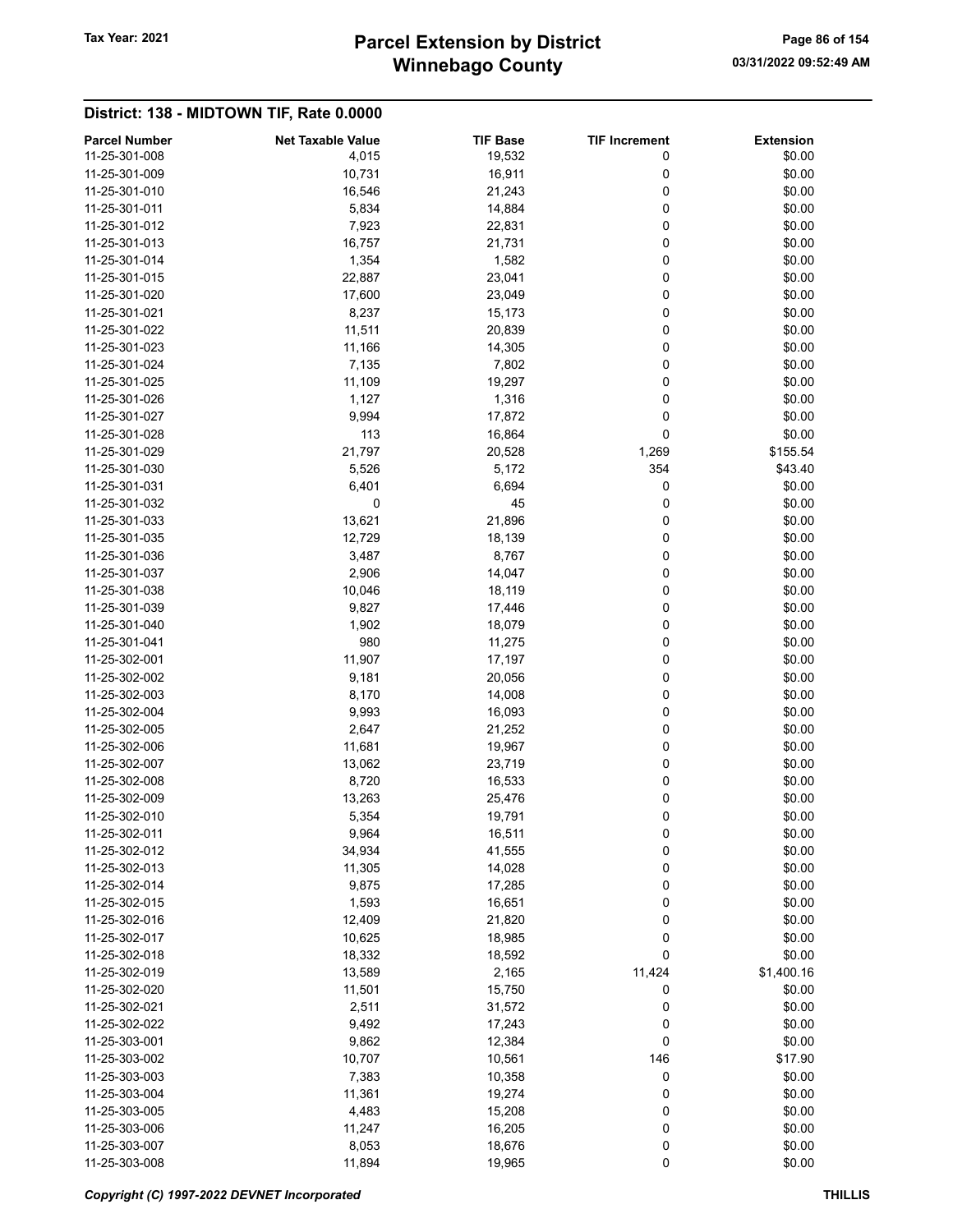# Winnebago County Tax Year: 2021 **Parcel Extension by District** Page 87 of 154

| <b>Parcel Number</b> | <b>Net Taxable Value</b> | <b>TIF Base</b> | <b>TIF Increment</b> | <b>Extension</b> |
|----------------------|--------------------------|-----------------|----------------------|------------------|
| 11-25-303-009        | 16,719                   | 28,000          | 0                    | \$0.00           |
| 11-25-303-010        | 10,761                   | 19,897          | 0                    | \$0.00           |
| 11-25-303-011        | 11,303                   | 20,951          | 0                    | \$0.00           |
| 11-25-303-012        | 11,332                   | 21,005          | 0                    | \$0.00           |
| 11-25-303-013        | 13,429                   | 23,815          | 0                    | \$0.00           |
| 11-25-303-014        | 10,450                   | 28,625          | 0                    | \$0.00           |
| 11-25-303-015        | 9,712                    | 17,697          | 0                    | \$0.00           |
| 11-25-303-016        | 9,800                    | 18,083          | 0                    | \$0.00           |
| 11-25-303-017        | 5,694                    | 20,113          | 0                    | \$0.00           |
| 11-25-303-018        | 5,427                    | 12,811          | 0                    | \$0.00           |
| 11-25-303-021        |                          |                 | 384                  | \$47.06          |
|                      | 11,229                   | 10,845          |                      |                  |
| 11-25-303-022        | 8,550                    | 20,225          | 0                    | \$0.00           |
| 11-25-303-023        | 4,156                    | 12,953          | 0                    | \$0.00           |
| 11-25-303-024        | 1,526                    | 1,783           | 0                    | \$0.00           |
| 11-25-303-025        | 9,452                    | 17,252          | 0                    | \$0.00           |
| 11-25-303-026        | 9,771                    | 18,024          | 0                    | \$0.00           |
| 11-25-303-027        | 9,830                    | 18,117          | 0                    | \$0.00           |
| 11-25-303-029        | 8,607                    | 15,664          | 0                    | \$0.00           |
| 11-25-303-030        | 18,508                   | 18,089          | 419                  | \$51.36          |
| 11-25-304-001        | 1,870                    | 1,750           | 120                  | \$14.72          |
| 11-25-305-001        | 1,981                    | 1,854           | 127                  | \$15.58          |
| 11-25-305-003        | 211                      | 1,963           | 0                    | \$0.00           |
| 11-25-306-001        |                          |                 |                      | \$0.00           |
|                      |                          | 1,516           |                      |                  |
| 11-25-307-001        | 1,754                    | 1,641           | 113                  | \$13.86          |
| 11-25-308-001        | 1,279                    | 1,197           | 82                   | \$10.06          |
| 11-25-309-001        | 24,020                   | 22,480          | 1,540                | \$188.76         |
| 11-25-309-007        | 66,433                   | 64,483          | 1,950                | \$239.00         |
| 11-25-309-008        | 1,715                    | 1,605           | 110                  | \$13.48          |
| 11-25-309-011        | 58,610                   | 53,420          | 5,190                | \$636.10         |
| 11-25-309-012        | 45,414                   | 49,335          | 0                    | \$0.00           |
| 11-25-309-013        | 42,038                   | 39,239          | 2,799                | \$343.06         |
| 11-25-310-004        | 15,581                   | 23,715          | 0                    | \$0.00           |
| 11-25-310-006        | 10,452                   | 34,163          | 0                    | \$0.00           |
| 11-25-310-007        | 59,584                   | 56,682          | 2,902                | \$355.68         |
| 11-25-310-008        | 124,514                  | 116,531         | 7,983                | \$978.42         |
| 11-25-351-001        | 2,421                    | 2,293           | 128                  | \$15.70          |
| 11-25-351-002        | 950                      | 893             | 57                   | \$7.00           |
| 11-25-351-004        | 4,226                    | 3,145           | 1,081                | \$132.50         |
|                      |                          |                 |                      |                  |
| 11-25-351-006        | 950                      | 1,056           | 0                    | \$0.00           |
| 11-25-351-007        | 147,287                  | 164,246         | 0                    | \$0.00           |
| 11-25-352-001        | 29,490                   | 44,487          | $\pmb{0}$            | \$0.00           |
| 11-25-352-003        | 5,677                    | 5,313           | 364                  | \$44.62          |
| 11-25-352-004        | 1,849                    | 1,372           | 477                  | \$58.46          |
| 11-25-352-005        | 12,321                   | 11,531          | 790                  | \$96.82          |
| 11-25-353-001        | 171,145                  | 163,913         | 7,232                | \$886.38         |
| 11-25-354-005        | 2,503                    | 3,924           | 0                    | \$0.00           |
| 11-25-354-007        | 2,668                    | 2,682           | 0                    | \$0.00           |
| 11-25-354-008        | 2,489                    | 3,486           | 0                    | \$0.00           |
| 11-25-354-009        | 2,373                    | 3,373           | 0                    | \$0.00           |
| 11-25-354-010        | 2,489                    | 2,257           | 232                  | \$28.44          |
| 11-25-355-001        | 15,065                   | 22,836          | 0                    | \$0.00           |
| 11-25-355-002        | 9,653                    | 9,033           | 620                  | \$76.00          |
| 11-25-355-003        | 6,217                    | 24,522          | 0                    | \$0.00           |
| 11-25-355-004        |                          |                 | 105                  |                  |
|                      | 1,645                    | 1,540           |                      | \$12.88          |
| 11-25-356-001        | 94,697                   | 93,041          | 1,656                | \$202.96         |
| 11-25-356-002        | 5,421                    | 5,074           | 347                  | \$42.54          |
| 11-25-356-003        | 36,360                   | 34,266          | 2,094                | \$256.66         |
| 11-25-356-004        | 461                      | 627             | 0                    | \$0.00           |
| 11-25-356-005        | 2,666                    | 2,495           | 171                  | \$20.96          |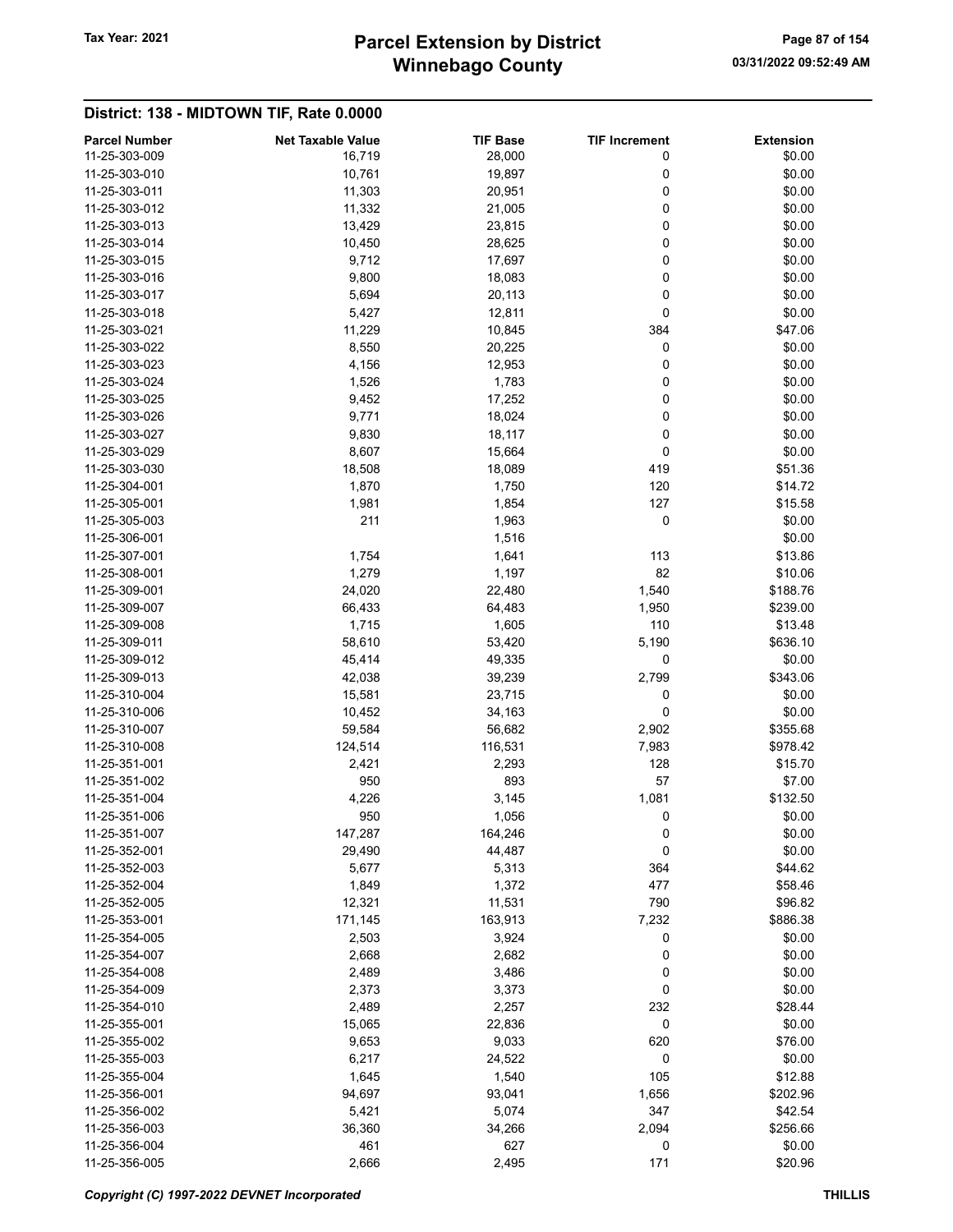# Winnebago County Tax Year: 2021 **Parcel Extension by District** Page 88 of 154

| <b>Parcel Number</b>           | <b>Net Taxable Value</b> | <b>TIF Base</b> | <b>TIF Increment</b> | <b>Extension</b> |
|--------------------------------|--------------------------|-----------------|----------------------|------------------|
| 11-26-230-010                  | 8,380                    | 9,634           | 0                    | \$0.00           |
| 11-26-231-010                  | 13,318                   | 12,586          | 732                  | \$89.72          |
| 11-26-231-011                  | 19,975                   | 48,688          | 0                    | \$0.00           |
| 11-26-231-013                  | 24,610                   | 22,533          | 2,077                | \$254.56         |
| 11-26-231-015                  | 22,640                   | 21,351          | 1,289                | \$157.98         |
| 11-26-231-016                  | 18,459                   | 29,933          | 0                    | \$0.00           |
| 11-26-231-019                  | 45,483                   | 56,794          | 0                    | \$0.00           |
| 11-26-232-001                  | 12,874                   | 16,151          | 0                    | \$0.00           |
| 11-26-232-002                  | 13,705                   | 7,111           | 6,594                | \$808.18         |
| 11-26-232-003                  | 17,314                   | 16,372          | 942                  | \$115.46         |
| 11-26-232-004                  | 6,141                    | 6,013           | 128                  | \$15.70          |
| 11-26-232-005                  | 14,929                   | 19,323          | 0                    | \$0.00           |
| 11-26-233-001                  | 4,905                    | 4,896           | 9                    | \$1.10           |
| 11-26-233-002                  | 17,080                   | 16,272          | 808                  | \$99.04          |
| 11-26-233-003                  | 42,129                   | 41,157          | 972                  | \$119.14         |
| 11-26-233-004                  | 28,814                   | 27,544          | 1,270                | \$155.66         |
| 11-26-233-005                  | 17,137                   | 34,152          | 0                    | \$0.00           |
| 11-26-233-006                  | 38,749                   | 30,644          | 8,105                | \$993.38         |
| 11-26-233-008                  | 45,137                   | 42,837          | 2,300                | \$281.90         |
| 11-26-233-028                  | 4,621                    | 4,595           | 26                   | \$3.20           |
| 11-26-233-029                  | 62,751                   | 30,448          | 32,303               | \$3,959.16       |
| 11-26-235-004                  | 4,837                    | 31,453          | 0                    | \$0.00           |
| 11-26-235-005                  | 4,307                    | 15,644          | 0                    | \$0.00           |
| 11-26-235-006                  | 19,808                   | 60,450          | 0                    | \$0.00           |
| 11-26-235-009                  | 24,442                   | 23,077          | 1,365                | \$167.30         |
| 11-26-235-010                  |                          |                 | 896                  |                  |
|                                | 17,133                   | 16,237          |                      | \$109.82         |
| 11-26-235-011<br>11-26-235-017 | 14,451                   | 13,727          | 724                  | \$88.74          |
|                                | 62,786                   | 60,163          | 2,623                | \$321.48         |
| 11-26-235-018                  | 2,539                    | 2,378           | 161                  | \$19.74          |
| 11-26-235-019                  |                          | 0               |                      | \$0.00           |
| 11-26-236-002                  | 32,314                   | 30,605          | 1,709                | \$209.46         |
| 11-26-236-003                  | 24,397                   | 24,581          | 0                    | \$0.00           |
| 11-26-236-004                  | 11,460                   | 11,440          | 20                   | \$2.46           |
| 11-26-236-007                  | 15,313                   | 13,842          | 1,471                | \$180.30         |
| 11-26-236-008                  | 4,878                    | 7,871           | 0                    | \$0.00           |
| 11-26-236-009                  | 6,301                    | 6,448           | 0                    | \$0.00           |
| 11-26-236-010                  | 6,301                    | 6,448           | 0                    | \$0.00           |
| 11-26-236-011                  | 1,258                    | 18,096          | 0                    | \$0.00           |
| 11-26-236-012                  | 3,562                    | 3,333           | 229                  | \$28.08          |
| 11-26-236-013                  | 16,198                   | 15,160          | 1,038                | \$127.22         |
| 11-26-236-014                  | 1,719                    | 19,545          | 0                    | \$0.00           |
| 11-26-276-005                  | 106,382                  | 26,477          | 79,905               | \$9,793.40       |
| 11-26-276-006                  | 62,034                   | 17,405          | 44,629               | \$5,469.86       |
| 11-26-276-007                  | 52,995                   | 16,702          | 36,293               | \$4,448.18       |
| 11-26-276-008                  | 45,612                   | 16,702          | 28,910               | \$3,543.30       |
| 11-26-276-012                  | 25,735                   | 24,084          | 1,651                | \$202.36         |
| 11-26-276-013                  | 31,989                   | 27,228          | 4,761                | \$583.52         |
| 11-26-276-014                  | 18,501                   | 17,314          | 1,187                | \$145.48         |
| 11-26-276-015                  | 39,120                   | 47,153          | 0                    | \$0.00           |
| 11-26-276-016                  | 118,836                  | 48,967          | 69,869               | \$8,563.36       |
| 11-26-277-001                  | 18,301                   | 19,049          | 0                    | \$0.00           |
| 11-26-277-002                  | 25,080                   | 33,268          | 0                    | \$0.00           |
| 11-26-277-003                  | 16,187                   | 15,269          | 918                  | \$112.52         |
| 11-26-277-004                  | 2,197                    | 2,559           | 0                    | \$0.00           |
| 11-26-277-005                  | 2,197                    | 2,213           | 0                    | \$0.00           |
| 11-26-277-006                  | 20,903                   | 20,573          | 330                  | \$40.46          |
| 11-26-277-007                  | 20,514                   | 38,239          | 0                    | \$0.00           |
| 11-26-277-009                  | 14,131                   | 23,608          | 0                    | \$0.00           |
| 11-26-277-010                  | 7,895                    | 12,948          | 0                    | \$0.00           |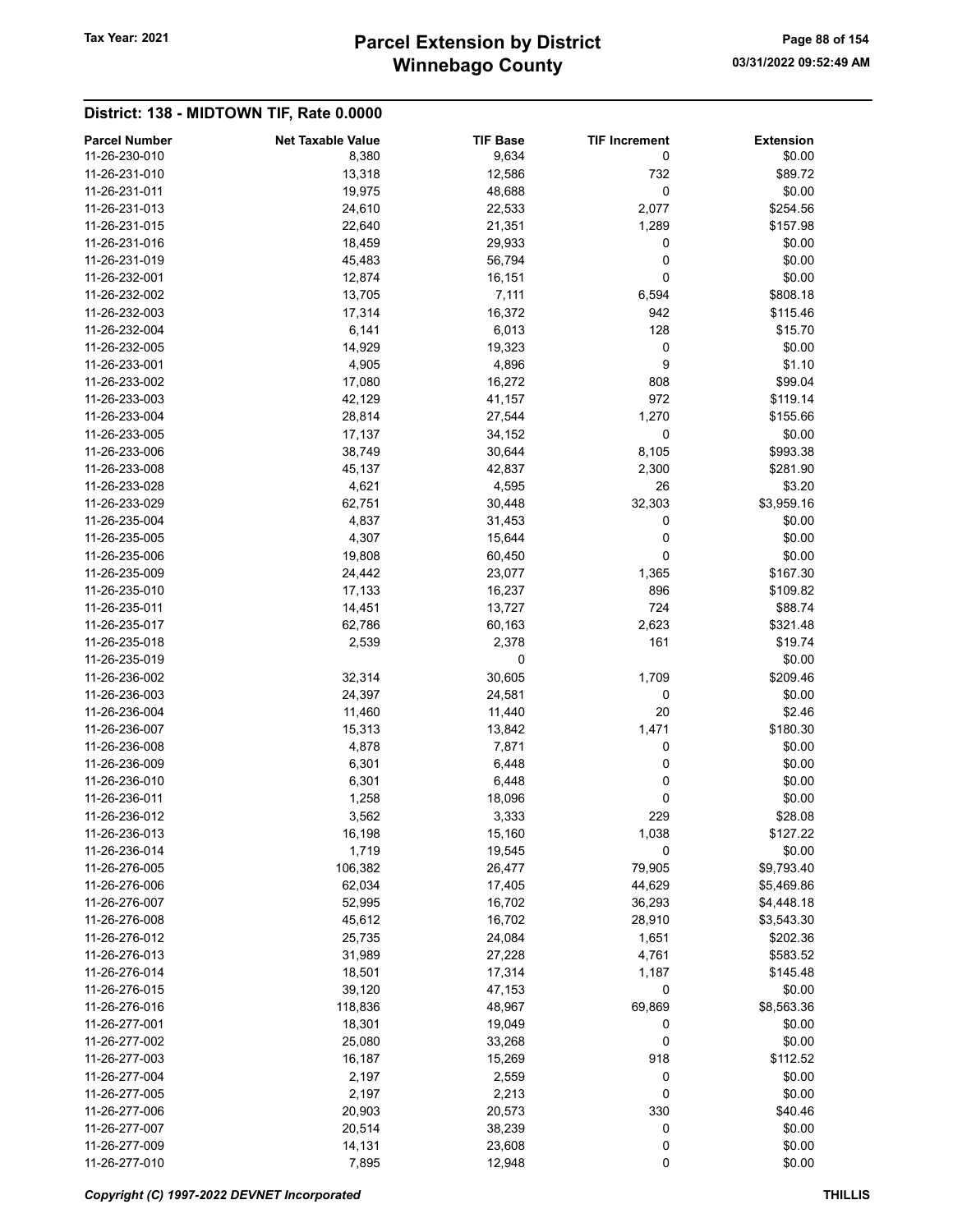# Winnebago County Tax Year: 2021 **Parcel Extension by District** Page 89 of 154

| <b>Parcel Number</b> | <b>Net Taxable Value</b> | <b>TIF Base</b> | <b>TIF Increment</b> | <b>Extension</b> |
|----------------------|--------------------------|-----------------|----------------------|------------------|
| 11-26-277-011        | 7,893                    | 10,745          | 0                    | \$0.00           |
| 11-26-277-012        | 6,754                    | 18,233          | 0                    | \$0.00           |
| 11-26-277-013        | 12,296                   | 7,578           | 4,718                | \$578.26         |
| 11-26-277-015        | 11,441                   | 15,188          | 0                    | \$0.00           |
| 11-26-277-017        | 7,895                    | 12,948          | 0                    | \$0.00           |
| 11-26-277-020        | 49,793                   | 46,442          | 3,351                | \$410.72         |
| 11-26-277-021        | 3,010                    | 14,081          | 0                    | \$0.00           |
| 11-26-277-022        | 5,418                    | 16,381          | $\mathbf 0$          | \$0.00           |
| 11-26-277-023        |                          | 119,613         |                      | \$0.00           |
| 11-26-280-002        | 14,021                   | 15,296          | 0                    | \$0.00           |
| 11-26-280-003        | 42,858                   | 40,037          | 2,821                | \$345.76         |
| 11-26-280-004        | 9,476                    | 14,667          | 0                    | \$0.00           |
| 11-26-280-006        | 22,212                   | 19,600          | 2,612                | \$320.14         |
| 11-26-280-009        | 35,838                   | 33,539          | 2,299                | \$281.78         |
| 11-26-280-010        | 23,399                   | 23,801          | 0                    | \$0.00           |
| 11-26-280-011        | 9,047                    | 8,468           | 579                  | \$70.96          |
| 11-26-280-014        | 7,017                    | 23,474          | 0                    | \$0.00           |
| 11-26-280-015        | 56,312                   | 52,131          | 4,181                | \$512.44         |
| 11-26-280-016        | 10,037                   | 9,394           | 643                  | \$78.82          |
| 11-26-280-017        | 988                      | 1,150           | 0                    | \$0.00           |
| 11-26-280-018        | 22,522                   | 24,973          | 0                    | \$0.00           |
| 11-26-280-019        | 858                      | 999             | 0                    | \$0.00           |
| 11-26-280-020        | 858                      | 999             | 0                    | \$0.00           |
| 11-26-280-021        | 9,959                    | 18,345          | 0                    | \$0.00           |
| 11-26-280-022        | 14,160                   | 20,846          | 0                    | \$0.00           |
| 11-26-280-023        | 3,774                    | 14,802          | 0                    | \$0.00           |
| 11-26-280-024        | 6,075                    | 5,720           | 355                  | \$43.52          |
| 11-26-282-005        | 26,751                   | 35,135          | 0                    | \$0.00           |
| 11-26-282-008        | 8,942                    | 8,861           | 81                   | \$9.94           |
| 11-26-282-009        | 1,939                    | 2,072           | 0                    | \$0.00           |
| 11-26-282-010        | 45,833                   | 41,549          | 4,284                | \$525.06         |
| 11-26-282-011        | 6,589                    | 20,885          | 0                    | \$0.00           |
| 11-26-282-012        | 35,533                   | 82,028          | 0                    | \$0.00           |
| 11-26-283-001        | 17,637                   | 14,165          | 3,472                | \$425.54         |
| 11-26-283-002        | 26,795                   | 15,743          | 11,052               | \$1,354.58       |
| 11-26-283-003        | 19,548                   | 18,715          | 833                  | \$102.10         |
| 11-26-283-004        | 5,197                    | 15,038          | 0                    | \$0.00           |
| 11-26-283-005        | 14,142                   | 93,183          | 0                    | \$0.00           |
| 11-26-283-006        | 37,669                   | 35,254          | 2,415                | \$296.00         |
| 11-26-283-007        | 6,903                    | 16,516          | 0                    | \$0.00           |
| 11-26-283-008        | 9,047                    | 8,468           | 579                  | \$70.96          |
| 11-26-283-009        | 6,833                    | 15,024          | $\mathbf 0$          | \$0.00           |
| 11-26-283-011        | 62,257                   | 50,050          | 12,207               | \$1,496.14       |
| 11-26-283-012        | 9,831                    | 9,201           | 630                  | \$77.22          |
| 11-26-283-013        | 9,845                    | 9,214           | 631                  | \$77.34          |
| 11-26-283-014        | 12,449                   | 25,029          | 0                    | \$0.00           |
| 11-26-283-015        | 9,712                    | 25,573          | 0                    | \$0.00           |
| 11-26-283-017        | 7,967                    | 18,387          | 0                    | \$0.00           |
| 11-26-285-001        | 1,850                    | 58,863          | 0                    | \$0.00           |
| 11-26-285-002        | 1,957                    | 7,523           | 0                    | \$0.00           |
| 11-26-285-003        | 11,469                   | 8,833           | 2,636                | \$323.08         |
| 11-26-285-004        | 4,307                    | 25,616          | 0                    | \$0.00           |
| 11-26-286-001        | 14,941                   | 13,983          | 958                  | \$117.42         |
| 11-26-287-001        |                          | 0               |                      | \$0.00           |
| 11-26-287-002        |                          | 0               |                      | \$0.00           |
| 11-26-288-001        | 43,717                   | 23,046          | 20,671               | \$2,533.50       |
| 11-26-288-002        | 3,539                    | 0               | 3,539                | \$433.76         |
| 11-26-288-003        |                          | 0               |                      | \$0.00           |
| 11-26-288-004        | 19,422                   | 22,849          | $\mathbf 0$          | \$0.00           |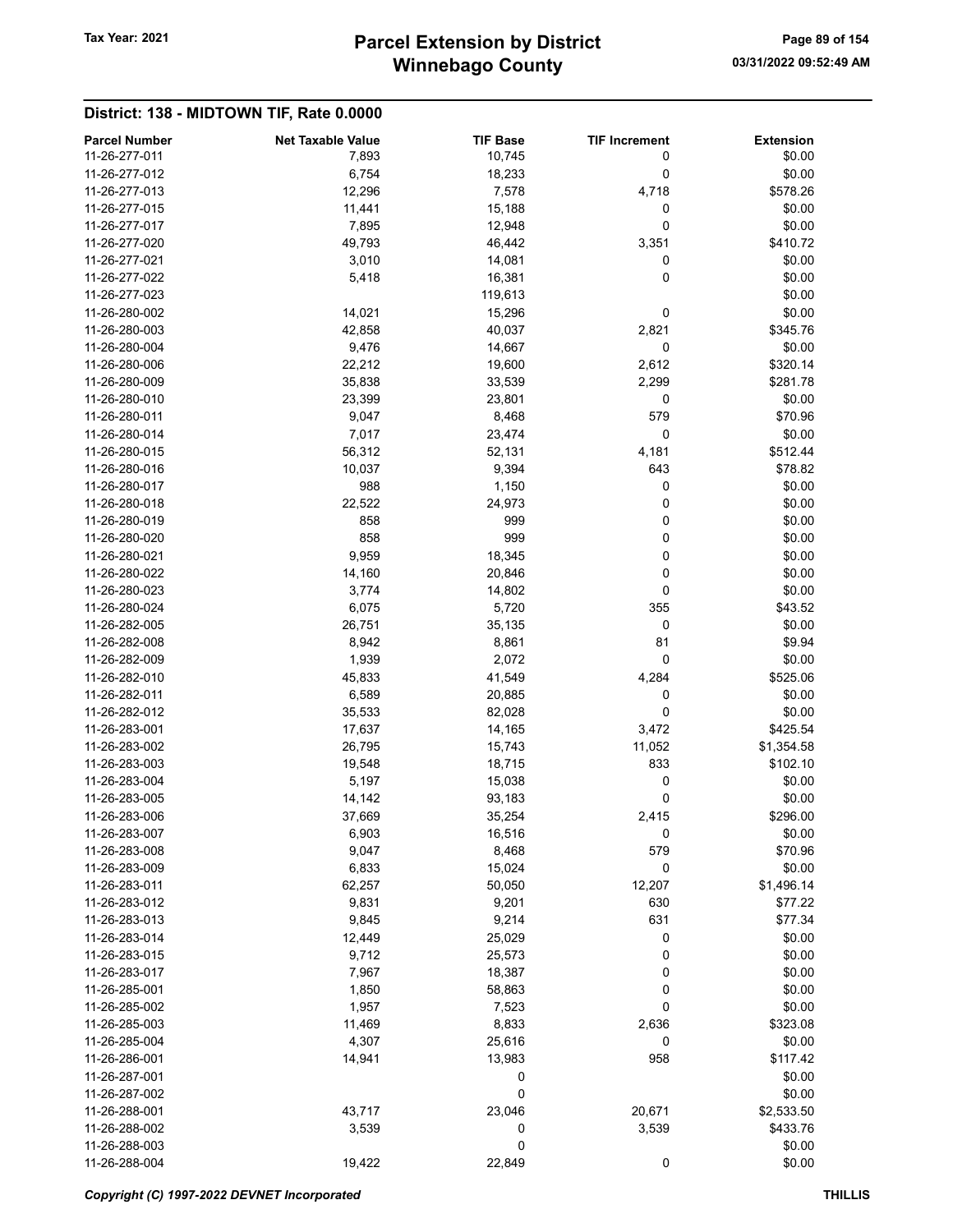# Winnebago County Tax Year: 2021 **Parcel Extension by District** Page 90 of 154

| <b>Parcel Number</b>           | <b>Net Taxable Value</b> | <b>TIF Base</b> | <b>TIF Increment</b> | <b>Extension</b> |
|--------------------------------|--------------------------|-----------------|----------------------|------------------|
| 11-26-288-005                  | 20,448                   | 31,876          | 0                    | \$0.00           |
| 11-26-288-006                  | 9,916                    | 17,777          | 0                    | \$0.00           |
| 11-26-288-007                  | 25,084                   | 39,399          | 0                    | \$0.00           |
| 11-26-288-008                  | 9,730                    | 8,792           | 938                  | \$114.96         |
| 11-26-288-009                  | 17,600                   | 27,559          | 0                    | \$0.00           |
| 11-26-288-010                  | 1,598                    | 1,963           | 0                    | \$0.00           |
| 11-26-288-011                  | 9,251                    | 16,925          | 0                    | \$0.00           |
| 11-26-288-012                  | 13,664                   | 16,148          | 0                    | \$0.00           |
| 11-26-403-003                  |                          | 0               |                      | \$0.00           |
| 11-26-403-004                  | 1,801                    | 0               | 1,801                | \$220.74         |
| 11-26-404-001                  | 21,666                   | 30,255          | 0                    | \$0.00           |
| 11-26-404-002                  | 7,670                    | 14,494          | 0                    | \$0.00           |
| 11-26-404-003                  | 16,153                   | 15,116          | 1,037                | \$127.10         |
| 11-26-404-004                  | 5,524                    | 5,170           | 354                  | \$43.40          |
| 11-26-404-005                  | 2,067                    | 2,437           | 0                    | \$0.00           |
| 11-26-404-006                  |                          | 0               |                      | \$0.00           |
| 11-26-404-007                  | 17,121                   | 23,807          | 0                    | \$0.00           |
| 11-26-404-008                  | 1,100                    | 17,001          | 0                    | \$0.00           |
| 11-26-404-009                  | 6,438                    | 14,460          | 0                    | \$0.00           |
| 11-26-404-010                  | 1,170                    | 1,362           | 0                    | \$0.00           |
| 11-26-404-011                  | 6,352                    | 4,796           | 1,556                | \$190.72         |
| 11-26-404-012                  | 7,357                    | 8,326           | 0                    | \$0.00           |
| 11-26-404-013                  | 8,985                    | 4,967           | 4,018                | \$492.46         |
| 11-26-404-014                  | 1,210                    | 1,410           | 0                    | \$0.00           |
| 11-26-404-015                  | 5,860                    | 16,389          | 0                    | \$0.00           |
| 11-26-405-001                  |                          | 0               |                      | \$0.00           |
| 11-26-405-002                  | 0                        | 159             | 0                    | \$0.00           |
| 11-26-406-001                  |                          | 26,101          |                      | \$0.00           |
| 11-26-406-002                  |                          | 1,095           |                      | \$0.00           |
| 11-26-406-003                  | 3,172                    | 13,194          | 0                    | \$0.00           |
| 11-26-406-004                  |                          | 1,342           |                      | \$0.00           |
| 11-26-406-005                  | 8,541                    | 16,984          | 0                    | \$0.00           |
| 11-26-406-006                  | 5,289                    | 21,336          | 0                    | \$0.00           |
| 11-26-406-007                  | 23,674                   | 28,750          | 0                    | \$0.00           |
| 11-26-406-008                  | 16,218                   | 40,704          | 0                    | \$0.00           |
| 11-26-406-009                  |                          | 17,574          |                      | \$0.00           |
| 11-26-407-002                  |                          | 8,843           |                      | \$0.00           |
| 11-26-407-003                  |                          | 1,960           |                      | \$0.00           |
| 11-26-407-005                  |                          | 1,453           |                      | \$0.00           |
|                                |                          |                 |                      |                  |
| 11-26-407-006                  |                          | 20,778          |                      | \$0.00           |
| 11-26-407-007<br>11-26-407-008 |                          | 15,754          |                      | \$0.00           |
|                                | 7,448                    | 14,378          | $\pmb{0}$            | \$0.00           |
| 11-26-407-009                  | 7,356                    | 11,179          | 0                    | \$0.00           |
| 11-26-407-010                  | 5,810                    | 18,626          | 0                    | \$0.00           |
| 11-26-407-011                  | 767                      | 5,265           | 0                    | \$0.00           |
| 11-26-407-012                  | 10,104                   | 18,591          | 0                    | \$0.00           |
| 11-26-407-013                  |                          | 4,693           |                      | \$0.00           |
| 11-26-408-001                  | 17,439                   | 16,321          | 1,118                | \$137.04         |
| 11-26-408-002                  | 8,385                    | 16,625          | 0                    | \$0.00           |
| 11-26-408-003                  |                          | 20,104          |                      | \$0.00           |
| 11-26-408-004                  | 8,106                    | 7,585           | 521                  | \$63.86          |
| 11-26-408-005                  | 2,415                    | 20,394          | 0                    | \$0.00           |
| 11-26-408-006                  | 1,789                    | 6,333           | 0                    | \$0.00           |
| 11-26-408-007                  | 3,135                    | 21,380          | 0                    | \$0.00           |
| 11-26-408-008                  | 10,351                   | 18,294          | 0                    | \$0.00           |
| 11-26-408-009                  | 1,300                    | $\pmb{0}$       | 1,300                | \$159.34         |
| 11-26-408-010                  | 1,300                    | 20,098          | 0                    | \$0.00           |
| 11-26-408-011                  | 320                      | 14,775          | 0                    | \$0.00           |
| 11-26-408-012                  | 1,274                    | 14,107          | $\pmb{0}$            | \$0.00           |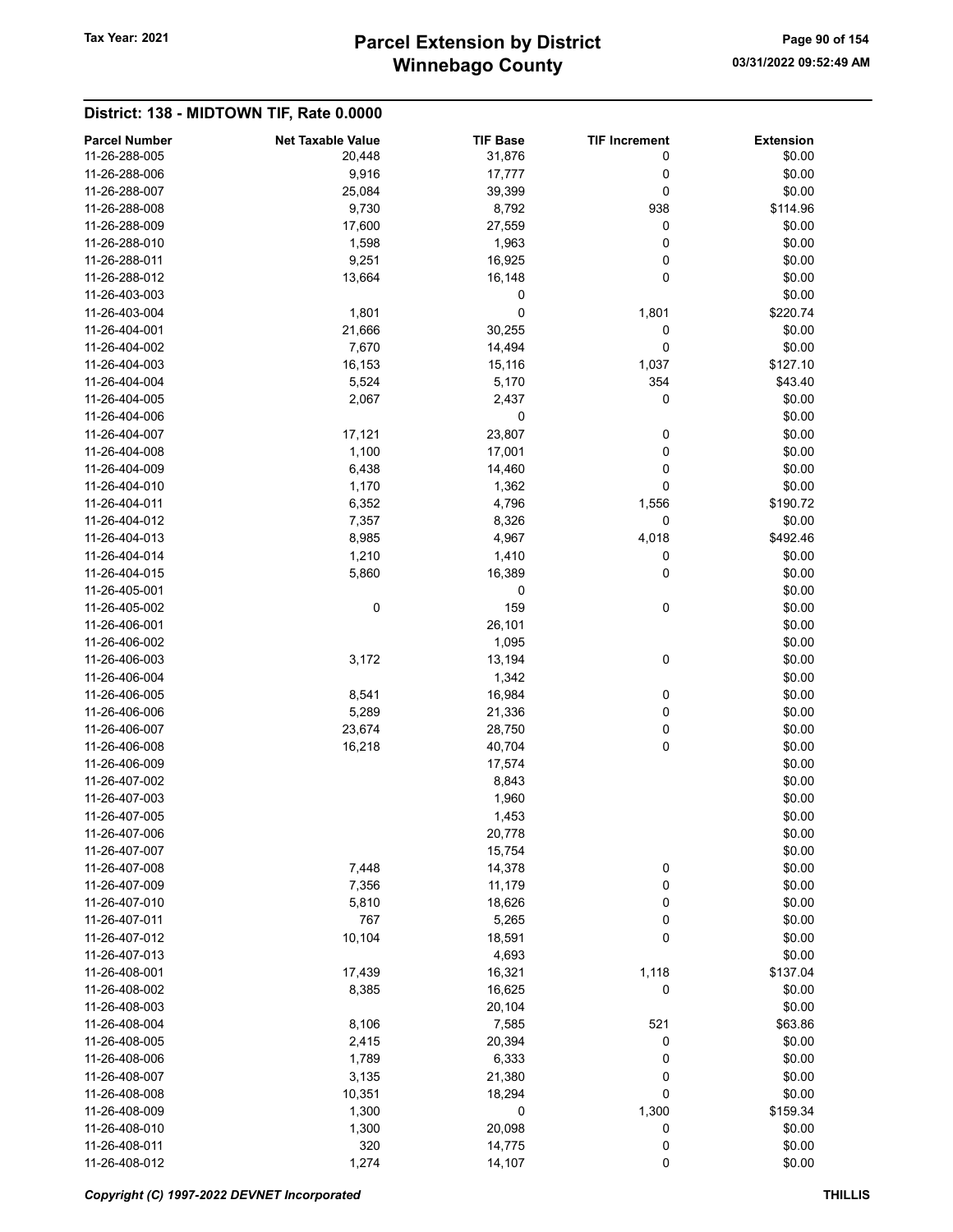District: 138 - MIDTOWN TIF, Rate 0.0000

#### Parcel Number **Net Taxable Value** TIF Base TIF Increment Extension 11-26-408-013 9,074 11,302 0 \$0.00 11-26-408-017 8,698 17,151 0 \$0.00 11-26-408-018 1,197 \$0.00  $11-26-409-001$  \$0.00 11-26-409-002 5,200 9,777 0 \$0.00 11-26-409-003 8,766 5,000 3,766 \$461.58 11-26-409-004 2,301 12,250 0 \$0.00 11-26-409-007 5,892 10,800 0 \$0.00 11-26-409-008 \$0.00 11-26-409-009 8,348 12,212 0 \$0.00 11-26-409-012 3,525 16,595 0 \$0.00 11-26-409-015 8,495 1,877 6,618 \$811.12 11-26-409-016 **1,256** 1,256 1,463 0 \$0.00 11-26-409-017 8,082 14,441 0 \$0.00 11-26-409-018 10,531 13,986 0 \$0.00 11-26-409-019 9,605 14,014 0 \$0.00 11-26-409-020 6,833 6,833 15,431 0 \$0.00 11-26-409-021 \$0.00 11-26-409-022 9,181 18,062 0 \$0.00 11-26-409-023 12,539 22,272 0 \$0.00 11-26-409-024 9,662 9,662 19,508 0 \$0.00 11-26-409-027 7,525 7,525 13,327 0 \$0.00 11-26-409-028 2,441 10,176 0 \$0.00 11-26-409-029 459 535 0 \$0.00 11-26-409-031 0 22,935 0 \$0.00 11-26-410-001 **1,040** 1,040 **2,095** 0 \$0.00 11-26-410-002 6,961 6,961 12,680 0 0 \$0.00 11-26-410-003 1,221 15,742 0 \$0.00 11-26-410-004 **1,221** 1,423 0 \$0.00 11-26-410-005 11,429 20,681 0 \$0.00 11-26-410-006 6,153 6,153 12,859 0 \$0.00 11-26-410-007 1,847 19,035 0 \$0.00 11-26-410-008 780 13,908 0 \$0.00 11-26-410-009 \$0.00 11-26-410-010 **13,602** 13,802 0 \$0.00 11-26-410-011 7,320 14,358 0 \$0.00 11-26-410-012 3,462 6,651 0 \$0.00 11-26-410-013 629 629 733 0 60.00 11-26-410-014 **11-26-410-014** 7,378 13,174 0 \$0.00 11-26-410-015 5,577 14,674 0 \$0.00 11-26-410-016 10,814 8,889 1,925 \$235.94 11-26-410-017 6,233 6,233 11,661 0 \$0.00 11-26-410-018 **1,077** 20,164 0 \$0.00 11-26-410-019 7,961 15,725 0 \$0.00 11-26-411-004 **1,037** 1,208 0 \$0.00 11-26-411-005 8,773 17,670 0 \$0.00 11-26-411-006 7,570 12,670 0 \$0.00 11-26-411-007 **8,077** 19,156 0 \$0.00 11-26-411-008 9,047 11,195 0 \$0.00 11-26-411-009 6,638 6,638 12,854 0 \$0.00 11-26-411-010 **11-26-411-010 11-26-411-010 11-26-411-010 11-26-411-010 120.502 120.502 120.00** 11-26-411-011 8,436 27,026 0 \$0.00  $11-26-411-013$  \$0.00 11-26-411-014 **1,093** 1,093 14,175 0 \$0.00 11-26-411-015 23,385 23,385 23,912 0 \$0.00 11-26-411-016 4,349 18,381 0 \$0.00 11-26-412-001 \$0.00 \$0.00 \$0.00 \$0.00 \$0.00 \$0.00 \$0.00 \$0.00 \$0.00 \$0.00 \$0.00 \$0.00 \$0.00 \$0.00 \$0.00 \$0.00 \$0 11-26-412-002 8,045 8,300 0 \$0.00

11-26-412-003 7,961 15,904 0 \$0.00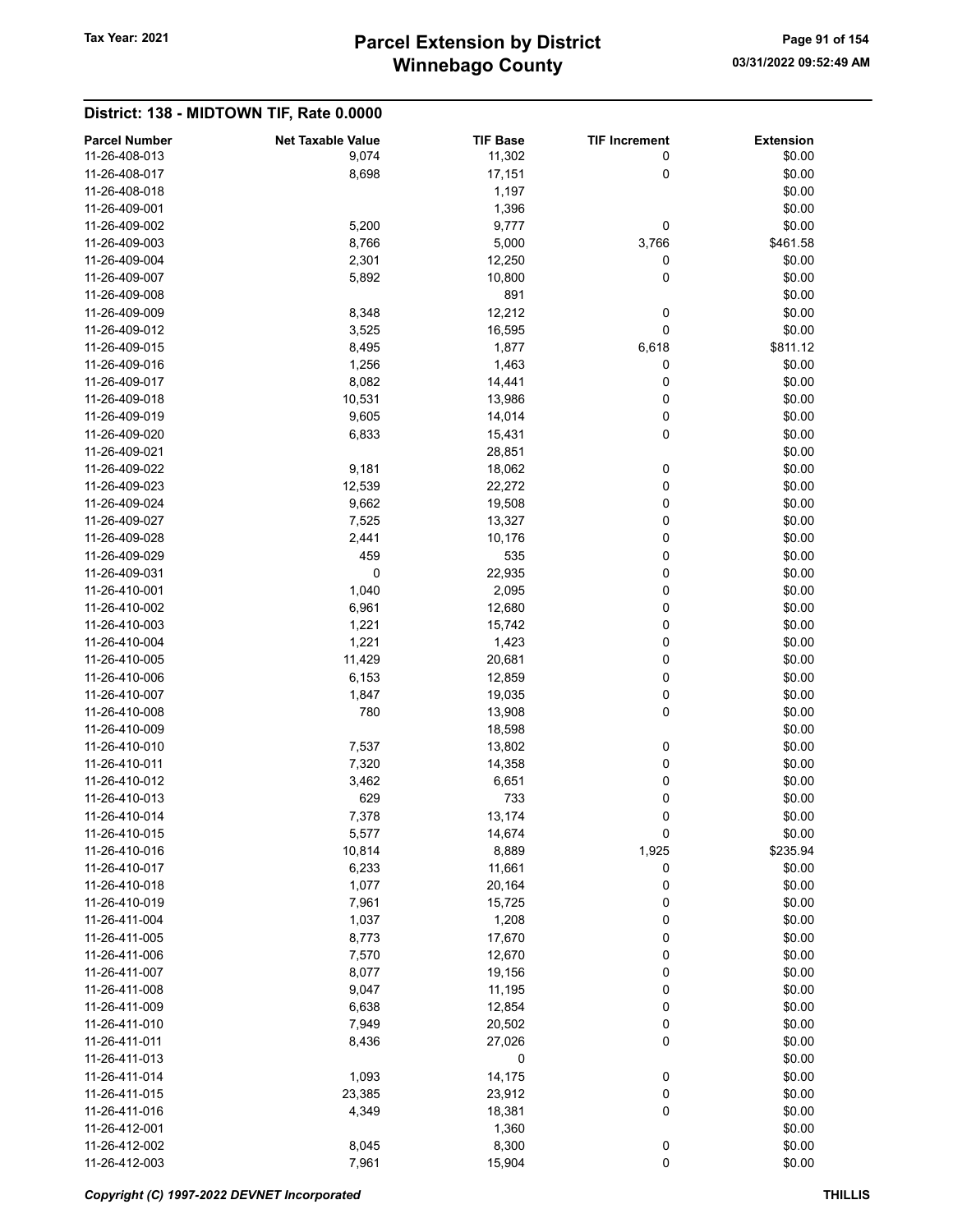# Winnebago County Tax Year: 2021 **Parcel Extension by District** Page 92 of 154

| <b>Parcel Number</b>           | <b>Net Taxable Value</b> | <b>TIF Base</b>  | <b>TIF Increment</b> | <b>Extension</b> |
|--------------------------------|--------------------------|------------------|----------------------|------------------|
| 11-26-412-004                  |                          | 1,482            |                      | \$0.00           |
| 11-26-412-005                  |                          | 2,273            |                      | \$0.00           |
| 11-26-413-001                  | 6,108                    | 16,534           | 0                    | \$0.00           |
| 11-26-413-002                  | 1,715                    | 0                | 1,715                | \$210.20         |
| 11-26-413-003                  | 13,064                   | 24,060           | 0                    | \$0.00           |
| 11-26-413-004                  | 0                        | 3,948            | 0                    | \$0.00           |
| 11-26-413-005                  | 12,860                   | 19,410           | 0                    | \$0.00           |
| 11-26-413-006                  | 10,657                   | 18,333           | 0                    | \$0.00           |
| 11-26-413-007                  | 8,932                    | $\mathbf 0$      | 8,932                | \$1,094.74       |
| 11-26-413-008                  | 5,903                    | 12,490           | 0                    | \$0.00           |
| 11-26-413-009                  | 10,733                   | 15,088           | 0                    | \$0.00           |
| 11-26-413-010                  | 10,570                   | 14,934           | 0                    | \$0.00           |
| 11-26-413-011                  | 12,633                   | 22,757           | 0                    | \$0.00           |
| 11-26-413-012                  | 12,983                   | 23,454           | 0                    | \$0.00           |
| 11-26-413-013                  | 9,921                    | 11,174           | 0                    | \$0.00           |
| 11-26-413-014                  | 11,020                   | 15,277           | 0                    | \$0.00           |
| 11-26-413-015                  | 11,169                   | 20,361           | 0                    | \$0.00           |
| 11-26-413-016                  | 2,968                    | 18,100           | 0                    | \$0.00           |
| 11-26-413-017                  | 9,630                    | 5,916            | 3,714                | \$455.20         |
| 11-26-413-018                  | 11,575                   | 16,000           | 0                    | \$0.00           |
| 11-26-426-002                  | 31,699                   | 79,966           | 0                    | \$0.00           |
| 11-26-426-006                  | 4,429                    | 17,105           | 0                    | \$0.00           |
| 11-26-426-008                  | 1,388                    | 3,949            | 0                    | \$0.00           |
| 11-26-426-009                  | 2,552                    | 7,840            | 0                    | \$0.00           |
| 11-26-426-010                  | 5,894                    | 11,858           | 0                    | \$0.00           |
| 11-26-426-011                  | 679                      | 2,093            | 0                    | \$0.00           |
| 11-26-427-001                  | 14,586                   | 19,410           | 0                    | \$0.00           |
| 11-26-428-001                  | 11,520                   | 22,899           | 0                    | \$0.00           |
| 11-26-428-002                  | 5,253                    | 13,287           | 0                    | \$0.00           |
| 11-26-428-005                  | 15,348                   | 17,894           | 0                    | \$0.00           |
| 11-26-428-006                  | 6,972                    | 11,815           | 0                    | \$0.00           |
| 11-26-428-007                  | 1,715                    | 1,998            | 0                    | \$0.00           |
| 11-26-428-008                  | 1,715                    | 1,998            | 0                    | \$0.00           |
| 11-26-428-009                  | 1,715                    | 1,998            | 0                    | \$0.00           |
| 11-26-428-011                  | 9,157                    | 26,381           | 0                    | \$0.00           |
| 11-26-428-013                  | 910                      | 17,439           | 0                    | \$0.00           |
| 11-26-428-014                  | 11,622                   | 9,663            | 1,959                | \$240.10         |
| 11-26-428-015                  | 12,303                   | 22,425           | 0                    | \$0.00           |
| 11-26-429-001                  | 0                        | 16,130           | 0                    | \$0.00           |
| 11-26-429-002                  | 10,664                   | 16,720           | 0                    | \$0.00           |
| 11-26-429-003                  | 0                        | 9,868            | $\pmb{0}$            | \$0.00           |
| 11-26-429-004                  | 10,205                   | 18,393           | 0                    | \$0.00           |
| 11-26-429-005                  | 0                        | 15,658           | 0                    | \$0.00           |
| 11-26-429-006                  | 10,133                   | 10,488           | 0                    | \$0.00           |
| 11-26-429-007                  | 5,520                    | 14,635           | 0<br>0               | \$0.00           |
| 11-26-429-008<br>11-26-429-009 | 9,640                    | 17,274           | 0                    | \$0.00           |
| 11-26-429-010                  | 1,043                    | 1,216            | 0                    | \$0.00           |
| 11-26-429-011                  | 8,112<br>9,282           | 10,388           | 0                    | \$0.00<br>\$0.00 |
| 11-26-429-012                  | 9,197                    | 24,936<br>22,403 | 0                    | \$0.00           |
| 11-26-429-013                  | 12,662                   | 15,778           | 0                    | \$0.00           |
| 11-26-429-014                  | 13,124                   | 23,972           | 0                    | \$0.00           |
| 11-26-429-015                  | 10,407                   | 14,437           | 0                    | \$0.00           |
| 11-26-430-001                  | 16,025                   | 19,275           | 0                    | \$0.00           |
| 11-26-430-002                  | 35,819                   | 33,726           | 2,093                | \$256.52         |
| 11-26-430-003                  | 1,745                    | 1,574            | 171                  | \$20.96          |
| 11-26-430-004                  | 18,518                   | 17,342           | 1,176                | \$144.14         |
| 11-26-430-007                  | 33,551                   | 39,920           | 0                    | \$0.00           |
| 11-26-430-012                  | 60,961                   | 38,675           | 22,286               | \$2,731.44       |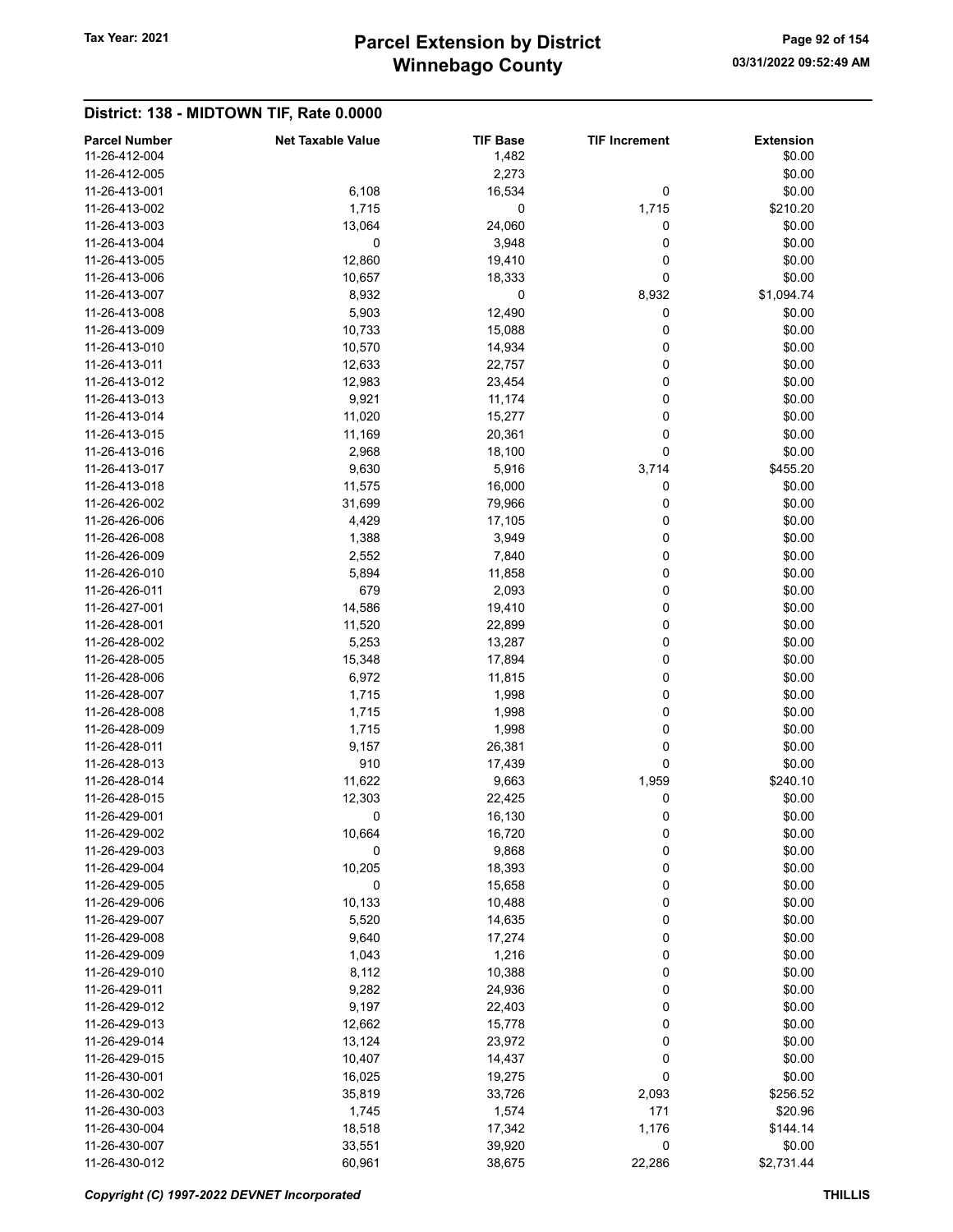# Winnebago County Tax Year: 2021 **Parcel Extension by District** Page 93 of 154

| <b>Parcel Number</b>           | <b>Net Taxable Value</b> | <b>TIF Base</b>  | <b>TIF Increment</b> | <b>Extension</b> |
|--------------------------------|--------------------------|------------------|----------------------|------------------|
| 11-26-432-003                  | 11,462                   | 19,532           | 0                    | \$0.00           |
| 11-26-432-004                  | 20,200                   | 18,903           | 1,297                | \$158.96         |
| 11-26-432-005                  | 6,601                    | 0                | 6,601                | \$809.04         |
| 11-26-432-006                  | 9,843                    | 6,798            | 3,045                | \$373.20         |
| 11-26-432-007                  | 7,227                    | 11,053           | 0                    | \$0.00           |
| 11-26-432-008                  | 22,429                   | 36,380           | 0                    | \$0.00           |
| 11-26-432-009                  | 4,799                    | 13,127           | 0                    | \$0.00           |
| 11-26-432-010                  | 6,322                    | 14,732           | 0                    | \$0.00           |
| 11-26-432-011                  | 6,752                    | 14,773           | 0                    | \$0.00           |
| 11-26-432-012                  | 7,944                    | 18,786           | 0                    | \$0.00           |
| 11-26-432-013                  | 6,717                    | 13,045           | 0                    | \$0.00           |
| 11-26-432-014                  | 1,176                    | 1,371            | 0                    | \$0.00           |
| 11-26-432-015                  | 18,426                   | 17,244           | 1,182                | \$144.88         |
| 11-26-432-016                  | 6,020                    | 18,860           | 0                    | \$0.00           |
| 11-26-432-017                  |                          | 0                |                      | \$0.00           |
| 11-26-435-006                  | 1,516                    | 1,433            | 83                   | \$10.18          |
| 11-26-438-001                  | 1,877                    | 18,599           | 0                    | \$0.00           |
| 11-26-438-002                  | 1,044                    | 27,417           | 0                    | \$0.00           |
| 11-26-438-003                  | 12,429                   | 22,486           | 0                    | \$0.00           |
| 11-26-438-004                  | 5,183                    | 12,783           | 0                    | \$0.00           |
| 11-26-438-005                  | 8,951                    | 16,117           | 0                    | \$0.00           |
| 11-26-438-006                  | 1,100                    | 13,396           | 0                    | \$0.00           |
| 11-26-438-007                  | 8,922                    | 17,469           | 0                    | \$0.00           |
| 11-26-438-008                  | 5,357                    | 10,666           | 0                    | \$0.00           |
| 11-26-438-009                  | 5,578                    | 9,350            | 0                    | \$0.00           |
| 11-26-438-012                  | 3,772                    | 10,061           | 0                    | \$0.00           |
| 11-26-438-013                  | 8,557                    | 4,695            | 3,862                | \$473.34         |
| 11-26-438-014                  | 6,975                    | 13,830           | 0                    | \$0.00           |
| 11-26-438-015                  | 9,178                    | 19,324           | 0                    | \$0.00           |
| 11-26-438-016                  | 5,008                    | 20,044           | 0                    | \$0.00           |
| 11-26-438-017                  | 6,229                    | 12,722           | 0                    | \$0.00           |
| 11-26-438-018                  | 5,747                    | 8,291            | 0                    | \$0.00           |
| 11-26-438-021                  | 11,668                   | 20,638           | 0                    | \$0.00           |
| 11-26-438-022                  | 12,605                   | 8,158            | 4,447                | \$545.04         |
| 11-26-438-023                  |                          |                  | 0                    | \$0.00           |
| 11-26-438-024                  | 7,723<br>5,949           | 14,034<br>17,159 | 0                    | \$0.00           |
| 11-26-451-009                  | 11,480                   |                  | 0                    | \$0.00           |
| 11-26-451-010                  |                          | 20,607           |                      | \$405.68         |
|                                | 8,702                    | 5,392            | 3,310                |                  |
| 11-26-451-011                  |                          | 1,753            |                      | \$0.00<br>\$0.00 |
| 11-26-451-012<br>11-26-451-014 |                          | 0                |                      |                  |
| 11-26-451-015                  |                          | 0                |                      | \$0.00           |
|                                |                          | 0                |                      | \$0.00           |
| 11-26-451-016                  |                          | 0                |                      | \$0.00           |
| 11-26-451-017                  |                          | 0                |                      | \$0.00           |
| 11-26-451-018                  |                          | 0                |                      | \$0.00           |
| 11-26-451-019                  |                          | 0                |                      | \$0.00           |
| 11-26-451-020                  |                          | 2,783            |                      | \$0.00           |
| 11-26-452-001                  |                          | 0                |                      | \$0.00           |
| 11-26-452-002                  |                          | 0                |                      | \$0.00           |
| 11-26-452-003                  |                          | 0                |                      | \$0.00           |
| 11-26-452-004                  |                          | 0                |                      | \$0.00           |
| 11-26-452-005                  |                          | 0                |                      | \$0.00           |
| 11-26-452-006                  |                          | 0                |                      | \$0.00           |
| 11-26-453-001                  |                          | 0                |                      | \$0.00           |
| 11-26-453-003                  | 434                      | 810              | 0                    | \$0.00           |
| 11-26-453-006                  | 9,041                    | 18,156           | 0                    | \$0.00           |
| 11-26-453-007                  | 8,503                    | 10,476           | 0                    | \$0.00           |
| 11-26-453-008                  | 3,976                    | 15,380           | 0                    | \$0.00           |
| 11-26-453-009                  | 2,035                    | 19,388           | 0                    | \$0.00           |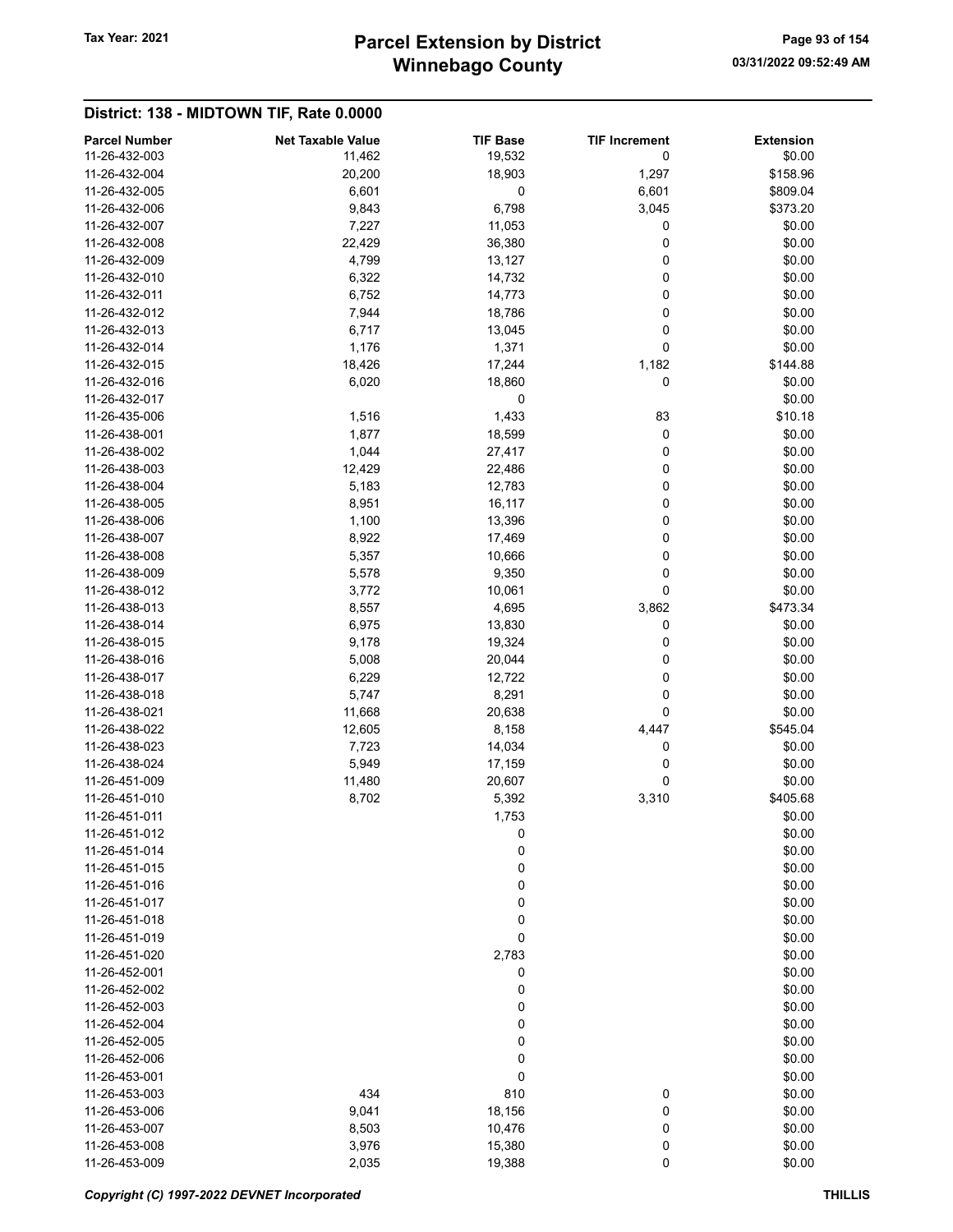# Winnebago County Tax Year: 2021 **Parcel Extension by District** Page 94 of 154

#### District: 138 - MIDTOWN TIF, Rate 0.0000

| <b>Parcel Number</b>  | <b>Net Taxable Value</b> | <b>TIF Base</b> | <b>TIF Increment</b> | <b>Extension</b> |
|-----------------------|--------------------------|-----------------|----------------------|------------------|
| 11-26-453-010         | 33,700                   | 31,539          | 2,161                | \$264.86         |
| 11-26-453-011         | 5,295                    | 4,957           | 338                  | \$41.44          |
| 11-26-453-013         | 9,834                    | 17,974          | 0                    | \$0.00           |
| 11-26-453-014         | 6,765                    | 15,632          | $\mathbf 0$          | \$0.00           |
| 11-26-476-001         | 6,398                    | 17,050          | $\mathbf 0$          | \$0.00           |
| 11-26-476-002         | 9,471                    | 16,753          | $\mathbf 0$          | \$0.00           |
| 11-26-476-003         | 14,272                   | 24,972          | $\mathbf 0$          | \$0.00           |
| 11-26-476-004         | 6,479                    | 6,002           | 477                  | \$58.46          |
| 11-26-476-006         | 32,789                   | 35,183          | 0                    | \$0.00           |
| 11-26-476-007         | $\mathbf 0$              | 163             | $\mathbf 0$          | \$0.00           |
| 11-26-476-008         | 7,488                    | 7,008           | 480                  | \$58.84          |
| 11-26-476-009         | 4,805                    | 4,496           | 309                  | \$37.88          |
| 11-26-476-010         | 6,501                    | 12,088          | 0                    | \$0.00           |
| 11-26-476-011         | 0                        | 247             | $\mathbf 0$          | \$0.00           |
| 11-26-480-001         | 16,368                   | 15,319          | 1,049                | \$128.58         |
| 11-26-480-002         | 9,290                    | 13,397          | 0                    | \$0.00           |
| 11-26-480-003         | 4,974                    | 11,965          | $\mathbf 0$          | \$0.00           |
| 11-26-480-004         | 6,885                    | 1,847           | 5,038                | \$617.48         |
| 11-26-480-005         | 5,206                    | 9,967           | 0                    | \$0.00           |
| 11-26-480-006         | 12,982                   | 23,059          | $\mathbf 0$          | \$0.00           |
| 11-26-480-007         | 1,659                    | 14,002          | $\mathbf 0$          | \$0.00           |
| 11-26-485-001         |                          | 14,434          |                      | \$0.00           |
| 11-26-485-002         | 1,659                    | 14,036          | 0                    | \$0.00           |
| 11-26-485-003         |                          | 0               |                      | \$0.00           |
| 11-26-485-004         | 5,950                    | 6,849           | 0                    | \$0.00           |
| 11-26-485-005         | 6,543                    | 14,796          | $\mathbf 0$          | \$0.00           |
| 11-26-485-006         | 14,352                   | 20,649          | 0                    | \$0.00           |
| 11-26-485-007         | 4,939                    | 10,249          | 0                    | \$0.00           |
| 11-26-486-001         | 1,659                    | 19,128          | $\mathbf 0$          | \$0.00           |
| 11-26-486-002         | 9,976                    | 18,893          | 0                    | \$0.00           |
| 11-26-486-003         | 8,096                    | 11,222          | 0                    | \$0.00           |
| 11-26-486-004         | 782                      | 9,355           | $\mathbf 0$          | \$0.00           |
| 11-26-486-005         | 11,272                   | 20,445          | $\mathbf 0$          | \$0.00           |
| 11-26-486-006         | 6,686                    | 7,313           | $\mathbf 0$          | \$0.00           |
| 11-26-486-007         | 9,969                    | 13,127          | $\mathbf 0$          | \$0.00           |
| 11-26-486-008         | 12,156                   | 17,870          | $\mathbf 0$          | \$0.00           |
| 11-26-486-009         | 13,317                   | 21,457          | $\Omega$             | \$0.00           |
| <b>Totals for 138</b> | 6,548,542                | 10,329,815      | 599,148              | \$73,434.02      |
|                       |                          |                 |                      | 620 Parcels      |

### District: 139 - KISHWAUKEE & HARRISON TIF #2, Rate 0.0000

| <b>Parcel Number</b> | <b>Net Taxable Value</b> | <b>TIF Base</b> | <b>TIF Increment</b> | <b>Extension</b> |
|----------------------|--------------------------|-----------------|----------------------|------------------|
| 11-36-451-001        | 31.216                   | 29.214          | 2.002                | \$245.38         |
| 11-36-451-010        | 453.113                  | 462.515         |                      | \$0.00           |
| Totals for 139       | 484.329                  | 491.729         | 2.002                | \$245.38         |
|                      |                          |                 |                      | 2 Parcels        |

#### District: 140 - FORMER BELOIT CORP TIF, Rate 0.0000

| <b>Parcel Number</b> | <b>Net Taxable Value</b> | <b>TIF Base</b> | <b>TIF Increment</b> | <b>Extension</b> |
|----------------------|--------------------------|-----------------|----------------------|------------------|
| 03-12-376-001        | 46.714                   | 56,148          | 0                    | \$0.00           |
| 03-12-452-002        | 96.397                   | 73.384          | 23,013               | \$2,161.32       |
| 03-12-452-003        | 948.192                  | 284,859         | 663,333              | \$62,298.26      |
| 03-12-476-001        | 66.975                   | 56.871          | 10.104               | \$948.94         |
| 03-13-126-001        | 202,535                  | 243.447         | 0                    | \$0.00           |
| 03-13-176-004        | 29,339                   | 25.990          | 3,349                | \$314.54         |
| 03-13-201-002        | 1.490.006                | 907.988         | 582.018              | \$54,661.38      |
| 03-13-226-027        | 24.887                   | 21.134          | 3.753                | \$352.48         |
| 03-13-226-029        | 30,453                   | 25,858          | 4,595                | \$431.56         |

#### Copyright (C) 1997-2022 DEVNET Incorporated THILLIS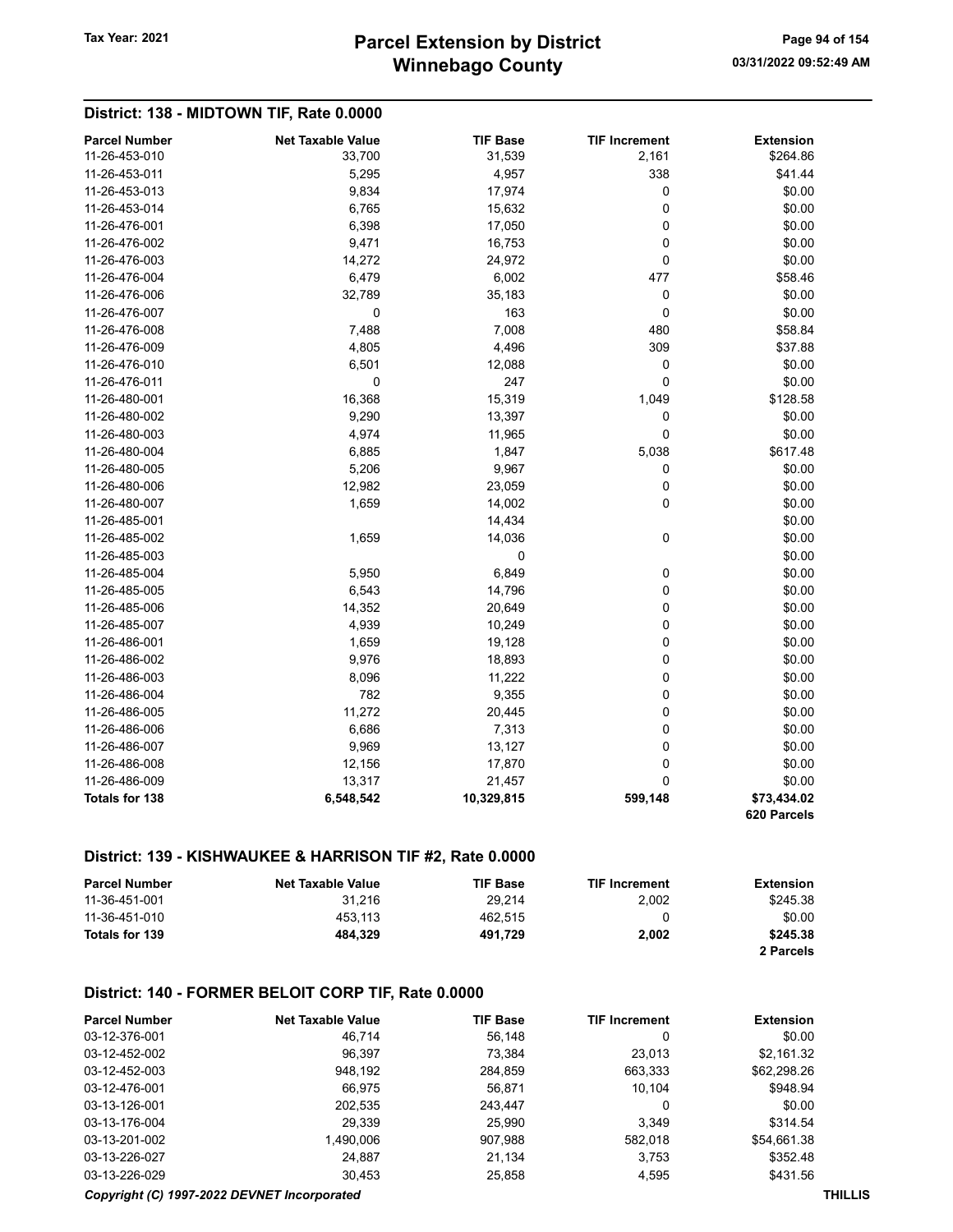# District: 140 - FORMER BELOIT CORP TIF, Rate 0.0000

| <b>Parcel Number</b> | <b>Net Taxable Value</b> | <b>TIF Base</b> | <b>TIF Increment</b> | <b>Extension</b>  |
|----------------------|--------------------------|-----------------|----------------------|-------------------|
| 03-13-226-036        | 23,570                   | 19,899          | 3,671                | \$344.78          |
| 03-13-226-037        | 27,635                   | 23,360          | 4,275                | \$401.50          |
| 03-13-231-001        | 26,516                   | 23,271          | 3,245                | \$304.76          |
| 03-13-252-001        | 6.517                    | 5,360           | 1.157                | \$108.66          |
| 03-13-252-004        | 11.605                   | 8.229           | 3.376                | \$317.06          |
| 04-07-351-001        | 1.655                    | 1.406           | 249                  | \$23.40           |
| Totals for 140       | 3.032.996                | 1,777,204       | 1,306,138            | \$122,668.64      |
|                      |                          |                 |                      | <b>15 Parcels</b> |

#### District: 141 - GLOBAL TRADE TIF #3, Rate 0.0000

| <b>Parcel Number</b> | <b>Net Taxable Value</b> | <b>TIF Base</b> | <b>TIF Increment</b> | <b>Extension</b> |
|----------------------|--------------------------|-----------------|----------------------|------------------|
| 15-11-102-003        |                          | 0               |                      | \$0.00           |
| 15-11-126-004        | 3,053                    | 5,750           | 0                    | \$0.00           |
| 15-11-126-005        | 86,024                   | 49,017          | 37,007               | \$4,535.70       |
| 15-11-126-006        | 9,095                    | 8,512           | 583                  | \$71.46          |
| 15-11-126-007        | 110,542                  | 103,455         | 7,087                | \$868.60         |
| 15-11-126-008        |                          | 86,823          |                      | \$0.00           |
| 15-11-127-003        | 291,973                  | 409,479         | 0                    | \$0.00           |
| 15-11-127-004        | 55,184                   | 57,574          | 0                    | \$0.00           |
| 15-11-127-005        | 29,205                   | 30,667          | 0                    | \$0.00           |
| 15-11-127-006        | 31,758                   | 7,333           | 24,425               | \$2,993.60       |
| 15-11-127-007        | 75,581                   | 93,123          | 0                    | \$0.00           |
| 15-11-127-010        | 69,219                   | 81,880          | 0                    | \$0.00           |
| 15-11-127-011        | 86,544                   | 83,967          | 2,577                | \$315.84         |
| 15-11-127-012        | 118,158                  | 128,947         | 0                    | \$0.00           |
| 15-11-128-001        | 125,123                  | 140,343         | 0                    | \$0.00           |
| 15-11-128-002        | 50,295                   | 47,069          | 3,226                | \$395.40         |
| 15-11-128-003        | 54,159                   | 50,687          | 3,472                | \$425.54         |
| 15-11-128-004        | 68,779                   | 64,370          | 4,409                | \$540.38         |
| 15-11-128-005        | 35,747                   | 33,457          | 2,290                | \$280.68         |
| 15-11-128-006        |                          |                 |                      | \$509.62         |
| 15-11-128-007        | 64,858                   | 60,700          | 4,158                | \$468.20         |
|                      | 59,573                   | 55,753          | 3,820                |                  |
| 15-11-128-008        | 26,455                   | 28,260          | 0                    | \$0.00           |
| 15-11-128-009        | 39,479                   | 42,560          | 0                    | \$0.00           |
| 15-11-151-001        | 1,084,572                | 1,160,469       | 0                    | \$0.00           |
| 15-11-151-002        | 468,968                  | 822,466         | 0                    | \$0.00           |
| 15-11-151-004        | 48,716                   | 45,592          | 3,124                | \$382.90         |
| 15-11-151-005        | 322,750                  | 398,551         | 0                    | \$0.00           |
| 15-11-176-002        | 110,772                  | 223,494         | 0                    | \$0.00           |
| 15-11-176-003        | 238,789                  | 223,494         | 15,295               | \$1,874.60       |
| 15-11-176-010        | 23,654                   | 23,017          | 637                  | \$78.08          |
| 15-11-176-011        | 8,612                    | 8,574           | 38                   | \$4.66           |
| 15-11-176-013        |                          | 0               |                      | \$0.00           |
| 15-11-176-014        |                          | 0               |                      | \$0.00           |
| 15-11-176-015        | 441,747                  | 413,425         | 28,322               | \$3,471.24       |
| 15-11-176-016        | 180,419                  | 231,831         | 0                    | \$0.00           |
| 15-11-201-001        |                          | 0               |                      | \$0.00           |
| 15-11-201-002        |                          | $\mathbf 0$     |                      | \$0.00           |
| 15-11-226-001        | 35,795                   | 29,089          | 6,706                | \$821.92         |
| 15-11-226-003        | 197,310                  | 180,818         | 16,492               | \$2,021.32       |
| 15-11-226-004        | 244,751                  | 204,408         | 40,343               | \$4,944.56       |
| 15-11-226-006        | 210,135                  | 378,470         | 0                    | \$0.00           |
| 15-11-227-001        | 536,122                  | 1,007,571       | 0                    | \$0.00           |
| 15-11-227-002        | 316,722                  | 425,569         | 0                    | \$0.00           |
| 15-11-227-004        | 23,614                   | 22,099          | 1,515                | \$185.68         |
| 15-11-227-005        | 21,873                   | 20,470          | 1,403                | \$171.96         |
| 15-11-251-003        | 393,432                  | 488,439         | 0                    | \$0.00           |
| 15-11-251-004        | 505,464                  | 473,057         | 32,407               | \$3,971.90       |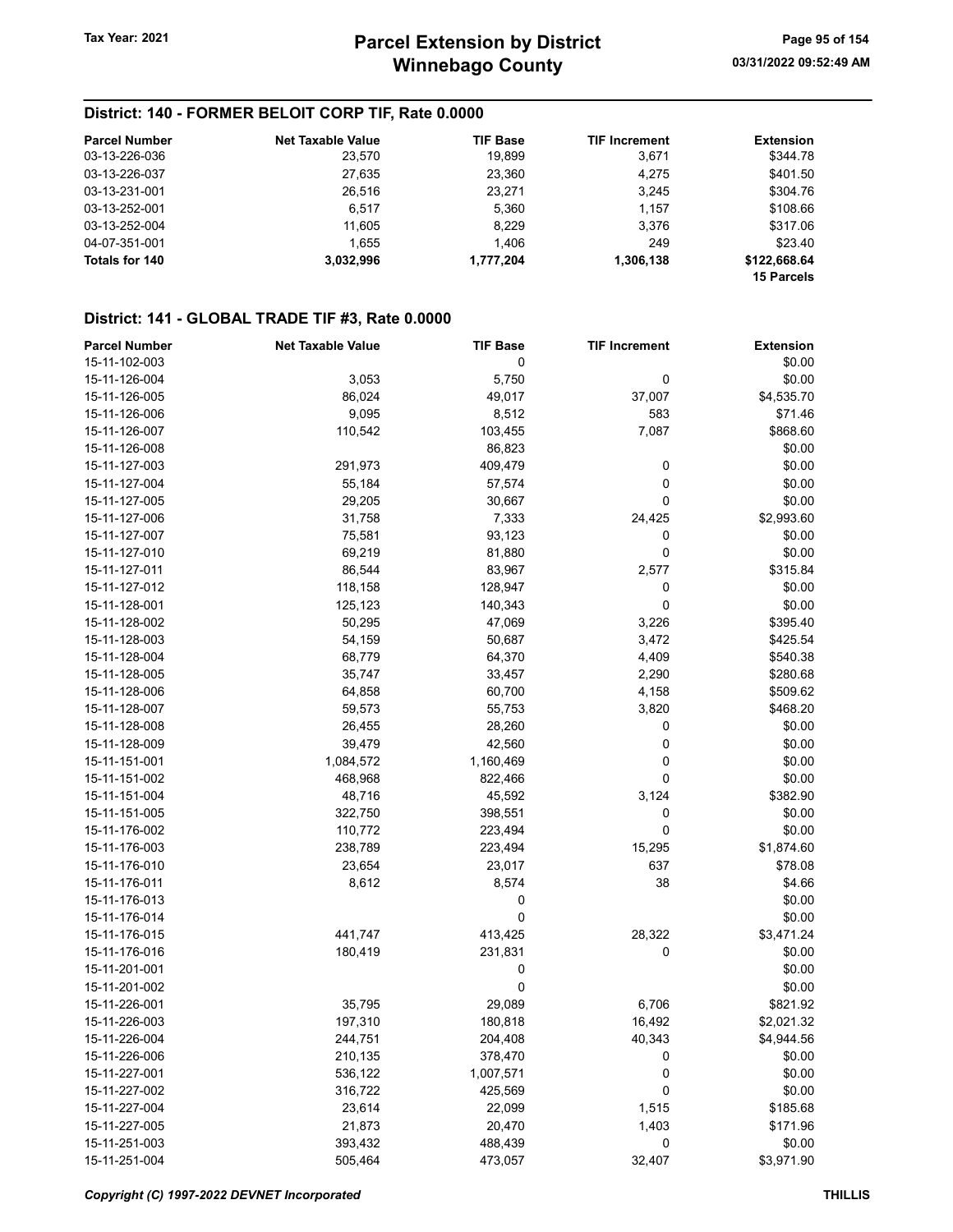# District: 141 - GLOBAL TRADE TIF #3, Rate 0.0000

| <b>Parcel Number</b> | <b>Net Taxable Value</b> | <b>TIF Base</b> | <b>TIF Increment</b> | <b>Extension</b> |
|----------------------|--------------------------|-----------------|----------------------|------------------|
| 15-11-251-005        | 590,148                  | 837,186         | 0                    | \$0.00           |
| 15-11-252-002        | 32,819                   | 30,715          | 2,104                | \$257.88         |
| 15-11-252-003        | 36,093                   | 33,779          | 2,314                | \$283.62         |
| 15-11-252-004        | 297,408                  | 294,185         | 3,223                | \$395.02         |
| 15-11-276-001        |                          | 0               |                      | \$0.00           |
| 15-11-276-002        |                          | 7,167           |                      | \$0.00           |
| 15-11-276-003        |                          | 3,941           |                      | \$0.00           |
| 15-11-276-004        | 39,204                   | 36,690          | 2,514                | \$308.12         |
| 15-11-276-005        | 574,659                  | 650,837         | 0                    | \$0.00           |
| 15-11-301-002        | 35,211                   | 32,954          | 2,257                | \$276.62         |
| 15-11-301-003        | 77,601                   | 72,626          | 4,975                | \$609.76         |
| 15-11-301-004        | 318,976                  | 186,113         | 132,863              | \$16,284.10      |
| 15-11-301-005        | 286,726                  | 334,237         | 0                    | \$0.00           |
| 15-11-326-007        | 205,217                  | 192,059         | 13,158               | \$1,612.68       |
| 15-11-326-011        | 715,340                  | 862,598         | 0                    | \$0.00           |
| 15-11-326-012        |                          | 0               |                      | \$0.00           |
| 15-11-326-013        |                          | 0               |                      | \$0.00           |
| 15-11-401-002        | 1,476,903                | 1,466,864       | 10,039               | \$1,230.42       |
| 15-12-101-001        | 78,997                   | 70,523          | 8,474                | \$1,038.60       |
| 15-12-101-002        | 296,074                  | 1,280,505       | 0                    | \$0.00           |
| 15-12-101-003        | 3,606                    | 126,708         | 0                    | \$0.00           |
| 15-12-101-004        |                          |                 | 0                    | \$0.00           |
|                      | 26,009                   | 134,341         |                      |                  |
| 15-12-101-005        | 90,859                   | 85,033          | 5,826                | \$714.06         |
| 15-12-126-001        | 165,041                  | 147,105         | 17,936               | \$2,198.30       |
| 15-12-126-002        | 360,909                  | 364,825         | 0                    | \$0.00           |
| 15-12-126-003        | 6,116                    | 5,723           | 393                  | \$48.18          |
| 15-12-126-004        | 12,366                   | 10,905          | 1,461                | \$179.06         |
| 15-12-126-005        | 24,129                   | 22,389          | 1,740                | \$213.26         |
| 15-12-126-007        |                          | 0               |                      | \$0.00           |
| 15-12-126-008        | 143,864                  | 134,641         | 9,223                | \$1,130.40       |
| 15-12-126-009        | 18,855                   | 18,467          | 388                  | \$47.56          |
| 15-12-126-010        | 7,024                    | 19,431          | 0                    | \$0.00           |
| 15-12-126-011        | 17,177                   | 19,011          | 0                    | \$0.00           |
| 15-12-126-012        | 15,372                   | 16,429          | 0                    | \$0.00           |
| 15-12-126-013        | 12,408                   | 17,840          | 0                    | \$0.00           |
| 15-12-126-014        | 13,482                   | 18,762          | 0                    | \$0.00           |
| 15-12-126-015        | 12,638                   | 14,718          | 0                    | \$0.00           |
| 15-12-126-016        | 5,127                    | 11,818          | 0                    | \$0.00           |
| 15-12-126-017        | 18,696                   | 5,511           | 13,185               | \$1,616.00       |
| 15-12-127-001        | 21,558                   | 18,377          | 3,181                | \$389.88         |
| 15-12-127-002        | 10,532                   | 9,877           | 655                  | \$80.28          |
| 15-12-127-003        | 2,324                    | 9,969           | 0                    | \$0.00           |
| 15-12-127-004        | 20,356                   | 27,776          | 0                    | \$0.00           |
| 15-12-127-005        | 1,822                    | 5,022           | 0                    | \$0.00           |
| 15-12-127-006        | 17,104                   | 8,414           | 8,690                | \$1,065.08       |
| 15-12-127-007        | 18,546                   | 23,262          | 0                    | \$0.00           |
| 15-12-127-008        | 17,749                   | 21,587          | 0                    | \$0.00           |
| 15-12-127-009        | 14,306                   | 23,621          | 0                    | \$0.00           |
| 15-12-127-010        | 5,365                    | 5,130           | 235                  | \$28.80          |
| 15-12-127-011        | 51,329                   | 62,713          | 0                    | \$0.00           |
| 15-12-127-012        | 10,600                   | 19,191          | 0                    | \$0.00           |
| 15-12-127-013        | 8,576                    | 10,043          | 0                    | \$0.00           |
| 15-12-127-014        | 9,688                    | 12,034          | 0                    | \$0.00           |
| 15-12-127-015        | 2,349                    | 2,749           | 0                    | \$0.00           |
| 15-12-127-016        | 2,509                    | 3,123           | 0                    | \$0.00           |
| 15-12-127-017        | 27,541                   | 30,418          | 0                    | \$0.00           |
| 15-12-127-018        | 16,944                   | 16,077          | 867                  | \$106.26         |
| 15-12-127-019        | 28,676                   | 31,454          | 0                    | \$0.00           |
| 15-12-128-001        | 17,691                   | 15,492          | 2,199                | \$269.52         |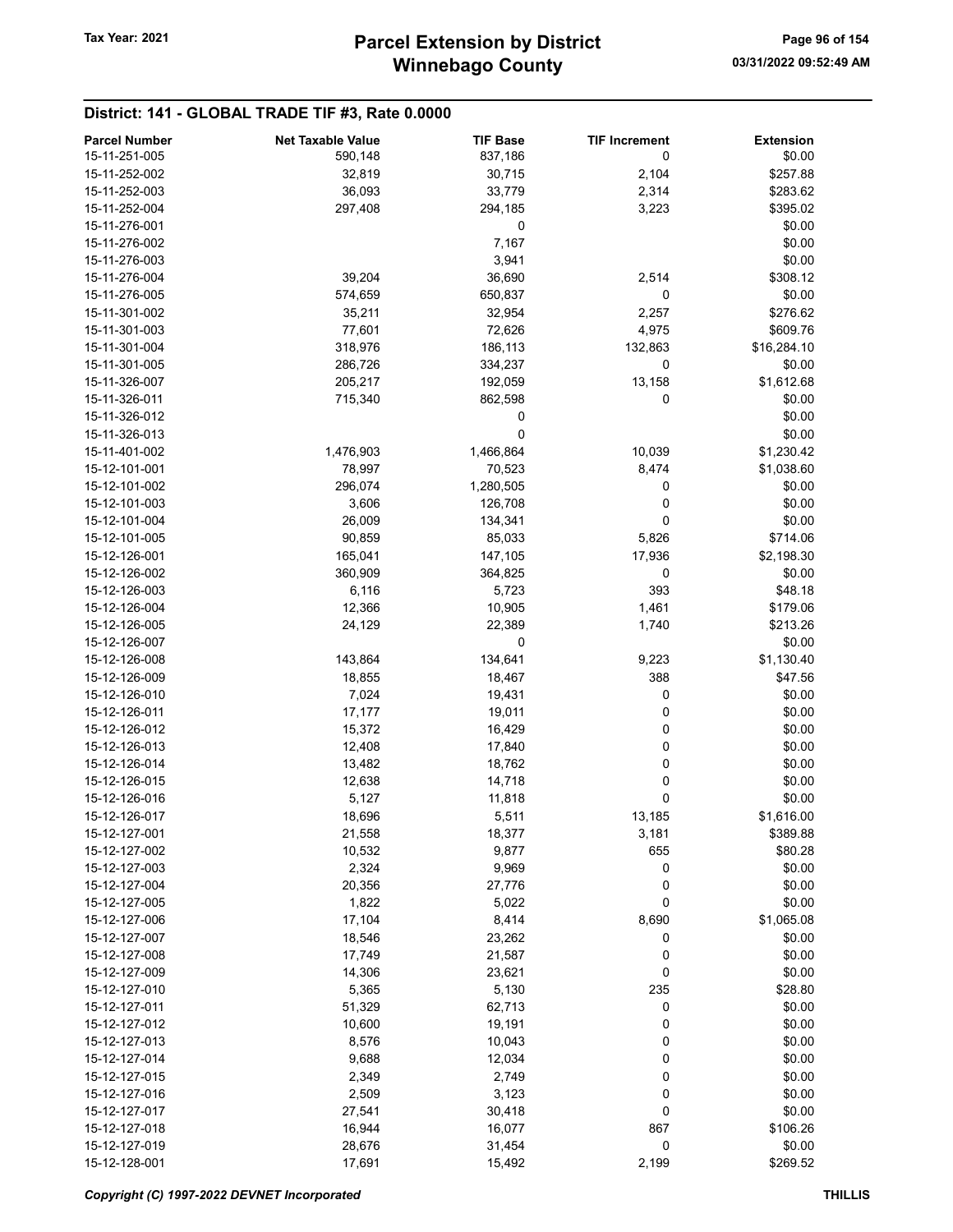# District: 141 - GLOBAL TRADE TIF #3, Rate 0.0000

| <b>Parcel Number</b>  | <b>Net Taxable Value</b> | <b>TIF Base</b> | <b>TIF Increment</b> | <b>Extension</b>            |
|-----------------------|--------------------------|-----------------|----------------------|-----------------------------|
| 15-12-128-002         | 2,215                    | 21,096          | 0                    | \$0.00                      |
| 15-12-128-005         | 17,298                   | 22,054          | 0                    | \$0.00                      |
| 15-12-128-006         | 16,774                   | 21,195          | $\Omega$             | \$0.00                      |
| 15-12-128-007         | 10,953                   | 4,261           | 6,692                | \$820.20                    |
| 15-12-128-008         | 19,810                   | 17,464          | 2,346                | \$287.54                    |
| 15-12-128-009         | 16,794                   | 10,081          | 6,713                | \$822.78                    |
| 15-12-128-010         | 20,138                   | 12,268          | 7,870                | \$964.58                    |
| 15-12-128-011         | 1,767                    | 2,067           | 0                    | \$0.00                      |
| 15-12-128-012         | 18,169                   | 18,749          | 0                    | \$0.00                      |
| 15-12-152-001         | 67,296                   | 62,980          | 4,316                | \$528.98                    |
| 15-12-152-004         | 185,163                  | 173,293         | 11,870               | \$1,454.82                  |
| 15-12-152-005         |                          | 0               |                      | \$0.00                      |
| 15-12-152-006         | 30,218                   | 28,281          | 1,937                | \$237.40                    |
| 15-12-152-007         | 598,537                  | 394,653         | 203,884              | \$24,988.64                 |
| 15-12-176-001         | 13,425                   | 65,480          | 0                    | \$0.00                      |
| 15-12-176-005         | 12,975                   | 54,793          | 0                    | \$0.00                      |
| 15-12-176-006         | 118,923                  | 172,106         | 0                    | \$0.00                      |
| 15-12-176-007         | 151,579                  | 141,860         | 9,719                | \$1,191.20                  |
| 15-12-302-001         | 35,364                   | 33,097          | 2,267                | \$277.86                    |
| 15-12-302-004         | 7,625                    | 7,136           | 489                  | \$59.94                     |
| 15-12-302-005         | 248,132                  | 114,627         | 133,505              | \$16,362.78                 |
| 15-12-302-006         | 133,143                  | 14,333          | 118,810              | \$14,561.72                 |
| 15-12-303-002         | 112,454                  | 146,243         | 0                    | \$0.00                      |
| 15-12-303-003         | 388,406                  | 568,335         | 0                    | \$0.00                      |
| 15-12-326-001         | 146,289                  | 188,097         | 0                    | \$0.00                      |
| 15-12-326-002         | 155,230                  | 161,420         | $\mathbf 0$          | \$0.00                      |
| 15-12-326-003         | 5,610                    | 6,550           | $\mathbf 0$          | \$0.00                      |
| 15-12-327-004         | 52,852                   | 49,368          | 3,484                | \$427.02                    |
| 15-12-327-020         | 84,895                   | 67,545          | 17,350               | \$2,126.48                  |
| 15-12-327-021         | 86,975                   | 81,399          | 5,576                | \$683.42                    |
| 15-12-328-017         | 2,872                    | 3,145           | 0                    | \$0.00                      |
| 15-12-328-018         | 1,368                    | 0               | 1,368                | \$167.68                    |
| 15-12-328-019         | 128,762                  | 202,984         | 0                    | \$0.00                      |
| <b>Totals for 141</b> | 16,117,651               | 19,240,554      | 1,025,432            | \$125,680.34<br>139 Parcels |

| <b>Parcel Number</b> | <b>Net Taxable Value</b> | <b>TIF Base</b> | <b>TIF Increment</b> | <b>Extension</b> |
|----------------------|--------------------------|-----------------|----------------------|------------------|
| 11-14-359-001        |                          | 12,009          |                      | \$0.00           |
| 11-14-359-002        | 9,795                    | 6,555           | 3,240                | \$397.10         |
| 11-14-359-003        | 4,218                    | 4,218           | 0                    | \$0.00           |
| 11-14-360-004        | 4,068                    | 11,575          | 0                    | \$0.00           |
| 11-14-360-005        | 15,442                   | 13,059          | 2,383                | \$292.08         |
| 11-14-360-006        | 13,757                   | 17,675          | 0                    | \$0.00           |
| 11-14-360-007        | 9,171                    | 15,049          | 0                    | \$0.00           |
| 11-14-360-008        | 13,890                   | 20,017          | 0                    | \$0.00           |
| 11-14-360-009        | 17,166                   | 14,878          | 2,288                | \$280.42         |
| 11-14-360-010        | 7,754                    | 18,617          | 0                    | \$0.00           |
| 11-14-361-001        | 3,343                    | 14,405          | 0                    | \$0.00           |
| 11-14-361-002        | 8,927                    | 17,796          | 0                    | \$0.00           |
| 11-14-361-003        | 10,266                   | 18,846          | 0                    | \$0.00           |
| 11-14-361-004        | 4,840                    | 16,401          | 0                    | \$0.00           |
| 11-14-361-005        | 4,204                    | 9,234           | 0                    | \$0.00           |
| 11-22-281-011        | 74,753                   | 84,545          | 0                    | \$0.00           |
| 11-22-281-013        | 20,137                   | 18,847          | 1,290                | \$158.12         |
| 11-22-281-014        | 86,379                   | 99,855          | 0                    | \$0.00           |
| 11-22-281-016        | 23,949                   | 22,046          | 1,903                | \$233.24         |
| 11-22-284-004        | 30,212                   | 28,275          | 1,937                | \$237.40         |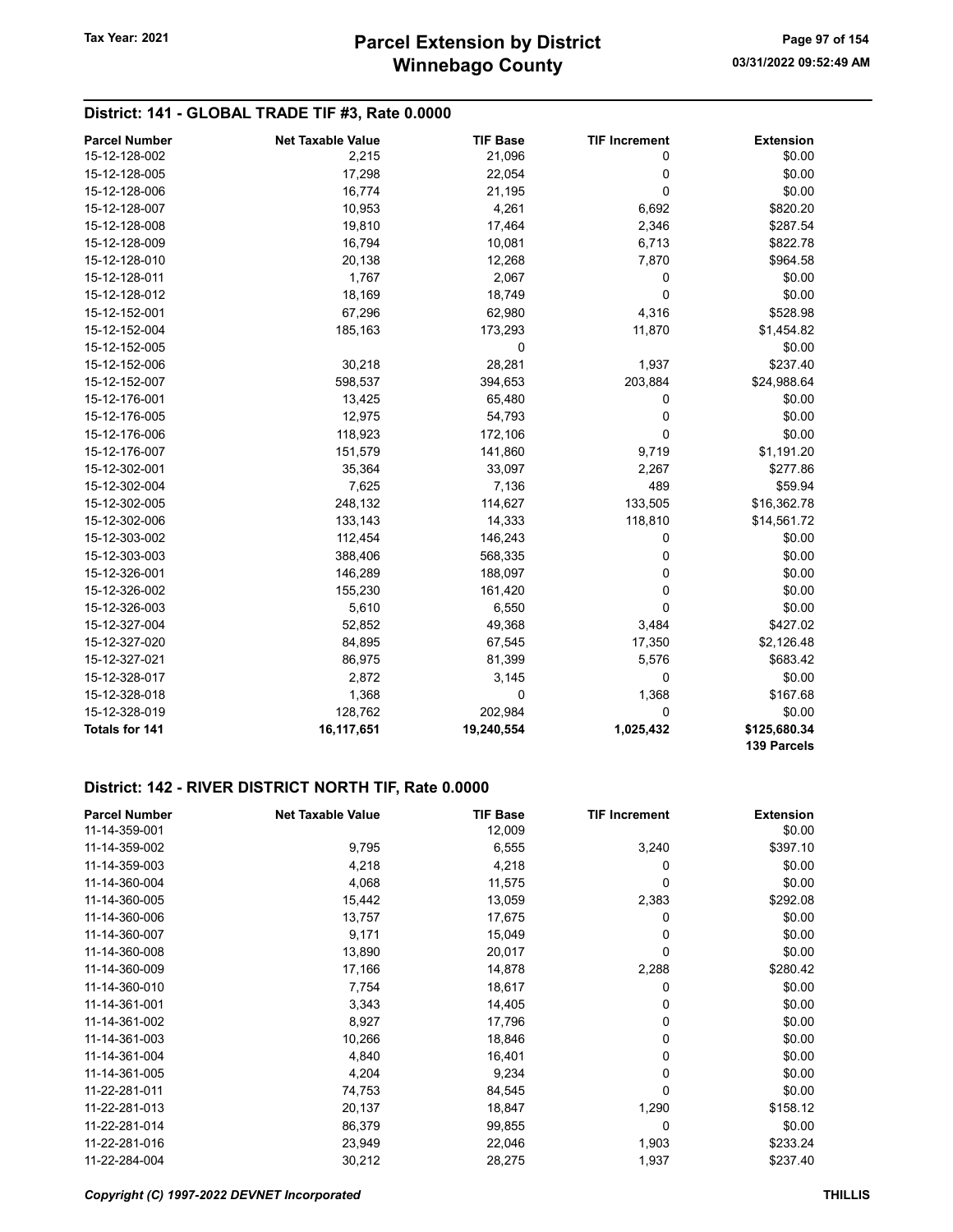| <b>Parcel Number</b> | <b>Net Taxable Value</b> | <b>TIF Base</b> | <b>TIF Increment</b> | <b>Extension</b> |
|----------------------|--------------------------|-----------------|----------------------|------------------|
| 11-22-284-005        | 4,799                    | 22,035          | 0                    | \$0.00           |
| 11-22-284-006        | 428                      | 0               | 428                  | \$52.46          |
|                      |                          |                 |                      |                  |
| 11-22-284-007        | 5,620                    | 5,260           | 360                  | \$44.12          |
| 11-22-284-008        |                          | 4,636           |                      | \$0.00           |
| 11-22-284-011        |                          | 126,703         |                      | \$0.00           |
| 11-22-284-012        |                          | 0               |                      | \$0.00           |
| 11-22-285-001        | 94,640                   | 88,572          | 6,068                | \$743.72         |
| 11-22-285-002        |                          | 0               |                      | \$0.00           |
| 11-22-285-003        |                          | 0               |                      | \$0.00           |
| 11-22-426-001        |                          | 0               |                      | \$0.00           |
| 11-22-426-002        |                          | 0               |                      | \$0.00           |
| 11-22-426-003        |                          | 0               |                      | \$0.00           |
|                      |                          |                 |                      |                  |
| 11-22-426-004        |                          | 0               |                      | \$0.00           |
| 11-22-427-002        | 625                      | 732             | 0                    | \$0.00           |
| 11-22-427-003        | 42,257                   | 0               | 42,257               | \$5,179.14       |
| 11-22-427-004        |                          | 0               |                      | \$0.00           |
| 11-22-427-006        | 1,238                    | 1,158           | 80                   | \$9.82           |
| 11-22-427-007        | 1,430                    | 1,339           | 91                   | \$11.16          |
| 11-22-427-008        | 11,556                   | 10,813          | 743                  | \$91.06          |
| 11-22-427-010        | 45,978                   | 28,616          | 17,362               | \$2,127.94       |
| 11-22-427-011        | 8,897                    | 8,325           | 572                  | \$70.12          |
| 11-22-427-014        |                          | 0               |                      |                  |
|                      |                          |                 |                      | \$0.00           |
| 11-22-427-015        | 21,736                   | 15,533          | 6,203                | \$760.26         |
| 11-22-427-016        | 14,764                   | 14,517          | 247                  | \$30.28          |
| 11-22-427-018        | 37,987                   | 47,073          | 0                    | \$0.00           |
| 11-22-431-004        |                          | 0               |                      | \$0.00           |
| 11-22-431-005        |                          | 0               |                      | \$0.00           |
| 11-22-433-017        |                          | 0               |                      | \$0.00           |
| 11-23-101-003        | 4,184                    | 6,650           | 0                    | \$0.00           |
| 11-23-101-004        | 0                        | 4,299           | 0                    | \$0.00           |
| 11-23-101-005        |                          | 6,691           |                      | \$0.00           |
| 11-23-101-006        | 7,526                    | 15,409          | 0                    | \$0.00           |
| 11-23-102-002        | 11,227                   | 14,352          | 0                    | \$0.00           |
|                      |                          |                 |                      |                  |
| 11-23-102-003        | 4,597                    | 16,860          | 0                    | \$0.00           |
| 11-23-102-004        | 11,570                   | 11,146          | 424                  | \$51.98          |
| 11-23-102-005        | 3,170                    | 17,644          | 0                    | \$0.00           |
| 11-23-102-006        | 8,666                    | 18,529          | 0                    | \$0.00           |
| 11-23-102-007        | 670                      | 784             | 0                    | \$0.00           |
| 11-23-102-008        | 1,701                    | 16,629          | 0                    | \$0.00           |
| 11-23-102-009        | 2,745                    | 17,215          | 0                    | \$0.00           |
| 11-23-102-010        | 299                      | 13,418          | 0                    | \$0.00           |
| 11-23-102-011        | 8,714                    | 10,153          | 0                    | \$0.00           |
| 11-23-102-012        | 9,117                    | 20,017          | 0                    | \$0.00           |
| 11-23-102-013        |                          |                 |                      | \$0.00           |
|                      | 10,014                   | 13,834          | 0                    |                  |
| 11-23-102-014        | 8,045                    | 15,363          | 0                    | \$0.00           |
| 11-23-102-015        | 16,832                   | 20,935          | 0                    | \$0.00           |
| 11-23-102-016        | 12,969                   | 15,385          | 0                    | \$0.00           |
| 11-23-102-017        | 10,672                   | 18,412          | 0                    | \$0.00           |
| 11-23-102-018        | 16,788                   | 21,153          | 0                    | \$0.00           |
| 11-23-102-019        | 17,874                   | 22,359          | 0                    | \$0.00           |
| 11-23-102-020        | 676                      | 792             | 0                    | \$0.00           |
| 11-23-102-021        | 3,112                    | 5,598           | 0                    | \$0.00           |
| 11-23-102-022        | 511                      | 21,865          | 0                    | \$0.00           |
| 11-23-102-023        | 10,767                   | 14,416          | 0                    | \$0.00           |
| 11-23-104-006        |                          |                 | 0                    | \$0.00           |
|                      | 6,338                    | 8,375           |                      |                  |
| 11-23-104-014        | 3,421                    | 11,827          | 0                    | \$0.00           |
| 11-23-104-017        | 6,992                    | 5,427           | 1,565                | \$191.82         |
| 11-23-104-018        | 682                      | 10,895          | 0                    | \$0.00           |
| 11-23-104-019        | 7,616                    | 16,810          | 0                    | \$0.00           |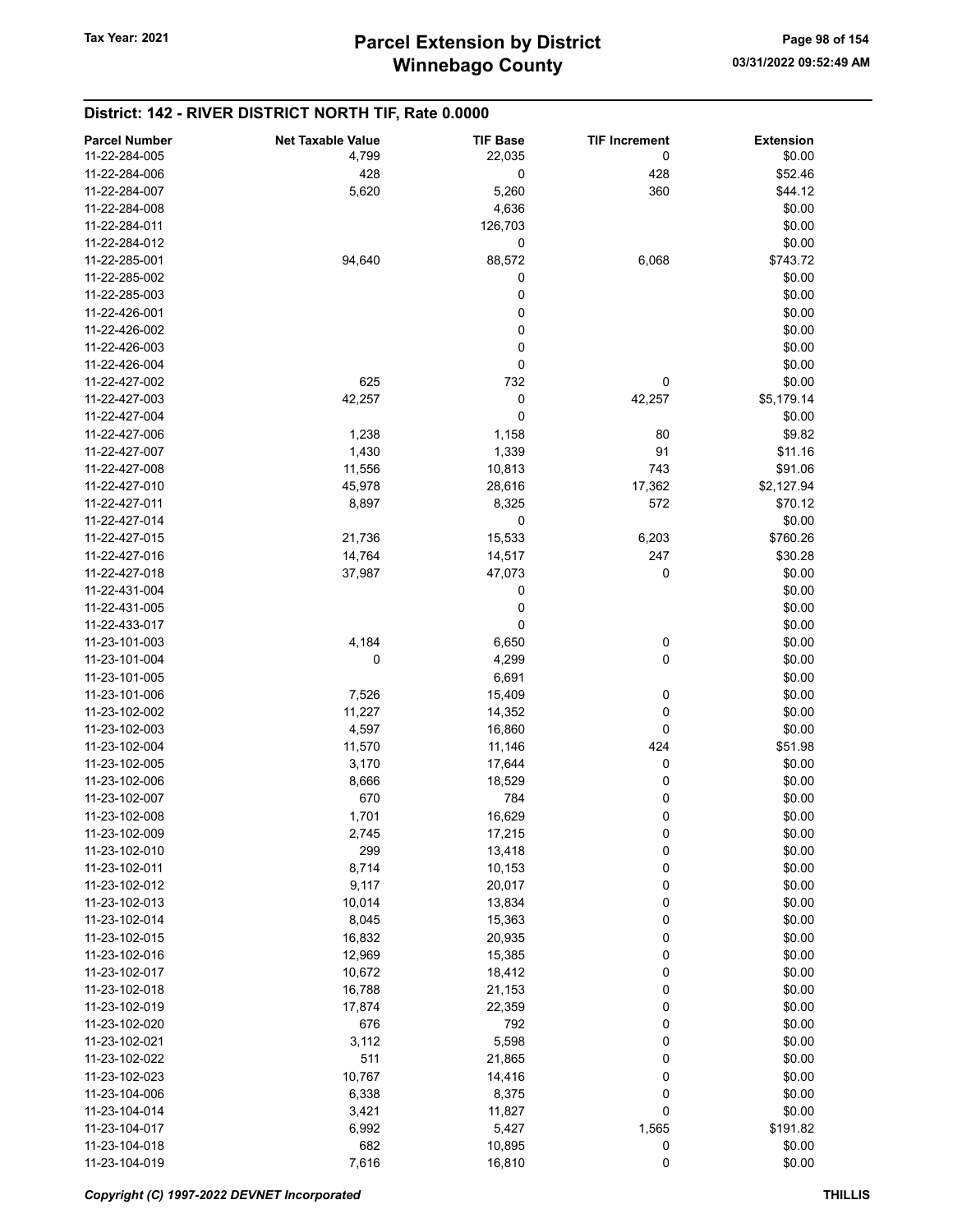| <b>Parcel Number</b> | <b>Net Taxable Value</b> | <b>TIF Base</b> | <b>TIF Increment</b> | <b>Extension</b> |
|----------------------|--------------------------|-----------------|----------------------|------------------|
| 11-23-104-020        | 13,950                   | 14,045          | 0                    | \$0.00           |
| 11-23-104-022        | 13,113                   | 20,499          | 0                    | \$0.00           |
| 11-23-104-023        | 11,695                   | 10,325          | 1,370                | \$167.92         |
| 11-23-106-013        | 190                      | 223             | 0                    | \$0.00           |
| 11-23-106-014        | 8,635                    | 10,211          | 0                    | \$0.00           |
| 11-23-106-015        | 0                        | 17,580          | 0                    | \$0.00           |
| 11-23-106-016        | 3,023                    | 500             | 2,523                | \$309.24         |
| 11-23-106-017        | 7,498                    | 10,155          | 0                    | \$0.00           |
| 11-23-106-018        | 441                      | 516             | 0                    | \$0.00           |
| 11-23-106-019        | 5,008                    |                 | 0                    | \$0.00           |
|                      |                          | 9,825           |                      |                  |
| 11-23-106-020        | 9,024                    | 5,673           | 3,351                | \$410.72         |
| 11-23-106-021        | 358                      | 418             | 0                    | \$0.00           |
| 11-23-106-022        | 636                      | 745             | 0                    | \$0.00           |
| 11-23-106-023        | 11,480                   | 13,482          | 0                    | \$0.00           |
| 11-23-106-024        | 385                      | 451             | 0                    | \$0.00           |
| 11-23-106-025        | 4,718                    | 8,189           | 0                    | \$0.00           |
| 11-23-107-001        | 7,326                    | 7,377           | 0                    | \$0.00           |
| 11-23-107-002        | 322                      | 376             | 0                    | \$0.00           |
| 11-23-107-003        | 13,251                   | 6,761           | 6,490                | \$795.44         |
| 11-23-107-004        | 8,717                    | 9,790           | 0                    | \$0.00           |
| 11-23-107-005        | 17,830                   | 22,240          | 0                    | \$0.00           |
| 11-23-107-009        | 7,946                    | 4,649           | 3,297                | \$404.10         |
| 11-23-107-010        | 12,452                   | 10,392          | 2,060                | \$252.48         |
| 11-23-107-011        | 6,845                    | 9,753           | 0                    | \$0.00           |
| 11-23-107-012        | 5,718                    | 11,231          | 0                    | \$0.00           |
| 11-23-107-013        | 0                        | 7,152           | 0                    | \$0.00           |
| 11-23-107-014        | 335                      | 4,342           | 0                    | \$0.00           |
| 11-23-107-015        | 12,139                   | 9,211           | 2,928                | \$358.86         |
| 11-23-107-016        | 4,729                    | 4,729           | 0                    | \$0.00           |
| 11-23-107-017        | 411                      | 482             | 0                    | \$0.00           |
| 11-23-107-018        | 2,568                    | 4,146           | 0                    | \$0.00           |
| 11-23-107-021        | 16,546                   | 19,206          | 0                    | \$0.00           |
| 11-23-107-022        | 9,023                    | 13,972          | 0                    | \$0.00           |
| 11-23-107-023        | 8,832                    | 17,593          | 0                    | \$0.00           |
| 11-23-107-025        | 35,795                   | 38,443          | 0                    | \$0.00           |
| 11-23-107-026        | 182,764                  | 171,379         | 11,385               | \$1,395.38       |
| 11-23-107-027        | 15,546                   | 20,681          | 0                    | \$0.00           |
| 11-23-107-028        | 19,782                   | 25,084          | 0                    | \$0.00           |
| 11-23-107-030        | 527                      | 16,410          | 0                    | \$0.00           |
| 11-23-107-031        | 486                      | 15,495          | 0                    | \$0.00           |
| 11-23-107-032        | 13,333                   | 17,634          | 0                    | \$0.00           |
| 11-23-107-033        |                          |                 | 0                    | \$0.00           |
|                      | 9,517                    | 18,367          |                      |                  |
| 11-23-107-035        | 335                      | 392             | 0                    | \$0.00           |
| 11-23-107-036        | 16,747                   | 31,693          | 0                    | \$0.00           |
| 11-23-107-037        | 16,950                   | 16,734          | 216                  | \$26.48          |
| 11-23-107-038        | 17,355                   | 21,530          | 0                    | \$0.00           |
| 11-23-107-039        | 14,444                   | 19,151          | 0                    | \$0.00           |
| 11-23-107-040        | 18,928                   | 18,508          | 420                  | \$51.48          |
| 11-23-107-041        | 597                      | 18,335          | 0                    | \$0.00           |
| 11-23-107-042        | 10,888                   | 28,011          | 0                    | \$0.00           |
| 11-23-107-043        | 1,423                    | 9,335           | 0                    | \$0.00           |
| 11-23-107-044        | 229,249                  | 196,017         | 33,232               | \$4,073.02       |
| 11-23-126-001        | 12,672                   | 20,772          | 0                    | \$0.00           |
| 11-23-126-004        | 670                      | 5,385           | 0                    | \$0.00           |
| 11-23-126-005        |                          | 0               |                      | \$0.00           |
| 11-23-126-006        | 9,593                    | 19,728          | 0                    | \$0.00           |
| 11-23-126-007        | 1,768                    | 6,553           | 0                    | \$0.00           |
| 11-23-126-008        | 335                      | 392             | 0                    | \$0.00           |
| 11-23-126-009        | 659                      | 771             | 0                    | \$0.00           |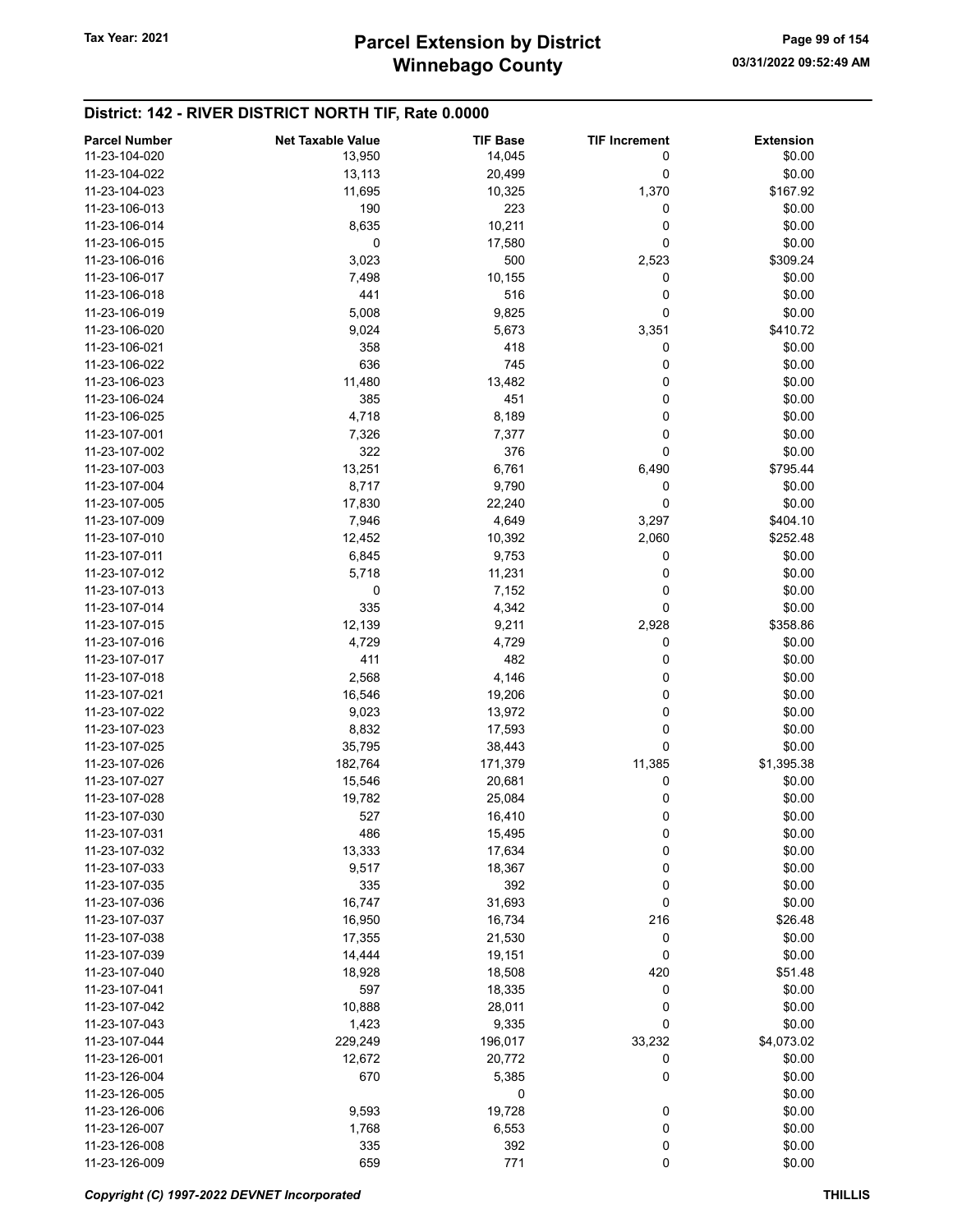| <b>Parcel Number</b> | <b>Net Taxable Value</b> | <b>TIF Base</b> | <b>TIF Increment</b> | <b>Extension</b> |
|----------------------|--------------------------|-----------------|----------------------|------------------|
| 11-23-126-010        | 10,707                   | 14,254          | 0                    | \$0.00           |
| 11-23-126-011        | 2,666                    | 0               | 2,666                | \$326.76         |
| 11-23-126-012        | 8,930                    | 21,789          | 0                    | \$0.00           |
| 11-23-126-013        | 346                      | 674             | 0                    | \$0.00           |
| 11-23-126-014        | 9,091                    | 13,038          | 0                    | \$0.00           |
| 11-23-126-015        | 7,003                    | 8,730           | 0                    | \$0.00           |
| 11-23-126-016        |                          |                 | 236                  |                  |
|                      | 11,979                   | 11,743          |                      | \$28.92          |
| 11-23-126-017        | 4,874                    | 7,444           | 0                    | \$0.00           |
| 11-23-126-018        | 652                      | 5,810           | 0                    | \$0.00           |
| 11-23-126-019        | 3,426                    | 7,498           | 0                    | \$0.00           |
| 11-23-126-020        | 7,140                    | 10,835          | 0                    | \$0.00           |
| 11-23-126-021        | 5,600                    | 10,416          | 0                    | \$0.00           |
| 11-23-126-022        | 5,532                    | 5,532           | 0                    | \$0.00           |
| 11-23-126-023        | 0                        | 2,568           | 0                    | \$0.00           |
| 11-23-126-024        | 9,601                    | 14,772          | 0                    | \$0.00           |
| 11-23-126-025        | 4,668                    | 12,728          | 0                    | \$0.00           |
| 11-23-126-026        | 9,640                    | 10,512          | 0                    | \$0.00           |
| 11-23-126-027        | 366                      | 4,771           | 0                    | \$0.00           |
| 11-23-126-028        | 5,242                    | 17,468          | 0                    | \$0.00           |
| 11-23-126-029        | 495                      | 4,700           | 0                    | \$0.00           |
| 11-23-126-030        | 18,393                   | 27,584          | 0                    | \$0.00           |
| 11-23-126-031        | 22,593                   | 23,476          | 0                    | \$0.00           |
| 11-23-126-032        | 7,526                    | 19,253          | 0                    | \$0.00           |
| 11-23-126-033        | 17,969                   | 21,291          | 0                    | \$0.00           |
| 11-23-126-034        | 696                      | 815             | 0                    | \$0.00           |
| 11-23-126-035        | 11,835                   | 21,523          | 0                    | \$0.00           |
| 11-23-126-036        | 16,771                   | 0               | 16,771               | \$2,055.50       |
| 11-23-126-037        | 17,372                   | 16,537          | 835                  | \$102.34         |
| 11-23-126-038        | 40,929                   | 37,929          | 3,000                | \$367.70         |
| 11-23-126-039        | 4,291                    | 102,964         | 0                    | \$0.00           |
| 11-23-126-040        | 20,508                   | 34,124          | 0                    | \$0.00           |
| 11-23-126-041        | 28,624                   | 34,403          | 0                    | \$0.00           |
| 11-23-126-042        | 216,476                  | 202,578         | 13,898               | \$1,703.38       |
| 11-23-126-043        | 16,534                   | 14,565          | 1,969                | \$241.34         |
| 11-23-129-001        | 249,944                  | 343,607         | 0                    | \$0.00           |
| 11-23-129-002        | 105,727                  | 109,302         | 0                    | \$0.00           |
| 11-23-129-003        | 7,229                    | 822             | 6,407                | \$785.26         |
| 11-23-129-004        | 9,643                    | 10,451          | 0                    | \$0.00           |
| 11-23-129-005        | 15,893                   | 16,004          | 0                    | \$0.00           |
| 11-23-129-007        | 1,133                    | 1,325           | 0                    | \$0.00           |
| 11-23-129-008        | 161,926                  | 202,170         | 0                    | \$0.00           |
| 11-23-129-009        | 1,511                    | 1,767           | 0                    | \$0.00           |
| 11-23-129-010        |                          |                 |                      | \$1,136.66       |
|                      | 144,697                  | 135,423         | 9,274                |                  |
| 11-23-129-011        | 19,057                   | 29,793          | 0                    | \$0.00           |
| 11-23-129-012        | 23,762                   | 23,082          | 680                  | \$83.34          |
| 11-23-129-013        | 107,240                  | 100,364         | 6,876                | \$842.74         |
| 11-23-130-001        | 19,280                   | 24,259          | 0                    | \$0.00           |
| 11-23-130-002        | 11,352                   | 8,476           | 2,876                | \$352.50         |
| 11-23-130-003        | 309,000                  | 289,083         | 19,917               | \$2,441.10       |
| 11-23-130-004        | 11,225                   | 22,036          | 0                    | \$0.00           |
| 11-23-130-005        | 131,242                  | 83,694          | 47,548               | \$5,827.64       |
| 11-23-130-006        | 5,332                    | 7,614           | 0                    | \$0.00           |
| 11-23-130-007        | 6,833                    | 8,815           | 0                    | \$0.00           |
| 11-23-130-008        | 12,692                   | 21,676          | 0                    | \$0.00           |
| 11-23-130-009        | 9,773                    | 13,073          | 0                    | \$0.00           |
| 11-23-130-010        | 20,700                   | 7,868           | 12,832               | \$1,572.74       |
| 11-23-130-011        | 682                      | 800             | 0                    | \$0.00           |
| 11-23-130-012        | 58,883                   | 158,257         | 0                    | \$0.00           |
| 11-23-130-013        | 5,641                    | 0               | 5,641                | \$691.38         |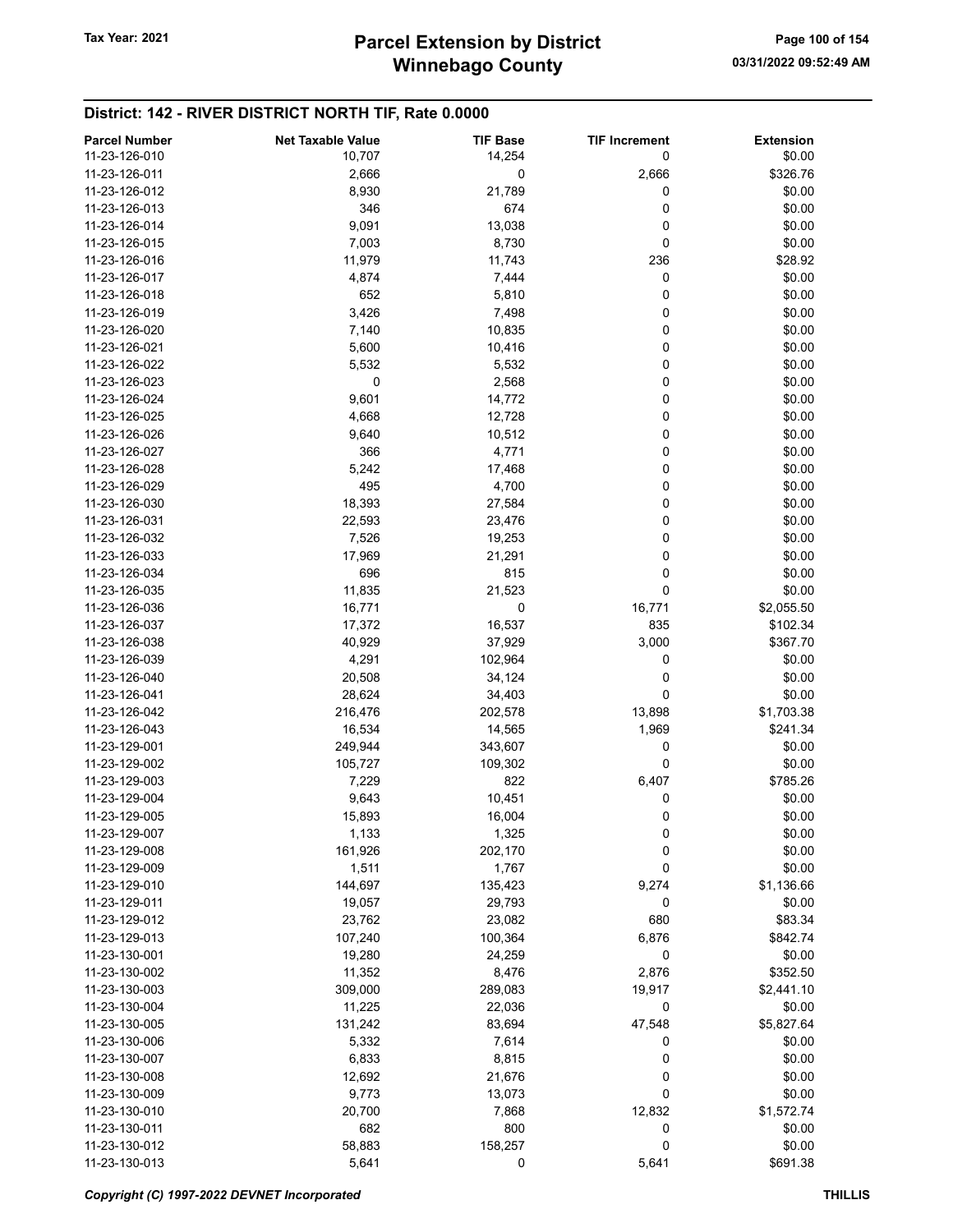# Winnebago County Tax Year: 2021 **Parcel Extension by District** Page 101 of 154

| <b>Parcel Number</b> | <b>Net Taxable Value</b> | <b>TIF Base</b> | <b>TIF Increment</b> | <b>Extension</b> |
|----------------------|--------------------------|-----------------|----------------------|------------------|
| 11-23-130-014        | 8,039                    | 0               | 8,039                | \$985.28         |
| 11-23-130-015        | 34,290                   | 0               | 34,290               | \$4,202.70       |
| 11-23-130-016        | 31,765                   | 24,229          | 7,536                | \$923.64         |
| 11-23-130-017        | 13,894                   | 13,687          | 207                  | \$25.38          |
| 11-23-130-018        | 100,140                  | 81,681          | 18,459               | \$2,262.40       |
| 11-23-130-019        | 31,684                   | 40,213          | 0                    | \$0.00           |
| 11-23-130-020        | 8,264                    | 7,735           | 529                  | \$64.84          |
| 11-23-130-021        | 18,452                   | 17,269          | 1,183                | \$145.00         |
| 11-23-130-022        |                          | 0               |                      | \$0.00           |
| 11-23-132-001        | 32,454                   |                 |                      | \$255.06         |
|                      |                          | 30,373          | 2,081                |                  |
| 11-23-132-002        | 34,620                   | 38,196          | 0                    | \$0.00           |
| 11-23-132-003        | 22,515                   | 21,687          | 828                  | \$101.48         |
| 11-23-132-004        |                          | 0               |                      | \$0.00           |
| 11-23-132-005        |                          | 31,107          |                      | \$0.00           |
| 11-23-132-006        |                          | 9,450           |                      | \$0.00           |
| 11-23-132-007        | 90,005                   | 96,001          | 0                    | \$0.00           |
| 11-23-132-008        |                          | 53,214          |                      | \$0.00           |
| 11-23-132-010        | 6,137                    | 5,744           | 393                  | \$48.18          |
| 11-23-132-011        | 25,715                   | 30,813          | 0                    | \$0.00           |
| 11-23-132-012        | 30,202                   | 28,265          | 1,937                | \$237.40         |
| 11-23-132-013        | 21,168                   | 16,750          | 4,418                | \$541.48         |
| 11-23-132-014        |                          | 0               |                      | \$0.00           |
| 11-23-132-019        | 8,859                    | 11,014          | 0                    | \$0.00           |
| 11-23-132-020        |                          | 0               |                      | \$0.00           |
| 11-23-151-004        | 8,621                    | 10,094          | 0                    | \$0.00           |
| 11-23-151-005        | 11,996                   | 13,938          | 0                    | \$0.00           |
| 11-23-151-006        | 6,591                    | 14,663          | $\mathbf 0$          | \$0.00           |
| 11-23-151-007        | 10,463                   | 6,867           | 3,596                | \$440.74         |
| 11-23-151-011        |                          | 0               |                      | \$0.00           |
| 11-23-152-001        | 734                      | 858             | 0                    | \$0.00           |
| 11-23-152-002        | 8,863                    | 3,491           | 5,372                | \$658.42         |
| 11-23-152-003        | 8,358                    | 24,249          | 0                    | \$0.00           |
| 11-23-153-001        | 816                      | 955             | 0                    | \$0.00           |
| 11-23-153-002        | 465                      | 545             | 0                    | \$0.00           |
| 11-23-153-003        | 569                      | 666             | 0                    | \$0.00           |
| 11-23-153-004        | 511                      | 598             | 0                    | \$0.00           |
| 11-23-153-005        |                          |                 | 0                    |                  |
|                      | 4,649                    | 12,552          |                      | \$0.00           |
| 11-23-153-006        | 356                      | 417             | 0                    | \$0.00           |
| 11-23-153-007        | 8,382                    | 16,750          | 0                    | \$0.00           |
| 11-23-154-001        | 40,898                   | 36,543          | 4,355                | \$533.76         |
| 11-23-154-002        | 536                      | 627             | 0                    | \$0.00           |
| 11-23-154-003        | 615                      | 0               | 615                  | \$75.38          |
| 11-23-154-004        | 2,960                    | 3,215           | 0                    | \$0.00           |
| 11-23-154-005        | 0                        | 5,314           | 0                    | \$0.00           |
| 11-23-154-006        | 587                      | 12,190          | 0                    | \$0.00           |
| 11-23-154-007        | 765                      | 895             | 0                    | \$0.00           |
| 11-23-154-008        | 45,833                   | 48,938          | 0                    | \$0.00           |
| 11-23-154-009        | 22,764                   | 23,449          | 0                    | \$0.00           |
| 11-23-154-010        | 399                      | 4,230           | 0                    | \$0.00           |
| 11-23-154-011        | 5,553                    | 6,030           | 0                    | \$0.00           |
| 11-23-154-012        | 11,064                   | 16,495          | 0                    | \$0.00           |
| 11-23-154-013        | 7,309                    | 9,012           | 0                    | \$0.00           |
| 11-23-154-014        | 60,402                   | 27,260          | 33,142               | \$4,061.98       |
| 11-23-154-015        | 9,029                    | 9,029           | 0                    | \$0.00           |
| 11-23-155-001        |                          | 0               |                      | \$0.00           |
| 11-23-155-002        | 13,583                   | 23,776          | 0                    | \$0.00           |
| 11-23-155-003        | 13,357                   | 12,964          | 393                  | \$48.18          |
| 11-23-155-004        | 18,499                   | 17,850          | 649                  | \$79.54          |
| 11-23-156-001        | 16,098                   | 15,530          | 568                  | \$69.62          |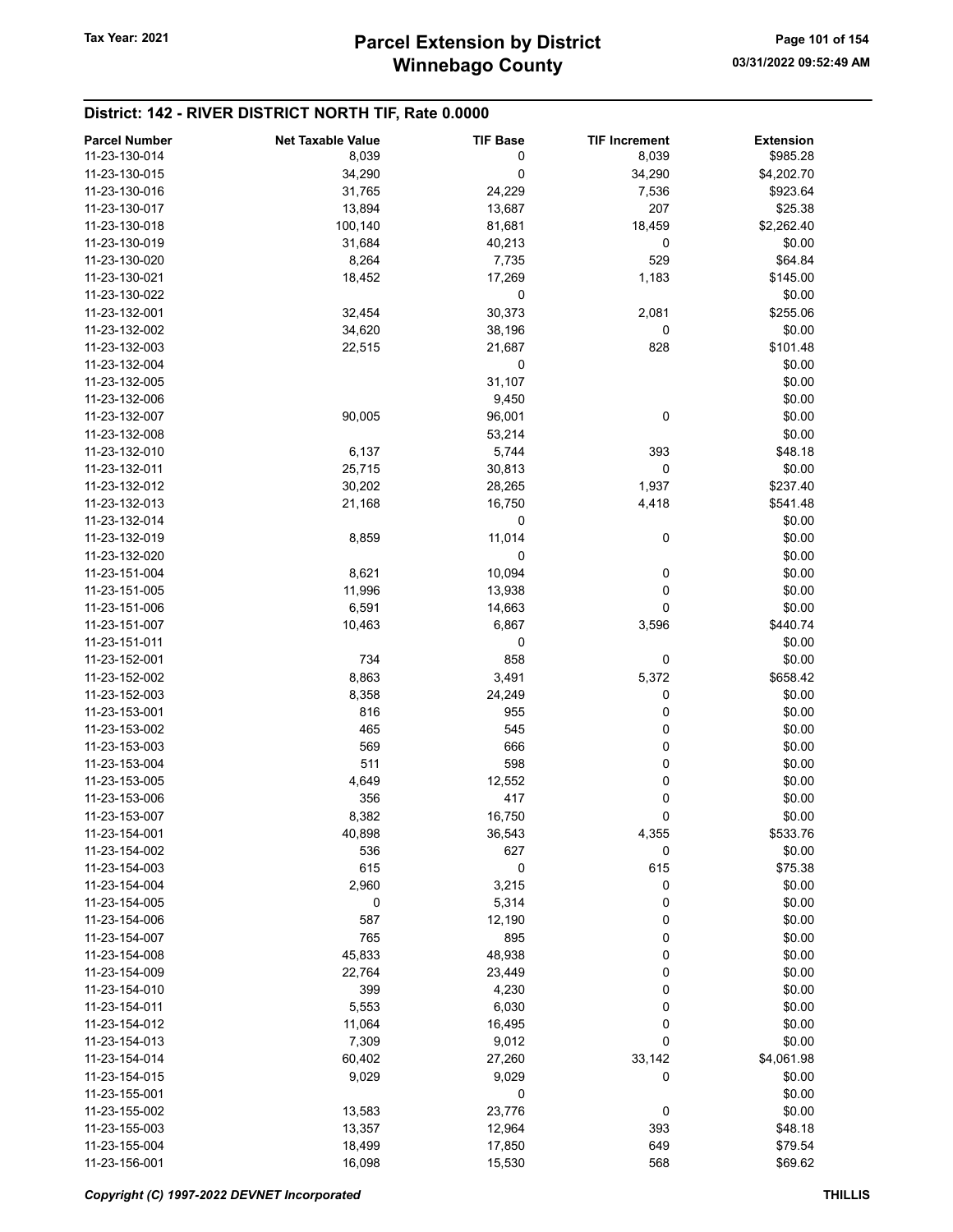| <b>Parcel Number</b> | <b>Net Taxable Value</b> | <b>TIF Base</b> | <b>TIF Increment</b> | <b>Extension</b> |
|----------------------|--------------------------|-----------------|----------------------|------------------|
| 11-23-156-002        | 8,026                    | 3,576           | 4,450                | \$545.42         |
| 11-23-156-003        | 7,550                    | 11,134          | 0                    | \$0.00           |
| 11-23-156-004        | 1,228                    | 1,319           | 0                    | \$0.00           |
| 11-23-156-005        | 13,692                   | 13,785          | 0                    | \$0.00           |
| 11-23-156-006        | 4,160                    | 11,680          | 0                    | \$0.00           |
| 11-23-156-007        | 706                      | 761             | 0                    | \$0.00           |
|                      |                          |                 | 0                    | \$0.00           |
| 11-23-156-008        | 14,095                   | 20,123          |                      |                  |
| 11-23-156-009        | 13,646                   | 16,088          | 0                    | \$0.00           |
| 11-23-156-010        | 8,672                    | 12,732          | 0                    | \$0.00           |
| 11-23-156-011        | 504                      | 590             | 0                    | \$0.00           |
| 11-23-156-012        | 45,976                   | 49,238          | 0                    | \$0.00           |
| 11-23-156-013        | 20,828                   | 22,122          | 0                    | \$0.00           |
| 11-23-156-014        | 69,383                   | 71,669          | 0                    | \$0.00           |
| 11-23-156-015        | 15,533                   | 14,988          | 545                  | \$66.80          |
| 11-23-157-001        | 3,112                    | 5,366           | 0                    | \$0.00           |
| 11-23-157-002        | 14,631                   | 20,844          | 0                    | \$0.00           |
| 11-23-157-003        | 14,630                   | 21,181          | 0                    | \$0.00           |
| 11-23-157-006        | 4,024                    | 3,934           | 90                   | \$11.04          |
| 11-23-157-007        | 19,672                   | 20,486          | 0                    | \$0.00           |
| 11-23-157-008        | 17,826                   | 16,952          | 874                  | \$107.12         |
| 11-23-157-010        |                          | 0               |                      | \$0.00           |
| 11-23-157-011        |                          | 15,578          |                      | \$0.00           |
| 11-23-157-012        |                          | 4,130           |                      | \$0.00           |
| 11-23-157-013        | 6,417                    | 7,088           | 0                    | \$0.00           |
| 11-23-157-014        | 39,255                   | 37,273          | 1,982                | \$242.92         |
| 11-23-157-015        | 0                        | 346             | 0                    | \$0.00           |
| 11-23-157-016        |                          | 0               |                      | \$0.00           |
| 11-23-157-017        | 9,495                    | 22,704          | 0                    | \$0.00           |
| 11-23-158-001        | 0                        | 0               | 0                    | \$0.00           |
| 11-23-158-002        | 20,067                   | 8,888           | 11,179               | \$1,370.14       |
|                      |                          |                 | 0                    |                  |
| 11-23-159-001        | 42,695                   | 424,135         |                      | \$0.00           |
| 11-23-159-002        | 131,811                  | 123,360         | 8,451                | \$1,035.78       |
| 11-23-159-003        |                          | 0               |                      | \$0.00           |
| 11-23-159-004        | 30,240                   | 28,301          | 1,939                | \$237.66         |
| 11-23-159-005        | 4,148                    | 4,538           | 0                    | \$0.00           |
| 11-23-160-003        |                          | 0               |                      | \$0.00           |
| 11-23-160-004        |                          | $\bf{0}$        |                      | \$0.00           |
| 11-23-176-001        |                          | 0               |                      | \$0.00           |
| 11-23-176-003        | 17,967                   | 17,334          | 633                  | \$77.58          |
| 11-23-176-004        | 67,315                   | 63,000          | 4,315                | \$528.86         |
| 11-23-176-005        |                          | 0               |                      | \$0.00           |
| 11-23-176-006        |                          | 0               |                      | \$0.00           |
| 11-23-176-007        |                          | 0               |                      | \$0.00           |
| 11-23-176-008        | 59,307                   | 53,837          | 5,470                | \$670.42         |
| 11-23-176-009        | 42,396                   | 39,914          | 2,482                | \$304.20         |
| 11-23-176-010        |                          | 0               |                      | \$0.00           |
| 11-23-176-011        | 18,004                   | 17,372          | 632                  | \$77.46          |
| 11-23-176-012        | 560,055                  | 501,057         | 58,998               | \$7,230.98       |
| 11-23-177-001        | 12,434                   | 15,256          | 0                    | \$0.00           |
| 11-23-177-002        | 26,294                   | 27,731          | 0                    | \$0.00           |
| 11-23-177-003        | 14,020                   | 15,321          | 0                    | \$0.00           |
| 11-23-177-004        |                          | 0               |                      | \$0.00           |
| 11-23-177-008        | 109,855                  | 102,811         | 7,044                | \$863.34         |
| 11-23-177-009        | 40,947                   | 0               | 40,947               | \$5,018.60       |
| 11-23-177-013        | 33,940                   | 0               | 33,940               | \$4,159.80       |
| 11-23-177-014        | 45,404                   | 0               | 45,404               | \$5,564.86       |
| 11-23-177-015        | 81,659                   | 0               | 81,659               | \$10,008.38      |
| 11-23-178-004        |                          | 0               |                      | \$0.00           |
| 11-23-179-002        | 643,672                  | 518,813         | 124,859              | \$15,303.10      |
|                      |                          |                 |                      |                  |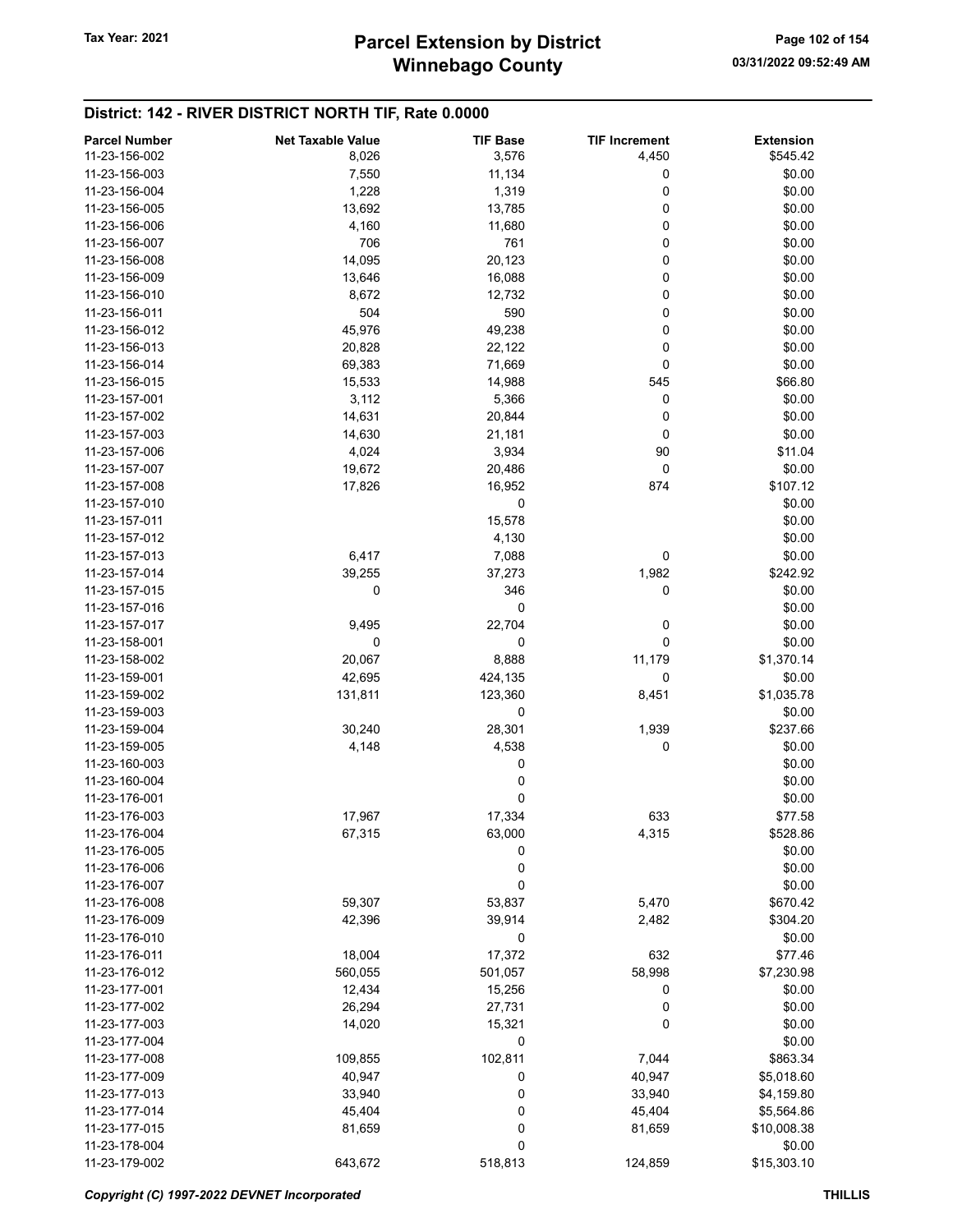| <b>Parcel Number</b> | <b>Net Taxable Value</b> | <b>TIF Base</b> | <b>TIF Increment</b> | <b>Extension</b> |
|----------------------|--------------------------|-----------------|----------------------|------------------|
| 11-23-179-003        |                          | 70,344          |                      | \$0.00           |
| 11-23-179-004        | 74,585                   | 75,443          | 0                    | \$0.00           |
| 11-23-179-005        |                          | 0               |                      | \$0.00           |
|                      |                          |                 |                      |                  |
| 11-23-179-006        |                          | 0               |                      | \$0.00           |
| 11-23-179-015        |                          | 0               |                      | \$0.00           |
| 11-23-179-021        |                          | 0               |                      | \$0.00           |
| 11-23-180-001        | 89,465                   | 83,467          | 5,998                | \$735.14         |
| 11-23-180-002        | 2,092                    | 1,958           | 134                  | \$16.42          |
| 11-23-181-013        |                          | 0               |                      | \$0.00           |
| 11-23-182-001        | 2,430                    | 21,547          | 0                    | \$0.00           |
| 11-23-182-002        | 16,809                   | 24,841          | 0                    | \$0.00           |
| 11-23-182-003        | 16,809                   | 24,841          | 0                    | \$0.00           |
| 11-23-182-004        | 16,809                   | 24,841          | 0                    | \$0.00           |
|                      |                          |                 |                      |                  |
| 11-23-182-005        | 11,228                   | 16,478          | 0                    | \$0.00           |
| 11-23-182-006        | 16,809                   | 24,841          | 0                    | \$0.00           |
| 11-23-182-007        | 16,809                   | 24,841          | 0                    | \$0.00           |
| 11-23-182-008        | 16,809                   | 24,841          | 0                    | \$0.00           |
| 11-23-182-009        | 336                      | 332             | 4                    | \$0.50           |
| 11-23-182-010        | 336                      | 332             | 4                    | \$0.50           |
| 11-23-182-011        | 336                      | 332             | 4                    | \$0.50           |
| 11-23-182-012        | 336                      | 332             | 4                    | \$0.50           |
| 11-23-182-013        | 336                      | 332             | 4                    | \$0.50           |
|                      |                          |                 |                      |                  |
| 11-23-301-001        | 20,067                   | 33,953          | 0                    | \$0.00           |
| 11-23-301-005        |                          | 0               |                      | \$0.00           |
| 11-23-302-003        |                          | 0               |                      | \$0.00           |
| 11-23-302-004        |                          | 0               |                      | \$0.00           |
| 11-23-303-004        | 58,884                   | 75,464          | 0                    | \$0.00           |
| 11-23-303-007        | 355,275                  | 257,289         | 97,986               | \$12,009.46      |
| 11-23-305-001        | 69,632                   | 42,627          | 27,005               | \$3,309.82       |
| 11-23-305-002        | 186,882                  | 37,781          | 149,101              | \$18,274.28      |
| 11-23-305-004        | 327,080                  | 117,265         | 209,815              | \$25,715.56      |
| 11-23-306-001        | 221,707                  | 32,945          | 188,762              | \$23,135.24      |
| 11-23-306-005        | 30,099                   | 66,500          | 0                    | \$0.00           |
|                      |                          |                 |                      |                  |
| 11-23-306-013        | 33,706                   | 23,660          | 10,046               | \$1,231.28       |
| 11-23-306-014        | 68,852                   | 102,587         | 0                    | \$0.00           |
| 11-23-306-016        | 21,702                   | 23,175          | 0                    | \$0.00           |
| 11-23-306-017        | 15,883                   | 10,125          | 5,758                | \$705.72         |
| 11-23-306-018        | 13,148                   | 17,950          | 0                    | \$0.00           |
| 11-23-307-001        | 18,823                   | 18,648          | 175                  | \$21.46          |
| 11-23-307-002        | 19,304                   | 20,778          | 0                    | \$0.00           |
| 11-23-307-003        | 106,582                  | 121,075         | 0                    | \$0.00           |
| 11-23-307-004        | 78,996                   | 59,578          | 19,418               | \$2,379.94       |
| 11-23-307-005        | 21,639                   | 18,951          | 2,688                | \$329.46         |
| 11-23-307-006        |                          |                 |                      |                  |
|                      | 19,967                   | 18,951          | 1,016                | \$124.52         |
| 11-23-307-007        | 2,316,350                | 684,012         | 1,632,338            | \$200,064.24     |
| 11-23-307-008        |                          | 0               |                      | \$0.00           |
| 11-23-308-001        |                          | 0               |                      | \$0.00           |
| 11-23-308-002        |                          | 0               |                      | \$0.00           |
| 11-23-308-003        |                          | 0               |                      | \$0.00           |
| 11-23-308-004        |                          | 0               |                      | \$0.00           |
| 11-23-308-005        |                          | 0               |                      | \$0.00           |
| 11-23-308-006        | 26,123                   | 24,656          | 1,467                | \$179.80         |
| 11-23-308-008        |                          | 0               |                      | \$0.00           |
| 11-23-308-009        |                          | 0               |                      | \$0.00           |
| 11-23-308-010        |                          |                 |                      | \$0.00           |
|                      |                          | 0               |                      |                  |
| 11-23-308-011        |                          | 0               |                      | \$0.00           |
| 11-23-308-014        | 21,283                   | 20,261          | 1,022                | \$125.26         |
| 11-23-308-015        |                          | 0               |                      | \$0.00           |
| 11-23-310-001        | 15,529                   | 33,160          | 0                    | \$0.00           |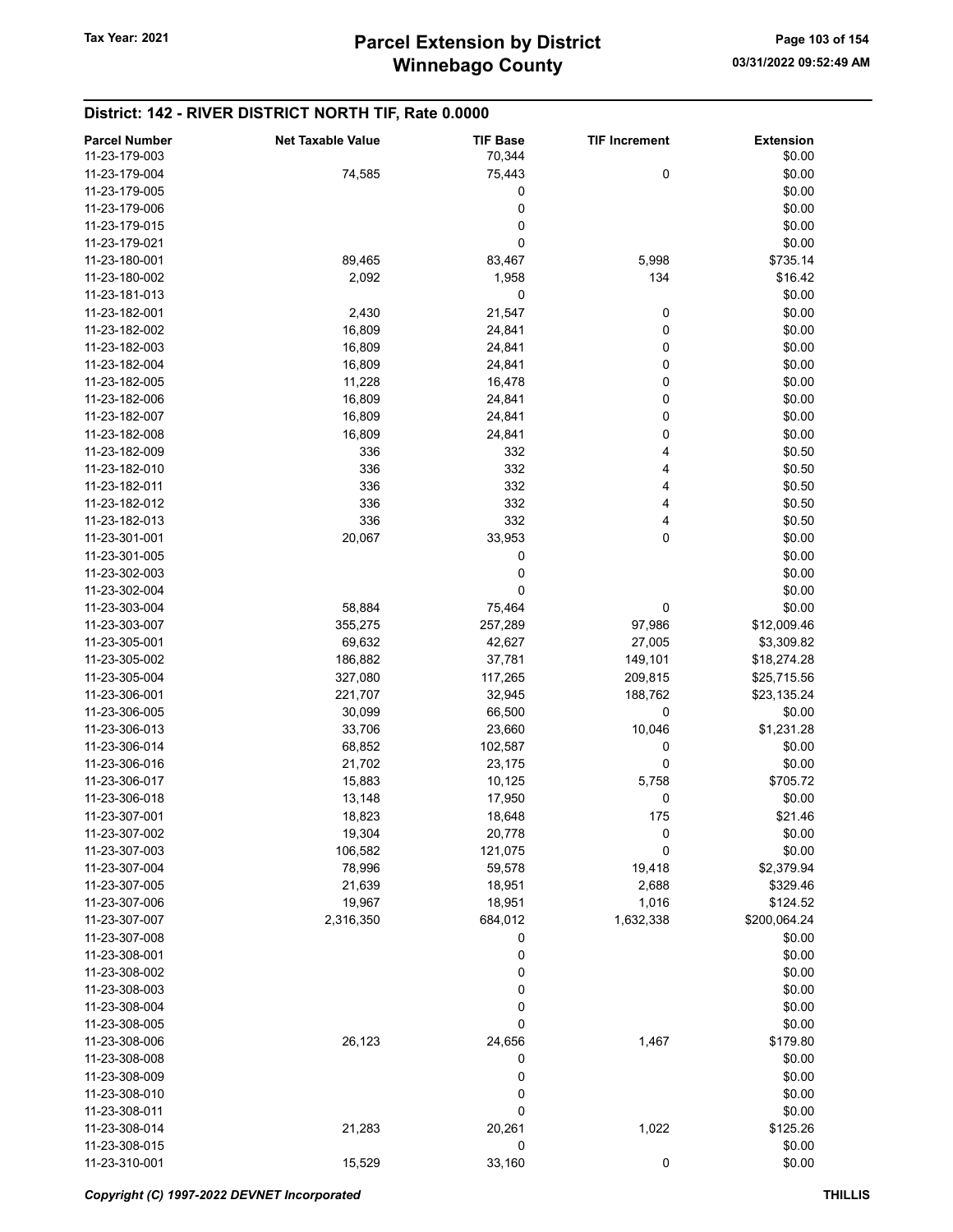| <b>Parcel Number</b>  | <b>Net Taxable Value</b> | <b>TIF Base</b> | <b>TIF Increment</b> | <b>Extension</b>            |
|-----------------------|--------------------------|-----------------|----------------------|-----------------------------|
| 11-23-310-002         | 18,353                   | 17,369          | 984                  | \$120.60                    |
| 11-23-310-003         | 3,170                    | 6,012           | 0                    | \$0.00                      |
| 11-23-310-004         |                          | 0               |                      | \$0.00                      |
| 11-23-310-005         |                          | 0               |                      | \$0.00                      |
| 11-23-311-003         | 34,877                   | 31,149          | 3,728                | \$456.92                    |
| 11-23-311-004         | 23,725                   | 22,313          | 1,412                | \$173.06                    |
| 11-23-311-005         | 58,817                   | 134,827         | 0                    | \$0.00                      |
| 11-23-311-009         |                          | 0               |                      | \$0.00                      |
| 11-23-312-005         |                          | 0               |                      | \$0.00                      |
| 11-23-312-006         | 1,962,152                | 492,614         | 1,469,538            | \$180,111.00                |
| 11-23-312-008         | 25,655                   | 32,764          | 0                    | \$0.00                      |
| 11-23-312-009         | 15,170                   | 0               | 15,170               | \$1,859.28                  |
| 11-23-312-010         |                          | 0               |                      | \$0.00                      |
| 11-23-312-011         | 20,254                   | 29,228          | 0                    | \$0.00                      |
| 11-23-313-005         |                          | 0               |                      | \$0.00                      |
| 11-23-313-008         |                          | 0               |                      | \$0.00                      |
| 11-23-314-005         |                          | 0               |                      | \$0.00                      |
| 11-23-314-006         |                          | 47,124          |                      | \$0.00                      |
| 11-23-314-007         |                          | 0               |                      | \$0.00                      |
| 11-23-315-004         |                          | 0               |                      | \$0.00                      |
| 11-23-356-002         |                          | 0               |                      | \$0.00                      |
| 11-23-356-004         | 1,083,840                | 955,404         | 128,436              | \$15,741.50                 |
| <b>Totals for 142</b> | 14,527,079               | 12,012,491      | 4,844,639            | \$593,774.04<br>396 Parcels |

| <b>Parcel Number</b> | <b>Net Taxable Value</b> | <b>TIF Base</b> | <b>TIF Increment</b> | <b>Extension</b> |
|----------------------|--------------------------|-----------------|----------------------|------------------|
| 11-25-357-001        | 2,446                    | 23,810          | 0                    | \$0.00           |
| 11-25-357-002        | 12,272                   | 18,918          | 0                    | \$0.00           |
| 11-25-357-003        | 17,239                   | 22,801          | 0                    | \$0.00           |
| 11-25-357-004        | 3,731                    | 3,659           | 72                   | \$8.82           |
| 11-25-357-005        | 6,500                    | 23,835          | 0                    | \$0.00           |
| 11-25-357-006        | 9,303                    | 10,017          | 0                    | \$0.00           |
| 11-25-357-007        | 1,603                    | 5,293           | 0                    | \$0.00           |
| 11-25-357-008        | 7,215                    | 14,718          | 0                    | \$0.00           |
| 11-25-357-009        | 7,658                    | 14,844          | 0                    | \$0.00           |
| 11-25-357-010        | 483                      | 13,068          | 0                    | \$0.00           |
| 11-25-357-011        | 3,160                    | 22,484          | 0                    | \$0.00           |
| 11-25-357-012        | 3,631                    | 23,758          | 0                    | \$0.00           |
| 11-25-357-013        | 3,160                    | 3,866           | 0                    | \$0.00           |
| 11-25-357-014        | 17,009                   | 22,684          | 0                    | \$0.00           |
| 11-25-357-015        | 11,263                   | 23,696          | 0                    | \$0.00           |
| 11-25-358-001        | 12,327                   | 12,813          | 0                    | \$0.00           |
| 11-25-358-002        | 7,264                    | 18,807          | 0                    | \$0.00           |
| 11-25-358-003        | 7,038                    | 15,473          | 0                    | \$0.00           |
| 11-25-358-004        | 11,238                   | 19,374          | 0                    | \$0.00           |
| 11-25-358-005        | 3,623                    | 13,951          | 0                    | \$0.00           |
| 11-25-358-006        | 12,980                   | 26,530          | 0                    | \$0.00           |
| 11-25-358-007        | 8,425                    | 18,097          | 0                    | \$0.00           |
| 11-25-358-008        | 10,981                   | 17,976          | 0                    | \$0.00           |
| 11-25-358-009        | 12,238                   | 14,986          | 0                    | \$0.00           |
| 11-25-358-010        | 13,643                   | 33,893          | 0                    | \$0.00           |
| 11-25-358-011        | 14,942                   | 17,429          | 0                    | \$0.00           |
| 11-25-358-012        | 15,840                   | 15,913          | 0                    | \$0.00           |
| 11-25-358-013        | 16,529                   | 30,183          | 0                    | \$0.00           |
| 11-25-358-014        | 9,345                    | 15,494          | 0                    | \$0.00           |
| 11-25-358-015        | 1,023                    | 13,982          | 0                    | \$0.00           |
| 11-25-358-016        | 19,291                   | 25,124          | 0                    | \$0.00           |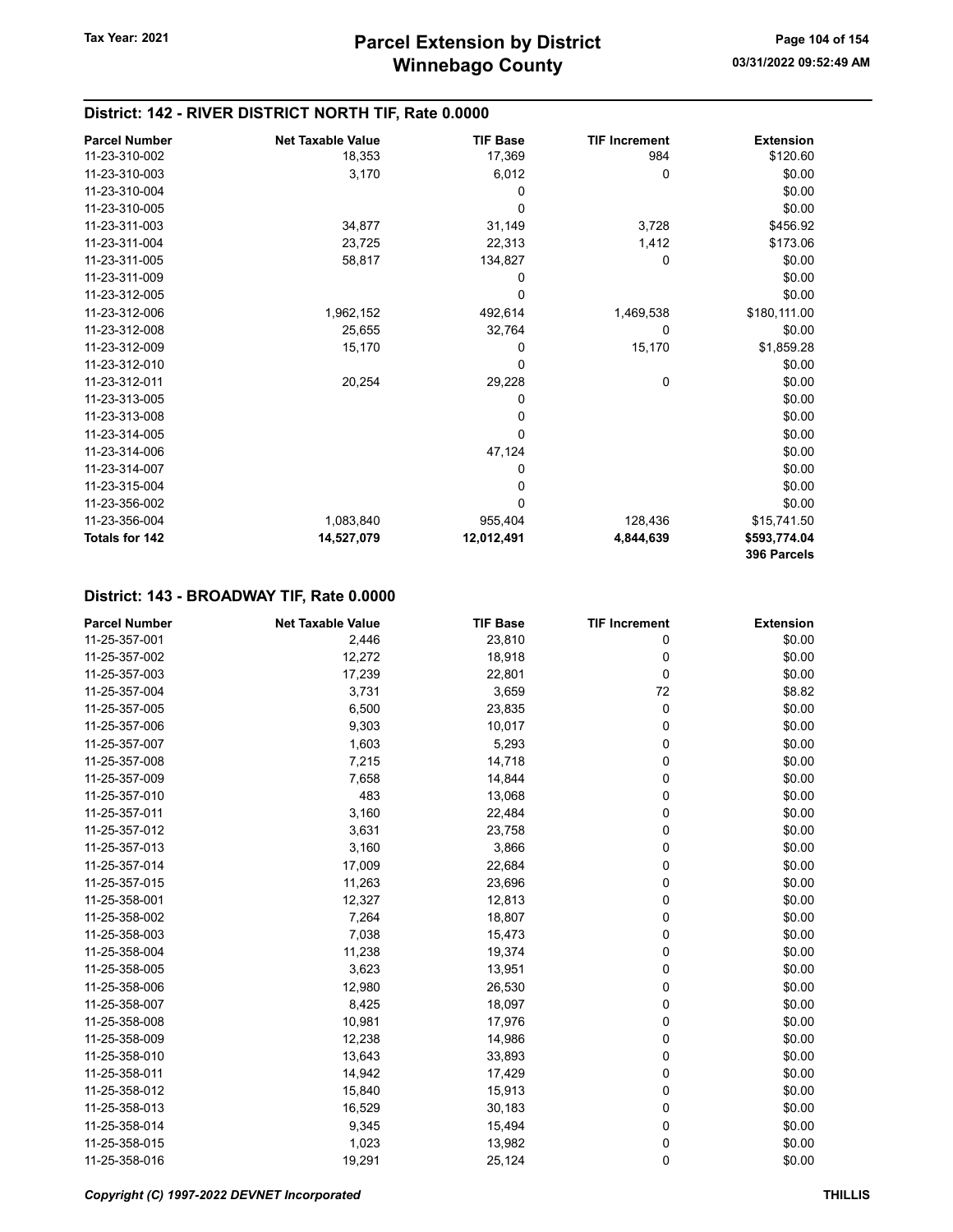# Winnebago County Tax Year: 2021 **Parcel Extension by District** Page 105 of 154

| <b>Parcel Number</b> | <b>Net Taxable Value</b> | <b>TIF Base</b> | <b>TIF Increment</b> | <b>Extension</b> |
|----------------------|--------------------------|-----------------|----------------------|------------------|
| 11-25-359-001        | 2,548                    | 3,118           | 0                    | \$0.00           |
| 11-25-359-002        | 10,349                   | 19,335          | 0                    | \$0.00           |
| 11-25-359-003        | 10,019                   | 18,385          | 0                    | \$0.00           |
| 11-25-359-004        | 7,844                    | 14,103          | 0                    | \$0.00           |
| 11-25-359-005        | 35,272                   | 53,826          | 0                    | \$0.00           |
| 11-25-359-006        |                          |                 | 834                  | \$102.22         |
|                      | 42,879                   | 42,045          |                      |                  |
| 11-25-359-007        | 1,997                    | 2,443           | 0                    | \$0.00           |
| 11-25-359-008        | 3,345                    | 16,469          | 0                    | \$0.00           |
| 11-25-359-009        | 13,491                   | 21,626          | 0                    | \$0.00           |
| 11-25-359-010        | 15,788                   | 27,445          | 0                    | \$0.00           |
| 11-25-359-011        | 6,335                    | 13,714          | 0                    | \$0.00           |
| 11-25-359-012        | 10,586                   | 19,601          | 0                    | \$0.00           |
| 11-25-359-013        | 10,926                   | 21,027          | 0                    | \$0.00           |
| 11-25-359-014        | 10,048                   | 29,491          | 0                    | \$0.00           |
| 11-25-360-001        | 11,069                   | 20,430          | 0                    | \$0.00           |
| 11-25-360-002        | 9,301                    | 17,344          | 0                    | \$0.00           |
| 11-25-360-005        | 12,550                   | 16,959          | 0                    | \$0.00           |
| 11-25-360-006        | 3,364                    | 4,116           | 0                    | \$0.00           |
| 11-25-360-007        | 7,506                    | 13,900          | 0                    | \$0.00           |
| 11-25-360-008        | 3,752                    | 4,456           | 0                    | \$0.00           |
|                      |                          |                 |                      |                  |
| 11-25-360-009        | 26,719                   | 26,200          | 519                  | \$63.62          |
| 11-25-360-010        | 14,703                   | 25,762          | 0                    | \$0.00           |
| 11-25-360-011        | 8,198                    | 9,332           | 0                    | \$0.00           |
| 11-25-360-012        | 11,602                   | 11,588          | 14                   | \$1.72           |
| 11-25-360-013        | 42,243                   | 58,365          | 0                    | \$0.00           |
| 11-25-360-014        | 1,671                    | 15,354          | 0                    | \$0.00           |
| 11-25-360-015        | 15,452                   | 22,719          | 0                    | \$0.00           |
| 11-25-360-016        | 2,398                    | 14,195          | 0                    | \$0.00           |
| 11-25-360-017        | 11,526                   | 21,358          | 0                    | \$0.00           |
| 11-25-360-018        | 8,808                    | 27,372          | 0                    | \$0.00           |
| 11-25-360-019        |                          | 11,678          |                      | \$0.00           |
| 11-25-360-020        | 2,548                    | 23,345          | 0                    | \$0.00           |
| 11-25-360-021        | 2,926                    | 16,961          | 0                    | \$0.00           |
| 11-25-360-022        | 2,000                    | 13,760          | 0                    | \$0.00           |
| 11-25-360-023        | 11,796                   | 26,083          | 0                    | \$0.00           |
| 11-25-360-025        |                          | 33,008          |                      | \$0.00           |
| 11-25-360-027        |                          |                 |                      |                  |
|                      |                          | 9,144           |                      | \$0.00           |
| 11-25-360-028        | 30,374                   | 34,311          | 0                    | \$0.00           |
| 11-25-360-029        | 21,880                   | 29,095          | 0                    | \$0.00           |
| 11-25-361-001        | 24,000                   | 32,592          | 0                    | \$0.00           |
| 11-25-361-002        | 9,619                    | 16,123          | 0                    | \$0.00           |
| 11-25-361-003        | 7,205                    | 13,187          | 0                    | \$0.00           |
| 11-25-361-004        | 9,203                    | 18,690          | $\mathbf 0$          | \$0.00           |
| 11-25-361-005        | 3,905                    | 18,062          | 0                    | \$0.00           |
| 11-25-361-006        | 2,243                    | 21,279          | 0                    | \$0.00           |
| 11-25-361-007        | 8,908                    | 17,972          | 0                    | \$0.00           |
| 11-25-361-008        | 6,856                    | 14,065          | 0                    | \$0.00           |
| 11-25-361-009        | 24,783                   | 40,823          | 0                    | \$0.00           |
| 11-25-361-010        | 26,670                   | 40,884          | 0                    | \$0.00           |
| 11-25-361-011        | 28,936                   | 33,574          | $\mathbf 0$          | \$0.00           |
|                      |                          |                 |                      |                  |
| 11-25-361-012        | 3,551                    | 30,230          | 0                    | \$0.00           |
| 11-25-361-013        | 38,950                   | 41,700          | 0                    | \$0.00           |
| 11-25-361-014        | 7,392                    | 16,012          | 0                    | \$0.00           |
| 11-25-361-015        | 13,849                   | 15,531          | 0                    | \$0.00           |
| 11-25-361-016        | 5,812                    | 19,507          | 0                    | \$0.00           |
| 11-25-361-017        | 163,008                  | 55,711          | 107,297              | \$13,150.64      |
| 11-25-361-018        | 33,838                   | 33,179          | 659                  | \$80.78          |
| 11-25-361-019        | 7,839                    | 8,618           | 0                    | \$0.00           |
| 11-25-361-020        | 17,568                   | 20,137          | $\pmb{0}$            | \$0.00           |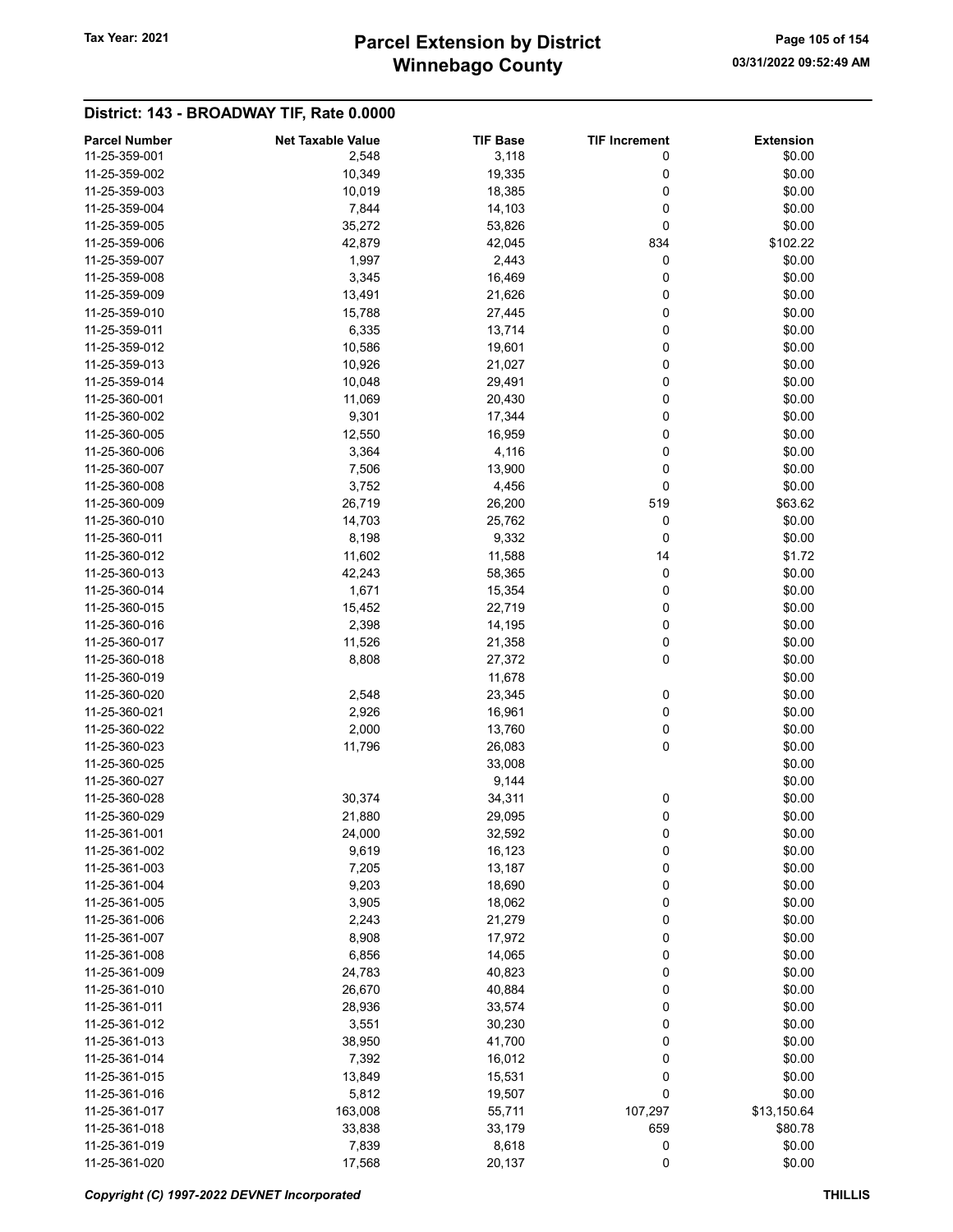# Winnebago County Tax Year: 2021 **Parcel Extension by District** Page 106 of 154

| <b>Parcel Number</b> | <b>Net Taxable Value</b> | <b>TIF Base</b> | <b>TIF Increment</b> | <b>Extension</b> |
|----------------------|--------------------------|-----------------|----------------------|------------------|
| 11-25-362-001        | 13,578                   | 15,504          | 0                    | \$0.00           |
| 11-25-362-002        | 13,372                   | 14,937          | 0                    | \$0.00           |
| 11-25-362-003        | 7,879                    | 20,662          | 0                    | \$0.00           |
| 11-25-362-004        | 9,255                    | 22,821          | 0                    | \$0.00           |
| 11-25-362-005        |                          |                 | 0                    | \$0.00           |
|                      | 8,782                    | 17,142          |                      |                  |
| 11-25-362-006        | 8,866                    | 21,665          | 0                    | \$0.00           |
| 11-25-362-007        | 10,683                   | 11,551          | 0                    | \$0.00           |
| 11-25-362-008        | 12,734                   | 18,812          | 0                    | \$0.00           |
| 11-25-362-009        | 2,379                    | 13,981          | 0                    | \$0.00           |
| 11-25-362-010        | 10,345                   | 19,919          | 0                    | \$0.00           |
| 11-25-362-011        | 8,610                    | 16,543          | 0                    | \$0.00           |
| 11-25-362-012        | 981                      | 1,220           | 0                    | \$0.00           |
| 11-25-362-013        | 33,265                   | 43,214          | 0                    | \$0.00           |
| 11-25-362-014        | 173                      | 213             | 0                    | \$0.00           |
| 11-25-362-015        | 32,654                   | 35,842          | 0                    | \$0.00           |
| 11-25-362-016        | 6,066                    | 14,645          | 0                    | \$0.00           |
| 11-25-362-017        | 9,954                    | 13,564          | 0                    | \$0.00           |
| 11-25-362-018        | 17,283                   |                 | 0                    | \$0.00           |
|                      |                          | 22,864          |                      |                  |
| 11-25-362-019        | 9,991                    | 23,358          | 0                    | \$0.00           |
| 11-25-362-020        | 4,137                    | 28,306          | 0                    | \$0.00           |
| 11-25-362-021        | 12,529                   | 23,251          | 0                    | \$0.00           |
| 11-25-362-022        | 14,172                   | 21,666          | 0                    | \$0.00           |
| 11-25-362-023        | 10,890                   | 20,115          | 0                    | \$0.00           |
| 11-25-362-024        | 60,186                   | 41,561          | 18,625               | \$2,282.74       |
| 11-25-362-025        | 32,394                   | 36,101          | 0                    | \$0.00           |
| 11-25-362-026        | 15,655                   | 17,326          | 0                    | \$0.00           |
| 11-25-362-027        | 42,660                   | 52,823          | 0                    | \$0.00           |
| 11-25-362-028        | 29,695                   | 41,246          | 0                    | \$0.00           |
| 11-25-362-029        | 36,462                   | 36,241          | 221                  | \$27.10          |
| 11-25-362-030        | 7,296                    | 42,361          | 0                    | \$0.00           |
|                      |                          |                 |                      |                  |
| 11-25-378-002        | 34,885                   | 34,208          | 677                  | \$82.98          |
| 11-25-378-006        | 7,205                    | 13,224          | 0                    | \$0.00           |
| 11-25-378-007        | 14,445                   | 20,709          | 0                    | \$0.00           |
| 11-25-378-008        | 8,834                    | 17,127          | 0                    | \$0.00           |
| 11-25-378-009        |                          | 0               |                      | \$0.00           |
| 11-25-378-010        | 41,156                   | 68,468          | 0                    | \$0.00           |
| 11-25-378-011        | 25,002                   | 27,939          | 0                    | \$0.00           |
| 11-25-379-001        | 318                      | 312             | 6                    | \$0.74           |
| 11-25-379-002        | 1,729                    | 1,695           | 34                   | \$4.18           |
| 11-25-379-003        | 9,951                    | 18,856          | 0                    | \$0.00           |
| 11-25-379-004        | 8,099                    | 16,373          | 0                    | \$0.00           |
| 11-25-379-005        | 10,848                   | 21,442          | 0                    | \$0.00           |
| 11-25-379-006        | 11,718                   | 18,018          | 0                    | \$0.00           |
| 11-25-379-007        | 53,938                   | 67,773          | $\mathbf 0$          | \$0.00           |
| 11-25-380-001        | 8,064                    | 7,907           | 157                  | \$19.24          |
| 11-25-380-002        |                          |                 |                      | \$0.00           |
|                      | 13,119                   | 15,840          | 0                    |                  |
| 11-25-380-003        | 14,727                   | 16,625          | 0                    | \$0.00           |
| 11-25-380-004        | 10,052                   | 24,174          | 0                    | \$0.00           |
| 11-25-380-005        | 14,380                   | 25,147          | 0                    | \$0.00           |
| 11-25-380-006        | 11,480                   | 22,561          | 0                    | \$0.00           |
| 11-25-380-007        | 13,898                   | 17,105          | 0                    | \$0.00           |
| 11-25-380-008        | 10,302                   | 18,882          | 0                    | \$0.00           |
| 11-25-380-009        | 9,313                    | 17,628          | 0                    | \$0.00           |
| 11-25-380-010        | 2,790                    | 9,654           | 0                    | \$0.00           |
| 11-25-380-011        | 13,347                   | 13,088          | 259                  | \$31.74          |
| 11-25-380-012        | 9,806                    | 12,478          | 0                    | \$0.00           |
| 11-25-380-013        | 2,288                    | 19,184          | 0                    | \$0.00           |
| 11-25-380-014        | 10,234                   | 19,018          | 0                    | \$0.00           |
| 11-25-380-017        | 11,131                   | 20,696          | 0                    | \$0.00           |
|                      |                          |                 |                      |                  |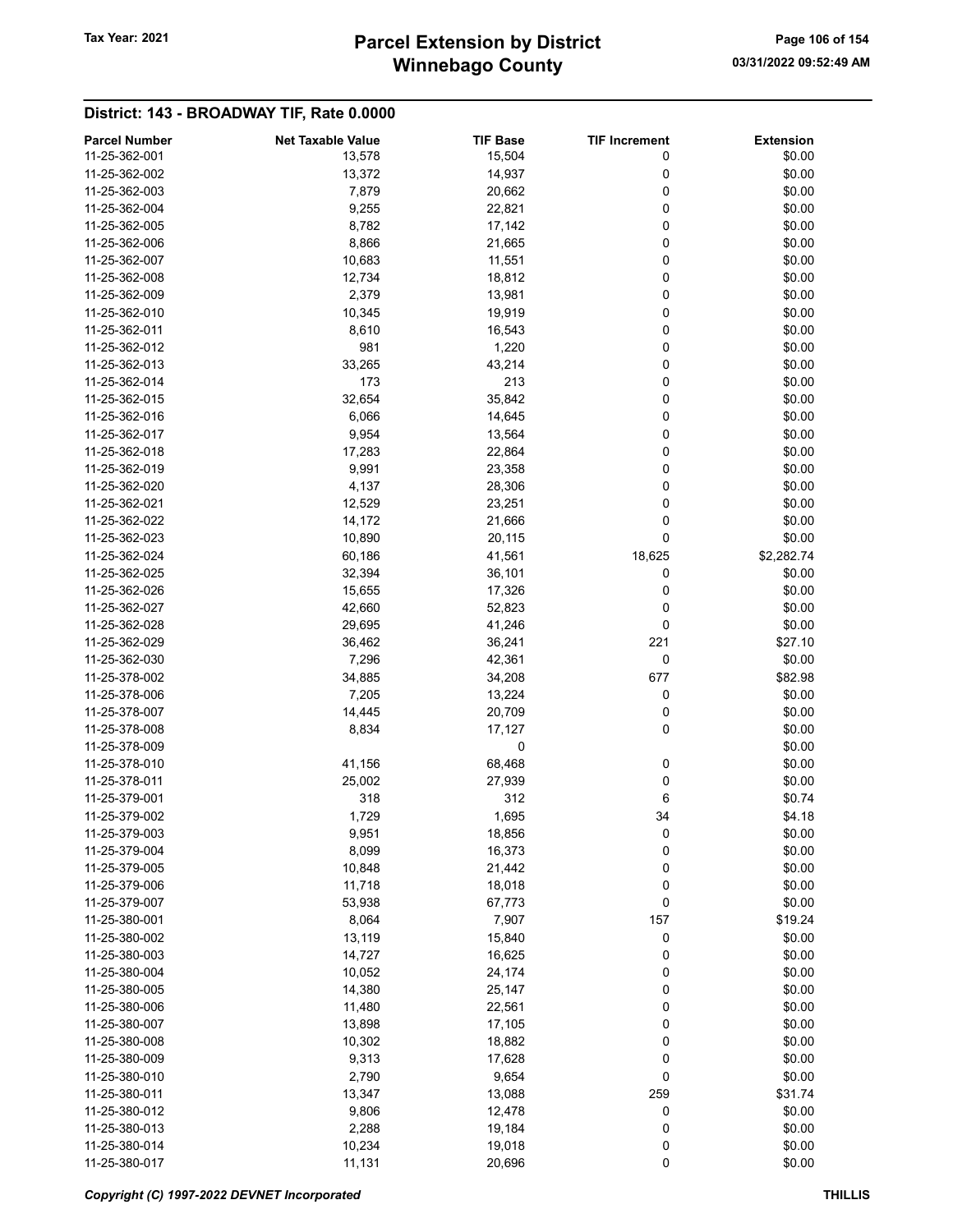# Winnebago County Tax Year: 2021 **Parcel Extension by District** Page 107 of 154

| <b>Parcel Number</b> | <b>Net Taxable Value</b> | <b>TIF Base</b> | <b>TIF Increment</b> | <b>Extension</b> |
|----------------------|--------------------------|-----------------|----------------------|------------------|
| 11-25-380-018        | 8,974                    | 16,371          | 0                    | \$0.00           |
| 11-25-380-019        | 8,285                    | 16,446          | 0                    | \$0.00           |
| 11-25-380-020        | 7,031                    | 14,228          | 0                    | \$0.00           |
| 11-25-380-021        | 8,653                    | 16,989          | 0                    | \$0.00           |
| 11-25-380-022        | 31,190                   | 38,792          | 0                    | \$0.00           |
| 11-25-380-023        | 10,312                   | 31,183          | 0                    | \$0.00           |
| 11-25-381-001        | 27,036                   | 41,560          | 0                    | \$0.00           |
| 11-25-381-002        | 855                      | 1,100           | 0                    | \$0.00           |
|                      |                          |                 | 0                    |                  |
| 11-25-381-003        | 7,903                    | 14,851          |                      | \$0.00           |
| 11-25-381-004        | 2,113                    | 13,684          | 0                    | \$0.00           |
| 11-25-381-005        | 6,588                    | 8,224           | 0                    | \$0.00           |
| 11-25-381-006        | 16,540                   | 16,218          | 322                  | \$39.48          |
| 11-25-381-007        | 19,988                   | 39,662          | 0                    | \$0.00           |
| 11-25-381-008        | 6,503                    | 20,486          | 0                    | \$0.00           |
| 11-25-381-009        | 9,982                    | 19,004          | 0                    | \$0.00           |
| 11-25-381-010        | 13,228                   | 19,440          | 0                    | \$0.00           |
| 11-25-381-011        | 15,770                   | 18,233          | 0                    | \$0.00           |
| 11-25-381-012        | 20,799                   | 31,235          | 0                    | \$0.00           |
| 11-25-381-013        | 13,743                   | 15,893          | 0                    | \$0.00           |
| 11-25-381-014        | 1,831                    | 8,821           | 0                    | \$0.00           |
| 11-25-382-001        | 17,081                   | 17,947          | 0                    | \$0.00           |
| 11-25-382-002        | 2,679                    | 3,094           | 0                    | \$0.00           |
| 11-25-382-003        | 7,065                    | 12,669          | 0                    | \$0.00           |
| 11-25-382-004        | 10,806                   | 13,472          | 0                    | \$0.00           |
| 11-25-382-006        | 5,753                    | 14,141          | 0                    | \$0.00           |
| 11-25-382-007        | 15,393                   | 16,666          | 0                    | \$0.00           |
|                      |                          |                 |                      |                  |
| 11-25-382-008        | 13,375                   | 24,464          | 0                    | \$0.00           |
| 11-25-382-009        | 4,369                    | 17,657          | 0                    | \$0.00           |
| 11-25-382-010        | 7,019                    | 14,732          | 0                    | \$0.00           |
| 11-25-382-011        | 15,883                   | 12,111          | 3,772                | \$462.32         |
| 11-25-382-012        | 9,406                    | 9,835           | 0                    | \$0.00           |
| 11-25-382-013        | 9,406                    | 9,835           | 0                    | \$0.00           |
| 11-25-382-014        | 15,037                   | 15,356          | 0                    | \$0.00           |
| 11-25-382-015        | 9,527                    | 9,953           | 0                    | \$0.00           |
| 11-25-382-016        | 14,863                   | 28,826          | 0                    | \$0.00           |
| 11-25-382-017        | 10,357                   | 28,172          | 0                    | \$0.00           |
| 11-25-382-018        | 26,443                   | 40,734          | 0                    | \$0.00           |
| 11-25-382-019        | 23,674                   | 28,288          | 0                    | \$0.00           |
| 11-25-382-020        | 916                      | 1,120           | 0                    | \$0.00           |
| 11-25-382-021        | 916                      | 1,120           | 0                    | \$0.00           |
| 11-25-383-001        | 12,112                   | 22,553          | 0                    | \$0.00           |
| 11-25-383-002        | 2,541                    | 17,683          | 0                    | \$0.00           |
| 11-25-383-003        | 16,205                   | 20,430          | 0                    | \$0.00           |
| 11-25-383-004        | 9,464                    | 24,408          | 0                    | \$0.00           |
| 11-25-383-005        | 9,457                    | 19,010          | 0                    | \$0.00           |
| 11-25-383-006        | 9,836                    | 17,691          | 0                    | \$0.00           |
|                      |                          |                 |                      |                  |
| 11-25-383-007        | 16,456                   | 15,559          | 897                  | \$109.94         |
| 11-25-383-008        | 10,311                   | 17,262          | 0                    | \$0.00           |
| 11-25-383-009        | 6,793                    | 14,643          | 0                    | \$0.00           |
| 11-25-383-010        | 9,195                    | 12,189          | 0                    | \$0.00           |
| 11-25-383-011        | 10,052                   | 11,451          | 0                    | \$0.00           |
| 11-25-383-012        | 33,941                   | 42,083          | 0                    | \$0.00           |
| 11-25-383-013        | 10,215                   | 11,731          | 0                    | \$0.00           |
| 11-25-383-016        | 11,838                   | 22,100          | 0                    | \$0.00           |
| 11-25-383-017        | 1,547                    | 5,624           | 0                    | \$0.00           |
| 11-25-383-018        | 12,865                   | 22,607          | 0                    | \$0.00           |
| 11-25-383-019        | 6,727                    | 23,571          | 0                    | \$0.00           |
| 11-25-384-004        | 70,903                   | 68,458          | 2,445                | \$299.68         |
| 11-25-460-001        | 209,753                  | 205,669         | 4,084                | \$500.56         |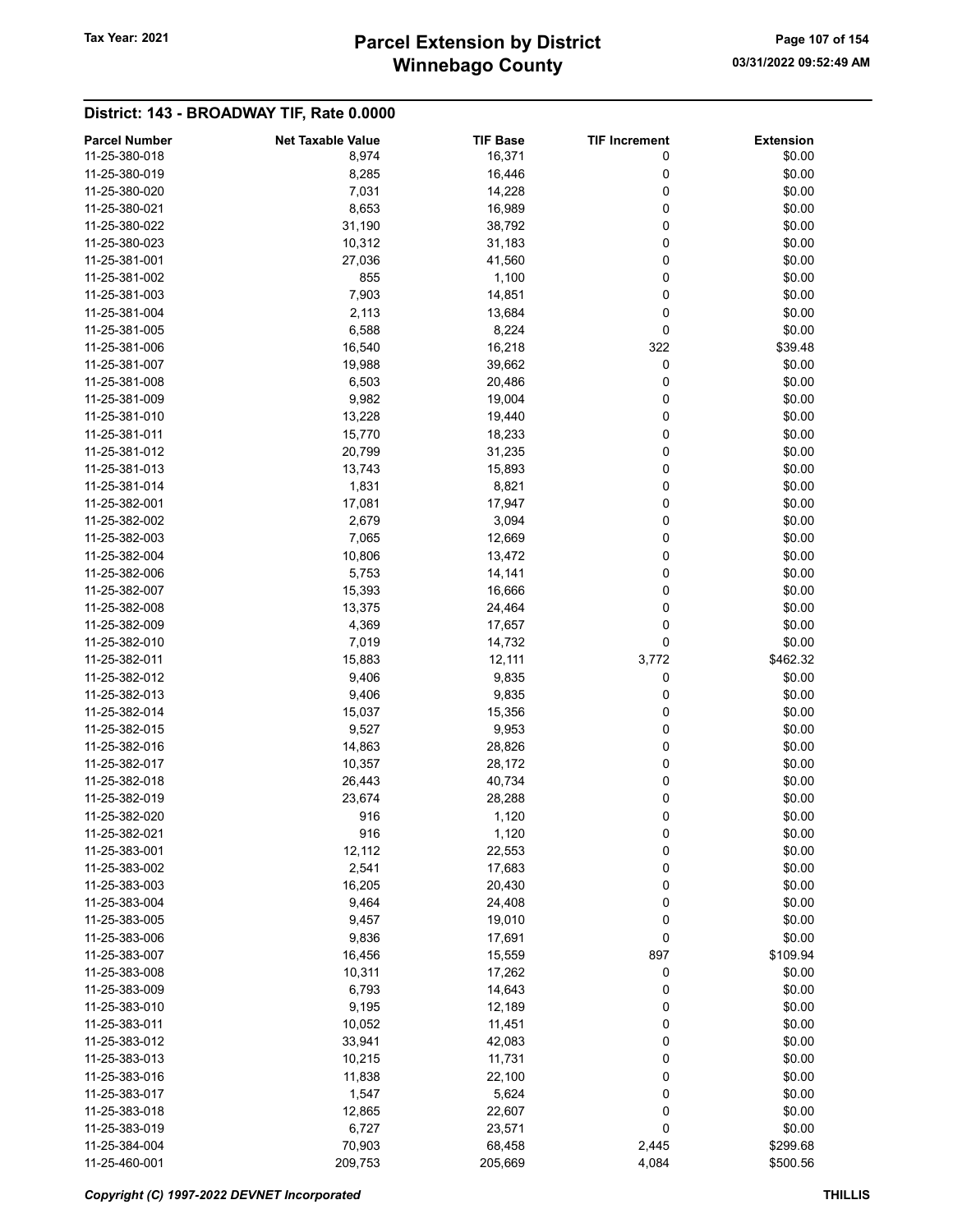# Winnebago County Tax Year: 2021 **Parcel Extension by District** Page 108 of 154

| <b>Parcel Number</b> | <b>Net Taxable Value</b> | <b>TIF Base</b> | <b>TIF Increment</b> | <b>Extension</b> |
|----------------------|--------------------------|-----------------|----------------------|------------------|
| 11-25-460-002        | 6,041                    | 10,937          | 0                    | \$0.00           |
| 11-26-351-001        | 315,093                  | 363,061         | 0                    | \$0.00           |
| 11-26-351-002        | 328,004                  | 438,856         | 0                    | \$0.00           |
| 11-26-352-001        | 23,804                   | 53,541          | 0                    | \$0.00           |
| 11-26-352-002        |                          |                 | 0                    | \$0.00           |
|                      | 2,775                    | 3,396           |                      |                  |
| 11-26-352-003        | 2,270                    | 2,777           | 0                    | \$0.00           |
| 11-26-352-004        | 203                      | 3,835           | 0                    | \$0.00           |
| 11-26-352-005        | 2,308                    | 2,825           | 0                    | \$0.00           |
| 11-26-352-006        | 6,471                    | 17,024          | 0                    | \$0.00           |
| 11-26-352-007        | 2,570                    | 3,145           | 0                    | \$0.00           |
| 11-26-352-008        | 2,016                    | 2,467           | 0                    | \$0.00           |
| 11-26-352-009        | 2,055                    | 2,516           | 0                    | \$0.00           |
| 11-26-352-010        | 5,369                    | 10,780          | 0                    | \$0.00           |
| 11-26-352-012        | 9,799                    | 16,908          | 0                    | \$0.00           |
| 11-26-352-013        | 1,792                    | 2,194           | 0                    | \$0.00           |
| 11-26-354-001        | 11,162                   | 19,664          | 0                    | \$0.00           |
| 11-26-354-002        | 9,639                    | 27,470          | 0                    | \$0.00           |
| 11-26-354-003        | 7,582                    | 15,781          | 0                    | \$0.00           |
| 11-26-354-004        | 6,585                    | 5,113           | 1,472                | \$180.42         |
| 11-26-354-005        | 2,494                    | 3,052           | 0                    | \$0.00           |
| 11-26-355-001        |                          | 0               |                      | \$0.00           |
| 11-26-355-002        | 9,398                    | 17,892          | 0                    | \$0.00           |
| 11-26-355-003        | 17,008                   | 25,901          | 0                    | \$0.00           |
| 11-26-355-004        | 1,959                    | 17,357          | 0                    | \$0.00           |
| 11-26-355-005        | 10,991                   | 19,679          | 0                    | \$0.00           |
| 11-26-355-006        | 12,062                   | 22,519          | 0                    | \$0.00           |
| 11-26-355-007        | 3,741                    | 10,291          | 0                    | \$0.00           |
| 11-26-355-008        | 1,382                    | 13,603          | 0                    | \$0.00           |
| 11-26-355-009        | 8,665                    | 9,096           | 0                    | \$0.00           |
| 11-26-355-010        | 14,431                   |                 | 0                    | \$0.00           |
|                      |                          | 27,951          |                      |                  |
| 11-26-355-011        | 6,163                    | 17,272          | 0                    | \$0.00           |
| 11-26-355-012        | 4,615                    | 8,944           | 0                    | \$0.00           |
| 11-26-355-013        | 5,346                    | 13,025          | 0                    | \$0.00           |
| 11-26-355-014        | 7,507                    | 14,790          | 0                    | \$0.00           |
| 11-26-355-015        | 4,982                    | 14,282          | 0                    | \$0.00           |
| 11-26-356-001        | 6,647                    | 15,053          | 0                    | \$0.00           |
| 11-26-356-002        | 9,793                    | 9,093           | 700                  | \$85.80          |
| 11-26-356-003        | 10,847                   | 9,967           | 880                  | \$107.86         |
| 11-26-356-004        | 21,085                   | 33,754          | 0                    | \$0.00           |
| 11-26-356-005        | 5,578                    | 8,834           | 0                    | \$0.00           |
| 11-26-356-006        | 9,860                    | 7,106           | 2,754                | \$337.54         |
| 11-26-356-007        | 9,958                    | 7,514           | 2,444                | \$299.54         |
| 11-26-357-001        | 7,732                    | 8,896           | 0                    | \$0.00           |
| 11-26-357-002        | 1,647                    | 11,830          | 0                    | \$0.00           |
| 11-26-357-003        | 9,403                    | 10,767          | 0                    | \$0.00           |
| 11-26-357-004        | 9,200                    | 15,863          | 0                    | \$0.00           |
| 11-26-357-005        | 8,286                    | 17,049          | 0                    | \$0.00           |
| 11-26-357-006        | 2,653                    | 14,286          | 0                    | \$0.00           |
| 11-26-357-007        | 3,056                    | 9,151           | 0                    | \$0.00           |
| 11-26-357-008        | 3,950                    | 8,488           | 0                    | \$0.00           |
| 11-26-357-009        | 6,136                    | 11,969          | 0                    | \$0.00           |
| 11-26-357-010        | 5,369                    | 13,724          | 0                    | \$0.00           |
| 11-26-357-011        | 2,397                    | 9,027           | 0                    | \$0.00           |
| 11-26-357-012        | 6,391                    | 8,752           | 0                    | \$0.00           |
| 11-26-357-013        | 5,242                    | 12,424          | 0                    | \$0.00           |
| 11-26-357-014        | 6,317                    | 6,844           | 0                    | \$0.00           |
| 11-26-358-001        |                          | 0               |                      | \$0.00           |
| 11-26-358-002        | 10,304                   | 20,814          | 0                    | \$0.00           |
| 11-26-358-003        | 1,491                    | 12,614          | $\pmb{0}$            | \$0.00           |
|                      |                          |                 |                      |                  |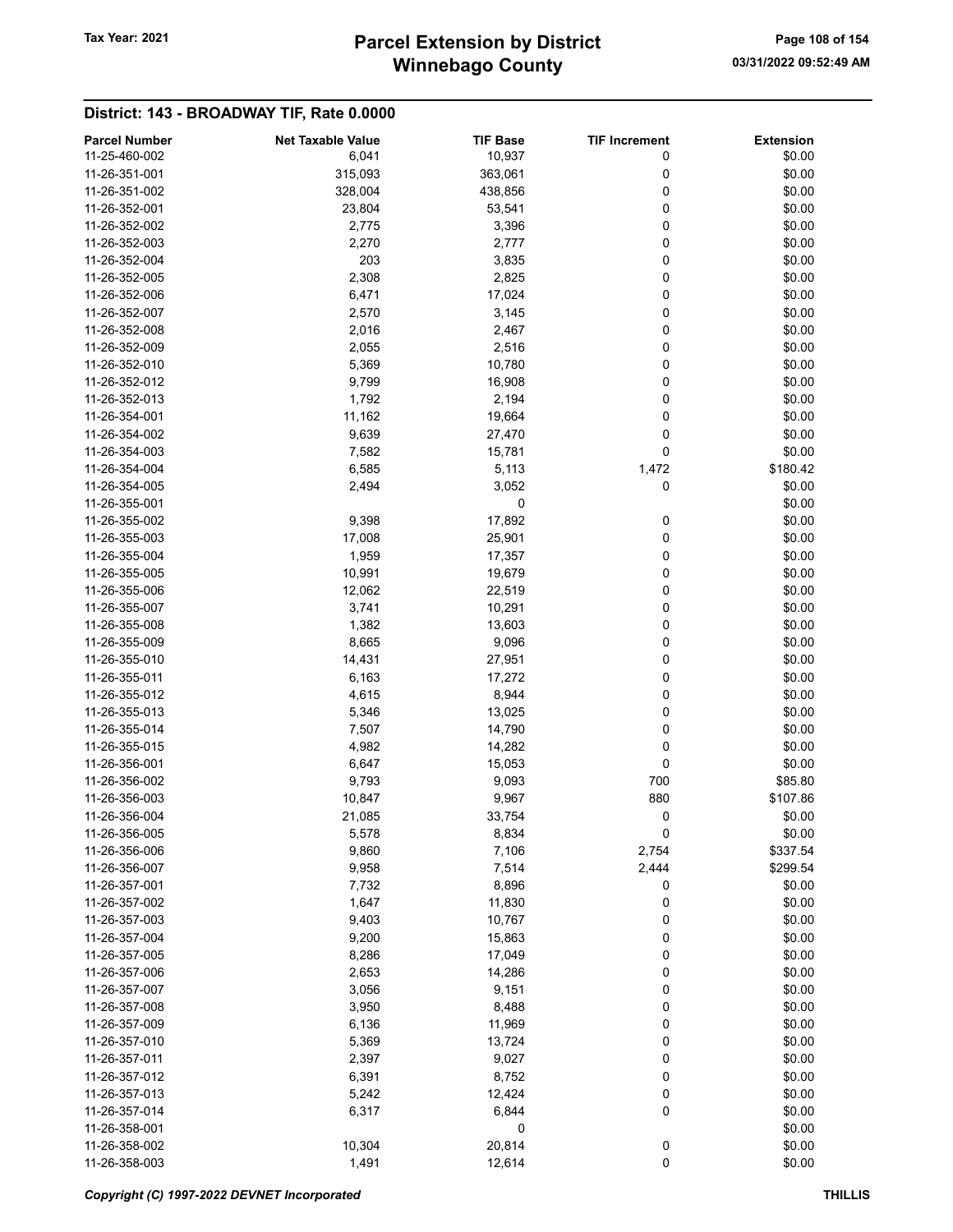## Winnebago County Tax Year: 2021 **Parcel Extension by District** Page 109 of 154

| 11-26-358-004<br>9,841<br>20,255<br>0<br>\$0.00<br>11-26-358-005<br>7,486<br>0<br>\$0.00<br>10,421<br>\$0.00<br>11-26-358-006<br>11,468<br>12,302<br>0<br>6,343<br>11-26-358-007<br>9,357<br>3,014<br>\$369.40<br>\$0.00<br>11-26-379-001<br>17,704<br>23,243<br>0<br>2,041<br>\$0.00<br>11-26-379-003<br>\$0.00<br>11-26-379-004<br>5,130<br>25,985<br>0<br>15,021<br>292<br>\$35.80<br>11-26-379-005<br>14,729<br>11-26-379-006<br>90,788<br>89,020<br>1,768<br>\$216.70<br>11-26-379-007<br>70,370<br>\$0.00<br>11-26-379-008<br>7,638<br>7,490<br>148<br>\$18.14<br>1,388<br>11-26-379-009<br>\$0.00<br>4,737<br>23,062<br>0<br>\$0.00<br>11-26-380-001<br>\$0.00<br>11-26-380-002<br>6,100<br>26,443<br>0<br>11-26-381-001<br>51,493<br>55,176<br>0<br>\$0.00<br>11-26-381-004<br>0<br>\$0.00<br>13,552<br>14,426<br>0<br>\$0.00<br>11-26-382-003<br>2,454<br>27,751<br>11-26-383-001<br>156,053<br>153,014<br>3,039<br>\$372.48<br>11-26-383-002<br>1,907<br>37<br>1,944<br>\$4.54<br>80<br>\$9.82<br>4,096<br>4,016<br>11-26-383-003<br>217,885<br>11-26-383-006<br>217,885<br>0<br>\$26,704.64<br>11-26-383-007<br>216,364<br>202,049<br>14,315<br>\$1,754.50<br>11-26-454-004<br>15,093<br>27,802<br>0<br>\$0.00<br>0<br>\$0.00<br>11-26-454-006<br>59,379<br>63,511<br>11-26-454-007<br>3,680<br>\$0.00<br>0<br>11-26-456-002<br>\$0.00<br>24,452<br>11-26-456-003<br>11,167<br>0<br>\$0.00<br>0<br>\$0.00<br>23,674<br>41,095<br>11-26-456-004<br>0<br>1,953<br>2,326<br>\$0.00<br>11-26-456-005<br>11-26-456-007<br>37,622<br>52,589<br>0<br>\$0.00<br>\$0.00<br>11-26-457-001<br>13,842<br>22,512<br>0<br>0<br>11-26-457-002<br>13,392<br>24,840<br>\$0.00<br>8,053<br>0<br>\$0.00<br>11-26-457-003<br>18,559<br>0<br>\$0.00<br>11-26-457-004<br>16,827<br>16,892<br>0<br>\$0.00<br>11-26-457-005<br>16,066<br>25,102<br>0<br>\$0.00<br>7,716<br>14,249<br>11-26-457-006<br>11-26-457-007<br>273<br>7,883<br>0<br>\$0.00<br>0<br>\$0.00<br>11-26-457-008<br>4,236<br>11,342<br>962<br>0<br>\$0.00<br>11-26-457-009<br>1,173<br>0<br>\$0.00<br>11-26-457-010<br>11,074<br>20,600<br>11,989<br>0<br>11-26-457-011<br>22,379<br>\$0.00<br>4,393<br>0<br>\$0.00<br>11-26-457-012<br>17,778<br>0<br>\$0.00<br>11-26-457-013<br>9,029<br>18,828<br>0<br>\$0.00<br>11-26-458-012<br>5,659<br>11,333<br>11-26-458-013<br>907<br>1,107<br>0<br>\$0.00<br>0<br>11-26-458-014<br>5,742<br>25,933<br>\$0.00<br>0<br>89<br>0<br>11-26-458-015<br>\$0.00<br>64,994<br>73,340<br>0<br>11-26-458-018<br>\$0.00<br>0<br>11-26-458-027<br>2,592<br>2,766<br>\$0.00<br>218<br>11-26-458-028<br>2,677<br>2,459<br>\$26.72<br>0<br>11-26-458-029<br>1,705<br>14,308<br>\$0.00<br>11-26-458-030<br>20,000<br>26,657<br>0<br>\$0.00<br>11-26-458-031<br>8,768<br>18,510<br>0<br>\$0.00<br>0<br>11-26-459-003<br>20,953<br>22,419<br>\$0.00<br>0<br>11-26-459-004<br>37,376<br>49,014<br>\$0.00<br>0<br>\$0.00<br>11-26-459-005<br>10,623<br>24,128<br>0<br>16,724<br>22,965<br>\$0.00<br>11-26-459-006<br>0<br>\$0.00<br>11-26-459-007<br>14,390<br>18,079<br>0<br>11-26-459-012<br>3,880<br>4,379<br>\$0.00 | <b>Parcel Number</b> | <b>Net Taxable Value</b> | <b>TIF Base</b> | <b>TIF Increment</b> | <b>Extension</b> |
|----------------------------------------------------------------------------------------------------------------------------------------------------------------------------------------------------------------------------------------------------------------------------------------------------------------------------------------------------------------------------------------------------------------------------------------------------------------------------------------------------------------------------------------------------------------------------------------------------------------------------------------------------------------------------------------------------------------------------------------------------------------------------------------------------------------------------------------------------------------------------------------------------------------------------------------------------------------------------------------------------------------------------------------------------------------------------------------------------------------------------------------------------------------------------------------------------------------------------------------------------------------------------------------------------------------------------------------------------------------------------------------------------------------------------------------------------------------------------------------------------------------------------------------------------------------------------------------------------------------------------------------------------------------------------------------------------------------------------------------------------------------------------------------------------------------------------------------------------------------------------------------------------------------------------------------------------------------------------------------------------------------------------------------------------------------------------------------------------------------------------------------------------------------------------------------------------------------------------------------------------------------------------------------------------------------------------------------------------------------------------------------------------------------------------------------------------------------------------------------------------------------------------------------------------------------------------------------------------------------------------------------------------------------------------------------------------------------------------------------------------------------------------------------------------------------------------------------------------------------------------------------------------------------------------------------------------------------------------------------------------------------------------------------------------------------------------------------------------|----------------------|--------------------------|-----------------|----------------------|------------------|
|                                                                                                                                                                                                                                                                                                                                                                                                                                                                                                                                                                                                                                                                                                                                                                                                                                                                                                                                                                                                                                                                                                                                                                                                                                                                                                                                                                                                                                                                                                                                                                                                                                                                                                                                                                                                                                                                                                                                                                                                                                                                                                                                                                                                                                                                                                                                                                                                                                                                                                                                                                                                                                                                                                                                                                                                                                                                                                                                                                                                                                                                                                    |                      |                          |                 |                      |                  |
|                                                                                                                                                                                                                                                                                                                                                                                                                                                                                                                                                                                                                                                                                                                                                                                                                                                                                                                                                                                                                                                                                                                                                                                                                                                                                                                                                                                                                                                                                                                                                                                                                                                                                                                                                                                                                                                                                                                                                                                                                                                                                                                                                                                                                                                                                                                                                                                                                                                                                                                                                                                                                                                                                                                                                                                                                                                                                                                                                                                                                                                                                                    |                      |                          |                 |                      |                  |
|                                                                                                                                                                                                                                                                                                                                                                                                                                                                                                                                                                                                                                                                                                                                                                                                                                                                                                                                                                                                                                                                                                                                                                                                                                                                                                                                                                                                                                                                                                                                                                                                                                                                                                                                                                                                                                                                                                                                                                                                                                                                                                                                                                                                                                                                                                                                                                                                                                                                                                                                                                                                                                                                                                                                                                                                                                                                                                                                                                                                                                                                                                    |                      |                          |                 |                      |                  |
|                                                                                                                                                                                                                                                                                                                                                                                                                                                                                                                                                                                                                                                                                                                                                                                                                                                                                                                                                                                                                                                                                                                                                                                                                                                                                                                                                                                                                                                                                                                                                                                                                                                                                                                                                                                                                                                                                                                                                                                                                                                                                                                                                                                                                                                                                                                                                                                                                                                                                                                                                                                                                                                                                                                                                                                                                                                                                                                                                                                                                                                                                                    |                      |                          |                 |                      |                  |
|                                                                                                                                                                                                                                                                                                                                                                                                                                                                                                                                                                                                                                                                                                                                                                                                                                                                                                                                                                                                                                                                                                                                                                                                                                                                                                                                                                                                                                                                                                                                                                                                                                                                                                                                                                                                                                                                                                                                                                                                                                                                                                                                                                                                                                                                                                                                                                                                                                                                                                                                                                                                                                                                                                                                                                                                                                                                                                                                                                                                                                                                                                    |                      |                          |                 |                      |                  |
|                                                                                                                                                                                                                                                                                                                                                                                                                                                                                                                                                                                                                                                                                                                                                                                                                                                                                                                                                                                                                                                                                                                                                                                                                                                                                                                                                                                                                                                                                                                                                                                                                                                                                                                                                                                                                                                                                                                                                                                                                                                                                                                                                                                                                                                                                                                                                                                                                                                                                                                                                                                                                                                                                                                                                                                                                                                                                                                                                                                                                                                                                                    |                      |                          |                 |                      |                  |
|                                                                                                                                                                                                                                                                                                                                                                                                                                                                                                                                                                                                                                                                                                                                                                                                                                                                                                                                                                                                                                                                                                                                                                                                                                                                                                                                                                                                                                                                                                                                                                                                                                                                                                                                                                                                                                                                                                                                                                                                                                                                                                                                                                                                                                                                                                                                                                                                                                                                                                                                                                                                                                                                                                                                                                                                                                                                                                                                                                                                                                                                                                    |                      |                          |                 |                      |                  |
|                                                                                                                                                                                                                                                                                                                                                                                                                                                                                                                                                                                                                                                                                                                                                                                                                                                                                                                                                                                                                                                                                                                                                                                                                                                                                                                                                                                                                                                                                                                                                                                                                                                                                                                                                                                                                                                                                                                                                                                                                                                                                                                                                                                                                                                                                                                                                                                                                                                                                                                                                                                                                                                                                                                                                                                                                                                                                                                                                                                                                                                                                                    |                      |                          |                 |                      |                  |
|                                                                                                                                                                                                                                                                                                                                                                                                                                                                                                                                                                                                                                                                                                                                                                                                                                                                                                                                                                                                                                                                                                                                                                                                                                                                                                                                                                                                                                                                                                                                                                                                                                                                                                                                                                                                                                                                                                                                                                                                                                                                                                                                                                                                                                                                                                                                                                                                                                                                                                                                                                                                                                                                                                                                                                                                                                                                                                                                                                                                                                                                                                    |                      |                          |                 |                      |                  |
|                                                                                                                                                                                                                                                                                                                                                                                                                                                                                                                                                                                                                                                                                                                                                                                                                                                                                                                                                                                                                                                                                                                                                                                                                                                                                                                                                                                                                                                                                                                                                                                                                                                                                                                                                                                                                                                                                                                                                                                                                                                                                                                                                                                                                                                                                                                                                                                                                                                                                                                                                                                                                                                                                                                                                                                                                                                                                                                                                                                                                                                                                                    |                      |                          |                 |                      |                  |
|                                                                                                                                                                                                                                                                                                                                                                                                                                                                                                                                                                                                                                                                                                                                                                                                                                                                                                                                                                                                                                                                                                                                                                                                                                                                                                                                                                                                                                                                                                                                                                                                                                                                                                                                                                                                                                                                                                                                                                                                                                                                                                                                                                                                                                                                                                                                                                                                                                                                                                                                                                                                                                                                                                                                                                                                                                                                                                                                                                                                                                                                                                    |                      |                          |                 |                      |                  |
|                                                                                                                                                                                                                                                                                                                                                                                                                                                                                                                                                                                                                                                                                                                                                                                                                                                                                                                                                                                                                                                                                                                                                                                                                                                                                                                                                                                                                                                                                                                                                                                                                                                                                                                                                                                                                                                                                                                                                                                                                                                                                                                                                                                                                                                                                                                                                                                                                                                                                                                                                                                                                                                                                                                                                                                                                                                                                                                                                                                                                                                                                                    |                      |                          |                 |                      |                  |
|                                                                                                                                                                                                                                                                                                                                                                                                                                                                                                                                                                                                                                                                                                                                                                                                                                                                                                                                                                                                                                                                                                                                                                                                                                                                                                                                                                                                                                                                                                                                                                                                                                                                                                                                                                                                                                                                                                                                                                                                                                                                                                                                                                                                                                                                                                                                                                                                                                                                                                                                                                                                                                                                                                                                                                                                                                                                                                                                                                                                                                                                                                    |                      |                          |                 |                      |                  |
|                                                                                                                                                                                                                                                                                                                                                                                                                                                                                                                                                                                                                                                                                                                                                                                                                                                                                                                                                                                                                                                                                                                                                                                                                                                                                                                                                                                                                                                                                                                                                                                                                                                                                                                                                                                                                                                                                                                                                                                                                                                                                                                                                                                                                                                                                                                                                                                                                                                                                                                                                                                                                                                                                                                                                                                                                                                                                                                                                                                                                                                                                                    |                      |                          |                 |                      |                  |
|                                                                                                                                                                                                                                                                                                                                                                                                                                                                                                                                                                                                                                                                                                                                                                                                                                                                                                                                                                                                                                                                                                                                                                                                                                                                                                                                                                                                                                                                                                                                                                                                                                                                                                                                                                                                                                                                                                                                                                                                                                                                                                                                                                                                                                                                                                                                                                                                                                                                                                                                                                                                                                                                                                                                                                                                                                                                                                                                                                                                                                                                                                    |                      |                          |                 |                      |                  |
|                                                                                                                                                                                                                                                                                                                                                                                                                                                                                                                                                                                                                                                                                                                                                                                                                                                                                                                                                                                                                                                                                                                                                                                                                                                                                                                                                                                                                                                                                                                                                                                                                                                                                                                                                                                                                                                                                                                                                                                                                                                                                                                                                                                                                                                                                                                                                                                                                                                                                                                                                                                                                                                                                                                                                                                                                                                                                                                                                                                                                                                                                                    |                      |                          |                 |                      |                  |
|                                                                                                                                                                                                                                                                                                                                                                                                                                                                                                                                                                                                                                                                                                                                                                                                                                                                                                                                                                                                                                                                                                                                                                                                                                                                                                                                                                                                                                                                                                                                                                                                                                                                                                                                                                                                                                                                                                                                                                                                                                                                                                                                                                                                                                                                                                                                                                                                                                                                                                                                                                                                                                                                                                                                                                                                                                                                                                                                                                                                                                                                                                    |                      |                          |                 |                      |                  |
|                                                                                                                                                                                                                                                                                                                                                                                                                                                                                                                                                                                                                                                                                                                                                                                                                                                                                                                                                                                                                                                                                                                                                                                                                                                                                                                                                                                                                                                                                                                                                                                                                                                                                                                                                                                                                                                                                                                                                                                                                                                                                                                                                                                                                                                                                                                                                                                                                                                                                                                                                                                                                                                                                                                                                                                                                                                                                                                                                                                                                                                                                                    |                      |                          |                 |                      |                  |
|                                                                                                                                                                                                                                                                                                                                                                                                                                                                                                                                                                                                                                                                                                                                                                                                                                                                                                                                                                                                                                                                                                                                                                                                                                                                                                                                                                                                                                                                                                                                                                                                                                                                                                                                                                                                                                                                                                                                                                                                                                                                                                                                                                                                                                                                                                                                                                                                                                                                                                                                                                                                                                                                                                                                                                                                                                                                                                                                                                                                                                                                                                    |                      |                          |                 |                      |                  |
|                                                                                                                                                                                                                                                                                                                                                                                                                                                                                                                                                                                                                                                                                                                                                                                                                                                                                                                                                                                                                                                                                                                                                                                                                                                                                                                                                                                                                                                                                                                                                                                                                                                                                                                                                                                                                                                                                                                                                                                                                                                                                                                                                                                                                                                                                                                                                                                                                                                                                                                                                                                                                                                                                                                                                                                                                                                                                                                                                                                                                                                                                                    |                      |                          |                 |                      |                  |
|                                                                                                                                                                                                                                                                                                                                                                                                                                                                                                                                                                                                                                                                                                                                                                                                                                                                                                                                                                                                                                                                                                                                                                                                                                                                                                                                                                                                                                                                                                                                                                                                                                                                                                                                                                                                                                                                                                                                                                                                                                                                                                                                                                                                                                                                                                                                                                                                                                                                                                                                                                                                                                                                                                                                                                                                                                                                                                                                                                                                                                                                                                    |                      |                          |                 |                      |                  |
|                                                                                                                                                                                                                                                                                                                                                                                                                                                                                                                                                                                                                                                                                                                                                                                                                                                                                                                                                                                                                                                                                                                                                                                                                                                                                                                                                                                                                                                                                                                                                                                                                                                                                                                                                                                                                                                                                                                                                                                                                                                                                                                                                                                                                                                                                                                                                                                                                                                                                                                                                                                                                                                                                                                                                                                                                                                                                                                                                                                                                                                                                                    |                      |                          |                 |                      |                  |
|                                                                                                                                                                                                                                                                                                                                                                                                                                                                                                                                                                                                                                                                                                                                                                                                                                                                                                                                                                                                                                                                                                                                                                                                                                                                                                                                                                                                                                                                                                                                                                                                                                                                                                                                                                                                                                                                                                                                                                                                                                                                                                                                                                                                                                                                                                                                                                                                                                                                                                                                                                                                                                                                                                                                                                                                                                                                                                                                                                                                                                                                                                    |                      |                          |                 |                      |                  |
|                                                                                                                                                                                                                                                                                                                                                                                                                                                                                                                                                                                                                                                                                                                                                                                                                                                                                                                                                                                                                                                                                                                                                                                                                                                                                                                                                                                                                                                                                                                                                                                                                                                                                                                                                                                                                                                                                                                                                                                                                                                                                                                                                                                                                                                                                                                                                                                                                                                                                                                                                                                                                                                                                                                                                                                                                                                                                                                                                                                                                                                                                                    |                      |                          |                 |                      |                  |
|                                                                                                                                                                                                                                                                                                                                                                                                                                                                                                                                                                                                                                                                                                                                                                                                                                                                                                                                                                                                                                                                                                                                                                                                                                                                                                                                                                                                                                                                                                                                                                                                                                                                                                                                                                                                                                                                                                                                                                                                                                                                                                                                                                                                                                                                                                                                                                                                                                                                                                                                                                                                                                                                                                                                                                                                                                                                                                                                                                                                                                                                                                    |                      |                          |                 |                      |                  |
|                                                                                                                                                                                                                                                                                                                                                                                                                                                                                                                                                                                                                                                                                                                                                                                                                                                                                                                                                                                                                                                                                                                                                                                                                                                                                                                                                                                                                                                                                                                                                                                                                                                                                                                                                                                                                                                                                                                                                                                                                                                                                                                                                                                                                                                                                                                                                                                                                                                                                                                                                                                                                                                                                                                                                                                                                                                                                                                                                                                                                                                                                                    |                      |                          |                 |                      |                  |
|                                                                                                                                                                                                                                                                                                                                                                                                                                                                                                                                                                                                                                                                                                                                                                                                                                                                                                                                                                                                                                                                                                                                                                                                                                                                                                                                                                                                                                                                                                                                                                                                                                                                                                                                                                                                                                                                                                                                                                                                                                                                                                                                                                                                                                                                                                                                                                                                                                                                                                                                                                                                                                                                                                                                                                                                                                                                                                                                                                                                                                                                                                    |                      |                          |                 |                      |                  |
|                                                                                                                                                                                                                                                                                                                                                                                                                                                                                                                                                                                                                                                                                                                                                                                                                                                                                                                                                                                                                                                                                                                                                                                                                                                                                                                                                                                                                                                                                                                                                                                                                                                                                                                                                                                                                                                                                                                                                                                                                                                                                                                                                                                                                                                                                                                                                                                                                                                                                                                                                                                                                                                                                                                                                                                                                                                                                                                                                                                                                                                                                                    |                      |                          |                 |                      |                  |
|                                                                                                                                                                                                                                                                                                                                                                                                                                                                                                                                                                                                                                                                                                                                                                                                                                                                                                                                                                                                                                                                                                                                                                                                                                                                                                                                                                                                                                                                                                                                                                                                                                                                                                                                                                                                                                                                                                                                                                                                                                                                                                                                                                                                                                                                                                                                                                                                                                                                                                                                                                                                                                                                                                                                                                                                                                                                                                                                                                                                                                                                                                    |                      |                          |                 |                      |                  |
|                                                                                                                                                                                                                                                                                                                                                                                                                                                                                                                                                                                                                                                                                                                                                                                                                                                                                                                                                                                                                                                                                                                                                                                                                                                                                                                                                                                                                                                                                                                                                                                                                                                                                                                                                                                                                                                                                                                                                                                                                                                                                                                                                                                                                                                                                                                                                                                                                                                                                                                                                                                                                                                                                                                                                                                                                                                                                                                                                                                                                                                                                                    |                      |                          |                 |                      |                  |
|                                                                                                                                                                                                                                                                                                                                                                                                                                                                                                                                                                                                                                                                                                                                                                                                                                                                                                                                                                                                                                                                                                                                                                                                                                                                                                                                                                                                                                                                                                                                                                                                                                                                                                                                                                                                                                                                                                                                                                                                                                                                                                                                                                                                                                                                                                                                                                                                                                                                                                                                                                                                                                                                                                                                                                                                                                                                                                                                                                                                                                                                                                    |                      |                          |                 |                      |                  |
|                                                                                                                                                                                                                                                                                                                                                                                                                                                                                                                                                                                                                                                                                                                                                                                                                                                                                                                                                                                                                                                                                                                                                                                                                                                                                                                                                                                                                                                                                                                                                                                                                                                                                                                                                                                                                                                                                                                                                                                                                                                                                                                                                                                                                                                                                                                                                                                                                                                                                                                                                                                                                                                                                                                                                                                                                                                                                                                                                                                                                                                                                                    |                      |                          |                 |                      |                  |
|                                                                                                                                                                                                                                                                                                                                                                                                                                                                                                                                                                                                                                                                                                                                                                                                                                                                                                                                                                                                                                                                                                                                                                                                                                                                                                                                                                                                                                                                                                                                                                                                                                                                                                                                                                                                                                                                                                                                                                                                                                                                                                                                                                                                                                                                                                                                                                                                                                                                                                                                                                                                                                                                                                                                                                                                                                                                                                                                                                                                                                                                                                    |                      |                          |                 |                      |                  |
|                                                                                                                                                                                                                                                                                                                                                                                                                                                                                                                                                                                                                                                                                                                                                                                                                                                                                                                                                                                                                                                                                                                                                                                                                                                                                                                                                                                                                                                                                                                                                                                                                                                                                                                                                                                                                                                                                                                                                                                                                                                                                                                                                                                                                                                                                                                                                                                                                                                                                                                                                                                                                                                                                                                                                                                                                                                                                                                                                                                                                                                                                                    |                      |                          |                 |                      |                  |
|                                                                                                                                                                                                                                                                                                                                                                                                                                                                                                                                                                                                                                                                                                                                                                                                                                                                                                                                                                                                                                                                                                                                                                                                                                                                                                                                                                                                                                                                                                                                                                                                                                                                                                                                                                                                                                                                                                                                                                                                                                                                                                                                                                                                                                                                                                                                                                                                                                                                                                                                                                                                                                                                                                                                                                                                                                                                                                                                                                                                                                                                                                    |                      |                          |                 |                      |                  |
|                                                                                                                                                                                                                                                                                                                                                                                                                                                                                                                                                                                                                                                                                                                                                                                                                                                                                                                                                                                                                                                                                                                                                                                                                                                                                                                                                                                                                                                                                                                                                                                                                                                                                                                                                                                                                                                                                                                                                                                                                                                                                                                                                                                                                                                                                                                                                                                                                                                                                                                                                                                                                                                                                                                                                                                                                                                                                                                                                                                                                                                                                                    |                      |                          |                 |                      |                  |
|                                                                                                                                                                                                                                                                                                                                                                                                                                                                                                                                                                                                                                                                                                                                                                                                                                                                                                                                                                                                                                                                                                                                                                                                                                                                                                                                                                                                                                                                                                                                                                                                                                                                                                                                                                                                                                                                                                                                                                                                                                                                                                                                                                                                                                                                                                                                                                                                                                                                                                                                                                                                                                                                                                                                                                                                                                                                                                                                                                                                                                                                                                    |                      |                          |                 |                      |                  |
|                                                                                                                                                                                                                                                                                                                                                                                                                                                                                                                                                                                                                                                                                                                                                                                                                                                                                                                                                                                                                                                                                                                                                                                                                                                                                                                                                                                                                                                                                                                                                                                                                                                                                                                                                                                                                                                                                                                                                                                                                                                                                                                                                                                                                                                                                                                                                                                                                                                                                                                                                                                                                                                                                                                                                                                                                                                                                                                                                                                                                                                                                                    |                      |                          |                 |                      |                  |
|                                                                                                                                                                                                                                                                                                                                                                                                                                                                                                                                                                                                                                                                                                                                                                                                                                                                                                                                                                                                                                                                                                                                                                                                                                                                                                                                                                                                                                                                                                                                                                                                                                                                                                                                                                                                                                                                                                                                                                                                                                                                                                                                                                                                                                                                                                                                                                                                                                                                                                                                                                                                                                                                                                                                                                                                                                                                                                                                                                                                                                                                                                    |                      |                          |                 |                      |                  |
|                                                                                                                                                                                                                                                                                                                                                                                                                                                                                                                                                                                                                                                                                                                                                                                                                                                                                                                                                                                                                                                                                                                                                                                                                                                                                                                                                                                                                                                                                                                                                                                                                                                                                                                                                                                                                                                                                                                                                                                                                                                                                                                                                                                                                                                                                                                                                                                                                                                                                                                                                                                                                                                                                                                                                                                                                                                                                                                                                                                                                                                                                                    |                      |                          |                 |                      |                  |
|                                                                                                                                                                                                                                                                                                                                                                                                                                                                                                                                                                                                                                                                                                                                                                                                                                                                                                                                                                                                                                                                                                                                                                                                                                                                                                                                                                                                                                                                                                                                                                                                                                                                                                                                                                                                                                                                                                                                                                                                                                                                                                                                                                                                                                                                                                                                                                                                                                                                                                                                                                                                                                                                                                                                                                                                                                                                                                                                                                                                                                                                                                    |                      |                          |                 |                      |                  |
|                                                                                                                                                                                                                                                                                                                                                                                                                                                                                                                                                                                                                                                                                                                                                                                                                                                                                                                                                                                                                                                                                                                                                                                                                                                                                                                                                                                                                                                                                                                                                                                                                                                                                                                                                                                                                                                                                                                                                                                                                                                                                                                                                                                                                                                                                                                                                                                                                                                                                                                                                                                                                                                                                                                                                                                                                                                                                                                                                                                                                                                                                                    |                      |                          |                 |                      |                  |
|                                                                                                                                                                                                                                                                                                                                                                                                                                                                                                                                                                                                                                                                                                                                                                                                                                                                                                                                                                                                                                                                                                                                                                                                                                                                                                                                                                                                                                                                                                                                                                                                                                                                                                                                                                                                                                                                                                                                                                                                                                                                                                                                                                                                                                                                                                                                                                                                                                                                                                                                                                                                                                                                                                                                                                                                                                                                                                                                                                                                                                                                                                    |                      |                          |                 |                      |                  |
|                                                                                                                                                                                                                                                                                                                                                                                                                                                                                                                                                                                                                                                                                                                                                                                                                                                                                                                                                                                                                                                                                                                                                                                                                                                                                                                                                                                                                                                                                                                                                                                                                                                                                                                                                                                                                                                                                                                                                                                                                                                                                                                                                                                                                                                                                                                                                                                                                                                                                                                                                                                                                                                                                                                                                                                                                                                                                                                                                                                                                                                                                                    |                      |                          |                 |                      |                  |
|                                                                                                                                                                                                                                                                                                                                                                                                                                                                                                                                                                                                                                                                                                                                                                                                                                                                                                                                                                                                                                                                                                                                                                                                                                                                                                                                                                                                                                                                                                                                                                                                                                                                                                                                                                                                                                                                                                                                                                                                                                                                                                                                                                                                                                                                                                                                                                                                                                                                                                                                                                                                                                                                                                                                                                                                                                                                                                                                                                                                                                                                                                    |                      |                          |                 |                      |                  |
|                                                                                                                                                                                                                                                                                                                                                                                                                                                                                                                                                                                                                                                                                                                                                                                                                                                                                                                                                                                                                                                                                                                                                                                                                                                                                                                                                                                                                                                                                                                                                                                                                                                                                                                                                                                                                                                                                                                                                                                                                                                                                                                                                                                                                                                                                                                                                                                                                                                                                                                                                                                                                                                                                                                                                                                                                                                                                                                                                                                                                                                                                                    |                      |                          |                 |                      |                  |
|                                                                                                                                                                                                                                                                                                                                                                                                                                                                                                                                                                                                                                                                                                                                                                                                                                                                                                                                                                                                                                                                                                                                                                                                                                                                                                                                                                                                                                                                                                                                                                                                                                                                                                                                                                                                                                                                                                                                                                                                                                                                                                                                                                                                                                                                                                                                                                                                                                                                                                                                                                                                                                                                                                                                                                                                                                                                                                                                                                                                                                                                                                    |                      |                          |                 |                      |                  |
|                                                                                                                                                                                                                                                                                                                                                                                                                                                                                                                                                                                                                                                                                                                                                                                                                                                                                                                                                                                                                                                                                                                                                                                                                                                                                                                                                                                                                                                                                                                                                                                                                                                                                                                                                                                                                                                                                                                                                                                                                                                                                                                                                                                                                                                                                                                                                                                                                                                                                                                                                                                                                                                                                                                                                                                                                                                                                                                                                                                                                                                                                                    |                      |                          |                 |                      |                  |
|                                                                                                                                                                                                                                                                                                                                                                                                                                                                                                                                                                                                                                                                                                                                                                                                                                                                                                                                                                                                                                                                                                                                                                                                                                                                                                                                                                                                                                                                                                                                                                                                                                                                                                                                                                                                                                                                                                                                                                                                                                                                                                                                                                                                                                                                                                                                                                                                                                                                                                                                                                                                                                                                                                                                                                                                                                                                                                                                                                                                                                                                                                    |                      |                          |                 |                      |                  |
|                                                                                                                                                                                                                                                                                                                                                                                                                                                                                                                                                                                                                                                                                                                                                                                                                                                                                                                                                                                                                                                                                                                                                                                                                                                                                                                                                                                                                                                                                                                                                                                                                                                                                                                                                                                                                                                                                                                                                                                                                                                                                                                                                                                                                                                                                                                                                                                                                                                                                                                                                                                                                                                                                                                                                                                                                                                                                                                                                                                                                                                                                                    |                      |                          |                 |                      |                  |
|                                                                                                                                                                                                                                                                                                                                                                                                                                                                                                                                                                                                                                                                                                                                                                                                                                                                                                                                                                                                                                                                                                                                                                                                                                                                                                                                                                                                                                                                                                                                                                                                                                                                                                                                                                                                                                                                                                                                                                                                                                                                                                                                                                                                                                                                                                                                                                                                                                                                                                                                                                                                                                                                                                                                                                                                                                                                                                                                                                                                                                                                                                    |                      |                          |                 |                      |                  |
|                                                                                                                                                                                                                                                                                                                                                                                                                                                                                                                                                                                                                                                                                                                                                                                                                                                                                                                                                                                                                                                                                                                                                                                                                                                                                                                                                                                                                                                                                                                                                                                                                                                                                                                                                                                                                                                                                                                                                                                                                                                                                                                                                                                                                                                                                                                                                                                                                                                                                                                                                                                                                                                                                                                                                                                                                                                                                                                                                                                                                                                                                                    |                      |                          |                 |                      |                  |
|                                                                                                                                                                                                                                                                                                                                                                                                                                                                                                                                                                                                                                                                                                                                                                                                                                                                                                                                                                                                                                                                                                                                                                                                                                                                                                                                                                                                                                                                                                                                                                                                                                                                                                                                                                                                                                                                                                                                                                                                                                                                                                                                                                                                                                                                                                                                                                                                                                                                                                                                                                                                                                                                                                                                                                                                                                                                                                                                                                                                                                                                                                    |                      |                          |                 |                      |                  |
|                                                                                                                                                                                                                                                                                                                                                                                                                                                                                                                                                                                                                                                                                                                                                                                                                                                                                                                                                                                                                                                                                                                                                                                                                                                                                                                                                                                                                                                                                                                                                                                                                                                                                                                                                                                                                                                                                                                                                                                                                                                                                                                                                                                                                                                                                                                                                                                                                                                                                                                                                                                                                                                                                                                                                                                                                                                                                                                                                                                                                                                                                                    |                      |                          |                 |                      |                  |
|                                                                                                                                                                                                                                                                                                                                                                                                                                                                                                                                                                                                                                                                                                                                                                                                                                                                                                                                                                                                                                                                                                                                                                                                                                                                                                                                                                                                                                                                                                                                                                                                                                                                                                                                                                                                                                                                                                                                                                                                                                                                                                                                                                                                                                                                                                                                                                                                                                                                                                                                                                                                                                                                                                                                                                                                                                                                                                                                                                                                                                                                                                    |                      |                          |                 |                      |                  |
|                                                                                                                                                                                                                                                                                                                                                                                                                                                                                                                                                                                                                                                                                                                                                                                                                                                                                                                                                                                                                                                                                                                                                                                                                                                                                                                                                                                                                                                                                                                                                                                                                                                                                                                                                                                                                                                                                                                                                                                                                                                                                                                                                                                                                                                                                                                                                                                                                                                                                                                                                                                                                                                                                                                                                                                                                                                                                                                                                                                                                                                                                                    |                      |                          |                 |                      |                  |
|                                                                                                                                                                                                                                                                                                                                                                                                                                                                                                                                                                                                                                                                                                                                                                                                                                                                                                                                                                                                                                                                                                                                                                                                                                                                                                                                                                                                                                                                                                                                                                                                                                                                                                                                                                                                                                                                                                                                                                                                                                                                                                                                                                                                                                                                                                                                                                                                                                                                                                                                                                                                                                                                                                                                                                                                                                                                                                                                                                                                                                                                                                    |                      |                          |                 |                      |                  |
|                                                                                                                                                                                                                                                                                                                                                                                                                                                                                                                                                                                                                                                                                                                                                                                                                                                                                                                                                                                                                                                                                                                                                                                                                                                                                                                                                                                                                                                                                                                                                                                                                                                                                                                                                                                                                                                                                                                                                                                                                                                                                                                                                                                                                                                                                                                                                                                                                                                                                                                                                                                                                                                                                                                                                                                                                                                                                                                                                                                                                                                                                                    |                      |                          |                 |                      |                  |
|                                                                                                                                                                                                                                                                                                                                                                                                                                                                                                                                                                                                                                                                                                                                                                                                                                                                                                                                                                                                                                                                                                                                                                                                                                                                                                                                                                                                                                                                                                                                                                                                                                                                                                                                                                                                                                                                                                                                                                                                                                                                                                                                                                                                                                                                                                                                                                                                                                                                                                                                                                                                                                                                                                                                                                                                                                                                                                                                                                                                                                                                                                    |                      |                          |                 |                      |                  |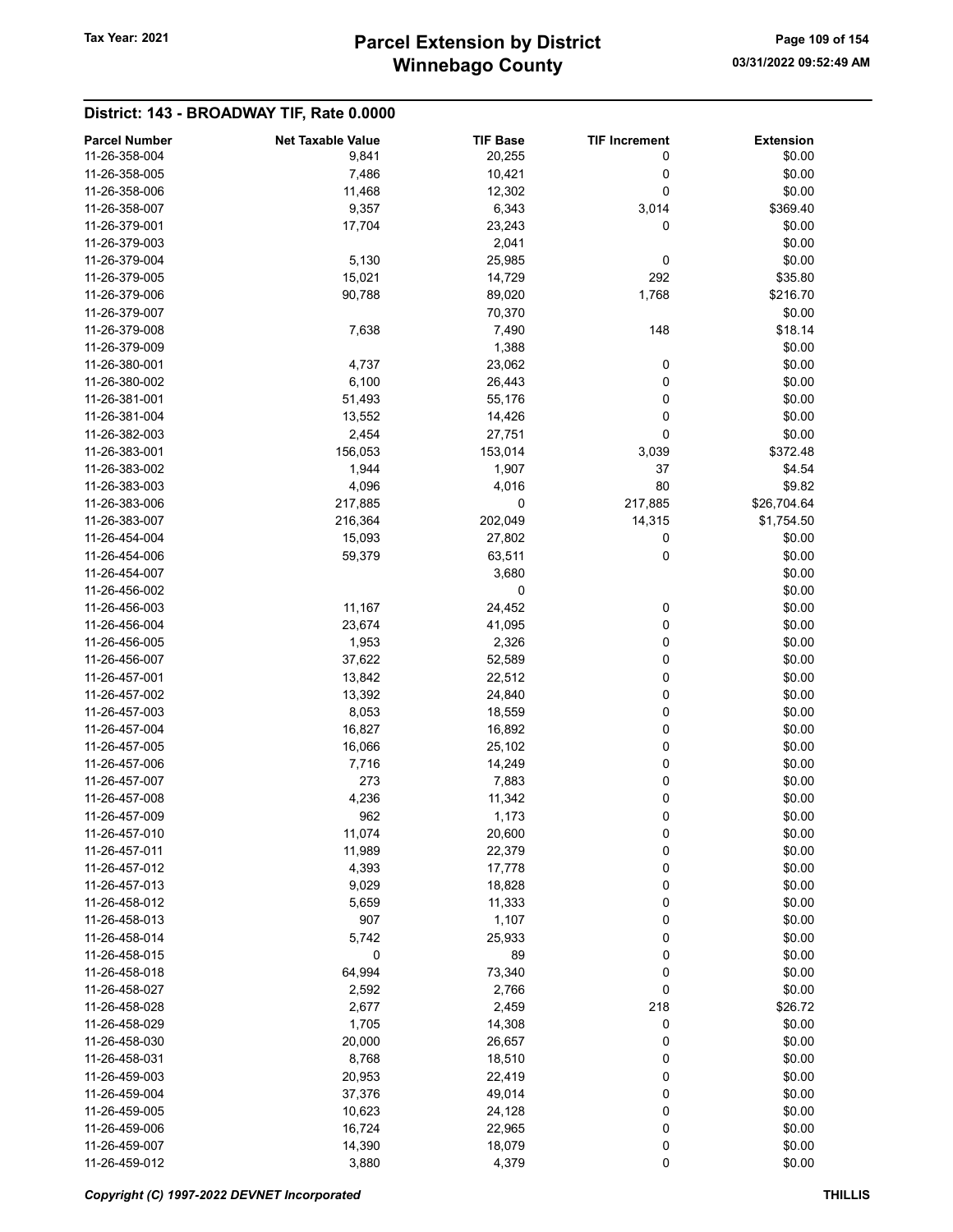## Winnebago County Tax Year: 2021 **Parcel Extension by District** Page 110 of 154

| <b>Parcel Number</b> | <b>Net Taxable Value</b> | <b>TIF Base</b> | <b>TIF Increment</b> | <b>Extension</b> |
|----------------------|--------------------------|-----------------|----------------------|------------------|
| 11-26-459-013        | 3,880                    | 4,418           | 0                    | \$0.00           |
| 11-26-459-014        | 15,612                   | 17,221          | 0                    | \$0.00           |
| 11-26-459-015        | 15,734                   | 17,353          | 0                    | \$0.00           |
| 11-26-459-016        | 68,966                   | 58,200          | 10,766               | \$1,319.52       |
| 11-26-459-017        | 20,745                   | 20,764          | 0                    | \$0.00           |
| 11-26-459-018        |                          |                 |                      | \$0.00           |
|                      | 28,019                   | 32,329          | 0                    |                  |
| 11-26-460-001        | 10,185                   | 7,159           | 3,026                | \$370.88         |
| 11-26-460-002        | 9,802                    | 8,632           | 1,170                | \$143.40         |
| 11-26-460-003        | 8,917                    | 16,759          | 0                    | \$0.00           |
| 11-26-460-004        | 731                      | 893             | 0                    | \$0.00           |
| 11-26-460-005        | 7,714                    | 14,826          | 0                    | \$0.00           |
| 11-26-460-006        | 8,284                    | 20,238          | 0                    | \$0.00           |
| 11-26-460-007        | 9,282                    | 12,475          | 0                    | \$0.00           |
| 11-26-460-008        | 5,810                    | 14,797          | 0                    | \$0.00           |
| 11-26-460-009        | 9,515                    | 12,683          | 0                    | \$0.00           |
| 11-26-460-010        | 9,866                    | 13,136          | 0                    | \$0.00           |
| 11-26-460-011        | 7,518                    | 18,443          | 0                    | \$0.00           |
| 11-26-460-012        | 8,274                    | 16,228          | 0                    | \$0.00           |
| 11-26-460-013        | 4,486                    | 10,888          | 0                    | \$0.00           |
|                      |                          |                 |                      |                  |
| 11-26-460-014        | 9,016                    | 14,092          | 0                    | \$0.00           |
| 11-26-460-015        | 6,465                    | 12,651          | 0                    | \$0.00           |
| 11-26-461-001        | 9,402                    | 8,970           | 432                  | \$52.96          |
| 11-26-461-002        | 10,642                   | 19,590          | 0                    | \$0.00           |
| 11-26-461-003        | 7,657                    | 14,224          | 0                    | \$0.00           |
| 11-26-461-004        | 7,518                    | 15,460          | 0                    | \$0.00           |
| 11-26-461-005        | 7,076                    | 16,184          | 0                    | \$0.00           |
| 11-26-461-006        | 7,518                    | 12,478          | 0                    | \$0.00           |
| 11-26-461-007        | 7,322                    | 13,447          | 0                    | \$0.00           |
| 11-26-461-008        | 1,300                    | 17,394          | 0                    | \$0.00           |
| 11-26-461-009        | 14,041                   | 23,050          | 0                    | \$0.00           |
| 11-26-461-010        | 11,176                   | 21,283          | 0                    | \$0.00           |
| 11-26-461-011        | 9,715                    | 10,021          | 0                    | \$0.00           |
| 11-26-461-012        | 26,013                   | 29,461          | 0                    | \$0.00           |
| 11-26-461-013        |                          |                 |                      |                  |
|                      | 9,226                    | 17,530          | 0                    | \$0.00           |
| 11-26-461-014        | 8,343                    | 20,646          | 0                    | \$0.00           |
| 11-26-461-015        | 9,160                    | 17,047          | 0                    | \$0.00           |
| 11-26-461-016        | 10,219                   | 23,820          | 0                    | \$0.00           |
| 11-26-461-017        | 22,808                   | 34,328          | 0                    | \$0.00           |
| 11-26-461-018        | 9,103                    | 18,429          | 0                    | \$0.00           |
| 11-26-461-019        | 10,283                   | 14,026          | 0                    | \$0.00           |
| 11-26-461-020        | 1,767                    | 13,294          | 0                    | \$0.00           |
| 11-26-461-021        |                          | 16,294          |                      | \$0.00           |
| 11-26-461-022        | 2,589                    | 9,134           | 0                    | \$0.00           |
| 11-26-461-023        | 12,947                   | 37,359          | 0                    | \$0.00           |
| 11-26-477-001        | 638                      | 18,768          | 0                    | \$0.00           |
| 11-26-477-002        | 4,452                    | 23,294          | 0                    | \$0.00           |
| 11-26-477-003        | 8,065                    | 25,502          | 0                    | \$0.00           |
| 11-26-478-001        | 10,141                   | 18,986          | 0                    | \$0.00           |
| 11-26-478-002        |                          |                 |                      | \$0.00           |
|                      | 9,657                    | 18,345          | 0                    |                  |
| 11-26-478-003        | 4,680                    | 16,020          | 0                    | \$0.00           |
| 11-26-478-004        | 9,259                    | 21,281          | 0                    | \$0.00           |
| 11-26-478-005        | 10,761                   | 10,761          | 0                    | \$0.00           |
| 11-26-478-006        | 3,716                    | 7,185           | 0                    | \$0.00           |
| 11-26-478-007        | 102,327                  | 102,731         | 0                    | \$0.00           |
| 11-26-478-008        | 11,958                   | 20,285          | 0                    | \$0.00           |
| 11-26-478-009        | 26,748                   | 41,871          | 0                    | \$0.00           |
| 11-26-479-001        | 8,948                    | 17,064          | 0                    | \$0.00           |
| 11-26-479-002        | 5,369                    | 13,918          | 0                    | \$0.00           |
| 11-26-479-003        | 8,893                    | 12,118          | 0                    | \$0.00           |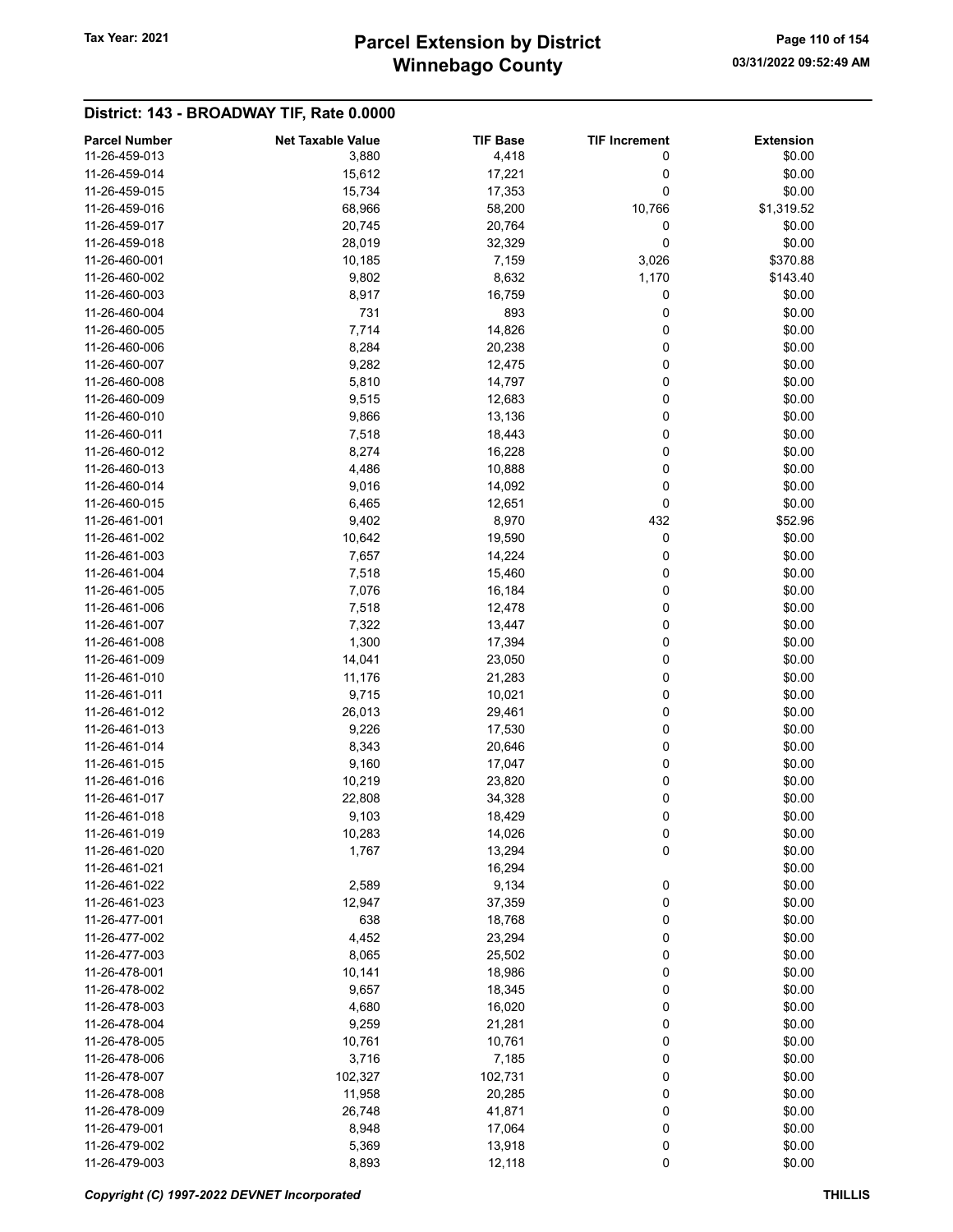## Winnebago County Tax Year: 2021 **Parcel Extension by District** Page 111 of 154

|                      |                          |                 |                      | <b>Extension</b> |
|----------------------|--------------------------|-----------------|----------------------|------------------|
| <b>Parcel Number</b> | <b>Net Taxable Value</b> | <b>TIF Base</b> | <b>TIF Increment</b> |                  |
| 11-26-479-004        | 11,353                   | 15,392          | 0                    | \$0.00           |
| 11-26-479-005        | 6,543                    | 23,920          | 0                    | \$0.00           |
| 11-26-479-006        | 6,984                    | 15,194          | 0                    | \$0.00           |
| 11-26-479-007        | 6,625                    | 16,548          | 0                    | \$0.00           |
| 11-26-479-008        | 6,662                    | 26,597          | 0                    | \$0.00           |
| 11-26-479-009        | 5,672                    | 12,758          | 0                    | \$0.00           |
| 11-26-479-010        | 5,474                    | 20,043          | 0                    | \$0.00           |
| 11-26-479-011        | 14,454                   | 23,173          | 0                    | \$0.00           |
| 11-26-479-012        | 10,306                   | 19,715          | 0                    | \$0.00           |
| 11-26-479-013        | 7,249                    | 8,854           | 0                    | \$0.00           |
| 11-26-479-014        | 22,750                   | 22,307          | 443                  | \$54.30          |
| 11-26-479-015        |                          | 0               |                      | \$0.00           |
|                      |                          |                 |                      |                  |
| 11-26-479-016        |                          | 31,138          |                      | \$0.00           |
| 11-26-479-017        |                          | 5,819           |                      | \$0.00           |
| 11-26-479-018        | 7,119                    | 7,446           | 0                    | \$0.00           |
| 11-26-479-019        | 24,339                   | 26,982          | 0                    | \$0.00           |
| 11-26-479-020        | 28,907                   | 31,177          | 0                    | \$0.00           |
| 11-26-479-021        | 26,122                   | 54,231          | 0                    | \$0.00           |
| 11-26-479-022        | 6,919                    | 23,775          | 0                    | \$0.00           |
| 11-26-479-023        | 13,592                   | 45,694          | 0                    | \$0.00           |
| 11-26-479-024        | 4,849                    | 20,680          | 0                    | \$0.00           |
| 11-26-479-025        | 15,278                   | 11,412          | 3,866                | \$473.84         |
| 11-26-479-026        | 15,428                   | 11,691          | 3,737                | \$458.02         |
| 11-26-479-027        | 32,695                   | 32,567          | 128                  | \$15.70          |
|                      |                          |                 |                      |                  |
| 11-26-479-028        | 4,396                    | 12,486          | 0                    | \$0.00           |
| 11-26-481-001        | 18,849                   | 18,481          | 368                  | \$45.10          |
| 11-26-481-002        | 20,061                   | 24,603          | 0                    | \$0.00           |
| 11-26-481-003        | 1,531                    | 17,312          | 0                    | \$0.00           |
| 11-26-481-004        | 14,634                   | 18,954          | 0                    | \$0.00           |
| 11-26-481-005        | 1,659                    | 14,458          | 0                    | \$0.00           |
| 11-26-481-006        | 4,880                    | 11,045          | 0                    | \$0.00           |
| 11-26-481-007        | 3,942                    | 18,695          | 0                    | \$0.00           |
| 11-26-481-008        | 5,765                    | 13,621          | 0                    | \$0.00           |
| 11-26-482-001        | 1,879                    | 2,170           | 0                    | \$0.00           |
| 11-26-482-002        | 5,102                    | 15,288          | 0                    | \$0.00           |
| 11-26-482-003        | 11,966                   | 16,794          | 0                    | \$0.00           |
| 11-26-482-004        | 14,699                   | 22,199          | 0                    | \$0.00           |
| 11-26-482-005        |                          |                 | 0                    | \$0.00           |
|                      | 7,146                    | 16,133          |                      |                  |
| 11-26-482-006        | 8,913                    | 11,271          | $\mathbf 0$          | \$0.00           |
| 11-26-482-007        | 964                      | 15,679          | 0                    | \$0.00           |
| 11-26-482-008        | 1,637                    | 11,470          | 0                    | \$0.00           |
| 11-26-482-009        | 6,194                    | 18,566          | 0                    | \$0.00           |
| 11-26-482-010        | 20,635                   | 21,266          | 0                    | \$0.00           |
| 11-26-482-011        | 8,142                    | 18,078          | 0                    | \$0.00           |
| 11-26-482-012        | 1,559                    | 17,156          | 0                    | \$0.00           |
| 11-26-482-013        | 8,291                    | 15,418          | 0                    | \$0.00           |
| 11-26-482-014        | 19,976                   | 25,520          | 0                    | \$0.00           |
| 11-26-482-015        | 9,332                    | 17,649          | 0                    | \$0.00           |
| 11-26-482-016        | 15,020                   | 23,079          | 0                    | \$0.00           |
| 11-26-482-017        | 6,625                    | 18,623          | 0                    | \$0.00           |
| 11-26-482-018        | 40,133                   | 69,589          | 0                    | \$0.00           |
| 11-26-482-019        | 11,959                   | 22,489          | 0                    | \$0.00           |
| 11-26-483-001        | 28,145                   | 47,174          | 0                    | \$0.00           |
|                      |                          |                 |                      |                  |
| 11-26-483-002        | 8,494                    | 18,285          | 0                    | \$0.00           |
| 11-26-483-003        | 7,683                    | 0               | 7,683                | \$941.66         |
| 11-26-483-004        | 16,540                   | 31,152          | 0                    | \$0.00           |
| 11-26-483-005        | 10,197                   | 12,842          | 0                    | \$0.00           |
| 11-26-483-006        | 1,404                    | 8,995           | 0                    | \$0.00           |
| 11-26-483-007        | 9,613                    | 33,927          | $\pmb{0}$            | \$0.00           |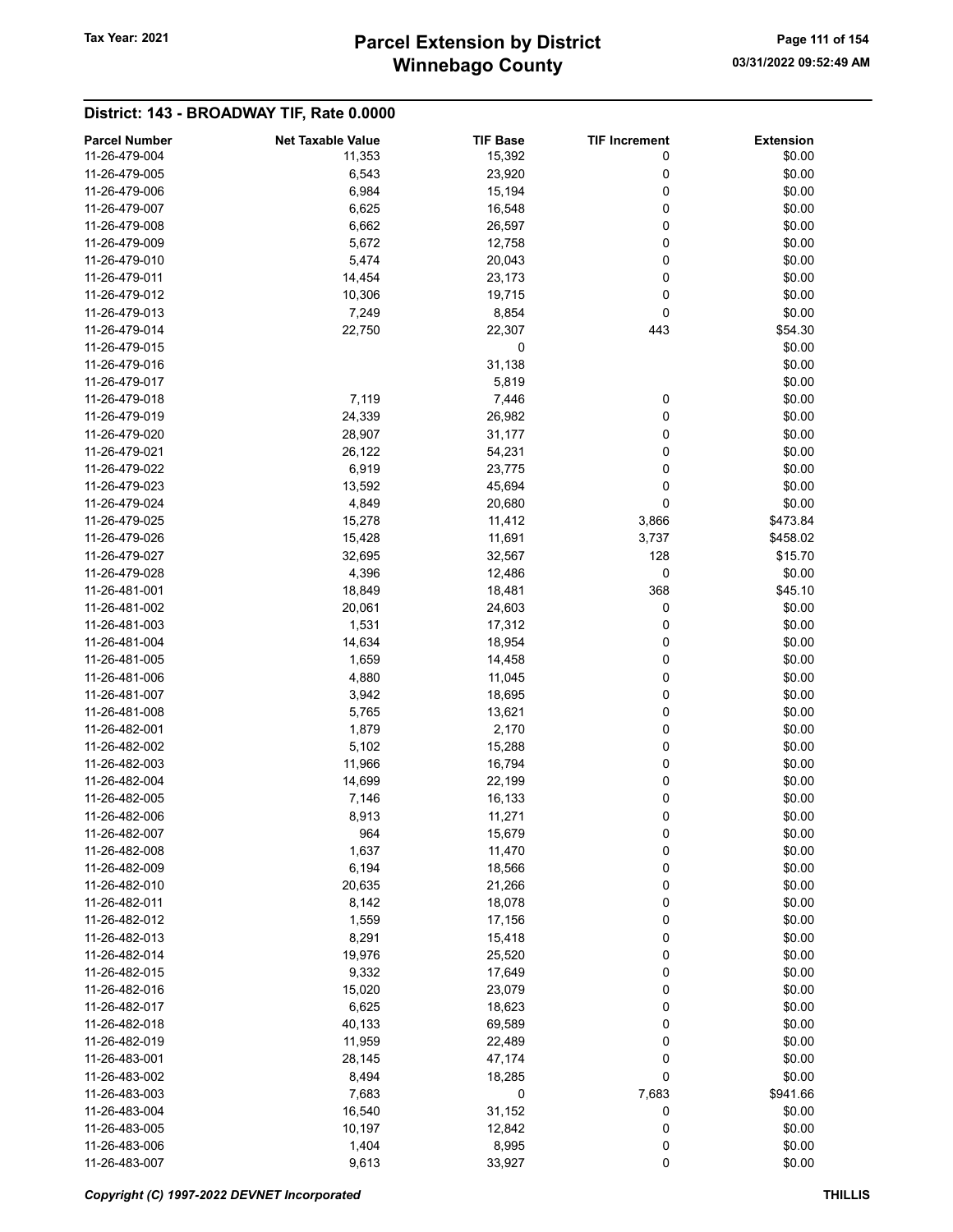| <b>Parcel Number</b><br>11-26-483-008 | <b>Net Taxable Value</b> | <b>TIF Base</b><br>0 | <b>TIF Increment</b> | <b>Extension</b><br>\$0.00 |
|---------------------------------------|--------------------------|----------------------|----------------------|----------------------------|
| 11-26-483-009                         | 9,620                    | 7,067                | 2,553                | \$312.90                   |
| 11-26-483-010                         |                          | 0                    |                      | \$0.00                     |
| 11-26-483-011                         |                          | 0                    |                      | \$0.00                     |
| 11-26-483-012                         |                          | 0                    |                      | \$0.00                     |
| 11-26-483-013                         |                          | $\pmb{0}$            |                      | \$0.00                     |
| 11-26-483-014                         |                          | 0                    |                      | \$0.00                     |
| 11-26-483-015                         | 13,744                   | 21,179               | 0                    | \$0.00                     |
| 11-26-483-016                         | 353                      | 6,990                | 0                    | \$0.00                     |
| 11-26-483-017                         | 1,028                    | 1,765                | 0                    | \$0.00                     |
| 11-26-483-018                         | 13,616                   | 19,601               | 0                    | \$0.00                     |
| 11-26-483-019                         |                          | 0                    |                      | \$0.00                     |
| 11-26-484-002                         |                          | 121,150              |                      | \$0.00                     |
| 11-26-484-003                         |                          | 0                    |                      | \$0.00                     |
| 11-26-484-005                         | 32,402                   | 41,843               | 0                    | \$0.00                     |
| 11-26-484-006                         | 32,318                   | 32,306               | 12                   | \$1.48                     |
| 11-26-484-007                         | 13,877                   |                      | 0                    | \$0.00                     |
| 11-26-484-008                         |                          | 15,393<br>33,295     |                      | \$18.14                    |
|                                       | 33,443                   |                      | 148                  |                            |
| 11-26-484-009<br>11-26-484-010        | 22,149                   | 25,237               | 0                    | \$0.00                     |
|                                       | 36,214                   | 36,206               | 8                    | \$0.98                     |
| 11-26-484-011                         | 99,280                   | 97,346               | 1,934                | \$237.04                   |
| 11-26-484-012                         |                          | 20,293               |                      | \$0.00                     |
| 11-26-484-013                         |                          | 0                    |                      | \$0.00                     |
| 11-26-487-001                         | 2,104                    | 1,620                | 484                  | \$59.32                    |
| 11-26-487-002                         | 11,877                   | 48,337               | 0                    | \$0.00                     |
| 11-26-487-004                         | 8,167                    | 15,886               | 0                    | \$0.00                     |
| 11-26-487-005                         | 1,516                    | 15,368               | 0                    | \$0.00                     |
| 11-26-487-006                         | 8,181                    | 2,918                | 5,263                | \$645.06                   |
| 11-26-487-007                         | 1,682                    | 7,360                | 0                    | \$0.00                     |
| 11-26-487-008                         | 10,244                   | 19,126               | 0                    | \$0.00                     |
| 11-26-487-009                         | 4,146                    | 14,366               | 0                    | \$0.00                     |
| 11-26-487-010                         | 7,049                    | 9,211                | 0                    | \$0.00                     |
| 11-26-487-011                         | 0                        | 18,229               | 0                    | \$0.00                     |
| 11-26-487-012                         | 11,107                   | 23,980               | 0                    | \$0.00                     |
| 11-26-487-013                         | 9,528                    | 14,397               | 0                    | \$0.00                     |
| 11-26-487-014                         | 12,109                   | 22,630               | 0                    | \$0.00                     |
| 11-26-487-015                         | 5,055                    | 11,550               | 0                    | \$0.00                     |
| 11-26-487-016                         | 7,588                    | 20,839               | 0                    | \$0.00                     |
| 11-26-487-017                         | 8,146                    | 19,305               | 0                    | \$0.00                     |
| 11-26-487-018                         | 1,041                    | 20,335               | 0                    | \$0.00                     |
| 11-26-487-019                         | 12,485                   | 22,451               | 0                    | \$0.00                     |
| 11-26-487-020                         | 8,778                    | 22,036               | 0                    | \$0.00                     |
| 11-26-487-021                         | 0                        | 168                  | 0                    | \$0.00                     |
| 11-26-487-022                         | 12,404                   | 16,654               | 0                    | \$0.00                     |
| 11-26-488-001                         | 9,538                    | 18,531               | 0                    | \$0.00                     |
| 11-26-488-002                         | 5,392                    | 10,778               | 0                    | \$0.00                     |
| 11-26-488-003                         | 486                      | 6,437                | 0                    | \$0.00                     |
| 11-26-488-004                         | 11,054                   | 19,324               | 0                    | \$0.00                     |
| 11-26-488-005                         | 11,505                   | 21,403               | 0                    | \$0.00                     |
| 11-26-488-006                         | 6,752                    | 12,538               | 0                    | \$0.00                     |
| 11-26-488-007                         | 3,236                    | 3,174                | 62                   | \$7.60                     |
| 11-26-488-008                         | 76,978                   | 75,478               | 1,500                | \$183.84                   |
| 11-26-488-009                         | 10,765                   | 14,051               | 0                    | \$0.00                     |
| 11-26-488-010                         | 6,671                    | 11,146               | 0                    | \$0.00                     |
| 11-26-488-011                         | 1,116                    | 1,363                | 0                    | \$0.00                     |
| 11-26-488-013                         | 15,907                   | 42,936               | 0                    | \$0.00                     |
| 11-26-488-015                         | 23,895                   | 24,347               | 0                    | \$0.00                     |
| 11-26-488-016                         | 6,330                    | 13,470               | 0                    | \$0.00                     |
| 11-26-488-017                         | 941                      | 12,686               | 0                    | \$0.00                     |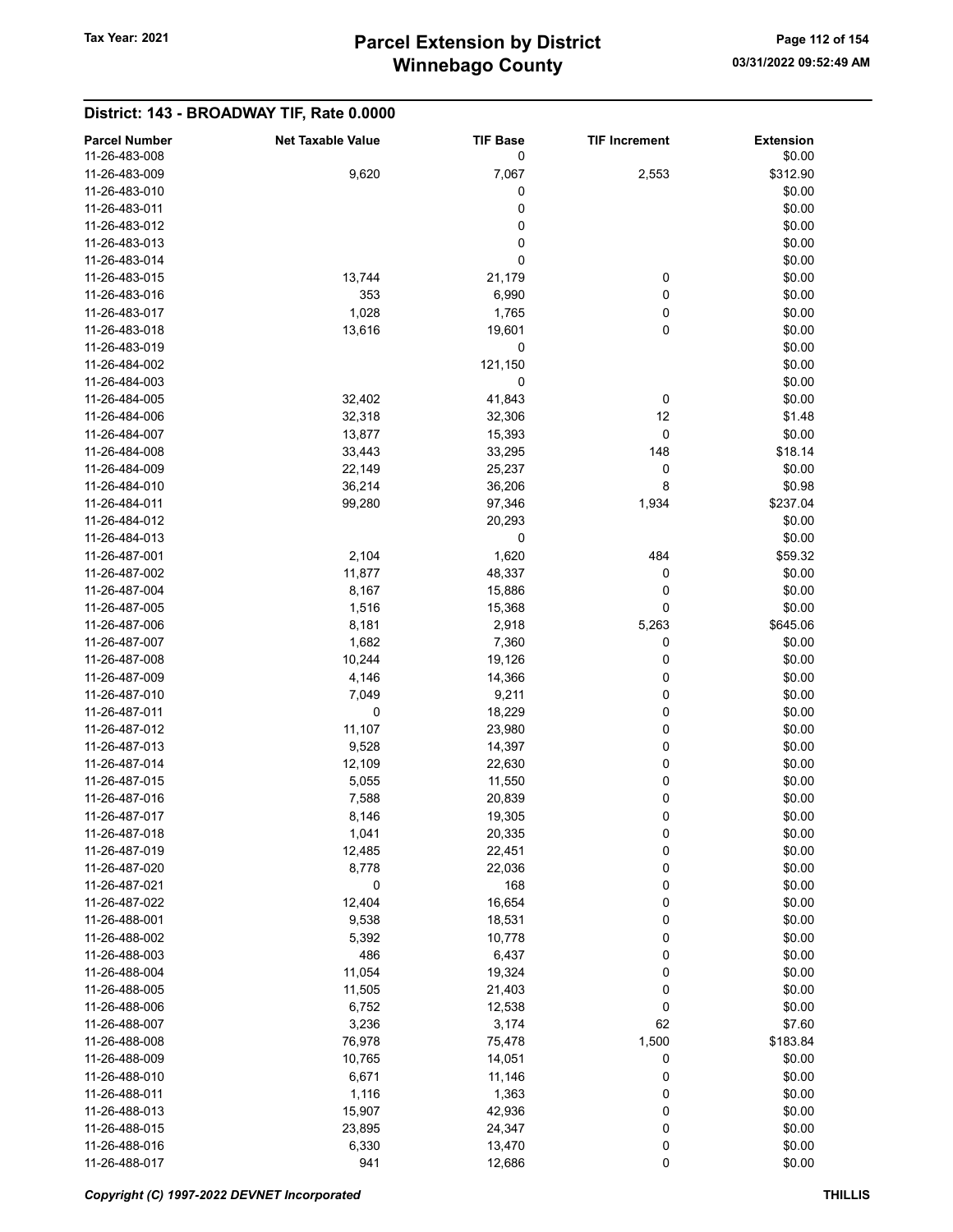## Winnebago County Tax Year: 2021 **Parcel Extension by District** Page 113 of 154

| <b>Parcel Number</b> | <b>Net Taxable Value</b> | <b>TIF Base</b> | <b>TIF Increment</b> | <b>Extension</b> |
|----------------------|--------------------------|-----------------|----------------------|------------------|
| 11-26-488-018        | 9,561                    | 13,223          | 0                    | \$0.00           |
| 11-26-488-019        | 4,974                    | 20,744          | 0                    | \$0.00           |
| 11-26-488-020        | 5,810                    | 13,973          | 0                    | \$0.00           |
| 11-26-488-021        | 1,782                    | 6,004           | 0                    | \$0.00           |
| 11-26-488-022        | 9,656                    | 10,417          | 0                    | \$0.00           |
| 11-26-488-023        | 8,449                    | 17,717          | 0                    | \$0.00           |
| 11-26-488-025        | 6,082                    | 6,325           | 0                    | \$0.00           |
| 11-26-488-026        |                          |                 |                      |                  |
| 11-26-488-027        | 52,245                   | 49,048          | 3,197                | \$391.84         |
|                      | 17,748                   | 18,491          | 0                    | \$0.00           |
| 11-26-488-028        | 26,582                   | 26,430          | 152                  | \$18.64          |
| 11-26-488-029        | 33,244                   | 36,405          | 0                    | \$0.00           |
| 11-26-488-030        | 17,271                   | 23,985          | 0                    | \$0.00           |
| 11-26-488-031        | 27,003                   | 21,196          | 5,807                | \$711.72         |
| 11-26-488-032        |                          | 0               |                      | \$0.00           |
| 11-26-488-033        | 10,207                   | 9,856           | 351                  | \$43.02          |
| 11-26-488-034        | 7,877                    | 35,710          | 0                    | \$0.00           |
| 11-27-477-001        | 26,678                   | 26,158          | 520                  | \$63.74          |
| 11-27-477-002        |                          | 0               |                      | \$0.00           |
| 11-27-478-001        | 4,157                    | 12,554          | 0                    | \$0.00           |
| 11-27-478-002        | 1,567                    | 1,918           | 0                    | \$0.00           |
| 11-27-478-003        | 1,603                    | 1,961           | 0                    | \$0.00           |
| 11-27-478-004        | 1,724                    | 19,970          | 0                    | \$0.00           |
| 11-27-478-005        | 6,298                    | 12,276          | 0                    | \$0.00           |
| 11-27-478-006        | 8,274                    | 17,512          | 0                    | \$0.00           |
| 11-27-478-007        | 4,534                    | 11,689          | 0                    | \$0.00           |
| 11-27-478-008        | 8,286                    | 13,826          | 0                    | \$0.00           |
| 11-27-479-001        | 12,657                   | 22,448          | 0                    | \$0.00           |
| 11-27-479-002        | 6,999                    | 15,595          | 0                    | \$0.00           |
| 11-27-479-003        | 8,693                    | 17,565          | 0                    | \$0.00           |
| 11-27-479-004        | 7,065                    | 13,455          | 0                    | \$0.00           |
| 11-27-479-005        | 7,507                    | 12,187          | 0                    | \$0.00           |
| 11-27-479-006        | 12,782                   | 15,595          | 0                    | \$0.00           |
| 11-27-479-007        | 16,175                   | 20,425          | 0                    | \$0.00           |
| 11-27-479-008        | 11,092                   | 18,708          | 0                    | \$0.00           |
| 11-27-479-009        | 8,123                    | 10,046          | 0                    | \$0.00           |
| 11-27-479-010        | 9,192                    | 14,025          | 0                    | \$0.00           |
| 11-27-479-011        |                          |                 |                      | \$0.00           |
|                      | 6,519                    | 12,821          | 0                    |                  |
| 11-27-479-012        | 9,022                    | 15,955          | 0                    | \$0.00           |
| 11-27-479-013        | 14,326                   | 16,239          | 0                    | \$0.00           |
| 11-27-479-014        | 17,555                   | 23,525          | 0                    | \$0.00           |
| 11-27-479-015        | 9,240                    | 20,207          | 0                    | \$0.00           |
| 11-27-480-001        | 8,243                    | 8,202           | 41                   | \$5.04           |
| 11-27-480-002        | 11,853                   | 23,588          | 0                    | \$0.00           |
| 11-27-480-003        | 392                      | 11,285          | 0                    | \$0.00           |
| 11-27-480-004        | 11,540                   | 8,842           | 2,698                | \$330.68         |
| 11-27-480-005        | 11,288                   | 24,614          | 0                    | \$0.00           |
| 11-27-480-006        | 10,454                   | 11,630          | 0                    | \$0.00           |
| 11-27-480-007        | 6,726                    | 13,584          | 0                    | \$0.00           |
| 11-27-480-008        | 8,194                    | 16,476          | 0                    | \$0.00           |
| 11-27-480-009        | 15,829                   | 24,102          | 0                    | \$0.00           |
| 11-27-480-010        | 8,402                    | 14,669          | 0                    | \$0.00           |
| 11-27-480-011        | 8,100                    | 19,637          | 0                    | \$0.00           |
| 11-27-480-014        | 7,411                    | 6,401           | 1,010                | \$123.80         |
| 11-27-480-015        | 7,414                    | 17,278          | 0                    | \$0.00           |
| 11-27-480-016        | 10,940                   | 34,764          | 0                    | \$0.00           |
| 11-27-481-001        | 7,642                    | 10,787          | 0                    | \$0.00           |
| 11-27-481-002        | 0                        | 7,694           | 0                    | \$0.00           |
| 11-27-481-003        | 7,082                    | 19,778          | 0                    | \$0.00           |
| 11-27-481-004        | 8,018                    | 12,251          | 0                    | \$0.00           |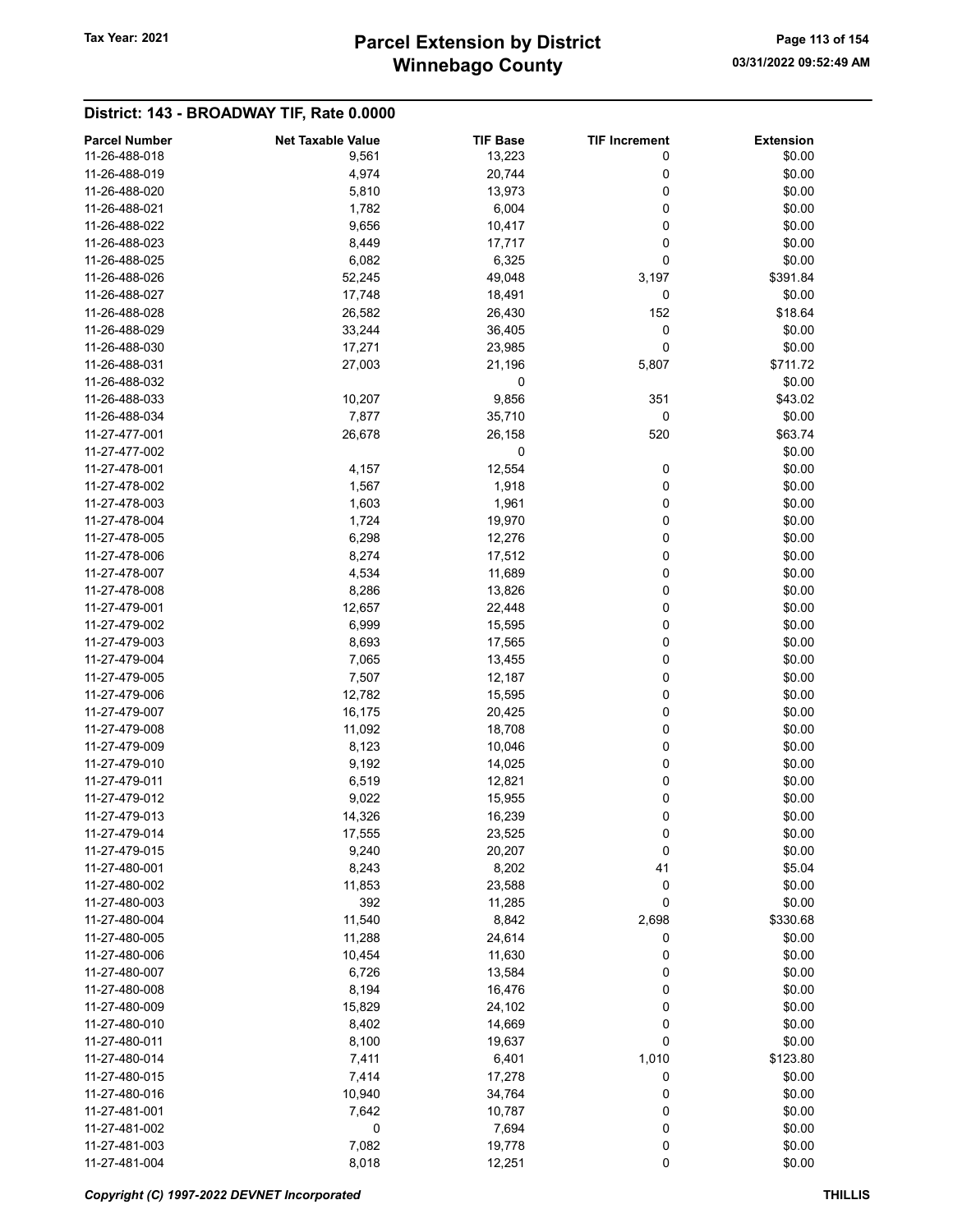## Winnebago County Tax Year: 2021 **Parcel Extension by District** Page 114 of 154

| <b>Parcel Number</b> | <b>Net Taxable Value</b> | <b>TIF Base</b> | <b>TIF Increment</b> | <b>Extension</b> |
|----------------------|--------------------------|-----------------|----------------------|------------------|
| 11-27-481-005        | 20,310                   | 21,129          | 0                    | \$0.00           |
| 11-27-481-006        | 9,346                    | 7,353           | 1,993                | \$244.28         |
| 11-27-481-007        | 16,719                   | 26,810          | 0                    | \$0.00           |
| 11-27-481-008        | 13,226                   | 20,354          | 0                    | \$0.00           |
| 11-34-226-001        | 11,783                   | 17,097          | 0                    | \$0.00           |
| 11-34-226-002        | 8,281                    | 16,188          | 0                    | \$0.00           |
| 11-34-226-003        | 0                        | 4,196           | 0                    | \$0.00           |
| 11-34-226-004        | 4,669                    | 13,824          | 0                    | \$0.00           |
| 11-34-226-005        | 10,257                   | 21,341          | 0                    | \$0.00           |
| 11-34-226-006        | 8,107                    | 17,063          | 0                    | \$0.00           |
| 11-34-226-007        | 5,995                    | 6,079           | 0                    | \$0.00           |
| 11-34-226-008        | 4,427                    | 6,224           | 0                    | \$0.00           |
| 11-34-226-009        | 12,876                   | 9,691           | 3,185                | \$390.36         |
| 11-34-226-010        | 1,731                    | 5,958           | 0                    | \$0.00           |
| 11-34-226-011        | 10,761                   | 16,508          | 0                    | \$0.00           |
| 11-34-226-012        | 6,433                    | 17,283          | 0                    | \$0.00           |
| 11-34-227-001        | 0                        | 10,197          | 0                    | \$0.00           |
| 11-34-227-002        | 1,710                    | 17,358          | 0                    | \$0.00           |
| 11-34-227-003        | 9,332                    | 23,103          | 0                    | \$0.00           |
| 11-34-227-004        | 2,182                    | 8,919           | 0                    | \$0.00           |
| 11-34-227-005        | 6,322                    | 6,001           | 321                  | \$39.34          |
| 11-34-227-006        | 11,819                   | 21,772          | 0                    | \$0.00           |
| 11-34-227-007        | 12,968                   | 21,250          | 0                    | \$0.00           |
| 11-34-228-001        | 5,380                    | 8,072           | 0                    | \$0.00           |
| 11-34-228-002        | 6,426                    | 14,251          | 0                    | \$0.00           |
| 11-34-228-003        | 9,921                    | 18,476          | 0                    | \$0.00           |
| 11-34-228-004        | 11,925                   | 28,222          | 0                    | \$0.00           |
| 11-34-228-005        | 2,452                    | 4,165           | 0                    | \$0.00           |
| 11-34-228-006        | 18,785                   | 24,207          | 0                    | \$0.00           |
| 11-34-229-001        | 6,099                    | 5,980           | 119                  | \$14.58          |
| 11-34-229-002        | 6,099                    | 5,980           | 119                  | \$14.58          |
| 11-34-229-003        | 6,168                    | 6,048           | 120                  | \$14.72          |
| 11-34-229-006        | 4,564                    | 8,806           | 0                    | \$0.00           |
| 11-34-229-007        | 1,220                    | 1,493           | 0                    | \$0.00           |
| 11-34-229-008        |                          | 0               |                      | \$0.00           |
| 11-34-229-009        | 7,844                    | 14,918          | 0                    | \$0.00           |
| 11-34-229-010        | 4,068                    | 5,174           | 0                    | \$0.00           |
| 11-34-229-011        | 14,069                   | 22,393          | 0                    | \$0.00           |
| 11-34-229-012        | 11,025                   | 26,935          | 0                    | \$0.00           |
| 11-34-229-013        | 5,098                    | 26,889          | 0                    | \$0.00           |
| 11-34-229-015        | 10,393                   | 16,160          | 0                    | \$0.00           |
| 11-34-229-016        | 13,169                   | 32,667          | 0                    | \$0.00           |
| 11-34-229-017        | 5,664                    | 5,879           | 0                    | \$0.00           |
| 11-34-229-018        | 7,652                    | 11,169          | 0                    | \$0.00           |
| 11-34-229-023        | 43,961                   | 50,440          | 0                    | \$0.00           |
| 11-34-229-024        | 2,585                    | 6,555           | 0                    | \$0.00           |
| 11-34-229-025        | 7,275                    | 25,582          | 0                    | \$0.00           |
| 11-34-229-026        | 49,711                   | 70,514          | 0                    | \$0.00           |
| 11-34-230-001        | 12,910                   | 24,524          | 0                    | \$0.00           |
| 11-34-230-002        | 5,592                    | 17,107          | 0                    | \$0.00           |
| 11-34-230-005        | 0                        | 14,179          | 0                    | \$0.00           |
| 11-34-230-006        | 10,186                   | 8,206           | 1,980                | \$242.68         |
| 11-34-230-007        | 6,159                    | 11,134          | 0                    | \$0.00           |
| 11-34-230-008        | 2,364                    | 3,165           | 0                    | \$0.00           |
| 11-34-230-009        | 2,364                    | 3,165           | 0                    | \$0.00           |
| 11-34-230-010        | 2,365                    | 3,165           | 0                    | \$0.00           |
| 11-34-230-011        | 2,363                    | 3,165           | 0                    | \$0.00           |
| 11-34-230-012        | 11,063                   | 20,853          | 0                    | \$0.00           |
| 11-34-230-013        | 10,874                   | 20,450          | 0                    | \$0.00           |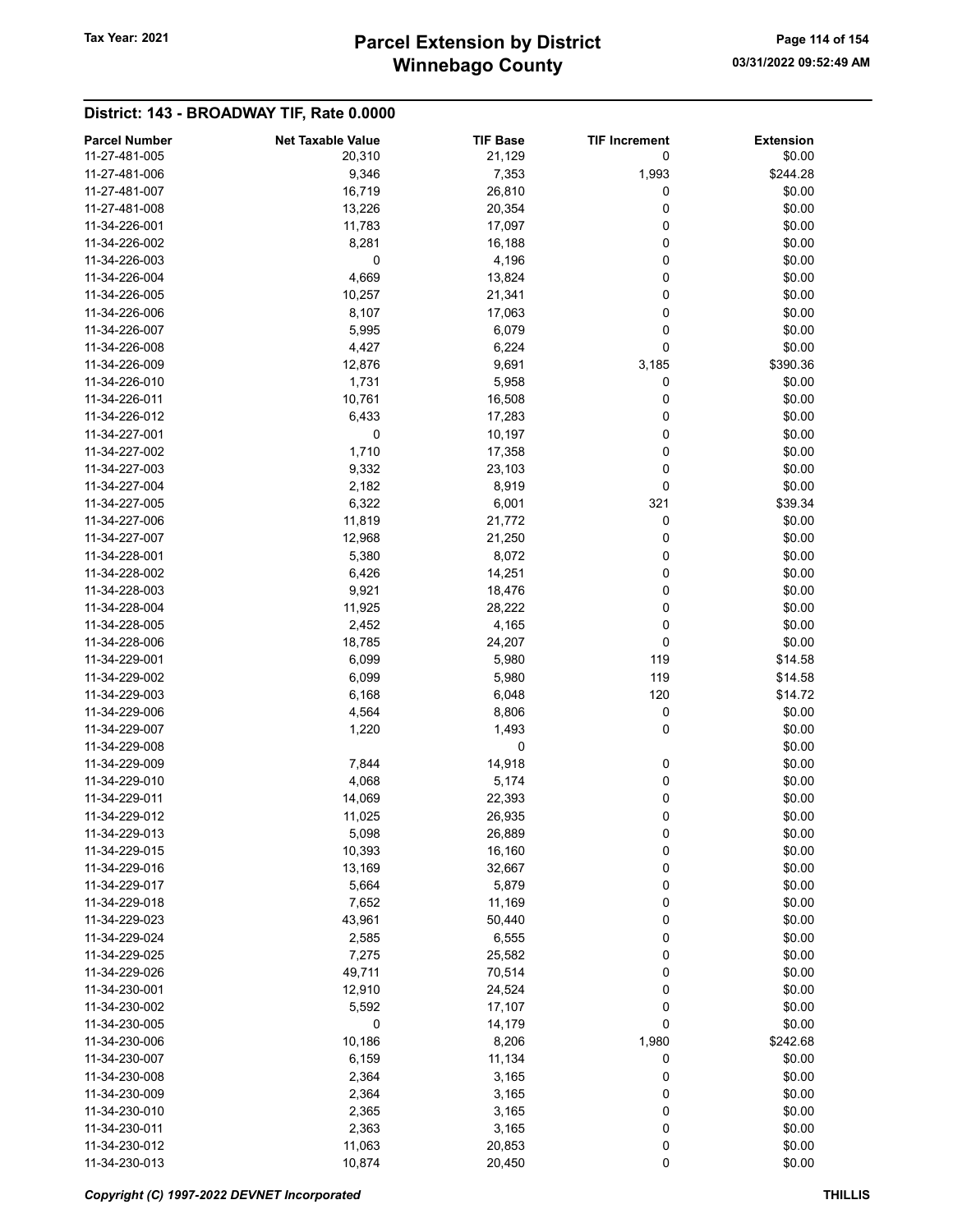## Winnebago County Tax Year: 2021 **Parcel Extension by District** Page 115 of 154

| <b>Parcel Number</b> | <b>Net Taxable Value</b> | <b>TIF Base</b> | <b>TIF Increment</b> | <b>Extension</b> |
|----------------------|--------------------------|-----------------|----------------------|------------------|
| 11-34-230-014        | 5,357                    | 6,253           | 0                    | \$0.00           |
| 11-34-230-015        | 1,763                    | 10,185          | 0                    | \$0.00           |
| 11-34-231-001        | 9,441                    | 18,559          | 0                    | \$0.00           |
| 11-34-231-002        | 12,098                   | 15,830          | 0                    | \$0.00           |
| 11-34-231-003        | 7,211                    | 18,869          | 0                    | \$0.00           |
| 11-34-231-004        | 6,786                    | 10,915          | 0                    | \$0.00           |
| 11-34-231-005        | 6,112                    | 12,932          | 0                    | \$0.00           |
| 11-34-231-006        | 17,567                   | 22,198          | 0                    | \$0.00           |
| 11-34-231-007        |                          |                 | 0                    | \$0.00           |
| 11-34-231-008        | 10,050                   | 24,016          |                      |                  |
|                      | 6,365                    | 8,003           | 0                    | \$0.00           |
| 11-34-231-009        | 13,093                   | 24,575          | 0                    | \$0.00           |
| 11-34-231-010        | 20,984                   | 32,840          | 0                    | \$0.00           |
| 11-34-232-001        | 12,120                   | 10,251          | 1,869                | \$229.08         |
| 11-34-232-002        | 55,771                   | 54,684          | 1,087                | \$133.24         |
| 11-34-232-010        | 17,138                   | 14,053          | 3,085                | \$378.12         |
| 11-34-232-011        | 1,446                    | 1,419           | 27                   | \$3.32           |
| 11-34-276-003        | 75,241                   | 0               | 75,241               | \$9,221.76       |
| 11-35-101-001        | 3,146                    | 14,414          | 0                    | \$0.00           |
| 11-35-101-002        | 8,541                    | 13,261          | 0                    | \$0.00           |
| 11-35-101-003        | 473                      | 8,113           | 0                    | \$0.00           |
| 11-35-101-004        | 17,198                   | 15,932          | 1,266                | \$155.16         |
| 11-35-101-005        | 2,266                    | 15,038          | 0                    | \$0.00           |
| 11-35-101-006        | 16,432                   | 20,706          | 0                    | \$0.00           |
| 11-35-101-007        | 16,429                   | 20,789          | 0                    | \$0.00           |
| 11-35-102-001        |                          | 0               |                      | \$0.00           |
| 11-35-102-002        |                          | 0               |                      | \$0.00           |
| 11-35-102-003        | 6,900                    | 8,154           | 0                    | \$0.00           |
| 11-35-102-004        | 7,553                    | 14,214          | 0                    | \$0.00           |
| 11-35-102-005        |                          | 0               |                      | \$0.00           |
| 11-35-102-006        | 12,598                   | 19,774          | 0                    | \$0.00           |
| 11-35-102-007        | 9,905                    | 18,916          | 0                    | \$0.00           |
| 11-35-102-008        |                          | 0               |                      | \$0.00           |
| 11-35-103-001        |                          | 0               |                      | \$0.00           |
| 11-35-103-002        | 9,070                    | 8,893           | 177                  | \$21.70          |
| 11-35-103-003        |                          | 0               |                      | \$0.00           |
| 11-35-104-001        | 13,428                   | 14,623          | 0                    | \$0.00           |
| 11-35-104-002        | 40,372                   | 39,587          | 785                  | \$96.22          |
| 11-35-104-003        | 40,372                   | 39,587          | 785                  | \$96.22          |
| 11-35-104-004        |                          |                 | 395                  | \$48.42          |
| 11-35-104-005        | 20,257                   | 19,862<br>1,920 |                      |                  |
|                      | 1,959                    |                 | 39                   | \$4.78           |
| 11-35-126-002        | 2,920                    | 21,773          | 0                    | \$0.00           |
| 11-35-126-003        | 784                      | 768             | 16                   | \$1.96           |
| 11-35-126-004        | 2,452                    | 25,397          | 0                    | \$0.00           |
| 11-35-127-001        | 17,131                   | 16,892          | 239                  | \$29.30          |
| 11-35-128-001        | 4,958                    | 4,860           | 98                   | \$12.02          |
| 11-35-128-003        | 14,314                   | 24,568          | 0                    | \$0.00           |
| 11-35-128-016        | 10,299                   | 19,188          | 0                    | \$0.00           |
| 11-35-128-017        | 299,366                  | 230,879         | 68,487               | \$8,393.98       |
| 11-35-128-018        | 4,385                    | 10,869          | 0                    | \$0.00           |
| 11-35-128-019        | 51,626                   | 53,130          | 0                    | \$0.00           |
| 11-35-128-020        | 2,147                    | 16,247          | 0                    | \$0.00           |
| 11-35-128-021        | 34,527                   | 34,954          | 0                    | \$0.00           |
| 11-35-128-022        | 11,485                   | 27,426          | 0                    | \$0.00           |
| 11-35-128-023        | 17,073                   | 25,519          | 0                    | \$0.00           |
| 11-35-201-005        | 195,684                  | 126,024         | 69,660               | \$8,537.74       |
| 11-35-201-006        | 25,572                   | 32,538          | 0                    | \$0.00           |
| 11-35-201-007        | 25,572                   | 32,423          | 0                    | \$0.00           |
| 11-35-201-008        | 16,631                   | 23,849          | 0                    | \$0.00           |
| 11-35-201-009        | 9,329                    | 31,575          | $\pmb{0}$            | \$0.00           |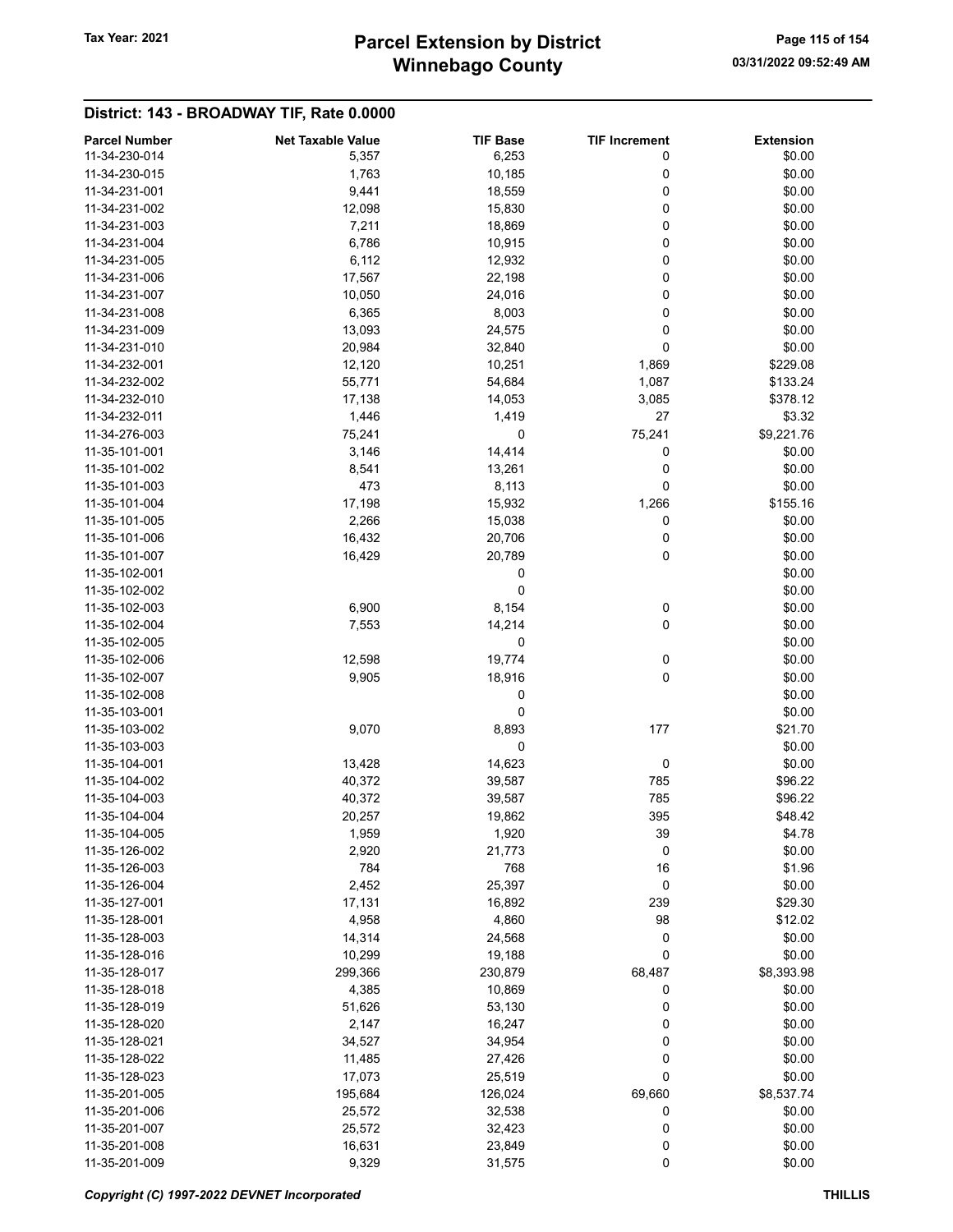| <b>Parcel Number</b>           | <b>Net Taxable Value</b> | <b>TIF Base</b>  | <b>TIF Increment</b> | <b>Extension</b> |
|--------------------------------|--------------------------|------------------|----------------------|------------------|
| 11-35-201-012                  | 9,251                    | 9,673            | 0                    | \$0.00           |
| 11-35-201-013                  | 87,355                   | 90,908           | 0                    | \$0.00           |
| 11-35-201-014                  | 20,716                   | 21,083           | 0                    | \$0.00           |
| 11-35-201-015                  |                          | 23,022           |                      | \$0.00           |
| 11-35-201-016                  | 56,763                   | 52,455           | 4,308                | \$528.00         |
| 11-35-201-017                  | 674                      | 530              | 144                  | \$17.66          |
| 11-35-202-001                  | 54,417                   | 54,834           | 0                    | \$0.00           |
| 11-35-202-002                  | 40,621                   | 40,703           | 0                    | \$0.00           |
| 11-35-202-003                  | 9,215                    | 12,622           | 0                    | \$0.00           |
| 11-35-202-004                  | 878                      | 965              | 0                    | \$0.00           |
| 11-35-202-005                  | 9,610                    | 21,871           | 0                    | \$0.00           |
| 11-35-202-006                  | 12,284                   | 16,756           | 0                    | \$0.00           |
| 11-35-202-007                  | 25,572                   | 31,853           | 0                    | \$0.00           |
| 11-35-202-008                  | 8,193                    | 18,631           | 0                    | \$0.00           |
| 11-35-202-009                  | 23,304                   | 5,969            | 17,335               | \$2,124.64       |
| 11-35-202-010                  | 16,748                   | 16,889           | 0                    | \$0.00           |
| 11-35-202-011                  | 1,933                    | 2,372            | 0                    | \$0.00           |
| 11-35-202-012                  | 12,540                   | 23,442           | 0                    | \$0.00           |
| 11-35-202-013                  | 13,705                   | 14,763           | 0                    | \$0.00           |
| 11-35-202-014                  | 11,644                   | 23,306           | 0                    | \$0.00           |
| 11-35-202-015                  | 6,837                    | 17,384           | 0                    | \$0.00           |
| 11-35-202-016                  | 0                        |                  | 0                    | \$0.00           |
|                                |                          | 22,858           |                      |                  |
| 11-35-202-017                  | 15,346                   | 28,492<br>25,092 | 0<br>0               | \$0.00           |
| 11-35-203-001<br>11-35-203-002 | 22,398                   |                  | 0                    | \$0.00<br>\$0.00 |
| 11-35-203-003                  | 9,574                    | 20,746           | 0                    | \$0.00           |
|                                | 8,274                    | 18,202           |                      |                  |
| 11-35-203-004                  | 9,419                    | 22,672           | 0<br>0               | \$0.00           |
| 11-35-203-005<br>11-35-203-006 | 4,366                    | 11,286           | 0                    | \$0.00           |
|                                | 12,729                   | 17,007           |                      | \$0.00           |
| 11-35-203-007                  | 12,468                   | 17,064           | 0                    | \$0.00           |
| 11-35-203-010<br>11-35-203-011 | 13,749                   | 16,464           | 0<br>0               | \$0.00<br>\$0.00 |
| 11-35-203-012                  | 11,310<br>12,644         | 25,105           | 0                    | \$0.00           |
| 11-35-203-013                  | 9,320                    | 26,102           | 0                    | \$0.00           |
|                                |                          | 17,036           |                      |                  |
| 11-35-203-014                  | 8,100                    | 16,432           | 0                    | \$0.00           |
| 11-35-203-015                  | 9,960                    | 21,055           | 0                    | \$0.00<br>\$0.00 |
| 11-35-203-016                  | 14,264                   | 28,220           | 0                    |                  |
| 11-35-203-017                  | 3,699                    | 20,967           | 0                    | \$0.00           |
| 11-35-203-018                  | 8,541                    | 23,131           | 0                    | \$0.00           |
| 11-35-203-019                  | 1,221                    | 16,568<br>19,798 | 0                    | \$0.00           |
| 11-35-203-020                  | 13,745                   |                  | 0                    | \$0.00           |
| 11-35-226-002                  | 12,022                   | 22,328           | 0                    | \$0.00           |
| 11-35-226-003                  | 10,759                   | 21,677           | 0                    | \$0.00           |
| 11-35-226-004                  | 9,983                    | 17,591           | 0                    | \$0.00           |
| 11-35-226-005                  | 2,359                    | 30,047           | 0                    | \$0.00           |
| 11-35-226-006                  | 2,359                    | 4,453            | 0                    | \$0.00           |
| 11-35-226-007                  | 0                        | 19,352           | 0                    | \$0.00           |
| 11-35-226-008                  | 4,424                    | 24,106           | 0                    | \$0.00           |
| 11-35-226-009                  | 11,041                   | 16,728           | 0                    | \$0.00           |
| 11-35-226-011                  | 21,317                   | 33,487           | 0                    | \$0.00           |
| 11-35-226-012                  | 25,135                   | 25,125           | 10                   | \$1.24           |
| 11-35-226-013                  | 35,820                   | 35,545           | 275                  | \$33.70          |
| 11-35-226-014                  | 10,846                   | 14,901           | 0                    | \$0.00           |
| 11-35-226-015                  | 8,727                    | 13,951           | 0                    | \$0.00           |
| 11-35-226-018                  | 11,356                   | 15,890           | 0                    | \$0.00           |
| 11-35-226-019                  | 10,692                   | 21,395           | 0                    | \$0.00           |
| 11-35-226-020                  | 29,049                   | 29,867           | 0                    | \$0.00           |
| 11-35-226-021                  | 57,791                   | 68,324           | 0                    | \$0.00           |
| 11-35-227-001                  | 37,372                   | 34,040           | 3,332                | \$408.38         |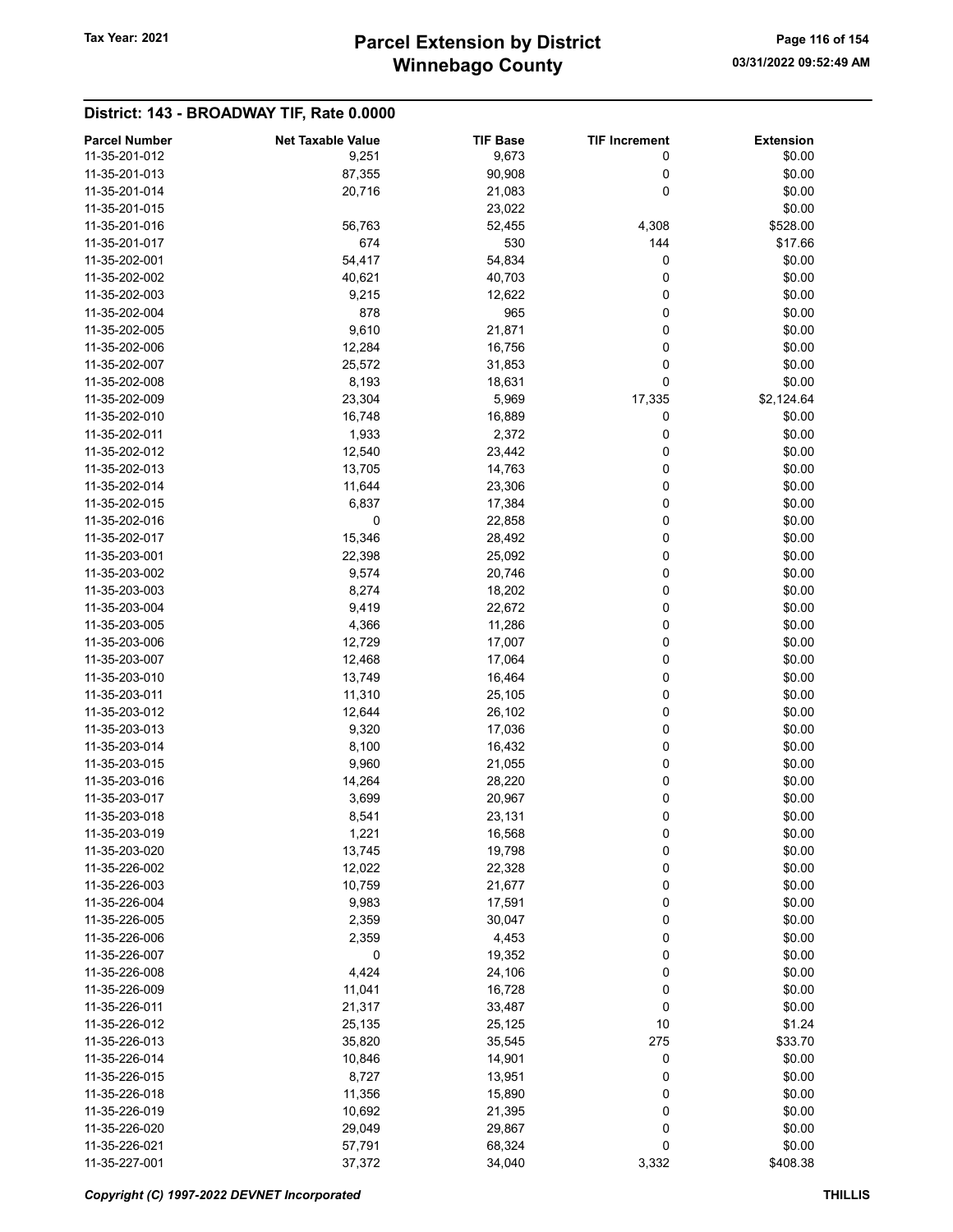| <b>Parcel Number</b> | <b>Net Taxable Value</b> | <b>TIF Base</b> | <b>TIF Increment</b> | <b>Extension</b> |
|----------------------|--------------------------|-----------------|----------------------|------------------|
| 11-35-227-002        |                          | 0               |                      | \$0.00           |
| 11-35-227-003        | 10,200                   | 10,669          | 0                    | \$0.00           |
| 11-35-227-004        | 32,102                   | 34,282          | 0                    | \$0.00           |
| 11-35-227-005        | 16,718                   | 27,981          | 0                    | \$0.00           |
| 11-35-227-006        | 97,088                   | 96,367          | 721                  | \$88.38          |
| 11-35-227-007        |                          |                 |                      |                  |
|                      | 16,815                   | 26,241          | 0                    | \$0.00           |
| 11-35-227-008        | 25,385                   | 21,366          | 4,019                | \$492.58         |
| 11-35-227-009        | 44,839                   | 49,339          | 0                    | \$0.00           |
| 11-35-227-010        | 28,614                   | 28,531          | 83                   | \$10.18          |
| 11-35-227-011        | 51,040                   | 51,419          | 0                    | \$0.00           |
| 11-35-227-012        | 49,971                   | 48,998          | 973                  | \$119.26         |
| 11-35-227-013        | 31,654                   | 138,850         | 0                    | \$0.00           |
| 11-35-227-014        | 8,489                    | 8,323           | 166                  | \$20.36          |
| 11-35-227-015        | 14,186                   | 25,473          | 0                    | \$0.00           |
| 11-35-227-016        | 4,042                    | 7,355           | 0                    | \$0.00           |
| 11-35-227-017        | 8,274                    | 18,184          | 0                    | \$0.00           |
| 11-35-227-018        | 7,855                    | 17,241          | 0                    | \$0.00           |
| 11-35-228-001        | 24,611                   | 29,760          | 0                    | \$0.00           |
| 11-35-228-007        |                          |                 | 0                    | \$0.00           |
|                      | 8,988                    | 9,037           |                      |                  |
| 11-35-228-008        | 13,574                   | 13,471          | 103                  | \$12.62          |
| 11-35-228-009        | 8,508                    | 7,566           | 942                  | \$115.46         |
| 11-35-228-011        | 13,687                   | 12,862          | 825                  | \$101.12         |
| 11-35-228-015        | 11,419                   | 12,604          | 0                    | \$0.00           |
| 11-35-228-016        | 11,419                   | 12,604          | 0                    | \$0.00           |
| 11-35-228-019        | 6,982                    | 6,845           | 137                  | \$16.80          |
| 11-35-228-020        | 0                        | 22,514          | 0                    | \$0.00           |
| 11-35-228-021        | 10,401                   | 16,562          | 0                    | \$0.00           |
| 11-35-228-022        | 12,693                   | 12,814          | 0                    | \$0.00           |
| 11-35-228-023        | 14,914                   | 20,735          | 0                    | \$0.00           |
| 11-35-228-024        | 21,640                   | 38,495          | 0                    | \$0.00           |
| 11-35-228-040        | 107,257                  | 108,710         | 0                    | \$0.00           |
| 11-35-228-042        | 1,355                    | 1,414           | 0                    | \$0.00           |
| 11-35-228-043        | 16,570                   |                 | 0                    | \$0.00           |
|                      |                          | 29,528          |                      |                  |
| 11-35-228-045        |                          | 0               |                      | \$0.00           |
| 11-35-228-047        | 5,527                    | 21,000          | 0                    | \$0.00           |
| 11-35-228-048        | 61,147                   | 105,764         | 0                    | \$0.00           |
| 11-36-101-001        | 2,670                    | 2,780           | 0                    | \$0.00           |
| 11-36-101-002        | 2,955                    | 3,059           | 0                    | \$0.00           |
| 11-36-101-003        | 6,131                    | 6,339           | 0                    | \$0.00           |
| 11-36-101-004        | 5,833                    | 7,746           | 0                    | \$0.00           |
| 11-36-101-005        | 36,666                   | 23,099          | 13,567               | \$1,662.82       |
| 11-36-101-006        | 20,275                   | 22,397          | 0                    | \$0.00           |
| 11-36-101-007        | 12,802                   | 5,111           | 7,691                | \$942.64         |
| 11-36-101-008        | 15,191                   | 15,074          | 117                  | \$14.34          |
| 11-36-101-009        | 44,536                   | 44,842          | 0                    | \$0.00           |
| 11-36-101-010        | 26,414                   | 45,521          | 0                    | \$0.00           |
| 11-36-101-011        | 26,402                   | 43,393          | 0                    | \$0.00           |
| 11-36-101-012        |                          |                 |                      |                  |
|                      | 32,399                   | 68,426          | 0                    | \$0.00           |
| 11-36-101-017        | 16,729                   | 28,430          | 0                    | \$0.00           |
| 11-36-101-018        | 16,552                   | 33,058          | 0                    | \$0.00           |
| 11-36-101-019        | 11,155                   | 22,371          | 0                    | \$0.00           |
| 11-36-101-020        | 20,195                   | 33,875          | 0                    | \$0.00           |
| 11-36-101-021        | 12,692                   | 15,309          | 0                    | \$0.00           |
| 11-36-101-023        | 11,664                   | 19,605          | 0                    | \$0.00           |
| 11-36-102-001        | 24,793                   | 25,043          | 0                    | \$0.00           |
| 11-36-102-002        | 7,693                    | 7,892           | 0                    | \$0.00           |
| 11-36-102-003        | 6,897                    | 9,510           | 0                    | \$0.00           |
| 11-36-102-004        | 13,393                   | 13,914          | 0                    | \$0.00           |
| 11-36-102-005        | 8,973                    | 7,180           | 1,793                | \$219.76         |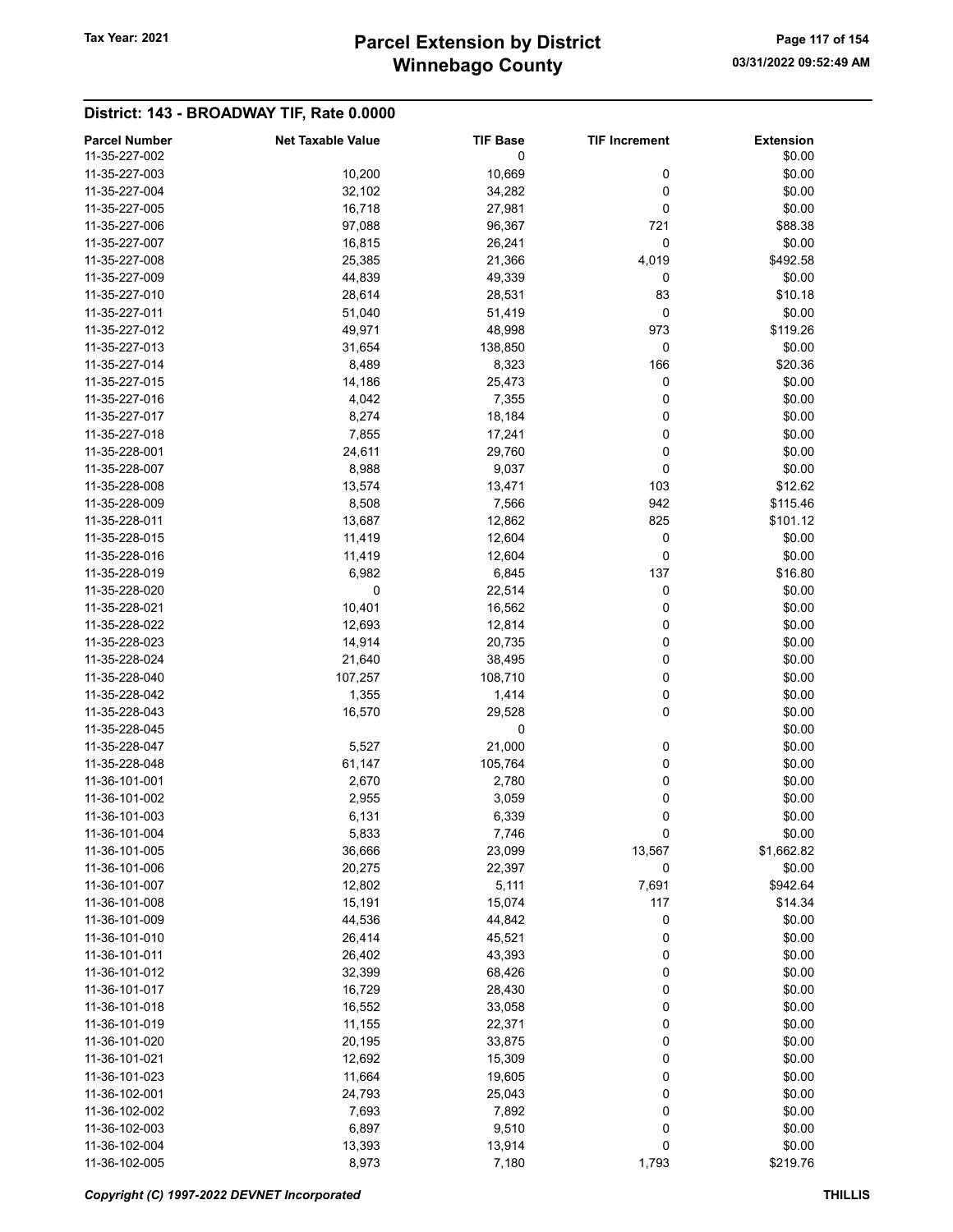## Winnebago County Tax Year: 2021 **Parcel Extension by District** Page 118 of 154

| <b>Parcel Number</b> | <b>Net Taxable Value</b> | <b>TIF Base</b> | <b>TIF Increment</b> | <b>Extension</b> |
|----------------------|--------------------------|-----------------|----------------------|------------------|
| 11-36-102-008        | 13,535                   | 13,660          | 0                    | \$0.00           |
| 11-36-102-009        | 14,412                   | 21,032          | 0                    | \$0.00           |
| 11-36-102-010        | 22,564                   | 32,029          | 0                    | \$0.00           |
| 11-36-102-011        | 5,761                    | 23,166          | 0                    | \$0.00           |
| 11-36-102-012        | 12,406                   | 12,294          | 112                  | \$13.74          |
| 11-36-102-013        | 35,554                   | 45,301          | 0                    | \$0.00           |
| 11-36-102-014        | 10,425                   | 18,610          | 0                    | \$0.00           |
| 11-36-102-015        |                          | 0               |                      | \$0.00           |
| 11-36-102-016        |                          | 21,232          | 0                    |                  |
| 11-36-102-017        | 8,806                    | 10,500          |                      | \$0.00           |
|                      |                          |                 |                      | \$0.00           |
| 11-36-102-018        | 11,375                   | 14,731          | 0                    | \$0.00           |
| 11-36-102-019        | 13,511                   | 31,931          | 0                    | \$0.00           |
| 11-36-102-020        | 8,832                    | 20,753          | 0                    | \$0.00           |
| 11-36-102-021        | 12,670                   | 14,611          | 0                    | \$0.00           |
| 11-36-102-022        | 9,534                    | 24,680          | 0                    | \$0.00           |
| 11-36-102-023        | 24,666                   | 24,980          | 0                    | \$0.00           |
| 11-36-103-001        |                          | 0               |                      | \$0.00           |
| 11-36-103-002        | 1,603                    | 1,676           | 0                    | \$0.00           |
| 11-36-103-003        | 14,318                   | 14,231          | 87                   | \$10.66          |
| 11-36-103-004        | 3,561                    | 3,691           | 0                    | \$0.00           |
| 11-36-103-005        | 3,688                    | 3,887           | 0                    | \$0.00           |
| 11-36-103-006        | 11,089                   | 20,917          | 0                    | \$0.00           |
| 11-36-103-007        | 6,564                    | 20,225          | 0                    | \$0.00           |
| 11-36-103-008        | 6,937                    | 19,950          | 0                    | \$0.00           |
| 11-36-103-009        | 8,274                    | 17,268          | 0                    | \$0.00           |
| 11-36-103-010        | 7,556                    | 13,535          | 0                    | \$0.00           |
| 11-36-103-011        | 437                      | 14,998          | 0                    | \$0.00           |
| 11-36-103-014        |                          | 0               |                      | \$0.00           |
| 11-36-103-015        | 1,416                    | 12,032          | 0                    | \$0.00           |
| 11-36-103-016        | 5,950                    | 13,240          | 0                    | \$0.00           |
| 11-36-103-017        | 7,379                    | 13,486          | 0                    | \$0.00           |
| 11-36-103-018        | 1,891                    | 1,978           | 0                    | \$0.00           |
| 11-36-103-019        | 5,433                    | 4,995           | 438                  | \$53.68          |
| 11-36-104-001        | 0                        | 0               | 0                    | \$0.00           |
| 11-36-104-002        | 32,680                   | 32,580          | 100                  | \$12.26          |
| 11-36-104-003        | 0                        | 0               | 0                    | \$0.00           |
| 11-36-104-005        | 8,927                    | 9,336           | 0                    | \$0.00           |
| 11-36-104-006        |                          |                 | 350                  | \$42.90          |
| 11-36-104-007        | 17,878                   | 17,528          |                      |                  |
|                      | 34,692                   | 29,854          | 4,838                | \$592.96         |
| 11-36-104-008        | 213                      | 261             | 0                    | \$0.00           |
| 11-36-104-009        | 6,775                    | 15,908          | 0                    | \$0.00           |
| 11-36-104-010        | 29,510                   | 42,909          | 0                    | \$0.00           |
| 11-36-104-011        |                          | 0               |                      | \$0.00           |
| 11-36-104-012        | 43,567                   | 43,752          | 0                    | \$0.00           |
| 11-36-126-002        | 9,375                    | 22,918          | 0                    | \$0.00           |
| 11-36-126-003        | 12,047                   | 21,256          | 0                    | \$0.00           |
| 11-36-126-004        | 7,670                    | 17,184          | 0                    | \$0.00           |
| 11-36-126-005        | 19,112                   | 32,688          | 0                    | \$0.00           |
| 11-36-126-006        | 19,784                   | 33,313          | 0                    | \$0.00           |
| 11-36-126-007        | 19,281                   | 32,407          | 0                    | \$0.00           |
| 11-36-126-008        | 15,102                   | 25,771          | 0                    | \$0.00           |
| 11-36-126-009        | 22,014                   | 31,208          | 0                    | \$0.00           |
| 11-36-126-010        |                          | 0               |                      | \$0.00           |
| 11-36-126-011        | 14,641                   | 21,103          | 0                    | \$0.00           |
| 11-36-126-012        | 12,125                   | 15,684          | 0                    | \$0.00           |
| 11-36-126-013        | 25,573                   | 38,877          | 0                    | \$0.00           |
| 11-36-126-014        | 36,848                   | 43,330          | 0                    | \$0.00           |
| 11-36-126-015        | 11,435                   | 30,556          | 0                    | \$0.00           |
| 11-36-126-016        | 42,715                   | 43,435          | $\pmb{0}$            | \$0.00           |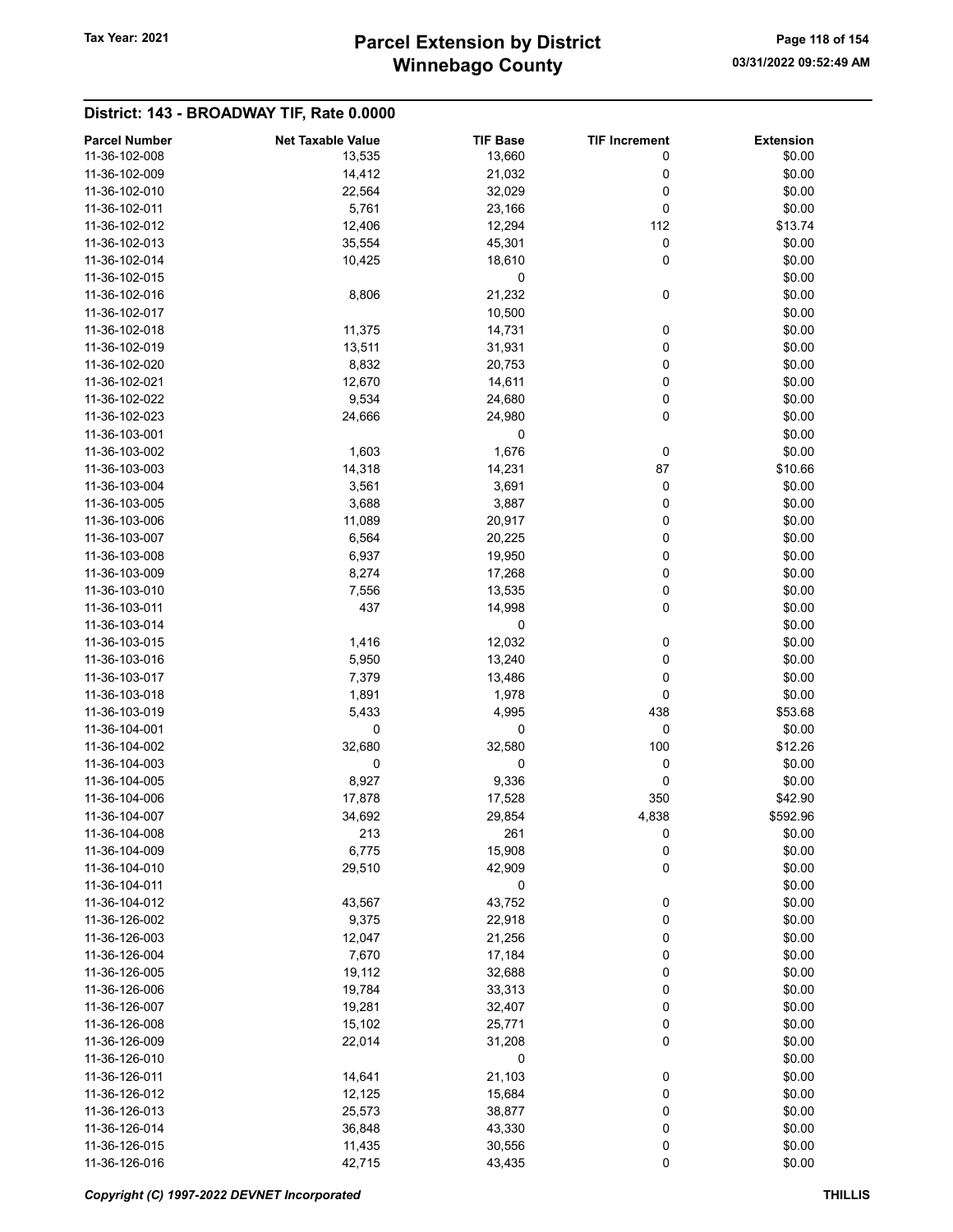## Winnebago County Tax Year: 2021 **Parcel Extension by District** Page 119 of 154

| <b>Parcel Number</b> | <b>Net Taxable Value</b> | <b>TIF Base</b> | <b>TIF Increment</b> | <b>Extension</b> |
|----------------------|--------------------------|-----------------|----------------------|------------------|
| 11-36-127-001        | 13,824                   | 14,049          | 0                    | \$0.00           |
| 11-36-127-002        | 12,146                   | 12,106          | 40                   | \$4.90           |
| 11-36-127-003        | 29,323                   | 29,444          | 0                    | \$0.00           |
| 11-36-127-004        | 14,156                   | 23,261          | 0                    | \$0.00           |
| 11-36-127-005        | 36,078                   | 41,864          | 0                    | \$0.00           |
| 11-36-127-006        | 14,934                   | 31,197          | 0                    | \$0.00           |
| 11-36-127-007        | 8,182                    | 21,768          | 0                    | \$0.00           |
| 11-36-127-008        | 16,308                   | 28,136          | 0                    | \$0.00           |
| 11-36-127-009        | 18,759                   | 21,129          | 0                    | \$0.00           |
| 11-36-127-010        | 17,217                   | 19,449          | 0                    | \$0.00           |
| 11-36-127-011        | 17,627                   | 30,083          | 0                    | \$0.00           |
| 11-36-127-012        | 29,509                   | 47,003          | 0                    | \$0.00           |
| 11-36-127-013        | 22,990                   | 46,305          | 0                    | \$0.00           |
| 11-36-127-014        | 14,287                   | 25,721          | 0                    | \$0.00           |
| 11-36-127-015        | 14,388                   | 24,338          | 0                    | \$0.00           |
| 11-36-127-016        | 11,421                   | 21,660          | 0                    | \$0.00           |
| 11-36-127-017        | 7,748                    | 19,275          | 0                    | \$0.00           |
| 11-36-127-018        | 9,785                    | 17,148          | 0                    | \$0.00           |
| 11-36-127-019        | 7,158                    | 14,668          | 0                    | \$0.00           |
| 11-36-128-002        | 2,242                    | 2,200           | 42                   | \$5.16           |
| 11-36-128-003        | 82,341                   | 68,493          | 13,848               | \$1,697.26       |
| 11-36-128-006        | 16,274                   | 17,395          | 0                    | \$0.00           |
| 11-36-128-008        | 64,433                   | 63,178          | 1,255                | \$153.82         |
| 11-36-131-001        | 21,828                   | 26,420          | 0                    | \$0.00           |
| 11-36-131-002        | 20,284                   | 27,458          | 0                    | \$0.00           |
| 11-36-131-003        | 13,793                   | 23,932          | 0                    | \$0.00           |
| 11-36-131-004        | 8,823                    | 21,493          | 0                    | \$0.00           |
| 11-36-131-005        | 12,074                   | 21,911          | 0                    | \$0.00           |
| 11-36-131-006        | 34,626                   | 29,281          | 5,345                | \$655.10         |
| 11-36-201-004        | 4,239                    | 4,239           | 0                    | \$0.00           |
| 11-36-201-005        | 9,725                    | 19,961          | 0                    | \$0.00           |
| 11-36-202-001        | 4,716                    | 4,624           | 92                   | \$11.28          |
| 11-36-202-002        | 13,703                   | 24,673          | 0                    | \$0.00           |
| 11-36-202-003        | 9,332                    | 17,719          | 0                    | \$0.00           |
| 11-36-202-004        | 35,409                   | 47,228          | 0                    | \$0.00           |
| 11-36-202-005        | 35,409                   | 51,589          | 0                    | \$0.00           |
| 11-36-202-006        | 15,393                   | 20,341          | 0                    | \$0.00           |
| 11-36-202-007        | 13,183                   | 20,189          | 0                    | \$0.00           |
| 11-36-202-008        | 8,600                    | 14,783          | 0                    | \$0.00           |
| 11-36-202-009        | 61,969                   | 60,764          | 1,205                | \$147.70         |
| 11-36-202-010        | 8,566                    | 8,399           | 167                  | \$20.48          |
| 11-36-202-011        | 10,032                   | 20,970          | 0                    | \$0.00           |
| 11-36-202-012        | 8,515                    | 9,500           | 0                    | \$0.00           |
| 11-36-202-013        | 8,422                    | 20,840          | 0                    | \$0.00           |
| 11-36-202-014        | 5,927                    | 8,580           | 0                    | \$0.00           |
| 11-36-203-004        | 2,175                    | 18,291          | 0                    | \$0.00           |
| 11-36-203-005        | 7,065                    | 14,318          | 0                    | \$0.00           |
| 11-36-203-006        | 9,232                    | 21,381          | 0                    | \$0.00           |
| 11-36-203-007        | 7,300                    | 16,947          | 0                    | \$0.00           |
| 11-36-203-008        | 11,346                   | 23,996          | 0                    | \$0.00           |
| 11-36-203-009        | 8,693                    | 19,449          | 0                    | \$0.00           |
| 11-36-203-010        | 7,810                    | 20,270          | 0                    | \$0.00           |
| 11-36-203-011        | 7,810                    | 20,059          | 0                    | \$0.00           |
| 11-36-203-012        | 49,551                   | 53,985          | 0                    | \$0.00           |
| 11-36-204-004        | 10,223                   | 13,571          | 0                    | \$0.00           |
| 11-36-204-005        | 14,396                   | 14,115          | 281                  | \$34.44          |
| Totals for 143       | 13,502,315               | 19,647,900      | 763,133              | \$93,532.46      |
|                      |                          |                 |                      | 913 Parcels      |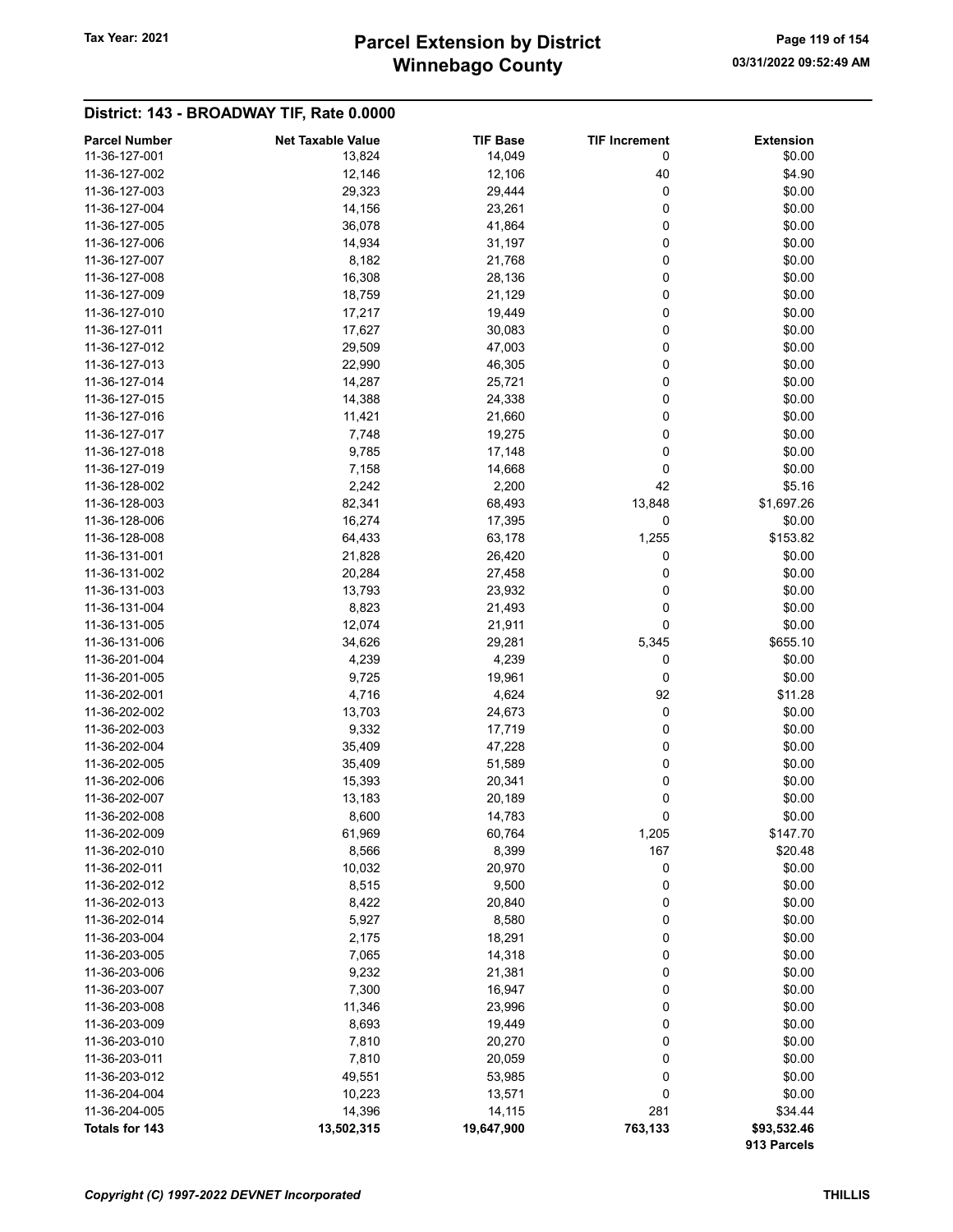## Winnebago County Tax Year: 2021 **Parcel Extension by District** Page 120 of 154

| <b>Parcel Number</b> | <b>Net Taxable Value</b> | <b>TIF Base</b> | <b>TIF Increment</b> | <b>Extension</b> |
|----------------------|--------------------------|-----------------|----------------------|------------------|
| 11-23-251-005        | 66,779                   | 64,673          | 2,106                | \$258.12         |
| 11-23-251-008        | 3,850                    | 3,776           | 74                   | \$9.08           |
| 11-23-251-009        | 3,785                    | 3,711           | 74                   | \$9.08           |
| 11-23-251-010        | 89,518                   | 76,267          | 13,251               | \$1,624.08       |
| 11-23-251-011        | 99,419                   | 113,732         | 0                    | \$0.00           |
| 11-23-251-012        | 284,714                  | 169,919         | 114,795              | \$14,069.62      |
| 11-23-251-013        | 15,680                   | 18,432          | 0                    | \$0.00           |
| 11-23-252-001        | 121,696                  | 117,554         | 4,142                | \$507.66         |
| 11-23-252-002        | 2,187                    | 2,145           | 42                   | \$5.16           |
| 11-23-252-003        |                          |                 | 39                   | \$4.78           |
| 11-23-252-004        | 2,054                    | 2,015           | 42                   | \$5.16           |
|                      | 2,187                    | 2,145           |                      |                  |
| 11-23-252-005        | 15,421                   | 25,198          | 0                    | \$0.00           |
| 11-23-253-001        | 6,636                    | 17,599          | 0                    | \$0.00           |
| 11-23-253-002        | 74,577                   | 85,929          | 0                    | \$0.00           |
| 11-23-253-003        | 51,905                   | 50,895          | 1,010                | \$123.80         |
| 11-23-253-004        | 24,919                   | 52,707          | 0                    | \$0.00           |
| 11-23-253-005        | 2,550                    | 2,501           | 49                   | \$6.02           |
| 11-23-253-006        | 11,778                   | 11,439          | 339                  | \$41.56          |
| 11-23-253-007        | 168,654                  | 165,365         | 3,289                | \$403.12         |
| 11-23-253-008        | 33,179                   | 62,380          | 0                    | \$0.00           |
| 11-23-253-011        | 15,700                   | 18,012          | 0                    | \$0.00           |
| 11-23-253-012        | 13,442                   | 20,612          | 0                    | \$0.00           |
| 11-23-253-013        | 14,013                   | 20,785          | 0                    | \$0.00           |
| 11-23-253-037        | 0                        | 18,020          | 0                    | \$0.00           |
| 11-23-276-001        | 67,911                   | 66,589          | 1,322                | \$162.04         |
| 11-23-276-002        | 74,707                   | 82,812          | 0                    | \$0.00           |
| 11-23-276-003        | 45,910                   | 45,017          | 893                  | \$109.46         |
| 11-23-276-004        | 5,088                    | 27,253          | 0                    | \$0.00           |
| 11-23-276-005        | 6,322                    | 10,204          | 0                    | \$0.00           |
| 11-23-276-006        | 72,013                   | 70,610          | 1,403                | \$171.96         |
| 11-23-276-007        | 2,551                    | 2,501           | 50                   | \$6.14           |
| 11-23-326-001        | 1,609,181                | 124,726         | 1,484,455            | \$181,939.26     |
| 11-23-326-002        | 130,963                  | 128,414         | 2,549                | \$312.42         |
| 11-23-327-002        |                          | 0               |                      | \$0.00           |
| 11-23-330-001        |                          | 0               |                      | \$0.00           |
| 11-23-331-002        | 1,287                    | 1,262           | 25                   | \$3.06           |
| 11-23-331-006        |                          |                 |                      |                  |
|                      |                          | 0               |                      | \$0.00           |
| 11-23-332-001        |                          | 0               |                      | \$0.00           |
| 11-23-332-002        |                          | 0               |                      | \$0.00           |
| 11-23-332-003        |                          | 0               |                      | \$0.00           |
| 11-23-333-001        | 26,110                   | 25,602          | 508                  | \$62.26          |
| 11-23-333-002        | 0                        | 1               | 0                    | \$0.00           |
| 11-23-333-004        | 10,532                   | 24,009          | 0                    | \$0.00           |
| 11-23-334-001        | 3,826                    | 43,917          | 0                    | \$0.00           |
| 11-23-334-002        | 2,637                    | 16,810          | 0                    | \$0.00           |
| 11-23-334-003        | 5,995                    | 5,878           | 117                  | \$14.34          |
| 11-23-334-004        | 17,076                   | 25,099          | 0                    | \$0.00           |
| 11-23-335-001        | 3,686                    | 15,658          | 0                    | \$0.00           |
| 11-23-335-002        | 18,866                   | 10,878          | 7,988                | \$979.04         |
| 11-23-335-003        | 44,160                   | 30,676          | 13,484               | \$1,652.64       |
| 11-23-335-004        | 109,981                  | 107,840         | 2,141                | \$262.42         |
| 11-23-335-006        | 82,620                   | 86,892          | 0                    | \$0.00           |
| 11-23-335-007        | 90,810                   | 89,042          | 1,768                | \$216.70         |
| 11-23-335-008        | 14,083                   | 27,690          | 0                    | \$0.00           |
| 11-23-335-009        | 24,947                   | 40,808          | 0                    | \$0.00           |
| 11-23-335-010        | 4,870                    | 19,042          | 0                    | \$0.00           |
| 11-23-335-011        | 28,114                   | 43,606          | 0                    | \$0.00           |
| 11-23-337-001        | 1,086                    | 190             | 896                  | \$109.82         |
| 11-23-337-002        | 775                      | 243             | 532                  | \$65.20          |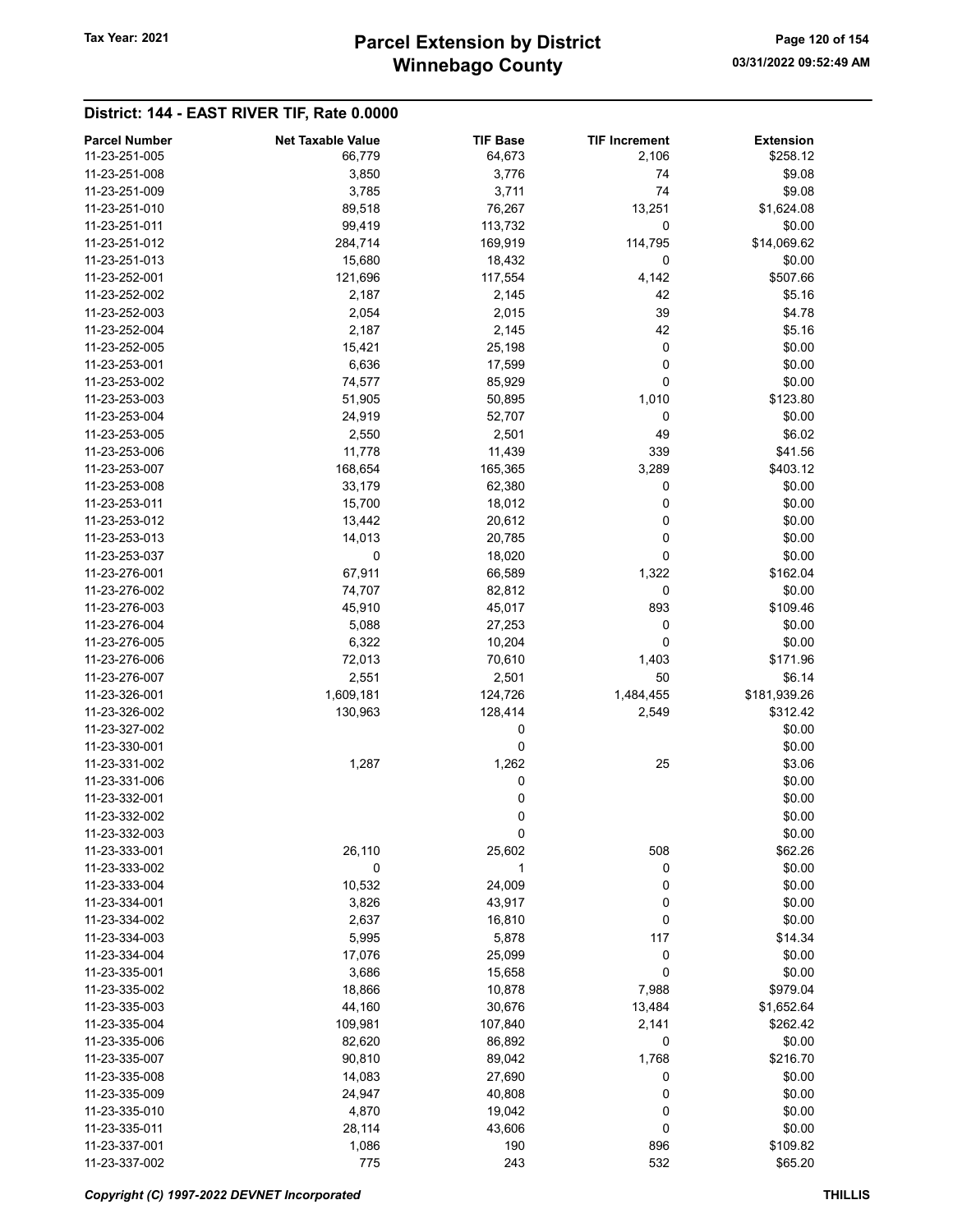| <b>Parcel Number</b> | <b>Net Taxable Value</b> | <b>TIF Base</b> | <b>TIF Increment</b> | <b>Extension</b> |
|----------------------|--------------------------|-----------------|----------------------|------------------|
| 11-23-337-003        | 1,068                    | 225             | 843                  | \$103.32         |
| 11-23-337-004        | 1,507                    | 190             | 1,317                | \$161.42         |
| 11-23-337-005        | 557                      | 112             | 445                  | \$54.54          |
| 11-23-337-006        | 1,165                    | 240             | 925                  | \$113.38         |
| 11-23-337-007        | 63,780                   | 9,315           | 54,465               | \$6,675.40       |
| 11-23-337-008        | 39,145                   | 11,902          | 27,243               | \$3,338.98       |
|                      |                          |                 |                      |                  |
| 11-23-337-009        | 42,959                   | 11,021          | 31,938               | \$3,914.42       |
| 11-23-337-010        | 49,896                   | 9,320           | 40,576               | \$4,973.12       |
| 11-23-337-011        | 42,959                   | 11,771          | 31,188               | \$3,822.50       |
| 11-23-337-012        | 43,156                   | 11,115          | 32,041               | \$3,927.04       |
| 11-23-359-004        | 0                        | 0               | 0                    | \$0.00           |
| 11-23-359-005        |                          | 0               |                      | \$0.00           |
| 11-23-361-002        | 2,200                    | 2,156           | 44                   | \$5.40           |
| 11-23-361-004        |                          | 56,639          |                      | \$0.00           |
| 11-23-377-001        |                          | 0               |                      | \$0.00           |
| 11-23-377-002        | 13,962                   | 14,555          | 0                    | \$0.00           |
| 11-23-379-001        | 1,564                    | 1,535           | 29                   | \$3.56           |
| 11-23-379-002        | 26,986                   | 22,499          | 4,487                | \$549.94         |
| 11-23-379-003        | 12,479                   | 13,115          | 0                    | \$0.00           |
| 11-23-379-004        | 10,245                   | 10,642          | 0                    | \$0.00           |
| 11-23-379-005        | 17,021                   | 11,486          | 5,535                | \$678.40         |
| 11-23-379-010        | 6,205                    | 7,612           | 0                    | \$0.00           |
| 11-23-379-011        | 81,046                   | 11,366          | 69,680               | \$8,540.20       |
| 11-23-379-012        | 281,259                  | 55,589          | 225,670              | \$27,658.80      |
| 11-23-379-013        |                          |                 |                      |                  |
|                      | 30,332                   | 19,769          | 10,563               | \$1,294.64       |
| 11-23-379-014        | 220,837                  | 144,827         | 76,010               | \$9,316.02       |
| 11-23-379-015        | 338,089                  | 68,681          | 269,408              | \$33,019.46      |
| 11-23-380-006        | 37,323                   | 21,939          | 15,384               | \$1,885.52       |
| 11-23-380-007        | 20,804                   | 18,154          | 2,650                | \$324.80         |
| 11-23-380-008        | 22,708                   | 22,861          | 0                    | \$0.00           |
| 11-23-380-009        | 43,649                   | 28,180          | 15,469               | \$1,895.94       |
| 11-23-380-010        | 30,650                   | 30,946          | 0                    | \$0.00           |
| 11-23-381-001        |                          | 0               |                      | \$0.00           |
| 11-23-382-001        | 28,259                   | 40,501          | 0                    | \$0.00           |
| 11-23-382-003        | 118,030                  | 92,840          | 25,190               | \$3,087.36       |
| 11-23-382-004        | 26,752                   | 20,234          | 6,518                | \$798.88         |
| 11-23-382-005        | 31,442                   | 22,442          | 9,000                | \$1,103.08       |
| 11-23-382-011        | 47,090                   | 46,720          | 370                  | \$45.36          |
| 11-23-382-012        | 83,603                   | 63,103          | 20,500               | \$2,512.54       |
| 11-23-382-013        | 30,616                   | 13,494          | 17,122               | \$2,098.52       |
| 11-23-382-014        | 24,242                   | 16,512          | 7,730                | \$947.42         |
| 11-23-382-015        | 1,115                    | 1,166           | 0                    | \$0.00           |
| 11-23-382-016        | 57,700                   | 26,889          | 30,811               | \$3,776.30       |
| 11-23-382-017        | 64,920                   | 67,937          | 0                    | \$0.00           |
| 11-23-382-018        | 24,114                   | 24,316          | 0                    | \$0.00           |
| 11-23-382-019        | 36,691                   | 24,959          | 11,732               | \$1,437.92       |
| 11-23-382-021        |                          |                 |                      | \$0.00           |
|                      | 2,191                    | 2,291           | 0                    |                  |
| 11-23-382-022        | 2,191                    | 2,291           | 0                    | \$0.00           |
| 11-23-382-023        | 6,699                    | 7,007           | 0                    | \$0.00           |
| 11-23-382-024        | 271,680                  | 25,497          | 246,183              | \$30,172.94      |
| 11-23-382-026        |                          | 0               |                      | \$0.00           |
| 11-23-382-027        |                          | 0               |                      | \$0.00           |
| 11-23-382-029        | 32,921                   | 22,706          | 10,215               | \$1,251.98       |
| 11-23-382-030        | 21,640                   | 18,139          | 3,501                | \$429.10         |
| 11-23-383-008        |                          | 0               |                      | \$0.00           |
| 11-23-384-003        | 25,953                   | 25,449          | 504                  | \$61.78          |
| 11-23-384-004        | 2,363                    | 2,317           | 46                   | \$5.64           |
| 11-23-384-005        | 15,497                   | 24,457          | 0                    | \$0.00           |
| 11-23-384-008        | 9,459                    | 0               | 9,459                | \$1,159.32       |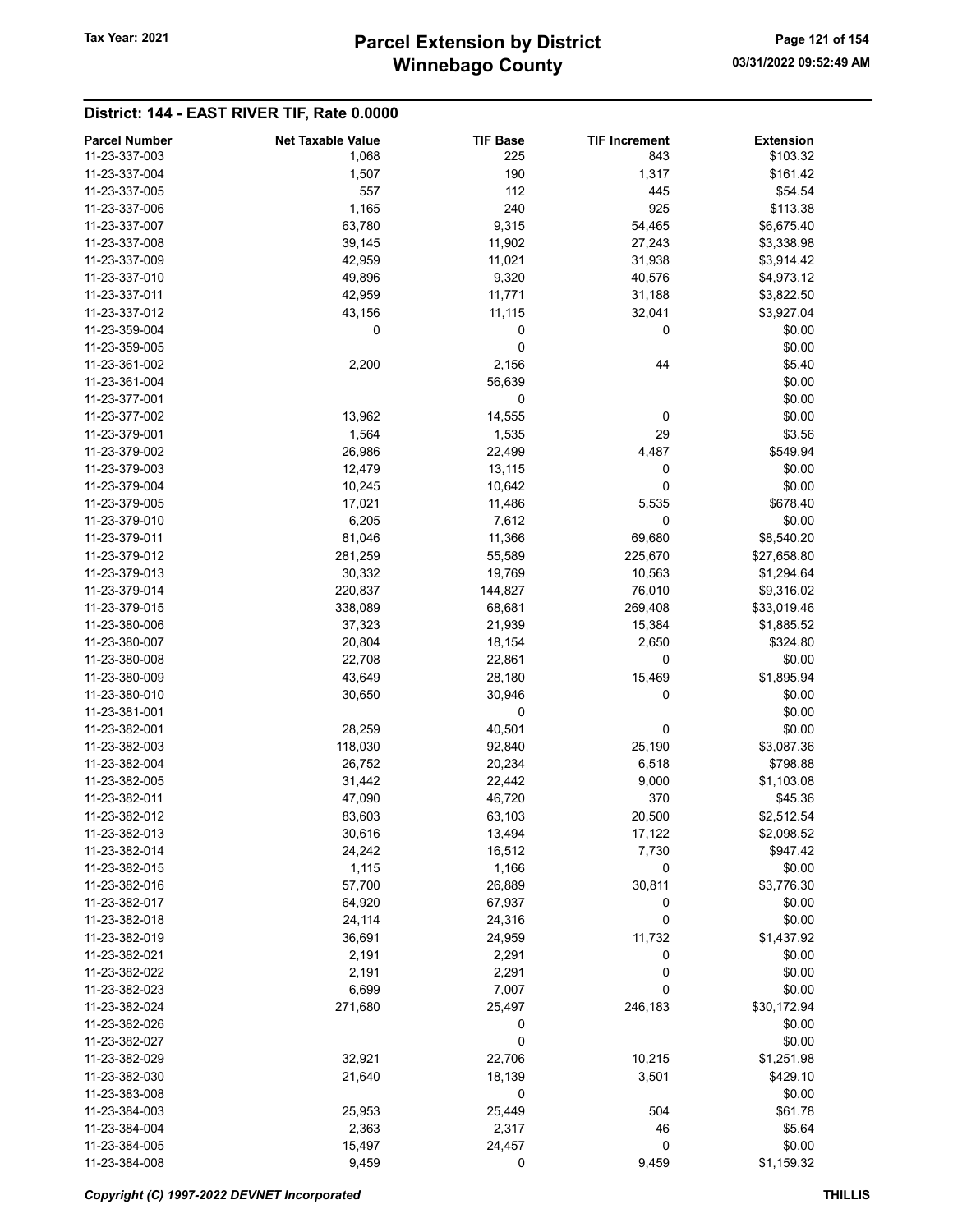| <b>Parcel Number</b> | <b>Net Taxable Value</b> | <b>TIF Base</b> | <b>TIF Increment</b> | <b>Extension</b> |
|----------------------|--------------------------|-----------------|----------------------|------------------|
| 11-23-384-009        | 10,363                   | 0               | 10,363               | \$1,270.12       |
| 11-23-384-010        | 9,225                    | 0               | 9,225                | \$1,130.64       |
| 11-23-384-011        | 167,336                  | 0               | 167,336              | \$20,509.20      |
| 11-23-386-001        | 17,107                   | 31,703          | 0                    | \$0.00           |
| 11-23-386-002        | 3,438                    | 3,671           | 0                    | \$0.00           |
| 11-23-386-003        | 35,579                   | 27,108          | 8,471                | \$1,038.24       |
| 11-23-386-004        |                          | 0               |                      | \$0.00           |
| 11-23-386-010        | 57,468                   | 33,563          | 23,905               | \$2,929.88       |
| 11-23-386-011        | 16,775                   | 16,674          | 101                  | \$12.38          |
| 11-23-386-012        | 187,811                  | 33,302          | 154,509              | \$18,937.10      |
| 11-23-386-013        | 67,303                   | 12,176          | 55,127               | \$6,756.54       |
| 11-23-386-014        | 78,776                   | 14,806          | 63,970               | \$7,840.36       |
| 11-23-390-012        |                          | 0               |                      | \$0.00           |
| 11-23-390-013        |                          | 0               |                      | \$0.00           |
| 11-23-390-014        |                          | 0               |                      | \$0.00           |
| 11-23-390-018        | 989                      | 969             | 20                   | \$2.46           |
| 11-23-390-019        | 32,183                   | 28,861          | 3,322                | \$407.16         |
| 11-23-401-001        | 937                      | 466             | 471                  | \$57.74          |
| 11-23-401-002        | 10,088                   | 11,282          | 0                    | \$0.00           |
| 11-23-401-003        | 13,654                   | 24,609          | 0                    | \$0.00           |
| 11-23-401-004        | 25,764                   | 25,262          | 502                  | \$61.54          |
| 11-23-402-001        | 5,160                    | 9,414           | 0                    | \$0.00           |
| 11-23-402-002        | 1,247                    | 1,529           | 0                    | \$0.00           |
| 11-23-402-003        | 1,401                    | 1,716           | 0                    | \$0.00           |
| 11-23-402-004        | 30,153                   | 33,181          | 0                    | \$0.00           |
| 11-23-402-005        | 50,907                   | 49,917          | 990                  | \$121.34         |
| 11-23-402-006        | 9,047                    | 8,872           | 175                  | \$21.46          |
| 11-23-402-007        | 151                      | 16,278          | 0                    | \$0.00           |
| 11-23-403-001        | 176,212                  | 172,781         | 3,431                | \$420.52         |
| 11-23-404-001        | 12,236                   | 11,997          | 239                  | \$29.30          |
| 11-23-404-002        | 755                      | 741             | 14                   | \$1.72           |
| 11-23-404-003        | 14,480                   | 34,343          | 0                    | \$0.00           |
| 11-23-404-004        | 26,710                   | 34,123          | 0                    | \$0.00           |
| 11-23-404-005        | 12,585                   | 23,561          | 0                    | \$0.00           |
| 11-23-404-006        | 10,119                   | 14,236          | 0                    | \$0.00           |
| 11-23-404-007        | 28,486                   | 16,375          | 12,111               | \$1,484.36       |
| 11-23-404-008        | 13,404                   | 18,015          | 0                    | \$0.00           |
| 11-23-404-009        | 39,212                   | 45,133          | 0                    | \$0.00           |
| 11-23-408-001        |                          | 0               |                      | \$0.00           |
| 11-23-411-001        | 1,038                    | 36,717          | $\boldsymbol{0}$     | \$0.00           |
| 11-23-411-002        | 5,718                    | 17,726          | 0                    | \$0.00           |
| 11-23-411-003        | 14,580                   | 22,166          | 0                    | \$0.00           |
| 11-23-411-004        | 13,610                   | 13,606          | 4                    | \$0.50           |
| 11-23-411-005        | 6,275                    | 12,695          | 0                    | \$0.00           |
| 11-23-411-006        | 11,005                   | 19,860          | 0                    | \$0.00           |
| 11-23-411-007        | 17,016                   | 0               | 17,016               | \$2,085.54       |
| 11-23-411-008        | 14,722                   | 0               | 14,722               | \$1,804.38       |
| 11-23-411-011        | 12,897                   | 14,615          | 0                    | \$0.00           |
| 11-23-451-001        |                          | 0               |                      | \$0.00           |
| 11-23-456-001        | 7,382                    | 21,941          | 0                    | \$0.00           |
| 11-23-456-007        | 10,601                   | 18,626          | 0                    | \$0.00           |
| 11-23-456-008        | 6,014                    | 22,381          | 0                    | \$0.00           |
| 11-23-456-009        | 10,608                   | 20,599          | 0                    | \$0.00           |
| 11-23-456-010        | 12,476                   | 19,641          | 0                    | \$0.00           |
| 11-23-456-011        | 7,886                    | 19,968          | 0                    | \$0.00           |
| 11-23-456-012        | 14,245                   | 22,907          | 0                    | \$0.00           |
| 11-23-456-013        | 2,797                    | 3,429           | 0                    | \$0.00           |
| 11-23-456-014        | 2,056                    | 2,520           | 0                    | \$0.00           |
| 11-23-456-015        | 2,140                    | 22,712          | 0                    | \$0.00           |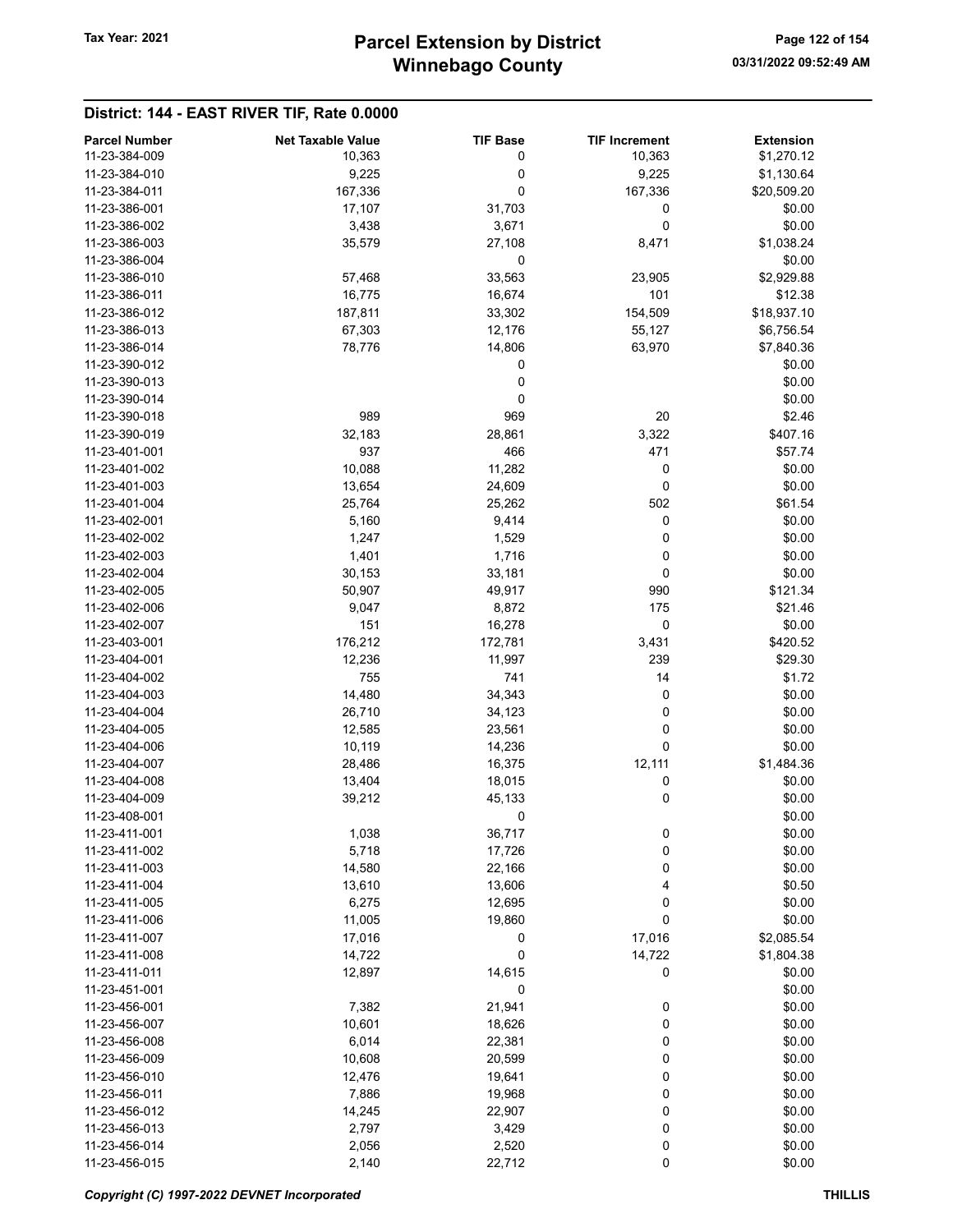## Winnebago County Tax Year: 2021 **Parcel Extension by District** Page 123 of 154

| <b>Parcel Number</b> | <b>Net Taxable Value</b> | <b>TIF Base</b> | <b>TIF Increment</b> | <b>Extension</b> |
|----------------------|--------------------------|-----------------|----------------------|------------------|
| 11-23-456-016        | 9,868                    | 13,245          | 0                    | \$0.00           |
| 11-23-456-017        | 10,140                   | 18,602          | 0                    | \$0.00           |
| 11-23-457-002        | 49,939                   | 126,580         | 0                    | \$0.00           |
| 11-23-457-006        | 83,257                   | 112,662         | 0                    | \$0.00           |
| 11-23-458-001        | 17,634                   | 25,436          | 0                    | \$0.00           |
| 11-23-458-002        | 22,950                   | 46,850          | 0                    | \$0.00           |
| 11-23-458-003        | 5,133                    | 1,307           | 3,826                | \$468.94         |
| 11-23-458-006        | 29,047                   | 36,269          | 0                    | \$0.00           |
| 11-23-458-007        |                          | 0               |                      | \$240.10         |
|                      | 1,959                    |                 | 1,959                |                  |
| 11-23-458-008        | 19,276                   | 0               | 19,276               | \$2,362.52       |
| 11-23-458-009        | 14,255                   | 20,919          | 0                    | \$0.00           |
| 11-23-458-010        | 60,554                   | 58,959          | 1,595                | \$195.50         |
| 11-23-458-011        | 10,308                   | 19,255          | 0                    | \$0.00           |
| 11-23-458-012        | 5,739                    | 5,627           | 112                  | \$13.74          |
| 11-23-458-013        | 34,912                   | 34,045          | 867                  | \$106.26         |
| 11-23-458-014        | 48,182                   | 52,050          | 0                    | \$0.00           |
| 11-23-458-015        |                          | 4,387           |                      | \$0.00           |
| 11-23-458-016        | 38,622                   | 93,935          | 0                    | \$0.00           |
| 11-23-462-001        | 10,490                   | 10,286          | 204                  | \$25.00          |
| 11-23-462-002        | 4,555                    | 4,466           | 89                   | \$10.92          |
| 11-23-462-003        | 51,121                   | 76,304          | 0                    | \$0.00           |
| 11-23-462-004        | 11,942                   | 14,004          | 0                    | \$0.00           |
| 11-23-462-005        | 15,233                   | 14,937          | 296                  | \$36.28          |
| 11-23-463-001        |                          | 100,802         |                      | \$0.00           |
| 11-26-101-001        | 60,586                   | 59,407          | 1,179                | \$144.50         |
| 11-26-102-003        | 5,775                    | 39,832          | 0                    | \$0.00           |
| 11-26-103-001        | 2,458                    |                 | 0                    | \$0.00           |
| 11-26-103-002        |                          | 3,013           |                      | \$0.00           |
|                      | 16,591                   | 17,997          | 0                    |                  |
| 11-26-103-003        | 13,496                   | 14,209          | 0                    | \$0.00           |
| 11-26-103-004        |                          | 0               |                      | \$0.00           |
| 11-26-103-005        | 18,208                   | 20,610          | 0                    | \$0.00           |
| 11-26-103-006        | 68,281                   | 66,950          | 1,331                | \$163.14         |
| 11-26-103-007        | 10,139                   | 18,098          | 0                    | \$0.00           |
| 11-26-103-008        | 8,609                    | 21,605          | 0                    | \$0.00           |
| 11-26-103-009        | 30,158                   | 26,986          | 3,172                | \$388.78         |
| 11-26-103-010        | 19,688                   | 20,279          | 0                    | \$0.00           |
| 11-26-104-001        | 69,474                   | 86,677          | 0                    | \$0.00           |
| 11-26-104-002        |                          | 0               |                      | \$0.00           |
| 11-26-126-001        |                          | 0               |                      | \$0.00           |
| 11-26-127-001        | 24,963                   | 40,554          | 0                    | \$0.00           |
| 11-26-127-002        | 32,840                   | 36,814          | 0                    | \$0.00           |
| 11-26-127-003        | 44,022                   | 45,821          | 0                    | \$0.00           |
| 11-26-127-005        | 1,963                    | 0               | 1,963                | \$240.60         |
| 11-26-127-006        | 9,774                    | 0               | 9,774                | \$1,197.94       |
| 11-26-128-001        |                          | 0               |                      | \$0.00           |
| 11-26-128-002        | 23,191                   | 45,197          | 0                    | \$0.00           |
| 11-26-128-003        | 20,694                   | 0               | 20,694               | \$2,536.32       |
| 11-26-128-004        |                          | 24,482          | 0                    | \$0.00           |
|                      | 22,926                   |                 |                      |                  |
| 11-26-128-005        | 25,036                   | 26,625          | 0                    | \$0.00           |
| 11-26-128-006        | 13,826                   | 31,126          | 0                    | \$0.00           |
| 11-26-128-007        | 9,675                    | 30,202          | 0                    | \$0.00           |
| 11-26-128-008        | 14,622                   | 16,434          | 0                    | \$0.00           |
| 11-26-128-009        | 14,895                   | 22,663          | 0                    | \$0.00           |
| 11-26-128-010        | 12,544                   | 27,546          | 0                    | \$0.00           |
| 11-26-128-011        | 18,614                   | 9,913           | 8,701                | \$1,066.42       |
| 11-26-128-012        | 9,653                    | 23,914          | 0                    | \$0.00           |
| 11-26-128-013        | 14,796                   | 23,052          | 0                    | \$0.00           |
| 11-26-129-001        | 45,729                   | 21,416          | 24,313               | \$2,979.88       |
| 11-26-129-002        | 21,179                   | 27,718          | 0                    | \$0.00           |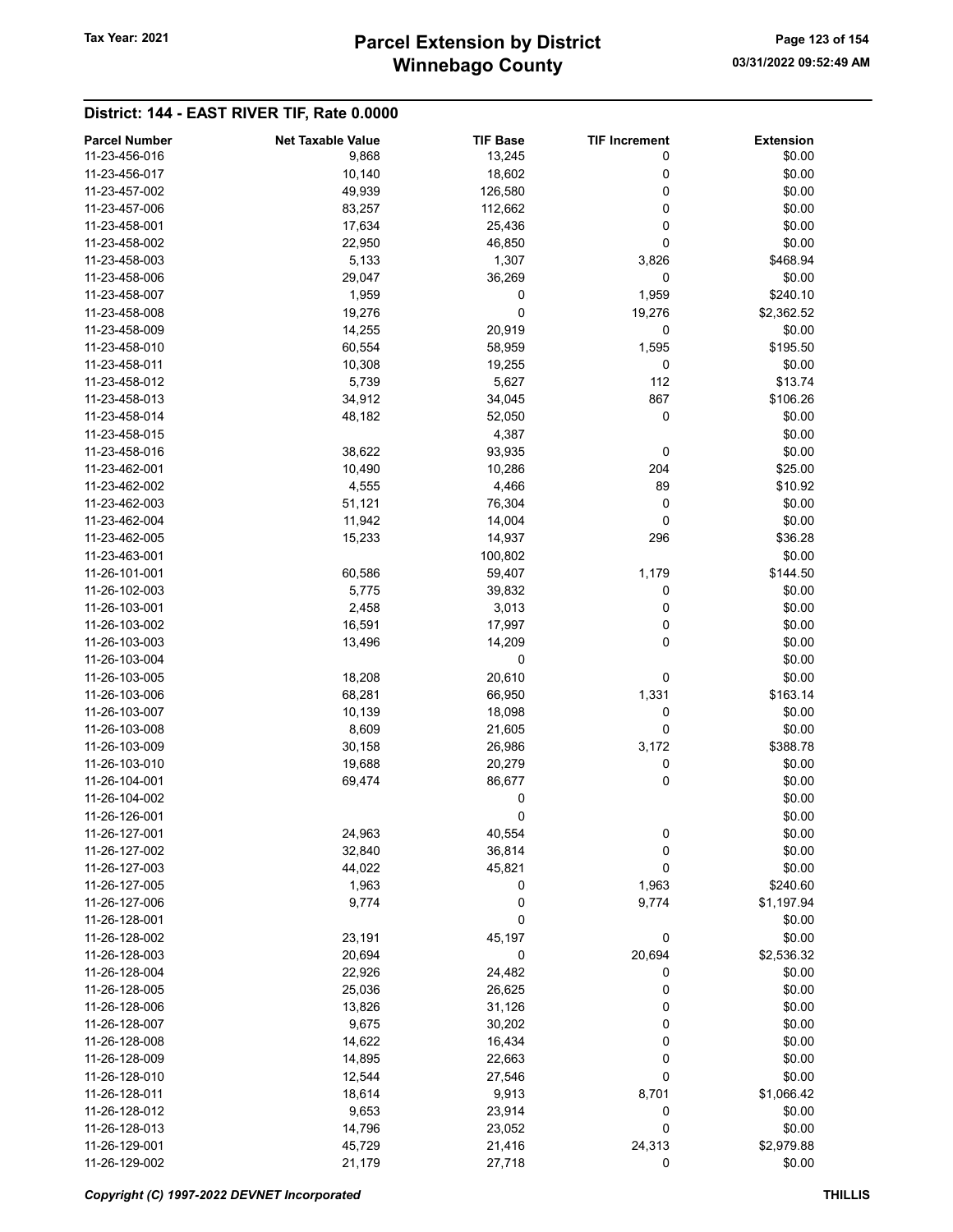## Winnebago County Tax Year: 2021 **Parcel Extension by District** Page 124 of 154

| 11-26-129-003<br>\$0.00<br>17,300<br>33,221<br>0<br>11-26-129-004<br>0<br>\$0.00<br>22,968<br>23,649<br>11-26-129-005<br>6,368<br>0<br>\$0.00<br>14,704<br>11-26-129-006<br>15,980<br>20,722<br>0<br>\$0.00<br>11-26-129-007<br>12,660<br>24,526<br>0<br>\$0.00<br>0<br>11-26-129-008<br>16,715<br>29,555<br>\$0.00<br>16,277<br>24,405<br>0<br>\$0.00<br>11-26-129-009<br>11-26-129-010<br>15,552<br>23,732<br>0<br>\$0.00<br>11-26-129-011<br>12,081<br>26,970<br>0<br>\$0.00<br>11-26-129-012<br>2,289<br>10,631<br>0<br>\$0.00<br>11-26-129-013<br>8,939<br>0<br>\$0.00<br>24,148<br>0<br>11-26-129-014<br>12,389<br>22,804<br>\$0.00<br>9,361<br>21,244<br>0<br>\$0.00<br>11-26-129-015<br>\$540.14<br>11-26-129-016<br>30,650<br>26,243<br>4,407<br>\$0.00<br>11-26-130-003<br>1,657<br>2,031<br>0<br>11-26-130-004<br>4,068<br>9,180<br>0<br>\$0.00<br>11-26-130-005<br>5,977<br>3,486<br>2,491<br>\$305.30<br>11-26-130-006<br>683<br>838<br>\$0.00<br>0<br>11-26-130-007<br>11,805<br>21,336<br>0<br>\$0.00<br>0<br>11-26-130-008<br>16,719<br>26,217<br>\$0.00<br>0<br>11-26-130-009<br>\$0.00<br>17,171<br>11-26-130-010<br>19,467<br>2,296<br>\$281.40<br>472<br>11-26-130-011<br>24,269<br>23,797<br>\$57.86<br>11-26-130-012<br>14,653<br>27,462<br>0<br>\$0.00<br>11-26-130-013<br>\$0.00<br>16,302<br>28,056<br>0<br>0<br>\$0.00<br>11-26-130-014<br>8,575<br>15,394<br>1,637<br>\$200.64<br>11-26-130-015<br>0<br>1,637<br>0<br>14,694<br>0<br>11-26-130-016<br>\$0.00<br>\$753.76<br>11-26-130-017<br>6,150<br>0<br>6,150<br>11-26-131-001<br>0<br>\$0.00<br>11-26-131-005<br>4,937<br>4,840<br>\$11.90<br>97<br>31,813<br>27,294<br>\$553.86<br>11-26-131-006<br>4,519<br>11-26-132-002<br>0<br>\$0.00<br>0<br>11-26-132-003<br>\$0.00<br>11-26-132-005<br>3,606<br>3,536<br>70<br>\$8.58<br>7,423<br>7,279<br>144<br>\$17.66<br>11-26-132-006<br>11-26-132-007<br>6,846<br>6,713<br>133<br>\$16.30<br>0<br>11-26-132-008<br>11,199<br>19,360<br>\$0.00<br>11-26-132-009<br>26,621<br>\$834.42<br>19,813<br>6,808<br>11-26-132-010<br>32,889<br>\$0.00<br>14,713<br>O<br>$\pmb{0}$<br>11-26-132-011<br>18,641<br>33,722<br>\$0.00<br>11-26-132-012<br>1,883<br>1,846<br>37<br>\$4.54<br>0<br>11-26-132-013<br>\$0.00<br>0<br>\$0.00<br>11-26-132-014<br>0<br>11-26-132-015<br>\$0.00<br>11-26-133-001<br>21,633<br>33,812<br>0<br>\$0.00<br>0<br>11-26-133-002<br>20,752<br>27,708<br>\$0.00<br>8,124<br>9,408<br>0<br>11-26-133-003<br>\$0.00<br>4,922<br>16,142<br>0<br>11-26-133-004<br>\$0.00<br>0<br>11-26-133-005<br>23,717<br>24,810<br>\$0.00<br>9,261<br>0<br>11-26-133-006<br>26,647<br>\$0.00<br>14,229<br>0<br>11-26-133-007<br>32,412<br>\$0.00<br>11-26-133-008<br>28,574<br>0<br>\$0.00<br>40,418<br>0<br>11-26-133-009<br>16,780<br>\$0.00<br>31,271<br>0<br>11-26-133-010<br>28,363<br>\$0.00<br>35,176<br>0<br>11-26-133-011<br>40,399<br>46,512<br>\$0.00<br>0<br>11-26-133-012<br>47,282<br>54,771<br>\$0.00<br>11-26-133-013<br>31,433<br>\$0.00 | <b>Parcel Number</b> | <b>Net Taxable Value</b> | <b>TIF Base</b> | <b>TIF Increment</b> | <b>Extension</b> |
|------------------------------------------------------------------------------------------------------------------------------------------------------------------------------------------------------------------------------------------------------------------------------------------------------------------------------------------------------------------------------------------------------------------------------------------------------------------------------------------------------------------------------------------------------------------------------------------------------------------------------------------------------------------------------------------------------------------------------------------------------------------------------------------------------------------------------------------------------------------------------------------------------------------------------------------------------------------------------------------------------------------------------------------------------------------------------------------------------------------------------------------------------------------------------------------------------------------------------------------------------------------------------------------------------------------------------------------------------------------------------------------------------------------------------------------------------------------------------------------------------------------------------------------------------------------------------------------------------------------------------------------------------------------------------------------------------------------------------------------------------------------------------------------------------------------------------------------------------------------------------------------------------------------------------------------------------------------------------------------------------------------------------------------------------------------------------------------------------------------------------------------------------------------------------------------------------------------------------------------------------------------------------------------------------------------------------------------------------------------------------------------------------------------------------------------------------------------------------------------------------------------------------------------------------------------------------------------------------------------------------------------------------------------------------------------------------------------------------------------------------------------------------------------------------------------------------------------------------------------------------------------------------------------------------------------------------------------------------------------|----------------------|--------------------------|-----------------|----------------------|------------------|
|                                                                                                                                                                                                                                                                                                                                                                                                                                                                                                                                                                                                                                                                                                                                                                                                                                                                                                                                                                                                                                                                                                                                                                                                                                                                                                                                                                                                                                                                                                                                                                                                                                                                                                                                                                                                                                                                                                                                                                                                                                                                                                                                                                                                                                                                                                                                                                                                                                                                                                                                                                                                                                                                                                                                                                                                                                                                                                                                                                                          |                      |                          |                 |                      |                  |
|                                                                                                                                                                                                                                                                                                                                                                                                                                                                                                                                                                                                                                                                                                                                                                                                                                                                                                                                                                                                                                                                                                                                                                                                                                                                                                                                                                                                                                                                                                                                                                                                                                                                                                                                                                                                                                                                                                                                                                                                                                                                                                                                                                                                                                                                                                                                                                                                                                                                                                                                                                                                                                                                                                                                                                                                                                                                                                                                                                                          |                      |                          |                 |                      |                  |
|                                                                                                                                                                                                                                                                                                                                                                                                                                                                                                                                                                                                                                                                                                                                                                                                                                                                                                                                                                                                                                                                                                                                                                                                                                                                                                                                                                                                                                                                                                                                                                                                                                                                                                                                                                                                                                                                                                                                                                                                                                                                                                                                                                                                                                                                                                                                                                                                                                                                                                                                                                                                                                                                                                                                                                                                                                                                                                                                                                                          |                      |                          |                 |                      |                  |
|                                                                                                                                                                                                                                                                                                                                                                                                                                                                                                                                                                                                                                                                                                                                                                                                                                                                                                                                                                                                                                                                                                                                                                                                                                                                                                                                                                                                                                                                                                                                                                                                                                                                                                                                                                                                                                                                                                                                                                                                                                                                                                                                                                                                                                                                                                                                                                                                                                                                                                                                                                                                                                                                                                                                                                                                                                                                                                                                                                                          |                      |                          |                 |                      |                  |
|                                                                                                                                                                                                                                                                                                                                                                                                                                                                                                                                                                                                                                                                                                                                                                                                                                                                                                                                                                                                                                                                                                                                                                                                                                                                                                                                                                                                                                                                                                                                                                                                                                                                                                                                                                                                                                                                                                                                                                                                                                                                                                                                                                                                                                                                                                                                                                                                                                                                                                                                                                                                                                                                                                                                                                                                                                                                                                                                                                                          |                      |                          |                 |                      |                  |
|                                                                                                                                                                                                                                                                                                                                                                                                                                                                                                                                                                                                                                                                                                                                                                                                                                                                                                                                                                                                                                                                                                                                                                                                                                                                                                                                                                                                                                                                                                                                                                                                                                                                                                                                                                                                                                                                                                                                                                                                                                                                                                                                                                                                                                                                                                                                                                                                                                                                                                                                                                                                                                                                                                                                                                                                                                                                                                                                                                                          |                      |                          |                 |                      |                  |
|                                                                                                                                                                                                                                                                                                                                                                                                                                                                                                                                                                                                                                                                                                                                                                                                                                                                                                                                                                                                                                                                                                                                                                                                                                                                                                                                                                                                                                                                                                                                                                                                                                                                                                                                                                                                                                                                                                                                                                                                                                                                                                                                                                                                                                                                                                                                                                                                                                                                                                                                                                                                                                                                                                                                                                                                                                                                                                                                                                                          |                      |                          |                 |                      |                  |
|                                                                                                                                                                                                                                                                                                                                                                                                                                                                                                                                                                                                                                                                                                                                                                                                                                                                                                                                                                                                                                                                                                                                                                                                                                                                                                                                                                                                                                                                                                                                                                                                                                                                                                                                                                                                                                                                                                                                                                                                                                                                                                                                                                                                                                                                                                                                                                                                                                                                                                                                                                                                                                                                                                                                                                                                                                                                                                                                                                                          |                      |                          |                 |                      |                  |
|                                                                                                                                                                                                                                                                                                                                                                                                                                                                                                                                                                                                                                                                                                                                                                                                                                                                                                                                                                                                                                                                                                                                                                                                                                                                                                                                                                                                                                                                                                                                                                                                                                                                                                                                                                                                                                                                                                                                                                                                                                                                                                                                                                                                                                                                                                                                                                                                                                                                                                                                                                                                                                                                                                                                                                                                                                                                                                                                                                                          |                      |                          |                 |                      |                  |
|                                                                                                                                                                                                                                                                                                                                                                                                                                                                                                                                                                                                                                                                                                                                                                                                                                                                                                                                                                                                                                                                                                                                                                                                                                                                                                                                                                                                                                                                                                                                                                                                                                                                                                                                                                                                                                                                                                                                                                                                                                                                                                                                                                                                                                                                                                                                                                                                                                                                                                                                                                                                                                                                                                                                                                                                                                                                                                                                                                                          |                      |                          |                 |                      |                  |
|                                                                                                                                                                                                                                                                                                                                                                                                                                                                                                                                                                                                                                                                                                                                                                                                                                                                                                                                                                                                                                                                                                                                                                                                                                                                                                                                                                                                                                                                                                                                                                                                                                                                                                                                                                                                                                                                                                                                                                                                                                                                                                                                                                                                                                                                                                                                                                                                                                                                                                                                                                                                                                                                                                                                                                                                                                                                                                                                                                                          |                      |                          |                 |                      |                  |
|                                                                                                                                                                                                                                                                                                                                                                                                                                                                                                                                                                                                                                                                                                                                                                                                                                                                                                                                                                                                                                                                                                                                                                                                                                                                                                                                                                                                                                                                                                                                                                                                                                                                                                                                                                                                                                                                                                                                                                                                                                                                                                                                                                                                                                                                                                                                                                                                                                                                                                                                                                                                                                                                                                                                                                                                                                                                                                                                                                                          |                      |                          |                 |                      |                  |
|                                                                                                                                                                                                                                                                                                                                                                                                                                                                                                                                                                                                                                                                                                                                                                                                                                                                                                                                                                                                                                                                                                                                                                                                                                                                                                                                                                                                                                                                                                                                                                                                                                                                                                                                                                                                                                                                                                                                                                                                                                                                                                                                                                                                                                                                                                                                                                                                                                                                                                                                                                                                                                                                                                                                                                                                                                                                                                                                                                                          |                      |                          |                 |                      |                  |
|                                                                                                                                                                                                                                                                                                                                                                                                                                                                                                                                                                                                                                                                                                                                                                                                                                                                                                                                                                                                                                                                                                                                                                                                                                                                                                                                                                                                                                                                                                                                                                                                                                                                                                                                                                                                                                                                                                                                                                                                                                                                                                                                                                                                                                                                                                                                                                                                                                                                                                                                                                                                                                                                                                                                                                                                                                                                                                                                                                                          |                      |                          |                 |                      |                  |
|                                                                                                                                                                                                                                                                                                                                                                                                                                                                                                                                                                                                                                                                                                                                                                                                                                                                                                                                                                                                                                                                                                                                                                                                                                                                                                                                                                                                                                                                                                                                                                                                                                                                                                                                                                                                                                                                                                                                                                                                                                                                                                                                                                                                                                                                                                                                                                                                                                                                                                                                                                                                                                                                                                                                                                                                                                                                                                                                                                                          |                      |                          |                 |                      |                  |
|                                                                                                                                                                                                                                                                                                                                                                                                                                                                                                                                                                                                                                                                                                                                                                                                                                                                                                                                                                                                                                                                                                                                                                                                                                                                                                                                                                                                                                                                                                                                                                                                                                                                                                                                                                                                                                                                                                                                                                                                                                                                                                                                                                                                                                                                                                                                                                                                                                                                                                                                                                                                                                                                                                                                                                                                                                                                                                                                                                                          |                      |                          |                 |                      |                  |
|                                                                                                                                                                                                                                                                                                                                                                                                                                                                                                                                                                                                                                                                                                                                                                                                                                                                                                                                                                                                                                                                                                                                                                                                                                                                                                                                                                                                                                                                                                                                                                                                                                                                                                                                                                                                                                                                                                                                                                                                                                                                                                                                                                                                                                                                                                                                                                                                                                                                                                                                                                                                                                                                                                                                                                                                                                                                                                                                                                                          |                      |                          |                 |                      |                  |
|                                                                                                                                                                                                                                                                                                                                                                                                                                                                                                                                                                                                                                                                                                                                                                                                                                                                                                                                                                                                                                                                                                                                                                                                                                                                                                                                                                                                                                                                                                                                                                                                                                                                                                                                                                                                                                                                                                                                                                                                                                                                                                                                                                                                                                                                                                                                                                                                                                                                                                                                                                                                                                                                                                                                                                                                                                                                                                                                                                                          |                      |                          |                 |                      |                  |
|                                                                                                                                                                                                                                                                                                                                                                                                                                                                                                                                                                                                                                                                                                                                                                                                                                                                                                                                                                                                                                                                                                                                                                                                                                                                                                                                                                                                                                                                                                                                                                                                                                                                                                                                                                                                                                                                                                                                                                                                                                                                                                                                                                                                                                                                                                                                                                                                                                                                                                                                                                                                                                                                                                                                                                                                                                                                                                                                                                                          |                      |                          |                 |                      |                  |
|                                                                                                                                                                                                                                                                                                                                                                                                                                                                                                                                                                                                                                                                                                                                                                                                                                                                                                                                                                                                                                                                                                                                                                                                                                                                                                                                                                                                                                                                                                                                                                                                                                                                                                                                                                                                                                                                                                                                                                                                                                                                                                                                                                                                                                                                                                                                                                                                                                                                                                                                                                                                                                                                                                                                                                                                                                                                                                                                                                                          |                      |                          |                 |                      |                  |
|                                                                                                                                                                                                                                                                                                                                                                                                                                                                                                                                                                                                                                                                                                                                                                                                                                                                                                                                                                                                                                                                                                                                                                                                                                                                                                                                                                                                                                                                                                                                                                                                                                                                                                                                                                                                                                                                                                                                                                                                                                                                                                                                                                                                                                                                                                                                                                                                                                                                                                                                                                                                                                                                                                                                                                                                                                                                                                                                                                                          |                      |                          |                 |                      |                  |
|                                                                                                                                                                                                                                                                                                                                                                                                                                                                                                                                                                                                                                                                                                                                                                                                                                                                                                                                                                                                                                                                                                                                                                                                                                                                                                                                                                                                                                                                                                                                                                                                                                                                                                                                                                                                                                                                                                                                                                                                                                                                                                                                                                                                                                                                                                                                                                                                                                                                                                                                                                                                                                                                                                                                                                                                                                                                                                                                                                                          |                      |                          |                 |                      |                  |
|                                                                                                                                                                                                                                                                                                                                                                                                                                                                                                                                                                                                                                                                                                                                                                                                                                                                                                                                                                                                                                                                                                                                                                                                                                                                                                                                                                                                                                                                                                                                                                                                                                                                                                                                                                                                                                                                                                                                                                                                                                                                                                                                                                                                                                                                                                                                                                                                                                                                                                                                                                                                                                                                                                                                                                                                                                                                                                                                                                                          |                      |                          |                 |                      |                  |
|                                                                                                                                                                                                                                                                                                                                                                                                                                                                                                                                                                                                                                                                                                                                                                                                                                                                                                                                                                                                                                                                                                                                                                                                                                                                                                                                                                                                                                                                                                                                                                                                                                                                                                                                                                                                                                                                                                                                                                                                                                                                                                                                                                                                                                                                                                                                                                                                                                                                                                                                                                                                                                                                                                                                                                                                                                                                                                                                                                                          |                      |                          |                 |                      |                  |
|                                                                                                                                                                                                                                                                                                                                                                                                                                                                                                                                                                                                                                                                                                                                                                                                                                                                                                                                                                                                                                                                                                                                                                                                                                                                                                                                                                                                                                                                                                                                                                                                                                                                                                                                                                                                                                                                                                                                                                                                                                                                                                                                                                                                                                                                                                                                                                                                                                                                                                                                                                                                                                                                                                                                                                                                                                                                                                                                                                                          |                      |                          |                 |                      |                  |
|                                                                                                                                                                                                                                                                                                                                                                                                                                                                                                                                                                                                                                                                                                                                                                                                                                                                                                                                                                                                                                                                                                                                                                                                                                                                                                                                                                                                                                                                                                                                                                                                                                                                                                                                                                                                                                                                                                                                                                                                                                                                                                                                                                                                                                                                                                                                                                                                                                                                                                                                                                                                                                                                                                                                                                                                                                                                                                                                                                                          |                      |                          |                 |                      |                  |
|                                                                                                                                                                                                                                                                                                                                                                                                                                                                                                                                                                                                                                                                                                                                                                                                                                                                                                                                                                                                                                                                                                                                                                                                                                                                                                                                                                                                                                                                                                                                                                                                                                                                                                                                                                                                                                                                                                                                                                                                                                                                                                                                                                                                                                                                                                                                                                                                                                                                                                                                                                                                                                                                                                                                                                                                                                                                                                                                                                                          |                      |                          |                 |                      |                  |
|                                                                                                                                                                                                                                                                                                                                                                                                                                                                                                                                                                                                                                                                                                                                                                                                                                                                                                                                                                                                                                                                                                                                                                                                                                                                                                                                                                                                                                                                                                                                                                                                                                                                                                                                                                                                                                                                                                                                                                                                                                                                                                                                                                                                                                                                                                                                                                                                                                                                                                                                                                                                                                                                                                                                                                                                                                                                                                                                                                                          |                      |                          |                 |                      |                  |
|                                                                                                                                                                                                                                                                                                                                                                                                                                                                                                                                                                                                                                                                                                                                                                                                                                                                                                                                                                                                                                                                                                                                                                                                                                                                                                                                                                                                                                                                                                                                                                                                                                                                                                                                                                                                                                                                                                                                                                                                                                                                                                                                                                                                                                                                                                                                                                                                                                                                                                                                                                                                                                                                                                                                                                                                                                                                                                                                                                                          |                      |                          |                 |                      |                  |
|                                                                                                                                                                                                                                                                                                                                                                                                                                                                                                                                                                                                                                                                                                                                                                                                                                                                                                                                                                                                                                                                                                                                                                                                                                                                                                                                                                                                                                                                                                                                                                                                                                                                                                                                                                                                                                                                                                                                                                                                                                                                                                                                                                                                                                                                                                                                                                                                                                                                                                                                                                                                                                                                                                                                                                                                                                                                                                                                                                                          |                      |                          |                 |                      |                  |
|                                                                                                                                                                                                                                                                                                                                                                                                                                                                                                                                                                                                                                                                                                                                                                                                                                                                                                                                                                                                                                                                                                                                                                                                                                                                                                                                                                                                                                                                                                                                                                                                                                                                                                                                                                                                                                                                                                                                                                                                                                                                                                                                                                                                                                                                                                                                                                                                                                                                                                                                                                                                                                                                                                                                                                                                                                                                                                                                                                                          |                      |                          |                 |                      |                  |
|                                                                                                                                                                                                                                                                                                                                                                                                                                                                                                                                                                                                                                                                                                                                                                                                                                                                                                                                                                                                                                                                                                                                                                                                                                                                                                                                                                                                                                                                                                                                                                                                                                                                                                                                                                                                                                                                                                                                                                                                                                                                                                                                                                                                                                                                                                                                                                                                                                                                                                                                                                                                                                                                                                                                                                                                                                                                                                                                                                                          |                      |                          |                 |                      |                  |
|                                                                                                                                                                                                                                                                                                                                                                                                                                                                                                                                                                                                                                                                                                                                                                                                                                                                                                                                                                                                                                                                                                                                                                                                                                                                                                                                                                                                                                                                                                                                                                                                                                                                                                                                                                                                                                                                                                                                                                                                                                                                                                                                                                                                                                                                                                                                                                                                                                                                                                                                                                                                                                                                                                                                                                                                                                                                                                                                                                                          |                      |                          |                 |                      |                  |
|                                                                                                                                                                                                                                                                                                                                                                                                                                                                                                                                                                                                                                                                                                                                                                                                                                                                                                                                                                                                                                                                                                                                                                                                                                                                                                                                                                                                                                                                                                                                                                                                                                                                                                                                                                                                                                                                                                                                                                                                                                                                                                                                                                                                                                                                                                                                                                                                                                                                                                                                                                                                                                                                                                                                                                                                                                                                                                                                                                                          |                      |                          |                 |                      |                  |
|                                                                                                                                                                                                                                                                                                                                                                                                                                                                                                                                                                                                                                                                                                                                                                                                                                                                                                                                                                                                                                                                                                                                                                                                                                                                                                                                                                                                                                                                                                                                                                                                                                                                                                                                                                                                                                                                                                                                                                                                                                                                                                                                                                                                                                                                                                                                                                                                                                                                                                                                                                                                                                                                                                                                                                                                                                                                                                                                                                                          |                      |                          |                 |                      |                  |
|                                                                                                                                                                                                                                                                                                                                                                                                                                                                                                                                                                                                                                                                                                                                                                                                                                                                                                                                                                                                                                                                                                                                                                                                                                                                                                                                                                                                                                                                                                                                                                                                                                                                                                                                                                                                                                                                                                                                                                                                                                                                                                                                                                                                                                                                                                                                                                                                                                                                                                                                                                                                                                                                                                                                                                                                                                                                                                                                                                                          |                      |                          |                 |                      |                  |
|                                                                                                                                                                                                                                                                                                                                                                                                                                                                                                                                                                                                                                                                                                                                                                                                                                                                                                                                                                                                                                                                                                                                                                                                                                                                                                                                                                                                                                                                                                                                                                                                                                                                                                                                                                                                                                                                                                                                                                                                                                                                                                                                                                                                                                                                                                                                                                                                                                                                                                                                                                                                                                                                                                                                                                                                                                                                                                                                                                                          |                      |                          |                 |                      |                  |
|                                                                                                                                                                                                                                                                                                                                                                                                                                                                                                                                                                                                                                                                                                                                                                                                                                                                                                                                                                                                                                                                                                                                                                                                                                                                                                                                                                                                                                                                                                                                                                                                                                                                                                                                                                                                                                                                                                                                                                                                                                                                                                                                                                                                                                                                                                                                                                                                                                                                                                                                                                                                                                                                                                                                                                                                                                                                                                                                                                                          |                      |                          |                 |                      |                  |
|                                                                                                                                                                                                                                                                                                                                                                                                                                                                                                                                                                                                                                                                                                                                                                                                                                                                                                                                                                                                                                                                                                                                                                                                                                                                                                                                                                                                                                                                                                                                                                                                                                                                                                                                                                                                                                                                                                                                                                                                                                                                                                                                                                                                                                                                                                                                                                                                                                                                                                                                                                                                                                                                                                                                                                                                                                                                                                                                                                                          |                      |                          |                 |                      |                  |
|                                                                                                                                                                                                                                                                                                                                                                                                                                                                                                                                                                                                                                                                                                                                                                                                                                                                                                                                                                                                                                                                                                                                                                                                                                                                                                                                                                                                                                                                                                                                                                                                                                                                                                                                                                                                                                                                                                                                                                                                                                                                                                                                                                                                                                                                                                                                                                                                                                                                                                                                                                                                                                                                                                                                                                                                                                                                                                                                                                                          |                      |                          |                 |                      |                  |
|                                                                                                                                                                                                                                                                                                                                                                                                                                                                                                                                                                                                                                                                                                                                                                                                                                                                                                                                                                                                                                                                                                                                                                                                                                                                                                                                                                                                                                                                                                                                                                                                                                                                                                                                                                                                                                                                                                                                                                                                                                                                                                                                                                                                                                                                                                                                                                                                                                                                                                                                                                                                                                                                                                                                                                                                                                                                                                                                                                                          |                      |                          |                 |                      |                  |
|                                                                                                                                                                                                                                                                                                                                                                                                                                                                                                                                                                                                                                                                                                                                                                                                                                                                                                                                                                                                                                                                                                                                                                                                                                                                                                                                                                                                                                                                                                                                                                                                                                                                                                                                                                                                                                                                                                                                                                                                                                                                                                                                                                                                                                                                                                                                                                                                                                                                                                                                                                                                                                                                                                                                                                                                                                                                                                                                                                                          |                      |                          |                 |                      |                  |
|                                                                                                                                                                                                                                                                                                                                                                                                                                                                                                                                                                                                                                                                                                                                                                                                                                                                                                                                                                                                                                                                                                                                                                                                                                                                                                                                                                                                                                                                                                                                                                                                                                                                                                                                                                                                                                                                                                                                                                                                                                                                                                                                                                                                                                                                                                                                                                                                                                                                                                                                                                                                                                                                                                                                                                                                                                                                                                                                                                                          |                      |                          |                 |                      |                  |
|                                                                                                                                                                                                                                                                                                                                                                                                                                                                                                                                                                                                                                                                                                                                                                                                                                                                                                                                                                                                                                                                                                                                                                                                                                                                                                                                                                                                                                                                                                                                                                                                                                                                                                                                                                                                                                                                                                                                                                                                                                                                                                                                                                                                                                                                                                                                                                                                                                                                                                                                                                                                                                                                                                                                                                                                                                                                                                                                                                                          |                      |                          |                 |                      |                  |
|                                                                                                                                                                                                                                                                                                                                                                                                                                                                                                                                                                                                                                                                                                                                                                                                                                                                                                                                                                                                                                                                                                                                                                                                                                                                                                                                                                                                                                                                                                                                                                                                                                                                                                                                                                                                                                                                                                                                                                                                                                                                                                                                                                                                                                                                                                                                                                                                                                                                                                                                                                                                                                                                                                                                                                                                                                                                                                                                                                                          |                      |                          |                 |                      |                  |
|                                                                                                                                                                                                                                                                                                                                                                                                                                                                                                                                                                                                                                                                                                                                                                                                                                                                                                                                                                                                                                                                                                                                                                                                                                                                                                                                                                                                                                                                                                                                                                                                                                                                                                                                                                                                                                                                                                                                                                                                                                                                                                                                                                                                                                                                                                                                                                                                                                                                                                                                                                                                                                                                                                                                                                                                                                                                                                                                                                                          |                      |                          |                 |                      |                  |
|                                                                                                                                                                                                                                                                                                                                                                                                                                                                                                                                                                                                                                                                                                                                                                                                                                                                                                                                                                                                                                                                                                                                                                                                                                                                                                                                                                                                                                                                                                                                                                                                                                                                                                                                                                                                                                                                                                                                                                                                                                                                                                                                                                                                                                                                                                                                                                                                                                                                                                                                                                                                                                                                                                                                                                                                                                                                                                                                                                                          |                      |                          |                 |                      |                  |
|                                                                                                                                                                                                                                                                                                                                                                                                                                                                                                                                                                                                                                                                                                                                                                                                                                                                                                                                                                                                                                                                                                                                                                                                                                                                                                                                                                                                                                                                                                                                                                                                                                                                                                                                                                                                                                                                                                                                                                                                                                                                                                                                                                                                                                                                                                                                                                                                                                                                                                                                                                                                                                                                                                                                                                                                                                                                                                                                                                                          |                      |                          |                 |                      |                  |
|                                                                                                                                                                                                                                                                                                                                                                                                                                                                                                                                                                                                                                                                                                                                                                                                                                                                                                                                                                                                                                                                                                                                                                                                                                                                                                                                                                                                                                                                                                                                                                                                                                                                                                                                                                                                                                                                                                                                                                                                                                                                                                                                                                                                                                                                                                                                                                                                                                                                                                                                                                                                                                                                                                                                                                                                                                                                                                                                                                                          |                      |                          |                 |                      |                  |
|                                                                                                                                                                                                                                                                                                                                                                                                                                                                                                                                                                                                                                                                                                                                                                                                                                                                                                                                                                                                                                                                                                                                                                                                                                                                                                                                                                                                                                                                                                                                                                                                                                                                                                                                                                                                                                                                                                                                                                                                                                                                                                                                                                                                                                                                                                                                                                                                                                                                                                                                                                                                                                                                                                                                                                                                                                                                                                                                                                                          |                      |                          |                 |                      |                  |
|                                                                                                                                                                                                                                                                                                                                                                                                                                                                                                                                                                                                                                                                                                                                                                                                                                                                                                                                                                                                                                                                                                                                                                                                                                                                                                                                                                                                                                                                                                                                                                                                                                                                                                                                                                                                                                                                                                                                                                                                                                                                                                                                                                                                                                                                                                                                                                                                                                                                                                                                                                                                                                                                                                                                                                                                                                                                                                                                                                                          |                      |                          |                 |                      |                  |
|                                                                                                                                                                                                                                                                                                                                                                                                                                                                                                                                                                                                                                                                                                                                                                                                                                                                                                                                                                                                                                                                                                                                                                                                                                                                                                                                                                                                                                                                                                                                                                                                                                                                                                                                                                                                                                                                                                                                                                                                                                                                                                                                                                                                                                                                                                                                                                                                                                                                                                                                                                                                                                                                                                                                                                                                                                                                                                                                                                                          |                      |                          |                 |                      |                  |
|                                                                                                                                                                                                                                                                                                                                                                                                                                                                                                                                                                                                                                                                                                                                                                                                                                                                                                                                                                                                                                                                                                                                                                                                                                                                                                                                                                                                                                                                                                                                                                                                                                                                                                                                                                                                                                                                                                                                                                                                                                                                                                                                                                                                                                                                                                                                                                                                                                                                                                                                                                                                                                                                                                                                                                                                                                                                                                                                                                                          |                      |                          |                 |                      |                  |
|                                                                                                                                                                                                                                                                                                                                                                                                                                                                                                                                                                                                                                                                                                                                                                                                                                                                                                                                                                                                                                                                                                                                                                                                                                                                                                                                                                                                                                                                                                                                                                                                                                                                                                                                                                                                                                                                                                                                                                                                                                                                                                                                                                                                                                                                                                                                                                                                                                                                                                                                                                                                                                                                                                                                                                                                                                                                                                                                                                                          |                      |                          |                 |                      |                  |
|                                                                                                                                                                                                                                                                                                                                                                                                                                                                                                                                                                                                                                                                                                                                                                                                                                                                                                                                                                                                                                                                                                                                                                                                                                                                                                                                                                                                                                                                                                                                                                                                                                                                                                                                                                                                                                                                                                                                                                                                                                                                                                                                                                                                                                                                                                                                                                                                                                                                                                                                                                                                                                                                                                                                                                                                                                                                                                                                                                                          |                      |                          |                 |                      |                  |
|                                                                                                                                                                                                                                                                                                                                                                                                                                                                                                                                                                                                                                                                                                                                                                                                                                                                                                                                                                                                                                                                                                                                                                                                                                                                                                                                                                                                                                                                                                                                                                                                                                                                                                                                                                                                                                                                                                                                                                                                                                                                                                                                                                                                                                                                                                                                                                                                                                                                                                                                                                                                                                                                                                                                                                                                                                                                                                                                                                                          |                      |                          |                 |                      |                  |
|                                                                                                                                                                                                                                                                                                                                                                                                                                                                                                                                                                                                                                                                                                                                                                                                                                                                                                                                                                                                                                                                                                                                                                                                                                                                                                                                                                                                                                                                                                                                                                                                                                                                                                                                                                                                                                                                                                                                                                                                                                                                                                                                                                                                                                                                                                                                                                                                                                                                                                                                                                                                                                                                                                                                                                                                                                                                                                                                                                                          |                      |                          |                 |                      |                  |
|                                                                                                                                                                                                                                                                                                                                                                                                                                                                                                                                                                                                                                                                                                                                                                                                                                                                                                                                                                                                                                                                                                                                                                                                                                                                                                                                                                                                                                                                                                                                                                                                                                                                                                                                                                                                                                                                                                                                                                                                                                                                                                                                                                                                                                                                                                                                                                                                                                                                                                                                                                                                                                                                                                                                                                                                                                                                                                                                                                                          |                      |                          |                 |                      |                  |
|                                                                                                                                                                                                                                                                                                                                                                                                                                                                                                                                                                                                                                                                                                                                                                                                                                                                                                                                                                                                                                                                                                                                                                                                                                                                                                                                                                                                                                                                                                                                                                                                                                                                                                                                                                                                                                                                                                                                                                                                                                                                                                                                                                                                                                                                                                                                                                                                                                                                                                                                                                                                                                                                                                                                                                                                                                                                                                                                                                                          |                      |                          |                 |                      |                  |
|                                                                                                                                                                                                                                                                                                                                                                                                                                                                                                                                                                                                                                                                                                                                                                                                                                                                                                                                                                                                                                                                                                                                                                                                                                                                                                                                                                                                                                                                                                                                                                                                                                                                                                                                                                                                                                                                                                                                                                                                                                                                                                                                                                                                                                                                                                                                                                                                                                                                                                                                                                                                                                                                                                                                                                                                                                                                                                                                                                                          |                      |                          |                 |                      |                  |
|                                                                                                                                                                                                                                                                                                                                                                                                                                                                                                                                                                                                                                                                                                                                                                                                                                                                                                                                                                                                                                                                                                                                                                                                                                                                                                                                                                                                                                                                                                                                                                                                                                                                                                                                                                                                                                                                                                                                                                                                                                                                                                                                                                                                                                                                                                                                                                                                                                                                                                                                                                                                                                                                                                                                                                                                                                                                                                                                                                                          | 11-26-134-001        | 15,047                   | 45,328          | $\pmb{0}$            | \$0.00           |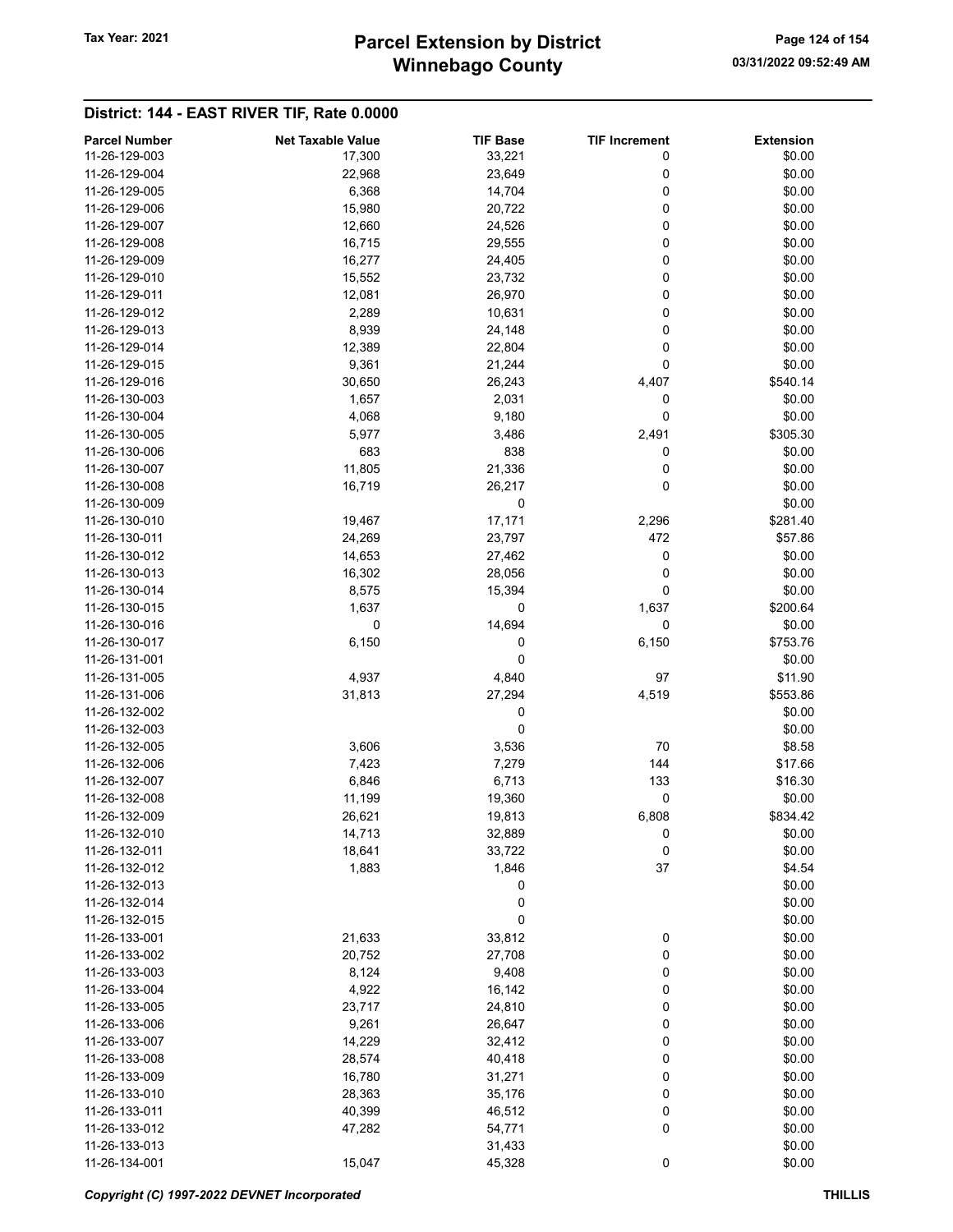## Winnebago County Tax Year: 2021 **Parcel Extension by District** Page 125 of 154

| <b>Parcel Number</b> | <b>Net Taxable Value</b> | <b>TIF Base</b> | <b>TIF Increment</b> | <b>Extension</b> |
|----------------------|--------------------------|-----------------|----------------------|------------------|
| 11-26-134-002        | 15,047                   | 45,328          | 0                    | \$0.00           |
| 11-26-134-003        | 0                        | 10,840          | 0                    | \$0.00           |
| 11-26-134-004        | 6,584                    | 10,840          | 0                    | \$0.00           |
| 11-26-134-005        | 14,624                   | 26,663          | 0                    | \$0.00           |
| 11-26-134-006        | 3,400                    | 3,333           | 67                   | \$8.22           |
|                      |                          |                 |                      |                  |
| 11-26-134-007        |                          | 0               |                      | \$0.00           |
| 11-26-134-008        | 15,549                   | 22,005          | 0                    | \$0.00           |
| 11-26-134-009        | 3,304                    | 4,050           | 0                    | \$0.00           |
| 11-26-134-010        | 23,418                   | 34,013          | 0                    | \$0.00           |
| 11-26-135-005        | 2,394                    | 3,080           | 0                    | \$0.00           |
| 11-26-135-006        | 5,589                    | 14,252          | 0                    | \$0.00           |
| 11-26-137-001        |                          | 0               |                      | \$0.00           |
| 11-26-137-002        | 15,461                   | 0               | 15,461               | \$1,894.96       |
| 11-26-137-004        | 17,865                   | 18,162          | 0                    | \$0.00           |
| 11-26-137-005        | 1,184                    | 1,452           | 0                    | \$0.00           |
| 11-26-137-006        | 22,845                   | 17,259          | 5,586                | \$684.64         |
| 11-26-137-007        | 9,493                    | 10,441          | 0                    | \$0.00           |
| 11-26-137-008        | 11,219                   | 17,281          | 0                    | \$0.00           |
| 11-26-137-010        |                          | 0               |                      | \$0.00           |
| 11-26-137-011        | 15,746                   | 28,354          | 0                    | \$0.00           |
| 11-26-138-001        | 25,897                   | 26,193          | 0                    | \$0.00           |
| 11-26-138-002        | 11,952                   | 24,476          | 0                    | \$0.00           |
| 11-26-138-003        | 62,824                   | 45,761          | 17,063               | \$2,091.30       |
| 11-26-138-004        |                          | 0               |                      | \$0.00           |
| 11-26-138-005        | 33,442                   | 34,709          | 0                    | \$0.00           |
| 11-26-138-006        |                          | 0               |                      | \$0.00           |
| 11-26-138-007        | 7,309                    | 23,555          | 0                    | \$0.00           |
| 11-26-138-008        | 13,335                   | 16,317          | 0                    | \$0.00           |
| 11-26-138-009        | 24,639                   | 27,173          | 0                    | \$0.00           |
| 11-26-138-010        |                          | 0               |                      | \$0.00           |
| 11-26-138-011        | 20,579                   | 24,674          | 0                    | \$0.00           |
| 11-26-138-012        | 16,647                   | 25,477          | 0                    | \$0.00           |
| 11-26-138-013        | 9,102                    | 23,210          | 0                    | \$0.00           |
| 11-26-139-001        |                          | 0               |                      | \$0.00           |
| 11-26-139-002        | 38,226                   | 37,041          | 1,185                | \$145.24         |
| 11-26-139-003        |                          | 0               |                      | \$0.00           |
| 11-26-139-004        |                          |                 |                      |                  |
| 11-26-139-006        | 6,906                    | 18,296          | 0                    | \$0.00           |
| 11-26-139-008        | 7,546                    | 20,355          | 0                    | \$0.00           |
|                      | 14,910                   | 21,090          | 0                    | \$0.00<br>\$0.00 |
| 11-26-139-009        | 21,520                   | 30,709          | 0                    |                  |
| 11-26-140-001        |                          | 0               |                      | \$0.00           |
| 11-26-140-004        | 3,476                    | 5,253           | 0                    | \$0.00           |
| 11-26-140-007        | 3,288                    | 4,029           | 0                    | \$0.00           |
| 11-26-141-001        | 15,512                   | 20,630          | 0                    | \$0.00           |
| 11-26-141-002        | 34,817                   | 44,809          | 0                    | \$0.00           |
| 11-26-141-003        |                          | 29,051          |                      | \$0.00           |
| 11-26-141-007        | 4,125                    | 29,871          | 0                    | \$0.00           |
| 11-26-141-008        | 4,794                    | 27,827          | 0                    | \$0.00           |
| 11-26-141-009        | 2,255                    | 7,469           | 0                    | \$0.00           |
| 11-26-157-001        |                          | 0               |                      | \$0.00           |
| 11-26-157-002        |                          | 0               |                      | \$0.00           |
| 11-26-157-003        |                          | 0               |                      | \$0.00           |
| 11-26-157-004        |                          | 0               |                      | \$0.00           |
| 11-26-157-005        |                          | 0               |                      | \$0.00           |
| 11-26-157-006        | 109,124                  | 113,054         | $\boldsymbol{0}$     | \$0.00           |
| 11-26-157-007        | 101,789                  | 102,899         | $\pmb{0}$            | \$0.00           |
| 11-26-158-001        |                          | 5,730           |                      | \$0.00           |
| 11-26-158-002        |                          | 4,829           |                      | \$0.00           |
| 11-26-158-003        |                          | 0               |                      | \$0.00           |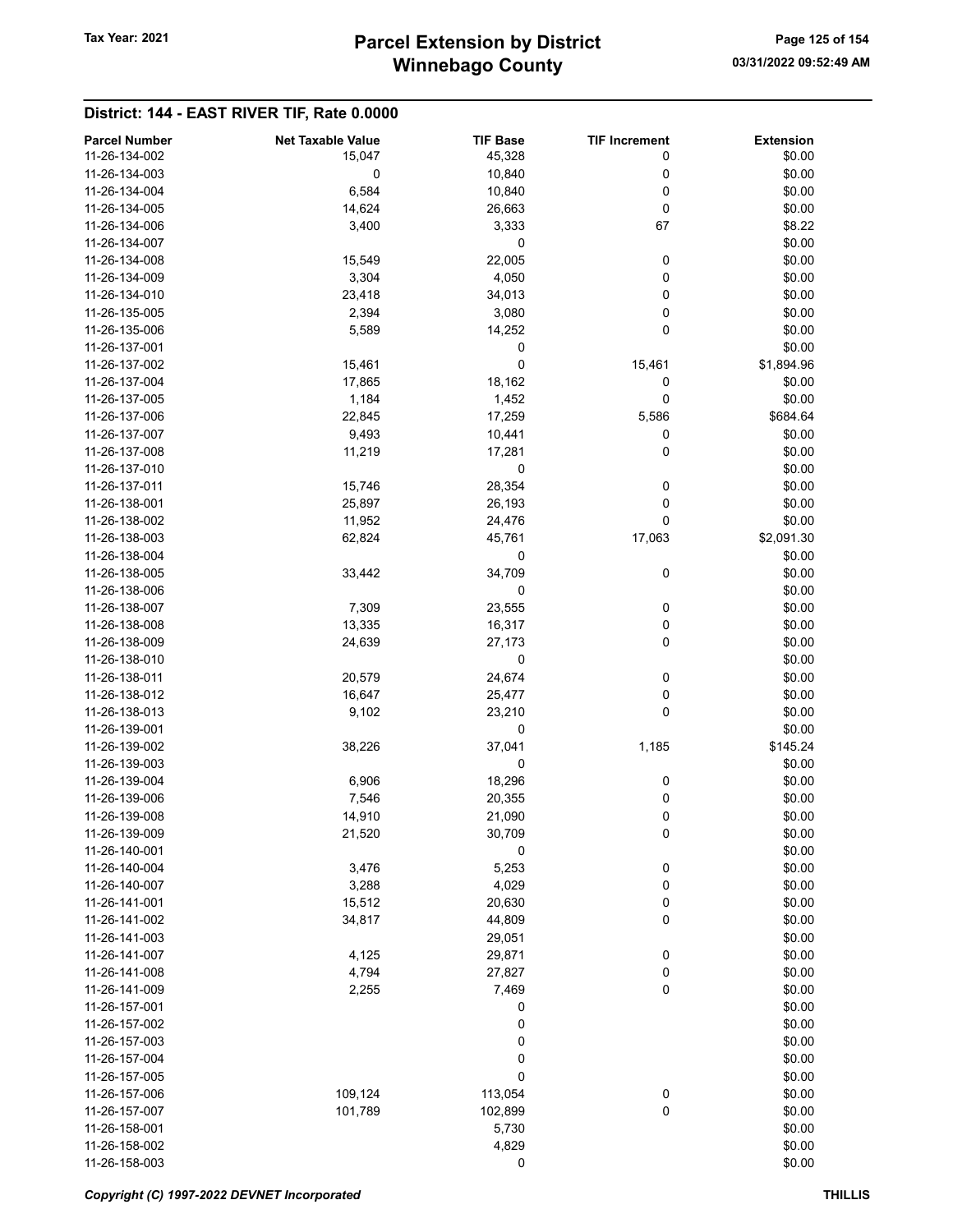## Winnebago County Tax Year: 2021 **Parcel Extension by District** Page 126 of 154

| <b>Parcel Number</b> | <b>Net Taxable Value</b> | <b>TIF Base</b> | <b>TIF Increment</b> | <b>Extension</b> |
|----------------------|--------------------------|-----------------|----------------------|------------------|
| 11-26-158-004        | 960                      | 4,207           | 0                    | \$0.00           |
| 11-26-158-005        | 7,657                    | 14,160          | 0                    | \$0.00           |
| 11-26-158-006        | 997                      | 1,214           | 0                    | \$0.00           |
| 11-26-158-007        | 7,065                    | 16,506          | 0                    | \$0.00           |
| 11-26-158-008        | 6,389                    | 9,837           | 0                    | \$0.00           |
| 11-26-158-009        | 960                      | 0               | 960                  | \$117.66         |
| 11-26-158-010        | 1,814                    | 6,206           | 0                    | \$0.00           |
| 11-26-158-011        | 5,600                    | 7,042           | 0                    | \$0.00           |
| 11-26-158-012        | 4,149                    | 7,158           | 0                    | \$0.00           |
| 11-26-158-013        |                          |                 | 0                    | \$0.00           |
| 11-26-159-002        | 9,332                    | 17,157          |                      |                  |
|                      | 6,777                    | 4,147           | 2,630                | \$322.34         |
| 11-26-159-005        | 9,361                    | 17,786          | 0                    | \$0.00           |
| 11-26-159-008        | 999                      | 8,475           | 0                    | \$0.00           |
| 11-26-159-009        | 1,707                    | 5,747           | 0                    | \$0.00           |
| 11-26-159-010        | 6,469                    | 11,412          | 0                    | \$0.00           |
| 11-26-159-011        | 3,146                    | 12,356          | 0                    | \$0.00           |
| 11-26-159-012        | 974                      | 1,194           | 0                    | \$0.00           |
| 11-26-159-013        | 171                      | 210             | 0                    | \$0.00           |
| 11-26-159-014        | 1,206                    | 1,478           | 0                    | \$0.00           |
| 11-26-159-015        | 6,083                    | 8,402           | 0                    | \$0.00           |
| 11-26-159-016        | 1,206                    | 0               | 1,206                | \$147.82         |
| 11-26-159-017        | 11,780                   | 14,951          | 0                    | \$0.00           |
| 11-26-159-018        | 6,170                    | 13,432          | 0                    | \$0.00           |
| 11-26-159-019        | 12,420                   | 24,055          | 0                    | \$0.00           |
| 11-26-159-020        | 7,385                    | 7,547           | 0                    | \$0.00           |
| 11-26-159-021        | 1,257                    | 1,539           | 0                    | \$0.00           |
| 11-26-159-022        | 9,994                    | 16,498          | 0                    | \$0.00           |
| 11-26-159-023        | 10,751                   | 13,788          | 0                    | \$0.00           |
| 11-26-159-024        | 0                        | 7,029           | 0                    | \$0.00           |
|                      |                          |                 | 0                    |                  |
| 11-26-159-025        | 1,440                    | 4,598           |                      | \$0.00           |
| 11-26-160-001        | 5,773                    | 3,651           | 2,122                | \$260.08         |
| 11-26-160-002        | 8,465                    | 15,006          | 0                    | \$0.00           |
| 11-26-160-003        | 11,722                   | 22,434          | 0                    | \$0.00           |
| 11-26-160-004        | 7,322                    | 9,175           | 0                    | \$0.00           |
| 11-26-160-005        | 1,206                    | 10,451          | 0                    | \$0.00           |
| 11-26-160-008        | 10,452                   | 8,971           | 1,481                | \$181.52         |
| 11-26-160-009        | 11,388                   | 14,695          | 0                    | \$0.00           |
| 11-26-160-010        | 3,562                    | 8,532           | 0                    | \$0.00           |
| 11-26-176-002        |                          | 0               |                      | \$0.00           |
| 11-26-176-003        | 183,441                  | 0               | 183,441              | \$22,483.08      |
| 11-26-176-004        |                          | 0               |                      | \$0.00           |
| 11-26-177-001        | 10,908                   | 6,984           | 3,924                | \$480.94         |
| 11-26-177-002        | 10,892                   | 6,984           | 3,908                | \$478.98         |
| 11-26-177-003        | 3,626                    | 10,784          | 0                    | \$0.00           |
| 11-26-177-004        | 8,261                    | 9,991           | 0                    | \$0.00           |
| 11-26-177-005        | 20,723                   | 24,695          | 0                    | \$0.00           |
| 11-26-177-006        | 8,193                    | 13,899          | 0                    | \$0.00           |
| 11-26-177-007        | 1,391                    | 1,705           | 0                    | \$0.00           |
| 11-26-177-008        | 1,682                    | 2,062           | 0                    | \$0.00           |
| 11-26-177-009        | 11,272                   | 15,367          | 0                    | \$0.00           |
| 11-26-177-011        |                          |                 |                      | \$0.00           |
|                      | 4,883                    | 15,333          | 0                    |                  |
| 11-26-177-012        | 10,459                   | 18,852          | 0                    | \$0.00           |
| 11-26-177-013        | 9,245                    | 11,667          | 0                    | \$0.00           |
| 11-26-177-014        | 14,630                   | 28,223          | 0                    | \$0.00           |
| 11-26-177-015        | 1,903                    | 13,271          | 0                    | \$0.00           |
| 11-26-177-016        | 7,903                    | 14,473          | 0                    | \$0.00           |
| 11-26-177-017        | 4,877                    | 8,227           | 0                    | \$0.00           |
| 11-26-177-018        | 10,674                   | 19,682          | 0                    | \$0.00           |
| 11-26-177-019        | 9,614                    | 18,347          | $\pmb{0}$            | \$0.00           |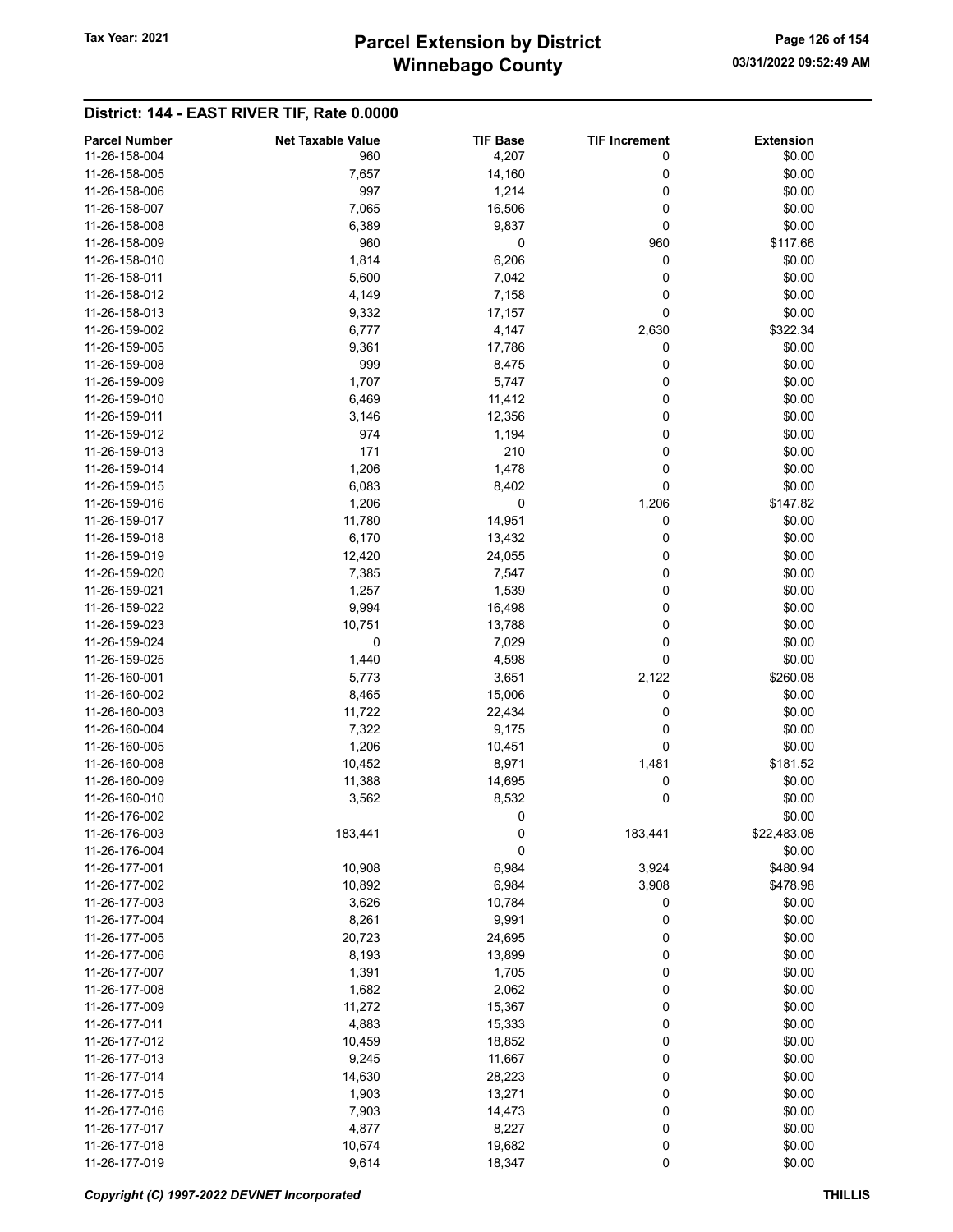## Winnebago County Tax Year: 2021 **Parcel Extension by District** Page 127 of 154

| <b>Parcel Number</b> | <b>Net Taxable Value</b> | <b>TIF Base</b> | <b>TIF Increment</b> | <b>Extension</b> |
|----------------------|--------------------------|-----------------|----------------------|------------------|
| 11-26-177-020        | 9,413                    | 17,370          | 0                    | \$0.00           |
| 11-26-177-027        | 10,777                   |                 |                      |                  |
|                      |                          | 19,792          | 0                    | \$0.00           |
| 11-26-178-001        |                          | 0               |                      | \$0.00           |
| 11-26-178-002        | 8,035                    | 7,844           | 191                  | \$23.42          |
| 11-26-178-005        | 15,023                   | 28,323          | 0                    | \$0.00           |
| 11-26-178-006        | 12,500                   | 23,431          | 0                    | \$0.00           |
| 11-26-178-007        | 12,499                   | 22,911          | 0                    | \$0.00           |
| 11-26-178-011        | 1,543                    | 1,892           | 0                    | \$0.00           |
| 11-26-178-012        | 7,522                    | 4,224           | 3,298                | \$404.22         |
| 11-26-178-013        | 10,454                   | 19,844          | $\mathbf 0$          | \$0.00           |
| 11-26-178-014        | 17,554                   | 15,420          | 2,134                | \$261.56         |
| 11-26-178-015        | 8,343                    | 10,176          | 0                    | \$0.00           |
| 11-26-178-016        | 7,356                    | 7,356           | 0                    | \$0.00           |
| 11-26-178-017        | 7,612                    | 9,445           | 0                    | \$0.00           |
| 11-26-178-018        | 9,564                    | 11,897          | 0                    | \$0.00           |
| 11-26-178-019        |                          | 624             |                      | \$0.00           |
| 11-26-178-020        |                          | 0               |                      | \$0.00           |
| 11-26-178-021        | 825                      | 12,222          | 0                    | \$0.00           |
| 11-26-178-022        | 1,223                    | 15,366          | 0                    | \$0.00           |
| 11-26-178-024        | 8,406                    | 18,735          | 0                    | \$0.00           |
| 11-26-178-025        | 12,620                   | 32,904          | 0                    | \$0.00           |
| 11-26-178-026        | 7,049                    | 9,921           | 0                    | \$0.00           |
| 11-26-179-001        |                          | 0               |                      | \$0.00           |
| 11-26-179-002        | 887                      | 1,089           | 0                    | \$0.00           |
| 11-26-179-003        | 10,772                   | 18,492          | 0                    | \$0.00           |
| 11-26-179-004        | 10,011                   | 18,429          | 0                    | \$0.00           |
| 11-26-179-005        |                          | 0               |                      | \$0.00           |
| 11-26-179-006        | 19,532                   | 14,198          | 5,334                | \$653.76         |
| 11-26-179-007        | 4,790                    | 8,695           | 0                    | \$0.00           |
|                      |                          |                 |                      |                  |
| 11-26-179-008        | 18,402                   | 12,545          | 5,857                | \$717.86         |
| 11-26-179-010        | 14,069                   | 16,259          | 0                    | \$0.00           |
| 11-26-179-011        | 12,200                   | 23,328          | 0                    | \$0.00           |
| 11-26-179-012        |                          | 15,454          |                      | \$0.00           |
| 11-26-179-013        |                          | 13,511          |                      | \$0.00           |
| 11-26-179-014        |                          | 767             |                      | \$0.00           |
| 11-26-179-015        |                          | 3,917           |                      | \$0.00           |
| 11-26-179-016        |                          | 9,562           |                      | \$0.00           |
| 11-26-179-017        |                          | 12,460          |                      | \$0.00           |
| 11-26-179-018        |                          | 4,259           |                      | \$0.00           |
| 11-26-179-019        |                          | 17,985          |                      | \$0.00           |
| 11-26-179-020        |                          | 126             |                      | \$0.00           |
| 11-26-179-021        |                          | 178             |                      | \$0.00           |
| 11-26-179-022        |                          | 1,341           |                      | \$0.00           |
| 11-26-179-023        |                          | 14,371          |                      | \$0.00           |
| 11-26-179-024        |                          | 4,480           |                      | \$0.00           |
| 11-26-179-033        | 82,932                   | 108,985         | 0                    | \$0.00           |
| 11-26-179-035        | 23,353                   | 24,987          | 0                    | \$0.00           |
| 11-26-179-036        | 24,660                   | 21,817          | 2,843                | \$348.46         |
| 11-26-180-003        |                          | 16,647          |                      | \$0.00           |
| 11-26-180-004        |                          | 12,626          |                      | \$0.00           |
| 11-26-180-022        |                          | 238,631         |                      | \$0.00           |
| 11-26-201-001        |                          | 0               |                      | \$0.00           |
| 11-26-201-003        |                          | 0               |                      | \$0.00           |
| 11-26-201-004        | 21,641                   | 103,719         | 0                    | \$0.00           |
| 11-26-201-005        |                          | 20,606          |                      | \$0.00           |
| 11-26-201-006        | 43,870                   | 43,413          | 457                  | \$56.02          |
| 11-26-201-008        | 24,132                   | 25,242          | 0                    | \$0.00           |
| 11-26-201-011        |                          | 136,072         |                      | \$0.00           |
| 11-26-201-012        | 3,899                    | 10,834          | 0                    | \$0.00           |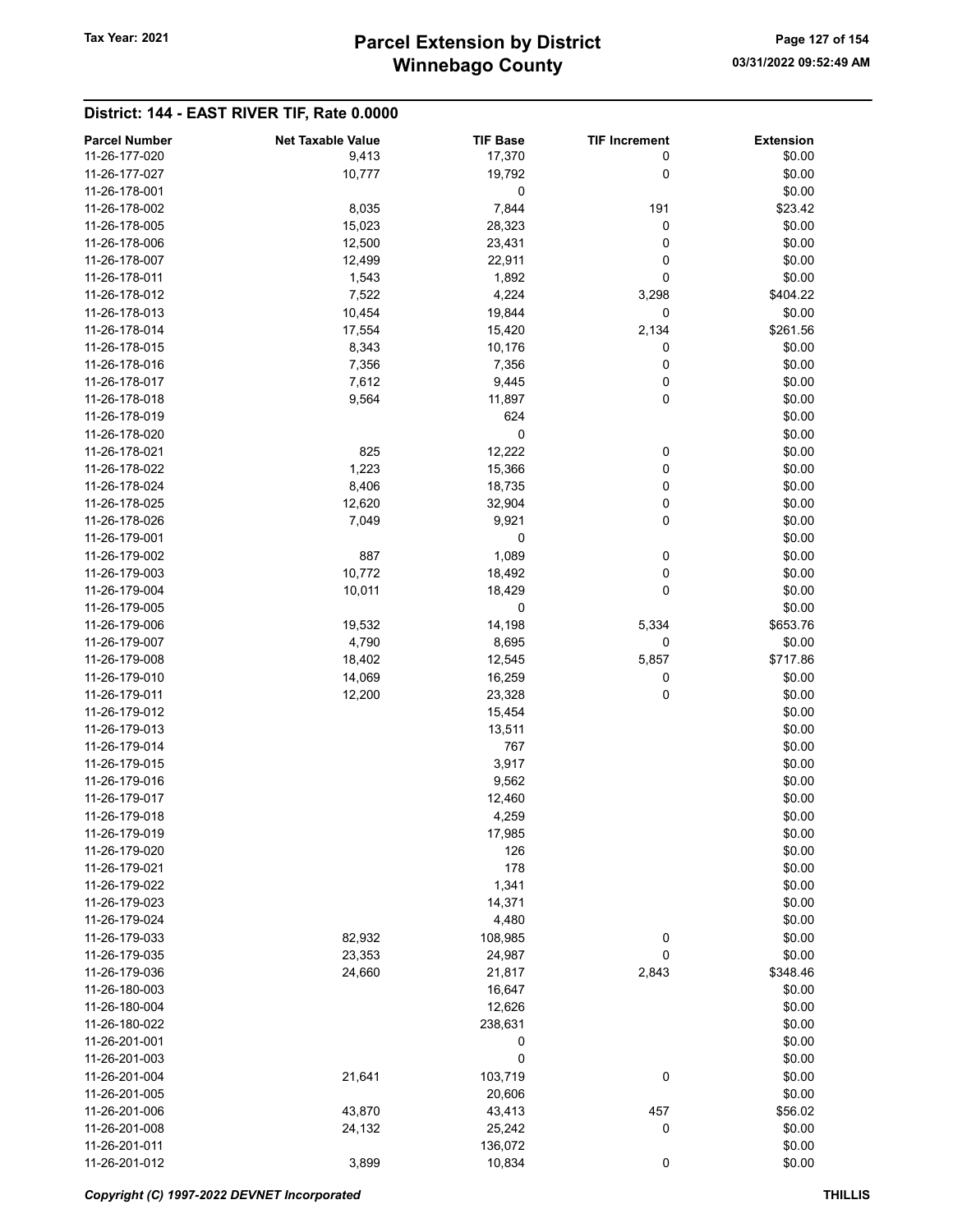## Winnebago County Tax Year: 2021 **Parcel Extension by District** Page 128 of 154

| <b>Parcel Number</b> | <b>Net Taxable Value</b> | <b>TIF Base</b> | <b>TIF Increment</b> | <b>Extension</b> |
|----------------------|--------------------------|-----------------|----------------------|------------------|
| 11-26-201-013        | 4,060                    | 3,980           | 80                   | \$9.82           |
| 11-26-201-014        |                          | 6,465           |                      | \$0.00           |
| 11-26-201-015        |                          | 2,743           |                      | \$0.00           |
|                      |                          |                 |                      |                  |
| 11-26-201-018        | 3,957                    | 4,588           | 0                    | \$0.00           |
| 11-26-201-021        | 78,025                   | 78,833          | 0                    | \$0.00           |
| 11-26-201-023        |                          | 0               |                      | \$0.00           |
| 11-26-201-024        |                          | 0               |                      | \$0.00           |
| 11-26-203-008        | 93,077                   | 117,758         | 0                    | \$0.00           |
| 11-26-203-009        | 84,339                   | 152,464         | 0                    | \$0.00           |
| 11-26-302-001        |                          | 0               |                      | \$0.00           |
| 11-26-303-001        | 5,927                    | 5,927           | 0                    | \$0.00           |
| 11-26-303-002        | 6,032                    | 13,990          | 0                    | \$0.00           |
| 11-26-303-003        | 6,519                    | 9,518           | 0                    | \$0.00           |
| 11-26-303-004        | 11,382                   | 21,718          | 0                    | \$0.00           |
| 11-26-303-005        | 6,972                    | 14,027          | 0                    | \$0.00           |
| 11-26-303-006        | 10,622                   | 12,567          | 0                    | \$0.00           |
| 11-26-303-007        | 7,705                    | 7,948           | 0                    | \$0.00           |
| 11-26-303-009        | 5,729                    | 5,729           | 0                    | \$0.00           |
| 11-26-303-011        | 11,979                   | 18,137          | 0                    | \$0.00           |
| 11-26-303-012        | 291                      | 285             | 6                    | \$0.74           |
| 11-26-303-013        |                          | 0               |                      | \$0.00           |
| 11-26-303-015        | 3,021                    | 7,705           | 0                    | \$0.00           |
| 11-26-304-001        | 4,939                    | 14,615          | 0                    | \$0.00           |
| 11-26-304-002        | 8,402                    | 13,333          | 0                    | \$0.00           |
| 11-26-304-003        | 6,519                    | 7,858           | 0                    | \$0.00           |
| 11-26-304-004        | 4,064                    | 14,764          | 0                    | \$0.00           |
| 11-26-304-005        | 7,870                    | 7,240           | 630                  | \$77.22          |
| 11-26-304-008        |                          | 0               |                      | \$0.00           |
| 11-26-304-009        | 24,132                   | 23,660          | 472                  | \$57.86          |
| 11-26-304-011        | 46,941                   | 46,026          | 915                  | \$112.16         |
| 11-26-305-007        | 214,919                  | 217,267         | 0                    | \$0.00           |
| 11-26-326-001        | 13,729                   | 20,495          | 0                    | \$0.00           |
| 11-26-326-004        | 734                      | 8,758           | 0                    | \$0.00           |
| 11-26-326-005        | 7,609                    | 14,779          | 0                    | \$0.00           |
| 11-26-326-006        |                          | 1,194           |                      | \$0.00           |
| 11-26-326-007        | 1,927                    | 27,560          | 0                    | \$0.00           |
| 11-26-326-008        | 10,582                   | 20,315          | 0                    | \$0.00           |
| 11-26-326-009        | 4,668                    | 12,886          | 0                    | \$0.00           |
| 11-26-326-010        | 734                      | 10,755          | 0                    | \$0.00           |
| 11-26-326-011        | 12,713                   | 19,629          | 0                    | \$0.00           |
| 11-26-326-012        | 0                        | 5,732           | 0                    | \$0.00           |
| 11-26-326-013        | 8,530                    | 15,425          | 0                    | \$0.00           |
| 11-26-326-014        | 10,769                   | 28,137          | 0                    | \$0.00           |
| 11-26-327-033        |                          |                 |                      |                  |
| 11-26-328-026        |                          | 411,496         |                      | \$0.00<br>\$0.00 |
|                      |                          | 6,187           |                      |                  |
| 11-26-329-001        | 10,569                   | 18,193          | 0                    | \$0.00           |
| 11-26-329-002        | 12,496                   | 22,312          | 0                    | \$0.00           |
| 11-26-329-003        | 1,102                    | 1,350           | 0                    | \$0.00           |
| 11-26-329-004        | 7,437                    | 17,871          | 0                    | \$0.00           |
| 11-26-329-005        | 6,926                    | 7,847           | 0                    | \$0.00           |
| 11-26-329-006        | 5,578                    | 5,578           | 0                    | \$0.00           |
| 11-26-329-007        | 6,835                    | 10,522          | 0                    | \$0.00           |
| 11-26-329-008        | 1,170                    | 6,464           | 0                    | \$0.00           |
| 11-26-329-009        | 5,940                    | 5,967           | 0                    | \$0.00           |
| 11-26-329-010        | 6,172                    | 9,244           | 0                    | \$0.00           |
| 11-26-329-011        | 4,579                    | 4,579           | 0                    | \$0.00           |
| 11-26-329-012        | 7,790                    | 14,560          | 0                    | \$0.00           |
| 11-26-329-016        | 4,649                    | 4,981           | 0                    | \$0.00           |
| 11-26-329-017        | 1,170                    | 1,433           | $\pmb{0}$            | \$0.00           |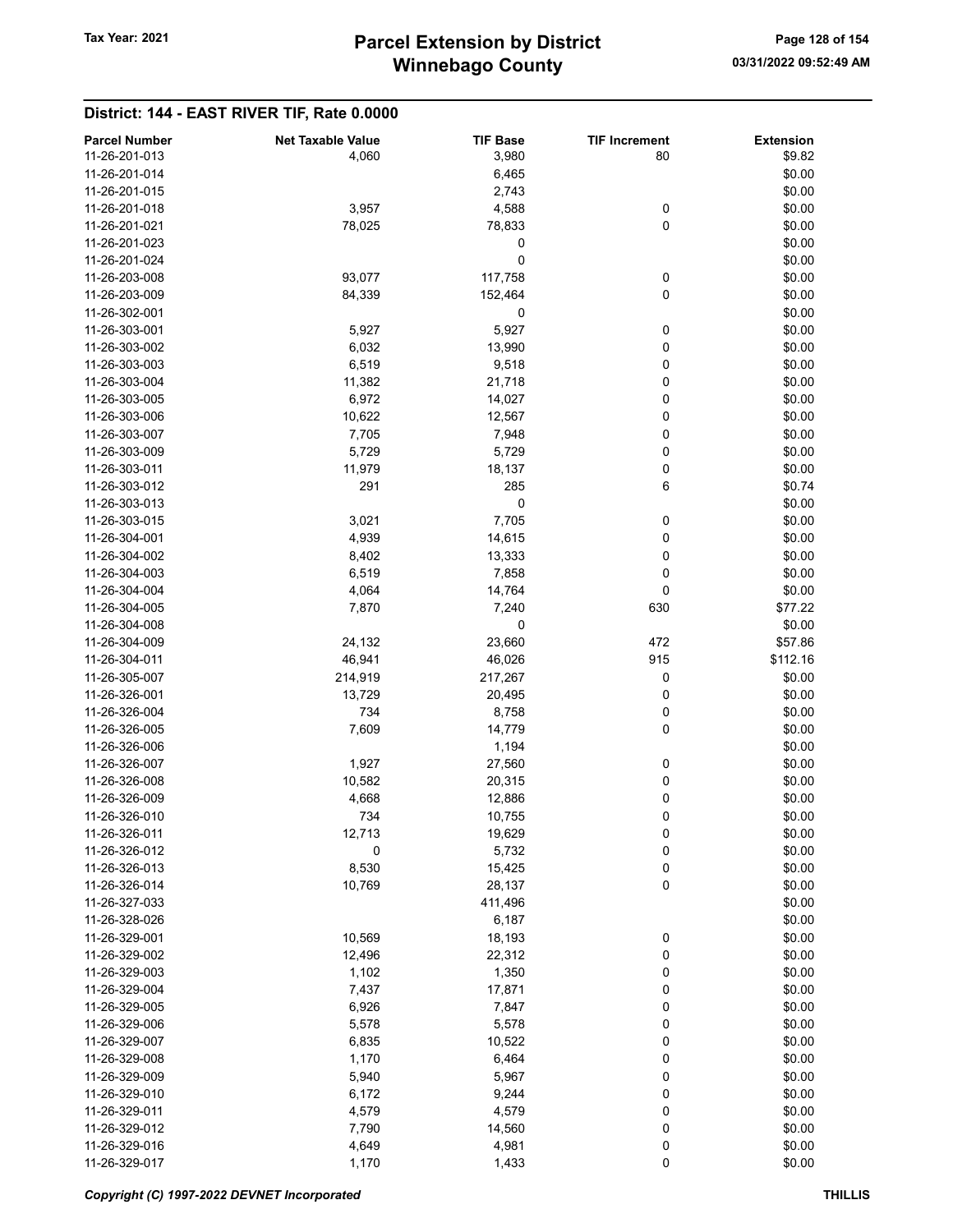## Winnebago County Tax Year: 2021 **Parcel Extension by District** Page 129 of 154

| <b>Parcel Number</b> | <b>Net Taxable Value</b> | <b>TIF Base</b> | <b>TIF Increment</b> | <b>Extension</b> |
|----------------------|--------------------------|-----------------|----------------------|------------------|
| 11-26-329-018        | 10,890                   | 25,851          | 0                    | \$0.00           |
| 11-26-329-019        | 9,251                    | 13,235          | 0                    | \$0.00           |
| 11-26-329-022        | 1,099                    | 20,492          | 0                    | \$0.00           |
| 11-26-329-023        | 5,744                    | 19,785          | 0                    | \$0.00           |
| 11-26-329-024        | 5,346                    | 16,125          | 0                    | \$0.00           |
| 11-26-329-025        | 6,461                    | 10,849          | 0                    | \$0.00           |
| 11-26-329-026        | 6,089                    | 11,531          | 0                    | \$0.00           |
| 11-26-329-027        | 1,657                    | 2,031           | 0                    | \$0.00           |
| 11-26-329-028        | 9,213                    | 7,696           | 1,517                | \$185.94         |
| 11-26-329-029        | 6,694                    |                 |                      | \$0.00           |
| 11-26-329-030        |                          | 18,206          | 0                    |                  |
|                      | 7,938                    | 18,690          | 0                    | \$0.00           |
| 11-26-329-031        | 1,286                    | 17,081          | 0                    | \$0.00           |
| 11-26-329-032        | 1,356                    | 1,663           | 0                    | \$0.00           |
| 11-26-329-033        | 5,907                    | 1,791           | 4,116                | \$504.48         |
| 11-26-329-034        | 1,403                    | 1,720           | 0                    | \$0.00           |
| 11-26-329-038        | 8,135                    | 25,992          | 0                    | \$0.00           |
| 11-26-329-039        | 2,510                    | 7,316           | 0                    | \$0.00           |
| 11-26-330-001        | 8,738                    | 13,968          | 0                    | \$0.00           |
| 11-26-330-002        | 6,889                    | 6,647           | 242                  | \$29.66          |
| 11-26-330-003        | 10,508                   | 19,827          | 0                    | \$0.00           |
| 11-26-330-004        | 4,450                    | 17,319          | 0                    | \$0.00           |
| 11-26-330-005        | 7,206                    | 9,382           | 0                    | \$0.00           |
| 11-26-330-008        | 809                      | 6,734           | 0                    | \$0.00           |
| 11-26-330-009        | 1,076                    | 1,318           | 0                    | \$0.00           |
| 11-26-330-010        | 7,059                    | 2,623           | 4,436                | \$543.70         |
| 11-26-330-011        | 7,363                    | 7,532           | 0                    | \$0.00           |
| 11-26-330-012        | 10,545                   | 17,273          | 0                    | \$0.00           |
| 11-26-330-013        | 6,275                    | 14,237          | 0                    | \$0.00           |
| 11-26-330-014        |                          |                 |                      | \$0.00           |
|                      | 7,352                    | 13,323          | 0                    |                  |
| 11-26-330-015        | 7,518                    | 11,414          | 0                    | \$0.00           |
| 11-26-330-016        | 25,524                   | 33,928          | 0                    | \$0.00           |
| 11-26-330-017        | 3,294                    | 10,871          | 0                    | \$0.00           |
| 11-26-330-018        | 5,222                    | 5,578           | 0                    | \$0.00           |
| 11-26-330-019        | 9,272                    | 15,577          | 0                    | \$0.00           |
| 11-26-330-020        | 1,835                    | 8,739           | 0                    | \$0.00           |
| 11-26-330-021        | 7,634                    | 10,494          | 0                    | \$0.00           |
| 11-26-330-022        | 1,920                    | 22,270          | 0                    | \$0.00           |
| 11-26-330-024        | 1,330                    | 14,191          | 0                    | \$0.00           |
| 11-26-330-025        | 7,445                    | 9,424           | 0                    | \$0.00           |
| 11-26-330-026        |                          | 19,805          |                      | \$0.00           |
| 11-26-330-027        | 3,933                    | 22,547          | 0                    | \$0.00           |
| 11-26-330-028        | 7,089                    | 11,971          | $\mathbf 0$          | \$0.00           |
| 11-26-330-029        | 14,437                   | 27,486          | 0                    | \$0.00           |
| 11-26-330-030        | 11,054                   | 21,801          | 0                    | \$0.00           |
| 11-26-331-001        | 0                        | 1,578           | 0                    | \$0.00           |
| 11-26-331-002        | 5,555                    | 10,847          | 0                    | \$0.00           |
| 11-26-331-003        | 3,695                    | 6,211           | 0                    | \$0.00           |
| 11-26-331-004        | 4,416                    | 4,416           | 0                    | \$0.00           |
| 11-26-331-008        | 6,636                    | 11,184          | $\mathbf 0$          | \$0.00           |
| 11-26-331-009        |                          | 20,230          |                      | \$0.00           |
|                      | 4,590                    |                 | 0                    |                  |
| 11-26-331-010        | 6,508                    | 14,312          | 0                    | \$0.00           |
| 11-26-331-023        | 0                        | 19,988          | 0                    | \$0.00           |
| 11-26-331-024        | 1,205                    | 20,174          | 0                    | \$0.00           |
| 11-26-331-025        | 8,639                    | 20,114          | 0                    | \$0.00           |
| 11-26-331-026        |                          | 0               |                      | \$0.00           |
| 11-26-331-027        | 948                      | 1,162           | 0                    | \$0.00           |
| 11-26-331-029        | 1,194                    | 1,494           | 0                    | \$0.00           |
| 11-26-331-030        |                          | 5,163           |                      | \$0.00           |
| 11-26-331-031        | 858                      | 1,494           | $\pmb{0}$            | \$0.00           |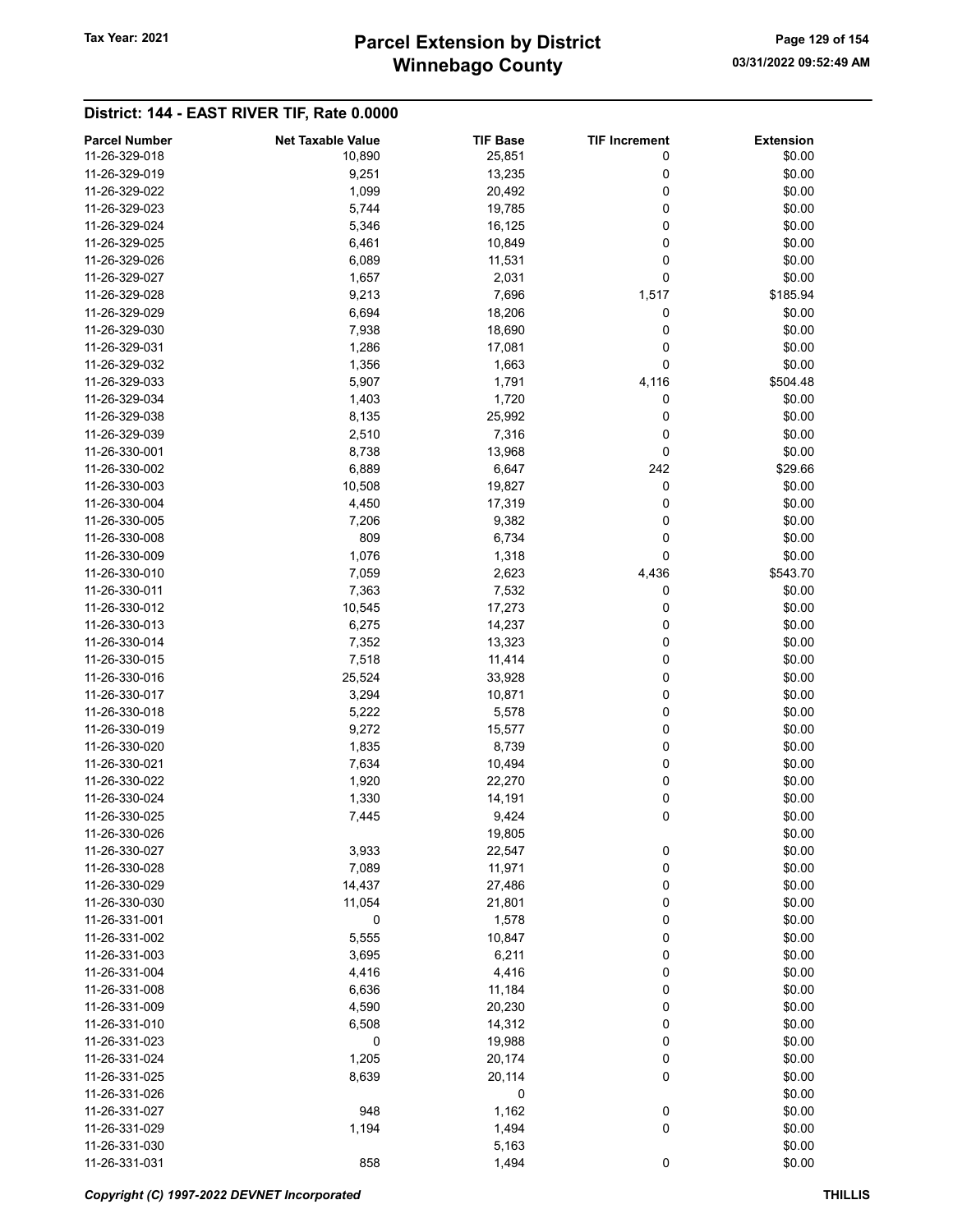### District: 144 - EAST RIVER TIF, Rate 0.0000

| <b>Parcel Number</b>  | <b>Net Taxable Value</b> | <b>TIF Base</b> | <b>TIF Increment</b> | <b>Extension</b>            |
|-----------------------|--------------------------|-----------------|----------------------|-----------------------------|
| 11-26-331-032         | 9.714                    | 9.551           | 163                  | \$19.98                     |
| 11-26-353-006         | 151.910                  | 153.567         |                      | \$0.00                      |
| 11-26-353-007         | 1.702                    | 0               | 1.702                | \$208.60                    |
| 11-26-376-010         | 272.404                  | 336.020         | 0                    | \$0.00                      |
| 11-26-378-004         | 63.602                   | 70.048          | 0                    | \$0.00                      |
| <b>Totals for 144</b> | 12.849.426               | 13,241,739      | 3.920.237            | \$480,476.86<br>595 Parcels |

### District: 145 - SUMNER ROAD / GROVE ST TIF, Rate 0.0000

| <b>Parcel Number</b> | <b>Net Taxable Value</b> | <b>TIF Base</b> | <b>TIF Increment</b> | Extension |
|----------------------|--------------------------|-----------------|----------------------|-----------|
| 09-29-327-016        | 67.034                   | 93.550          |                      | \$0.00    |
| Totals for 145       | 67.034                   | 93.550          | 0                    | \$0.00    |
|                      |                          |                 |                      | 1 Parcels |

#### District: 146 - LOVES PARK CORP CENTER TIF, Rate 0.0000

| <b>Parcel Number</b> | <b>Net Taxable Value</b> | <b>TIF Base</b> | <b>TIF Increment</b> | <b>Extension</b> |
|----------------------|--------------------------|-----------------|----------------------|------------------|
| 08-35-379-003        | 3,223                    | 1,659           | 1,564                | \$146.94         |
| 08-35-383-002        | 554                      | 0               | 554                  | \$52.06          |
| 08-35-386-001        | 82,328                   | 112             | 82,216               | \$7,724.20       |
| 08-35-386-005        | 84,201                   | 90              | 84,111               | \$7,902.24       |
| 08-35-386-006        | 77,686                   | 90              | 77,596               | \$7,290.14       |
| 08-35-387-001        | 48,701                   | 45              | 48,656               | \$4,571.24       |
| 08-35-387-002        | 48,701                   | 44              | 48,657               | \$4,571.34       |
| 08-35-387-003        | 34,843                   | 56              | 34,787               | \$3,268.24       |
| 08-35-387-004        | 45,843                   | 56              | 45,787               | \$4,301.70       |
| 08-35-387-005        | 34,843                   | 45              | 34,798               | \$3,269.28       |
| 08-35-387-006        | 39,843                   | 45              | 39,798               | \$3,739.02       |
| 08-35-400-006        | 9,545                    | 9,804           | 0                    | \$0.00           |
| 08-35-400-009        | 1,880,355                | 1,931,441       | 0                    | \$0.00           |
| 08-35-400-010        | 6,528                    | 147,394         | 0                    | \$0.00           |
| 08-35-400-018        | 8,555                    | 1,424           | 7,131                | \$657.62         |
| 08-35-400-020        | 925                      | 475             | 450                  | \$42.28          |
| 08-35-400-021        | 3,714,347                | 327             | 3,714,020            | \$348,932.18     |
| 12-02-126-012        | 3,754                    | 14              | 3,740                | \$354.84         |
| 12-02-126-013        | 200,824                  | 1,347           | 199,477              | \$18,925.58      |
| 12-02-127-008        | 133,968                  | 0               | 133,968              | \$12,710.36      |
| 12-02-127-010        | 3,121                    | 12,049          | 0                    | \$0.00           |
| 12-02-178-002        | 436,714                  | 558,340         | 0                    | \$0.00           |
| 12-02-178-003        | 549                      | 199             | 350                  | \$33.22          |
| 12-02-178-004        | 709                      | 258             | 451                  | \$42.80          |
| 12-02-178-005        | 2,382                    | 390             | 1,992                | \$189.00         |
| 12-02-178-010        | 1,016                    | 288             | 728                  | \$69.08          |
| 12-02-178-011        | 1,168,427                | 469             | 1,167,958            | \$110,811.18     |
| 12-02-178-012        | 118,746                  | 34,202          | 84,544               | \$8,021.20       |
| 12-02-179-004        | 498                      | 228             | 270                  | \$25.62          |
| 12-02-179-005        | 551                      | 273             | 278                  | \$26.38          |
| 12-02-179-006        | 47,220                   | 47,297          | 0                    | \$0.00           |
| 12-02-179-007        |                          | 0               |                      | \$0.00           |
| 12-02-179-008        | 675                      | 672             | 3                    | \$0.28           |
| 12-02-201-003        | 2,507,813                | 1,835,109       | 672,704              | \$63,823.46      |
| 12-02-201-008        | 768                      | 611             | 157                  | \$14.90          |
| 12-02-251-007        | 766                      | 610             | 156                  | \$14.80          |
| 12-02-251-008        | 803                      | 641             | 162                  | \$15.38          |
| 12-02-251-009        | 905                      | 721             | 184                  | \$17.46          |
| 12-02-251-010        | 1,036                    | 857             | 179                  | \$16.98          |
| 12-02-251-011        | 525                      | 434             | 91                   | \$8.64           |
| 12-02-252-005        | 2,715                    | 2,306           | 409                  | \$38.80          |
| 12-02-252-006        | 613                      | 488             | 125                  | \$11.86          |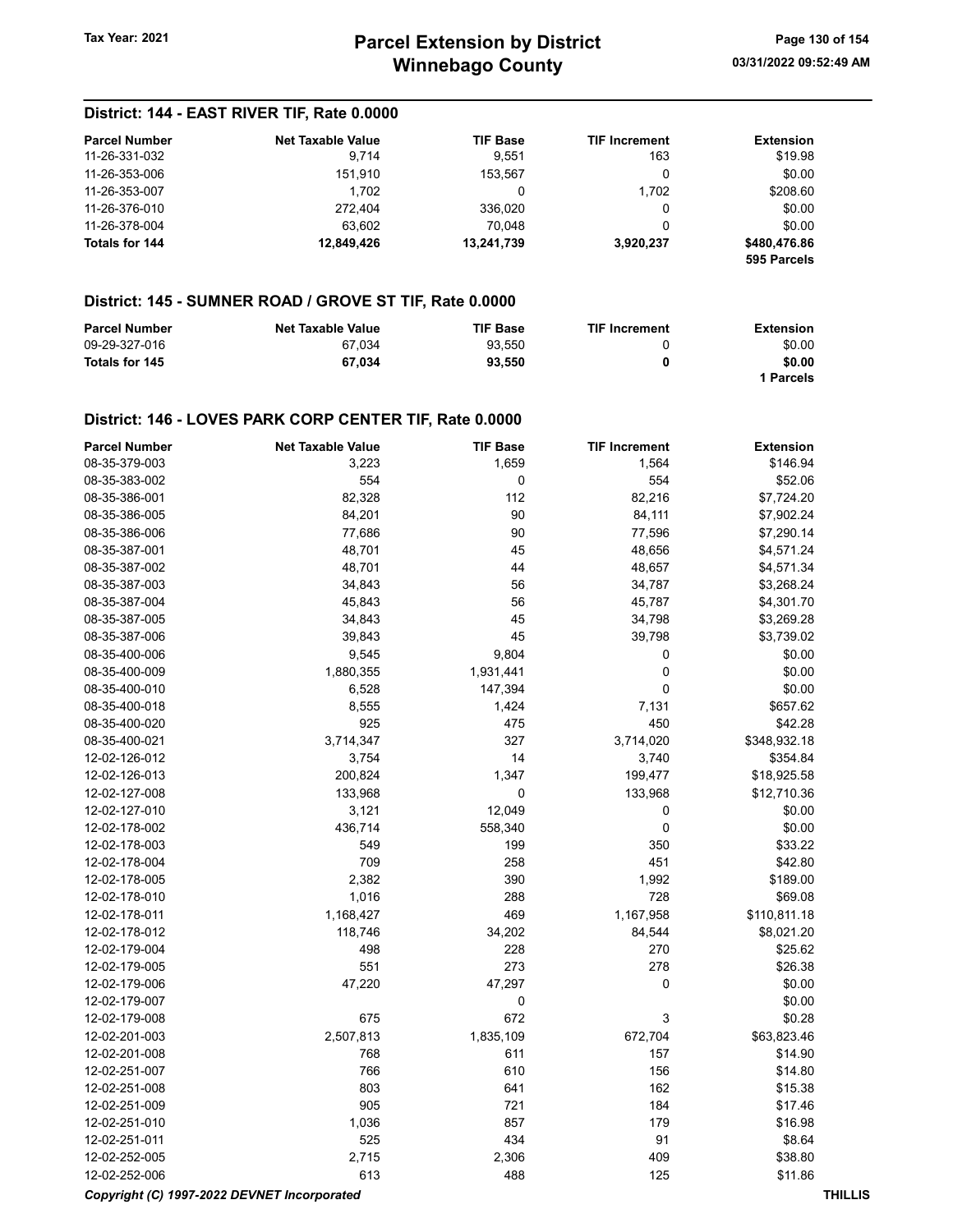### District: 146 - LOVES PARK CORP CENTER TIF, Rate 0.0000

| <b>Parcel Number</b> | <b>Net Taxable Value</b> | <b>TIF Base</b> | <b>TIF Increment</b> | <b>Extension</b> |
|----------------------|--------------------------|-----------------|----------------------|------------------|
| 12-02-252-007        | 616                      | 491             | 125                  | \$11.86          |
| 12-02-252-008        | 614                      | 489             | 125                  | \$11.86          |
| Totals for 146       | 10.757.349               | 4.591.890       | 6.488.301            | \$611.664.02     |
|                      |                          |                 |                      | 44 Parcels       |

#### District: 147 - WESTSTONE TIF, Rate 0.0000

| <b>Parcel Number</b> | <b>Net Taxable Value</b> | <b>TIF Base</b> | <b>TIF Increment</b> | <b>Extension</b> |
|----------------------|--------------------------|-----------------|----------------------|------------------|
| 08-13-100-003        | 2,567                    | 342             | 2,225                | \$199.30         |
| 08-13-300-009        | 3,891                    | 1,475           | 2,416                | \$220.58         |
| 08-13-300-010        | 1,582                    | 660             | 922                  | \$84.18          |
| 08-13-300-011        | 66,332                   | 49,409          | 16,923               | \$1,545.04       |
| 08-14-100-005        | 6,555                    | 906             | 5,649                | \$505.96         |
| 08-14-200-003        | 11,340                   | 2,086           | 9,254                | \$828.86         |
| 08-14-300-002        | 1,830                    | 537             | 1,293                | \$115.82         |
| 08-14-300-014        | 17,792                   | 39,124          | 0                    | \$0.00           |
| 08-14-300-016        | 18,591                   | 3,049           | 15,542               | \$1,418.96       |
| 08-14-400-001        | 2,733                    | 742             | 1,991                | \$178.34         |
| 08-14-400-007        | 7,497                    | 21,164          | 0                    | \$0.00           |
| 08-14-400-008        | 1,539                    | 450             | 1,089                | \$99.42          |
| 08-14-400-009        | 1,783,128                | 35,123          | 1,748,005            | \$159,589.36     |
| 08-14-400-010        | 1,139,716                | 22,514          | 1,117,202            | \$101,998.32     |
| 08-14-400-012        | 11,641                   | 2,702           | 8,939                | \$816.12         |
| 08-14-400-014        | 1,424,645                | 1,797           | 1,422,848            | \$129,903.18     |
| 08-14-400-015        | 3,392                    | 4               | 3,388                | \$309.32         |
| 08-14-400-016        | 2,339                    | 0               | 2,339                | \$213.56         |
| 08-14-400-017        | 2,309                    | 0               | 2,309                | \$210.82         |
| 08-14-400-018        | 2,311                    | 0               | 2,311                | \$211.00         |
| 08-14-400-019        | 2,333,100                | 6,178           | 2,326,922            | \$212,443.32     |
| 08-14-400-020        | 380                      | 0               | 380                  | \$34.70          |
| 08-14-400-021        | 25,953                   | 126             | 25,827               | \$2,357.96       |
| Totals for 147       | 6,871,163                | 188,388         | 6,717,774            | \$613,284.12     |
|                      |                          |                 |                      | 23 Parcels       |

#### District: 148 - NORTH WILLOW CREEK TIF, Rate 0.0000

| <b>Parcel Number</b> | <b>Net Taxable Value</b> | <b>TIF Base</b> | <b>TIF Increment</b> | <b>Extension</b> |
|----------------------|--------------------------|-----------------|----------------------|------------------|
| 08-16-103-008        | 2.341                    | 414             | 1.927                | \$187.38         |
| 08-16-103-009        | 859                      | 213             | 646                  | \$62.82          |
| 08-16-151-011        | 571.309                  | 411.014         | 160.295              | \$15,587.26      |
| 08-17-276-002        | 105.303                  | 31.431          | 73.872               | \$7,183.40       |
| 08-17-276-005        | 1.047.829                | 1.043.576       | 4.253                | \$413.58         |
| Totals for 148       | 1.727.641                | 1,486,648       | 240.993              | \$23,434.44      |
|                      |                          |                 |                      | 5 Parcels        |

#### District: 149 - SOUTH WILLOW CREEK TIF, Rate 0.0000

| <b>Parcel Number</b> | <b>Net Taxable Value</b> | <b>TIF Base</b> | <b>TIF Increment</b> | <b>Extension</b> |
|----------------------|--------------------------|-----------------|----------------------|------------------|
| 08-17-277-005        | 226.549                  | 225,630         | 919                  | \$89.36          |
| 08-17-277-014        | 1,470,456                | 22.720          | 1.447.736            | \$140,779.30     |
| 08-17-277-015        | 1,159,717                | 396,636         | 763.081              | \$74,202.76      |
| 08-17-277-016        | 47,129                   | 22.548          | 24.581               | \$2,390.28       |
| 08-17-378-005        | 170.291                  | 169.600         | 691                  | \$67.20          |
| 08-17-402-006        | 137,988                  | 137.430         | 558                  | \$54.26          |
| 08-17-402-015        | 268.038                  | 263.794         | 4.244                | \$412.70         |
| 08-17-402-024        | 290.196                  | 329.417         | 0                    | \$0.00           |
| 08-17-402-025        | 0                        | 97              | 0                    | \$0.00           |
| 08-17-402-027        | 0                        | 97              | 0                    | \$0.00           |
| 08-17-402-028        | 315,920                  | 326,752         | 0                    | \$0.00           |
| 08-17-402-033        | 15.121                   | 7.189           | 7,932                | \$771.32         |

#### Copyright (C) 1997-2022 DEVNET Incorporated THILLIS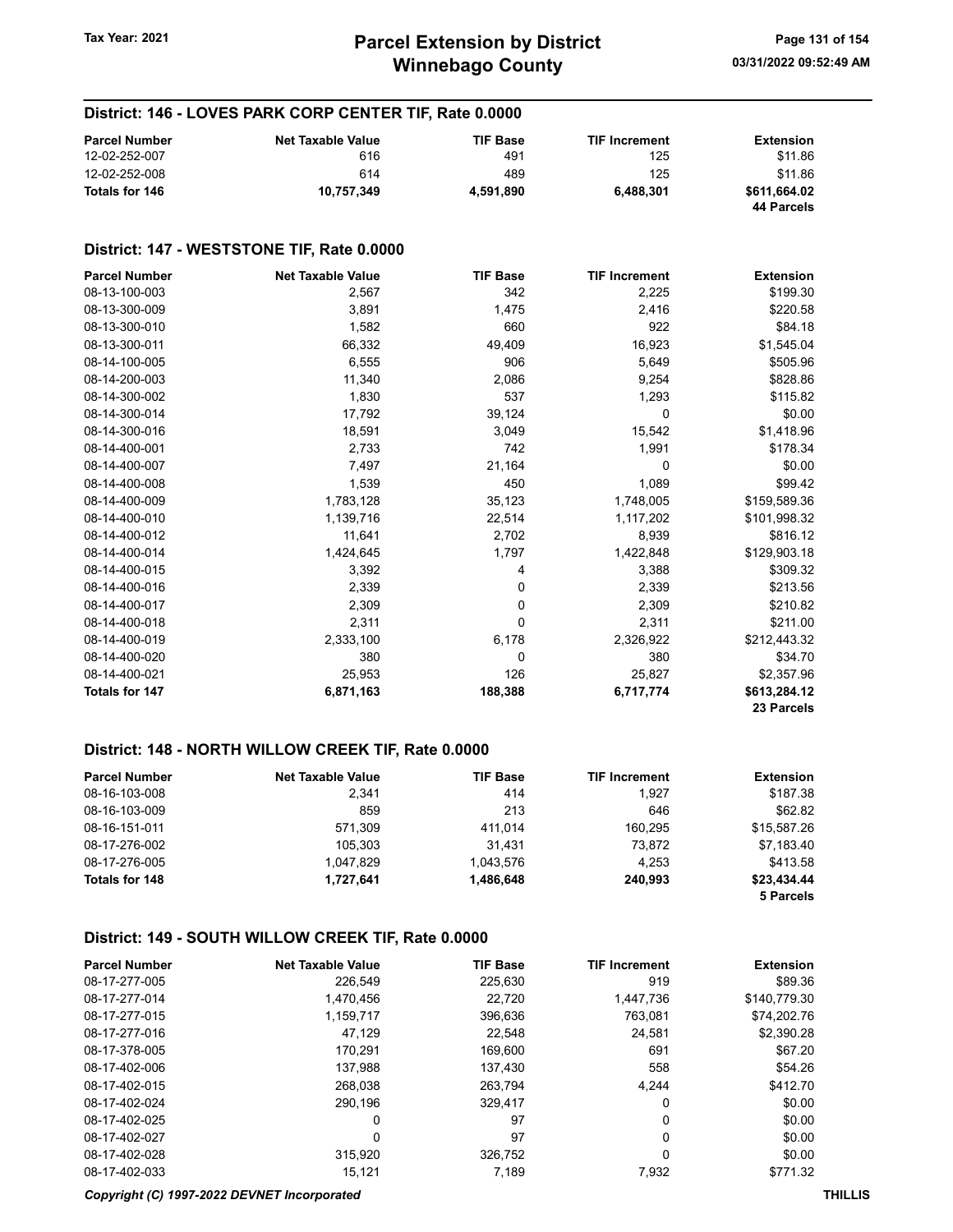### District: 149 - SOUTH WILLOW CREEK TIF, Rate 0.0000

| <b>Parcel Number</b> | <b>Net Taxable Value</b> | <b>TIF Base</b> | <b>TIF Increment</b> | <b>Extension</b>                  |
|----------------------|--------------------------|-----------------|----------------------|-----------------------------------|
| 08-17-402-034        | 159,532                  | 158,885         | 647                  | \$62.92                           |
| 08-17-402-035        | 1,119,634                | 217,507         | 902,127              | \$87,723.74                       |
| 08-17-426-001        | 301,342                  | 300,118         | 1,224                | \$119.02                          |
| 08-17-426-003        | 193,467                  | 251,328         | 0                    | \$0.00                            |
| 08-17-427-005        | 287,681                  | 238,949         | 48,732               | \$4,738.76                        |
| 08-17-427-006        | 128,660                  | 128,139         | 521                  | \$50.66                           |
| 08-17-427-008        | 923                      | 19,768          | 0                    | \$0.00                            |
| 08-17-427-009        | 91,333                   | 90,963          | 370                  | \$35.98                           |
| 08-17-427-010        | 274,263                  | 273,150         | 1,113                | \$108.24                          |
| 08-17-427-011        | 184,193                  | 183,445         | 748                  | \$72.74                           |
| 08-17-427-018        | 1,312,728                | 1,009,449       | 303,279              | \$29,491.16                       |
| 08-17-451-015        | 3,445,896                | 788,995         | 2,656,901            | \$258,359.72                      |
| 08-17-451-016        | 34,158                   | 97              | 34,061               | \$3,312.14                        |
| 08-17-451-017        | 34,873                   | 97              | 34,776               | \$3,381.66                        |
| 08-17-451-018        | 33,463                   | 97              | 33,366               | \$3,244.54                        |
| 08-17-476-001        | 63,729                   | 63,468          | 261                  | \$25.38                           |
| 08-17-476-002        | 140,003                  | 102,645         | 37,358               | \$3,632.74                        |
| 08-17-476-003        | 102,491                  | 102,076         | 415                  | \$40.36                           |
| 08-17-476-004        | 139,315                  | 138,749         | 566                  | \$55.04                           |
| 08-17-476-010        |                          | 2,605           |                      | \$0.00                            |
| 08-17-476-013        | 2,482                    | 13,344          | 0                    | \$0.00                            |
| 08-17-476-014        |                          | 211             |                      | \$0.00                            |
| 08-17-476-015        | 465,152                  | 231             | 464,921              | \$45,209.38                       |
| 08-17-477-002        | 58,086                   | 298             | 57,788               | \$5,619.36                        |
| 08-17-477-003        | 91,324                   | 561             | 90,763               | \$8,825.88                        |
| 08-17-478-005        | $\mathbf 0$              | 97              | 0                    | \$0.00                            |
| 08-17-478-006        | 97,284                   | 96,888          | 396                  | \$38.52                           |
| 08-20-201-021        | 0                        | 97              | 0                    | \$0.00                            |
| 08-20-225-013        | 972,096                  | 628,086         | 344,010              | \$33,451.88                       |
| 08-20-225-014        | 85,597                   | 89,591          | 0                    | \$0.00                            |
| 08-20-225-015        | 103,437                  | 109,501         | 0                    | \$0.00                            |
| Totals for 149       | 14,024,547               | 6,911,345       | 7,264,085            | \$706,367.00<br><b>43 Parcels</b> |

#### District: 150 - GLOBAL TRADEPARK SOUTH TIF, Rate 0.0000

| <b>Parcel Number</b> | <b>Net Taxable Value</b> | <b>TIF Base</b> | <b>TIF Increment</b> | <b>Extension</b> |
|----------------------|--------------------------|-----------------|----------------------|------------------|
| 15-28-452-002        | 7,670                    | 3,584           | 4,086                | \$472.38         |
| 15-28-477-002        | 9,953                    | 4,312           | 5,641                | \$652.16         |
| 15-33-100-006        | 18,998                   | 8,337           | 10,661               | \$1,232.52       |
| 15-33-200-005        | 24,932                   | 10,204          | 14,728               | \$1,702.70       |
| 15-33-200-007        | 36,189                   | 13,688          | 22,501               | \$2,601.34       |
| 15-33-200-008        | 10,091                   | 3,639           | 6,452                | \$745.92         |
| 15-33-300-002        | 30,205                   | 10,022          | 20,183               | \$2,333.36       |
| 15-33-300-004        | 7,114                    | 2,264           | 4,850                | \$560.72         |
| 15-33-400-002        | 13,291                   | 3,711           | 9,580                | \$1,107.54       |
| 15-33-400-003        | 13,267                   | 4,167           | 9,100                | \$1,052.06       |
| 15-33-400-004        | 16,345                   | 4,203           | 12,142               | \$1,403.74       |
| 15-33-400-005        | 13,409                   | 3,746           | 9,663                | \$1,117.14       |
| 15-33-400-006        | 2,853                    | 1,096           | 1,757                | \$203.14         |
| 15-34-101-001        | 20,127                   | 7,742           | 12,385               | \$1,431.84       |
| 15-34-101-003        | 7,724                    | 3,006           | 4,718                | \$545.46         |
| 15-34-126-004        | 41,666                   | 14,836          | 26,830               | \$3,101.82       |
| 15-34-200-005        | 7,140                    | 3,068           | 4,072                | \$470.76         |
| 15-34-300-001        | 48,114                   | 13,657          | 34,457               | \$3,983.58       |
| 15-34-300-002        | 28,368                   | 10,359          | 18,009               | \$2,082.02       |
| 15-34-400-003        | 25,901                   | 9,355           | 16,546               | \$1,912.88       |
| 15-34-400-004        | 12,260                   | 20,359          | 0                    | \$0.00           |
| 15-34-400-005        | 30,749                   | 15,997          | 14,752               | \$1,705.48       |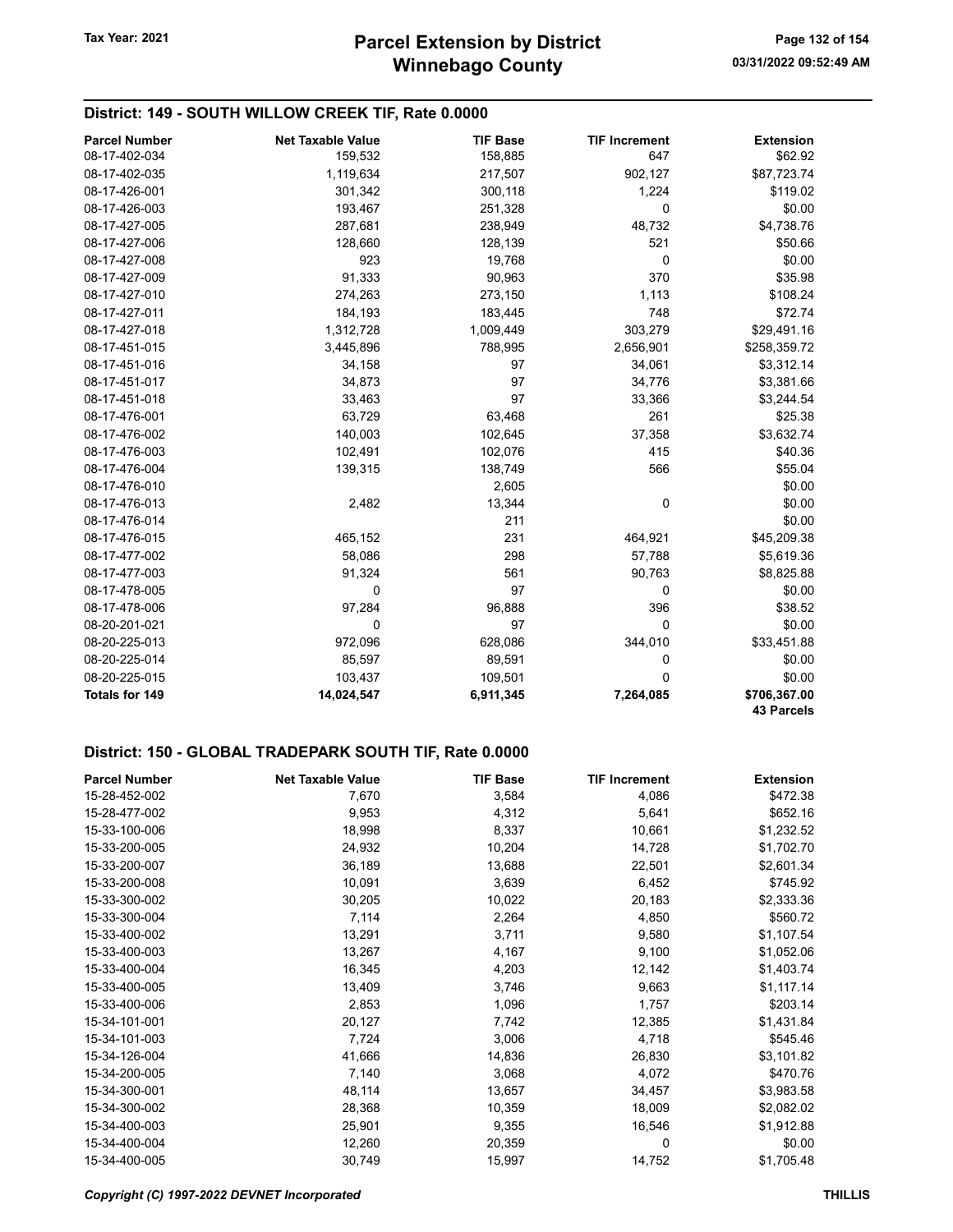#### District: 150 - GLOBAL TRADEPARK SOUTH TIF, Rate 0.0000

| <b>Parcel Number</b> | <b>Net Taxable Value</b> | <b>TIF Base</b> | <b>TIF Increment</b> | <b>Extension</b> |
|----------------------|--------------------------|-----------------|----------------------|------------------|
| 15-35-300-001        | 42.505                   | 13.344          | 29.161               | \$3,371.30       |
| Totals for 150       | 468.871                  | 184.696         | 292.274              | \$33,789.86      |
|                      |                          |                 |                      | 23 Parcels       |

#### District: 151 - I-39 / BAXTER ROAD TIF, Rate 0.0000

| <b>Parcel Number</b>  | <b>Net Taxable Value</b> | <b>TIF Base</b>  | <b>TIF Increment</b> | <b>Extension</b> |
|-----------------------|--------------------------|------------------|----------------------|------------------|
| 16-28-300-009         | 21,066                   | 10,775           | 10,291               | \$960.44         |
| 16-28-300-012         | 7,190                    | 536              | 6,654                | \$625.54         |
| 16-28-300-021         | 17,021                   | 3,346            | 13,675               | \$1,285.58       |
| 16-28-300-024         | 3,367                    | 1,237            | 2,130                | \$200.24         |
| 16-28-300-025         | 497,882                  | 468,044          | 29,838               | \$2,805.04       |
| 16-28-300-026         | 10,585                   | 2,227            | 8,358                | \$785.74         |
| 16-28-400-013         | 1,635                    | 468              | 1,167                | \$111.22         |
| 16-28-400-017         |                          | 20,821           |                      | \$0.00           |
| 16-28-400-019         | 2,980,274                | 6,661            | 2,973,613            | \$283,400.20     |
| 16-28-400-022         | 2,324                    | $\boldsymbol{2}$ | 2,322                | \$221.30         |
| 16-28-400-023         | 8,851,903                | 6,607            | 8,845,296            | \$843,000.94     |
| 16-28-400-024         | 9,888                    | 6                | 9,882                | \$941.80         |
| 16-29-100-010         | 23,288                   | 6,404            | 16,884               | \$1,575.76       |
| 16-29-200-002         | 19,199                   | 6,095            | 13,104               | \$1,222.98       |
| 16-29-326-002         | 20,118                   | 6,685            | 13,433               | \$1,253.68       |
| 16-29-351-001         | 7,110                    | 896              | 6,214                | \$579.94         |
| 16-29-351-004         | 53,375                   | 48,602           | 4,773                | \$445.46         |
| 16-29-351-005         | 46,353                   | 39,862           | 6,491                | \$605.80         |
| 16-29-376-001         | 9,403                    | 1,526            | 7,877                | \$735.14         |
| 16-29-400-002         | 11,061                   | 3,359            | 7,702                | \$724.06         |
| 16-29-400-004         | 4,115                    | 837              | 3,278                | \$305.94         |
| 16-29-400-005         | 725                      | 63               | 662                  | \$61.78          |
| 16-29-400-008         | 234,189                  | 212,024          | 22,165               | \$2,068.62       |
| 16-29-400-011         | 334,411                  | 447,576          | 0                    | \$0.00           |
| 16-30-300-005         | 206                      | 21               | 185                  | \$17.28          |
| 16-30-300-009         | 17,372                   | 33,579           | 0                    | \$0.00           |
| 16-30-400-007         | 18,047                   | 93               | 17,954               | \$1,675.62       |
| 16-30-400-008         | 24,114                   | 7,459            | 16,655               | \$1,554.38       |
| 16-30-400-009         | 1,407                    | 428              | 979                  | \$91.38          |
| 16-30-400-010         | 34,872                   | 51,916           | 0                    | \$0.00           |
| 16-30-400-011         | 22,378                   | 24,625           | 0                    | \$0.00           |
| 16-30-400-013         | 3,694                    | 889              | 2,805                | \$261.80         |
| 16-30-400-014         | 34,748                   | 37,256           | $\pmb{0}$            | \$0.00           |
| 16-30-400-019         | 34,968                   | 34,852           | 116                  | \$10.84          |
| 16-30-400-020         | 132,661                  | 131,597          | 1,064                | \$99.30          |
| 16-30-400-021         | 41,172                   | 97,982           | 0                    | \$0.00           |
| 16-31-100-023         | 50,226                   | 15,219           | 35,007               | \$3,267.14       |
| 16-32-100-004         | 43,860                   | 40,447           | 3,413                | \$318.54         |
| 16-32-200-001         | 3,243                    | 226              | 3,017                | \$281.58         |
| 16-32-200-005         | 13,841                   | 1,604            | 12,237               | \$1,142.06       |
| 16-33-100-009         | 19,392                   | 6,490            | 12,902               | \$1,212.90       |
| 16-33-100-012         | 28,906                   | 28,510           | 396                  | \$36.96          |
| 16-33-100-013         | 13,302                   | 2,158            | 11,144               | \$1,040.06       |
| 16-33-200-009         | 30,755                   | 12,741           | 18,014               | \$1,716.82       |
| <b>Totals for 151</b> | 13,735,646               | 1,822,751        | 12,141,697           | \$1,156,643.86   |
|                       |                          |                  |                      | 44 Parcels       |

#### District: 152 - ZENITH CUTTER TIF, Rate 0.0000

| <b>Parcel Number</b> | Net Taxable Value | <b>TIF Base</b> | <b>TIF Increment</b> | <b>Extension</b> |
|----------------------|-------------------|-----------------|----------------------|------------------|
| 08-28-325-002        | 64.378            | 23.880          | 40.498               | \$4.045.48       |
| 08-28-325-003        |                   | 3.674           |                      | \$0.00           |
| 08-28-325-004        | 808.375           | 549.273         | 259.102              | \$25.882.48      |

#### Copyright (C) 1997-2022 DEVNET Incorporated THILLIS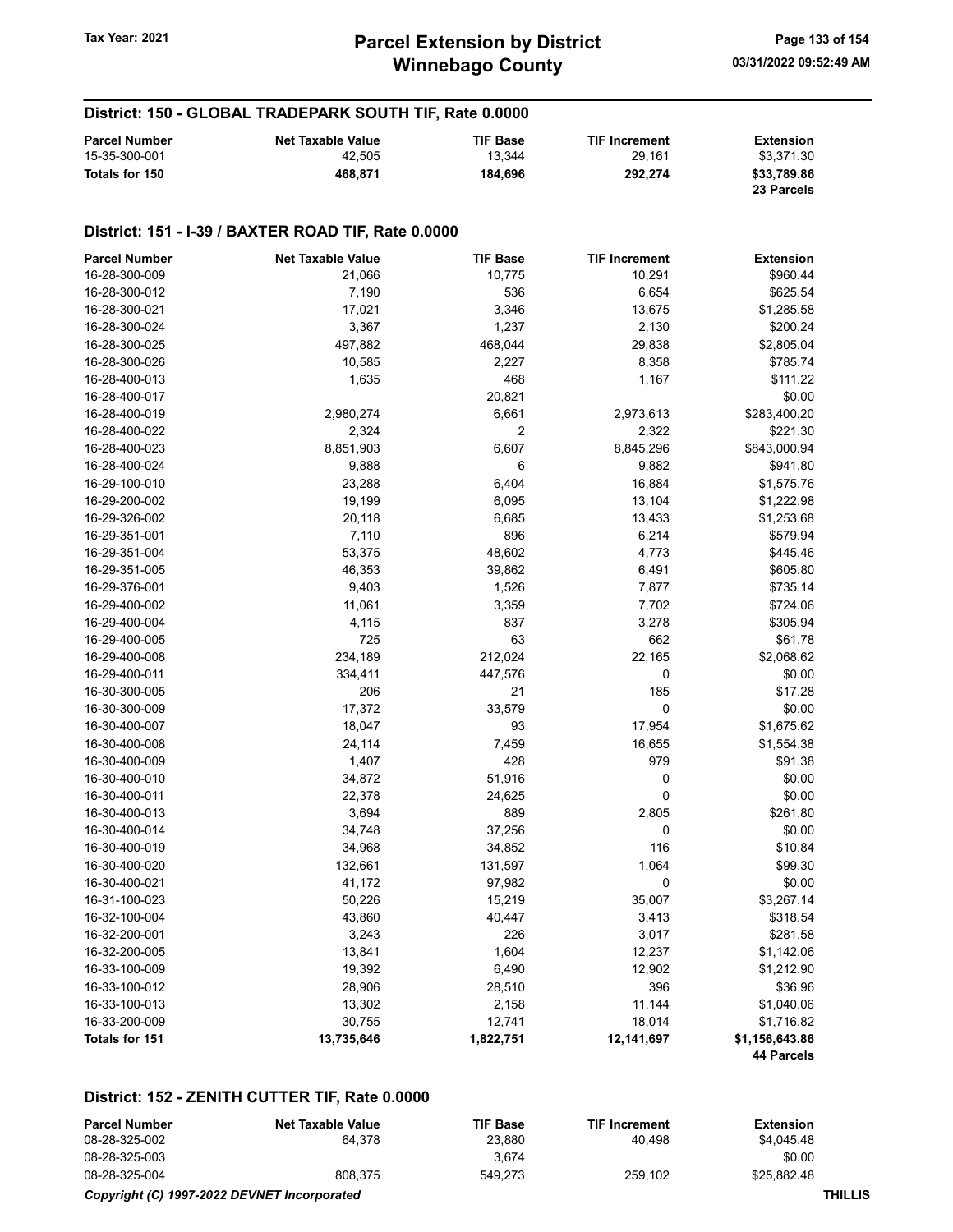### District: 152 - ZENITH CUTTER TIF, Rate 0.0000

| <b>Parcel Number</b> | <b>Net Taxable Value</b> | <b>TIF Base</b> | <b>TIF Increment</b> | <b>Extension</b>            |
|----------------------|--------------------------|-----------------|----------------------|-----------------------------|
| 08-28-355-002        | 434.197                  | 432.432         | 1.765                | \$176.32                    |
| 08-28-376-008        | 11.297.668               | 31.326          | 11.266.342           | \$1.125.428.70              |
| Totals for 152       | 12,604,618               | 1.040.585       | 11.567.707           | \$1,155,532.98<br>5 Parcels |

#### District: 153 - SPRING CREEK LAKES TIF, Rate 0.0000

| <b>Parcel Number</b> | <b>Net Taxable Value</b> | <b>TIF Base</b> | <b>TIF Increment</b> | <b>Extension</b> |
|----------------------|--------------------------|-----------------|----------------------|------------------|
| 08-25-300-006        | 36,129                   | 14,432          | 21,697               | \$1,789.58       |
| 08-26-400-013        |                          | 0               |                      | \$0.00           |
| 08-35-276-001        | 5,272                    | 5,249           | 23                   | \$2.16           |
| 08-35-400-014        | 13,414                   | 4,261           | 9,153                | \$844.08         |
| 08-35-400-017        | 2,537,735                | 2,661           | 2,535,074            | \$233,782.00     |
| 08-35-400-022        | 5,004                    |                 | 5,003                | \$461.38         |
| 08-35-400-023        | 0                        | 4               | 0                    | \$0.00           |
| 08-35-400-024        | 6,462,802                | 4,137           | 6,458,665            | \$595,611.64     |
| 08-35-400-025        | 2,793                    | 2,090           | 703                  | \$66.06          |
| 08-36-100-001        | 3,205                    | 1,319           | 1,886                | \$155.56         |
| 08-36-100-006        | 27,487                   | 13,624          | 13,863               | \$1,143.42       |
| 08-36-100-008        | 7,925                    | 3,382           | 4,543                | \$374.72         |
| 08-36-100-010        | 3,915                    | 1,762           | 2,153                | \$177.58         |
| 08-36-100-011        | 9,775                    | 3,957           | 5,818                | \$479.88         |
| 08-36-100-012        | 34,465                   | 15,372          | 19,093               | \$1,574.80       |
| 08-36-300-015        | 4,629                    | 2,322           | 2,307                | \$212.76         |
| 08-36-300-023        | 11,457                   | 6,507           | 4,950                | \$456.48         |
| 08-36-300-024        | 2,404                    | 1,275           | 1,129                | \$106.08         |
| 08-36-300-025        | 4,893                    | 2,539           | 2,354                | \$217.08         |
| 08-36-300-026        | 12,194                   | 7,338           | 4,856                | \$447.82         |
| 08-36-300-029        | 62,936                   | 728             | 62,208               | \$5,844.44       |
| 08-36-300-031        | 1,253,714                | 1,623           | 1,252,091            | \$117,633.96     |
| 08-36-300-032        | 1,074                    | 540             | 534                  | \$49.24          |
| 08-36-300-033        | 2,398                    | 1,876           | 522                  | \$49.04          |
| 08-36-300-034        | 1,033,440                | 1,510           | 1,031,930            | \$96,949.82      |
| 12-02-226-006        | 139,579                  | 4,558           | 135,021              | \$12,810.26      |
| 12-02-226-008        | 35,907                   | 6,914           | 28,993               | \$2,750.74       |
| 12-02-226-009        | 9,943                    | 214             | 9,729                | \$923.06         |
| Totals for 153       | 11,724,489               | 110,195         | 11,614,298           | \$1,074,913.64   |
|                      |                          |                 |                      | 28 Parcels       |

#### District: 154 - FORMER WARNER ELECTRIC TIF, Rate 0.0000

| <b>Parcel Number</b> | <b>Net Taxable Value</b> | <b>TIF Base</b> | <b>TIF Increment</b> | Extension   |
|----------------------|--------------------------|-----------------|----------------------|-------------|
| 04-28-126-001        | 548.403                  | 390.181         | 158.222              | \$15.557.02 |
| Totals for 154       | 548,403                  | 390.181         | 158.222              | \$15,557.02 |
|                      |                          |                 |                      | 1 Parcels   |

#### District: 157 - JEFFERSON / NORTH 3RD ST TIF, Rate 0.0000

| <b>Parcel Number</b> | <b>Net Taxable Value</b> | <b>TIF Base</b> | <b>TIF Increment</b> | <b>Extension</b> |
|----------------------|--------------------------|-----------------|----------------------|------------------|
| 11-23-411-009        | 722                      | 9,599           | 0                    | \$0.00           |
| 11-23-411-010        | 9,835                    | 6,699           | 3,136                | \$384.36         |
| 11-23-411-012        | 4.323                    | 17,319          | 0                    | \$0.00           |
| 11-23-411-013        | 6,113                    | 13,388          | 0                    | \$0.00           |
| 11-23-411-014        | 7.965                    | 13.279          | 0                    | \$0.00           |
| 11-23-411-015        | 1.196                    | 1.441           | 0                    | \$0.00           |
| 11-23-453-020        | 5.107                    | 3,829           | 1,278                | \$156.64         |
| 11-23-453-021        | 291.571                  | 39,488          | 252,083              | \$30,896.06      |
| 11-23-454-010        | 325,720                  | 87,738          | 237,982              | \$29,167.80      |
| 11-23-454-011        | 10,068                   | 880             | 9,188                | \$1,126.12       |
| 11-23-456-002        | 5,511                    | 5,307           | 204                  | \$25.00          |

#### Copyright (C) 1997-2022 DEVNET Incorporated THILLIS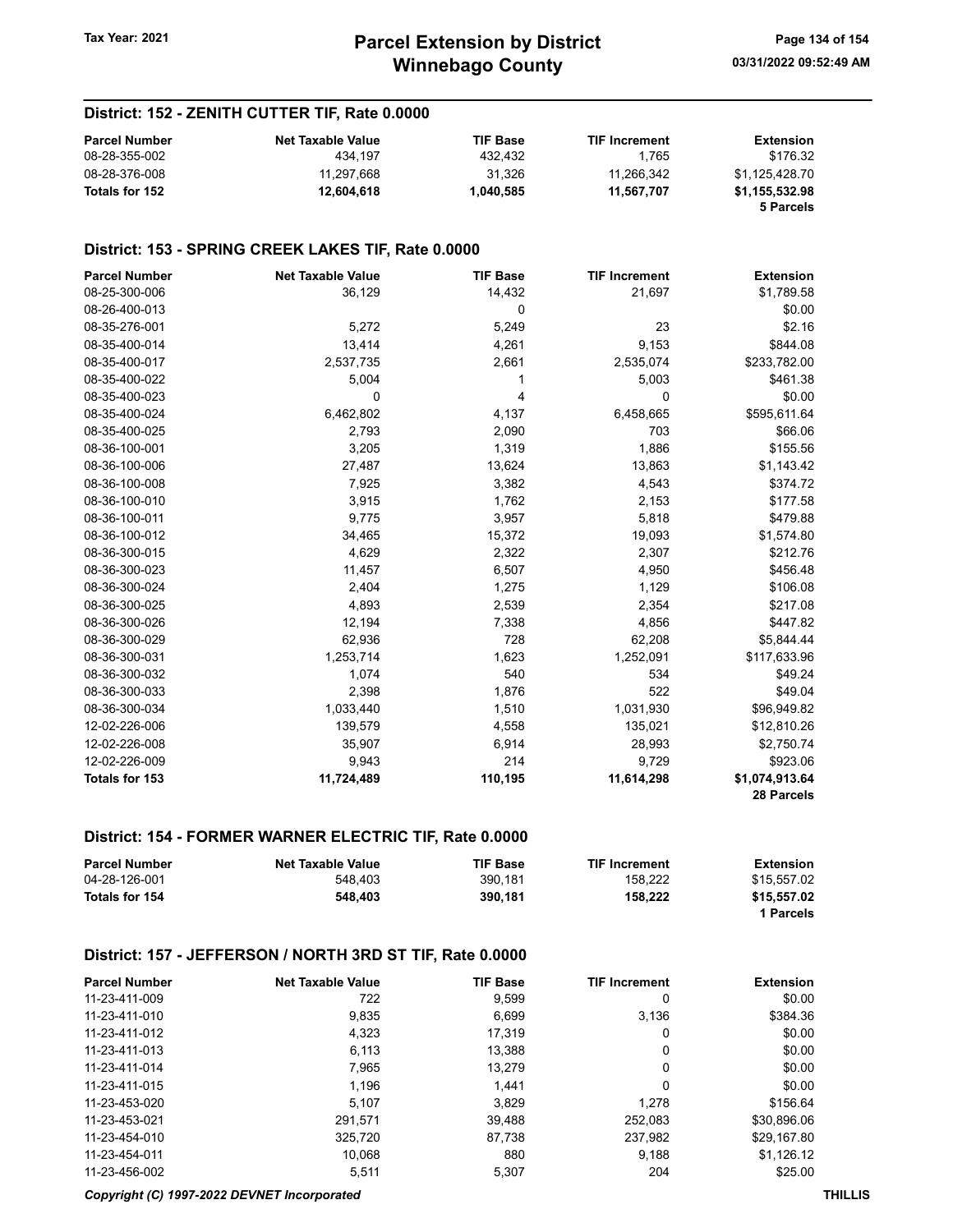### District: 157 - JEFFERSON / NORTH 3RD ST TIF, Rate 0.0000

| <b>Parcel Number</b> | <b>Net Taxable Value</b> | <b>TIF Base</b> | <b>TIF Increment</b> | <b>Extension</b>  |
|----------------------|--------------------------|-----------------|----------------------|-------------------|
| 11-23-456-003        | 5.001                    | 4.815           | 186                  | \$22.80           |
| 11-23-456-004        | 40.027                   | 60.992          | 0                    | \$0.00            |
| 11-23-456-005        | 6.368                    | 6,132           | 236                  | \$28.92           |
| 11-23-456-006        | 4.114                    | 3.960           | 154                  | \$18.88           |
| Totals for 157       | 723.641                  | 274.866         | 504.447              | \$61,826.58       |
|                      |                          |                 |                      | <b>15 Parcels</b> |

| <b>Parcel Number</b> | <b>Net Taxable Value</b> | <b>TIF Base</b> | <b>TIF Increment</b> | <b>Extension</b> |
|----------------------|--------------------------|-----------------|----------------------|------------------|
| 12-20-426-004        |                          | 0               |                      | \$0.00           |
| 12-20-451-002        |                          | 0               |                      | \$0.00           |
| 12-20-451-003        |                          | 0               |                      | \$0.00           |
| 12-20-451-004        |                          | 0               |                      | \$0.00           |
| 12-20-451-008        | 274,759                  | 169,431         | 105,328              | \$12,909.32      |
| 12-20-451-009        |                          | 0               |                      | \$0.00           |
| 12-20-451-010        |                          | 0               |                      | \$0.00           |
| 12-20-451-011        | 25,874                   | 62,359          | 0                    | \$0.00           |
| 12-20-451-012        | 293,676                  | 61,160          | 232,516              | \$28,497.86      |
| 12-20-476-001        |                          | 0               |                      | \$0.00           |
| 12-21-278-021        | 41,138                   | 33,191          | 7,947                | \$974.02         |
| 12-21-278-022        | 6,487                    | 7,807           | 0                    | \$0.00           |
| 12-21-278-023        | 6,243                    | 7,514           | 0                    | \$0.00           |
| 12-21-278-024        | 76,147                   | 66,672          | 9,475                | \$1,161.28       |
| 12-21-278-025        | 74,785                   | 0               | 74,785               | \$9,165.88       |
| 12-21-329-007        |                          | 0               |                      | \$0.00           |
| 12-21-330-005        | 401,531                  | 361,372         | 40,159               | \$4,922.02       |
| 12-21-330-006        | 371,194                  | 413,499         | 0                    | \$0.00           |
| 12-21-351-003        |                          | 0               |                      | \$0.00           |
| 12-21-351-004        |                          | 0               |                      | \$0.00           |
| 12-21-376-004        |                          | 0               |                      | \$0.00           |
| 12-21-376-016        | 220,843                  | 270,497         |                      | \$0.00           |
|                      | 1,691,724                |                 | 0<br>252,279         | \$30,920.08      |
| 12-21-376-017        |                          | 1,439,445       |                      |                  |
| 12-21-376-019        | 1,302,507                | 937,385         | 365,122              | \$44,750.46      |
| 12-21-376-020        | 512,830                  | 676,774         | 0                    | \$0.00           |
| 12-21-377-010        | 885,226                  | 974,433         | 0                    | \$0.00           |
| 12-21-377-012        | 619,147                  | 661,754         | 0                    | \$0.00           |
| 12-21-377-015        | 295,442                  | 86,158          | 209,284              | \$25,650.48      |
| 12-21-377-016        | 199,116                  | 134,760         | 64,356               | \$7,887.66       |
| 12-21-401-003        |                          | 0               |                      | \$0.00           |
| 12-21-402-001        |                          |                 |                      | \$0.00           |
| 12-21-426-001        | 44,459                   | 63,872          | 0                    | \$0.00           |
| 12-21-426-002        | 49,242                   | 69,467          | 0                    | \$0.00           |
| 12-21-426-003        | 49,737                   | 62,231          | 0                    | \$0.00           |
| 12-21-426-004        | 51,641                   | 50,543          | 1,098                | \$134.58         |
| 12-21-426-005        | 42,424                   | 60,786          | 0                    | \$0.00           |
| 12-21-426-006        | 42,531                   | 53,380          | $\mathbf 0$          | \$0.00           |
| 12-21-426-007        | 51,274                   | 47,591          | 3,683                | \$451.40         |
| 12-21-426-008        | 33,863                   | 46,489          | 0                    | \$0.00           |
| 12-21-426-009        | 50,179                   | 48,741          | 1,438                | \$176.26         |
| 12-21-426-010        | 51,920                   | 57,554          | 0                    | \$0.00           |
| 12-21-426-011        | 48,948                   | 55,773          | 0                    | \$0.00           |
| 12-21-426-012        | 43,869                   | 27,812          | 16,057               | \$1,968.00       |
| 12-21-426-013        | 39,392                   | 44,268          | 0                    | \$0.00           |
| 12-21-426-014        | 39,849                   | 36,605          | 3,244                | \$397.60         |
| 12-21-426-015        | 39,155                   | 37,283          | 1,872                | \$229.44         |
| 12-21-426-016        | 30,450                   | 40,672          | 0                    | \$0.00           |
| 12-21-427-001        | 58,878                   | 47,622          | 11,256               | \$1,379.58       |
| 12-21-427-002        | 64,371                   | 58,941          | 5,430                | \$665.52         |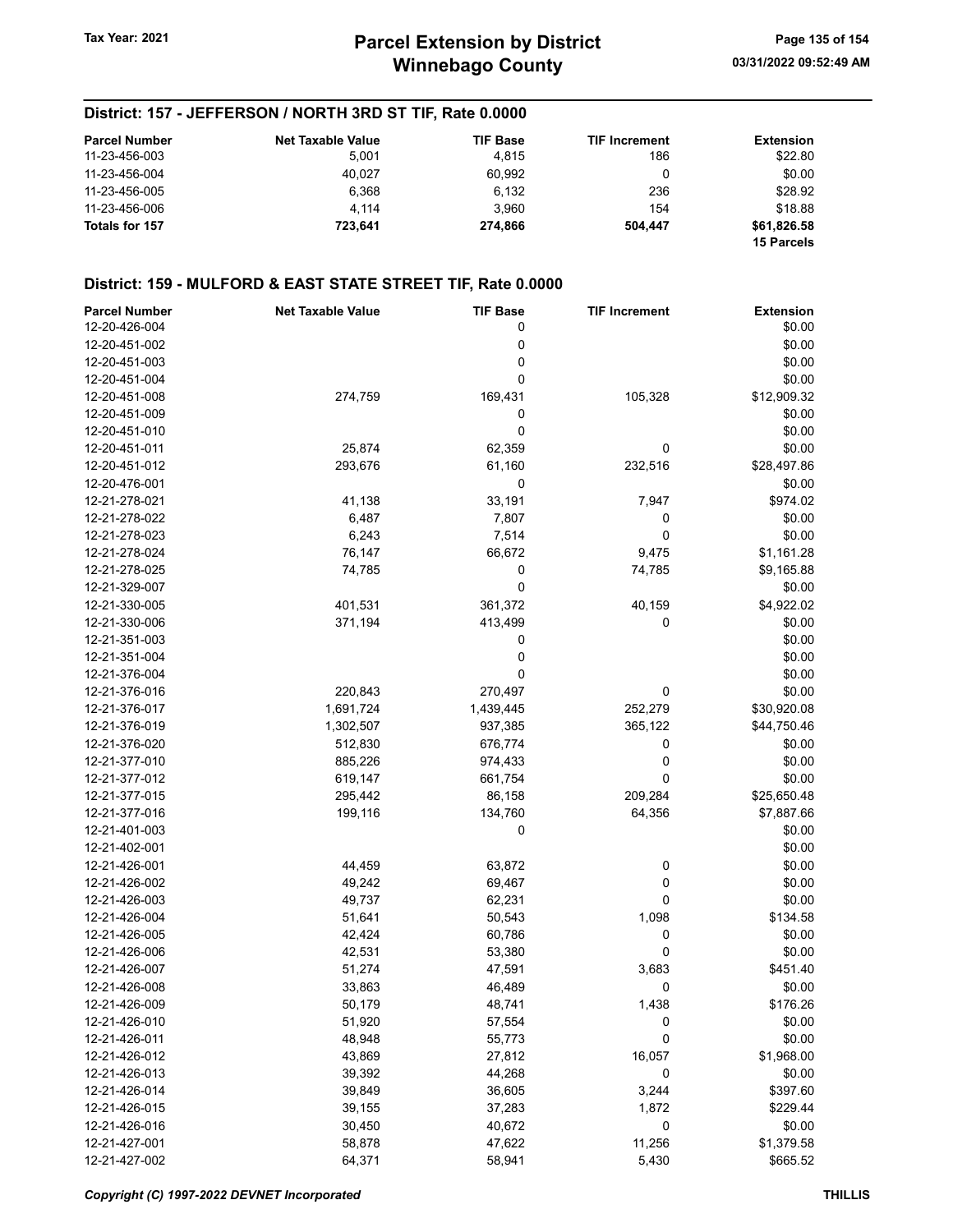| <b>Parcel Number</b> | <b>Net Taxable Value</b> | <b>TIF Base</b> | <b>TIF Increment</b> | <b>Extension</b> |
|----------------------|--------------------------|-----------------|----------------------|------------------|
| 12-21-427-003        | 64,372                   | 54,880          | 9,492                | \$1,163.38       |
| 12-21-427-004        | 59,661                   | 54,229          | 5,432                | \$665.76         |
| 12-21-427-005        | 62,802                   | 60,836          | 1,966                | \$240.96         |
| 12-21-427-006        | 56,802                   | 56,965          | 0                    | \$0.00           |
| 12-21-427-007        | 56,322                   | 59,039          | 0                    | \$0.00           |
| 12-21-427-008        | 56,322                   | 60,245          | 0                    | \$0.00           |
| 12-21-427-009        | 59,269                   | 57,885          | 1,384                | \$169.64         |
| 12-21-427-010        | 59,269                   | 51,845          | 7,424                | \$909.92         |
| 12-21-427-011        | 59,269                   | 57,926          | 1,343                | \$164.60         |
| 12-21-427-012        | 67,324                   | 73,742          | 0                    | \$0.00           |
| 12-21-427-013        | 56,693                   | 72,011          | 0                    | \$0.00           |
| 12-21-427-014        | 69,082                   | 57,963          | 11,119               | \$1,362.78       |
| 12-21-427-015        | 66,584                   | 58,932          | 7,652                | \$937.86         |
| 12-21-427-016        | 62,146                   | 54,100          | 8,046                | \$986.14         |
| 12-21-427-017        | 49,021                   | 55,585          | 0                    | \$0.00           |
| 12-21-427-018        | 63,994                   | 53,179          | 10,815               | \$1,325.52       |
| 12-21-428-001        | 47,484                   | 45,083          | 2,401                | \$294.28         |
| 12-21-428-002        | 66,334                   | 65,677          | 657                  | \$80.52          |
| 12-21-428-003        | 66,334                   | 64,511          | 1,823                | \$223.44         |
| 12-21-428-004        | 67,694                   | 70,384          | 0                    | \$0.00           |
| 12-21-428-008        | 59,268                   | 58,428          | 840                  | \$102.96         |
| 12-21-428-009        | 64,823                   | 70,214          | 0                    | \$0.00           |
| 12-21-428-013        | 180,600                  | 173,891         | 6,709                | \$822.28         |
| 12-21-429-001        | 44,140                   | 46,144          | 0                    | \$0.00           |
| 12-21-429-002        | 68,063                   | 61,184          | 6,879                | \$843.12         |
| 12-21-429-003        | 68,435                   | 57,963          | 10,472               | \$1,283.48       |
| 12-21-429-004        | 66,988                   | 58,575          | 8,413                | \$1,031.12       |
| 12-21-429-005        | 53,174                   | 57,597          | 0                    | \$0.00           |
| 12-21-429-006        | 64,735                   | 57,147          | 7,588                | \$930.02         |
| 12-21-429-007        | 58,877                   | 61,355          | 0                    | \$0.00           |
| 12-21-429-008        | 55,266                   | 58,717          | 0                    | \$0.00           |
| 12-21-429-009        | 55,266                   | 59,114          | 0                    | \$0.00           |
| 12-21-429-010        | 56,915                   | 64,482          | 0                    | \$0.00           |
| 12-21-429-011        | 59,491                   | 54,563          | 4,928                | \$604.00         |
| 12-21-429-012        | 74,465                   | 72,379          | 2,086                | \$255.68         |
| 12-21-429-013        | 54,889                   | 65,957          | 0                    | \$0.00           |
| 12-21-429-014        | 73,008                   | 58,608          | 14,400               | \$1,764.92       |
| 12-21-429-017        |                          | 0               |                      | \$0.00           |
| 12-21-429-018        |                          | 0               |                      | \$0.00           |
| 12-21-429-019        |                          | 0               |                      | \$0.00           |
| 12-21-429-020        |                          | 0               |                      | \$0.00           |
| 12-21-429-021        |                          | 0               |                      | \$0.00           |
| 12-21-429-022        |                          | 0               |                      | \$0.00           |
| 12-21-429-023        |                          | 0               |                      | \$0.00           |
| 12-21-429-025        |                          | 0               |                      | \$0.00           |
| 12-21-429-028        | 128,352                  | 102,919         | 25,433               | \$3,117.14       |
| 12-21-430-001        | 24,286                   | 11,624          | 12,662               | \$1,551.90       |
| 12-21-430-002        | 13,286                   | 22,381          | 0                    | \$0.00           |
| 12-21-451-002        |                          | 0               |                      | \$0.00           |
| 12-21-451-003        |                          | 0               |                      | \$0.00           |
| 12-21-452-001        | 21,653                   | 20,847          | 806                  | \$98.80          |
| 12-21-452-002        | 177,045                  | 154,501         | 22,544               | \$2,763.06       |
| 12-21-452-003        | 13,050                   | 34,341          | 0                    | \$0.00           |
| 12-21-452-004        | 11,928                   | 32,061          | $\mathbf 0$          | \$0.00           |
| 12-21-452-005        | 137,702                  | 104,159         | 33,543               | \$4,111.14       |
| 12-21-452-007        | 1,174,491                | 982,231         | 192,260              | \$23,563.96      |
| 12-21-453-001        | 202,406                  | 194,886         | 7,520                | \$921.68         |
| 12-21-453-002        | 152,991                  | 147,309         | 5,682                | \$696.40         |
| 12-21-454-001        | 35,529                   | 52,536          | 0                    | \$0.00           |
|                      |                          |                 |                      |                  |

Copyright (C) 1997-2022 DEVNET Incorporated THILLIS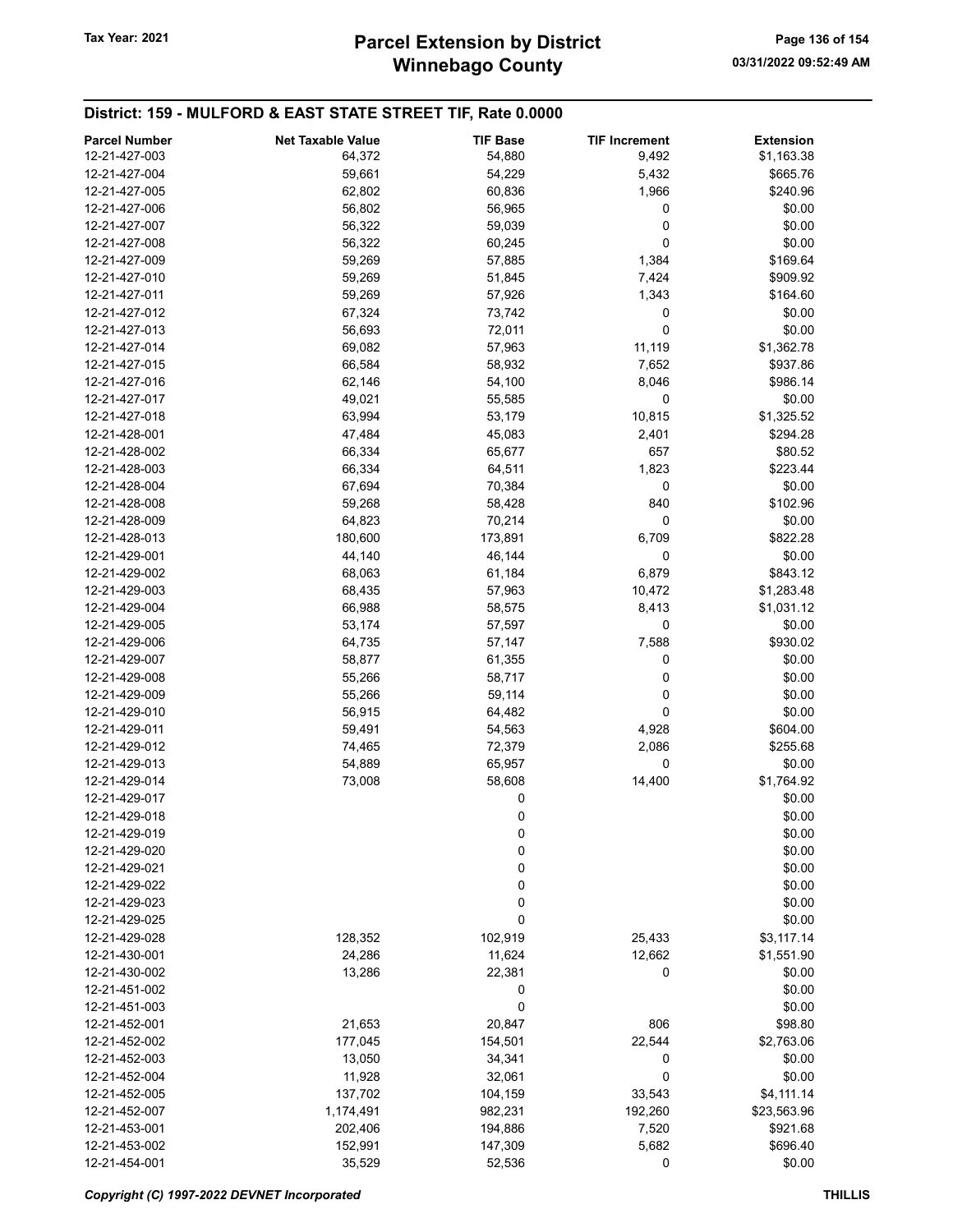| <b>Parcel Number</b> | <b>Net Taxable Value</b> | <b>TIF Base</b> | <b>TIF Increment</b> | <b>Extension</b> |
|----------------------|--------------------------|-----------------|----------------------|------------------|
| 12-21-454-002        | 35,527                   | 54,257          | 0                    | \$0.00           |
| 12-21-454-003        | 35,527                   | 52,536          | 0                    | \$0.00           |
| 12-21-476-001        | 713,870                  | 343,132         | 370,738              | \$45,438.76      |
| 12-21-476-002        | 584,076                  | 301,126         | 282,950              | \$34,679.20      |
| 12-21-477-001        | 11,101                   | 10,688          | 413                  | \$50.62          |
| 12-21-477-002        | 191,330                  | 184,223         | 7,107                | \$871.06         |
| 12-21-477-003        | 124,986                  | 133,713         | 0                    | \$0.00           |
| 12-21-477-004        | 18,330                   | 17,647          | 683                  | \$83.72          |
| 12-21-477-005        | 307,790                  | 296,353         | 11,437               | \$1,401.76       |
| 12-21-477-006        | 318,310                  | 306,482         | 11,828               | \$1,449.68       |
| 12-21-477-008        | 83,435                   | 80,335          | 3,100                | \$379.96         |
| 12-21-477-010        | 602                      | 573             | 29                   | \$3.56           |
| 12-21-477-011        | 66,038                   | 33,811          | 32,227               | \$3,949.84       |
| 12-21-477-014        | 2,352,736                | 1,300,827       | 1,051,909            | \$128,925.12     |
| 12-22-351-001        | 8,313                    | 10,005          | 0                    | \$0.00           |
| 12-22-352-002        | 1,910,952                | 1,867,468       | 43,484               | \$5,329.54       |
| 12-22-353-004        | 562,644                  | 541,739         | 20,905               | \$2,562.18       |
| 12-22-353-005        | 895,514                  | 521,648         | 373,866              | \$45,822.14      |
| 12-22-353-011        | 40,618                   | 47,935          | 0                    | \$0.00           |
| 12-22-353-012        | 23,554                   | 22,680          | 874                  | \$107.12         |
| 12-22-353-014        | 44,712                   | 52,114          | 0                    | \$0.00           |
| 12-22-353-015        | 303,558                  | 254,200         | 49,358               | \$6,049.46       |
| 12-27-101-003        | 526,439                  | 811,289         | 0                    | \$0.00           |
| 12-27-101-004        | 397,640                  | 0               | 397,640              | \$48,735.96      |
| 12-27-103-014        | 49,084                   | 118,102         | 0                    | \$0.00           |
| 12-27-105-001        | 1,525                    | 1,958           | 0                    | \$0.00           |
| 12-28-101-007        | 2,839                    | 331,139         | 0                    | \$0.00           |
| 12-28-101-008        | 464                      | 63,933          | 0                    | \$0.00           |
| 12-28-101-009        | 432                      | 63,933          | $\mathbf 0$          | \$0.00           |
| 12-28-101-014        | 494,563                  | 396,986         | 97,577               | \$11,959.34      |
| 12-28-101-015        | 183,629                  | 207,855         | 0                    | \$0.00           |
| 12-28-101-016        |                          | 336,898         |                      | \$0.00           |
| 12-28-101-017        |                          | 0               |                      | \$0.00           |
| 12-28-126-003        |                          | 0               |                      | \$0.00           |
| 12-28-126-006        | 92,371                   | 126,937         | 0                    | \$0.00           |
| 12-28-126-007        | 611                      | 589             | 22                   | \$2.70           |
| 12-28-126-008        | 133,025                  | 142,522         | 0                    | \$0.00           |
| 12-28-126-010        | 190,390                  | 543,446         | 0                    | \$0.00           |
| 12-28-126-011        | 110,941                  | 116,859         | 0                    | \$0.00           |
| 12-28-126-012        | 107,953                  | 320,344         | 0                    | \$0.00           |
| 12-28-126-013        | 374,926                  | 1,286,251       | 0                    | \$0.00           |
| 12-28-126-014        | 230,972                  | 567,145         | 0                    | \$0.00           |
| 12-28-126-016        | 267,977                  | 267,833         | 144                  | \$17.66          |
| 12-28-126-017        | 91,386                   | 87,989          | 3,397                | \$416.36         |
| 12-28-127-004        | 483,285                  | 661,317         | 0                    | \$0.00           |
| 12-28-127-008        | 146,828                  | 154,775         | 0                    | \$0.00           |
| 12-28-127-009        | 279,304                  | 271,147         | 8,157                | \$999.76         |
| 12-28-127-010        | 126,181                  | 151,519         | 0                    | \$0.00           |
| 12-28-127-011        | 385,693                  | 372,386         | 13,307               | \$1,630.96       |
| 12-28-151-010        | 1,617,148                | 1,304,893       | 312,255              | \$38,270.92      |
| 12-28-151-011        | 1,183,215                | 1,594,801       | 0                    | \$0.00           |
| 12-28-151-022        | 50,308                   | 56,206          | 0                    | \$0.00           |
| 12-28-151-025        |                          | 0               |                      | \$0.00           |
| 12-28-151-030        | 169,957                  | 119,436         | 50,521               | \$6,192.02       |
| 12-28-151-031        | 248,842                  | 152,007         | 96,835               | \$11,868.40      |
| 12-28-151-032        | 58,592                   | 80,951          | 0                    | \$0.00           |
| 12-28-151-033        | 324,344                  | 461,816         | 0                    | \$0.00           |
| 12-28-151-034        |                          | 41,469          |                      | \$0.00           |
| 12-28-152-003        |                          | 2,001           |                      | \$0.00           |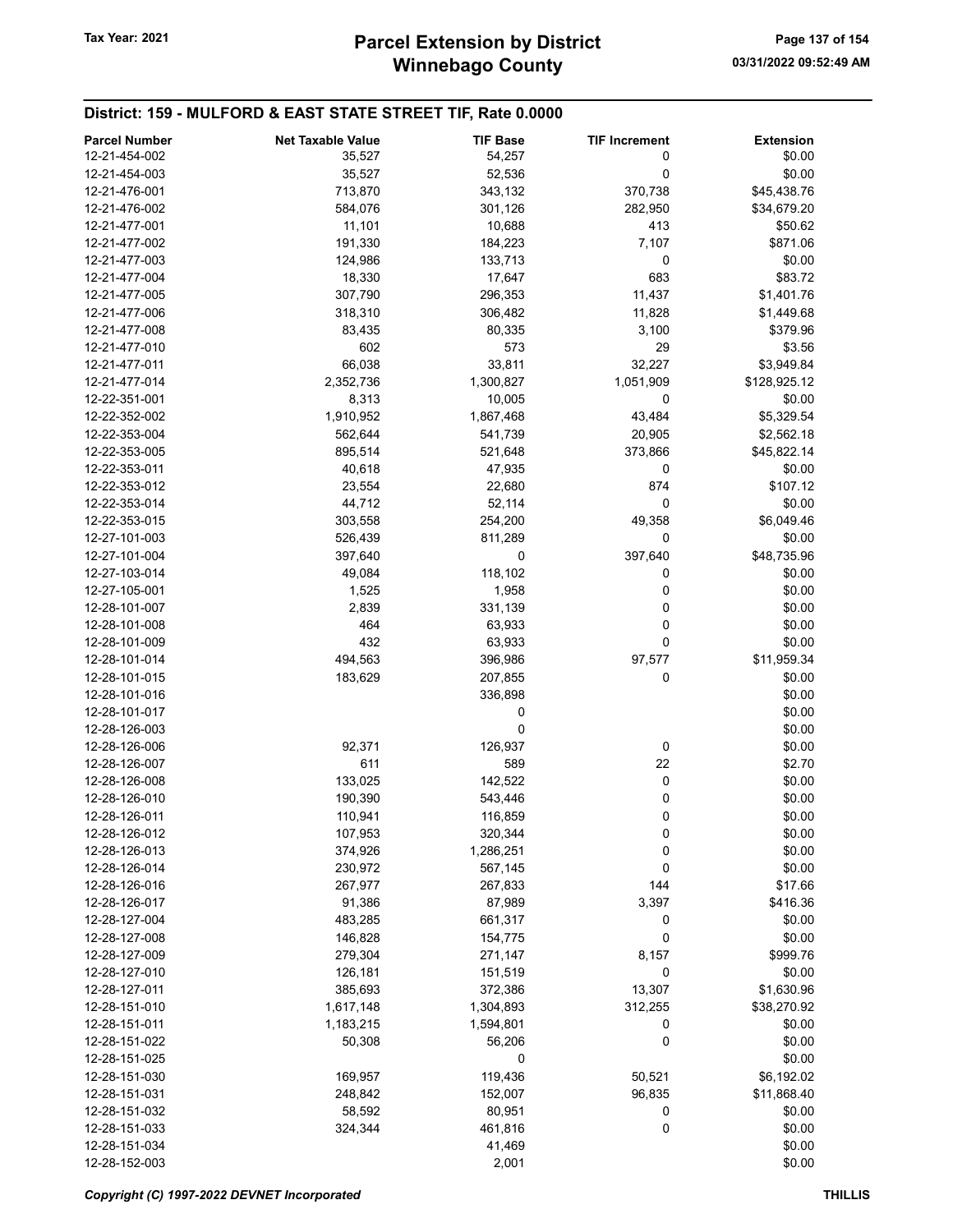| <b>Parcel Number</b> | <b>Net Taxable Value</b> | <b>TIF Base</b> | <b>TIF Increment</b> | <b>Extension</b> |
|----------------------|--------------------------|-----------------|----------------------|------------------|
| 12-28-176-012        | 400,213                  | 99,246          | 300,967              | \$36,887.42      |
| 12-28-201-003        |                          | 0               |                      | \$0.00           |
| 12-28-202-002        | 1,109,312                | 1,112,797       | 0                    | \$0.00           |
| 12-28-202-003        | 177,637                  | 183,108         | 0                    | \$0.00           |
| 12-28-202-004        | 578,146                  | 588,402         | $\mathbf 0$          | \$0.00           |
| 12-28-202-005        |                          | 0               |                      | \$0.00           |
| 12-28-203-003        | 1,324                    | 1,275           | 49                   | \$6.02           |
| 12-28-203-005        | 72,090                   | 90,431          | 0                    | \$0.00           |
| 12-28-203-006        | 282,984                  | 302,030         | 0                    | \$0.00           |
| 12-28-203-007        | 944,242                  | 965,234         | 0                    | \$0.00           |
| 12-28-204-012        | 811                      | 0               | 811                  | \$99.40          |
| 12-28-204-013        |                          | 0               |                      | \$0.00           |
| 12-28-204-014        | 7,668                    | 9,227           | 0                    | \$0.00           |
| 12-28-204-017        | 422,148                  | 461,725         | 0                    | \$0.00           |
| 12-28-204-018        | 127,250                  | 148,398         | 0                    | \$0.00           |
| 12-28-204-023        | 882,905                  | 850,100         | 32,805               | \$4,020.68       |
| 12-28-204-036        | 1,180                    | 1,386           | 0                    | \$0.00           |
| 12-28-204-037        | 284,249                  | 287,277         | 0                    | \$0.00           |
| 12-28-204-038        | 79,287                   | 104,268         | 0                    | \$0.00           |
| 12-28-204-039        | 58,882                   | 104,595         | 0                    | \$0.00           |
| 12-28-204-040        | 278,228                  | 288,795         | $\mathbf 0$          | \$0.00           |
| 12-28-226-001        | 142,109                  | 27,845          | 114,264              | \$14,004.54      |
| 12-28-226-002        |                          | 0               |                      | \$0.00           |
| 12-28-226-004        | 197,242                  | 202,373         | 0                    | \$0.00           |
| 12-28-226-008        | 241,092                  | 293,705         | 0                    | \$0.00           |
| 12-28-226-009        | 287,950                  | 119,169         | 168,781              | \$20,686.32      |
| 12-28-226-010        | 232,282                  | 306,911         | 0                    | \$0.00           |
| 12-28-227-001        | 663,337                  | 705,236         | 0                    | \$0.00           |
| 12-28-227-002        | 414,626                  | 546,731         | 0                    | \$0.00           |
| 12-28-227-003        | 161,403                  | 172,919         | 0                    | \$0.00           |
| 12-28-227-004        | 202,104                  |                 | 0                    | \$0.00           |
| 12-28-227-006        |                          | 221,344         |                      |                  |
|                      | 1,557,999                | 1,505,868       | 52,131               | \$6,389.34       |
| 12-28-227-017        | 311,871                  | 309,607         | 2,264                | \$277.48         |
| 12-29-201-001        | 138,533                  | 139,400         | 0                    | \$0.00           |
| 12-29-201-002        | 11,825                   | 13,975          | 0                    | \$0.00           |
| 12-29-201-003        | 41,939                   | 40,380          | 1,559                | \$191.08         |
| 12-29-201-004        | 10,757                   | 12,946          | 0                    | \$0.00           |
| 12-29-201-005        | 10,757                   | 12,946          | 0                    | \$0.00           |
| 12-29-201-006        | 10,757                   | 12,946          | 0                    | \$0.00           |
| 12-29-201-007        | 60,881                   | 61,207          | 0                    | \$0.00           |
| 12-29-201-008        | 60,139                   | 60,494          | 0                    | \$0.00           |
| 12-29-201-009        | 12,581                   | 12,113          | 468                  | \$57.36          |
| 12-29-201-010        | 10,310                   | 9,925           | 385                  | \$47.20          |
| 12-29-201-011        | 10,310                   | 9,925           | 385                  | \$47.20          |
| 12-29-201-012        | 3,073                    | 3,693           | 0                    | \$0.00           |
| 12-29-201-013        | 3,073                    | 3,693           | 0                    | \$0.00           |
| 12-29-201-014        | 10,156                   | 9,779           | 377                  | \$46.22          |
| 12-29-201-015        | 11,171                   | 10,754          | 417                  | \$51.12          |
| 12-29-201-016        | 7,693                    | 7,407           | 286                  | \$35.06          |
| 12-29-201-017        | 2,562                    | 3,078           | 0                    | \$0.00           |
| 12-29-201-018        | 19,005                   | 30,098          | 0                    | \$0.00           |
| 12-29-202-001        | 123,642                  | 123,757         | 0                    | \$0.00           |
| 12-29-202-002        | 54,754                   | 61,864          | 0                    | \$0.00           |
| 12-29-202-003        | 18,843                   | 23,404          | $\mathbf 0$          | \$0.00           |
| 12-29-202-004        |                          | 0               |                      | \$0.00           |
| 12-29-202-005        |                          | 0               |                      | \$0.00           |
| 12-29-202-008        | 99,235                   | 95,546          | 3,689                | \$452.14         |
| 12-29-202-009        | 26,002                   | 30,133          | 0                    | \$0.00           |
| 12-29-202-010        | 21,829                   | 27,378          | 0                    | \$0.00           |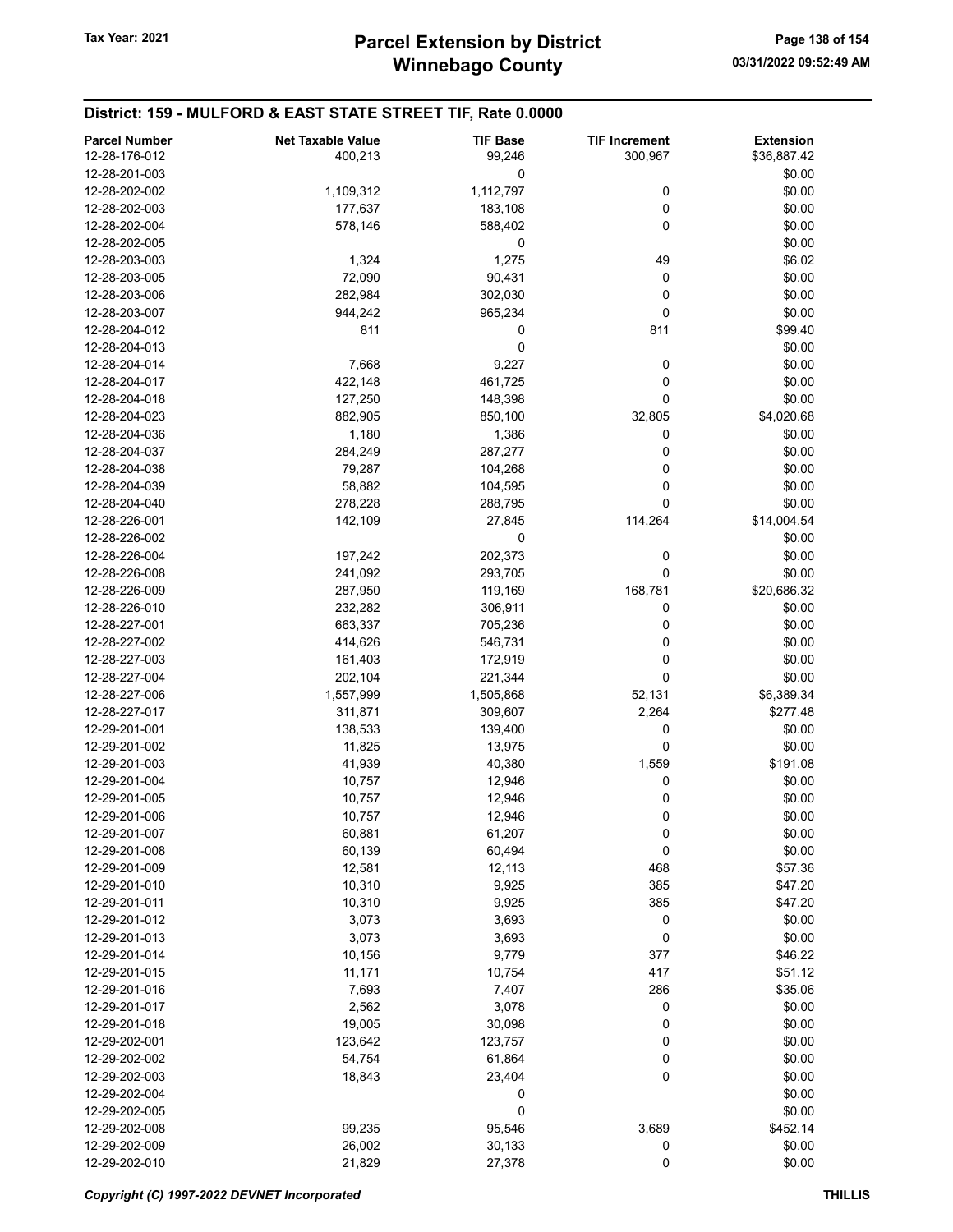## Winnebago County Tax Year: 2021 **Parcel Extension by District** Page 139 of 154

| <b>Parcel Number</b> | <b>Net Taxable Value</b> | <b>TIF Base</b> | <b>TIF Increment</b> | <b>Extension</b> |
|----------------------|--------------------------|-----------------|----------------------|------------------|
| 12-29-202-011        | 18,889                   | 23,916          | 0                    | \$0.00           |
| 12-29-202-012        |                          |                 |                      |                  |
|                      | 19,522                   | 24,711          | 0                    | \$0.00           |
| 12-29-202-013        | 19,787                   | 24,992          | 0                    | \$0.00           |
| 12-29-202-014        | 17,930                   | 22,822          | 0                    | \$0.00           |
| 12-29-202-017        | 20,990                   | 27,937          | 0                    | \$0.00           |
| 12-29-202-018        | 18,032                   | 32,064          | 0                    | \$0.00           |
| 12-29-203-001        | 57,601                   | 55,459          | 2,142                | \$262.54         |
| 12-29-203-002        | 53,814                   | 51,815          | 1,999                | \$245.00         |
| 12-29-203-003        | 20,622                   | 26,404          | 0                    | \$0.00           |
| 12-29-203-004        | 22,885                   | 24,765          | 0                    | \$0.00           |
| 12-29-203-005        | 3,073                    | 3,693           | 0                    | \$0.00           |
| 12-29-203-006        | 22,862                   | 28,297          | 0                    | \$0.00           |
| 12-29-203-007        | 13,349                   | 22,741          | 0                    | \$0.00           |
| 12-29-203-008        | 11,387                   | 21,040          | 0                    | \$0.00           |
| 12-29-203-009        | 54,438                   | 52,417          | 2,021                | \$247.70         |
| 12-29-203-010        | 29,173                   | 34,069          | 0                    | \$0.00           |
| 12-29-203-011        | 35,563                   | 35,965          | 0                    | \$0.00           |
| 12-29-203-012        | 3,073                    | 3,693           | 0                    | \$0.00           |
| 12-29-203-013        | 17,920                   | 20,083          | 0                    | \$0.00           |
| 12-29-203-014        | 10,256                   | 23,058          | 0                    | \$0.00           |
| 12-29-203-015        | 16,715                   | 27,148          | 0                    | \$0.00           |
|                      | 17,090                   |                 |                      |                  |
| 12-29-203-016        |                          | 24,504          | 0                    | \$0.00           |
| 12-29-204-006        | 18,955                   | 23,703          | 0                    | \$0.00           |
| 12-29-204-007        | 12,420                   | 24,375          | 0                    | \$0.00           |
| 12-29-204-008        | 24,117                   | 29,588          | 0                    | \$0.00           |
| 12-29-204-009        | 11,479                   | 17,916          | 0                    | \$0.00           |
| 12-29-204-010        | 23,806                   | 31,339          | 0                    | \$0.00           |
| 12-29-204-011        | 7,152                    | 24,316          | 0                    | \$0.00           |
| 12-29-204-012        | 8,696                    | 23,361          | 0                    | \$0.00           |
| 12-29-204-013        | 3,073                    | 3,693           | 0                    | \$0.00           |
| 12-29-205-001        | 18,749                   | 27,183          | 0                    | \$0.00           |
| 12-29-205-002        | 18,029                   | 26,348          | 0                    | \$0.00           |
| 12-29-205-003        | 22,814                   | 32,029          | 0                    | \$0.00           |
| 12-29-205-006        | 12,159                   | 18,570          | 0                    | \$0.00           |
| 12-29-205-007        | 16,728                   | 21,311          | 0                    | \$0.00           |
| 12-29-205-008        | 22,299                   | 17,663          | 4,636                | \$568.20         |
| 12-29-205-009        | 17,513                   | 18,189          | 0                    | \$0.00           |
| 12-29-205-013        | 22,643                   | 28,481          | 0                    | \$0.00           |
| 12-29-205-014        | 3,073                    | 3,693           | 0                    | \$0.00           |
| 12-29-205-015        | 21,854                   | 28,732          | 0                    | \$0.00           |
| 12-29-205-016        |                          | 0               |                      | \$0.00           |
| 12-29-205-017        |                          |                 | 1,003                | \$122.94         |
|                      | 27,000                   | 25,997          |                      |                  |
| 12-29-205-018        | 23,356                   | 28,732          | 0                    | \$0.00           |
| 12-29-205-019        | 27,043                   | 25,655          | 1,388                | \$170.12         |
| 12-29-205-020        | 20,831                   | 25,696          | 0                    | \$0.00           |
| 12-29-205-021        | 37,293                   | 53,783          | 0                    | \$0.00           |
| 12-29-205-022        | 43,373                   | 42,982          | 391                  | \$47.92          |
| 12-29-205-026        | 31,874                   | 39,256          | 0                    | \$0.00           |
| 12-29-205-027        | 22,050                   | 16,581          | 5,469                | \$670.30         |
| 12-29-206-001        | 26,758                   | 33,301          | 0                    | \$0.00           |
| 12-29-206-002        | 19,307                   | 24,010          | 0                    | \$0.00           |
| 12-29-206-003        | 19,473                   | 23,106          | 0                    | \$0.00           |
| 12-29-206-004        | 19,648                   | 24,493          | 0                    | \$0.00           |
| 12-29-206-005        | 18,760                   | 26,402          | 0                    | \$0.00           |
| 12-29-206-006        | 18,139                   | 23,100          | 0                    | \$0.00           |
| 12-29-206-007        | 19,350                   | 24,530          | 0                    | \$0.00           |
| 12-29-206-008        | 15,339                   | 27,450          | 0                    | \$0.00           |
| 12-29-206-009        | 30,305                   | 36,074          | 0                    | \$0.00           |
| 12-29-206-011        | 20,798                   | 26,259          | 0                    | \$0.00           |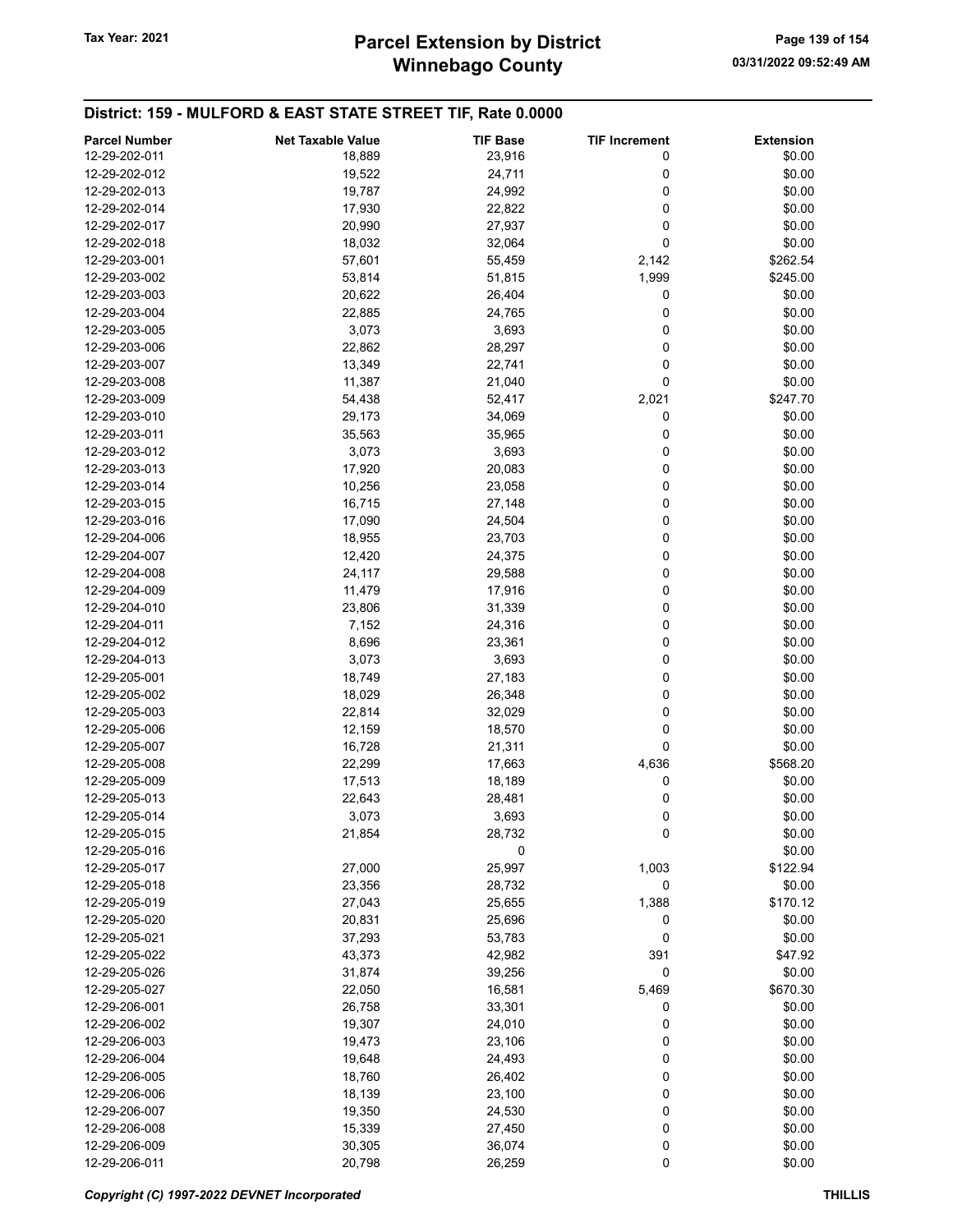## Winnebago County Tax Year: 2021 **Parcel Extension by District** Page 140 of 154

| <b>Parcel Number</b> | <b>Net Taxable Value</b> | <b>TIF Base</b> | <b>TIF Increment</b> | <b>Extension</b> |
|----------------------|--------------------------|-----------------|----------------------|------------------|
| 12-29-206-012        | 19,641                   | 24,871          | 0                    | \$0.00           |
| 12-29-206-013        | 17,720                   | 28,950          | 0                    | \$0.00           |
| 12-29-206-016        | 23,104                   | 27,069          | 0                    | \$0.00           |
| 12-29-206-017        |                          |                 | 0                    | \$0.00           |
|                      | 15,718                   | 28,931          |                      |                  |
| 12-29-206-020        | 26,432                   | 31,775          | 0                    | \$0.00           |
| 12-29-206-021        | 19,470                   | 20,044          | 0                    | \$0.00           |
| 12-29-206-022        | 17,011                   | 21,472          | 0                    | \$0.00           |
| 12-29-206-023        | 2,889                    | 3,473           | 0                    | \$0.00           |
| 12-29-206-026        | 28,885                   | 13,551          | 15,334               | \$1,879.38       |
| 12-29-206-027        | 20,484                   | 32,024          | 0                    | \$0.00           |
| 12-29-226-001        | 54,387                   | 52,367          | 2,020                | \$247.58         |
| 12-29-226-002        | 53,448                   | 51,462          | 1,986                | \$243.42         |
| 12-29-226-003        | 3,104                    | 3,731           | 0                    | \$0.00           |
| 12-29-226-004        | 23,510                   | 29,400          | 0                    | \$0.00           |
| 12-29-226-005        | 31,852                   | 38,332          | 0                    | \$0.00           |
| 12-29-226-006        | 21,558                   | 33,178          | $\mathbf 0$          | \$0.00           |
| 12-29-226-007        | 20,043                   | 17,520          | 2,523                | \$309.24         |
| 12-29-226-008        | 33,614                   | 27,563          | 6,051                | \$741.64         |
| 12-29-226-013        | 30,499                   | 43,841          | 0                    | \$0.00           |
| 12-29-226-014        | 29,508                   | 36,742          | 0                    | \$0.00           |
| 12-29-226-015        | 32,944                   | 31,781          | 1,163                | \$142.54         |
| 12-29-226-016        | 246,795                  | 270,498         | 0                    | \$0.00           |
| 12-29-226-017        | 39,058                   | 49,448          | 0                    | \$0.00           |
| 12-29-226-018        | 39,784                   | 49,205          | 0                    | \$0.00           |
| 12-29-226-019        | 42,905                   | 52,988          | 0                    | \$0.00           |
| 12-29-226-020        | 40,407                   | 43,946          | 0                    | \$0.00           |
|                      |                          |                 | 0                    |                  |
| 12-29-226-021        | 114,259                  | 152,339         |                      | \$0.00           |
| 12-29-226-022        | 114,259                  | 148,973         | 0                    | \$0.00           |
| 12-29-226-023        | 113,211                  | 74,565          | 38,646               | \$4,736.58       |
| 12-29-226-024        | 89,033                   | 117,730         | 0                    | \$0.00           |
| 12-29-226-025        | 89,033                   | 71,176          | 17,857               | \$2,188.62       |
| 12-29-226-026        | 73,500                   | 86,881          | 0                    | \$0.00           |
| 12-29-226-027        | 107,836                  | 71,149          | 36,687               | \$4,496.48       |
| 12-29-226-028        | 110,343                  | 96,934          | 13,409               | \$1,643.46       |
| 12-29-226-029        | 137,109                  | 180,345         | 0                    | \$0.00           |
| 12-29-226-030        | 23,706                   | 33,586          | 0                    | \$0.00           |
| 12-29-226-031        | 24,047                   | 33,287          | 0                    | \$0.00           |
| 12-29-227-001        | 5,937                    | 14,330          | 0                    | \$0.00           |
| 12-29-227-002        | 7,937                    | 14,330          | 0                    | \$0.00           |
| 12-29-227-003        | 2,849                    | 12,641          | 0                    | \$0.00           |
| 12-29-227-004        | 7,937                    | 17,964          | 0                    | \$0.00           |
| 12-29-227-005        | 7,937                    | 20,330          | 0                    | \$0.00           |
| 12-29-227-006        | 7,937                    | 14,330          | 0                    | \$0.00           |
| 12-29-227-007        | 7,937                    | 20,330          | 0                    | \$0.00           |
| 12-29-227-008        | 7,937                    | 20,330          | 0                    | \$0.00           |
| 12-29-228-001        | 45,756                   | 63,081          | 0                    | \$0.00           |
| 12-29-228-002        | 33,519                   | 45,011          | 0                    | \$0.00           |
| 12-29-228-003        | 92,267                   | 91,512          | 755                  | \$92.54          |
| 12-29-228-004        | 114,259                  | 154,741         | 0                    | \$0.00           |
| 12-29-228-005        | 93,623                   | 118,449         | 0                    | \$0.00           |
| 12-29-228-006        | 0                        | 39,852          | 0                    | \$0.00           |
| 12-29-228-007        | 40,715                   | 50,284          | 0                    | \$0.00           |
| 12-29-228-008        | 42,121                   | 51,005          | 0                    | \$0.00           |
| 12-29-228-009        |                          | 0               |                      |                  |
|                      |                          |                 |                      | \$0.00           |
| 12-29-228-010        | 40,123                   | 49,629          | 0                    | \$0.00           |
| 12-29-228-011        | 40,286                   | 49,797          | 0                    | \$0.00           |
| 12-29-228-012        | 114,258                  | 98,578          | 15,680               | \$1,921.80       |
| 12-29-228-013        | 94,878                   | 119,642         | 0                    | \$0.00           |
| 12-29-228-014        | 70,220                   | 72,455          | 0                    | \$0.00           |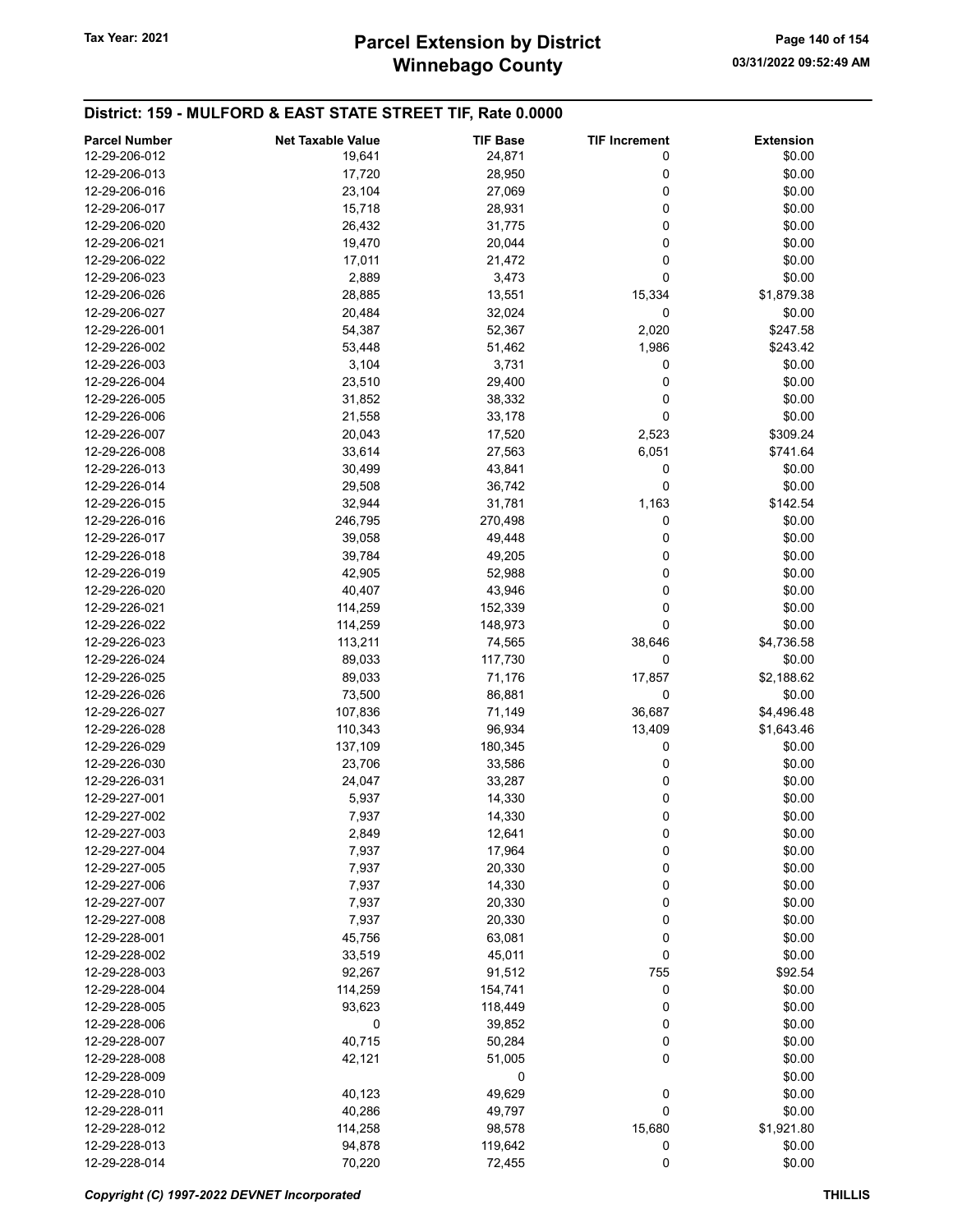| <b>Parcel Number</b> | <b>Net Taxable Value</b> | <b>TIF Base</b> | <b>TIF Increment</b> | <b>Extension</b> |
|----------------------|--------------------------|-----------------|----------------------|------------------|
| 12-29-228-015        | 70,219                   | 72,455          | 0                    | \$0.00           |
| 12-29-228-017        | 3,584                    | 4,320           | 0                    | \$0.00           |
| 12-29-228-018        | 6,190                    | 7,463           | 0                    | \$0.00           |
| 12-29-228-019        | 13,633                   | 13,126          | 507                  | \$62.14          |
| 12-29-228-020        | 18,903                   | 18,200          | 703                  | \$86.16          |
| 12-29-228-021        | 52,510                   | 57,964          | 0                    | \$0.00           |
| 12-29-228-024        | 352,753                  | 208,424         | 144,329              | \$17,689.40      |
| 12-29-228-025        | 169,937                  | 163,623         | 6,314                | \$773.86         |
| 12-29-229-005        |                          | 0               |                      | \$0.00           |
| 12-29-229-011        |                          | 2,674           |                      | \$0.00           |
| 12-29-229-012        |                          | 3,555           |                      | \$0.00           |
| 12-29-229-015        | 294,063                  | 370,323         | 0                    | \$0.00           |
| 12-29-229-016        | 340,321                  | 402,526         | 0                    | \$0.00           |
| 12-29-229-019        |                          | 0               |                      | \$0.00           |
| 12-29-229-020        |                          | 4,049           |                      | \$0.00           |
| 12-29-229-023        | 432,008                  | 444,389         | 0                    | \$0.00           |
| 12-29-229-024        | 612,098                  | 637,601         | 0                    | \$0.00           |
| 12-29-229-025        |                          | 119,190         |                      | \$0.00           |
| 12-29-251-006        | 257,016                  | 280,314         | 0                    | \$0.00           |
| 12-29-251-013        | 665,305                  | 640,584         | 24,721               | \$3,029.88       |
| 12-29-251-014        | 22,413                   | 32,345          | 0                    | \$0.00           |
| 12-29-257-001        | 147,582                  | 155,712         | 0                    | \$0.00           |
| 12-29-257-002        | 24,173                   | 27,652          | 0                    | \$0.00           |
| 12-29-276-002        | 22,246                   | 24,832          | 0                    | \$0.00           |
| 12-29-276-003        | 27,585                   | 43,164          | 0                    | \$0.00           |
| 12-29-276-004        | 21,919                   | 23,051          | 0                    | \$0.00           |
| 12-29-276-005        | 27,070                   | 42,391          | 0                    | \$0.00           |
| 12-29-276-006        | 22,557                   | 35,358          | 0                    | \$0.00           |
| 12-29-276-007        | 22,147                   | 35,149          | 0                    | \$0.00           |
| 12-29-276-008        | 36,576                   | 38,977          | 0                    | \$0.00           |
| 12-29-276-009        | 40,428                   | 47,289          | 0                    | \$0.00           |
| 12-29-276-010        | 20,289                   | 42,437          | 0                    | \$0.00           |
| 12-29-276-011        | 19,705                   | 41,212          | 0                    | \$0.00           |
| 12-29-276-012        | 40,962                   | 52,418          | 0                    | \$0.00           |
| 12-29-276-013        | 16,916                   | 35,383          | 0                    | \$0.00           |
| 12-29-276-014        | 23,942                   | 27,780          | 0                    | \$0.00           |
| 12-29-276-015        | 23,942                   | 27,780          | 0                    | \$0.00           |
| 12-29-276-017        | 14,334                   | 26,319          | 0                    | \$0.00           |
| 12-29-276-018        | 17,271                   | 28,258          | 0                    | \$0.00           |
| 12-29-276-019        | 29,830                   | 48,055          | 0                    | \$0.00           |
| 12-29-276-020        | 29,937                   | 48,641          | 0                    | \$0.00           |
| 12-29-276-021        | 18,054                   | 29,332          | 0                    | \$0.00           |
| 12-29-276-022        | 28,306                   | 45,995          | 0                    | \$0.00           |
| 12-29-276-023        | 19,385                   | 31,494          | 0                    | \$0.00           |
| 12-29-276-024        | 42,352                   | 43,897          | 0                    | \$0.00           |
| 12-29-276-025        | 42,352                   | 43,897          | 0                    | \$0.00           |
| 12-29-276-026        | 18,979                   | 24,079          | 0                    | \$0.00           |
| 12-29-276-027        | 15,703                   | 25,528          | 0                    | \$0.00           |
| 12-29-277-001        | 17,971                   | 30,028          | 0                    | \$0.00           |
| 12-29-277-002        | 25,240                   | 31,348          | 0                    | \$0.00           |
| 12-29-277-003        | 127,152                  | 135,821         | 0                    | \$0.00           |
| 12-29-277-004        |                          | 67,787          |                      | \$0.00           |
| 12-29-277-005        | 118,816                  | 124,880         | 0                    | \$0.00           |
| 12-29-277-006        | 200,982                  | 214,318         | 0                    | \$0.00           |
| 12-29-277-008        | 352,719                  | 0               | 352,719              | \$43,230.30      |
| 12-29-277-011        | 11,312                   | 13,616          | 0                    | \$0.00           |
| Totals for 159       | 49,483,989               | 49,938,279      | 6,458,502            | \$791,574.02     |
|                      |                          |                 |                      | 400 Parcels      |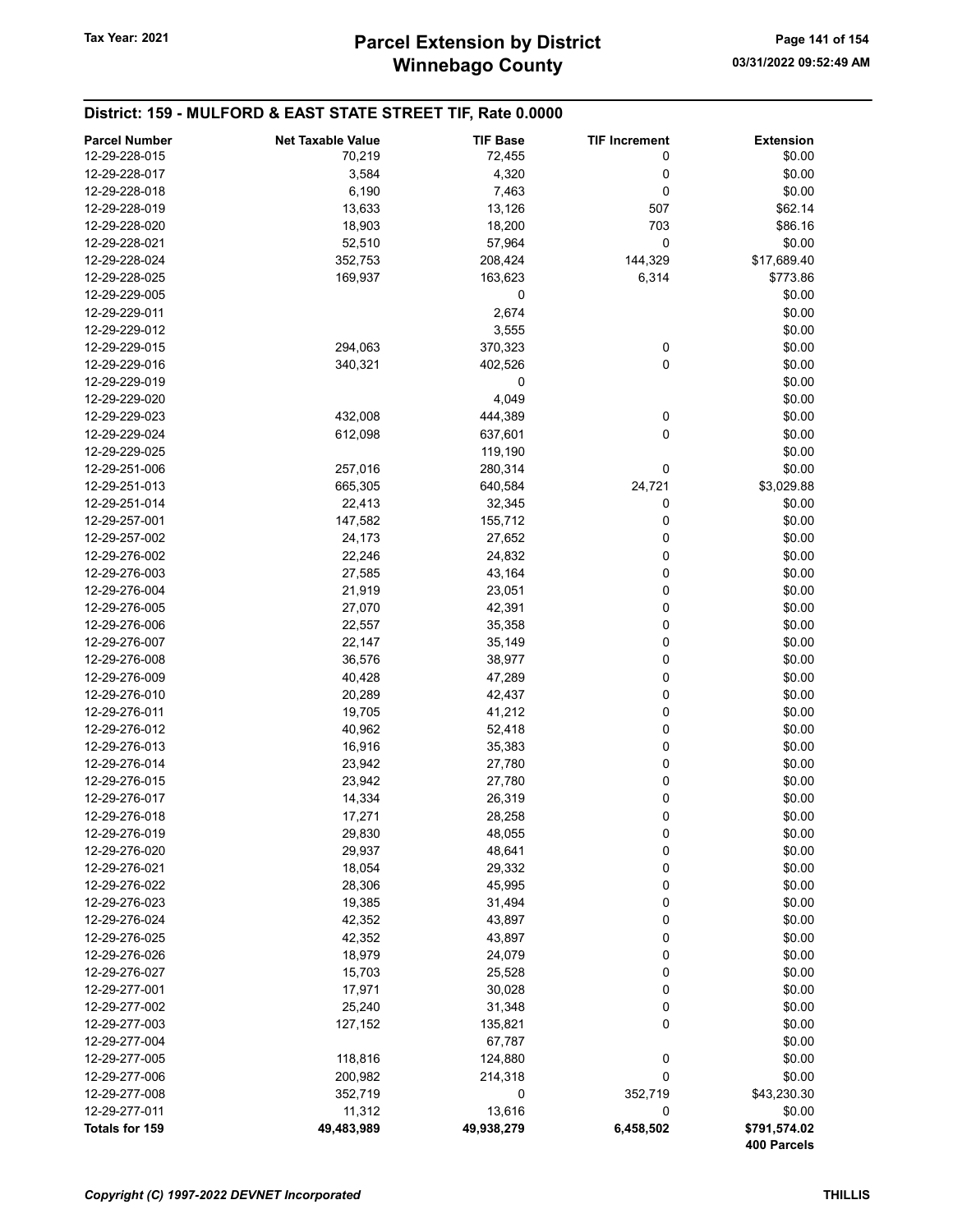### District: 164 - AUBURN STREET TIF, Rate 0.0000

| <b>Parcel Number</b> | <b>Net Taxable Value</b> | <b>TIF Base</b> | <b>TIF Increment</b> | <b>Extension</b> |
|----------------------|--------------------------|-----------------|----------------------|------------------|
| 11-14-160-002        | 15,130                   | 12,818          | 2,312                | \$283.38         |
| 11-14-160-013        | 200,896                  | 154,733         | 46,163               | \$5,657.88       |
| 11-14-301-022        | 5,919                    | 5,013           | 906                  | \$111.04         |
| 11-14-301-023        | 6,019                    | 5,099           | 920                  | \$112.76         |
|                      |                          |                 |                      |                  |
| 11-14-301-024        | 79,924                   | 67,715          | 12,209               | \$1,496.38       |
| 11-15-156-003        | 36,746                   | 31,133          | 5,613                | \$687.96         |
| 11-15-156-004        | 963                      | 815             | 148                  | \$18.14          |
| 11-15-156-005        |                          | 0               |                      | \$0.00           |
| 11-15-156-007        | 13,216                   | 11,197          | 2,019                | \$247.46         |
| 11-15-156-008        | 93,757                   | 79,435          | 14,322               | \$1,755.36       |
| 11-15-156-009        | 119,909                  | 70,832          | 49,077               | \$6,015.02       |
| 11-15-156-012        | 51,788                   | 46,117          | 5,671                | \$695.06         |
| 11-15-156-013        | 10,522                   | 8,916           | 1,606                | \$196.84         |
| 11-15-156-014        | 6,983                    | 5,915           | 1,068                | \$130.90         |
| 11-15-156-015        | 6,946                    | 5,885           | 1,061                | \$130.04         |
| 11-15-156-017        | 16,354                   | 13,855          | 2,499                | \$306.28         |
| 11-15-156-018        | 55,545                   | 47,061          | 8,484                | \$1,039.82       |
| 11-15-156-019        | 19,629                   | 16,630          | 2,999                | \$367.58         |
| 11-15-156-020        | 34,025                   | 28,826          |                      | \$637.22         |
|                      |                          |                 | 5,199                |                  |
| 11-15-156-025        | 46,240                   | 45,346          | 894                  | \$109.58         |
| 11-15-156-026        | 17,973                   | 11,748          | 6,225                | \$762.96         |
| 11-15-156-027        | 24,079                   | 20,399          | 3,680                | \$451.04         |
| 11-15-156-028        | 253,111                  | 203,221         | 49,890               | \$6,114.68       |
| 11-15-156-029        | 11,633                   | 9,856           | 1,777                | \$217.80         |
| 11-15-156-030        | 6,735                    | 5,706           | 1,029                | \$126.12         |
| 11-15-156-031        | 6,735                    | 5,706           | 1,029                | \$126.12         |
| 11-15-156-032        | 45,140                   | 63,539          | 0                    | \$0.00           |
| 11-15-156-033        | 3,473                    | 2,942           | 531                  | \$65.08          |
| 11-15-156-034        | 3,473                    | 2,942           | 531                  | \$65.08          |
| 11-15-156-035        | 3,473                    | 2,942           | 531                  | \$65.08          |
| 11-15-156-038        | 7,915                    | 6,706           | 1,209                | \$148.18         |
| 11-15-156-041        | 41,602                   | 46,938          | 0                    | \$0.00           |
| 11-15-156-042        | 9,023                    | 6,847           | 2,176                | \$266.70         |
| 11-15-156-043        | 41,508                   | 32,667          | 8,841                | \$1,083.58       |
| 11-15-156-044        |                          |                 |                      |                  |
|                      | 84,404                   | 70,065          | 14,339               | \$1,757.44       |
| 11-15-184-003        | 66,349                   | 56,214          | 10,135               | \$1,242.18       |
| 11-15-184-007        | 65,977                   | 55,898          | 10,079               | \$1,235.32       |
| 11-15-184-008        | 32,280                   | 27,348          | 4,932                | \$604.48         |
| 11-15-184-009        | 8,288                    | 7,022           | 1,266                | \$155.16         |
| 11-15-184-011        | 14,746                   | 12,493          | 2,253                | \$276.14         |
| 11-15-184-012        | 37,426                   | 31,708          | 5,718                | \$700.82         |
| 11-15-184-013        | 95,045                   | 80,524          | 14,521               | \$1,779.74       |
| 11-15-185-005        | 4,390                    | 15,051          | 0                    | \$0.00           |
| 11-15-185-006        | 7,793                    | 5,089           | 2,704                | \$331.42         |
| 11-15-185-007        | 12,951                   | 21,033          | 0                    | \$0.00           |
| 11-15-186-001        | 1,425                    | 2,263           | 0                    | \$0.00           |
| 11-15-186-002        | 17,806                   | 15,086          | 2,720                | \$333.38         |
| 11-15-186-003        |                          | 0               |                      | \$0.00           |
| 11-15-186-004        |                          | 0               |                      | \$0.00           |
| 11-15-186-005        |                          | 0               |                      | \$0.00           |
| 11-15-187-001        |                          | 0               |                      | \$0.00           |
| 11-15-187-002        |                          | 0               |                      | \$0.00           |
|                      |                          | 70,899          |                      |                  |
| 11-15-187-003        | 76,275                   |                 | 5,376                | \$658.90         |
| 11-15-187-004        | 1,339                    | 0               | 1,339                | \$164.12         |
| 11-15-253-011        | 26,381                   | 22,352          | 4,029                | \$493.82         |
| 11-15-253-012        | 24,164                   | 28,849          | 0                    | \$0.00           |
| 11-15-253-013        | 32,151                   | 27,240          | 4,911                | \$601.92         |
| 11-15-253-014        | 10,086                   | 8,547           | 1,539                | \$188.62         |
| 11-15-253-015        | 17,010                   | 14,413          | 2,597                | \$318.30         |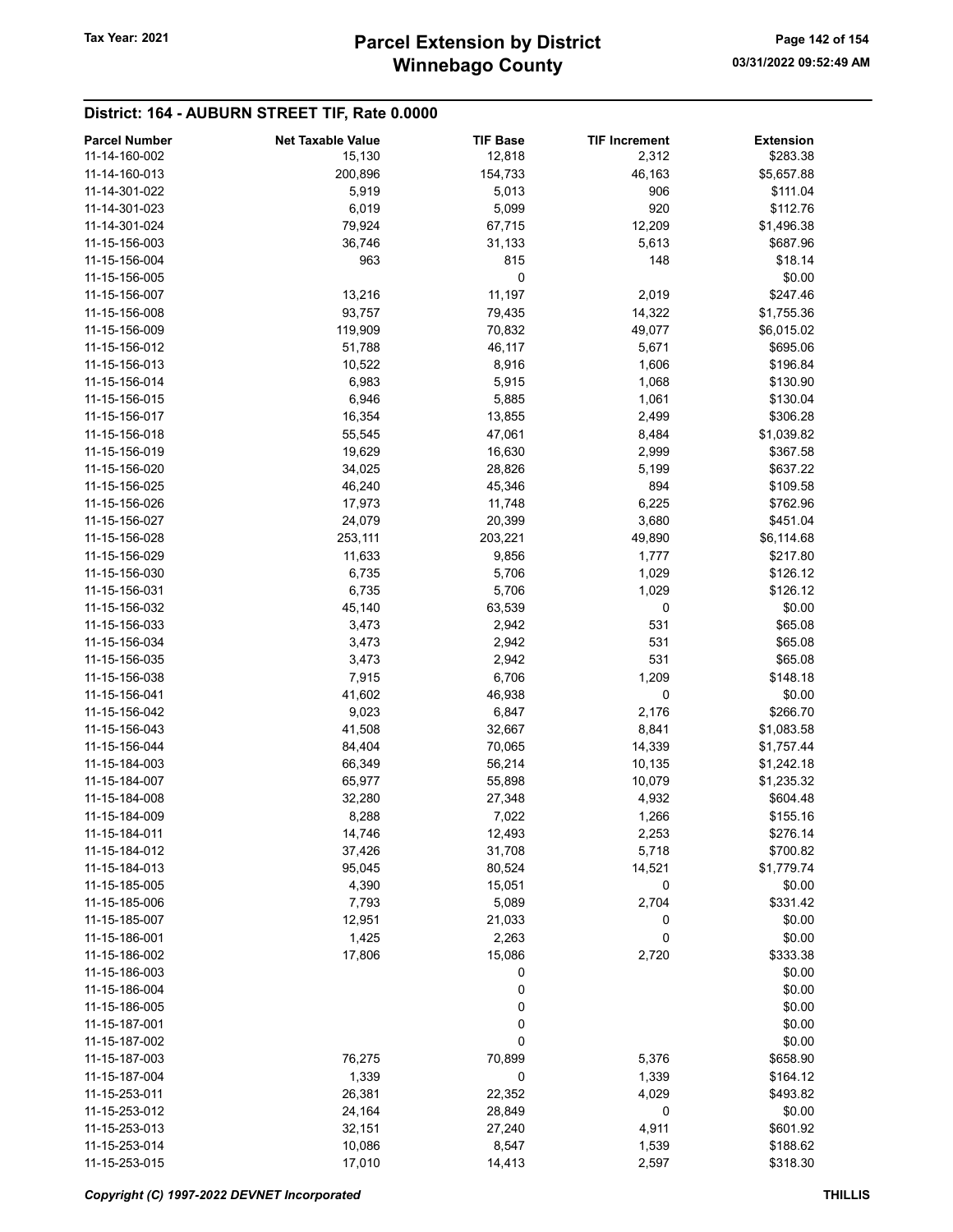# District: 164 - AUBURN STREET TIF, Rate 0.0000

| <b>Parcel Number</b> | <b>Net Taxable Value</b> | <b>TIF Base</b> | <b>TIF Increment</b> | <b>Extension</b> |
|----------------------|--------------------------|-----------------|----------------------|------------------|
| 11-15-253-016        | 53,036                   | 12,713          | 40,323               | \$4,942.12       |
| 11-15-253-017        |                          | 0               |                      | \$0.00           |
| 11-15-253-018        | 33,594                   | 28,461          | 5,133                | \$629.12         |
| 11-15-253-019        | 8,184                    | 6,934           | 1,250                | \$153.20         |
| 11-15-253-020        |                          |                 | 4,774                | \$585.12         |
|                      | 31,245                   | 26,471          |                      |                  |
| 11-15-254-001        | 12,480                   | 10,573          | 1,907                | \$233.74         |
| 11-15-254-002        | 7,715                    | 6,535           | 1,180                | \$144.62         |
| 11-15-254-005        | 32,197                   | 27,279          | 4,918                | \$602.76         |
| 11-15-254-006        | 19,758                   | 16,740          | 3,018                | \$369.90         |
| 11-15-254-007        | 10,736                   | 9,096           | 1,640                | \$201.00         |
| 11-15-254-008        | 5,804                    | 10,952          | 0                    | \$0.00           |
| 11-15-254-009        | 5,382                    | 4,559           | 823                  | \$100.88         |
| 11-15-254-010        | 6,735                    | 5,706           | 1,029                | \$126.12         |
| 11-15-254-011        |                          | 0               |                      | \$0.00           |
| 11-15-254-012        |                          | 0               |                      | \$0.00           |
| 11-15-254-014        |                          | 0               |                      | \$0.00           |
| 11-15-254-015        | 7,541                    | 6,389           | 1,152                | \$141.20         |
| 11-15-254-016        | 13,445                   | 11,392          | 2,053                | \$251.62         |
| 11-15-254-019        | 268                      | 226             | 42                   | \$5.16           |
|                      |                          |                 |                      |                  |
| 11-15-254-020        | 17,364                   | 14,712          | 2,652                | \$325.04         |
| 11-15-254-021        | 5,457                    | 4,624           | 833                  | \$102.10         |
| 11-15-254-022        | 102,849                  | 82,989          | 19,860               | \$2,434.10       |
| 11-15-254-023        | 192,353                  | 160,084         | 32,269               | \$3,955.00       |
| 11-15-254-024        | 35,563                   | 30,130          | 5,433                | \$665.88         |
| 11-15-254-025        | 3,935                    | 3,333           | 602                  | \$73.78          |
| 11-15-256-004        |                          | 6,020           |                      | \$0.00           |
| 11-15-256-005        |                          | 2,551           |                      | \$0.00           |
| 11-15-256-006        | 18,548                   | 15,715          | 2,833                | \$347.22         |
| 11-15-256-009        | 32,795                   | 27,785          | 5,010                | \$614.04         |
| 11-15-256-010        | 3,281                    | 2,496           | 785                  | \$96.22          |
| 11-15-256-034        | 1,780                    | 1,509           | 271                  | \$33.22          |
| 11-15-256-035        | 1,780                    | 1,509           | 271                  | \$33.22          |
| 11-15-256-036        | 1,780                    | 1,509           | 271                  | \$33.22          |
| 11-15-256-037        | 1,780                    | 1,509           | 271                  | \$33.22          |
| 11-15-256-038        |                          | 1,509           | 271                  |                  |
|                      | 1,780                    |                 |                      | \$33.22          |
| 11-15-256-039        | 4,366                    | 3,700           | 666                  | \$81.64          |
| 11-15-256-043        | 141,819                  | 114,432         | 27,387               | \$3,356.64       |
| 11-15-256-044        | 15,767                   | 13,358          | 2,409                | \$295.26         |
| 11-15-277-032        | 15,484                   | 13,118          | 2,366                | \$289.98         |
| 11-15-277-034        | 19,645                   | 14,990          | 4,655                | \$570.54         |
| 11-15-278-028        | 63,651                   | 53,928          | 9,723                | \$1,191.68       |
| 11-15-281-014        | 12,578                   | 16,613          | 0                    | \$0.00           |
| 11-15-281-016        | 42,206                   | 35,759          | 6,447                | \$790.16         |
| 11-15-281-018        | 29,830                   | 37,155          | 0                    | \$0.00           |
| 11-15-281-019        | 49,222                   | 95,892          | 0                    | \$0.00           |
| 11-15-281-020        |                          | 0               |                      | \$0.00           |
| 11-15-281-021        | 22,197                   | 37,279          | 0                    | \$0.00           |
| 11-15-301-001        | 239,743                  | 193,448         | 46,295               | \$5,674.06       |
| 11-15-302-001        | 4,242                    | 3,596           | 646                  | \$79.18          |
| 11-15-302-002        | 4,311                    | 3,653           | 658                  | \$80.66          |
| 11-15-302-003        |                          |                 |                      |                  |
|                      | 37,870                   | 29,169          | 8,701                | \$1,066.42       |
| 11-15-302-005        | 6,104                    | 5,172           | 932                  | \$114.24         |
| 11-15-328-005        | 5,471                    | 10,512          | 0                    | \$0.00           |
| 11-15-328-006        | 29,242                   | 49,896          | 0                    | \$0.00           |
| 11-15-328-007        | 29,012                   | 30,632          | 0                    | \$0.00           |
| 11-15-328-008        | 4,559                    | 6,301           | 0                    | \$0.00           |
| 11-15-328-009        | 4,821                    | 5,858           | 0                    | \$0.00           |
| 11-15-328-010        | 180,887                  | 117,929         | 62,958               | \$7,716.32       |
| 11-15-331-006        |                          | 0               |                      | \$0.00           |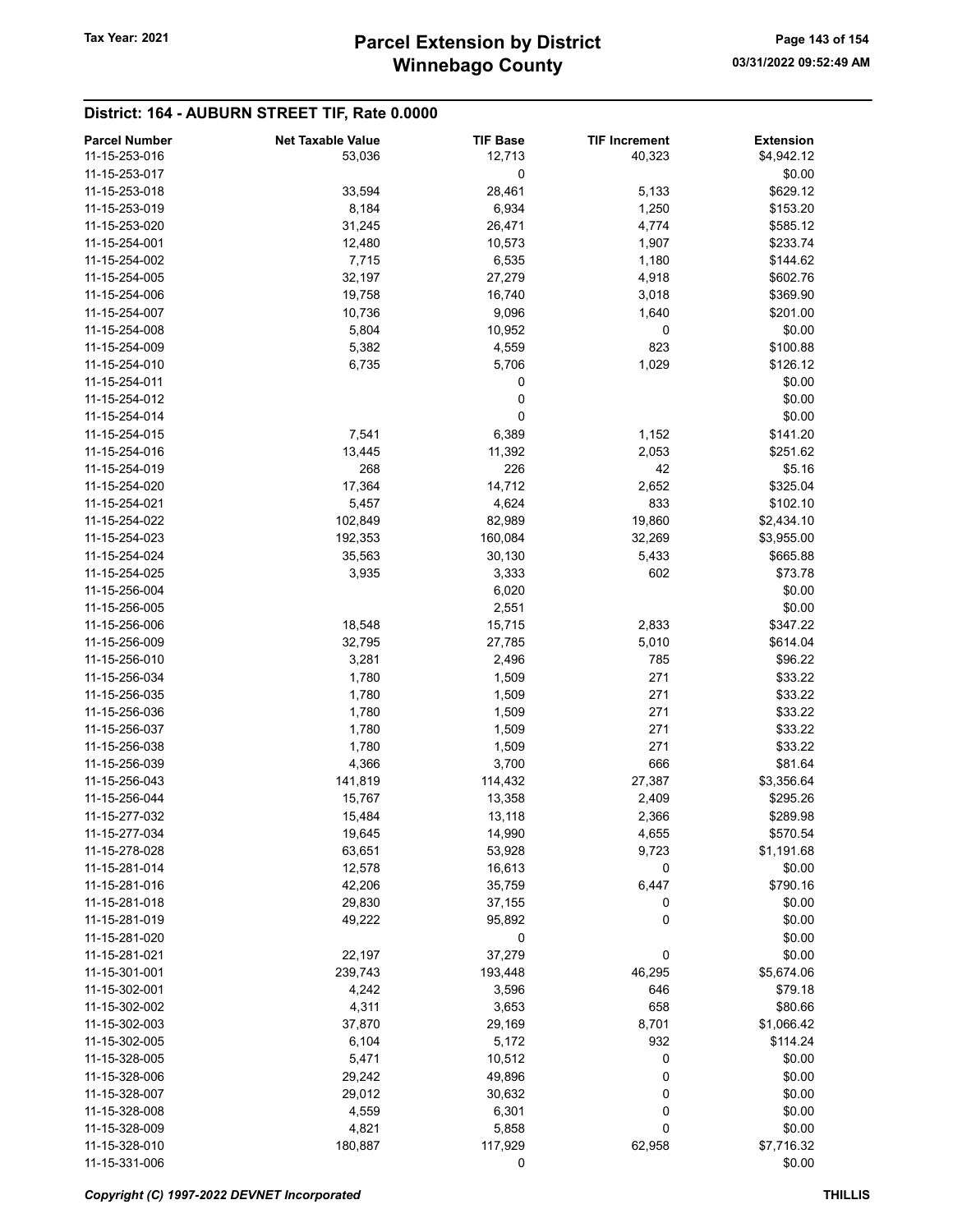### District: 164 - AUBURN STREET TIF, Rate 0.0000

| <b>Parcel Number</b> | <b>Net Taxable Value</b> | <b>TIF Base</b> | <b>TIF Increment</b> | <b>Extension</b> |
|----------------------|--------------------------|-----------------|----------------------|------------------|
| 11-15-331-008        | 76,751                   | 104,361         | 0                    | \$0.00           |
| 11-15-401-001        | 29,257                   | 19,924          | 9,333                | \$1,143.88       |
|                      |                          |                 |                      |                  |
| 11-15-401-002        |                          | 51,042          |                      | \$0.00           |
| 11-15-401-003        | 200,475                  | 169,116         | 31,359               | \$3,843.46       |
| 11-15-401-009        |                          | 0               |                      | \$0.00           |
| 11-15-401-010        |                          | 0               |                      | \$0.00           |
| 11-15-402-001        | 3,504                    | 0               | 3,504                | \$429.46         |
| 11-15-402-005        | 71,549                   | 59,776          | 11,773               | \$1,442.94       |
| 11-15-402-006        | 37,125                   | 31,445          | 5,680                | \$696.16         |
| 11-15-402-007        | 2,365                    | 2,004           | 361                  | \$44.26          |
| 11-15-403-003        | 20,086                   | 17,019          | 3,067                | \$375.90         |
|                      |                          |                 |                      |                  |
| 11-15-403-004        | 83,593                   | 86,602          | 0                    | \$0.00           |
| 11-15-403-005        | 34,904                   | 40,704          | 0                    | \$0.00           |
| 11-15-403-006        | 28,709                   | 21,200          | 7,509                | \$920.34         |
| 11-15-403-007        | 1,908                    | 1,617           | 291                  | \$35.68          |
| 11-15-403-008        | 30,180                   | 25,570          | 4,610                | \$565.02         |
| 11-15-404-001        | 75,983                   | 62,843          | 13,140               | \$1,610.48       |
| 11-15-404-006        | 15,700                   | 9,970           | 5,730                | \$702.30         |
| 11-15-404-008        | 11,992                   | 10,160          | 1,832                | \$224.54         |
| 11-15-404-009        | 505,902                  | 518,383         | 0                    | \$0.00           |
|                      |                          |                 |                      |                  |
| 11-15-405-001        | 13,036                   | 11,043          | 1,993                | \$244.28         |
| 11-15-405-002        | 5,576                    | 4,724           | 852                  | \$104.42         |
| 11-15-405-003        | 376                      | 318             | 58                   | \$7.12           |
| 11-15-405-004        | 6,511                    | 5,516           | 995                  | \$121.96         |
| 11-15-405-005        | 54,681                   | 46,327          | 8,354                | \$1,023.90       |
| 11-15-405-006        | 65,622                   | 48,507          | 17,115               | \$2,097.68       |
| 11-15-405-007        | 32,578                   | 11,981          | 20,597               | \$2,524.44       |
| 11-15-405-008        | 8,169                    | 9,686           | 0                    | \$0.00           |
| 11-15-405-009        | 13,463                   | 11,408          | 2,055                | \$251.88         |
| 11-15-406-001        | 7,597                    | 6,436           | 1,161                | \$142.30         |
|                      |                          |                 |                      |                  |
| 11-15-406-005        | 14,645                   | 12,409          | 2,236                | \$274.06         |
| 11-15-406-006        | 1,535                    | 1,302           | 233                  | \$28.56          |
| 11-15-426-025        | 5,213                    | 4,417           | 796                  | \$97.56          |
| 11-15-426-040        | 113,887                  | 96,489          | 17,398               | \$2,132.36       |
| 11-15-426-041        | 100,245                  | 70,701          | 29,544               | \$3,621.00       |
| 11-15-427-003        | 6,800                    | 5,000           | 1,800                | \$220.62         |
| 11-15-427-012        | 12,855                   | 12,506          | 349                  | \$42.78          |
| 11-15-427-022        | 157,292                  | 121,150         | 36,142               | \$4,429.68       |
| 11-15-428-016        | 81,505                   | 81,264          | 241                  | \$29.54          |
| 11-16-185-015        |                          | 2,193           | 394                  | \$48.30          |
|                      | 2,587                    |                 |                      |                  |
| 11-16-185-016        | 3,833                    | 3,249           | 584                  | \$71.58          |
| 11-16-185-017        | 146,305                  | 129,827         | 16,478               | \$2,019.60       |
| 11-16-185-018        | 3,833                    | 3,249           | 584                  | \$71.58          |
| 11-16-185-019        | 3,833                    | 3,249           | 584                  | \$71.58          |
| 11-16-185-020        | 3,833                    | 3,249           | 584                  | \$71.58          |
| 11-16-185-021        | 5,128                    | 4,346           | 782                  | \$95.84          |
| 11-16-252-015        | 10,449                   | 6,771           | 3,678                | \$450.80         |
| 11-16-252-016        | 6,073                    | 5,146           | 927                  | \$113.62         |
| 11-16-252-017        | 5,289                    | 4,482           | 807                  | \$98.92          |
| 11-16-252-018        | 5,289                    | 4,482           | 807                  | \$98.92          |
|                      |                          |                 |                      |                  |
| 11-16-252-019        | 26,164                   | 22,169          | 3,995                | \$489.64         |
| 11-16-253-017        | 685                      | 727             | 0                    | \$0.00           |
| 11-16-253-018        | 3,619                    | 1,210           | 2,409                | \$295.26         |
| 11-16-253-019        | 7,445                    | 6,274           | 1,171                | \$143.52         |
| 11-16-253-021        | 9,504                    | 15,049          | 0                    | \$0.00           |
| 11-16-253-022        | 18,678                   | 0               | 18,678               | \$2,289.24       |
| 11-16-276-003        | 75,329                   | 63,823          | 11,506               | \$1,410.22       |
| 11-16-276-008        | 291,954                  | 247,354         | 44,600               | \$5,466.32       |
| 11-16-276-009        | 406,485                  | 311,617         | 94,868               | \$11,627.32      |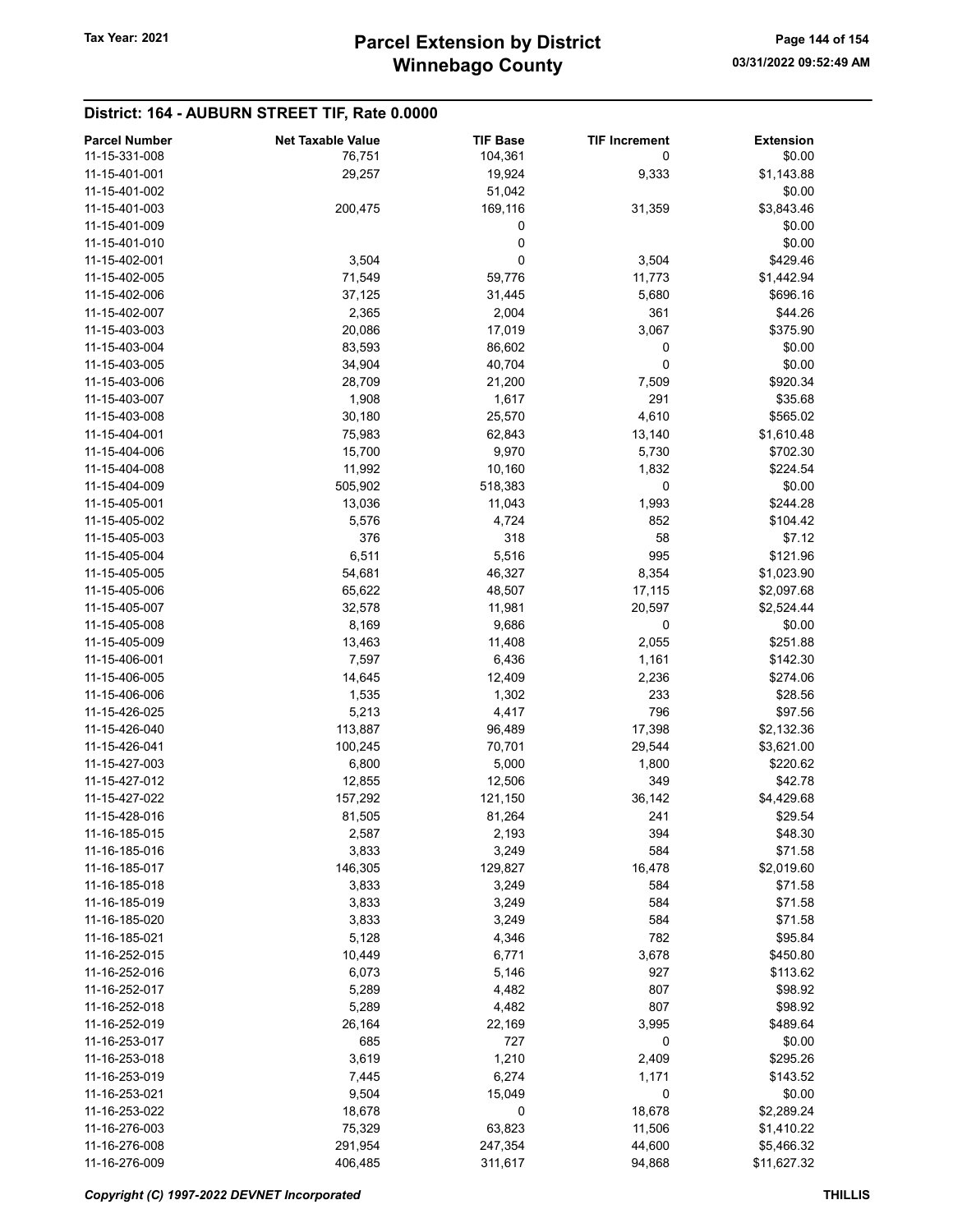# District: 164 - AUBURN STREET TIF, Rate 0.0000

| <b>Parcel Number</b> | <b>Net Taxable Value</b> | <b>TIF Base</b> | <b>TIF Increment</b> | <b>Extension</b> |
|----------------------|--------------------------|-----------------|----------------------|------------------|
| 11-16-276-010        | 19,003                   | 16,103          | 2,900                | \$355.44         |
| 11-16-277-003        | 471,013                  | 257,938         | 213,075              | \$26,115.12      |
| 11-16-277-004        | 207,150                  | 82,543          | 124,607              | \$15,272.22      |
| 11-16-277-006        | 249,828                  | 234,031         | 15,797               | \$1,936.14       |
| 11-16-277-007        | 211,504                  | 199,359         | 12,145               | \$1,488.54       |
| 11-16-328-001        | 94,905                   | 35,789          | 59,116               | \$7,245.44       |
| 11-16-328-002        |                          | 0               |                      | \$0.00           |
| 11-16-328-003        |                          | 0               |                      | \$0.00           |
| 11-16-328-004        |                          | 0               |                      | \$0.00           |
| 11-16-328-005        |                          | $\Omega$        |                      | \$0.00           |
| 11-16-401-005        | 27,657                   | 23,432          | 4,225                | \$517.84         |
| 11-16-401-006        | 21,868                   | 18,528          | 3,340                | \$409.36         |
| 11-16-401-007        | 15,311                   | 12,974          | 2,337                | \$286.44         |
| 11-16-401-008        | 29,405                   | 24,914          | 4,491                | \$550.44         |
| 11-16-426-001        | 92,063                   | 78,000          | 14,063               | \$1,723.60       |
| 11-16-429-001        | 47,895                   | 32,462          | 15,433               | \$1,891.52       |
| 11-16-429-002        | 19,226                   | 12,230          | 6,996                | \$857.46         |
| 11-16-429-003        | 18,809                   | 13,188          | 5,621                | \$688.94         |
| 11-16-429-004        | 40,718                   | 42,659          | 0                    | \$0.00           |
| Totals for 164       | 8,099,101                | 6,801,530       | 1,571,484            | \$192,606.60     |
|                      |                          |                 |                      | 196 Parcels      |

#### District: 165 - FOREST HILLS ROAD TIF, Rate 0.0000

| <b>Parcel Number</b> | <b>Net Taxable Value</b> | <b>TIF Base</b> | <b>TIF Increment</b> | <b>Extension</b> |
|----------------------|--------------------------|-----------------|----------------------|------------------|
| 12-05-126-007        | 778,844                  | 659,869         | 118,975              | \$11,994.94      |
| 12-05-152-001        | 70,170                   | 73,774          | 0                    | \$0.00           |
| 12-05-152-002        | 125,377                  | 136,735         | $\mathbf 0$          | \$0.00           |
| 12-05-152-003        | 6,583                    | 5,576           | 1,007                | \$101.52         |
| 12-05-152-005        | 2,285                    | 1,935           | 350                  | \$35.30          |
| 12-05-152-006        | 19,770                   | 16,751          | 3,019                | \$304.38         |
| 12-05-152-007        | 113,567                  | 96,218          | 17,349               | \$1,749.12       |
| 12-05-176-004        | 257,281                  | 404,372         | 0                    | \$0.00           |
| 12-05-176-014        | 135,879                  | 113,370         | 22,509               | \$2,269.34       |
| 12-05-176-015        | 188,175                  | 141,435         | 46,740               | \$4,712.28       |
| 12-05-176-016        | 56,038                   | 47,477          | 8,561                | \$863.12         |
| 12-05-176-017        | 389,547                  | 220,000         | 169,547              | \$17,093.56      |
| 12-05-176-020        | 4,765                    | 4,037           | 728                  | \$73.40          |
| 12-05-176-021        | 57,468                   | 60,791          | 0                    | \$0.00           |
| 12-05-176-023        | 303,662                  | 257,275         | 46,387               | \$4,676.70       |
| 12-05-176-026        | 117,916                  | 120,372         | 0                    | \$0.00           |
| 12-05-176-027        |                          | 0               |                      | \$0.00           |
| 12-05-176-028        | 256,946                  | 32,239          | 224,707              | \$22,654.74      |
| 12-05-176-029        | 125,484                  | 104,758         | 20,726               | \$2,089.58       |
| 12-05-176-030        | 143,818                  | 108,956         | 34,862               | \$3,514.76       |
| 12-05-201-001        | 30,902                   | 26,180          | 4,722                | \$476.08         |
| 12-05-201-002        | 71,657                   | 60,710          | 10,947               | \$1,103.68       |
| 12-05-201-004        | 90,799                   | 10,383          | 80,416               | \$8,107.46       |
| 12-05-201-005        | 92,537                   | 24,604          | 67,933               | \$6,848.94       |
| 12-05-201-006        | 70,510                   | 59,740          | 10,770               | \$1,085.82       |
| 12-05-201-007        | 50,854                   | 43,085          | 7,769                | \$783.26         |
| 12-05-201-008        | 166,657                  | 141,197         | 25,460               | \$2,566.86       |
| 12-05-202-001        | 183,865                  | 155,778         | 28,087               | \$2,831.70       |
| 12-05-202-002        | 354,823                  | 300,620         | 54,203               | \$5,464.70       |
| 12-05-202-003        | 14,005                   | 23,644          | 0                    | \$0.00           |
| 12-05-202-004        | 142,012                  | 120,320         | 21,692               | \$2,186.98       |
| 12-05-202-005        | 42,801                   | 36,263          | 6,538                | \$659.16         |
| 12-05-202-006        | 17,773                   | 15,058          | 2,715                | \$273.72         |
| 12-05-202-007        | 22,360                   | 19,897          | 2,463                | \$248.32         |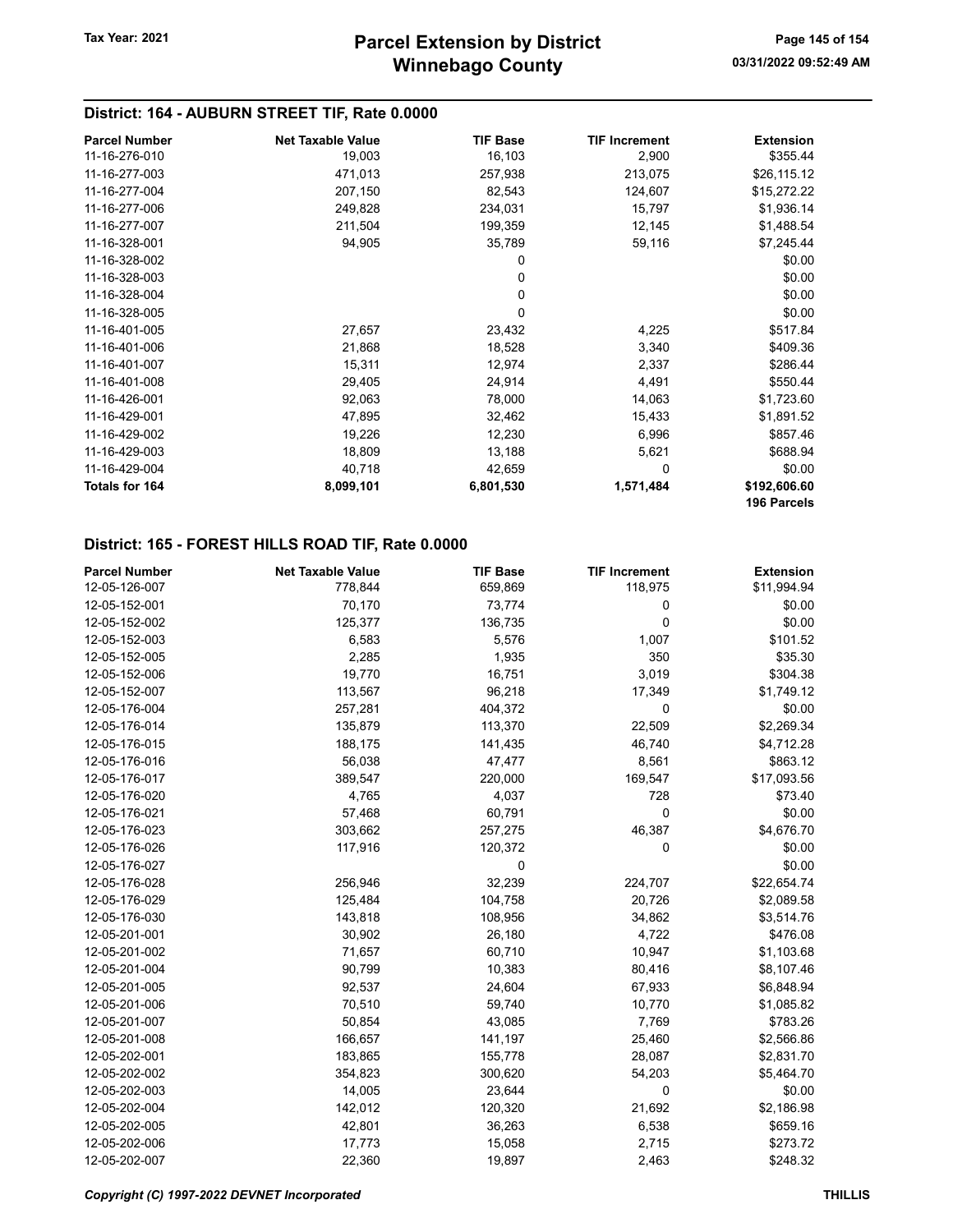# District: 165 - FOREST HILLS ROAD TIF, Rate 0.0000

| <b>Parcel Number</b>  | <b>Net Taxable Value</b> | <b>TIF Base</b> | <b>TIF Increment</b> | <b>Extension</b> |
|-----------------------|--------------------------|-----------------|----------------------|------------------|
| 12-05-202-008         | 10,217                   | 8,656           | 1,561                | \$157.38         |
| 12-05-202-009         | 10,217                   | 8,656           | 1,561                | \$157.38         |
| 12-05-202-010         | 11,396                   | 9,656           | 1,740                | \$175.44         |
| 12-05-202-015         | 29,945                   | 25,369          | 4,576                | \$461.36         |
| 12-05-202-016         | 17,901                   | 17,943          | $\Omega$             | \$0.00           |
| 12-05-202-017         | 14,180                   | 13,136          | 1,044                | \$105.26         |
| 12-05-202-018         | 4,136                    | 4,386           | 0                    | \$0.00           |
| 12-05-202-019         | 4,846                    | 9,732           | $\Omega$             | \$0.00           |
| 12-05-202-020         | 19,631                   | 12,255          | 7,376                | \$743.64         |
| 12-05-202-021         | 7,924                    | 14,262          | $\Omega$             | \$0.00           |
| 12-05-202-022         | 12,465                   | 10,560          | 1,905                | \$192.06         |
| 12-05-202-023         | 4,007                    | 3,394           | 613                  | \$61.80          |
| 12-05-202-024         | 26,462                   | 13,187          | 13,275               | \$1,338.38       |
| 12-05-202-025         | 18,158                   | 16,614          | 1,544                | \$155.66         |
| 12-05-202-026         | 31,577                   | 26,754          | 4,823                | \$486.26         |
| 12-05-202-027         | 16,737                   | 15,557          | 1,180                | \$118.98         |
| 12-05-202-028         | 29,997                   | 25,415          | 4,582                | \$461.96         |
| 12-05-202-029         | 36,390                   | 30,830          | 5,560                | \$560.56         |
| 12-05-302-002         | 57,014                   | 98,136          | 0                    | \$0.00           |
| 12-05-302-003         | 124,644                  | 105,603         | 19,041               | \$1,919.70       |
| 12-05-303-001         | 377,094                  | 41,807          | 335,287              | \$33,803.30      |
| 12-05-303-002         | 172,393                  | 53,210          | 119,183              | \$12,015.92      |
| 12-05-303-003         | 951,513                  | 285,052         | 666,461              | \$67,191.94      |
| <b>Totals for 165</b> | 6,493,974                | 4,493,589       | 2,230,494            | \$224,876.40     |
|                       |                          |                 |                      | 57 Parcels       |

| <b>Parcel Number</b> | <b>Net Taxable Value</b> | <b>TIF Base</b> | <b>TIF Increment</b> | <b>Extension</b> |
|----------------------|--------------------------|-----------------|----------------------|------------------|
| 04-05-151-001        |                          | 0               |                      | \$0.00           |
| 04-05-152-001        |                          | 2,157           |                      | \$0.00           |
| 04-05-152-002        | 466                      | 375             | 91                   | \$8.14           |
| 04-05-152-003        | 1,835                    | 1,477           | 358                  | \$32.00          |
| 04-05-153-001        | 5,676                    | 4,571           | 1,105                | \$98.74          |
| 04-05-153-002        | 223,504                  | 179,986         | 43,518               | \$3,888.82       |
| 04-05-153-003        | 63,856                   | 51,424          | 12,432               | \$1,110.94       |
| 04-05-153-004        | 51,023                   | 41,088          | 9,935                | \$887.80         |
| 04-05-154-001        |                          | 0               |                      | \$0.00           |
| 04-05-155-004        | 48,867                   | 39,353          | 9,514                | \$850.18         |
| 04-05-155-005        | 68,448                   | 55,120          | 13,328               | \$1,191.00       |
| 04-05-156-001        | 56,573                   | 45,557          | 11,016               | \$984.40         |
| 04-05-156-002        | 15,779                   | 12,707          | 3,072                | \$274.52         |
| 04-05-156-003        | 15,247                   | 12,279          | 2,968                | \$265.22         |
| 04-05-156-004        | 19,260                   | 15,511          | 3,749                | \$335.02         |
| 04-05-156-005        | 18,234                   | 14,686          | 3,548                | \$317.06         |
| 04-05-157-002        |                          | 25,070          |                      | \$0.00           |
| 04-05-158-002        | 30,637                   | 26,667          | 3,970                | \$354.76         |
| 04-05-159-001        | 50,902                   | 40,991          | 9,911                | \$885.66         |
| 04-05-159-002        | 6,015                    | 4,843           | 1,172                | \$104.74         |
| 04-05-159-003        | 5,495                    | 4,425           | 1,070                | \$95.62          |
| 04-05-159-004        | 8,704                    | 7,009           | 1,695                | \$151.48         |
| 04-05-159-005        | 105,925                  | 85,300          | 20,625               | \$1,843.08       |
| 04-05-159-006        | 6,795                    | 5,472           | 1,323                | \$118.22         |
| 04-05-159-007        | 6,234                    | 5,020           | 1,214                | \$108.48         |
| 04-05-159-008        | 6,010                    | 4,840           | 1,170                | \$104.56         |
| 04-05-176-007        | 178,824                  | 144,005         | 34,819               | \$3,111.46       |
| 04-05-176-008        | 120,456                  | 97,002          | 23,454               | \$2,095.88       |
| 04-05-176-009        | 68,462                   | 55,131          | 13,331               | \$1,191.28       |
| 04-05-176-010        |                          | 0               |                      | \$0.00           |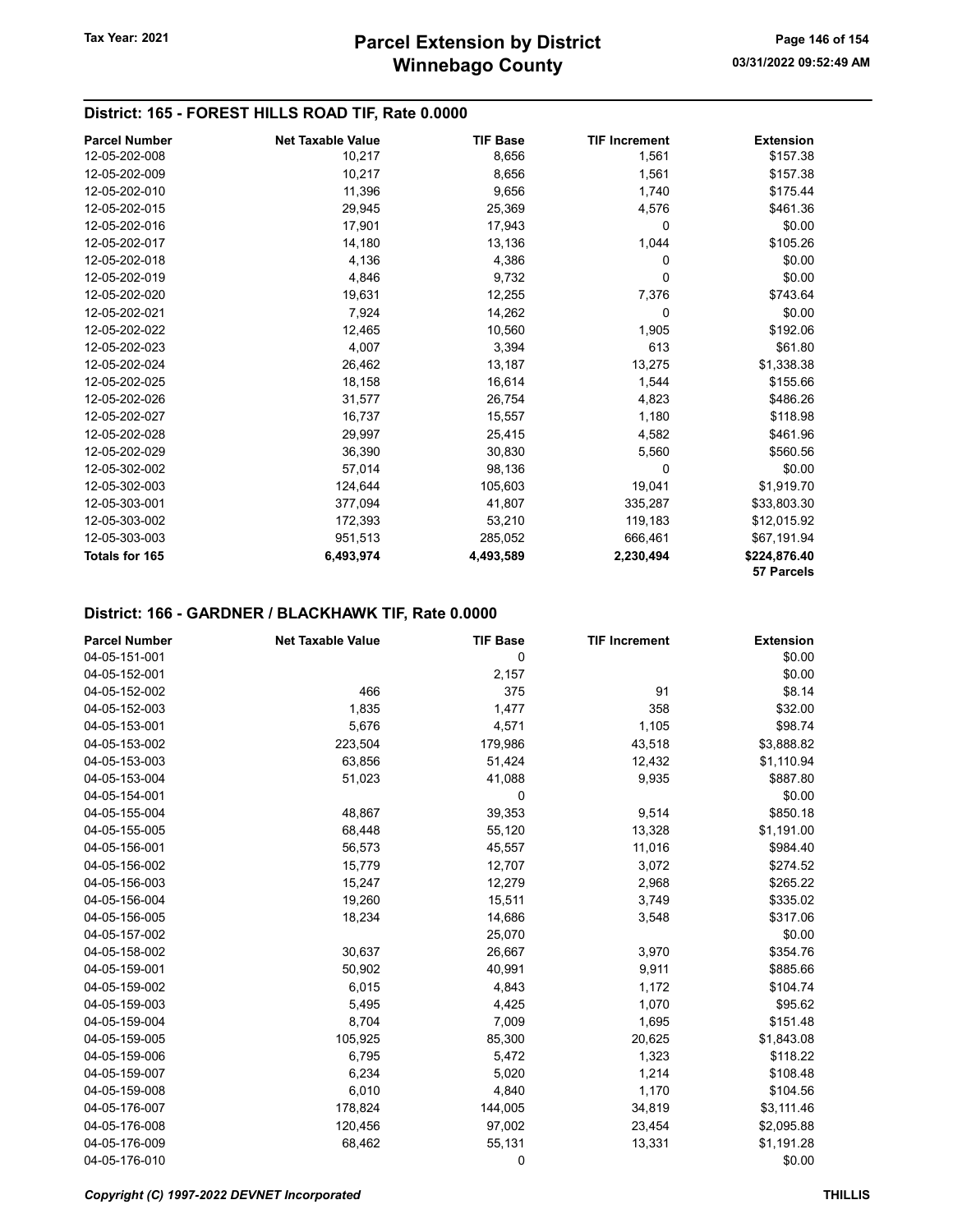| <b>Parcel Number</b>           | <b>Net Taxable Value</b> | <b>TIF Base</b> | <b>TIF Increment</b> | <b>Extension</b>   |
|--------------------------------|--------------------------|-----------------|----------------------|--------------------|
| 04-05-176-011                  | 25,270                   | 20,350          | 4,920                | \$439.66           |
| 04-05-177-001                  |                          | 0               |                      | \$0.00             |
| 04-05-177-003                  | 9,120                    | 7,344           | 1,776                | \$158.72           |
| 04-05-177-004                  |                          | 0               |                      | \$0.00             |
| 04-05-177-005                  |                          | 0               |                      | \$0.00             |
| 04-05-178-004                  | 12,101                   | 9,745           | 2,356                | \$210.54           |
| 04-05-179-001                  | 54,369                   | 43,782          | 10,587               | \$946.06           |
| 04-05-179-003                  | 477,483                  | 384,514         | 92,969               | \$8,307.80         |
| 04-05-179-009                  |                          | 0               |                      | \$0.00             |
| 04-05-179-010                  |                          | 0               |                      | \$0.00             |
| 04-05-179-011                  |                          | 0               |                      | \$0.00             |
| 04-05-181-003                  | 19,440                   | 15,656          | 3,784                | \$338.14           |
| 04-05-181-005                  | 290,956                  | 226,820         | 64,136               | \$5,731.26         |
| 04-05-181-006                  | 221,565                  | 171,109         | 50,456               | \$4,508.80         |
| 04-05-182-001                  | 226,012                  | 60,862          | 165,150              | \$14,757.98        |
| 04-05-183-006                  | 24,455                   | 19,693          | 4,762                | \$425.54           |
| 04-05-252-004                  | 17,730                   | 14,275          | 3,455                | \$307.42           |
| 04-05-253-006                  | 22,471                   | 18,092          | 4,379                | \$389.64           |
| 04-05-253-011                  | 4,072                    | 3,277           | 795                  | \$70.74            |
| 04-05-253-028                  | 16,132                   | 12,990          | 3,142                | \$279.58           |
| 04-05-253-031                  | 154,860                  | 124,683         | 30,177               | \$2,685.10         |
| 04-05-253-032                  | 53,350                   | 42,955          | 10,395               | \$924.94           |
| 04-05-253-040                  | 53,465                   | 42,992          | 10,473               | \$931.88           |
| 04-05-253-041                  | 23,873                   | 19,220          | 4,653                | \$414.02           |
| 04-05-253-042                  | 15,746                   | 12,677          | 3,069                | \$273.08           |
| 04-05-253-043                  | 9,452                    | 7,610           | 1,842                | \$163.90           |
| 04-05-258-010                  | 19,147                   | 15,417          | 3,730<br>0           | \$331.90<br>\$0.00 |
| 04-05-258-011<br>04-05-258-012 | 6,726<br>7,088           | 6,726<br>7,088  | 0                    | \$0.00             |
| 04-05-260-001                  | 91,666                   | 73,804          | 17,862               | \$1,589.34         |
| 04-05-260-009                  | 8,533                    | 6,868           | 1,665                | \$148.16           |
| 04-05-260-010                  | 8,577                    | 6,905           | 1,672                | \$148.78           |
| 04-05-276-001                  | 347,858                  | 280,075         | 67,783               | \$6,031.20         |
| 04-05-276-002                  | 320,096                  | 257,722         | 62,374               | \$5,549.92         |
| 04-05-276-003                  | 126,568                  | 101,905         | 24,663               | \$2,194.46         |
| 04-05-276-004                  |                          | 0               |                      | \$0.00             |
| 04-05-277-001                  | 5,473                    | 4,407           | 1,066                | \$94.86            |
| 04-05-277-002                  | 491,817                  | 304,604         | 187,213              | \$16,657.84        |
| 04-05-301-001                  |                          | 76,295          |                      | \$0.00             |
| 04-05-301-002                  |                          | 38,630          |                      | \$0.00             |
| 04-05-301-003                  |                          | 3,245           |                      | \$0.00             |
| 04-05-301-004                  |                          | 0               |                      | \$0.00             |
| 04-05-301-005                  | 20,927                   | 16,854          | 4,073                | \$363.98           |
| 04-05-301-006                  |                          | 6,219           |                      | \$0.00             |
| 04-05-302-001                  | 5,724                    | 56,632          | 0                    | \$0.00             |
| 04-05-302-002                  | 5,859                    | 4,719           | 1,140                | \$101.88           |
| 04-05-302-003                  | 3,877                    | 3,122           | 755                  | \$67.48            |
| 04-05-302-004                  | 50,559                   | 36,089          | 14,470               | \$1,293.06         |
| 04-05-302-005                  | 28,120                   | 22,645          | 5,475                | \$489.26           |
| 04-05-302-006                  | 14,990                   | 0               | 14,990               | \$1,339.52         |
| 04-05-302-008                  | 19,102                   | 15,384          | 3,718                | \$332.24           |
| 04-05-302-009                  | 478                      | 0               | 478                  | \$42.72            |
| 04-05-302-010                  | 1,225                    | 986             | 239                  | \$21.36            |
| 04-05-303-001                  | 26,766                   | 23,080          | 3,686                | \$329.38           |
| 04-05-303-002                  | 18,631                   | 16,035          | 2,596                | \$231.98           |
| 04-05-303-003                  | 4,180                    | 3,521           | 659                  | \$58.90            |
| 04-05-303-004                  | 1,679                    | 2,128           | 0                    | \$0.00             |
| 04-05-303-005                  | 17,267                   | 14,854          | 2,413                | \$215.64           |
| 04-05-303-006                  | 1,986                    | 8,407           | 0                    | \$0.00             |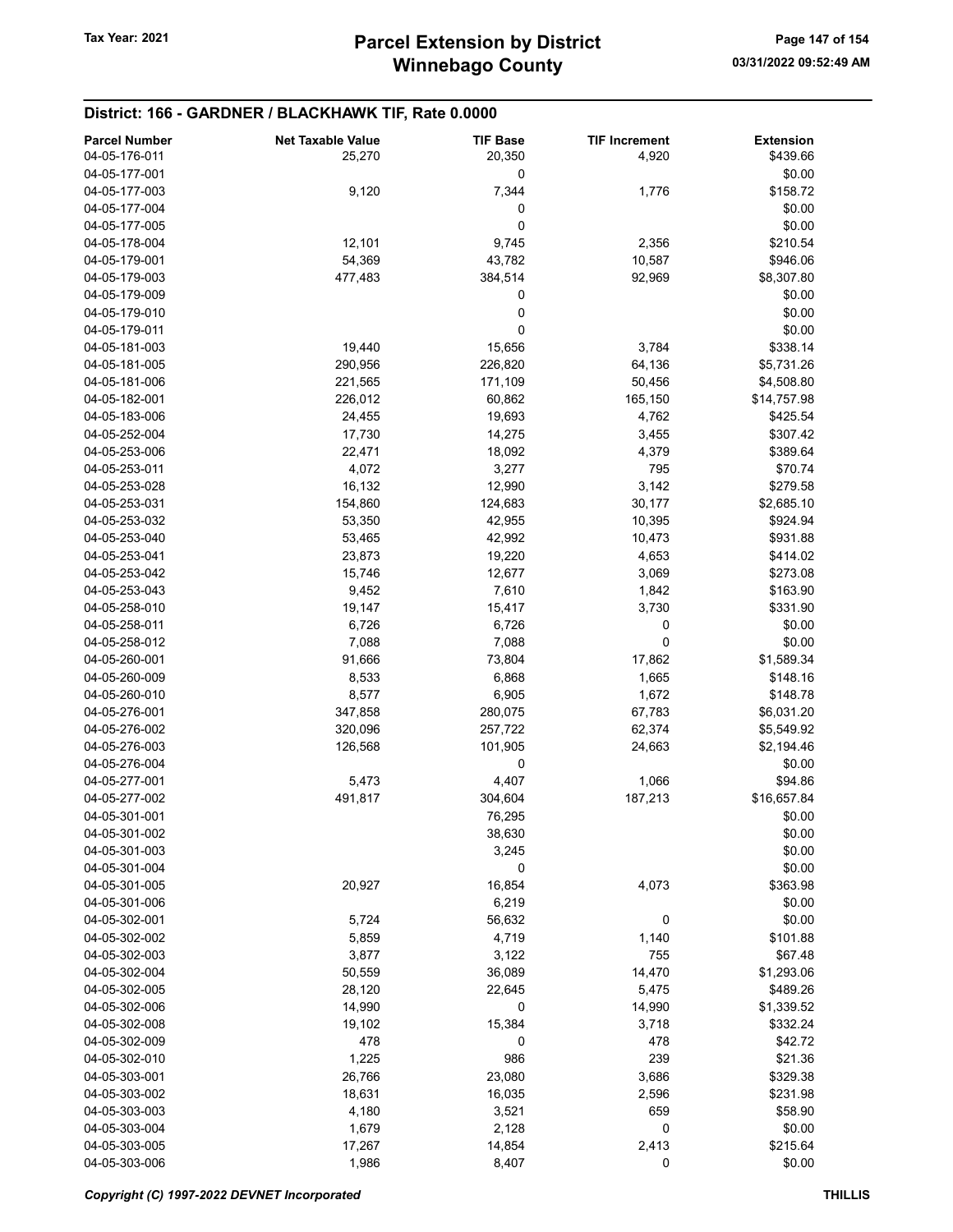# Winnebago County Tax Year: 2021 **Parcel Extension by District** Page 148 of 154

| <b>Parcel Number</b> | <b>Net Taxable Value</b> | <b>TIF Base</b> | <b>TIF Increment</b> | <b>Extension</b> |
|----------------------|--------------------------|-----------------|----------------------|------------------|
| 04-05-303-007        | 1,599                    | 1,287           | 312                  | \$27.88          |
| 04-05-303-008        |                          |                 |                      | \$235.02         |
|                      | 12,884                   | 10,254          | 2,630                |                  |
| 04-05-303-009        | 29,329                   | 23,617          | 5,712                | \$510.44         |
| 04-05-303-010        | 15,485                   | 13,353          | 2,132                | \$190.52         |
| 04-05-303-011        | 8,023                    | 6,460           | 1,563                | \$139.68         |
| 04-05-303-012        | 15,136                   | 12,204          | 2,932                | \$262.02         |
| 04-05-303-013        | 27,062                   | 21,792          | 5,270                | \$470.94         |
| 04-05-303-014        | 9,636                    | 11,202          | 0                    | \$0.00           |
| 04-05-303-015        | 12,249                   | 9,704           | 2,545                | \$227.42         |
| 04-05-303-016        | 31,824                   | 25,627          | 6,197                | \$553.78         |
| 04-05-303-017        | 2,745                    | 2,280           | 465                  | \$41.56          |
| 04-05-303-018        | 17,381                   | 14,954          | 2,427                | \$216.88         |
| 04-05-303-019        | 35,631                   | 42,818          | 0                    | \$0.00           |
|                      |                          |                 |                      |                  |
| 04-05-303-020        | 5,812                    | 4,680           | 1,132                | \$101.16         |
| 04-05-303-021        | 19,153                   | 15,683          | 3,470                | \$310.08         |
| 04-05-304-001        |                          | 0               |                      | \$0.00           |
| 04-05-304-002        |                          | 0               |                      | \$0.00           |
| 04-05-304-003        | 20,149                   | 16,226          | 3,923                | \$350.56         |
| 04-05-304-004        | 26,585                   | 21,408          | 5,177                | \$462.62         |
| 04-05-304-005        | 4,018                    | 3,235           | 783                  | \$69.98          |
| 04-05-304-006        |                          | 0               |                      | \$0.00           |
| 04-05-304-007        | 5,812                    | 4,680           | 1,132                | \$101.16         |
| 04-05-304-008        | 56,700                   | 45,659          | 11,041               | \$986.64         |
| 04-05-304-009        | 90,178                   | 72,619          | 17,559               | \$1,569.10       |
|                      |                          |                 |                      |                  |
| 04-05-304-010        | 55,407                   | 44,618          | 10,789               | \$964.12         |
| 04-05-304-011        | 66,143                   | 53,263          | 12,880               | \$1,150.98       |
| 04-05-304-012        | 9,839                    | 8,422           | 1,417                | \$126.62         |
| 04-05-304-013        | 19,104                   | 16,444          | 2,660                | \$237.70         |
| 04-05-304-014        | 17,135                   | 14,740          | 2,395                | \$214.02         |
| 04-05-304-015        | 1,599                    | 1,287           | 312                  | \$27.88          |
| 04-05-304-016        | 1,599                    | 1,287           | 312                  | \$27.88          |
| 04-05-304-017        | 1,599                    | 1,287           | 312                  | \$27.88          |
| 04-05-307-001        | 26,817                   | 21,595          | 5,222                | \$466.64         |
| 04-05-307-002        | 579                      | 467             | 112                  | \$10.02          |
| 04-05-307-011        | 75,752                   | 61,003          | 14,749               | \$1,318.00       |
| 04-05-307-012        | 10,357                   | 8,866           | 1,491                | \$133.24         |
| 04-05-307-013        |                          |                 |                      |                  |
|                      | 13,734                   | 11,791          | 1,943                | \$173.64         |
| 04-05-307-014        | 45,440                   | 36,594          | 8,846                | \$790.50         |
| 04-05-307-015        | 39,467                   | 31,782          | 7,685                | \$686.74         |
| 04-05-307-016        | 54,514                   | 36,171          | 18,343               | \$1,639.16       |
| 04-05-307-017        | 38,998                   | 39,141          | 0                    | \$0.00           |
| 04-05-308-001        |                          | 0               |                      | \$0.00           |
| 04-05-326-001        | 24,544                   | 19,765          | 4,779                | \$427.06         |
| 04-05-326-002        | 3,530                    | 2,843           | 687                  | \$61.40          |
| 04-05-326-003        | 2,999                    | 2,415           | 584                  | \$52.20          |
| 04-05-326-004        | 2,054                    | 1,654           | 400                  | \$35.74          |
| 04-05-326-005        | 1,829                    | 1,474           | 355                  | \$31.72          |
| 04-05-326-006        | 4,139                    | 3,333           | 806                  | \$72.02          |
| 04-05-326-007        |                          |                 |                      |                  |
|                      | 9,801                    | 7,893           | 1,908                | \$170.50         |
| 04-05-326-010        | 6,967                    | 5,610           | 1,357                | \$121.26         |
| 04-05-326-011        | 42,830                   | 34,490          | 8,340                | \$745.28         |
| 04-05-326-012        | 15,939                   | 8,052           | 7,887                | \$704.80         |
| 04-05-326-013        | 7,985                    | 6,430           | 1,555                | \$138.96         |
| 04-05-326-016        | 24,153                   | 19,452          | 4,701                | \$420.10         |
| 04-05-326-017        | 59,705                   | 48,080          | 11,625               | \$1,038.82       |
| 04-05-326-018        | 39,835                   | 32,077          | 7,758                | \$693.26         |
| 04-05-326-019        | 39,492                   | 31,802          | 7,690                | \$687.20         |
| 04-05-326-020        | 10,370                   | 8,351           | 2,019                | \$180.42         |
| 04-05-326-021        | 41,862                   | 33,710          | 8,152                | \$728.48         |
|                      |                          |                 |                      |                  |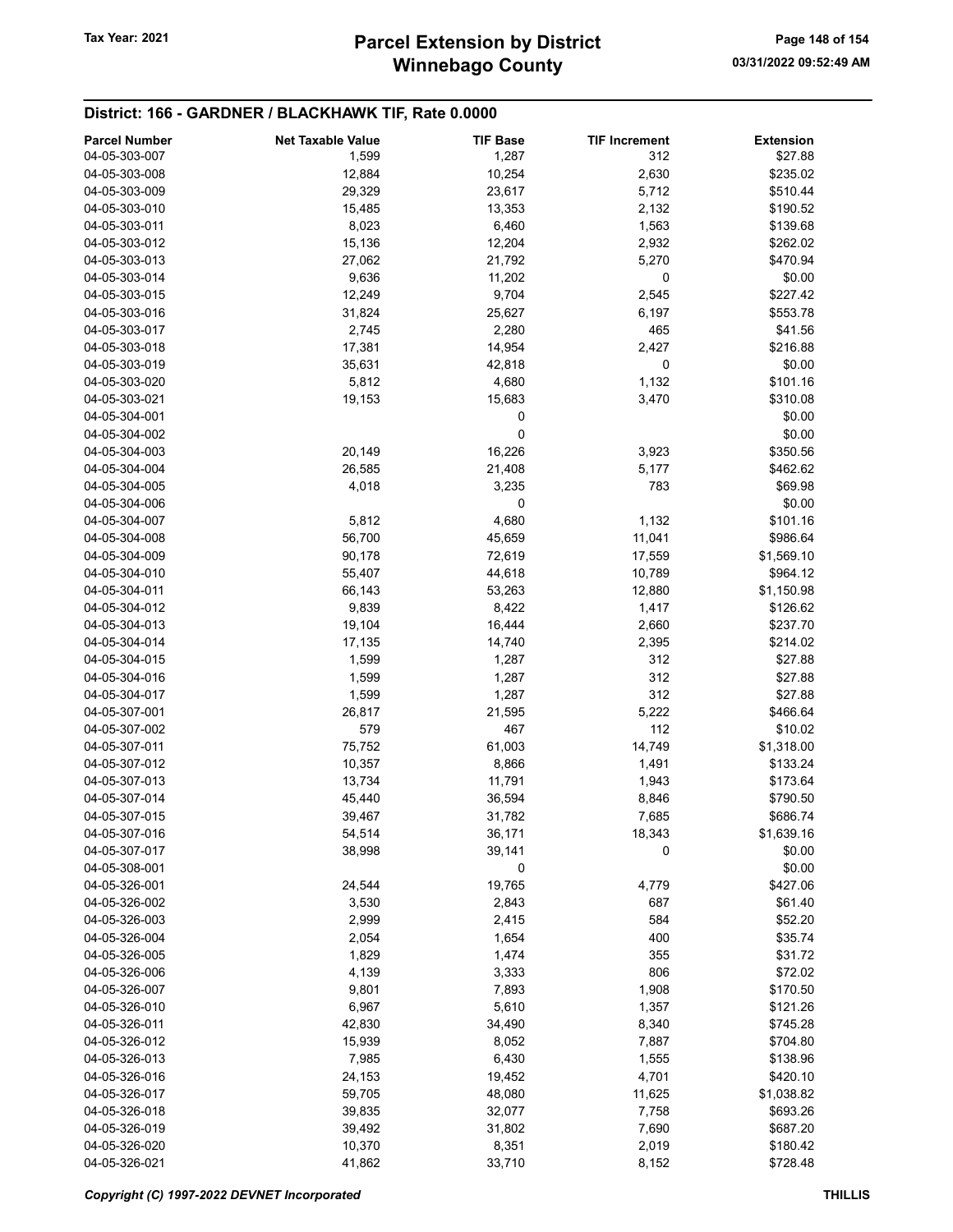| <b>Parcel Number</b><br>04-05-326-022 | <b>Net Taxable Value</b><br>8,900 | <b>TIF Base</b><br>6,800 | <b>TIF Increment</b><br>2,100 | <b>Extension</b><br>\$187.66 |
|---------------------------------------|-----------------------------------|--------------------------|-------------------------------|------------------------------|
| 04-05-326-023                         | 4,377                             | 3,525                    | 852                           | \$76.14                      |
| 04-05-326-024                         | 4,377                             | 3,525                    | 852                           | \$76.14                      |
| 04-05-326-025                         | 16,106                            | 12,801                   | 3,305                         | \$295.34                     |
| 04-05-326-026                         | 81,697                            | 65,789                   | 15,908                        | \$1,421.56                   |
| 04-05-378-001                         |                                   | 9,834                    |                               | \$0.00                       |
| 04-05-378-002                         |                                   | 11,326                   |                               | \$0.00                       |
| 04-05-378-003                         |                                   | 1,576                    |                               | \$0.00                       |
| 04-05-378-004                         |                                   | 1,576                    |                               | \$0.00                       |
| 04-05-378-005                         |                                   | 3,183                    |                               | \$0.00                       |
| 04-05-378-006                         |                                   | 35,956                   |                               | \$0.00                       |
| 04-05-426-001                         | 63,320                            | 50,983                   | 12,337                        | \$1,097.72                   |
| 04-05-426-002                         | 5,444                             | 4,383                    | 1,061                         | \$94.42                      |
| 04-05-426-003                         | 69,376                            | 55,858                   | 13,518                        | \$1,202.80                   |
| 04-05-426-005                         | 25,778                            | 20,754                   | 5,024                         | \$447.04                     |
| 04-05-426-006                         | 5,330                             | 5,330                    | 0                             | \$0.00                       |
| 04-05-426-009                         | 13,796                            | 12,550                   | 1,246                         | \$110.88                     |
| 04-05-426-013                         | 70,001                            |                          |                               | \$1,213.76                   |
| 04-05-426-014                         | 9,901                             | 56,360<br>7,971          | 13,641<br>1,930               | \$171.74                     |
| 04-05-426-015                         | 167,981                           | 138,747                  | 29,234                        | \$2,601.18                   |
| 04-05-426-016                         | 3,111                             | 2,504                    | 607                           |                              |
| 04-05-426-017                         |                                   |                          | 2,826                         | \$54.02<br>\$251.46          |
|                                       | 14,503                            | 11,677                   |                               |                              |
| 04-05-427-001                         | 4,864                             | 3,915                    | 949                           | \$84.44                      |
| 04-05-427-002                         | 17,725                            | 14,270                   | 3,455                         | \$307.42                     |
| 04-05-427-003                         | 111,594                           | 97,807                   | 13,787                        | \$1,226.74                   |
| 04-05-427-006                         | 15,813                            | 12,765                   | 3,048                         | \$271.20                     |
| 04-05-427-007                         | 30,598                            | 49,084                   | 0                             | \$0.00                       |
| 04-05-427-008                         | 3,111                             | 2,504                    | 607                           | \$54.02                      |
| 04-05-427-009                         | 3,111                             | 2,504                    | 607                           | \$54.02                      |
| 04-05-427-010                         | 3,111                             | 2,504                    | 607                           | \$54.02                      |
| 04-05-427-011                         | 2,931                             | 2,358                    | 573                           | \$50.98                      |
| 04-05-427-012                         | 12,703                            | 10,228                   | 2,475                         | \$220.22                     |
| 04-05-427-013                         | 47,553                            | 39,443                   | 8,110                         | \$721.62                     |
| 04-06-277-001                         |                                   | 0                        |                               | \$0.00                       |
| 04-06-278-001                         |                                   | 0                        |                               | \$0.00                       |
| 04-06-427-003                         |                                   | 0                        |                               | \$0.00                       |
| 04-06-428-002                         | 62,529                            | 50,354                   | 12,175                        | \$1,087.98                   |
| 04-06-428-005                         | 13,446                            | 11,564                   | 1,882                         | \$168.18                     |
| 04-06-428-006                         | 9,803                             | 8,084                    | 1,719                         | \$153.62                     |
| 04-06-428-007                         | 16,461                            | 19,352                   | 0                             | \$0.00                       |
| 04-06-428-008                         | 18,220                            | 15,679                   | 2,541                         | \$227.08                     |
| 04-06-428-009                         | 13,303                            | 14,629                   | 0                             | \$0.00                       |
| 04-06-428-010                         | 34,225                            | 29,538                   | 4,687                         | \$418.84                     |
| 04-06-428-011                         | 1,600                             | 1,288                    | 312                           | \$27.88                      |
| 04-06-428-012                         | 9,237                             | 7,901                    | 1,336                         | \$119.40                     |
| 04-06-428-013                         | 1,599                             | 1,287                    | 312                           | \$27.88                      |
| 04-06-428-014                         | 32,978                            | 22,363                   | 10,615                        | \$948.58                     |
| 04-06-428-015                         | 82,988                            | 66,541                   | 16,447                        | \$1,469.72                   |
| 04-06-428-016                         | 297,771                           | 239,791                  | 57,980                        | \$5,181.16                   |
| 04-06-429-002                         | 436,119                           | 351,203                  | 84,916                        | \$7,588.18                   |
| 04-06-429-004                         | 36,630                            | 29,499                   | 7,131                         | \$637.24                     |
| 04-06-430-001                         | 64,284                            | 51,767                   | 12,517                        | \$1,118.54                   |
| 04-06-430-002                         | 38,483                            | 30,991                   | 7,492                         | \$669.50                     |
| 04-06-430-004                         |                                   | 0                        |                               | \$0.00                       |
| 04-06-430-005                         | 70,276                            | 56,594                   | 13,682                        | \$1,222.64                   |
| 04-06-430-006                         | 71,140                            | 57,289                   | 13,851                        | \$1,237.74                   |
| 04-06-430-007                         |                                   | 0                        |                               | \$0.00                       |
| 04-06-430-008                         |                                   | 0                        |                               | \$0.00                       |
| 04-06-430-011                         |                                   | 0                        |                               | \$0.00                       |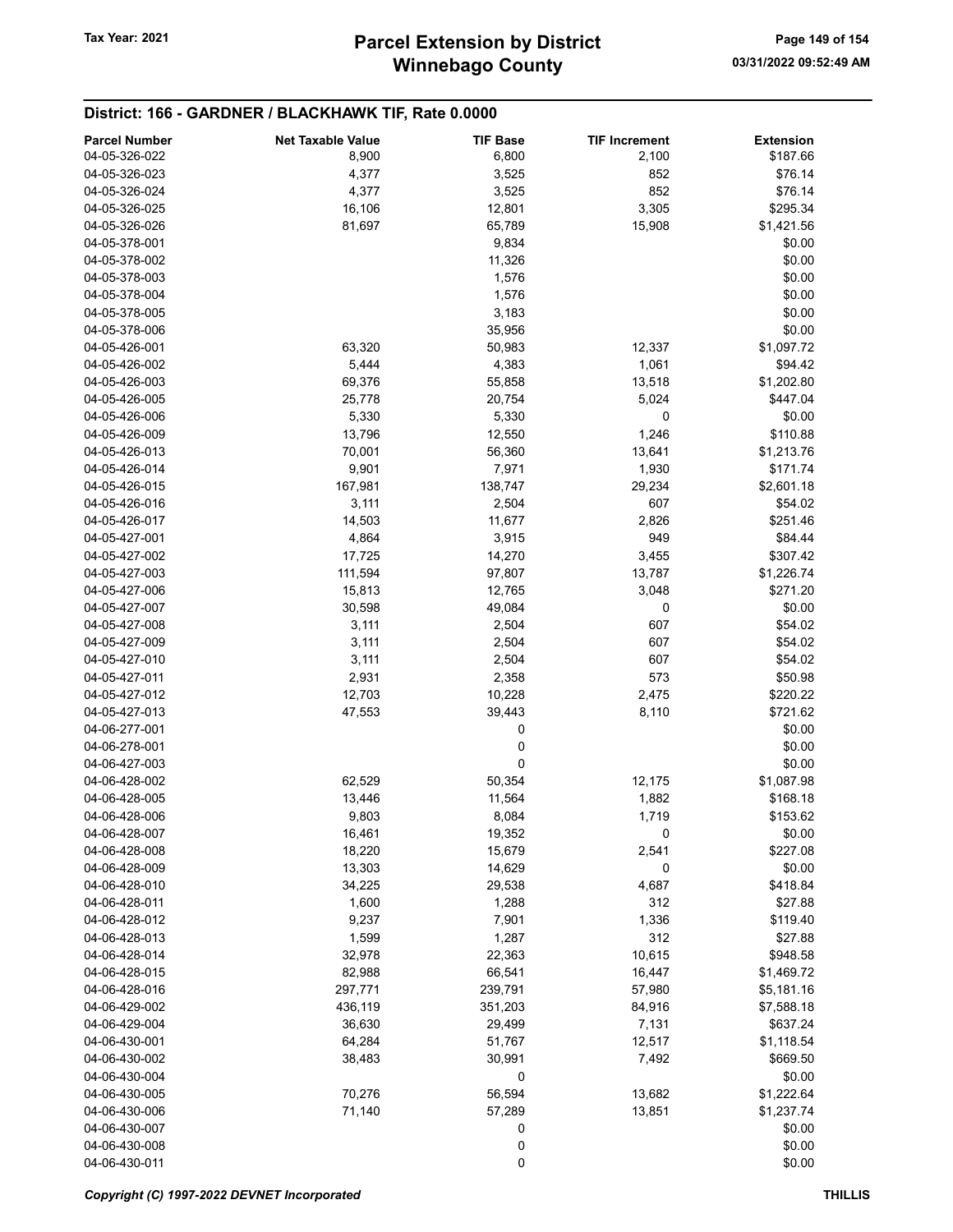## District: 166 - GARDNER / BLACKHAWK TIF, Rate 0.0000

| <b>Parcel Number</b> | <b>Net Taxable Value</b> | <b>TIF Base</b> | <b>TIF Increment</b> | <b>Extension</b> |
|----------------------|--------------------------|-----------------|----------------------|------------------|
| 04-06-430-012        |                          | 0               |                      | \$0.00           |
| 04-06-430-013        |                          | 0               |                      | \$0.00           |
| 04-06-430-014        | 109,308                  | 36,495          | 72,813               | \$6,506.64       |
| 04-06-453-001        |                          | 0               |                      | \$0.00           |
| 04-06-476-001        | 104,256                  | 83,956          | 20,300               | \$1,814.04       |
| 04-06-476-004        | 62,125                   | 50,029          | 12,096               | \$1,080.92       |
| 04-06-476-005        |                          | 0               |                      | \$0.00           |
| 04-06-476-006        | 101,149                  | 81,454          | 19,695               | \$1,759.96       |
| 04-06-476-007        | 76,017                   | 61,217          | 14,800               | \$1,322.54       |
| 04-06-476-008        | 64,062                   | 51,589          | 12,473               | \$1,114.60       |
| 04-06-476-009        | 8,996                    | 7,245           | 1,751                | \$156.48         |
| 04-06-476-010        | 182,128                  | 146,029         | 36,099               | \$3,225.84       |
| 04-06-477-001        |                          | 0               |                      | \$0.00           |
| 04-06-477-002        |                          | 0               |                      | \$0.00           |
| 04-06-477-004        |                          | 0               |                      | \$0.00           |
| 04-06-477-007        | 10,887                   | 8,767           | 2,120                | \$189.46         |
| 04-06-477-008        | 47,107                   | 37,935          | 9,172                | \$819.62         |
| 04-06-477-009        | 149,625                  | 79,928          | 69,697               | \$6,228.20       |
| 04-06-477-010        | 11,347                   | 9,138           | 2,209                | \$197.40         |
| 04-06-477-011        | 40,259                   | 32,422          | 7,837                | \$700.32         |
| 04-06-477-012        |                          | 0               |                      | \$0.00           |
| 04-06-477-022        | 17,295                   | 16,838          | 457                  | \$40.84          |
| 04-06-478-001        | 71,113                   | 57,268          | 13,845               | \$1,237.20       |
| 04-06-478-002        |                          | 0               |                      | \$0.00           |
| 04-06-479-001        | 31,593                   | 25,441          | 6,152                | \$549.76         |
| 04-06-479-002        | 39,874                   | 29,160          | 10,714               | \$957.42         |
| 04-06-480-001        |                          | 0               |                      | \$0.00           |
| 04-06-480-002        |                          | 0               |                      | \$0.00           |
| 04-07-202-001        |                          | 0               |                      | \$0.00           |
| Totals for 166       | 9,088,921                | 7,332,024       | 2,061,341            | \$183,991.34     |
|                      |                          |                 |                      | 236 Parcels      |

## District: 167 - VILLAGE OF ROCKTON DOWNTOWN TIF, Rate 0.0000

| <b>Parcel Number</b> | <b>Net Taxable Value</b> | <b>TIF Base</b> | <b>TIF Increment</b> | <b>Extension</b> |
|----------------------|--------------------------|-----------------|----------------------|------------------|
| 03-24-108-003        | 42,594                   | 34,300          | 8,294                | \$778.96         |
| 03-24-109-006        | 19,828                   | 15,966          | 3,862                | \$362.72         |
| 03-24-110-008        | 29,696                   | 23,915          | 5,781                | \$542.94         |
| 03-24-110-009        | 50,174                   | 40,403          | 9,771                | \$917.66         |
| 03-24-110-010        | 51,847                   | 35,584          | 16,263               | \$1,527.38       |
| 03-24-111-001        |                          | 0               |                      | \$0.00           |
| 03-24-111-002        |                          | 0               |                      | \$0.00           |
| 03-24-134-002        | 4,255                    | 18,224          | $\mathbf 0$          | \$0.00           |
| 03-24-134-003        | 20,696                   | 18,549          | 2,147                | \$201.64         |
| 03-24-134-004        | 24,836                   | 26,324          | 0                    | \$0.00           |
| 03-24-134-005        | 1,858                    | 1,496           | 362                  | \$34.00          |
| 03-24-134-010        | 34,023                   | 27,399          | 6,624                | \$622.12         |
| 03-24-134-015        | 2,760                    | 2,223           | 537                  | \$50.44          |
| 03-24-134-016        | 8,060                    | 6,491           | 1,569                | \$147.36         |
| 03-24-134-017        | 30,912                   | 24,895          | 6,017                | \$565.10         |
| 03-24-134-018        | 48,156                   | 38,780          | 9,376                | \$880.58         |
| 03-24-134-019        | 107,379                  | 81,747          | 25,632               | \$2,407.28       |
| 03-24-134-021        | 47,367                   | 47,367          | 0                    | \$0.00           |
| 03-24-135-002        | 69,033                   | 55,592          | 13,441               | \$1,262.34       |
| 03-24-135-010        | 22,130                   | 17,822          | 4,308                | \$404.60         |
| 03-24-135-011        | 40,868                   | 50,456          | 0                    | \$0.00           |
| 03-24-135-012        | 20,221                   | 36,035          | $\Omega$             | \$0.00           |
| 03-24-135-014        | 17,955                   | 14,457          | 3,498                | \$328.52         |
| 03-24-135-015        | 69,103                   | 55,648          | 13,455               | \$1,263.66       |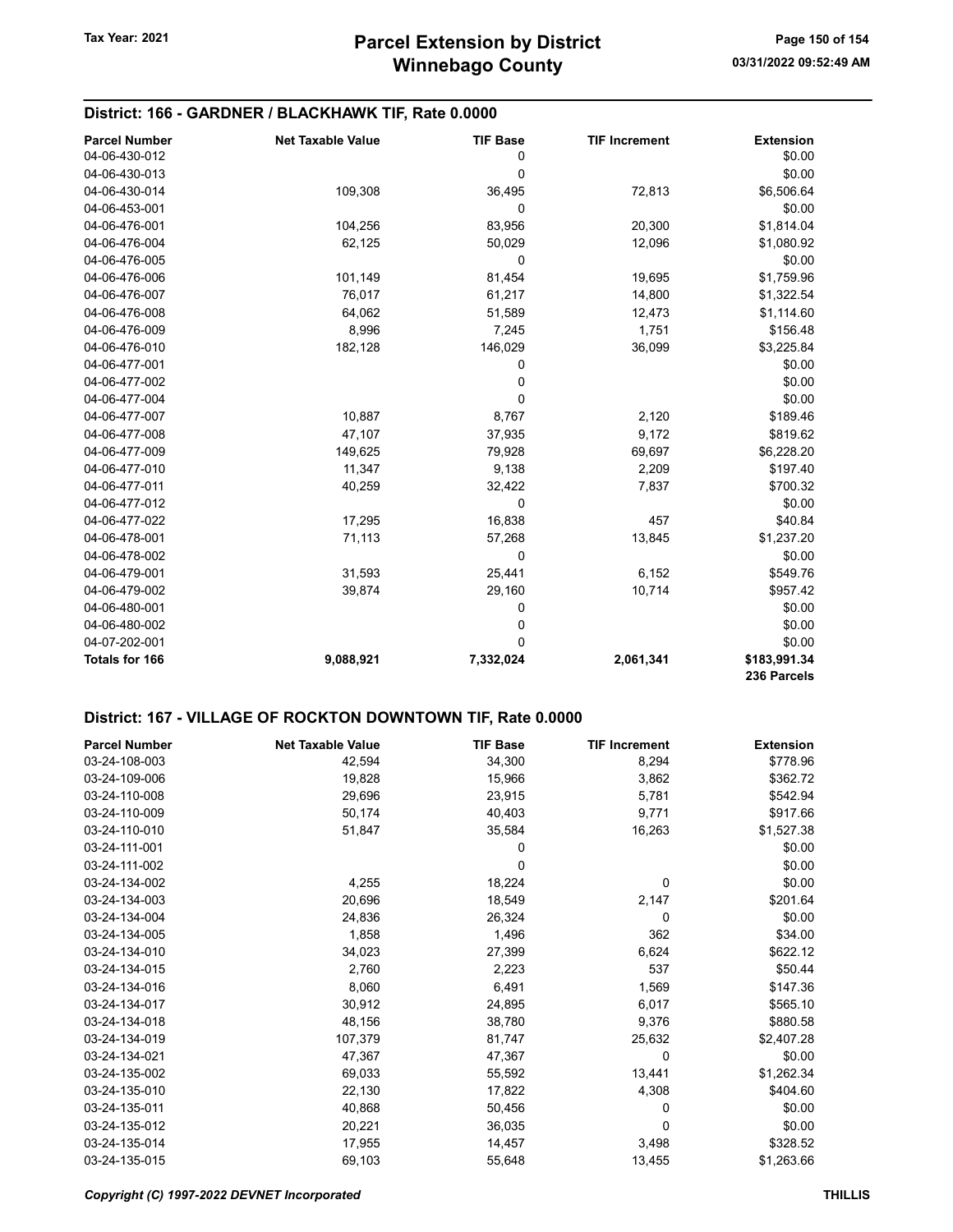#### District: 167 - VILLAGE OF ROCKTON DOWNTOWN TIF, Rate 0.0000 Parcel Number **Net Taxable Value** TIF Base TIF Increment Extension 03-24-135-017 **5806.94** 44,123 **55,531 8,592** \$806.94 03-24-135-019 7,864 6,333 1,531 \$143.80 03-24-135-020 48,712 39,227 9,485 \$890.80 03-24-135-021 99,025 79,744 19,281 \$1,810.82  $03 - 24 - 135 - 022$  \$0.00  $03 - 24 - 135 - 023$  \$0.00  $03-24-136-005$  \$0.00 03-24-136-006 27,922 22,486 5,436 \$510.54 03-24-136-007 125,187 100,812 24,375 \$2,289.24 03-24-136-009 70,180 56,516 13,664 \$1,283.28 03-24-136-010 151,200 82,281 68,919 \$6,472.68 03-24-137-003 4,753 16,634 0 \$0.00 03-24-137-004 **3,617** 3,617 2,913 704 \$66.12 03-24-137-008 **44,905** 44,905 40,994 3,911 \$367.32 03-24-137-009 4,128 3,324 804 \$75.52 03-24-137-010 43,318 34,884 8,434 \$792.10 03-24-138-001 **49,471** 39,839 9,632 \$904.62 03-24-138-002 **74,742** 60,189 14,553 \$1,366.78 03-24-138-003 12,029 32,847 0 \$0.00 03-24-138-004 42,898 34,545 8,353 \$784.50 03-24-138-005 53,856 35,012 18,844 \$1,769.78 03-24-138-006 51,741 51,741 41,667 10,074 \$946.12  $03-24-138-007$  \$0.00 03-24-138-008 80,518 64,842 15,676 \$1,472.24 03-24-138-009 65,849 65,849 44,975 10,874 \$1,021.26 03-24-138-010 354 285 69 \$6.48 03-24-139-001 33,943 27,333 6,610 \$620.80 03-24-139-002 28,755 23,156 5,599 \$525.84 03-24-139-003 34,079 34,079 27,443 6,636 \$623.24 03-24-139-004 **43,433** 43,433 43,978 8,455 **\$794.08** 03-24-139-005 50,327 40,528 9,799 \$920.30 03-24-139-006 44,365 35,726 8,639 \$811.36 03-24-139-007 57,629 46,408 11,221 \$1,053.84 03-24-139-008 50,810 40,917 9,893 \$929.12 03-24-139-009 31,299 31,299 25,205 6,094 \$572.34 03-24-139-011 51,648 47,594 4,054 \$380.74 03-24-139-012 11,248 9,058 2,190 \$205.68 03-24-139-013 **11,536** 9,291 2,245 \$210.84 03-24-139-016 **5341.58** \$341.58 03-24-139-017 8,194 6,600 1,594 \$149.70 03-24-139-018 25,295 14,369 10,926 \$1,026.14 03-24-139-019 13,721 11,050 2,671 \$250.86 03-24-139-020 **4,738** 3,817 921 \$86.50 03-24-139-021 43,351 34,911 8,440 \$792.66 03-24-139-022 58,228 46,869 11,359 \$1,066.80 03-24-140-003 39,575 31,869 7,706 \$723.72 03-24-140-005 19,265 9,514 9,751 \$915.78  $03-24-140-009$  \$0.00 03-24-140-013 72,692 58,526 14,166 \$1,330.44  $03 - 24 - 140 - 014$  \$0.00 03-24-140-016 388,285 575,127 0 \$0.00 03-24-141-001 18,492 13,880 4,612 \$433.16 03-24-141-002 8,922 32,005 0 \$0.00 03-24-141-003 30,931 30,931 22,767 8,164 \$766.74 03-24-141-004 **35,585** 28,655 6,930 \$650.84 03-24-141-005 3,065 9,985 0 \$0.00  $03-24-141-006$  \$0.00  $03-24-142-001$  \$0.00 03-24-176-002 32,261 86,328 0 \$0.00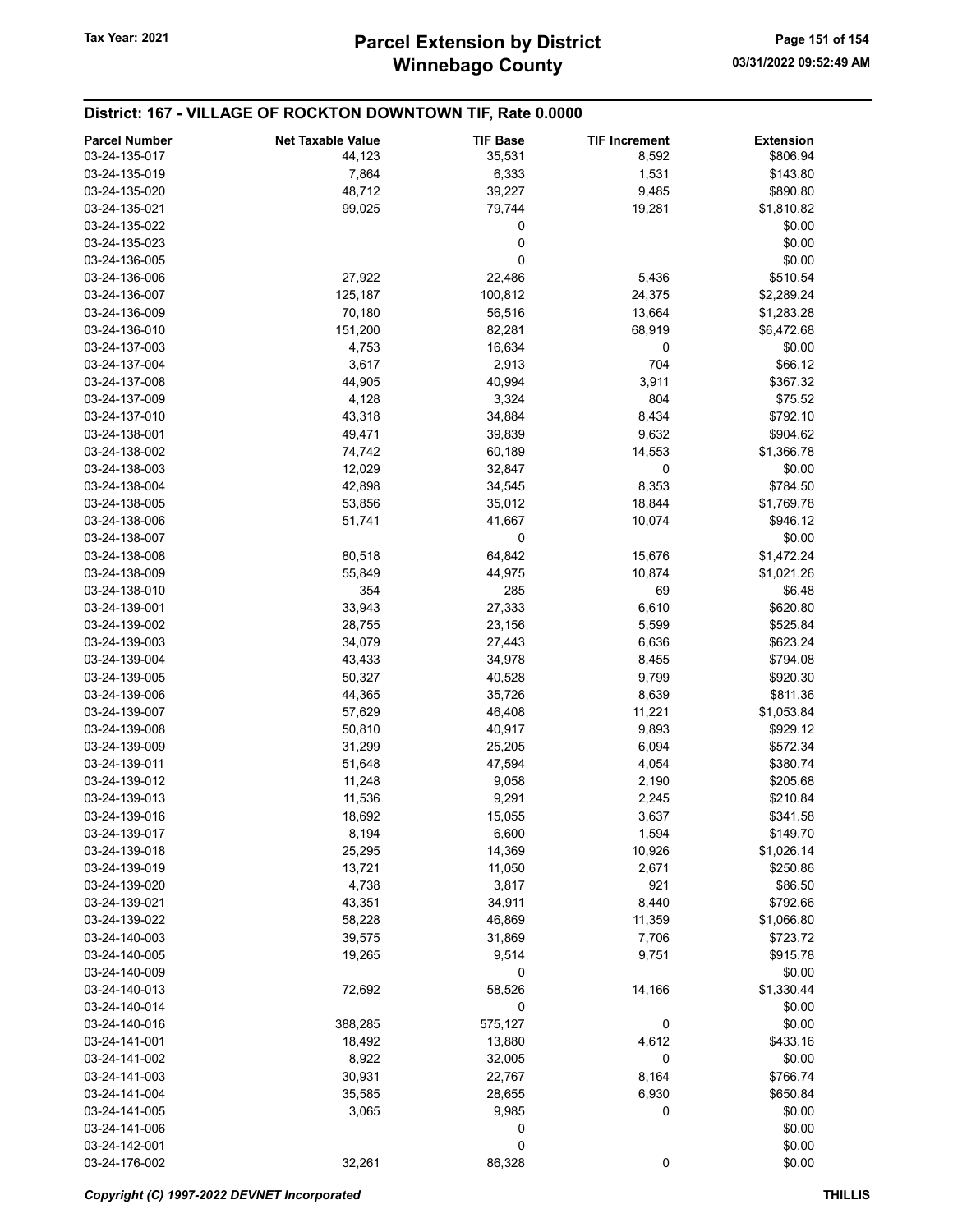| District: 167 - VILLAGE OF ROCKTON DOWNTOWN TIF, Rate 0.0000 |                          |                 |                      |                            |
|--------------------------------------------------------------|--------------------------|-----------------|----------------------|----------------------------|
| <b>Parcel Number</b>                                         | <b>Net Taxable Value</b> | <b>TIF Base</b> | <b>TIF Increment</b> | <b>Extension</b>           |
| 03-24-177-001                                                |                          | 0               |                      | \$0.00                     |
| 03-24-178-001                                                |                          | 0               |                      | \$0.00                     |
| 03-24-178-002                                                |                          | 0               |                      | \$0.00                     |
| 03-24-178-003                                                |                          | 600             |                      | \$0.00                     |
| 03-24-179-011                                                | 2,484                    | 1,767           | 717                  | \$67.34                    |
| 03-24-179-012                                                | 20,623                   | 15,901          | 4,722                | \$443.48                   |
| 03-24-203-001                                                |                          | 37,599          |                      | \$0.00                     |
| 03-24-206-008                                                | 21,822                   | 21,942          | 0                    | \$0.00                     |
| 03-24-206-009                                                | 13,595                   | 2,780           | 10,815               | \$1,015.72                 |
| 03-24-206-010                                                | 21,858                   | 17,602          | 4,256                | \$399.72                   |
| 03-24-206-011                                                | 26,208                   | 19,937          | 6,271                | \$588.96                   |
| 03-24-207-003                                                | 36,734                   | 37,404          | 0                    | \$0.00                     |
| 03-24-207-004                                                | 17,333                   | 18,345          | $\Omega$             | \$0.00                     |
| 03-24-207-006                                                | 174,521                  | 140,540         | 33,981               | \$3,191.40                 |
| 03-24-208-004                                                | 43,852                   | 35,314          | 8,538                | \$801.86                   |
| 03-24-208-005                                                | 37,862                   | 24,322          | 13,540               | \$1,271.64                 |
| 03-24-208-006                                                | 43,325                   | 28,889          | 14,436               | \$1,355.80                 |
| 03-24-208-007                                                | 53,776                   | 46,163          | 7,613                | \$715.00                   |
| 03-24-251-002                                                | 1,604                    | 0               | 1,604                | \$150.64                   |
| 03-24-251-004                                                | 558,707                  | 449,981         | 108,726              | \$10,211.22                |
| 03-24-251-005                                                |                          | 0               |                      | \$0.00                     |
| 03-24-251-006                                                | 10,395                   | 8,371           | 2,024                | \$190.10                   |
| 03-24-251-007                                                |                          | 600             |                      | \$0.00                     |
| 03-24-276-003                                                | 17,134                   | 13,798          | 3,336                | \$313.32                   |
| 03-24-276-004                                                | 63,613                   | 123,630         | 0                    | \$0.00                     |
| 03-24-276-005                                                |                          | 0               |                      | \$0.00                     |
| 03-24-276-007                                                | 15,850                   | 46,362          | 0                    | \$0.00                     |
| 03-24-276-009                                                | 19,587                   | 15,773          | 3,814                | \$358.20                   |
| 03-24-276-011                                                | 25,444                   | 20,490          | 4,954                | \$465.26                   |
| 03-24-276-012                                                | 14,195                   | 11,431          | 2,764                | \$259.60                   |
| 03-24-276-015                                                | 405,374                  | 448,373         | 0                    | \$0.00                     |
| 03-24-276-016                                                | 36,102                   | 18,430          | 17,672               | \$1,659.70                 |
| 03-24-276-017                                                | 41,912                   | 3,205           | 38,707               | \$3,635.26                 |
| Totals for 167                                               | 4,854,417                | 4,528,066       | 844,950              | \$79,355.56<br>116 Parcels |

## District: 168 - AMEROCK HOTEL TIF, Rate 0.0000

| <b>Parcel Number</b> | <b>Net Taxable Value</b> | <b>TIF Base</b> | <b>TIF Increment</b> | <b>Extension</b> |
|----------------------|--------------------------|-----------------|----------------------|------------------|
| 11-22-484-004        | 0                        | 93              | 0                    | \$0.00           |
| 11-22-485-003        |                          | 0               |                      | \$0.00           |
| 11-22-485-004        |                          | 0               |                      | \$0.00           |
| 11-22-486-001        |                          | 0               |                      | \$0.00           |
| 11-22-486-003        |                          | 0               |                      | \$0.00           |
| 11-22-487-001        |                          | 0               |                      | \$0.00           |
| 11-22-488-001        | 32,083                   | 35,578          | 0                    | \$0.00           |
| 11-22-489-001        |                          | 0               |                      | \$0.00           |
| 11-22-489-002        |                          | 0               |                      | \$0.00           |
| 11-23-352-001        | 16,476                   | 50,217          | 0                    | \$0.00           |
| 11-23-352-002        | 49,456                   | 30,374          | 19,082               | \$2,338.76       |
| 11-23-352-003        | 55,741                   | 44,450          | 11,291               | \$1,383.86       |
| 11-23-354-001        |                          | 0               |                      | \$0.00           |
| 11-23-354-002        |                          | 0               |                      | \$0.00           |
| 11-23-354-003        |                          | 0               |                      | \$0.00           |
| 11-23-354-004        |                          | 0               |                      | \$0.00           |
| 11-23-354-005        |                          | 0               |                      | \$0.00           |
| 11-23-354-006        |                          | 0               |                      | \$0.00           |
| 11-23-355-003        | 433,512                  | 7,250           | 426,262              | \$52,243.96      |
| 11-23-355-004        | 3,102,570                | 22,562          | 3,080,008            | \$377,495.02     |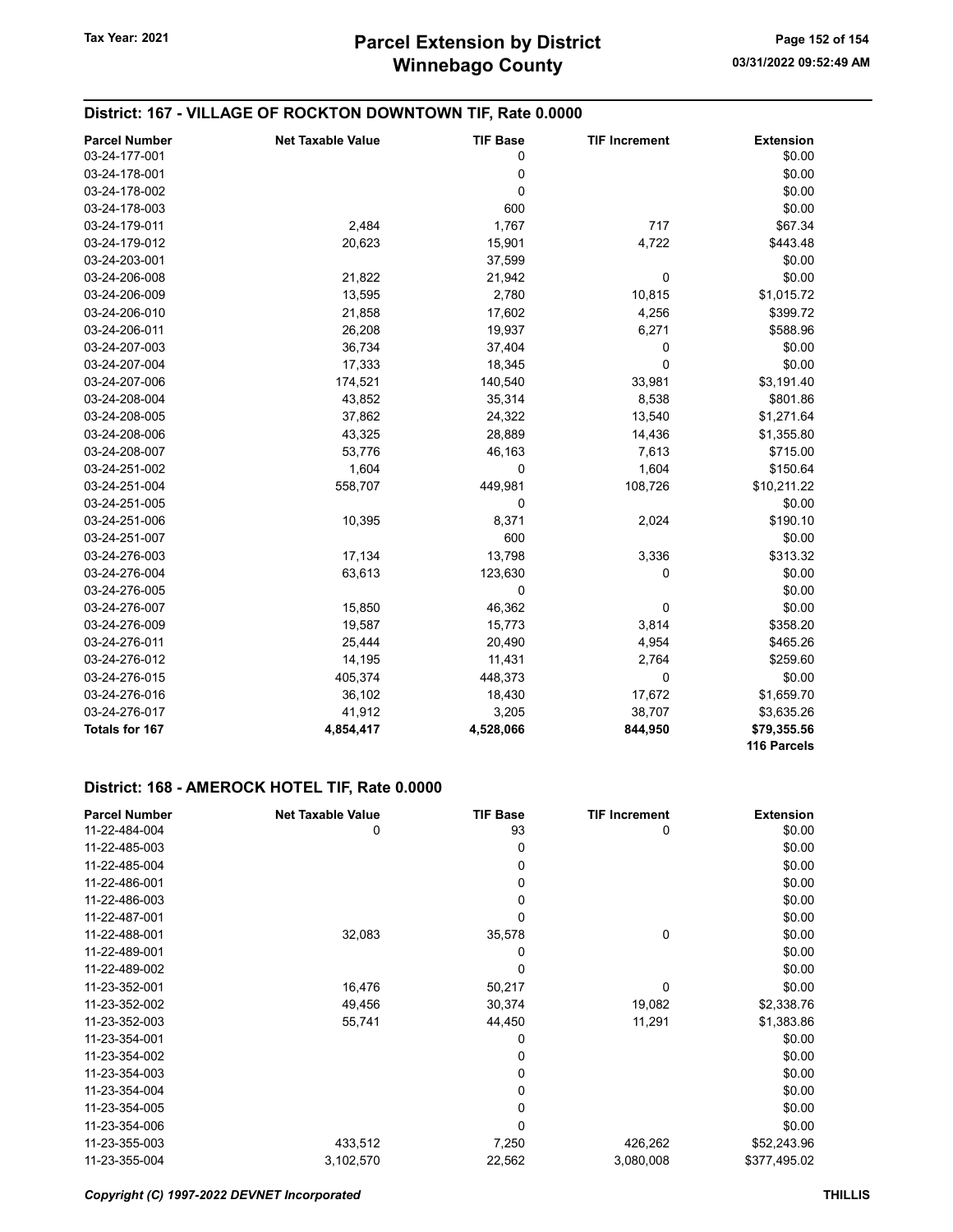# District: 168 - AMEROCK HOTEL TIF, Rate 0.0000

| <b>Parcel Number</b> | <b>Net Taxable Value</b> | <b>TIF Base</b> | <b>TIF Increment</b> | <b>Extension</b>  |
|----------------------|--------------------------|-----------------|----------------------|-------------------|
| 11-23-355-005        | 40.338                   | 0               | 40.338               | \$4,943.96        |
| 11-23-355-006        | 871                      | 823             | 48                   | \$5.88            |
| 11-23-355-007        | 7,118                    | 6.729           | 389                  | \$47.68           |
| 11-27-226-001        |                          | 0               |                      | \$0.00            |
| 11-27-226-010        |                          | 0               |                      | \$0.00            |
| 11-27-227-001        |                          | 0               |                      | \$0.00            |
| 11-27-229-013        |                          | 0               |                      | \$0.00            |
| 11-27-229-014        |                          | 0               |                      | \$0.00            |
| 11-27-230-019        | 738.808                  | 698.438         | 40.370               | \$4.947.88        |
| 11-27-231-002        |                          | 0               |                      | \$0.00            |
| Totals for 168       | 4,476,973                | 896,514         | 3,617,788            | \$443,407.00      |
|                      |                          |                 |                      | <b>30 Parcels</b> |

# District: 177 - SOUTH MAIN-ROCK ST TIF, Rate 0.0000

| <b>Parcel Number</b> | <b>Net Taxable Value</b> | <b>TIF Base</b> | <b>TIF Increment</b> | <b>Extension</b> |
|----------------------|--------------------------|-----------------|----------------------|------------------|
| 11-27-276-003        |                          | 0               |                      | \$0.00           |
| 11-27-276-009        | 8,321                    | 6,762           | 1,559                | \$191.08         |
| 11-27-276-011        | 17,554                   | 14,267          | 3,287                | \$402.86         |
| 11-27-276-018        | 849                      | 690             | 159                  | \$19.50          |
| 11-27-276-019        | 18,466                   | 15,006          | 3,460                | \$424.08         |
| 11-27-276-020        | 18,466                   | 15,006          | 3,460                | \$424.08         |
| 11-27-276-022        | 41,321                   | 33,581          | 7,740                | \$948.64         |
| 11-27-276-023        |                          | 0               |                      | \$0.00           |
| 11-27-276-024        | 13,794                   | 11,209          | 2,585                | \$316.84         |
| 11-27-276-025        | 11,070                   | 8,996           | 2,074                | \$254.20         |
| 11-27-279-017        |                          | 0               |                      | \$0.00           |
| 11-27-279-018        | 13,917                   | 3,997           | 9,920                | \$1,215.82       |
| 11-27-279-019        | 13,906                   | 11,301          | 2,605                | \$319.28         |
| 11-27-279-020        |                          | 0               |                      | \$0.00           |
| 11-27-279-021        |                          | 0               |                      | \$0.00           |
| 11-27-279-022        | 23,943                   | 14,945          | 8,998                | \$1,102.82       |
| 11-27-279-023        | 1,358                    | 1,358           | 0                    | \$0.00           |
| 11-27-279-024        |                          | 0               |                      | \$0.00           |
| 11-27-279-025        |                          | 0               |                      | \$0.00           |
| 11-27-279-026        | 20,304                   | 16,498          | 3,806                | \$466.48         |
| 11-27-279-027        | 15,445                   | 1,500           | 13,945               | \$1,709.14       |
| 11-27-279-028        | 16,432                   | 12,230          | 4,202                | \$515.02         |
| 11-27-280-002        | 11,180                   | 9,086           | 2,094                | \$256.66         |
| 11-27-280-003        | 29,664                   | 26,969          | 2,695                | \$330.32         |
| 11-27-280-004        | 27,168                   | 22,079          | 5,089                | \$623.72         |
| 11-27-280-005        | 57,829                   | 42,855          | 14,974               | \$1,835.26       |
| 11-27-280-006        | 15,813                   | 12,851          | 2,962                | \$363.04         |
| 11-27-280-018        |                          | 0               |                      | \$0.00           |
| 11-27-281-008        |                          | 0               |                      | \$0.00           |
| 11-27-281-009        |                          | 0               |                      | \$0.00           |
| 11-27-281-010        |                          | 0               |                      | \$0.00           |
| 11-27-281-011        |                          | 0               |                      | \$0.00           |
| 11-27-281-012        |                          | 0               |                      | \$0.00           |
| 11-27-281-013        |                          | 0               |                      | \$0.00           |
| 11-27-281-014        |                          | 0               |                      | \$0.00           |
| 11-27-281-015        |                          | 0               |                      | \$0.00           |
| 11-27-281-016        |                          | 0               |                      | \$0.00           |
| 11-27-426-003        |                          | 0               |                      | \$0.00           |
| 11-27-426-009        |                          | 0               |                      | \$0.00           |
| 11-27-426-010        |                          | 0               |                      | \$0.00           |
| 11-27-426-011        |                          | 0               |                      | \$0.00           |
| 11-27-426-012        |                          | 0               |                      | \$0.00           |
| 11-27-426-013        |                          | 0               |                      | \$0.00           |